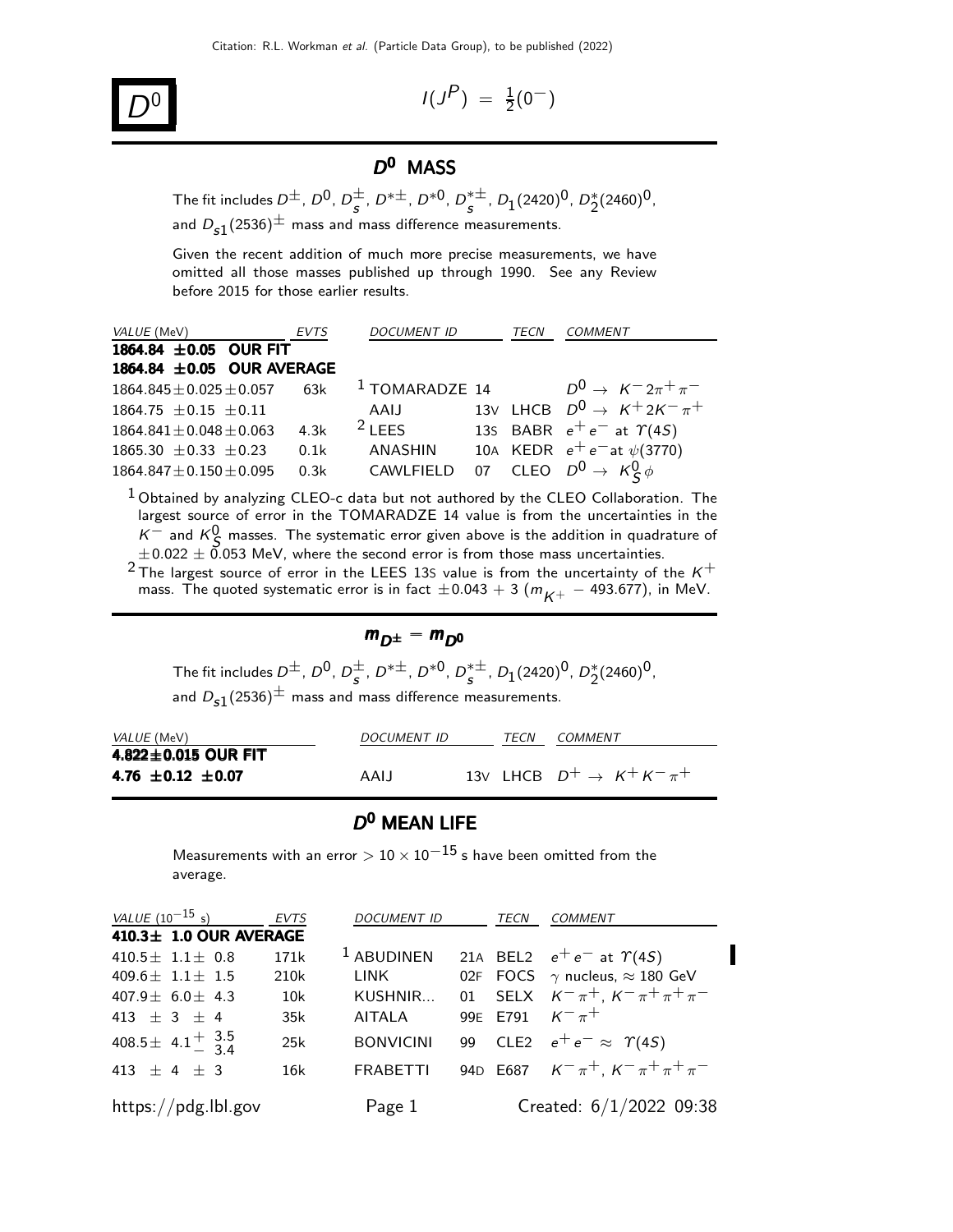• • • We do not use the following data for averages, fits, limits, etc. • • •

| 424 $\pm 11$ $\pm$ 7<br>417 $\pm 18$ $\pm 15$ | 5118<br>890 | ALVAREZ          |  | FRABETTI 91 E687 $K^{-} \pi^{+}$ , $K^{-} \pi^{+} \pi^{+} \pi^{-}$<br>90 NA14 $K^-\pi^+$ , $K^-\pi^+\pi^+\pi^-$ |
|-----------------------------------------------|-------------|------------------|--|-----------------------------------------------------------------------------------------------------------------|
| 388 $\frac{+23}{-21}$                         |             | $641$ $2$ BARLAG |  | 90C ACCM $\pi$ <sup>-</sup> Cu 230 GeV                                                                          |
| 480 $\pm 40$ $\pm 30$                         | 776         |                  |  | ALBRECHT 881 ARG $e^+e^-$ 10 GeV                                                                                |
| 422 $\pm$ 8 $\pm$ 10                          | 4212        | RAAB             |  | 88 E691 Photoproduction                                                                                         |
| 420 $\pm 50$                                  | - 90        | BARI AG          |  | 87B ACCM $K^-$ and $\pi^-$ 200 GeV                                                                              |
|                                               |             |                  |  |                                                                                                                 |

<sup>1</sup> ABUDINEN 21A determines the lifetime ratio  $\tau(D^+)/\tau(D^0) = 2.510 \pm 0.013 \pm 0.007$ . <sup>2</sup> BARLAG 90C estimate systematic error to be negligible.

See the related review(s):

 $D^0 - \overline{D}{}^0$  [Mixing](http://pdg.lbl.gov/2022/reviews/rpp2021-rev-d-dbar-mixing.pdf)

$$
|m_{D_1^0} - m_{D_2^0}| = x \; \Gamma
$$

The  $D_1^0$  and  $D_2^0$  are the mass eigenstates of the  $D^0$  meson, as described in the note on " $D^0\text{-}\overline{D}{}^0$  Mixing,' above. The experiments usually present  $x \equiv \Delta m/\Gamma$ . Then  $\Delta m = x \Gamma = x \hbar/\tau$ .

"OUR EVALUATION" comes from CPV allowing averages provided by the Heavy Flavor Averaging Group, see the note on " $D^0$ - $\overline{D}{}^0$  Mixing."

|       |                   | VALUE (10 <sup>10</sup> $\hbar$ s <sup>-1</sup> ) |            | $CL\%$                           | <b>DOCUMENT ID</b>                                                        |    | TECN          | <b>COMMENT</b>                                                                |
|-------|-------------------|---------------------------------------------------|------------|----------------------------------|---------------------------------------------------------------------------|----|---------------|-------------------------------------------------------------------------------|
|       |                   |                                                   |            | $0.997 \pm 0.116$ OUR EVALUATION |                                                                           |    |               |                                                                               |
|       |                   |                                                   |            | $0.92 \pm 0.12$ OUR AVERAGE      |                                                                           |    |               |                                                                               |
|       |                   | $0.97$ $+0.14$<br>$-0.13$                         |            |                                  | $1$ AAIJ                                                                  |    |               | 21AB LHCB pp at 13 TeV, $D^0 \rightarrow$<br>$K_S^0 \pi^+ \pi^-$              |
|       |                   | $0.66 \t + 0.41 \t - 0.37$                        |            |                                  | $2$ AAIJ                                                                  |    |               | 19X LHCB pp at 7, 8 TeV, $D^0 \rightarrow$<br>$K_{\rm S}^{0} \pi^{+} \pi^{-}$ |
|       |                   |                                                   |            |                                  | $3$ AAIJ                                                                  |    |               | 18K LHCB pp at 7, 8, 13 TeV                                                   |
|       |                   | $-$ 2.10 $\pm$ 1.29 $\pm$ 0.41                    |            |                                  | $4$ AAIJ                                                                  |    |               | 16V LHCB pp at 7 TeV                                                          |
|       | 3.7               | $\pm 2.9$                                         | ±1.5       |                                  | $5$ LEES                                                                  |    |               | 16D BABR $e^+e^-$ , 10.6 GeV                                                  |
|       |                   |                                                   |            |                                  | 6 <sub>KO</sub>                                                           | 14 |               | BELL $e^+e^- \rightarrow \Upsilon(nS)$                                        |
|       |                   | 1.37 $\pm$ 0.46 $\frac{+0.18}{-0.28}$             |            |                                  | $7$ PENG                                                                  |    |               | 14 BELL $e^+e^- \rightarrow \Upsilon(nS)$                                     |
|       |                   |                                                   |            |                                  | <sup>8</sup> AALTONEN                                                     |    |               | 13AE CDF $p\overline{p}$ at 1.96 TeV                                          |
|       |                   | $0.39 \pm 0.56 \pm 0.35$                          |            |                                  |                                                                           |    |               | <sup>9</sup> DEL-AMO-SA10D BABR $e^+e^-$ , 10.6 GeV                           |
|       |                   |                                                   |            |                                  | • We do not use the following data for averages, fits, limits, etc. • • • |    |               |                                                                               |
|       |                   |                                                   |            |                                  | $10$ AAIJ                                                                 |    |               | 17AO LHCB Repl. by AAIJ 18K                                                   |
|       |                   |                                                   |            |                                  | $11$ AAIJ                                                                 |    |               | 13CE LHCB Repl. by AAIJ 17A0                                                  |
|       |                   |                                                   |            |                                  | $12$ AAIJ                                                                 |    |               | 13N LHCB Repl. by AAIJ 13CE                                                   |
|       |                   | 6.4 $+1.4$<br>-1.7                                | $\pm\,1.0$ |                                  | 13 AUBERT                                                                 |    |               | 09AN BABR $e^+e^-$ at 10.58 GeV                                               |
|       | $-2$ $+7$<br>$-6$ |                                                   |            |                                  | <sup>14</sup> LOWREY                                                      | 09 |               | CLEO $e^+e^-$ at $\psi(3770)$                                                 |
|       |                   | 1.98 $\pm$ 0.73 $\frac{+0.32}{-0.41}$             |            |                                  | 15 ZHANG                                                                  |    |               | 07B BELL Repl. by PENG 14                                                     |
| $\lt$ | 7                 |                                                   |            | 95                               | $16$ ZHANG                                                                | 06 | BELL $e^+e^-$ |                                                                               |
|       |                   | https://pdg.lbl.gov                               |            |                                  | Page 2                                                                    |    |               | Created: $6/1/2022$ 09:38                                                     |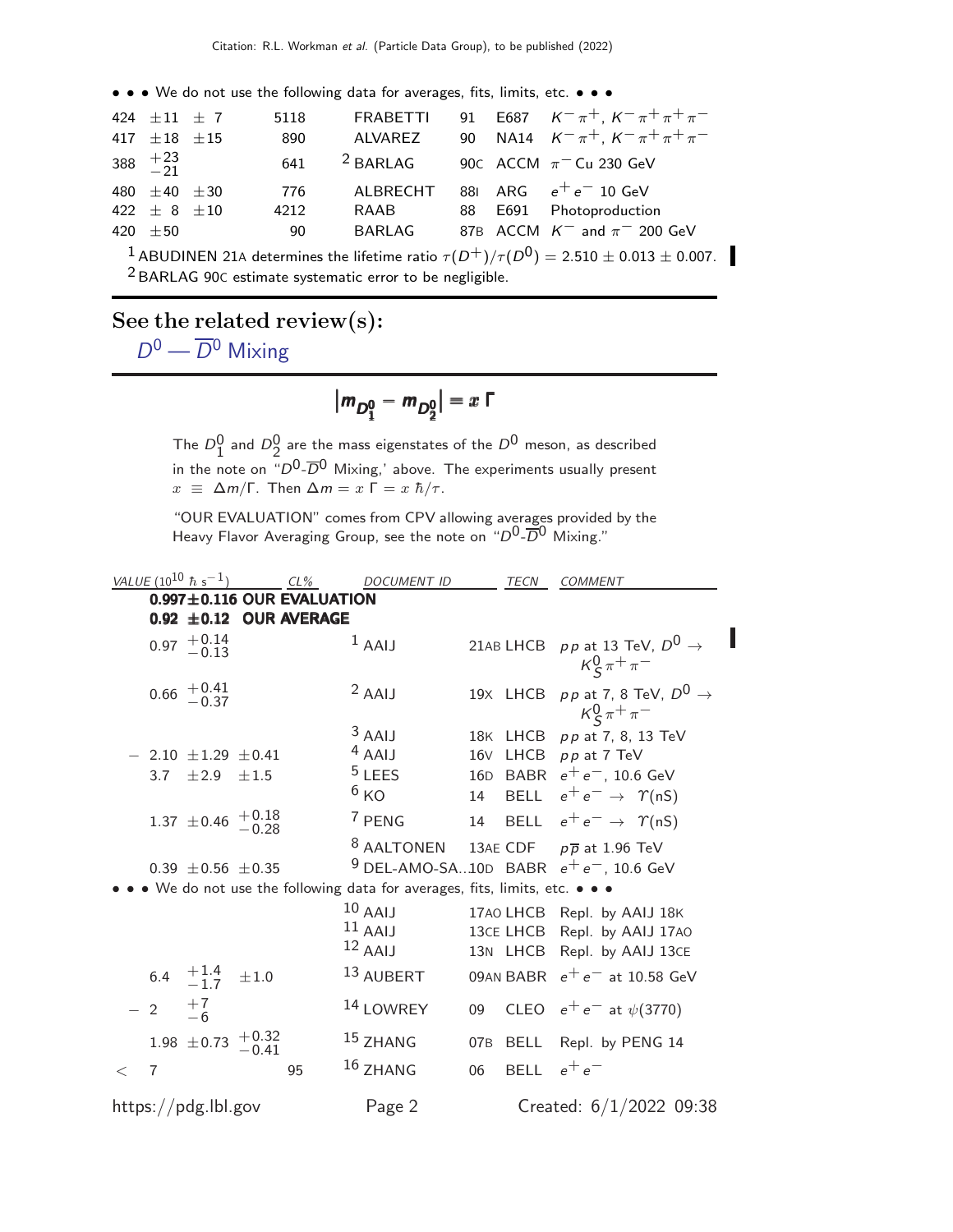| $-11$        | to $+22$ |    | $^{15}$ ASNER    | 05     | <b>CLEO</b>      | $e^+e^- \approx 10$ GeV           |
|--------------|----------|----|------------------|--------|------------------|-----------------------------------|
| $<$ 11       |          | 90 | <b>BITENC</b>    | 05     | <b>BELL</b>      |                                   |
| < 30         |          | 90 | CAWLFIELD        | 05     | <b>CLEO</b>      |                                   |
| $\lt$ 7      |          | 95 | 16 <sub>11</sub> |        |                  | 05A BELL See ZHANG 06             |
| $\langle$ 22 |          | 95 | $17$ LINK        |        |                  | 05H FOCS $\gamma$ nucleus         |
| $\langle$ 23 |          | 95 | <b>AUBERT</b>    |        | 04Q BABR         |                                   |
| $<$ 11       |          | 95 | $16$ AUBERT      |        |                  | 03Z BABR $e^+e^-$ , 10.6 GeV      |
| $\lt$ 7      |          | 95 | 18 GODANG        | $00\,$ | CLE <sub>2</sub> | $e^+e^-$                          |
| < 32         |          | 90 | $19,20$ AITALA   | 98     | E791             | $\pi^-$ nucleus, 500 GeV          |
| < 24         |          | 90 | $21$ AITALA      |        |                  | 96C E791 $\pi^-$ nucleus, 500 GeV |
| $\langle$ 21 |          | 90 | 20,22 ANJOS      |        | 88C E691         | Photoproduction                   |
|              |          |    |                  |        |                  |                                   |

 $1$  AAIJ 21AB measurement allows for CP violation (none seen).

<sup>2</sup> AAIJ 19X  $D^0$  come from  $D^{*+}$  and  $\overline{B} \to D^0 \mu^- X$  decays (and c.c.). Measurement allows for CP violation (none seen).

 $3$  The result was established with  $D^0$  from prompt and secondary  $D^*$ . Based on 5 fb<sup>-1</sup> of data collected at  $\sqrt{s} =$  7, 8, 13 TeV. Assumes no  ${\it CP}$  violation. Reported  ${\it x}'^2 =$  $(3.9 \pm 2.7) \times 10^{-5}$  and  $y' = (5.28 \pm 0.52) \times 10^{-3}$ , where  $x' = x \cos(\delta) + y \sin(\delta)$ ,  $y' = y$ 

 $^4$  Model-independent measurement of the charm mixing parameters in the decay  $D^0\rightarrow$  $\kappa_S^0 \pi^+ \pi^-$  using 1.0 fb $^{-1}$  of LHCb data at  $\sqrt{s} =$  7 TeV.

- $\frac{5}{2}$ Time-dependent amplitude analysis of  $D^{0} \rightarrow \pi^{+}\pi^{-}\pi^{0}$ .
- $6$  Based on 976 fb<sup>-1</sup> of data collected at Y(nS) resonances. Assumes no CP violation. Reported  $x^{\prime2} = (0.09 \pm 0.22) \times 10^{-3}$  and  $y^{\prime} = (4.6 \pm 3.4) \times 10^{-3}$ , where  $x^{\prime} = x \cos(\delta)$  $y = y \sin(\delta)$ ,  $y' = y \cos(\delta) - x \sin(\delta)$  and  $\delta$  is the strong phase between  $D^0 \rightarrow K^+ \pi^$ and  $\overline{D}^0 \rightarrow K^+ \pi^-$ .
- The time-dependent Dalitz-plot analysis of  $D^0 \rightarrow K^0_S \pi^+ \pi^-$  is emplored. Decaytime information and interference on the Dalitz plot are used to distinguish doubly Cabibbo-suppressed decays from mixing and to measure the relative phase between  $D^0 \rightarrow$  $K^{*+}\pi^-$  and  $\overline{D}^0 \to K^{*+}\pi^-$ . This value allows CP violation and is sensitive to the sign of  $\Delta m$ .
- $8$  Based on 9.6 fb $^{-1}$  of data collected at the Tevatron. Assumes no CP violation. Reported  $x'^2 = (0.08 \pm 0.18) \times 10^{-3}$  and  $y' = (4.3 \pm 4.3) \times 10^{-3}$ , where  $x' = x \cos(\delta) + y$  $\sin(\delta)$ ,  $y' = y \cos(\delta) - x \sin(\delta)$  and  $\delta$  is the strong phase between the  $D^0 \rightarrow K^+ \pi^$ and  $\overline{D}^0 \rightarrow K^+ \pi^-$ .

 $^{9}$  DEL-AMO-SANCHEZ 10D uses 540,800 $\pm$ 800  $\kappa$ <sup>O</sup>S  $\pi^+\pi^-$  and 79,900 $\pm$ 300  $\kappa$ <sup>O</sup>S  $\kappa^+\kappa^$ events in a time-dependent amplitude analysis of the  $D^0$  and  $\overline{D}^0$  Dalitz plots. No

- evidence was found for CP violation, and the values here assume no such violation. 10 The result was established with  $D^0$  from prompt and secondary  $D^*$ . Based on 3 fb<sup>-1</sup> of data collected at  $\sqrt{s} = 7$ , 8 TeV. Assumes no *CP* violation. Reported  $x'^2 = (3.6 \pm 1.5)$  $(4.3)\times 10^{-5}$  and  $y'=(5.23\pm 0.84)\times 10^{-3}$ , where  $x'=\frac{x}{2}\cos(\delta)+y\sin(\delta)$ ,  $y'=\frac{1}{2}\cos(\delta)$ y cos( $\delta$ ) – x sin( $\delta$ ) and  $\delta$  is the strong phase between the  $D^0 \to K^+ \pi^-$  and  $\overline{D}^0 \to$  $K^+\pi^-$ .
- $^{11}$  Based on 3 fb $^{-1}$  of data collected at  $\sqrt{s} =$  7, 8 TeV. Assumes no  ${\it CP}$  violation. Reported  $x'^2 = (5.5 \pm 4.9) \times 10^{-4}$  and  $y' = (4.8 \pm 1.0) \times 10^{-3}$ , where  $x' = x \cos(\delta) + y$  $\sin(\delta)$ ,  $y' = y \cos(\delta) - x \sin(\delta)$  and  $\delta$  is the strong phase between the  $D^0 \rightarrow K^+ \pi^$ and  $\overline{D}^0 \rightarrow \ K^+ \pi^-$ .<br>12 Based on 1 fb $^{-1}$  of data collected at  $\sqrt{s}=7$  TeV in 2011. Assumes no *CP* violation.
- Reported  $x'^2 = (-0.9 \pm 1.3) \times 10^{-4}$  and  $y' = (7.2 \pm 2.4) \times 10^{-3}$ , where  $x' = x \cos(\delta)$  $y + y \sin(\delta)$ ,  $y' = y \cos(\delta) - x \sin(\delta)$  and  $\delta$  is the strong phase between the  $D^0 \rightarrow \infty$  $K^+\pi^-$  and  $\overline{D}^0 \rightarrow K^+\pi^-$ .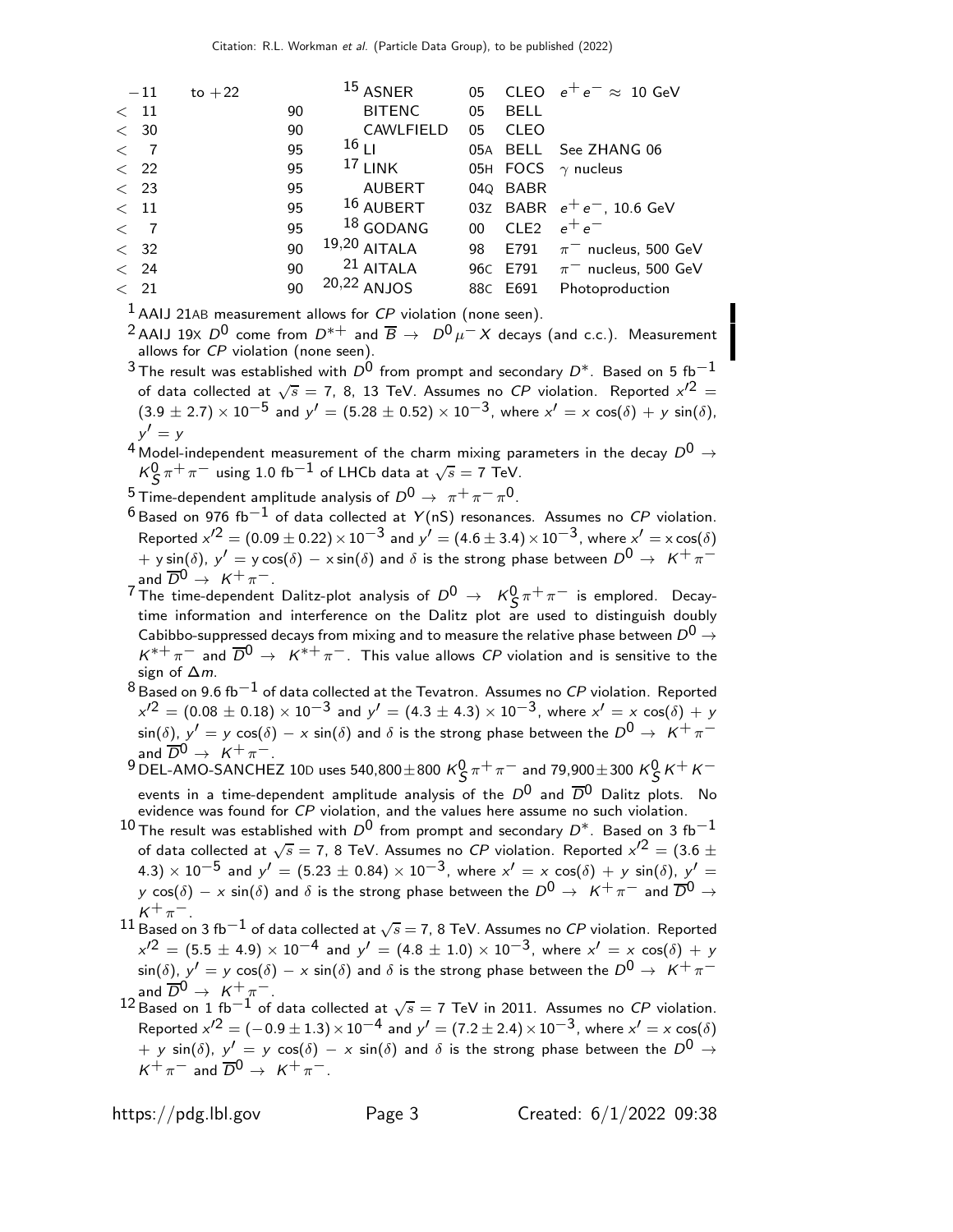- <sup>13</sup> The AUBERT 09AN values are inferred from the branching ratio Γ $(D^0 \rightarrow K^+ \pi^- \pi^0$  via  $\overline{D}^{0}/\Gamma(D^{0} \rightarrow K^{-} \pi^{+} \pi^{0})$  given near the end of this Listings. Mixing is distinguished from DCS decays using decay-time information. Interference between mixing and DCS is allowed. The phase between  $D^0\to~$  K $^+\pi^-\pi^0$  and  $\overline{D}{}^0\to~$  K $^+\pi^-\pi^0$  is assumed to be small. The width difference here is  $y''$ , which is not the same as  $y_{CP}$  in the note on  $D^0$ – $\overline{D}{}^0$  mixing.
- 14 LOWREY 09 uses quantum correlations in  $e^+e^- \rightarrow D^0\overline{D}^0$  at the  $\psi$ (3770). See below for coherence factors and average relative strong phases for both  $D^0\,\rightarrow\,\,\,$  K $^{-}\,\pi^{+}\,\pi^{0}$ and  $D^0 \rightarrow K^-\pi^- 2\pi^+$ . A fit that includes external measurements of charm mixing parameters gets  $\Delta m = (2.34 \pm 0.61) \times 10^{10}$   $\hbar$  s $^{-1}$ .
- 15 The ASNER 05 and ZHANG 07B values are from the time-dependent Dalitz-plot analysis of  $D^0 \to K^0_S \pi^+ \pi^-$ . Decay-time information and interference on the Dalitz plot are used to distinguish doubly Cabibbo-suppressed decays from mixing and to measure the relative phase between  $D^0 \rightarrow K^{*+} \pi^-$  and  $\overline{D}^0 \rightarrow K^{*+} \pi^-$ . This value allows CP violation and is sensitive to the sign of  $\Delta m$ .
- $^{16}$  The AUBERT 03Z, LI 05A, and ZHANG 06 limits are inferred from the  $D^0$ - $\overline{D}{}^0$  mixing ratio Γ $(K^+\pi^-$  (via  $\overline{D}^0$ ))/Γ $(K^-\pi^+)$  given near the end of this  $D^0$  Listings. Decaytime information is used to distinguish DCS decays from  $D^0$ - $\overline{D}^0$  mixing. The limit allows interference between the DCS and mixing ratios, and also allows CP violation. <code>AUBERT</code> <code>03Z</code> assumes the strong phase between  $D^0 \rightarrow~K^+ \pi^-$  and  $\overline{D}{}^0 \rightarrow~K^+ \pi^-$ <br>amplitudes is small; if an arbitrary phase is allowed, the limit degrades by 20%. The LI 05A and ZHANG 06 limits are valid for an arbitrary strong phase.
- <sup>17</sup> This LINK 05H limit is inferred from the  $D^0$ - $\overline{D}^0$  mixing ratio  $\Gamma(K^+\pi^-$  (via  $\overline{D}^0$ ))/Γ(K $^-\pi^+$ ) given near the end of this  $D^0$  Listings. Decay-time information is used to distinguish DCS decays from  $D^0$ - $\overline{D}^0$  mixing. The limit allows interference between the DCS and mixing ratios, and also allows  $\overrightarrow{CP}$  violation. The strong phase between  $D^0 \rightarrow K^+ \pi^-$  and  $\overline{D}^0 \rightarrow K^+ \pi^-$  is assumed to be small. If an arbitrary relative strong phase is allowed, the limit degrades by 25%.
- <sup>18</sup> This GODANG 00 limit is inferred from the  $D^0$ - $\overline{D}^0$  mixing ratio  $\Gamma(K^+\pi^-$  (via  $\overline{D}^0$ ))/Γ(K $^-\pi^+$ ) given near the end of this  $D^0$  Listings. Decay-time information is used to distinguish DCS decays from  $D^0\text{-}\overline{D}{}^0$  mixing. The limit allows interference between the DCS and mixing ratios, and also allows  $CP$  violation. The strong phase between  $D^0 \rightarrow K^+ \pi^-$  and  $\overline{D}{}^0 \rightarrow K^+ \pi^-$  is assumed to be small. If an arbitrary relative strong phase is allowed, the limit degrades by a factor of two.
- <sup>19</sup> AITALA 98 allows interference between the doubly Cabibbo-suppressed and mixing amplitudes, and also allows CP violation in this term, but assumes that  $A_D=A_R=0$ . See the note on " $D^0$ - $\overline{D}^0$  Mixing," above.
- 20 This limit is inferred from  $R_M$  for  $f = K^+ \pi^-$  and  $f = K^+ \pi^- \pi^+ \pi^-$ . See the note on " $D^0$ - $\overline{D}^0$  Mixing," above. Decay-time information is used to distinguish doubly Cabibbosuppressed decays from  $D^0$ - $\overline{D}^0$  mixing.
- $^{21}$  This limit is inferred from  $R_M$  for  $f = K^+ \ell^- \overline{\nu}_\ell$ . See the note on " $D^0\text{-}\overline{D}{}^0$  Mixing," above.
- <sup>22</sup> ANJOS 88C assumes that  $y = 0$ . See the note on " $D^0$ - $\overline{D}^0$  Mixing," above. Without this assumption, the limit degrades by about a factor of two.

$$
(\Gamma_{D_1^0} - \Gamma_{D_2^0})/\Gamma = 2y
$$

The  $D_1^0$  and  $D_2^0$  are the mass eigenstates of the  $D^0$  meson, as described in the note on  $\overline{D}^{0}$ - $\overline{D}^{0}$  Mixing," above.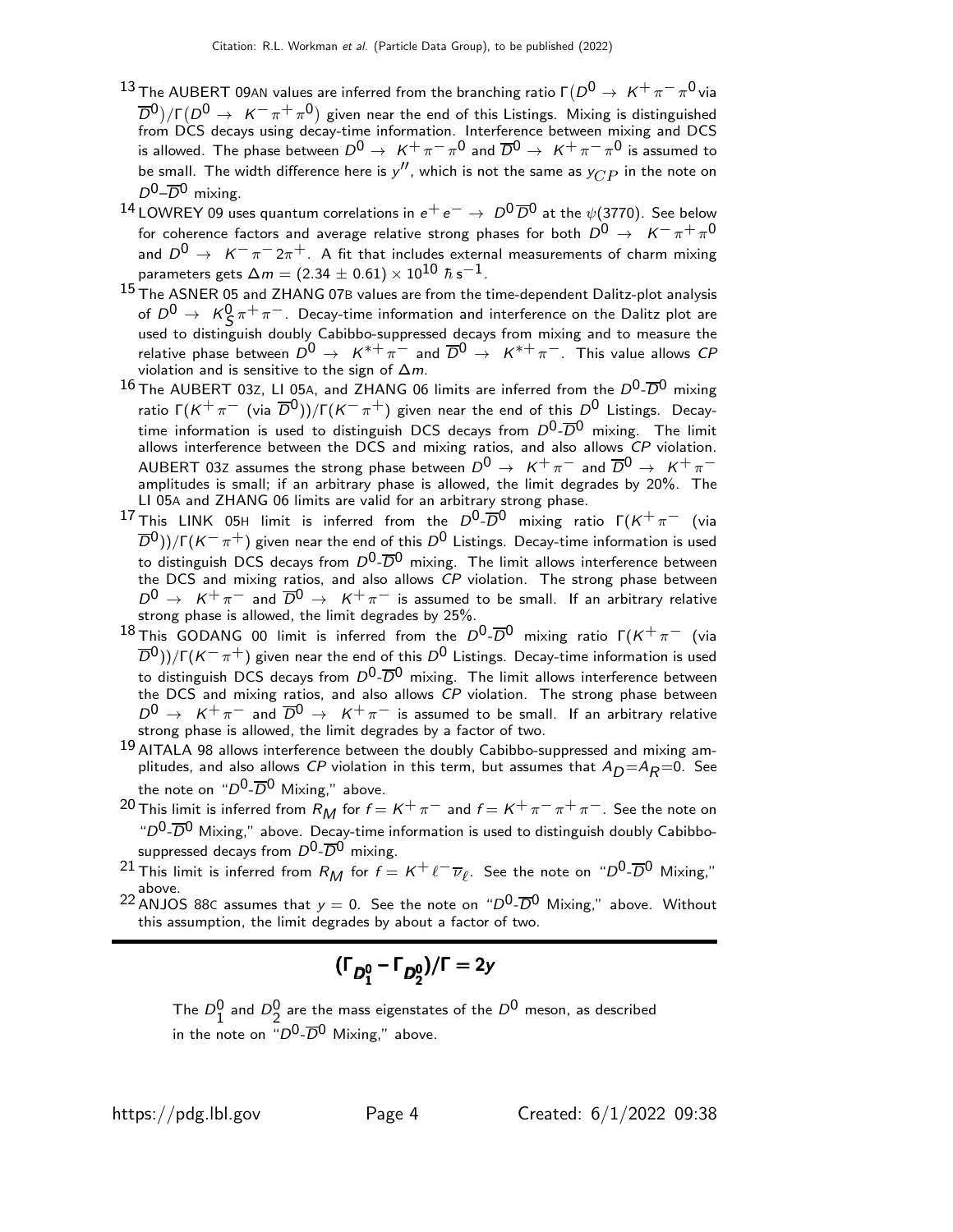Due to the strong phase difference between  $D^0\,\rightarrow\,\,\,{\sf K}^+\,\pi^-$  and  $\overline{D}{}^0\,\rightarrow\,$  $K^+\pi^-$ , we exclude from the average those measurements of y' that are inferred from the  $D^0$ - $\overline{D}{}^0$  mixing ratio Γ( $K^+\,\pi^-$  via  $\overline{D}{}^0)$  /  $\Gamma(K^+\,\pi^-)$ given near the end of this  $D^0$  Listings.

Some early results have been omitted. See our 2006 Review (Journal of Physics G33 1 (2006)).

"OUR EVALUATION" comes from CPV allowing averages provided by the Heavy Flavor Averaging Group, see the note on " $D^0$ - $\overline{D}{}^0$  Mixing."

| VALUE (units $10^{-2}$ ) |                                                               | EVTS                      | DOCUMENT ID                                                             |                 | <b>TECN</b>                                     | <i>COMMENT</i>                                                               |
|--------------------------|---------------------------------------------------------------|---------------------------|-------------------------------------------------------------------------|-----------------|-------------------------------------------------|------------------------------------------------------------------------------|
|                          |                                                               | 1.23± 0.11 OUR EVALUATION |                                                                         |                 |                                                 |                                                                              |
|                          |                                                               |                           | 1.06± 0.16 OUR AVERAGE Error includes scale factor of 1.1.              |                 |                                                 |                                                                              |
| $0.92^{+0.30}_{-0.28}$   |                                                               | 30.6M                     | $1$ AAIJ                                                                |                 | 21AB LHCB                                       | $pp$ at 13 TeV                                                               |
|                          | $1.92 \pm 1.82 + 1.29$<br>$-1.24$                             | 91k                       | <sup>2</sup> NAYAK                                                      | 20              | <b>BELL</b>                                     | $D^0 \rightarrow K^0_S \omega$                                               |
|                          | $1.14\pm$ 0.26 $\pm$ 0.18                                     |                           | $3$ AAIJ                                                                | 19              | LHCB                                            | $pp$ at 7, 8 TeV                                                             |
| $1.48 \pm 0.74$          |                                                               | 2.3M                      | $4$ AAIJ                                                                |                 | 19X LHCB                                        | $D^0 \to K^0_S \pi^+ \pi^-$                                                  |
|                          |                                                               |                           | $5$ AAIJ                                                                |                 | 18K LHCB                                        | pp at 7, 8, 13 TeV                                                           |
|                          | $0.06 \pm 0.92 \pm 0.26$                                      |                           | $6$ AAIJ                                                                | 16V             | LHCB                                            | $pp$ at 7 TeV                                                                |
|                          | $0.4 \pm 1.8 \pm 1.0$                                         |                           | <sup>7</sup> LEES                                                       |                 | 16D BABR                                        | $e^+e^-$ , 10.6 GeV                                                          |
|                          | $2.22 \pm 0.44 \pm 0.18$                                      |                           | <sup>8</sup> STARIC                                                     | 16              | <b>BELL</b>                                     | $e^+e^- \rightarrow \Upsilon(nS)$                                            |
|                          | $-4.0 \pm 2.6 \pm 1.4$                                        |                           | <sup>9</sup> ABLIKIM                                                    |                 | 15D BES3                                        | $e^+e^-$ at $\psi(3770)$                                                     |
|                          |                                                               |                           | 10 <sub>KO</sub>                                                        | 14              | <b>BELL</b>                                     | $e^+e^- \rightarrow \Upsilon(nS)$                                            |
|                          | $0.60 \pm 0.30 \pm 0.10$                                      |                           | $11$ PENG                                                               | 14              | <b>BELL</b>                                     | $e^+e^- \rightarrow \Upsilon(nS)$                                            |
|                          |                                                               |                           | 12 AALTONEN                                                             |                 | 13AE CDF                                        | $p\overline{p}$ at 1.96 TeV                                                  |
|                          | $1.44 \pm 0.36 \pm 0.24$                                      |                           | $13$ LEES                                                               | 13              | <b>BABR</b>                                     | $e^+e^- \rightarrow \gamma(4S)$                                              |
|                          | $0.55 \pm 0.63 \pm 0.41$                                      |                           | $14$ AAIJ                                                               |                 | 12K LHCB                                        | $pp$ at $7$ TeV                                                              |
|                          | $1.14 \pm 0.40 \pm 0.30$                                      |                           | <sup>15</sup> DEL-AMO-SA10D                                             |                 | <b>BABR</b>                                     | $e^+e^-$ , 10.6 GeV                                                          |
|                          | $0.22 \pm 1.22 \pm 1.04$                                      |                           | 16 ZUPANC                                                               | 09              | <b>BELL</b>                                     | $e^+e^- \approx \Upsilon(4S)$                                                |
|                          | $-1.0 \pm 2.0 + 1.4$<br>-1.6                                  | 18k                       | $17$ ABE                                                                | 021             | <b>BELL</b>                                     | $e^+e^- \approx \Upsilon(4S)$                                                |
|                          | $-2.4 \pm 5.0 \pm 2.8$                                        | 3393                      | $18$ CSORNA                                                             | 02              | CLE <sub>2</sub>                                | $e^+e^- \approx \Upsilon(4S)$                                                |
|                          | $6.84 \pm 2.78 \pm 1.48$                                      | 10k                       | $17$ LINK                                                               | $00\,$          | <b>FOCS</b>                                     | $\gamma$ nucleus                                                             |
|                          | $+1.6 \pm 5.8 \pm 2.1$                                        |                           | 17 AITALA                                                               |                 | 99E E791                                        | $K^{-} \pi^{+}$ , $K^{+} K^{-}$                                              |
|                          |                                                               |                           | • • We do not use the following data for averages, fits, limits, etc. • |                 |                                                 |                                                                              |
|                          | $2.32 \pm 0.44 \pm 0.36$                                      |                           | $19$ AAIJ<br>$20$ AAIJ<br>$21$ AAIJ<br><sup>22</sup> AUBERT             |                 | 17A0 LHCB<br>13CE LHCB<br>13N LHCB<br>09AI BABR | Repl. by AAIJ 18K<br>Repl. by AAIJ 17A0<br>Repl. by AAIJ 13CE<br>See LEES 13 |
|                          | $\begin{matrix} -0.12 + 1.10 \\ - 1.28 \end{matrix} \pm 0.68$ |                           | 23 AUBERT                                                               |                 | 09AN BABR                                       | $e^+e^-$ at 10.58 GeV                                                        |
| $1.4^{+4.8}_{-5.4}$      |                                                               |                           | <sup>24</sup> LOWREY                                                    | 09              | CLEO                                            | $e^+e^-$ at $\psi$ (3770)                                                    |
| $1.70 \pm 1.52$          | $2.06 \pm 0.66 \pm 0.38$                                      | $12.7 \pm 0.3k$           | <sup>25</sup> AALTONEN<br>26 AUBERT                                     | 08 <sub>U</sub> | 08E CDF<br><b>BABR</b>                          | $p\overline{p}$ , $\sqrt{s} = 1.96$ TeV<br>See AUBERT 09AI                   |
|                          | $1.94 \pm 0.88 \pm 0.62$ 4030 $\pm$ 90                        |                           | <sup>25</sup> AUBERT                                                    |                 | 07W BABR                                        | $e^+e^- \approx 10.6$ GeV                                                    |
|                          | $2.62 \pm 0.64 \pm 0.50$                                      | 160k                      | <sup>27</sup> STARIC                                                    | 07              | <b>BELL</b>                                     | Repl. by STARIC 16                                                           |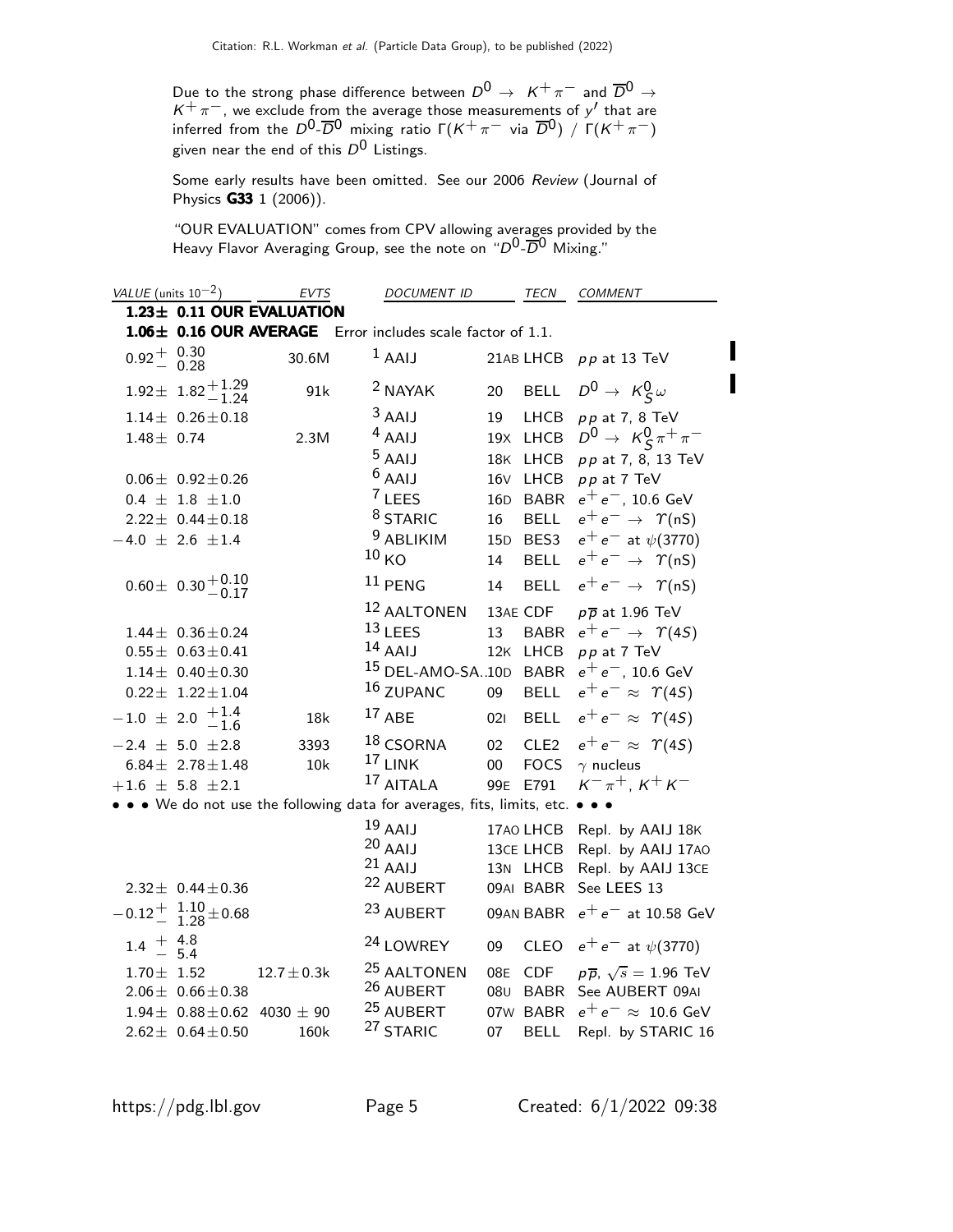| $0.74 \pm 0.50 \begin{array}{c} +0.20 \\ -0.31 \end{array}$ |      | 534k 28 ZHANG                |                  | 07B BELL Repl. by PENG 14       |
|-------------------------------------------------------------|------|------------------------------|------------------|---------------------------------|
| $-0.7 \pm 4.9$                                              |      | $4k \pm 88$ $^{25,29}$ ZHANG | 06 BELL $e^+e^-$ |                                 |
| $-3.0 + 5.0 + 1.6$<br>4.8 $-0.8$                            |      | <sup>28</sup> ASNER          |                  | 05 CLEO $e^+e^- \approx 10$ GeV |
| $-0.3 \pm 5.7$                                              |      | $25,29$                      |                  | 05A BELL See ZHANG 06           |
| $-5.2$ $+18.4$<br>-16.8                                     |      | $25,29$ LINK                 |                  | 05H FOCS $\gamma$ nucleus       |
| $1.6 \pm 0.8 \begin{array}{c} +1.0 \\ -0.8 \end{array}$     | 450k | 30 AUBERT                    |                  | 03P BABR See AUBERT 08U         |
| $1.6^{+6.2}_{-12.8}$                                        |      | 25,29 AUBERT                 |                  | 03Z BABR $e^+e^-$ , 10.6 GeV    |
| $-5.0 \frac{+}{-} \frac{2.8}{3.2} \pm 0.6$                  |      | <sup>25</sup> GODANG         | 00 CLE2 $e^+e^-$ |                                 |
|                                                             |      |                              |                  |                                 |

 $1$  AAIJ 21AB analysis of  $D^0 \rightarrow K_S^0 \pi^+ \pi^-$  events allows for  ${\it CP}$  violation (none seen).

<sup>2</sup> NAYAK 20 reports  $(1.92 \pm 1.82 \pm 1.24 \pm 0.34) \times 10^{-2}$  where the last uncertainty is due to possible presence of CP-even decays in the data sample. Extracts  $y_{CP} = (F_{CP +} \Gamma_{CP-})$  /  $(\Gamma_{CP+} + \Gamma_{CP-})$  in  $D^0 \rightarrow K^0_S \omega$  versus  $\overline{D}^0 \rightarrow K^0_S \omega$ , by measuring the decay lifetime of  $D^0 \to K^0_S \omega$  with  $\omega \to \pi^+ \pi^- \pi^0$  versus  $D^0 \to K^- \pi^+$ . We list  $2y_{CP} = 2y$  (= ΔΓ/Γ) in the absence of *CP* violation.

- $^3$ Based on 3 fb $^{-1}$  of data collected at  $\sqrt{s} = 7$ , 8 TeV. Measures the lifetime difference between  $D^0 \rightarrow K^- K^+$  and  $D^0 \rightarrow \pi^- \pi^+$  (CP even) decays and  $D^0 \rightarrow K^- \pi^+$ (CP mixed) decays, or  $y_{CP} = (\Gamma_{CP+} - \Gamma_{CP-}) / (\Gamma_{CP+} + \Gamma_{CP-})$ . The  $D^0$  mesons are required to originate from semimuonic decays of B mesons. We list  $2y_{\text{CP}} = \Delta \Gamma / \Gamma$ .
- 4 AAIJ 19X  $D^0$  come from  $D^{*+}$  and  $\overline{B} \to D^0 \mu^- X$  decays (and c.c.) in pp collisions at 7 and 8 TeV. Measurement allows for CP violation (none seen).
- $^5$ The result was established with  $D^0$  from prompt and secondary  $D^*$ . Based on 5 fb $^{-1}$ of data collected at  $\sqrt{s} =$  7, 8, 13 TeV. Assumes no CP violation. Reported  $x'^2 =$  $(3.9 \pm 2.7) \times 10^{-5}$  and  $y' = (5.28 \pm 0.52) \times 10^{-3}$ , where  $x' = x \cos(\delta) + y \sin(\delta)$ ,  $y' = y \cos(\delta) - x \sin(\delta)$  and  $\delta$  is the strong phase between the  $D^0 \rightarrow K^+ \pi^-$  and  $\overline{D}^0 \rightarrow K^+ \pi^-$ .
- $6 \text{ Model-independent measurement of the charm mixing parameters in the decay } D^0 \rightarrow 0$  $K^0_S \pi^+ \pi^-$  using 1.0 fb $^{-1}$  of LHCb data at  $\sqrt{s} = 7$  TeV.

<sup>7</sup> Time-dependent amplitude analysis of  $D^0 \rightarrow \pi^+ \pi^- \pi^0$ .

- 8 An improved measurement of  $\overline{D}^0 D^0$  mixing and a search for CP violation in  $D^0$ decays to CP-even final states  $K^+ K^-$  and  $\pi^+ \pi^-$  using the final Belle data sample of 976 fb $-1$ .
- 9 ABLIKIM 15D uses quantum correlations in  $e^+e^- \rightarrow D^0\overline{D}^0$  at the  $\psi$ (3770).
- $10$  Based on 976 fb<sup>-1</sup> of data collected at Y(nS) resonances. Assumes no CP violation. Reported  $x^{\prime2}=(0.09\pm0.22)\times10^{-3}$  and  $y^{\prime}=(4.6\pm3.4)\times10^{-3}$ , where  $x^{\prime}=\times\cos(\delta)$  $+$  y sin( $\delta$ ),  $y' = y \cos(\delta) - x \sin(\delta)$  and  $\delta$  is the strong phase between  $D^0 \rightarrow K^+ \pi^$ and  $\overline{D}^0 \rightarrow K^+ \pi^-$ .
- $^{11}$  The time-dependent Dalitz-plot analysis of  $D^0 \rightarrow \ \ \mathcal{K}^0_S \ \pi^+ \ \pi^-$  is emplored. Decaytime information and interference on the Dalitz plot are used to distinguish doubly Cabibbo-suppressed decays from mixing and to measure the relative phase between  $D^0\rightarrow$  $K^{*+}\pi^-$  and  $\overline{D}^0\to K^{*+}\pi^-$ . This value allows CP violation and is sensitive to the sign of ∆m.
- $^{12}$  Based on 9.6 fb $^{-1}$  of data collected at the Tevatron. Assumes no CP violation. Reported  $x'^2 = (0.08 \pm 0.18) \times 10^{-3}$  and  $y' = (4.3 \pm 4.3) \times 10^{-3}$ , where  $x' = x \cos(\delta) + y$  $\sin(\delta)$ ,  $y' = y \cos(\delta) - x \sin(\delta)$  and  $\delta$  is the strong phase between the  $D^0 \rightarrow K^+ \pi^$ and  $\overline{D}^0 \rightarrow K^+ \pi^-$ .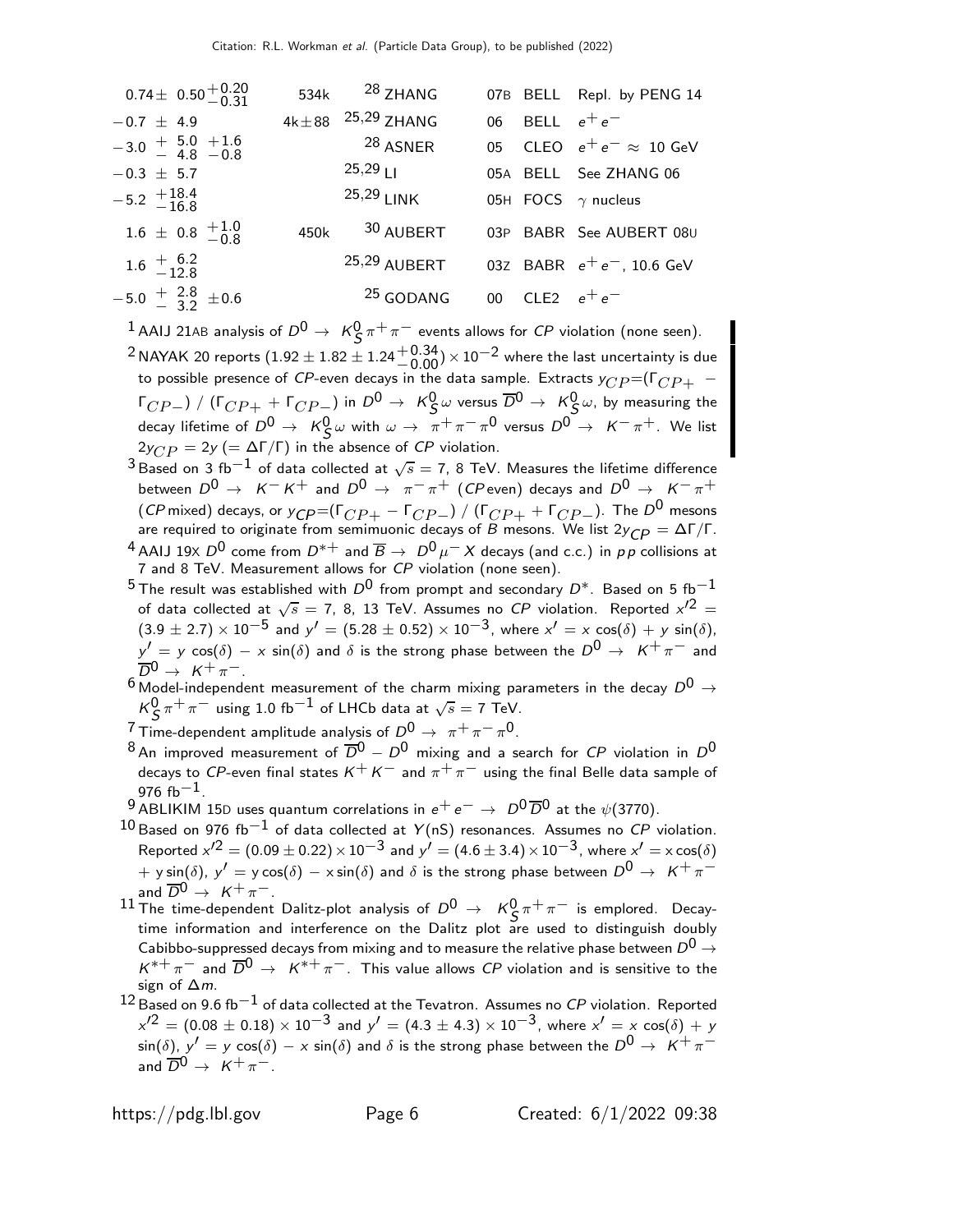- <sup>13</sup> Obtained  $y_{CP} = (0.72 \pm 0.18 \pm 0.12)\%$  based on three effective  $D^0$  lifetimes measured in  $K^{\pm} \pi^{\pm}$ ,  $K^{-} K^{+}$ , and  $\pi^{-} \pi^{+}$ . We list  $2y_{CP} = \Delta \Gamma / \Gamma$ .
- $^{14}$  Compared the lifetimes of  $D^0$  decay to the  ${\it CP}$  eigenstate  ${\it K}^+{\it K}^-$  with  $D^0$  decay to  $\pi^+$  K $^-$ . The values here assume no  ${\it CP}$  violation.
- $^{15}$  DEL-AMO-SANCHEZ 10D uses 540,800 $\pm$ 800  $K^0_S \pi^+ \pi^-$  and 79,900 $\pm$ 300  $K^0_S K^+ K^$ events in a time-dependent amplitude analyses of the  $D^0$  and  $\overline{D}^0$  Dalitz plots. No evidence was found for CP violation, and the values here assume no such violation.
- $^{16}$  ZUPANC 09 uses a method based on measuring the mean decay time of  $D^0$   $\rightarrow$  $K_S^0 K^+ K^-$  events for different  $K^+ K^-$  mass intervals.
- <sup>17</sup> LINK 00, AITALA 99E, and ABE 02I measure the lifetime difference between  $D^0 \rightarrow K^- K^+$  (CP even) decays and  $D^0 \rightarrow K^- \pi^+$  (CP mixed) decays, or  $y_{CD} =$  $[\Gamma(CP+) - \Gamma(CP-)]/[\Gamma(CP+) + \Gamma(CP-)].$  We list 2y<sub>CP</sub> = ΔΓ/Γ.
- <sup>18</sup> CSORNA 02 measures the lifetime difference between  $D^0 \rightarrow K^- K^+$  and  $\pi^-\pi^+$  (CP even) decays and  $D^0 \rightarrow K^-\pi^+$  (CP mixed) decays, or  $y_{\text{CP}} =$  $[\Gamma(CP+) - \Gamma(CP-)]/[\Gamma(CP+) + \Gamma(CP-)].$  We list 2y<sub>CP</sub> = ΔΓ/Γ.
- 19 The result was established with  $D^0$  from prompt and secondary  $D^*$ . Based on 3 fb<sup>-1</sup> of data collected at  $\sqrt{s} = 7$ , 8 TeV. Assumes no *CP* violation. Reported  $x'^2 = (3.6 \pm 1.5)$  $(4.3)\times 10^{-5}$  and  $y'=(5.23\pm 0.84)\times 10^{-3}$ , where  $x'=\times\cos(\delta)+y\,\sin(\delta)$ ,  $y'=\sin(\delta)$ y cos( $\delta$ ) – x sin( $\delta$ ) and  $\delta$  is the strong phase between the  $D^0 \to K^+ \pi^-$  and  $\overline{D}^0 \to$  $K^+\pi^-$ .
- $^{20}$ Based on 3 fb $^{-1}$  of data collected at  $\sqrt{s}$   $=$  7, 8 TeV. Assumes no  ${\it CP}$  violation. Reported  $x'^2 = (5.5 \pm 4.9) \times 10^{-4}$  and  $y' = (4.8 \pm 1.0) \times 10^{-3}$ , where  $x' = x \cos(\delta) + y$  $\sin(\delta)$ ,  $y' = y \cos(\delta) - x \sin(\delta)$  and  $\delta$  is the strong phase between the  $D^0 \rightarrow K^+ \pi^$ and  $\overline{D}^0 \rightarrow \ K^+ \pi^-$ .<br>21 Based on 1 fb $^{-1}$  of data collected at  $\sqrt{s}=7$  TeV in 2011. Assumes no *CP* violation.
- Reported  $x'^2 = (-0.9 \pm 1.3) \times 10^{-4}$  and  $y' = (7.2 \pm 2.4) \times 10^{-3}$ , where  $x' = x \cos(\delta)$  $+$  y sin( $\delta$ ),  $y' = y \cos(\delta) - x \sin(\delta)$  and  $\delta$  is the strong phase between the  $D^0 \rightarrow$  $K^+\pi^-$  and  $\overline{D}^0 \rightarrow K^+\pi^-$ .
- $^{22}$  This combines the  $y_{CP}^{}=$  ( $\tau_{K\pi}/\tau_{K\bar K}$ ) $-1$  using untagged  $K^-\pi^+$  and  $K^-\bar K^+$  events of AUBERT 09AI with the disjoint  $y_{CP}$  using tagged  $K^-\pi^+$ ,  $K^-K^+$ , and  $\pi^-\pi^+$ events of AUBERT 08U.
- <sup>23</sup> The AUBERT 09AN values are inferred from the branching ratio  $\Gamma(D^0 \rightarrow K^+ \pi^- \pi^0)$  via  $\overline{D}^{0}/\Gamma(D^{0} \rightarrow K^{-} \pi^{+} \pi^{0})$  given near the end of this Listings. Mixing is distinguished from DCS decays using decay-time information. Interference between mixing and DCS is allowed. The phase between  $D^0\to~$  K $^+\pi^-\pi^0$  and  $\overline{D}{}^0\to~$  K $^+\pi^-\pi^0$  is assumed to be small. The width difference here is  $y''$ , which is not the same as  $y_{CP}$  in the note on  $D^0$ – $\overline{D}^0$  mixing.
- <sup>24</sup> LOWREY 09 uses quantum correlations in  $e^+e^-$  →  $D^0\overline{D}^0$  at the  $\psi$ (3770). See below for coherence factors and average relative strong phases for both  $D^0\,\rightarrow\,\,\,$  K $^{-}\,\pi^{+}\,\pi^{0}$ and  $D^0 \rightarrow K^-\pi^- 2\pi^+$ . A fit that includes external measurements of charm mixing parameters gets  $2y = (1.62 \pm 0.32) \times 10^{-2}$ .
- <sup>25</sup> The GODANG 00, AUBERT 03Z, LINK 05H, LI 05A, ZHANG 06, AUBERT 07W, and AALTONEN 08E limits are inferred from the  $D^0$ - $\overline{D}^0$  mixing ratio  $\Gamma(K^+\pi^-)$  (via  $\overline{D}^0$ ))/Γ(K<sup>-</sup>π<sup>+</sup>) given near the end of this  $D^0$  Listings. Decay-time information is used to distinguish DCS decays from  $D^0$ - $\overline{D}^0$  mixing. The limits allow interference between the DCS and mixing ratios, and all except AUBERT 07W and AALTONEN 08E also allow CP violation. The phase between  $D^0 \rightarrow K^+ \pi^-$  and  $\overline{D}^0 \rightarrow K^+ \pi^-$  is assumed to be small. This is a measurement of  $y'$  and is not the same as the  $y_{\textit{CP}}$  of our note above on " $D^0$ - $\overline{D}{}^0$  Mixing."

 $26$  This value combines the results of AUBERT 080 and AUBERT 03P.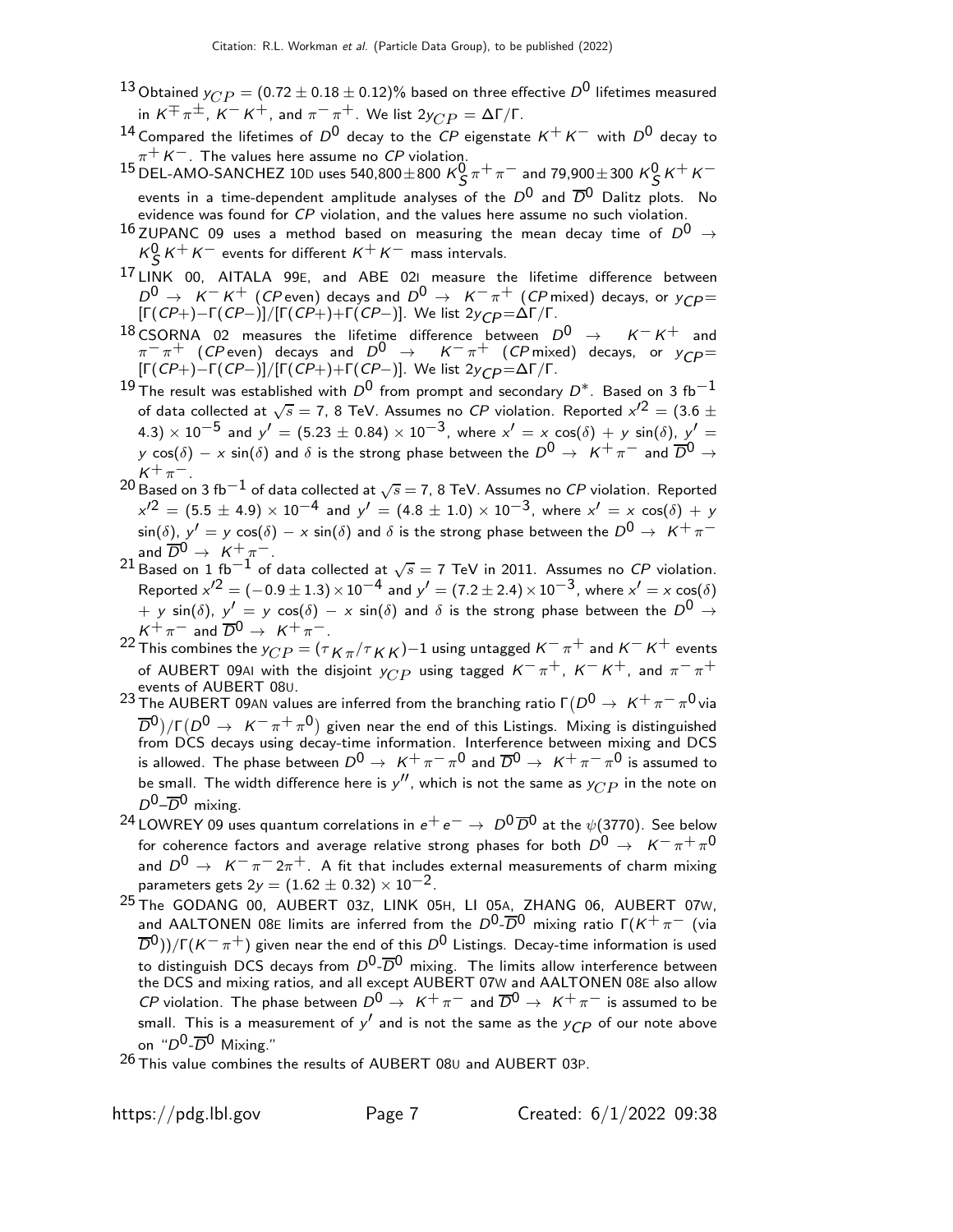- <sup>27</sup> STARIC 07 compares the lifetimes of  $D^0$  decay to the CP eigenstates  $K^+ K^-$  and  $\pi^+ \pi^-$  with  $D^0$  decay to  $K^- \pi^+$ .
- $28 \text{ m}^2$   $\text{m}^2$  ASNER 05 and ZHANG 07B values are from the time-dependent Dalitz-plot analysis of  $D^0 \to K^0_S \pi^+ \pi^-$ . Decay-time information and interference on the Dalitz plot are used to distinguish doubly Cabibbo-suppressed decays from mixing and to measure the relative phase between  $D^0 \rightarrow K^{*+} \pi^-$  and  $\overline{D}^0 \rightarrow K^{*+} \pi^-$ . This limit allows  $CP$

29 Violation.<br>29 The ranges of AUBERT 03Z, LINK 05H, LI 05A, and ZHANG 06 measurements are for<br>29 S% confidence level.

30 AUBERT 03P measures Y  $\equiv 2 \tau^0 / (\tau^+ + \tau^-) - 1$ , where  $\tau^0$  is the  $D^0 \rightarrow K^- \pi^+$ (and  $\overline{D}^0 \to K^+ \pi^-$ ) lifetime, and  $\tau^+$  and  $\tau^-$  are the  $D^0$  and  $\overline{D}^0$  lifetimes to CP-even states (here  $K^- K^+$  and  $\pi^- \pi^+$ ). In the limit of CP conservation,  $Y = y \equiv \Delta \Gamma / 2 \Gamma$  (we list 2y =  $\Delta \Gamma / \Gamma$ ). AUBERT 03P also uses  $\tau^+ - \tau^-$  to get  $\Delta Y = -0.008 \pm 0.006 \pm 0.002$ .

# $|q/p|$

The mass eigenstates  $D_1^0$  and  $D_2^0$  are related to the  $C=\,\pm 1$  states by  $\ket{D_{1,2}}>=0$  $p | D^0 > +$  q  $|\overline{D}^0 >$ . See the note on " $D^0$ – $\overline{D}{}^0$  Mixing" above.

"OUR EVALUATION" comes from CPV allowing averages provided by the Heavy Flavor Averaging Group. This would include as-yet-unpublished results, see the note on " $D^0$ - $\overline{D}^0$  Mixing."

value allows CP violation.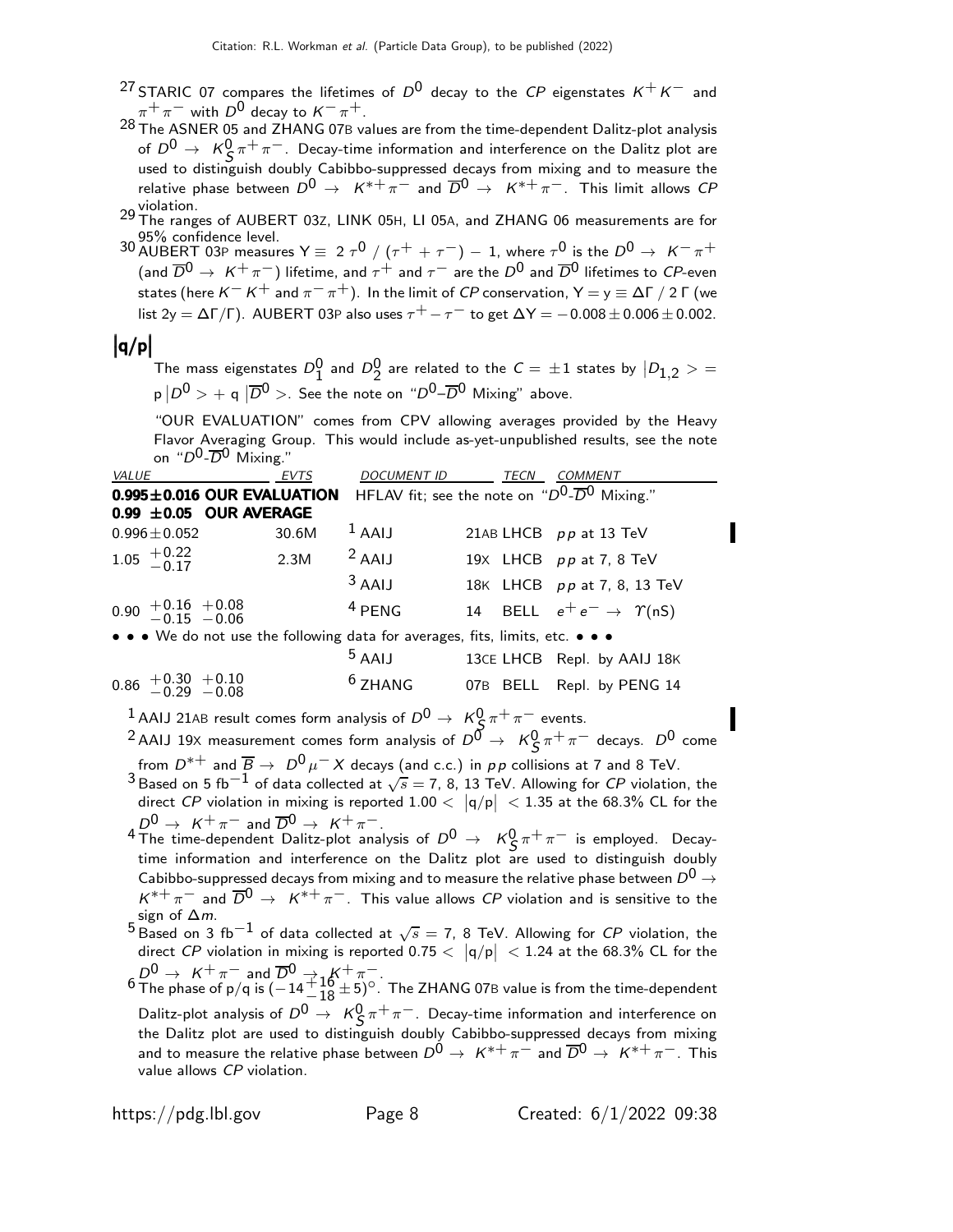#### AΓ

 ${\sf A}_{\sf \Gamma}$  is the decay-rate asymmetry for  $C P$ -even final states  ${\sf A}_{\sf \Gamma}=(\overline{\tau}_+-\tau_+)$  /  $(\overline{\tau}_++\tau_+).$ 

See the note on " $D^0$ - $\overline{D}^0$  Mixing" above.

|                  | VALUE (units $10^{-3}$ )  |                             | EVTS                             | <b>DOCUMENT ID</b>                                                        |    | TECN        | <b>COMMENT</b>                                                                                       |
|------------------|---------------------------|-----------------------------|----------------------------------|---------------------------------------------------------------------------|----|-------------|------------------------------------------------------------------------------------------------------|
|                  |                           |                             | $0.089 \pm 0.113$ OUR EVALUATION |                                                                           |    |             |                                                                                                      |
|                  |                           | $0.09 \pm 0.17$ OUR AVERAGE |                                  |                                                                           |    |             | Error includes scale factor of 1.5. See the ideogram                                                 |
| below.           |                           |                             |                                  |                                                                           |    |             |                                                                                                      |
|                  | $0.23 \pm 0.15 \pm 0.03$  |                             |                                  | $1$ AAIJ                                                                  |    |             | 21AI LHCB $D^0 \rightarrow K^+ K^-$                                                                  |
|                  | $0.40 \pm 0.28 \pm 0.04$  |                             |                                  | $1$ AAIJ                                                                  |    |             | 21AI LHCB $D^0 \rightarrow \pi^+\pi^-$                                                               |
|                  | $-0.44 \pm 0.23 \pm 0.06$ |                             | 21M                              | $2$ AAIJ                                                                  | 20 |             | LHCB $D^0 \rightarrow K^+ K^-$                                                                       |
|                  | $0.25 \pm 0.43 \pm 0.07$  |                             | 7M                               | $3$ AAIJ                                                                  | 20 |             | LHCB $D^0 \rightarrow \pi^+\pi^-$                                                                    |
| $-0.3$           | ±2.0                      | $\pm 0.7$                   |                                  | <sup>4</sup> STARIC                                                       | 16 |             | BELL $e^+e^- \rightarrow \Upsilon(nS)$                                                               |
| $-1.2$           | $\pm 1.2$                 |                             | 1.8M                             | <sup>5</sup> AALTONEN                                                     |    |             | 14Q CDF $p\overline{p}$ , $\sqrt{s} = 1.96$ TeV                                                      |
| 0.9 <sub>0</sub> | ±2.6                      | $\pm 0.6$                   | 0.7M                             | <b>LEES</b>                                                               | 13 |             | BABR $e^+e^- \rightarrow \Upsilon(4S)$                                                               |
| $-5.9$           | ± 5.9                     | $\pm 2.1$                   |                                  | $6$ AAIJ                                                                  |    | 12K LHCB    | pp at 7 TeV, 2010                                                                                    |
|                  |                           |                             |                                  | • • • We do not use the following data for averages, fits, limits, etc. • |    |             | data.                                                                                                |
|                  |                           |                             |                                  |                                                                           |    |             |                                                                                                      |
|                  | $-0.30 \pm 0.32 \pm 0.10$ |                             | 9.6M                             | $6$ AAIJ                                                                  |    |             | 17AK LHCB Repl. by AAIJ 20                                                                           |
|                  | $0.46 \pm 0.58 \pm 0.12$  |                             | 3.0M                             | $7$ AAIJ                                                                  |    | 17AK LHCB   | Repl. by AAIJ 20                                                                                     |
|                  | $-1.34 \pm 0.77$          | $+0.26$<br>-0.34            | 2.3M                             | $8$ AAIJ                                                                  |    |             | 15AA LHCB Repl. by AAIJ 20                                                                           |
|                  | $-0.92 \pm 1.45$          | $+0.25$<br>-0.33            | 0.8M                             | $9$ AAIJ                                                                  |    |             | 15AA LHCB Repl. by AAIJ 20                                                                           |
|                  | $-0.35 \pm 0.62 \pm 0.12$ |                             |                                  | $6$ AAIJ                                                                  |    |             | 14AL LHCB Repl. by AAIJ 17AK                                                                         |
|                  | $0.33 \pm 1.06 \pm 0.14$  |                             |                                  | $7$ AAIJ                                                                  |    | 14AL LHCB   | Repl. by AAIJ 17AK                                                                                   |
| 2.6              | ±3.6                      | $\pm 0.8$                   |                                  | <b>AUBERT</b>                                                             |    |             | 080 BABR See LEES 13                                                                                 |
| 0.1              | ± 3.0                     | ±2.5                        |                                  | <b>STARIC</b>                                                             | 07 | <b>BELL</b> | Repl. by STARIC 16                                                                                   |
| 8                | ±6                        | ±2                          |                                  | <b>AUBERT</b>                                                             |    | 03P BABR    | $e^+e^- \approx \Upsilon(4S)$                                                                        |
|                  |                           |                             |                                  |                                                                           |    |             | $^1$ Requires $D^0$ to originate from $D^*(2010)^+\to D^0\,\pi^+$ . AAIJ 21AI measures the parameter |
|                  |                           |                             |                                  | $\Delta Y_f \simeq -A_\Gamma^f$ up to 1% corrections from $y_{CP}^f$ .    |    |             |                                                                                                      |
|                  |                           |                             |                                  |                                                                           |    |             |                                                                                                      |

<sup>2</sup> Measured using  $D^0 \rightarrow K^+ K^-$  decays, combines measurements with  $D^0$  either from partially reconstructed semileptonic B hadron decays or from  $D^{*+} \rightarrow D^0 \pi^+$ .

3 Measured using  $D^0 \rightarrow \pi^+ \pi^-$  decays, combines measurements with  $D^0$  either from partially reconstructed semileptonic B hadron decays or from  $D^{*+} \rightarrow D^0 \pi^+$ .

- 4 An improved measurement of  $\overline{D}^0 D^0$  mixing and a search for CP violation in  $D^0$ decays to CP-even final states  $K^+ K^-$  and  $\pi^+ \pi^-$  using the final Belle data sample of 976  $fb^{-1}$ .
- $5$  Combined result from  $D^0 \rightarrow K^+ K^-$  and  $D^0 \rightarrow \pi^+ \pi^-$ , with  $D^0$  from  $D^{*+} \rightarrow$  $D^0\pi^+$  (and cc).

6 Measured using  $D^{*+} \rightarrow D^0 \pi^+$ ,  $D^0 \rightarrow K^+ K^-$  decays (and cc).

- 7 Measured using  $D^{*+} \rightarrow D^0 \pi^+$ ,  $D^0 \rightarrow \pi^+ \pi^-$  decays (and cc).
- 8 Measured using  $D^0 \rightarrow K^+ K^-$  decays, with  $D^0$  from partially reconstructed semileptonic B hadron decays.
- 9 Measured using  $D^0 \rightarrow \pi^+\pi^-$  decays, with  $D^0$  from partially reconstructed semileptonic B hadron decays.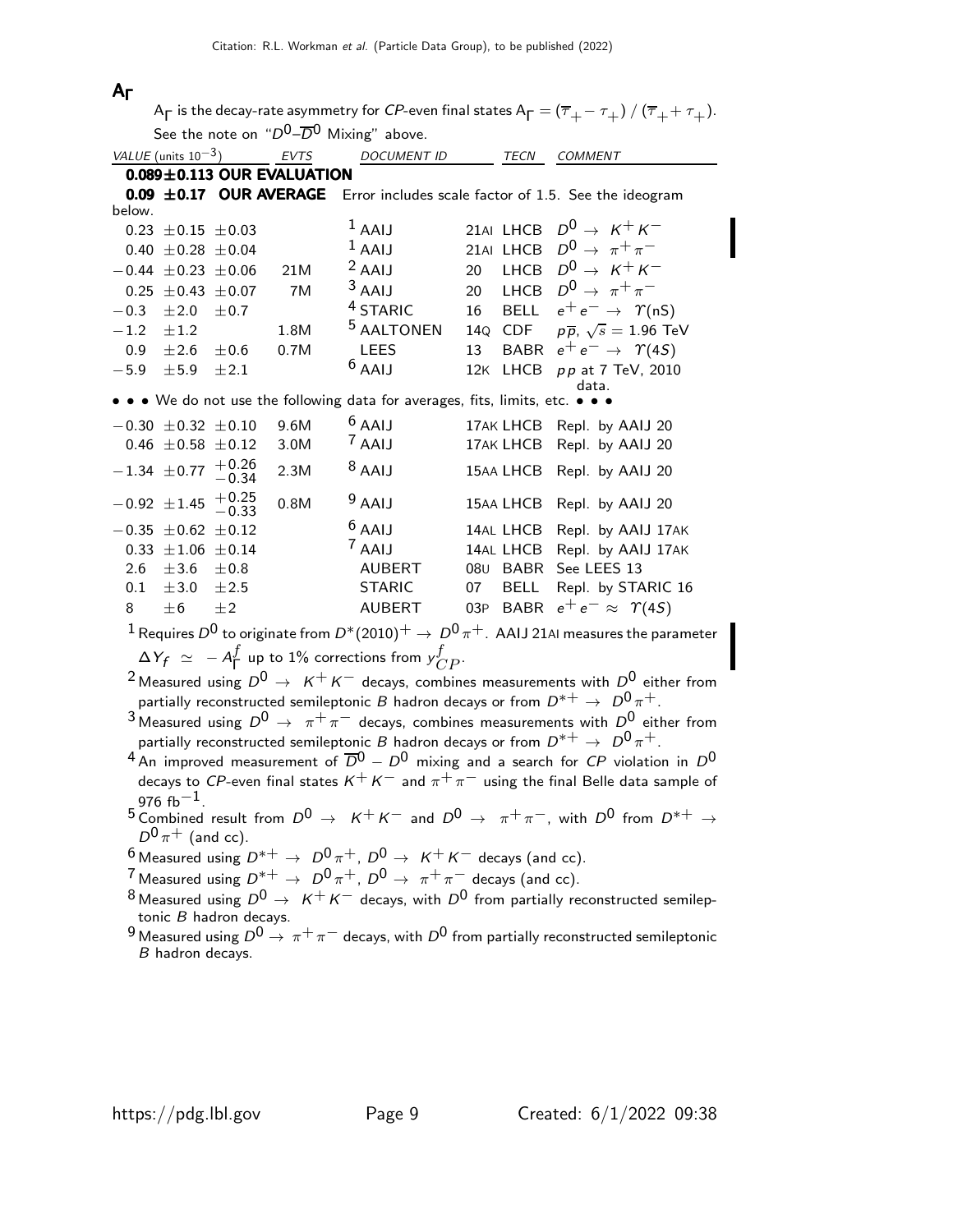

$$
\phi^{K^0_S \pi \pi}
$$

Parametrizes  ${\it CP}$  violation in the interference between  ${\it D}^0$  mixing and decay. The mass eigenstates  $D_1^0$  and  $D_2^0$  are related to the  ${\cal C}=\pm 1$  states by  $|\bar D_{1,2}>$   $=$  p  $|D^0>$   $+$ q  $|\overline{D}{}^0>$  . In the absence of  $CP$  violation in the decay, and using the usual phase convention where  $C P$  conservation implies q/p is real,  $\phi^{ {\cal K}^0_S \, \pi \, \pi }$  is identical to the decay-mode-independent parameter  $\phi = \arg(q/p)$ .

| <i>VALUE</i>                                                                                     | <b>EVTS</b> | <i>DOCUMENT ID</i>          | TECN | <b>COMMENT</b>                                                                                                           |
|--------------------------------------------------------------------------------------------------|-------------|-----------------------------|------|--------------------------------------------------------------------------------------------------------------------------|
| 0.02 $+0.04$ OUR AVERAGE                                                                         |             |                             |      |                                                                                                                          |
| $0.056^{+0.047}_{-0.051}$                                                                        | 30.6M       | $1$ AAIJ                    |      | 21AB LHCB pp at 13 TeV                                                                                                   |
| $-0.09$ $+0.11$<br>$-0.16$                                                                       | 2.3M        | $2$ AAIJ                    |      | 19X LHCB pp at 7, 8 TeV                                                                                                  |
| $-0.10 \pm 0.19 + 0.07 \over -0.09$ 1.2M                                                         |             | $3$ PENG                    |      | 14 BELL $e^+e^-$ at $\Upsilon(45, 55)$                                                                                   |
| <sup>1</sup> AAIJ 21AB result comes form analysis of $D^0 \rightarrow K^0_S \pi^+ \pi^-$ events. |             |                             |      |                                                                                                                          |
|                                                                                                  |             |                             |      | <sup>2</sup> AAIJ 19X result comes form analysis of $D^0 \rightarrow K^0_S \pi^+ \pi^-$ events. $D^0$ come from $D^{*+}$ |
| and $\overline{B} \to D^0 \mu^- X$ decays (and c.c.) in pp collisions at 7 and 8 TeV.            |             | $\sim$ $\sim$ $\sim$ $\sim$ |      |                                                                                                                          |

<sup>3</sup> PENG 14 reports  $-0.10 \pm 0.19 \pm 0.05 {+0.05 \atop -0.07}$  value where the last uncertainty is due to the amplitude model. We have added the systematic uncertainties in quadrature.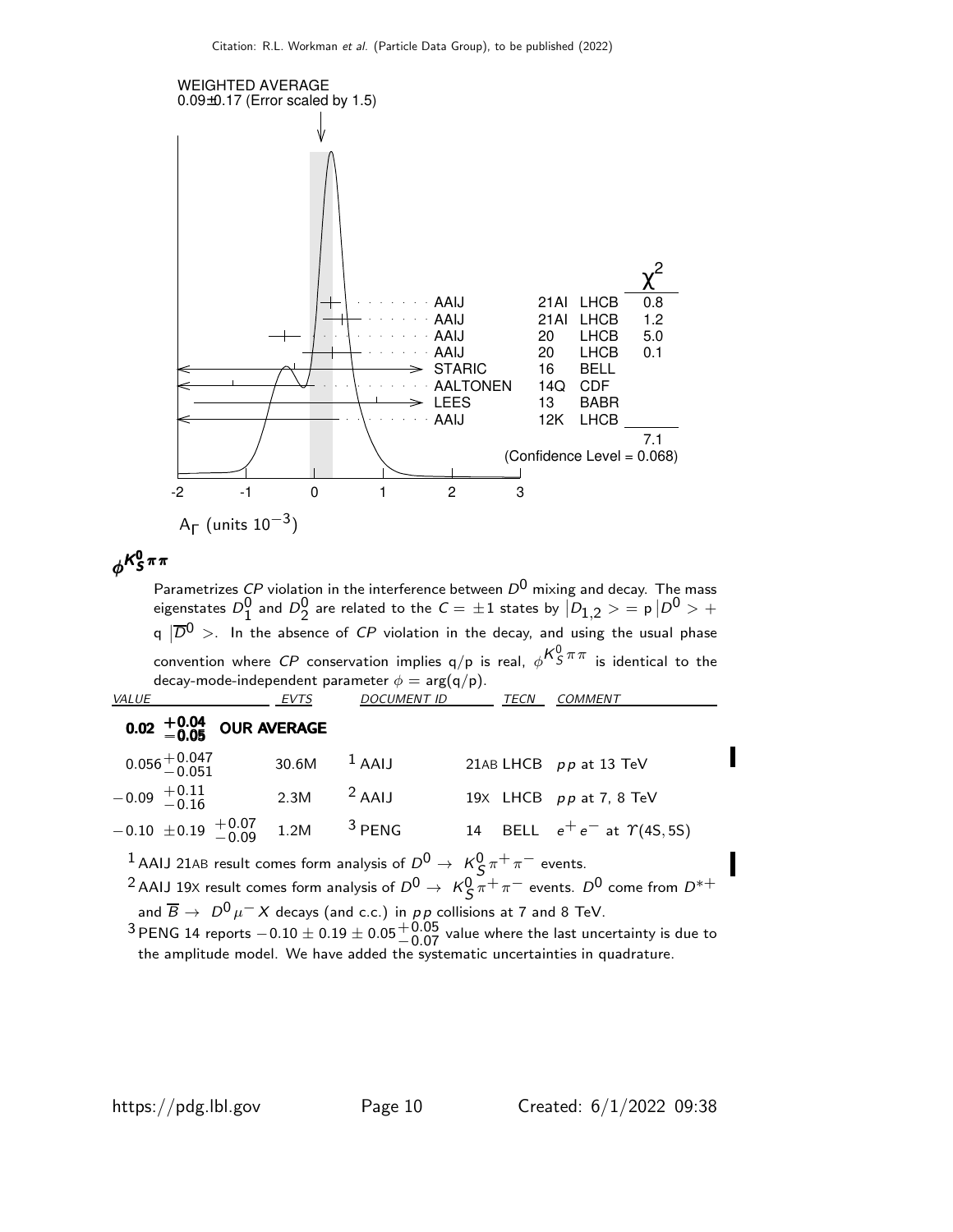#### cos δ

| $\delta$ is the $D^0 \rightarrow K^+ \pi^-$ relative strong phase.            |                    |      |                                                           |
|-------------------------------------------------------------------------------|--------------------|------|-----------------------------------------------------------|
| VALUE                                                                         | <b>DOCUMENT ID</b> | TECN | COMMENT                                                   |
| $0.97 \pm 0.11$ OUR AVERAGE                                                   |                    |      |                                                           |
| $1.02 \pm 0.11 \pm 0.06$                                                      | $1$ ABLIKIM        |      | 14C BES3 $e^+e^- \to D^0\overline{D}^0$ , 3.77 GeV        |
| $0.81 + 0.22 + 0.07$<br>$-0.18 - 0.05$                                        | $2$ ASNER          |      | 12 CLEO $e^+e^- \rightarrow D^0\overline{D}^0$ , 3.77 GeV |
| • • • We do not use the following data for averages, fits, limits, etc. • • • |                    |      |                                                           |
|                                                                               |                    |      |                                                           |

$$
1.03^{+0.31}_{-0.17} \pm 0.06
$$
 <sup>3</sup> ASNER 08 CLEO Repl. by ASNER 12

<sup>1</sup> Uses quantum correlations in  $e^+e^-\rightarrow D^0\overline{D}^0$  at the  $\psi$ (3770) to measure the asymmetry of the branching fraction of  $D^0 \rightarrow K^-\pi^+$  in CP-odd and CP-even eigenstates to be  $(12.7 \pm 1.3 \pm 0.7)\%$ . A fit that includes external measurements of charm mixing parameters finds the value quoted above.

<sup>2</sup> Uses quantum correlations in  $e^+e^- \rightarrow D^0\overline{D}^0$  at the  $\psi$ (3770), where decay rates of  ${\it CP}$ -tagged  ${\it K}\,\pi$  final states depend on the strong phases between the decays of  ${\it D}^{0}\rightarrow$  $K^+\pi^-$  and  $\overline{D}^0 \rightarrow K^+\pi^-$ . The measurements obtained sin( $\delta$ ) = -0.01  $\pm$  0.41  $\pm$  0.04 and  $|\delta| = (10 + \frac{28}{53})$  $^{+13}_{-00}$ <sup>o</sup> as well. A fit that includes external measurements of charm mixing parameters finds  $\cos(\delta) = 1.15 {+0.19 \atop -0.17}$  $+0.00$  sin( $\delta$ ) = 0.56 $+0.32$ <br>-0.08, sin( $\delta$ ) = 0.56 $+0.31$  $\begin{array}{c} +0.21 \\ -0.20 \end{array}$ , and  $\begin{array}{c} \left| \delta \right| \end{array}$  $=(18+11/2)$ °.

<sup>3</sup> ASNER 08 uses quantum correlations in  $e^+e^-\rightarrow D^0\overline{D}^0$  at the  $\psi$ (3770), where decay rates of *CP*-tagged  $K\pi$  final states depend on cos  $\delta$  because of interfering amplitudes. The above measurement implies  $|\delta| < 75^\circ$  with a confidence level of 95%. A fit that includes external measurements of charm mixing parameters finds cos  $\delta = 1.10 \pm 0.35 \pm 0.35$ 0.07. See also the note on " $D^0$ –  $\overline{D}^0$  Mixing" p. 783 in our 2008 Review (PDG 08).

## $D^0 \rightarrow K^- \pi^+ \pi^0$  COHERENCE FACTOR  $R_{K \pi \pi^0}$

See the note on ' $D^0$ - $\overline{D}^0$  Mixing' for the definition.  $R_{K\pi\pi^0}$  can have any value between 0 and 1. A value near 1 indicates the decay is dominated by a few intermediate states with limited interference.

| <i>VALUE</i>                  | EVTS  | <b>DOCUMENT ID</b>                                                            |    | TECN | <b>COMMENT</b>                                           |
|-------------------------------|-------|-------------------------------------------------------------------------------|----|------|----------------------------------------------------------|
| $0.792 \pm 0.033$ OUR AVERAGE |       |                                                                               |    |      |                                                          |
| $0.78 \pm 0.04$               | 62.4k | $^1$ ABLIKIM                                                                  |    |      | 21AA BES3 $e^+e^- \to D^0\overline{D}^0$ at $\psi(3770)$ |
| $0.82 \pm 0.06$               |       | $1,2,3$ FVANS                                                                 | 16 |      | $e^+e^- \rightarrow D^0\overline{D}^0$ at $\psi$ (3770)  |
|                               |       | • • • We do not use the following data for averages, fits, limits, etc. • • • |    |      |                                                          |
| $0.82 \pm 0.07$               |       | $1,3$ LIBBY                                                                   | 14 |      | Repl. by EVANS 16                                        |
| $0.78 \t + 0.11 \t - 0.25$    |       | <sup>4</sup> LOWREY                                                           | 09 | CLEO | Repl. by LIBBY 14                                        |

<sup>1</sup> Uses quantum correlations in  $e^+e^- \rightarrow D^0\overline{D}^0$  at the  $\psi(3770)$ , where the decay rates

of CP-tagged  $K^-\pi^+\pi^0$  final states depend on  $R^{}_{K\pi\pi^0}$  and  $\delta^{K\pi\pi^0}.$ 

<sup>2</sup> A combined fit with a recent LHCb  $D^0\overline{D}^0$  mixing results in AAIJ 16F is also reported to be 0.81  $\pm$  0.06. to be 0.81  $\pm$  0.06.<br><sup>3</sup> Obtained by analyzing CLEO-c data but not authored by the CLEO Collaboration.

<sup>4</sup> LOWREY 09 uses quantum correlations in  $e^+e^- \rightarrow D^0\overline{D}^0$  at the  $\psi$ (3770), where the decay rates of CP-tagged  $K^-\pi^+\pi^0$  final states depend on  $R_{K\pi\pi^0}$  and  $\delta^{K\pi\pi^0}$ . A fit that includes external measurements of charm mixing parameters gets  $R_{K\pi\pi^0} =$  $0.84 \pm 0.07$ .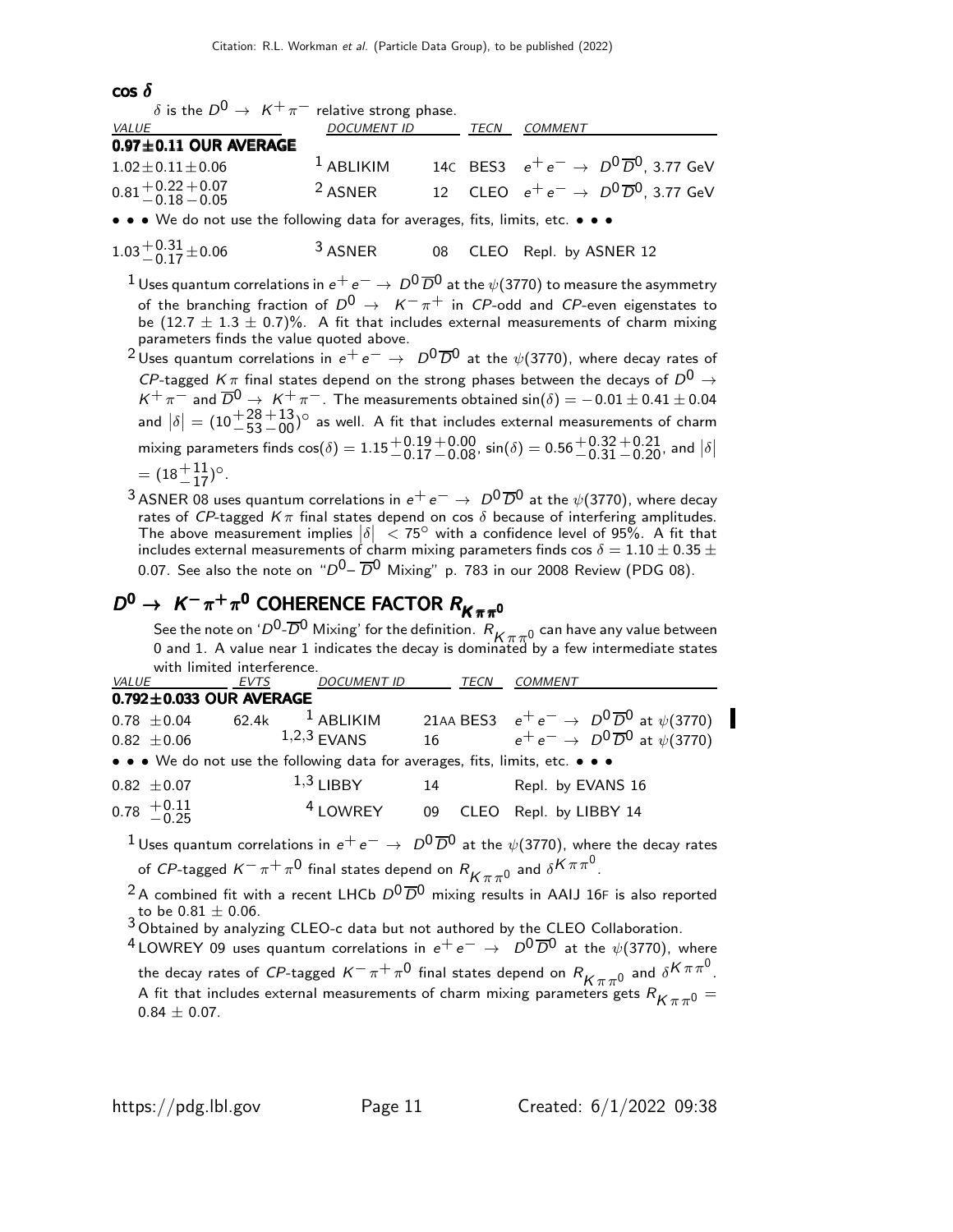## $D^0 \rightarrow K^- \pi^+ \pi^0$  AVERAGE RELATIVE STRONG PHASE  $\delta^{K \pi \pi^0}$

| The quoted value of $\delta$ is based on the same sign CP phase of $D^0$ and $\overline{D}{}^0$ convention. |             |                                                                                               |      |                                                                                                                              |  |  |  |
|-------------------------------------------------------------------------------------------------------------|-------------|-----------------------------------------------------------------------------------------------|------|------------------------------------------------------------------------------------------------------------------------------|--|--|--|
| VALUE $(^\circ)$                                                                                            | <b>EVTS</b> | <b>DOCUMENT ID</b>                                                                            | TECN | <b>COMMENT</b>                                                                                                               |  |  |  |
| 198±10 OUR AVERAGE                                                                                          |             |                                                                                               |      |                                                                                                                              |  |  |  |
| $196 + 14$                                                                                                  |             | 62.4k $1$ ABLIKIM                                                                             |      | 21AA BES3 $e^+e^- \to D^0\overline{D}^0$ at $\psi$ (3770)                                                                    |  |  |  |
| $199 + 13$                                                                                                  |             | $1,2,3$ EVANS                                                                                 |      | $e^+e^- \rightarrow D^0\overline{D}^0$ at $\psi$ (3770)                                                                      |  |  |  |
|                                                                                                             |             | • • • We do not use the following data for averages, fits, limits, etc. • • •                 |      |                                                                                                                              |  |  |  |
| $164^{+20}_{-14}$                                                                                           |             | $1,3$ LIBBY                                                                                   | 14   | Repl. by EVANS 16                                                                                                            |  |  |  |
| $239 + \frac{32}{28}$                                                                                       |             | <sup>4</sup> LOWREY                                                                           | 09   | CLEO Repl. by LIBBY 14                                                                                                       |  |  |  |
|                                                                                                             |             |                                                                                               |      | <sup>1</sup> Uses quantum correlations in $e^+e^-\rightarrow\ D^0\overline{D}^0$ at the $\psi(3770)$ , where the decay rates |  |  |  |
|                                                                                                             |             | of CP-tagged $K^-\pi^+\pi^0$ final states depend on $R_{K^-\pi^0}$ and $\delta^{K\pi\pi^0}$ . |      |                                                                                                                              |  |  |  |
|                                                                                                             |             |                                                                                               |      | <sup>2</sup> A combined fit with a recent LHCB $D^0\overline{D}^0$ mixing results in AAIJ 16F is also reported               |  |  |  |
| to be $198^{+14}_{-15}$ degree.                                                                             |             |                                                                                               |      |                                                                                                                              |  |  |  |
|                                                                                                             |             |                                                                                               |      | $3$ Obtained by analyzing CLEO-c data but not authored by the CLEO Collaboration.                                            |  |  |  |

 $^4$ LOWREY 09 uses quantum correlations in  $e^+ \, e^- \, \rightarrow \; \, D^0 \, \overline{D}{}^0$  at the  $\psi(3770)$ , where the decay rates of  $C$ P-tagged  $K^-\pi^+\pi^0$  final states depend on  $R^{}_{K\pi\pi^0}$  and  $\delta^{K\pi\pi^0}.$ A fit that includes external measurements of charm mixing parameters gets  $\delta^{K\,\pi\,\pi^0}=$  $(227 + 14)^\circ$ .

## $D^0 \rightarrow K^- \pi^- 2\pi^+$  COHERENCE FACTOR  $R_{K3\pi}$

See the note on ' $D^0\hbox{-}\overline{D}{}^0$  Mixing' for the definition.  $R_{\mathcal{K} 3\pi}$  can have any value between 0 and 1. A value near 1 indicates the decay is dominated by a few intermediate states with limited interference.

| <i>VALUE</i>                                       | <b>EVTS</b>                                                                   | <b>DOCUMENT ID</b>      | TECN | <i>COMMENT</i>                                                                               |  |
|----------------------------------------------------|-------------------------------------------------------------------------------|-------------------------|------|----------------------------------------------------------------------------------------------|--|
| $0.52 \begin{array}{c} +0.10 \\ -0.09 \end{array}$ | <b>OUR AVERAGE</b>                                                            |                         |      |                                                                                              |  |
| $0.52 \begin{array}{c} +0.12 \\ -0.10 \end{array}$ | 8.6k                                                                          | $1$ ABLIKIM             |      | 21AA BES3 $e^+e^- \rightarrow D^0\overline{D}^0$ at<br>$\psi(3770)$                          |  |
| $0.53 \begin{array}{c} +0.18 \\ -0.21 \end{array}$ |                                                                               | $1,2,3$ FVANS           | 16   | $e^+e^- \rightarrow D^0\overline{D}{}^0$ at<br>$\psi(3770)$ , pp at 7,8<br>$T_{\mathsf{P}}V$ |  |
|                                                    | • • • We do not use the following data for averages, fits, limits, etc. • • • |                         |      |                                                                                              |  |
| $0.32 \begin{array}{c} +0.20 \\ -0.28 \end{array}$ | $0.458 \pm 0.010 \pm 0.023$ 0.9M,3k                                           | $4$ AAIJ<br>$1,3$ LIBBY | 14   | 18AI LHCB amplitude models<br>Repl. by EVANS 16                                              |  |

$$
0.36 \, \begin{array}{l} +0.24 \\ -0.30 \end{array} \qquad \qquad 5 \, \text{LOWREV} \qquad \text{09} \quad \text{CLEO} \quad \text{Repl. by LIBBY 14}
$$

<sup>1</sup>Uses quantum correlations in  $e^+e^-$  →  $D^0\overline{D}^0$  at the  $\psi$ (3770), where the decay rates of CP-tagged  $K^-\pi^-2\pi^+$  final states depend on  $R_{K3\pi}$  and  $\delta^{K3\pi}.$ 

<sup>2</sup> A combined fit with a recent LHCB  $D^0\overline{D}^0$  mixing results in AAIJ 16F is also reported, to be  $0.43^{+0.17}_{-0.13}$ .

3 Obtained by analyzing CLEO-c data but not authored by the CLEO Collaboration.

<sup>4</sup> Calculated from amplitude models to  $D^0 \rightarrow K^-\pi^- 2\pi^+$  and  $D^0 \rightarrow K^+\pi^+ 2\pi^-$  and cc. Reports  $0.458 \pm 0.010 \pm 0.012 \pm 0.020$  value where the 3rd uncertainty is the model uncertainty. We combined both systematic uncertainties in quadrature. Because of the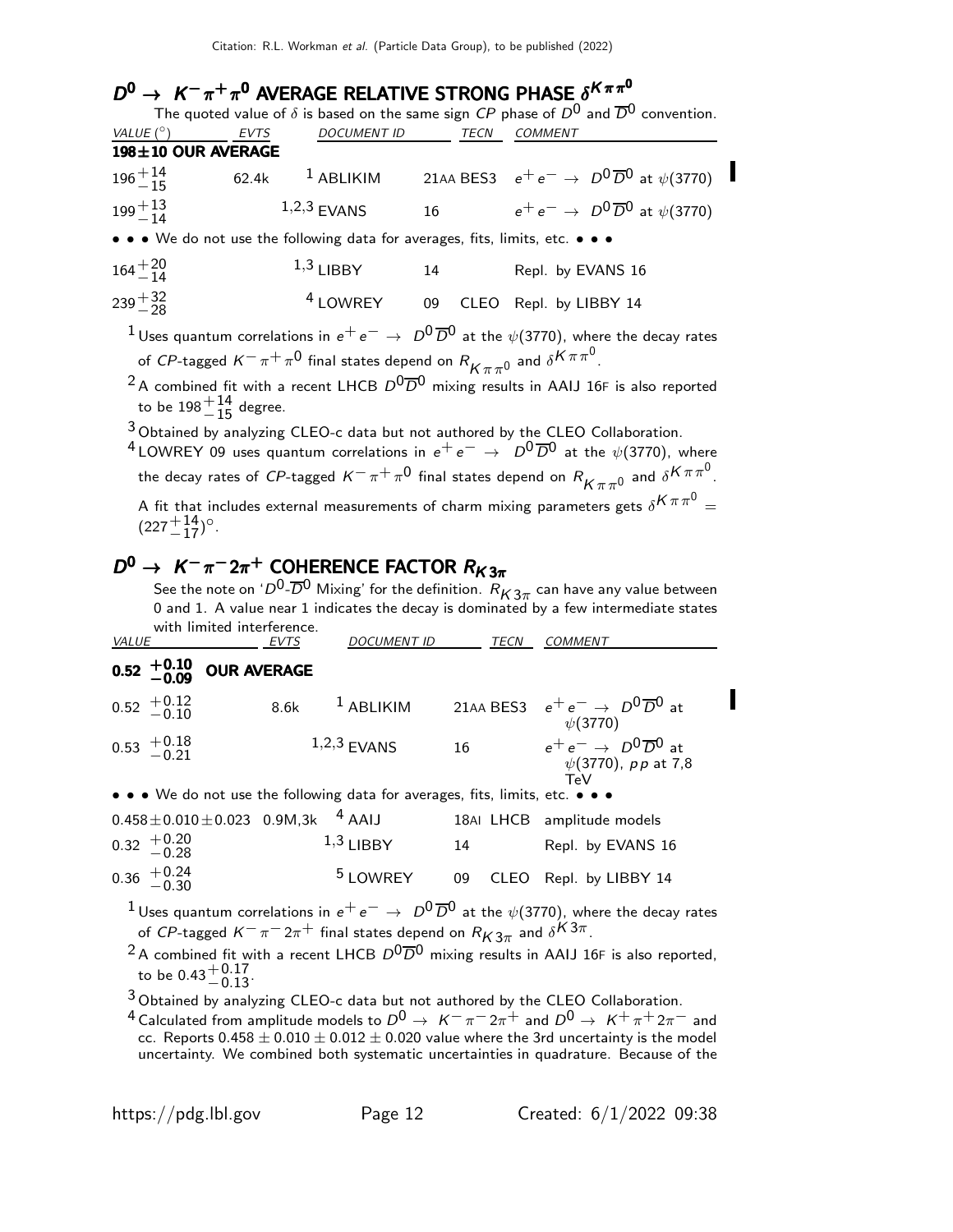importance of model independence in the practical use of the coherence factor, we do not include model-derived results in the average.

<sup>5</sup> LOWREY 09 uses quantum correlations in  $e^+e^- \rightarrow D^0\overline{D}^0$  at the  $\psi$ (3770), where the decay rates of CP-tagged  $K^-\pi^-2\pi^+$  final states depend on  $R_{K3\pi}$  and  $\delta^{K3\pi}.$ A fit that includes external measurements of charm mixing parameters gets  $R_{K3\pi} =$  $0.33 + 0.26$ <br>-0.23

### $D^0 \rightarrow K^- \pi^- 2\pi^+$  AVERAGE RELATIVE STRONG PHASE  $\delta^{K3\pi}$

| The quoted value of $\delta$ is based on the same sign CP phase of $D^0$ and $\overline{D}^0$ convention. |      |                                                                               |    |                      |                                                                  |  |  |
|-----------------------------------------------------------------------------------------------------------|------|-------------------------------------------------------------------------------|----|----------------------|------------------------------------------------------------------|--|--|
| VALUE $(^\circ)$                                                                                          | EVTS | <i>DOCUMENT ID</i>                                                            |    | TECN                 | <i>COMMENT</i>                                                   |  |  |
|                                                                                                           |      | 149 $^{+26}_{-16}$ OUR AVERAGE Error includes scale factor of 1.4.            |    |                      |                                                                  |  |  |
| $167 + 31$                                                                                                |      | 8.6k $1$ ABLIKIM                                                              |    |                      | 21AA BES3 $e^+e^- \rightarrow D^0\overline{D}^0$ at $\psi(3770)$ |  |  |
| $125 + 22$                                                                                                |      | $1,2,3$ EVANS                                                                 |    | $16 \quad \text{or}$ | $e^+e^- \rightarrow D^0\overline{D}^0$ at $\psi$ (3770)          |  |  |
|                                                                                                           |      | • • • We do not use the following data for averages, fits, limits, etc. • • • |    |                      |                                                                  |  |  |
| $255 + \frac{21}{78}$                                                                                     |      | $1,3$ LIBBY                                                                   | 14 |                      | Repl. by EVANS 16                                                |  |  |
| $118 + 62$                                                                                                |      | <sup>4</sup> LOWREY 09                                                        |    |                      | CLEO Repl. by LIBBY 14                                           |  |  |
|                                                                                                           |      |                                                                               |    |                      |                                                                  |  |  |

<sup>1</sup>Uses quantum correlations in  $e^+e^-$  →  $D^0\overline{D}^0$  at the  $\psi$ (3770), where the decay rates of CP-tagged  $K^-\pi^-2\pi^+$  final states depend on  $R_{K3\pi}$  and  $\delta^{K3\pi}.$ 

- <sup>2</sup> A combined fit with a recent LHCb  $D^0\overline{D}^0$  mixing results in AAIJ 16F is also reported to be  $(128 + \frac{28}{17})^{\circ}$ .
- $3$  Obtained by analyzing CLEO-c data but not authored by the CLEO Collaboration.
- <sup>4</sup> LOWREY 09 uses quantum correlations in  $e^+e^- \rightarrow D^0\overline{D}^0$  at the  $\psi$ (3770), where the decay rates of CP-tagged  $K^-\pi^-2\pi^+$  final states depend on  $R_{K3\pi}$  and  $\delta^{K3\pi}.$ A fit that includes external measurements of charm mixing parameters gets  $\delta^{K3\pi} =$  $(114 + \frac{26}{23})^{\circ}$ .

## $D^0 \rightarrow K^-\pi^- 2\pi^+$ ,  $R_{K3\pi}$  (y cos $\delta^{K3\pi}$  – x sin $\delta^{K3\pi}$ )

| <i>VALUE</i> (10 <sup>-3</sup> TeV <sup>-1</sup> ) | EVTS  | <i>DOCUMENT ID</i>  | <b>TFCN</b> | <i>COMMENT</i>            |
|----------------------------------------------------|-------|---------------------|-------------|---------------------------|
| $-3.0 \pm 0.7$                                     | 42.5k | $\overline{A}$ AAIJ |             | 16F LHCB $pp$ at 7, 8 TeV |

 $1$  From a time-dependent analysis of D mixing in  $D^{0} \rightarrow$   $K^{+}\pi^{-}\pi^{+}\pi^{-}$ . This result uses external constraints on  $R_M = 1/2$  ( $x^2 + y^2$ ). Without such constraints, AAIJ 16F measure  $(0.3 \pm 1.8) \times 10^{-3}$ , with a large correlation coefficient to R<sub>M</sub>.

#### $D^0 \rightarrow K^0_S$  $\mathcal{D}^0\rightarrow\;\mathcal{K}^0_S\mathcal{K}^+\pi^-$  COHERENCE FACTOR  $\mathsf{R}_{\mathcal{K}^0_S\mathcal{K}\pi}$  $\mathcal{D}^0\rightarrow\ \mathcal{K}^0_{\mathcal{S}}\mathcal{K}^+\pi^-$  COHERENCE FACTOR  $\mathsf{R}_{\mathcal{K}^0_{\mathcal{S}}\mathcal{K}\pi}$

| <i>VALUE</i>                                                                                                                  | DOCUMENT ID                                                                    | TECN | COMMENT |  |
|-------------------------------------------------------------------------------------------------------------------------------|--------------------------------------------------------------------------------|------|---------|--|
| $0.70 \pm 0.08$                                                                                                               | <sup>1</sup> INSLER 12 CLEO $e^+e^- \rightarrow D^0\overline{D}^0$ at 3.77 GeV |      |         |  |
| <sup>1</sup> Uses quantum correlations in $e^+e^-\rightarrow D^0\overline{D}^0$ at the $\psi$ (3770), where the signal side D |                                                                                |      |         |  |
| decays to $K^0_S K \pi$ and the tag-side D decays to $K \pi$ , $K \pi \pi \pi$ , $K \pi \pi^0$ , and 10 additional            |                                                                                |      |         |  |
| CP-even, CP-odd, and mixed CP modes involving $K_S^0$ or $K_I^0$ .                                                            |                                                                                |      |         |  |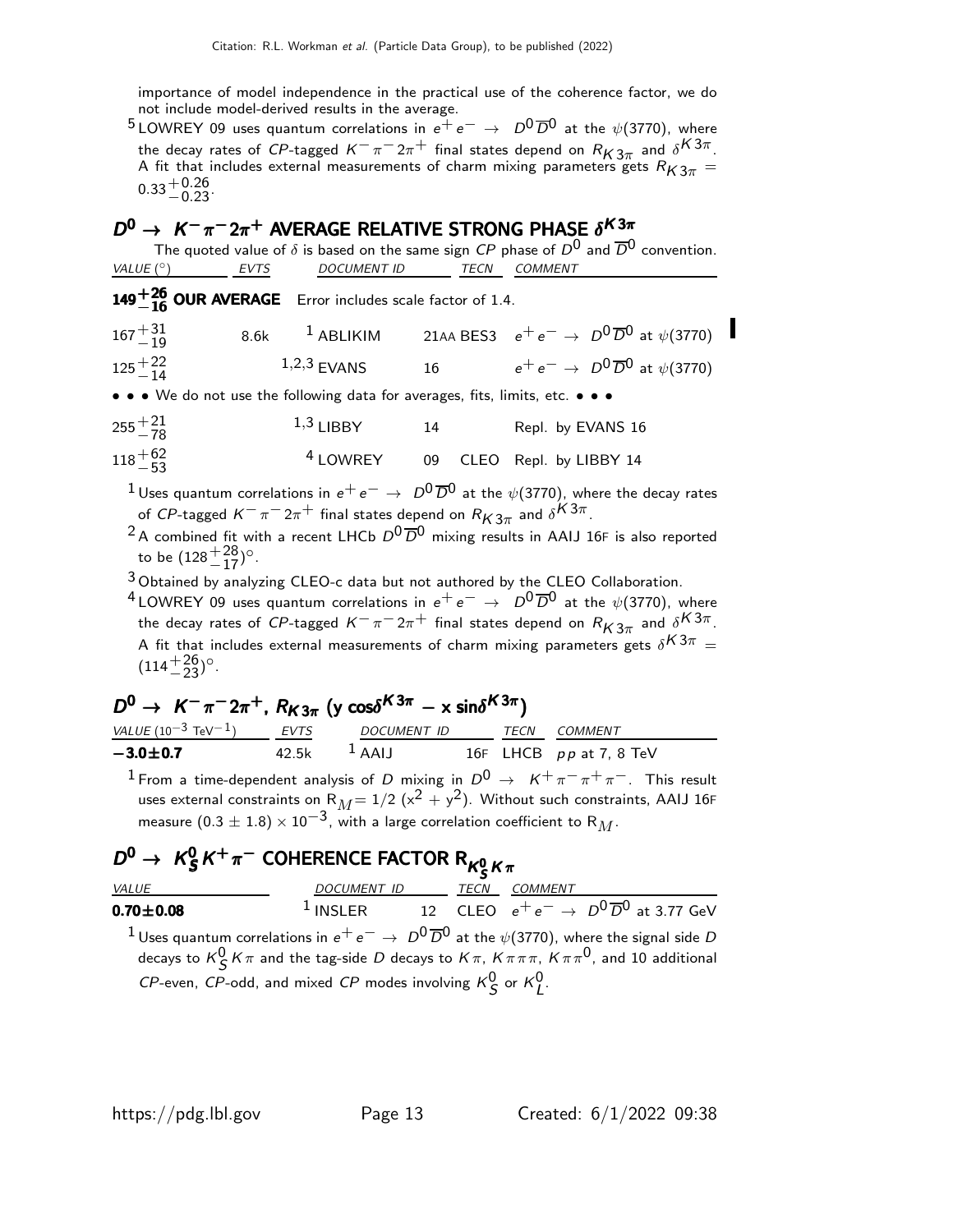## $D^0 \rightarrow K_S^0 K^+ \pi^-$  AVERAGE RELATIVE STRONG PHASE  $\delta^{K_S^0 K \pi}$

S S S S The quoted value of δ is based on the same sign CP phase of D0 and D0 convention. VALUE  $(^\circ)$ ◦) DOCUMENT ID TECN COMMENT  $0.1 + 15.7$ 1 INSLER 12 CLEO  $e^+e^- \rightarrow D^0\overline{D}^0$  at 3.77 GeV  $1$  Uses quantum correlations in  $e^+e^-\rightarrow\ D^0\overline{D}{}^0$  at the  $\psi(3770)$ , where the signal side  $D$ decays to  $\kappa_S^0\, \kappa\, \pi$  and the tag-side  $D$  decays to  $\kappa\, \pi,\, \kappa\, \pi\, \pi,\, \kappa\, \pi\, \pi^0,$  and 10 additional

CP-even, CP-odd, and mixed CP modes involving  $K_S^0$  or  $K_L^0$ .

## $D^0 \rightarrow K^*K$  COHERENCE FACTOR  $R_{K^*K}$

| <i>VALUE</i>                                                                                                                                                                                                                                         | DOCUMENT ID | <b>TECN</b> | <i>COMMENT</i> |                                                                                |  |
|------------------------------------------------------------------------------------------------------------------------------------------------------------------------------------------------------------------------------------------------------|-------------|-------------|----------------|--------------------------------------------------------------------------------|--|
| $0.94 \pm 0.12$                                                                                                                                                                                                                                      |             |             |                | <sup>1</sup> INSLER 12 CLEO $e^+e^- \rightarrow D^0\overline{D}^0$ at 3.77 GeV |  |
| <sup>1</sup> Uses quantum correlations in $e^+e^-\rightarrow D^0\overline{D}^0$ at the $\psi$ (3770), where the signal side D<br>decays to $K^0_S K \pi$ and the tag-side D decays to $K \pi$ , $K \pi \pi \pi$ , $K \pi \pi^0$ ., and 10 additional |             |             |                |                                                                                |  |
| CP-even, CP-odd, and mixed CP modes involving $K_S^0$ or $K_I^0$ .                                                                                                                                                                                   |             |             |                |                                                                                |  |

# $D^0 \rightarrow K^*K$  AVERAGE RELATIVE STRONG PHASE  $\delta^{K^*K}$

|                                                                |             |             | The quoted value of $\delta$ is based on the same sign CP phase of $D^0$ and $\overline{D}^0$ convention.                   |
|----------------------------------------------------------------|-------------|-------------|-----------------------------------------------------------------------------------------------------------------------------|
| VALUE $(^\circ)$                                               | DOCUMENT ID | <b>TECN</b> | COMMENT                                                                                                                     |
| $-16.6 \pm 18.4$                                               |             |             | <sup>1</sup> INSLER 12 CLEO $e^+e^- \rightarrow D^0\overline{D}^0$ at 3.77 GeV                                              |
|                                                                |             |             | $^{-1}$ Uses quantum correlations in $e^+e^-\rightarrow\,D^0\overline{D}{}^0$ at the $\psi(3770)$ , where the signal side D |
| CP-even, CP-odd, and mixed CP modes involving $K0S$ or $K0I$ . |             |             | decays to $K^0_S K \pi$ and the tag-side D decays to $K \pi$ , $K \pi \pi \pi$ , $K \pi \pi^0$ , and 10 additional          |

### D<sup>0</sup> DECAY MODES

Most decay modes (other than the semileptonic modes) that involve a neutral  $K$  meson are now given as  $K^0_{\mathcal{S}}$  modes, not as  $\overline{K}{}^0$  modes. Nearly always it is a  $K^0$  that is measured, and interference between Cabibbo-allowed and doubly Cabibbo-suppressed modes can invalidate the assumption that 2 Γ $(K_S^0)$  = Γ $(\overline{K}^0)$ .

|                       | Mode                                                    |                          |  | Fraction $(\Gamma_i/\Gamma)$        | Confidence level                                 | Scale $factor/$ |
|-----------------------|---------------------------------------------------------|--------------------------|--|-------------------------------------|--------------------------------------------------|-----------------|
|                       |                                                         | <b>Topological modes</b> |  |                                     |                                                  |                 |
| $\Gamma_1$            | 0-prongs                                                |                          |  | $[a]$ (15 $\pm$ 6 ) %               |                                                  |                 |
| $\Gamma_2$            | 2-prongs                                                |                          |  | $(71 \pm 6) \%$                     |                                                  |                 |
| $\Gamma_3$            | 4-prongs                                                |                          |  | [b] $(14.6 \pm 0.5)$ %              |                                                  |                 |
| $\Gamma_4$            | 6-prongs                                                |                          |  |                                     | $[c]$ (6.5 $\pm$ 1.3 ) $\times$ 10 <sup>-4</sup> |                 |
|                       |                                                         | <b>Inclusive modes</b>   |  |                                     |                                                  |                 |
| $\Gamma_5$            | $e^+$ anything                                          |                          |  | [d] $(6.49 \pm 0.11)^{\frac{6}{6}}$ |                                                  |                 |
|                       | $\Gamma_6$ $\mu^+$ anything                             |                          |  | $(6.8 \pm 0.6)$ %                   |                                                  |                 |
| $\Gamma$              | $\mathcal{K}^-$ anything                                |                          |  | $(54.7 \pm 2.8) \%$                 |                                                  | $S = 1.3$       |
| $\Gamma_8$            | $\overline{K}{}^0$ anything $+$ K <sup>0</sup> anything |                          |  | $(47 \pm 4) \%$                     |                                                  |                 |
| $\Gamma$ <sub>9</sub> | $K^+$ anything                                          |                          |  | $(3.4 \pm 0.4)$ %                   |                                                  |                 |
| $\Gamma_{10}$         | $K^*(892)$ <sup>-</sup> anything                        |                          |  | $(15 \pm 9) \%$                     |                                                  |                 |
|                       | https://pdg.lbl.gov                                     | Page 14                  |  |                                     | Created: $6/1/2022$ 09:38                        |                 |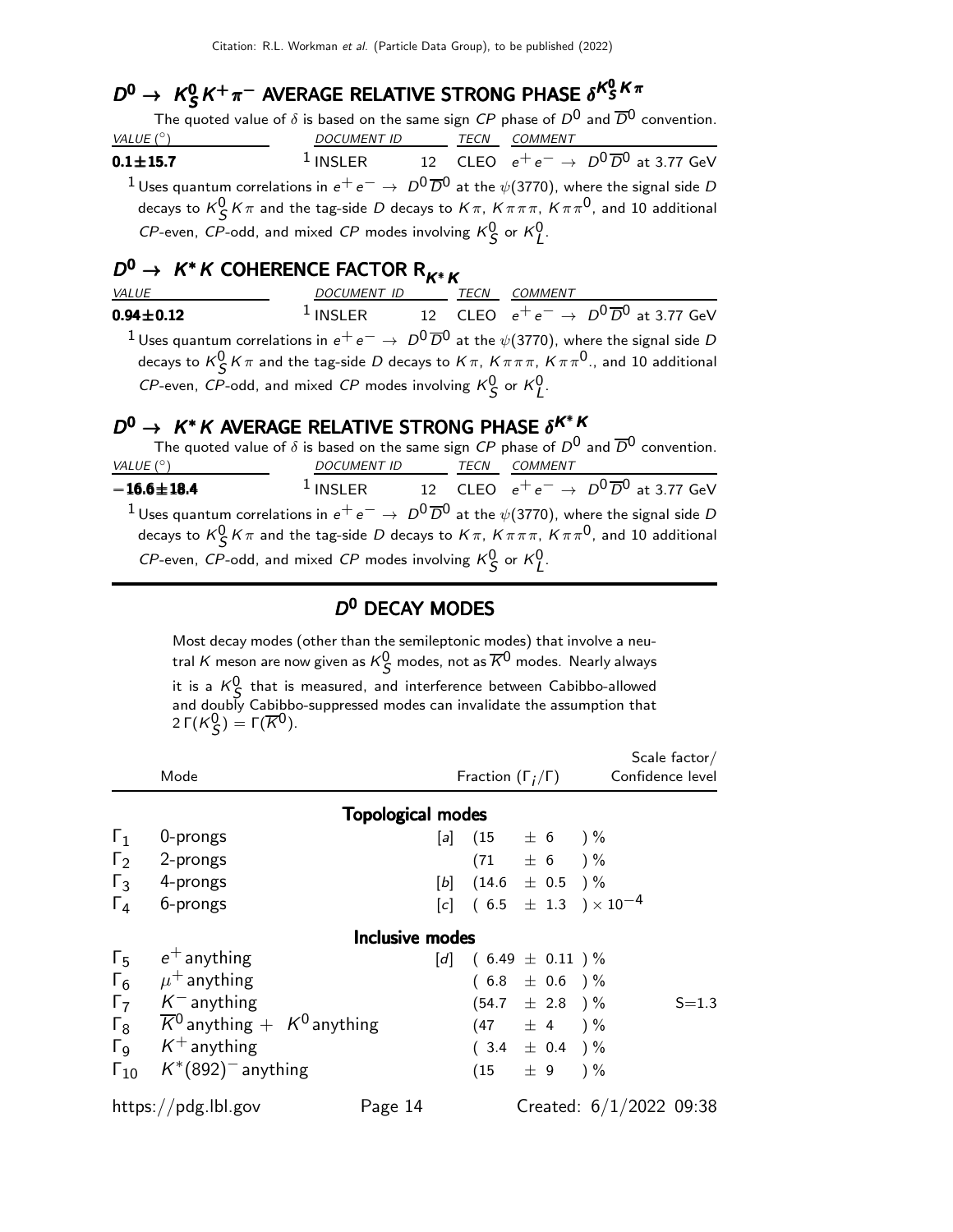| $\Gamma_{11}$ $\overline{K}$ <sup>*</sup> (892) <sup>0</sup> anything | $(9 \pm 4) \%$                  |                     |
|-----------------------------------------------------------------------|---------------------------------|---------------------|
| $\Gamma_{12}$ $K^*(892)^+$ anything                                   | < 3.6                           | $\%$<br>$CL = 90\%$ |
| $\Gamma_{13}$ $K^*(892)^0$ anything                                   | $(2.8 \pm 1.3)$ %               |                     |
| $\Gamma_{14}$ $\eta$ anything                                         | $(9.5 \pm 0.9)$ %               |                     |
| $\Gamma_{15}$ $\eta'$ anything                                        | $(2.48 \pm 0.27)$ %             |                     |
| $\Gamma_{16}$ $\phi$ anything                                         | $(1.08 \pm 0.04) \%$            |                     |
| $\Gamma_{17}$ invisibles                                              | $< 9.4$ $\times 10^{-5}$ CL=90% |                     |
|                                                                       |                                 |                     |

### Semileptonic modes

| $\Gamma_{18}$ $K^- \ell^+ \nu_\ell$                                                                |                              |                                            |           |
|----------------------------------------------------------------------------------------------------|------------------------------|--------------------------------------------|-----------|
| $\Gamma_{19}$ $K^-e^+\nu_e$                                                                        |                              | $(3.549 \pm 0.026)$ % S=1.2                |           |
| $\Gamma_{20}$ $K^- \mu^+ \nu_\mu$                                                                  | $(3.41 \pm 0.04) \%$         |                                            |           |
| $\Gamma_{21}$ $K^*(892)^- e^+ \nu_e$                                                               | $(2.15 \pm 0.16) \%$         |                                            |           |
| $\Gamma_{22}$ $K^*(892)^- \mu^+ \nu_\mu$                                                           | $(1.89 \pm 0.24)$ %          |                                            |           |
| $\Gamma_{23}$ $K^- \pi^0 e^+ \nu_e$                                                                | $(1.6 \tfrac{+1.3}{-0.5})\%$ |                                            |           |
| $\Gamma_{24}$ $\overline{K}^{0} \pi^{-} e^{+} \nu_{e}$                                             | $(1.44 \pm 0.04) \%$         |                                            |           |
| $\sqrt{125}$ $(\overline{K}^{0}\pi^{-})$ $S-wave$ $e^{+}$ $\nu_{e}$                                |                              | $(7.9 \pm 1.7) \times 10^{-4}$             |           |
| $\Gamma_{26}$ $K^- \pi^+ \pi^- e^+ \nu_{\rm c}$                                                    |                              | $(2.8 + \frac{1.4}{1.1}) \times 10^{-4}$   |           |
| $\Gamma_{27}$ $K_1(1270)^- e^+ \nu_e$                                                              |                              | $(1.01 \pm 0.18) \times 10^{-3}$           |           |
| $\Gamma_{28}$ $K^- \pi^+ \pi^- \mu^+ \nu_\mu$                                                      |                              | $< 1.3$ $\times 10^{-3}$ CL=90%            |           |
| $\Gamma_{29}$ $(\overline{K}^*(892)\pi)^{-} \mu^{+} \nu_{\mu}$                                     |                              | $< 1.5$ $\times 10^{-3}$ CL=90%            |           |
| $\Gamma_{30}$ $\pi^- e^+ \nu_e$                                                                    |                              | $(2.91 \pm 0.04) \times 10^{-3}$           |           |
| $\Gamma_{31}$ $\pi^{-} \mu^{+} \nu_{\mu}$                                                          |                              | $(2.67 \pm 0.12) \times 10^{-3}$           | $S = 1.3$ |
| $\Gamma_{32}$ $\pi^{-} \pi^{0} e^{+} \nu_{e}$                                                      |                              | $(1.45 \pm 0.07) \times 10^{-3}$           |           |
| $\Gamma_{33}$ $\rho^- e^+ \nu_e$                                                                   |                              | $(1.50 \pm 0.12) \times 10^{-3}$ S=1.9     |           |
| $\Gamma_{34}$ $\rho^- \mu^+ \nu_\mu$                                                               |                              | $(1.35 \pm 0.13) \times 10^{-3}$           |           |
| $\Gamma_{35}$ a(980) <sup>-</sup> e <sup>+</sup> $\nu_e$ , a <sup>-</sup> $\rightarrow \eta \pi^-$ |                              | $(1.33 + 0.34 \over 0.30}) \times 10^{-4}$ |           |
| $\Gamma_{36}$ $b_1(1235)^- e^+ \nu_e$ , $b_1^- \rightarrow \omega \pi^-$                           |                              | $< 1.12$ $\times 10^{-4}$ CL=90%           |           |

## Hadronic modes with one  $\overline{K}$

|               | $\Gamma_{37}$ $K^- \pi^+$                                                 | $(3.947 \pm 0.030)\%$                                              | $S = 1.2$ |
|---------------|---------------------------------------------------------------------------|--------------------------------------------------------------------|-----------|
|               |                                                                           | $(1.240 \pm 0.022)\%$                                              |           |
|               | $\begin{matrix} F_{38} & K_S^0 \pi^0 \ F_{39} & K_L^0 \pi^0 \end{matrix}$ | $(10.0 \pm 0.7) \times 10^{-3}$                                    |           |
|               | $\Gamma_{40}$ $K_S^0 \pi^+ \pi^-$                                         | $[e]$ (2.80 $\pm$ 0.18 )%                                          | $S = 1.1$ |
|               | $\Gamma_{41}$ $K_S^0 \rho^0$                                              | $(6.3 + \begin{array}{cc} 0.6 \\ -0.8 \end{array}) \times 10^{-3}$ |           |
|               | $\Gamma_{42}$ $K_S^0 \omega$ , $\omega \rightarrow \pi^+ \pi^-$           | $(2.0 \pm 0.6) \times 10^{-4}$                                     |           |
|               | $\Gamma_{43}$ $K_S^0(\pi^+\pi^-)$ <sub>S-wave</sub>                       | $(3.3 \pm 0.8) \times 10^{-3}$                                     |           |
| $\Gamma_{44}$ | $K^0_S f_0(980)$ , $f_0 \to \pi^+ \pi^-$                                  | $(1.20 + 0.40) \times 10^{-3}$                                     |           |
| $\Gamma_{45}$ | $K_S^0$ $f_0$ (1370), $f_0 \to \pi^+ \pi^-$                               | $(2.8 + \frac{0.9}{1.3}) \times 10^{-3}$                           |           |
| $\Gamma_{46}$ | $K_S^0 f_2(1270)$ , $f_2 \to \pi^+ \pi^-$                                 | $(9 + 10 \over - 6) \times 10^{-5}$                                |           |
|               |                                                                           |                                                                    |           |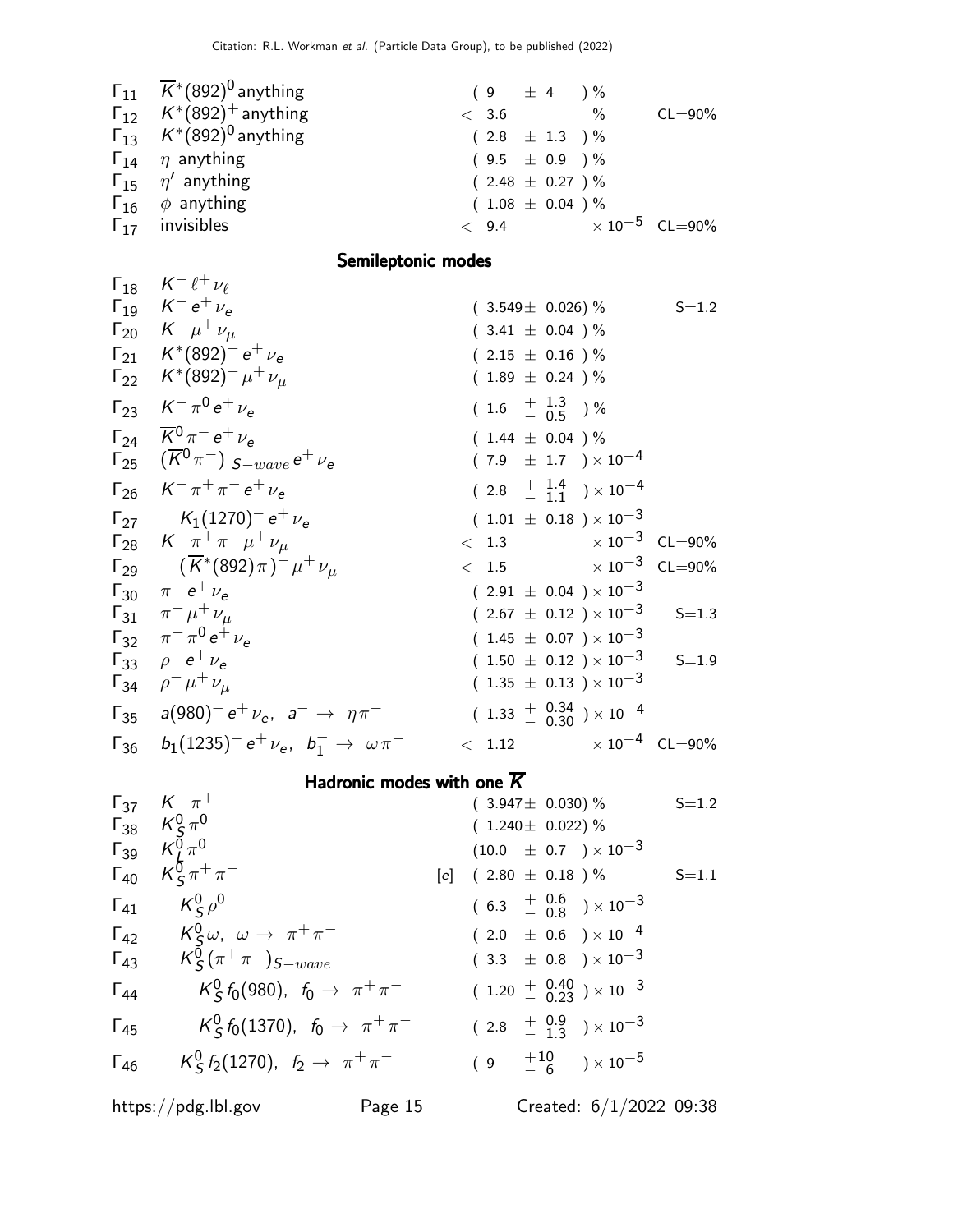| $\Gamma_{47}$ | $K^*(892)^- \pi^+, K^{*-} \to$<br>$K^0_S \pi^-$                                                                                                                                                                                                                                                                                                                                                  |     | $(1.64 \frac{+}{0.17})\%$                                |  |                                                     |                         |
|---------------|--------------------------------------------------------------------------------------------------------------------------------------------------------------------------------------------------------------------------------------------------------------------------------------------------------------------------------------------------------------------------------------------------|-----|----------------------------------------------------------|--|-----------------------------------------------------|-------------------------|
| $\Gamma_{48}$ | $K_0^*(1430)^-\pi^+$ , $K_0^{*-} \to$<br>$K^0_s \pi^-$                                                                                                                                                                                                                                                                                                                                           |     |                                                          |  | $(2.67 + 0.40 / 0.33) \times 10^{-3}$               |                         |
| $\Gamma_{49}$ | $K_2^*(1430)^-\pi^+$ , $K_2^{*-} \to$<br>$K^0_s \pi^-$                                                                                                                                                                                                                                                                                                                                           |     |                                                          |  | $(3.4 + 1.9 + 1.0) \times 10^{-4}$                  |                         |
| $\Gamma_{50}$ | $K^*(1680)^{-} \pi^+$ , $K^{*-} \to$<br>$K^0_S \pi^-$                                                                                                                                                                                                                                                                                                                                            |     |                                                          |  | $(4.4 \pm 3.5) \times 10^{-4}$                      |                         |
| $\Gamma_{51}$ | $K^*(892)^+\pi^-$ , $K^{*+}\to$<br>$K^0_s \pi^+$                                                                                                                                                                                                                                                                                                                                                 |     |                                                          |  | $[f]$ (1.13 $\frac{+}{-}$ 0.60 ) × 10 <sup>-4</sup> |                         |
| $\Gamma_{52}$ | $K_0^*(1430)^+\pi^-$ , $K_0^{*+}\to$<br>$K^0_s \pi^+$                                                                                                                                                                                                                                                                                                                                            |     | [f] < 1.4                                                |  |                                                     | $\times 10^{-5}$ CL=95% |
| $\Gamma_{53}$ | $K_2^*(1430)^+\pi^-$ , $K_2^{*+}\to$<br>$K^0_s \pi^+$                                                                                                                                                                                                                                                                                                                                            |     | [f] < 3.4                                                |  |                                                     | $\times 10^{-5}$ CL=95% |
| $\Gamma_{54}$ | $K^0_s \pi^+ \pi^-$ nonresonant                                                                                                                                                                                                                                                                                                                                                                  |     |                                                          |  | $(2.5 + 6.0 + 1.6) \times 10^{-4}$                  |                         |
| $\Gamma_{55}$ | $K^{-} \pi^{+} \pi^{0}$                                                                                                                                                                                                                                                                                                                                                                          | [e] | $(14.4 \pm 0.5)$ %                                       |  |                                                     | $S = 2.0$               |
| $\Gamma_{56}$ | $K^ \rho^+$                                                                                                                                                                                                                                                                                                                                                                                      |     | $(11.2 \pm 0.7)$ %                                       |  |                                                     |                         |
| $\Gamma_{57}$ | $K^- \rho (1700)^+$ , $\rho^+ \to \pi^+ \pi^0$                                                                                                                                                                                                                                                                                                                                                   |     |                                                          |  | $(8.2 \pm 1.8) \times 10^{-3}$                      |                         |
| $\Gamma_{58}$ | $K^*(892)^- \pi^+$ , $K^*(892)^ \rightarrow$                                                                                                                                                                                                                                                                                                                                                     |     | $(2.31 + \begin{array}{c} 0.40 \\ - 0.20 \end{array})$ % |  |                                                     |                         |
| $\Gamma_{59}$ | $\overline{K^*}^{K^-\pi^0}_{(892)^0\pi^0}$ , $\overline{K^*}^{(892)^0}$ $\rightarrow$<br>$K^{-}$ $\pi^{+}$                                                                                                                                                                                                                                                                                       |     | $(1.95 \pm 0.24) \%$                                     |  |                                                     |                         |
| $\Gamma_{60}$ | $K_0^*(1430)^-\pi^+$ , $K_0^{*-} \to$<br>$K^{-} \pi^{0}$                                                                                                                                                                                                                                                                                                                                         |     |                                                          |  | $(4.8 \pm 2.2) \times 10^{-3}$                      |                         |
| $\Gamma_{61}$ | $\overline{K}^*_0(1430)^0 \pi^0$ , $\overline{K}^{*0}_0 \to$<br>$K^{-} \pi^{+}$                                                                                                                                                                                                                                                                                                                  |     |                                                          |  | $(5.9 + \frac{5.0}{-1.6}) \times 10^{-3}$           |                         |
| $\Gamma_{62}$ | $K^*(1680)^{-} \pi^+, K^{*-} \to$<br>$K^{-} \pi^{0}$                                                                                                                                                                                                                                                                                                                                             |     |                                                          |  | $(1.9 \pm 0.7) \times 10^{-3}$                      |                         |
| $\Gamma_{63}$ | $\mathsf{K}^-\pi^+\pi^0$ nonresonant                                                                                                                                                                                                                                                                                                                                                             |     | $(1.15 \frac{+}{0.20})\%$                                |  |                                                     |                         |
| $\Gamma_{64}$ | $K_S^0 2\pi^0$                                                                                                                                                                                                                                                                                                                                                                                   |     |                                                          |  | $(9.1 \pm 1.1) \times 10^{-3}$                      | $S = 2.2$               |
|               |                                                                                                                                                                                                                                                                                                                                                                                                  |     |                                                          |  | $(2.6 \pm 0.7) \times 10^{-3}$                      |                         |
|               |                                                                                                                                                                                                                                                                                                                                                                                                  |     |                                                          |  | $(8.1 \pm 0.7) \times 10^{-3}$                      |                         |
|               | $\begin{array}{lll} \n\Gamma_{65} & K^0_S (2\pi^0)_{S-wave} & \n\Gamma_{66} & \overline{K}^*(892)^0 \pi^0, \ \overline{K}^{*0} \rightarrow K^0_S \pi^0 & \n\Gamma_{67} & \overline{K}^*(1430)^0 \pi^0, \ \overline{K}^{*0} \rightarrow K^0_S \pi^0 & \n\Gamma_{68} & \overline{K}^*(1680)^0 \pi^0, \ \overline{K}^{*0} \rightarrow K^0_S \pi^0 & \n\Gamma_{68} & K^0_S (1273)^0 & \n\end{array}$ |     |                                                          |  | $(4 \pm 23) \times 10^{-5}$                         |                         |
|               |                                                                                                                                                                                                                                                                                                                                                                                                  |     |                                                          |  | $(1.0 \pm 0.4) \times 10^{-3}$                      |                         |
|               |                                                                                                                                                                                                                                                                                                                                                                                                  |     |                                                          |  |                                                     |                         |
|               | $\Gamma_{69}$ $K_S^0 f_2(1270), f_2 \to 2\pi^0$                                                                                                                                                                                                                                                                                                                                                  |     |                                                          |  | $(2.3 \pm 1.1) \times 10^{-4}$                      |                         |
|               | $\overline{170}$ $2\overline{K}_5^0$ , one $\overline{K}_5^0$ $\rightarrow$ $2\pi^0$                                                                                                                                                                                                                                                                                                             |     |                                                          |  | $(3.2 \pm 1.1) \times 10^{-4}$                      |                         |
|               | $\Gamma_{71}$ $K_S^0 2\pi^0$ nonresonant                                                                                                                                                                                                                                                                                                                                                         |     |                                                          |  |                                                     |                         |
|               | $\Gamma_{72}$ $K^-2\pi^+\pi^-$                                                                                                                                                                                                                                                                                                                                                                   |     | [e] $(8.22 \pm 0.14)$ %                                  |  |                                                     | $S = 1.1$               |
| $\Gamma_{73}$ | $\mathsf{K}^-\pi^+\rho^0$ total                                                                                                                                                                                                                                                                                                                                                                  |     | $(6.87 \pm 0.31)$ %                                      |  |                                                     |                         |
| $\Gamma_{74}$ | $K^-\pi^+\rho^0$ 3-body                                                                                                                                                                                                                                                                                                                                                                          |     |                                                          |  | $(6.1 \pm 1.6) \times 10^{-3}$                      |                         |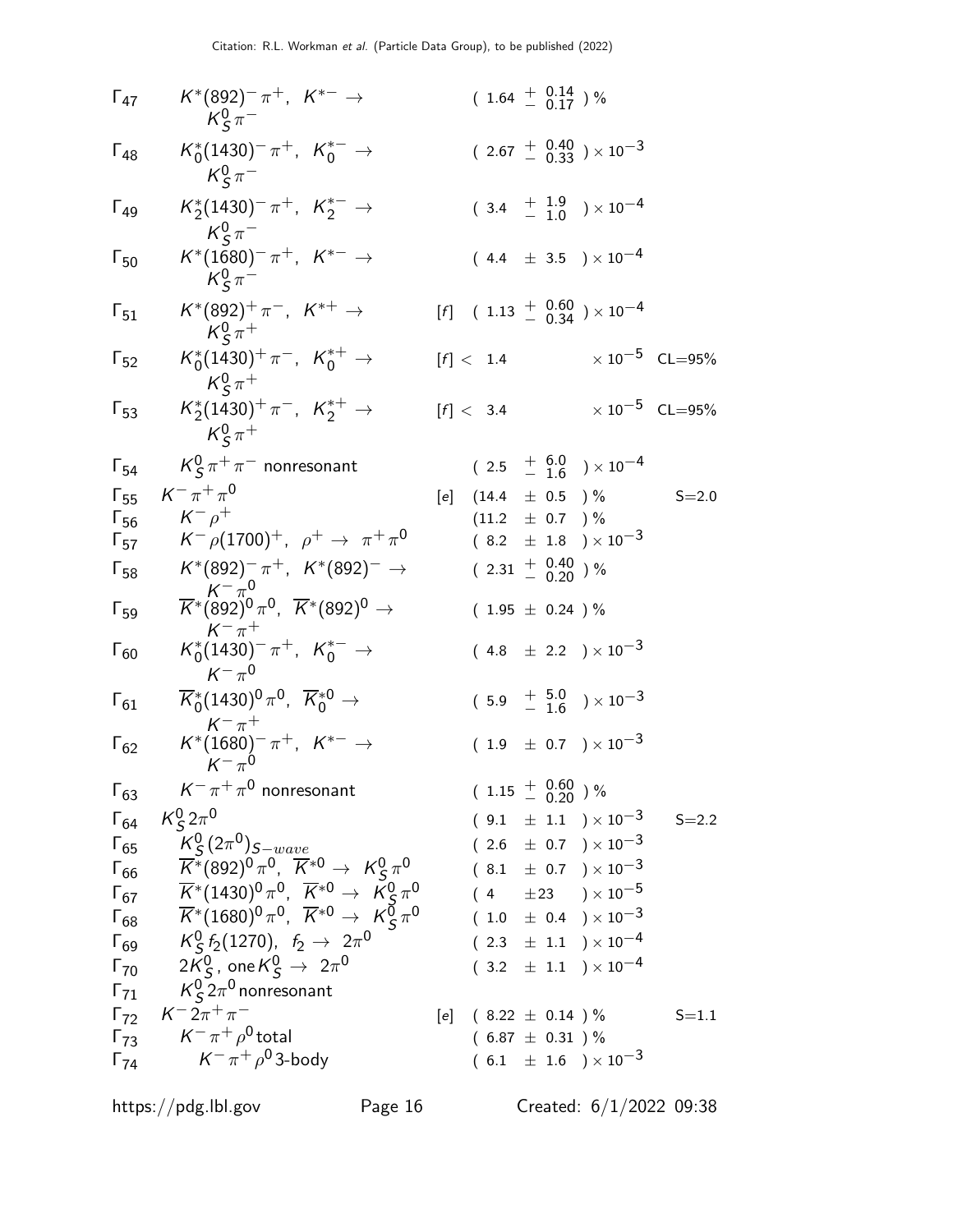$$
F_{75} = \frac{1}{K^*}(892)^0\rho^0, R^{*0} \rightarrow (1.01 \pm 0.05)^{6/2}
$$
\n
$$
K^{*0}(892)^0\rho^{0} \text{ transverse},
$$
\n
$$
F_{76} = \frac{1}{K^*}(1260)^1, a_1^+ \rightarrow (4.32 \pm 0.32)^{6/2}
$$
\n
$$
F_{77} = K^{-1}(1260)^1, a_1^+ \rightarrow (4.32 \pm 0.32)^{6/2}
$$
\n
$$
F_{78} = K_1(1270)^- \pi^+, K_1^- \rightarrow (3.9 \pm 0.4) \times 10^{-3}
$$
\n
$$
K^*(892)^0 \pi^+ \pi^- \text{total},
$$
\n
$$
K^*(892)^0 \pi^+ \pi^- \text{total},
$$
\n
$$
K^*(892)^0 \pi^+ \pi^- \text{total},
$$
\n
$$
F_{88} = \frac{1}{K^*}(892)^0 \pi^+ \pi^+ \pi^- \rightarrow (6.6 \pm 2.3) \times 10^{-4}
$$
\n
$$
K_1(1270)^- \pi^+, K_1^- \rightarrow (6.6 \pm 2.3) \times 10^{-4}
$$
\n
$$
K_2^*(892)^0 \pi^-, R^{*0} \rightarrow
$$
\n
$$
F_{78} = \frac{1}{K^*}(892)^0 \pi^-, R^{*0} \rightarrow
$$
\n
$$
F_{78} = \frac{1}{K^*}(892)^0 \pi^+, R^{*0} \rightarrow (1.81 \pm 0.07)^{6/2}
$$
\n
$$
F_{78} = \frac{1}{K^*}(892)^0 \pi^+, \pi^0 \rightarrow (1.17 \pm 0.03) \times 10^{-3}
$$
\n
$$
F_{78} = \frac{1}{K^*}(892)^0 \pi^+ \pi^- \pi^0, R^{*0} \rightarrow (1.13 \pm 0.6)^{6/2}
$$
\n
$$
F_{78} = \frac{1}{K^*}(892)^0 \pi, R^{*0} \rightarrow \pi^+ \pi^- \pi^0, (8.86 \pm 0.
$$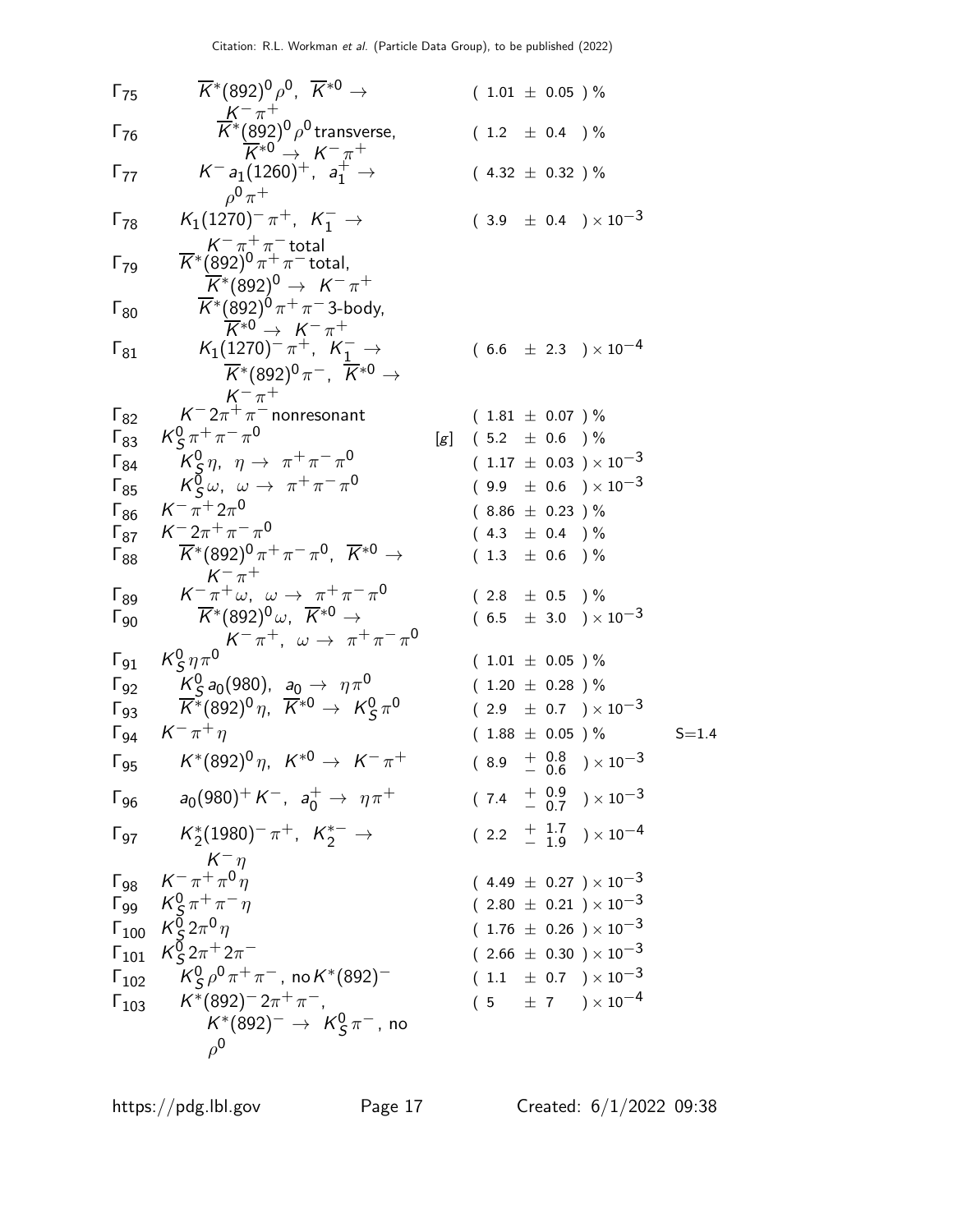$$
\begin{array}{llll}\n\Gamma_{104} & K^*(892)^-\rho^0\pi^+, & (1.6 \pm 0.6) \times 10^{-3} \\
& K^*(892)^-\to K_S^0\pi^-\n\end{array}
$$
\n
$$
\begin{array}{llll}\n\Gamma_{105} & K_S^0 2\pi^+ 2\pi^- \text{nonresonant} \\
\Gamma_{106} & \overline{K}^0 \pi^+ \pi^- 2\pi^0 (\pi^0) \\
\Gamma_{107} & K^- 3\pi^+ 2\pi^-\n\end{array}
$$
\n
$$
(2.2 \pm 0.6) \times 10^{-4}
$$

Fractions of some of the following modes with resonances have already appeared above as submodes of particular charged-particle modes. These nine modes below are all corrected for unseen decays of the resonances.

 $\sim$ 

| $\Gamma_{109}$ $K^0_S\omega$<br>$(1.11 \pm 0.06) \%$                                                                       |  |
|----------------------------------------------------------------------------------------------------------------------------|--|
|                                                                                                                            |  |
| $\Gamma_{110}$ $K_S^0 \eta' (958)$<br>$(9.49 \pm 0.32) \times 10^{-3}$                                                     |  |
| $\Gamma_{111} \quad \overline{K}^*(892)^0 \pi^+ \pi^- \pi^0$<br>$(1.9 \pm 0.9)$ %                                          |  |
| $\Gamma_{112}$ $\overline{K}$ (892) <sup>0</sup> $\eta$<br>$(1.41 \pm 0.12) \%$                                            |  |
| $\Gamma_{113}$ $K^{-} \pi^{+} \omega$<br>$(3.1 \pm 0.6)$ %                                                                 |  |
| $\Gamma_{114}$ $\overline{K}$ <sup>*</sup> (892) <sup>0</sup> $\omega$<br>$(1.1 \pm 0.5)$ %                                |  |
| $\Gamma_{115}$ $K^- \pi^+ \eta' (958)$<br>$(6.43 \pm 0.34) \times 10^{-3}$                                                 |  |
| $\Gamma_{116}$ $K_S^0 \eta' (958) \pi^0$<br>$(2.52 \pm 0.27) \times 10^{-3}$                                               |  |
| $\Gamma_{117}$ $\overline{K}$ <sup>*</sup> (892) <sup>0</sup> $\eta$ <sup>'</sup> (958)<br>$< 1.0$ $\times 10^{-3}$ CL=90% |  |

#### Hadronic modes with three K's

|                                             | $\Gamma_{118}$ $K_S^0 K^+ K^-$                                                                                                                           | $(4.42 \pm 0.32) \times 10^{-3}$                           |           |  |  |  |
|---------------------------------------------|----------------------------------------------------------------------------------------------------------------------------------------------------------|------------------------------------------------------------|-----------|--|--|--|
| $\Gamma_{119}$                              | $K^0$ a <sub>0</sub> $(980)^0$ , a <sub>0</sub> $\rightarrow$ K <sup>+</sup> K <sup>-</sup>                                                              | $(2.9 \pm 0.4) \times 10^{-3}$                             |           |  |  |  |
| $\Gamma_{120}$                              | $K^-$ a <sub>0</sub> (980) <sup>+</sup> , a <sub>0</sub> <sup>+</sup> $\rightarrow$ $K^+K^0_S$                                                           | $(5.9 \pm 1.8) \times 10^{-4}$                             |           |  |  |  |
|                                             | $\Gamma_{121}$ $K^+ a_0(980)^-, a_0^- \rightarrow K^- K^0_S$                                                                                             | $\times$ 10 $^{-4}$ CL=95%<br>< 1.1                        |           |  |  |  |
|                                             | $\Gamma_{122}$ $K^0_S f_0(980)$ , $f_0 \rightarrow K^+ K^-$                                                                                              | $\times$ 10 $^{-5}$ $\,$ CL $=$ 95%<br>$\langle 9 \rangle$ |           |  |  |  |
|                                             | $\Gamma_{123}$ $K^0_S \phi$ , $\phi \rightarrow K^+ K^-$                                                                                                 | $(2.03 \pm 0.15) \times 10^{-3}$                           |           |  |  |  |
|                                             | $\Gamma_{124}$ $K_S^0 f_0(1370)$ , $f_0 \rightarrow K^+ K^-$                                                                                             | $(1.7 \pm 1.1) \times 10^{-4}$                             |           |  |  |  |
| $\Gamma_{125}$ 3K <sup>0</sup> <sub>5</sub> |                                                                                                                                                          | $(7.5 \pm 0.7) \times 10^{-4}$                             | $S = 1.4$ |  |  |  |
| $\Gamma_{126}$                              | $K^+ 2K^- \pi^+$                                                                                                                                         | $(2.25 \pm 0.32) \times 10^{-4}$                           |           |  |  |  |
|                                             | $\Gamma_{127}$ $K^+ K^- \overline{K}^* (892)^0$ , $\overline{K}^{*0}$ $\rightarrow$                                                                      | $(4.5 \pm 1.8) \times 10^{-5}$                             |           |  |  |  |
|                                             | $K^{-}$ $\pi^{+}$                                                                                                                                        |                                                            |           |  |  |  |
|                                             | $\Gamma_{128}$ $K^- \pi^+ \phi$ , $\phi \rightarrow K^+ K^-$                                                                                             | $(4.0 \pm 1.7) \times 10^{-5}$                             |           |  |  |  |
|                                             | $\Gamma_{129}$ $\phi \overline{K}$ <sup>*</sup> (892) <sup>0</sup> , $\phi \rightarrow K^+ K^-$ ,<br>$\overrightarrow{K}^{*0} \rightarrow K^{-} \pi^{+}$ | $(1.08 \pm 0.21) \times 10^{-4}$                           |           |  |  |  |
|                                             | $\Gamma_{130}$ $K^+ 2K^- \pi^+$ nonresonant                                                                                                              | $(3.4 \pm 1.5) \times 10^{-5}$                             |           |  |  |  |
|                                             | $\Gamma_{131}$ $2K_S^0 K^{\pm} \pi^{\mp}$                                                                                                                | $(5.9 \pm 1.3) \times 10^{-4}$                             |           |  |  |  |
|                                             | <b>Pionic modes</b>                                                                                                                                      |                                                            |           |  |  |  |

 $Γ_{132}$   $π + π$  $(1.454 \pm 0.024) \times 10^{-3}$  S=1.4  $\Gamma_{133}$  2π<sup>0</sup>  $(8.26 \pm 0.25) \times 10^{-4}$  $\Gamma_{134}$   $\pi^+ \pi^- \pi^0$  $(1.49 \pm 0.06) \%$  S=2.1  $\Gamma_{135}$   $\rho^+_{\alpha} \pi$  $(1.01 \pm 0.04)$  %  $\Gamma_{136}$   $\rho^0 \pi^0$  $(3.86 \pm 0.23) \times 10^{-3}$  $Γ_{137}$   $ρ<sup>-</sup> π$  $(5.15 \pm 0.25) \times 10^{-3}$ https://pdg.lbl.gov Page 18 Created: 6/1/2022 09:38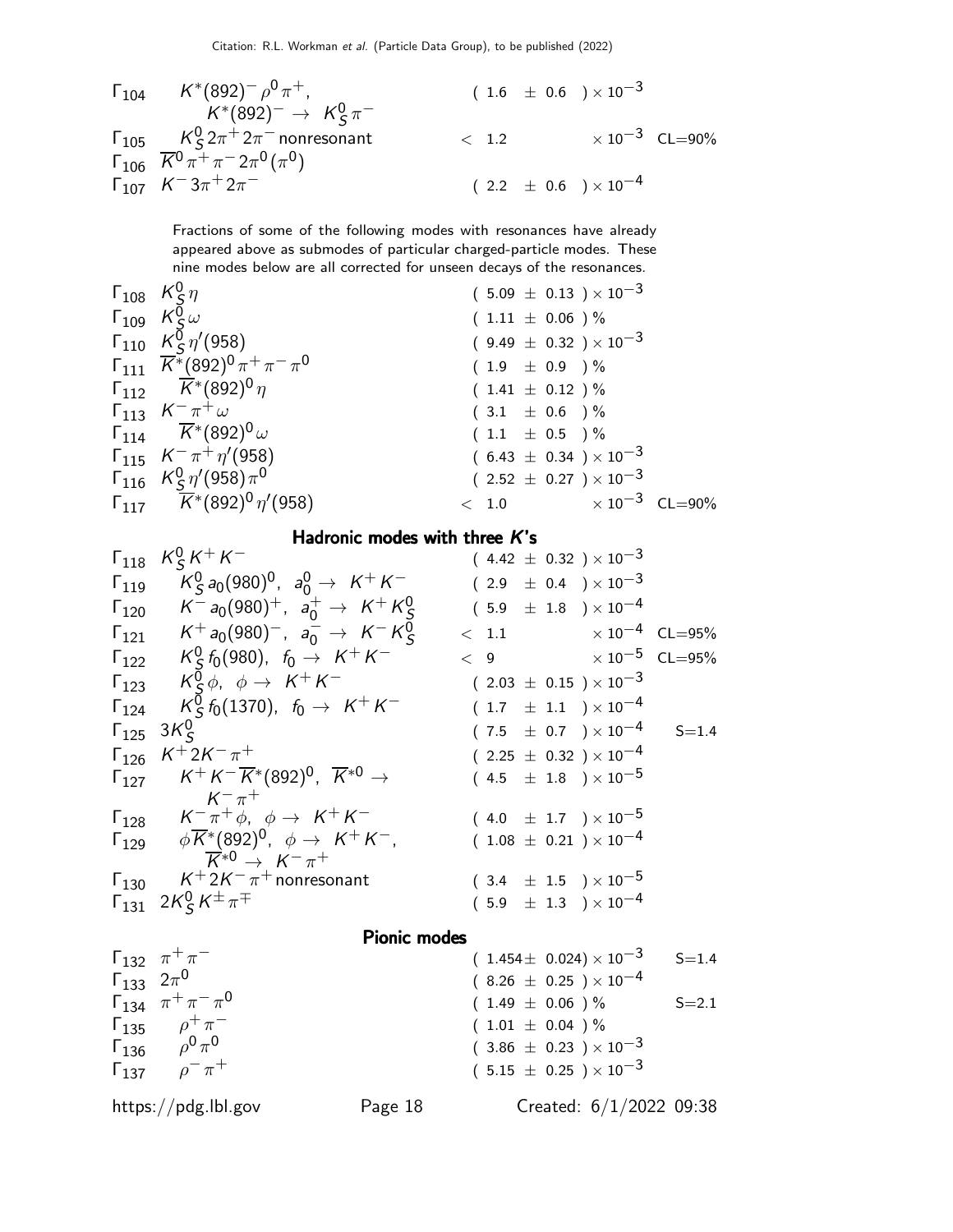| $\Gamma_{138}$ | $\rho(1450)^{+}\pi^{-}$ , $\rho^{+} \to \pi^{+}\pi^{0}$   | $(1.6 \pm 2.1) \times 10^{-5}$                             |
|----------------|-----------------------------------------------------------|------------------------------------------------------------|
| $\Gamma_{139}$ | $\rho (1450)^0 \pi^0$ , $\rho^0 \to \pi^+ \pi^-$          | $(4.5 \pm 2.0) \times 10^{-5}$                             |
| $\Gamma_{140}$ | $\rho(1450)^{-} \pi^{+}$ , $\rho^{-} \to \pi^{-} \pi^{0}$ | $(2.7 \pm 0.4) \times 10^{-4}$                             |
| $\Gamma_{141}$ | $\rho(1700)^{+}\pi^{-}$ , $\rho^{+} \to \pi^{+}\pi^{0}$   | $(6.1 \pm 1.5) \times 10^{-4}$                             |
| $\Gamma_{142}$ | $\rho(1700)^0 \pi^0$ , $\rho^0 \to \pi^+ \pi^-$           | $(7.4 \pm 1.8) \times 10^{-4}$                             |
| $\Gamma_{143}$ | $\rho(1700)^{-} \pi^{+}$ , $\rho^{-} \to \pi^{-} \pi^{0}$ | $\pm$ 1.1 $\rightarrow$ $\times$ 10 <sup>-4</sup><br>(4.8) |
| $\Gamma_{144}$ | $f_0(980)\pi^0$ , $f_0 \to \pi^+\pi^-$                    | $(3.7 \pm 0.9) \times 10^{-5}$                             |
| $\Gamma_{145}$ | $f_0(500)\pi^0$ , $f_0 \to \pi^+\pi^-$                    | $(1.22 \pm 0.22) \times 10^{-4}$                           |
| $\Gamma_{146}$ | $f_0(1370)\pi^0$ , $f_0 \to \pi^+\pi^-$                   | $(5.5 \pm 2.1) \times 10^{-5}$                             |
| $\Gamma_{147}$ | $f_0(1500)\pi^0$ , $f_0 \to \pi^+\pi^-$                   | $(5.8 \pm 1.6) \times 10^{-5}$                             |
| $\Gamma_{148}$ | $f_0(1710)\pi^0$ , $f_0 \to \pi^+\pi^-$                   | $(4.6 \pm 1.6) \times 10^{-5}$                             |
| $\Gamma_{149}$ | $f_2(1270)\pi^0$ , $f_2 \to \pi^+\pi^-$                   | $(1.97 \pm 0.21) \times 10^{-4}$                           |
| $\Gamma_{150}$ | $\pi^+\pi^-\pi^0$ nonresonant                             | $(1.3 \pm 0.4) \times 10^{-4}$                             |
| $\Gamma_{151}$ | $3\pi^0$                                                  | $(2.0 \pm 0.5) \times 10^{-4}$                             |
| $\Gamma_{152}$ | $2\pi^{+} 2\pi^{-}$                                       | $(7.56 \pm 0.20) \times 10^{-3}$                           |
| $\Gamma_{153}$ | $a_1(1260)^+ \pi^-$ , $a_1^+ \to$                         | $(4.53 \pm 0.31) \times 10^{-3}$                           |
|                | $2\pi^+\pi^-$ total                                       |                                                            |
| $\Gamma_{154}$ | $a_1(1260)^+ \pi^-$ , $a_1^+ \to$                         | $(3.13 \pm 0.21) \times 10^{-3}$                           |
|                | $\rho^0 \pi^+$ S-wave                                     |                                                            |
| $\Gamma_{155}$ | $a_1(1260)^+ \pi^-$ , $a_1^+ \to$                         | $(1.9 \pm 0.5) \times 10^{-4}$                             |
|                | $\rho^0 \pi^+$ D-wave                                     |                                                            |
| $\Gamma_{156}$ | $a_1(1260)^+ \pi^-$ , $a_1^+ \to$                         | $(6.4 \pm 0.7) \times 10^{-4}$                             |
|                | $\sigma \pi^+$                                            |                                                            |
| $\Gamma_{157}$ | $a_1(1260)^{-} \pi^{+}$ , $a_1^{-} \to$                   | $(2.3 \pm 0.9) \times 10^{-4}$                             |
|                | $\rho^0 \pi^-$ S-wave                                     |                                                            |
| $\Gamma_{158}$ | $a_1(1260)^{-} \pi^{+}$ , $a_1^{-} \to \sigma \pi^{-}$    | $(6.0 \pm 3.4) \times 10^{-5}$                             |
| $\Gamma_{159}$ | $\pi(1300)^{+}\pi^{-}$ , $\pi(1300)^{+} \rightarrow$      | $(5.1 \pm 2.7) \times 10^{-4}$                             |
|                | $\sigma \pi^+$                                            |                                                            |
| $\Gamma_{160}$ | $\pi(1300)^{-} \pi^{+}$ , $\pi(1300)^{-} \rightarrow$     | $(2.3 \pm 2.2) \times 10^{-4}$                             |
|                | $\sigma \pi^-$                                            |                                                            |
| $\Gamma_{161}$ | $a_1(1640)^+ \pi^-$ , $a_1^+$ $\rightarrow$               | $(3.2 \pm 1.6) \times 10^{-4}$                             |
|                | $\rho^0 \pi^+$ D-wave                                     |                                                            |
| $\Gamma_{162}$ | $a_1(1640)^+ \pi^-$ , $a_1^+ \to \sigma \pi^+$            | $(1.8 \pm 1.4) \times 10^{-4}$                             |
| $\Gamma_{163}$ | $\pi_2(1670)^+ \pi^-$ , $\pi_2^+ \to$                     | $(2.0 \pm 0.9) \times 10^{-4}$                             |
|                | $f_2(1270)^0 \pi^+$ , $f_2^0 \rightarrow$                 |                                                            |
|                | $\pi^+\pi^-$                                              |                                                            |
| $\Gamma_{164}$ | $\pi_2(1670)^+ \pi^-$ , $\pi_2^+ \to \sigma \pi^+$        | $(2.6 \pm 1.0) \times 10^{-4}$                             |
| $\Gamma_{165}$ | $2\rho^0$ total                                           | $(1.85 \pm 0.13) \times 10^{-3}$                           |
| $\Gamma_{166}$ | $2\rho^0$ , parallel helicities                           | $(8.3 \pm 3.2) \times 10^{-5}$                             |
| $\Gamma_{167}$ | $2\rho^0$ , perpendicular helicities                      | $(4.8 \pm 0.6) \times 10^{-4}$                             |
| $\Gamma_{168}$ | $2\rho^0$ , longitudinal helicities                       | $(1.27 \pm 0.10) \times 10^{-3}$                           |
| $\Gamma_{169}$ | $2\rho(770)^{0}$ , <i>S</i> -wave                         | $(1.8 \pm 1.3) \times 10^{-4}$                             |
| $\Gamma_{170}$ | $2\rho(770)^{0}$ , <i>P</i> -wave                         | $(5.3 \pm 1.3) \times 10^{-4}$                             |
| $\Gamma_{171}$ | $2\rho(770)^{0}$ , <i>D</i> -wave                         | $(6.2 \pm 3.0) \times 10^{-4}$                             |
|                |                                                           |                                                            |
|                | https://pdg.lbl.gov<br>Page 19                            | Created: $6/1/2022$ 09:38                                  |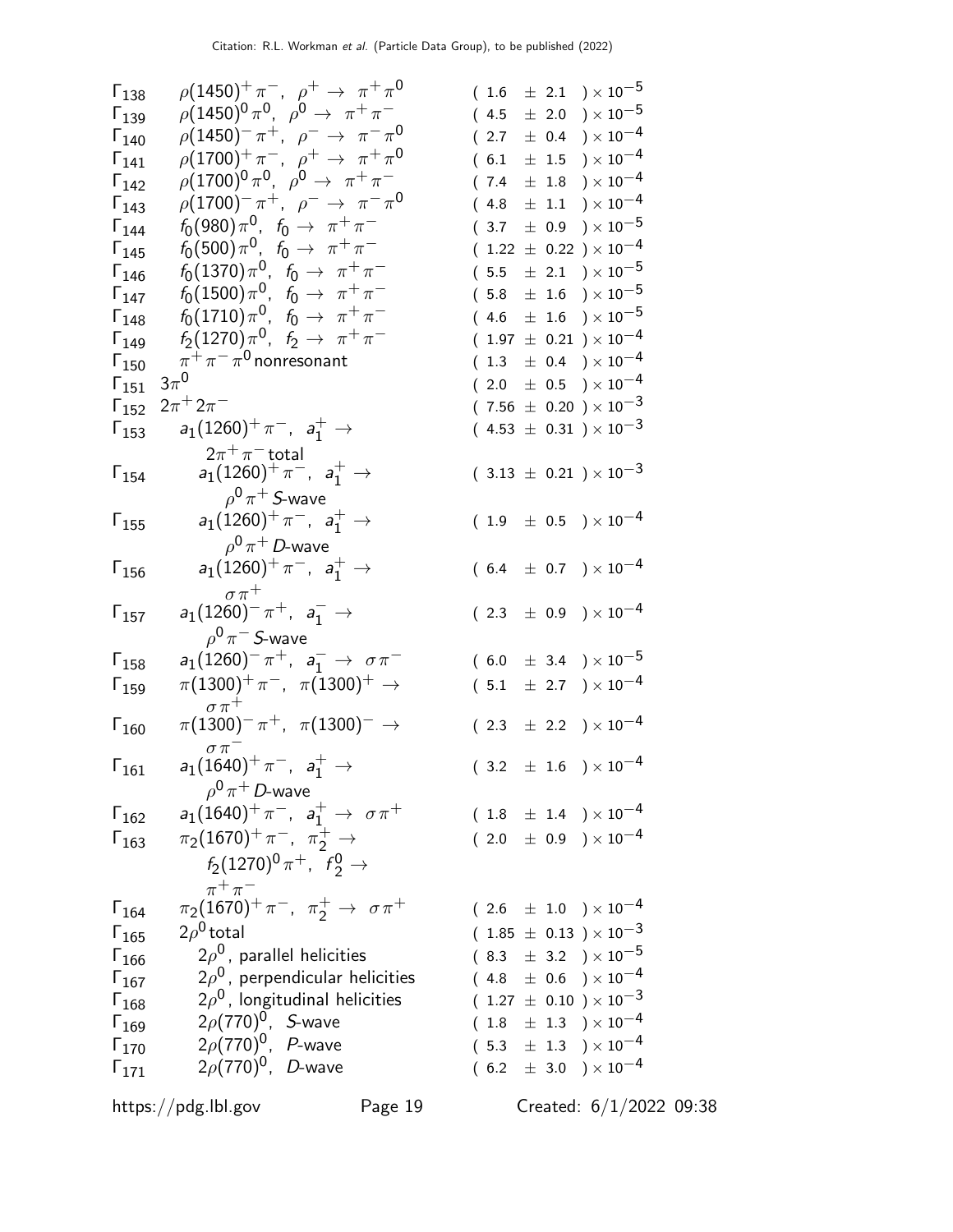| $\Gamma_{172}$               | Resonant $(\pi^+\pi^-)\pi^+\pi^-$<br>3-body total                                                                                      |                  |                      |  | $(1.51 \pm 0.12) \times 10^{-3}$                   |                                 |
|------------------------------|----------------------------------------------------------------------------------------------------------------------------------------|------------------|----------------------|--|----------------------------------------------------|---------------------------------|
| $\Gamma_{173}$               | $\sigma \pi^+ \pi^-$                                                                                                                   |                  |                      |  | $(6.2 \pm 0.9) \times 10^{-4}$                     |                                 |
|                              | $\sigma$ $\rho$ (770) <sup>0</sup>                                                                                                     |                  |                      |  |                                                    |                                 |
| $\Gamma_{174}$               |                                                                                                                                        |                  |                      |  | $(5.0 \pm 2.5) \times 10^{-4}$                     |                                 |
| $\Gamma_{175}$               | $f_0(980)\pi^+\pi^-$ , $f_0 \to$                                                                                                       |                  |                      |  | $(1.8 \pm 0.5) \times 10^{-4}$                     |                                 |
| $\Gamma_{176}$               | $\pi^+\pi^-$<br>$f_2(1270)\pi^+\pi^-$ , $f_2 \to$<br>$\pi^+\pi^-$                                                                      |                  |                      |  | $(3.7 \pm 0.6) \times 10^{-4}$                     |                                 |
| $\Gamma_{177}$               | $2f_2(1270)$ , $f_2 \to \pi^+\pi^-$                                                                                                    |                  |                      |  | $(1.6 \pm 1.8) \times 10^{-4}$                     |                                 |
| $\mathsf{\Gamma}_{178}$      | $f_0(1370)\sigma$ , $f_0 \rightarrow \pi^+\pi^-$                                                                                       |                  |                      |  | $(1.6 \pm 0.5) \times 10^{-3}$                     |                                 |
|                              | $\Gamma_{179}$ $\pi^{+}\pi^{-}2\pi^{0}$                                                                                                |                  | $(1.02 \pm 0.09) \%$ |  |                                                    |                                 |
|                              | $\Gamma_{180}$ $\eta \pi^0$                                                                                                            | $[h] \centering$ |                      |  | $(6.3 \pm 0.6) \times 10^{-4}$                     | $S = 1.1$                       |
|                              | $\Gamma_{181}$ $\omega \pi^0$                                                                                                          |                  |                      |  | $[h]$ (1.17 $\pm$ 0.35 ) × 10 <sup>-4</sup>        |                                 |
|                              |                                                                                                                                        |                  |                      |  |                                                    |                                 |
| $\Gamma_{182}$ $\omega \eta$ |                                                                                                                                        |                  |                      |  | $(1.98 \pm 0.18) \times 10^{-3}$                   | $S = 1.1$                       |
|                              | $\Gamma_{183}$ $2\pi$ <sup>+</sup> $2\pi$ <sup>-</sup> $\pi$ <sup>0</sup>                                                              |                  |                      |  | $(4.2 \pm 0.5) \times 10^{-3}$                     |                                 |
|                              | $\Gamma_{184}$ $\eta \pi^+ \pi^-$                                                                                                      |                  |                      |  | $[h]$ (1.16 $\pm$ 0.07 ) $\times$ 10 <sup>-3</sup> |                                 |
|                              | $\Gamma_{185}$ $\omega \pi^{+} \pi^{-}$                                                                                                |                  |                      |  | $[h]$ (1.33 $\pm$ 0.20 ) $\times$ 10 <sup>-3</sup> |                                 |
|                              | $\Gamma_{186}$ $\omega\pi^{0}\pi^{0}$                                                                                                  |                  |                      |  | $< 1.10 \times 10^{-3} \text{ CL} = 90\%$          |                                 |
|                              | $\Gamma_{187}$ $\eta 2\pi^0$                                                                                                           |                  |                      |  | $(3.8 \pm 1.3) \times 10^{-4}$                     |                                 |
|                              | $\Gamma_{188}$ $~\pi^+\pi^-\pi^0\eta$                                                                                                  |                  |                      |  | $(3.23 \pm 0.22) \times 10^{-3}$                   |                                 |
|                              | $\Gamma_{189}~~3\pi^+3\pi^-$                                                                                                           |                  |                      |  | $(4.3 \pm 1.2) \times 10^{-4}$                     |                                 |
|                              | $\Gamma_{190}$ $\eta'(958)\pi^0$                                                                                                       |                  |                      |  | $(9.2 \pm 1.0) \times 10^{-4}$                     |                                 |
|                              | $\Gamma_{191}$ $\eta'(958)\pi^{+}\pi^{-}$                                                                                              |                  |                      |  | $(4.5 \pm 1.7) \times 10^{-4}$                     |                                 |
| $\Gamma_{192}$ 2 $\eta$      |                                                                                                                                        |                  |                      |  | $(2.11 \pm 0.19) \times 10^{-3}$                   | $S = 2.2$                       |
|                              | $\Gamma_{193}$ $2\eta \pi^0$                                                                                                           |                  |                      |  | $(7.3 \pm 2.2) \times 10^{-4}$                     |                                 |
| $\Gamma_{194}$ 3 $\eta$      |                                                                                                                                        |                  |                      |  |                                                    | $< 1.3$ $\times 10^{-4}$ CL=90% |
|                              | $\Gamma_{195}$ $\eta\eta'(958)$                                                                                                        |                  |                      |  | $(1.01 \pm 0.19) \times 10^{-3}$                   |                                 |
|                              | Hadronic modes with a $K\overline{K}$ pair                                                                                             |                  |                      |  |                                                    |                                 |
|                              | $\Gamma_{196}$ $K^{+}K^{-}$                                                                                                            |                  |                      |  | $(4.08 \pm 0.06) \times 10^{-3}$                   | $S = 1.6$                       |
|                              | $\Gamma_{197}$ 2K <sup>0</sup> <sub>S</sub>                                                                                            |                  |                      |  | $(1.41 \pm 0.05) \times 10^{-4}$                   | $S = 1.1$                       |
|                              | $\Gamma_{198}$ $K^0_S K^- \pi^+$                                                                                                       |                  |                      |  | $(3.3 \pm 0.5) \times 10^{-3}$                     | $S = 1.1$                       |
|                              | $\overline{\overline{K}}{}^*(892)^0 K^0_S, \ \overline{K}{}^{*0} \rightarrow$                                                          |                  |                      |  |                                                    |                                 |
| $\Gamma_{199}$               |                                                                                                                                        |                  |                      |  | $(8.2 \pm 1.6) \times 10^{-5}$                     |                                 |
| $\Gamma_{200}$               | $\begin{array}{c} {\cal K}^-\,\pi^+\\ {\cal K}^*(892)^+ \,{\cal K}^-\, ,\  \  {\cal K}^{*+}\,\rightarrow \end{array}$<br>$K_S^0 \pi^+$ |                  |                      |  | $(1.89 \pm 0.30) \times 10^{-3}$                   |                                 |
| $\Gamma_{201}$               | $\overline{K}^*(1410)^0 K^0_S$ , $\overline{K}^{*0}$ $\rightarrow$                                                                     |                  |                      |  | $(1.3 \pm 1.9) \times 10^{-4}$                     |                                 |
| $\Gamma_{202}$               | $K^{-} \pi^{+}$<br>$K^{*}(1410)^{+} K^{-}$ , $K^{*+} \rightarrow$<br>$K^0_s \pi^+$                                                     |                  |                      |  | $(3.2 \pm 1.9) \times 10^{-4}$                     |                                 |
| $\Gamma_{203}$               | $(\mathcal{K}^-\pi^+)_{\mathcal{S}-wave}\,\mathcal{K}^0_{\mathcal{S}}$                                                                 |                  |                      |  | $(6.0 \pm 2.9) \times 10^{-4}$                     |                                 |
|                              | $({\sf K}^0_S\pi^+)_{S-wave}\,{\sf K}^-$                                                                                               |                  |                      |  | $(3.9 \pm 1.0) \times 10^{-4}$                     |                                 |
| $\Gamma_{204}$               |                                                                                                                                        |                  |                      |  |                                                    |                                 |
| $\Gamma_{205}$               | $a_0(980)^{-} \pi^{+}$ , $a_0^{-} \to K_S^0 K^{-}$                                                                                     |                  |                      |  | $(1.3 \pm 1.4) \times 10^{-4}$                     |                                 |

 $\Gamma_{205}$   $a_0(980)^-\pi^+$ ,  $a_0^-\to K_S^0$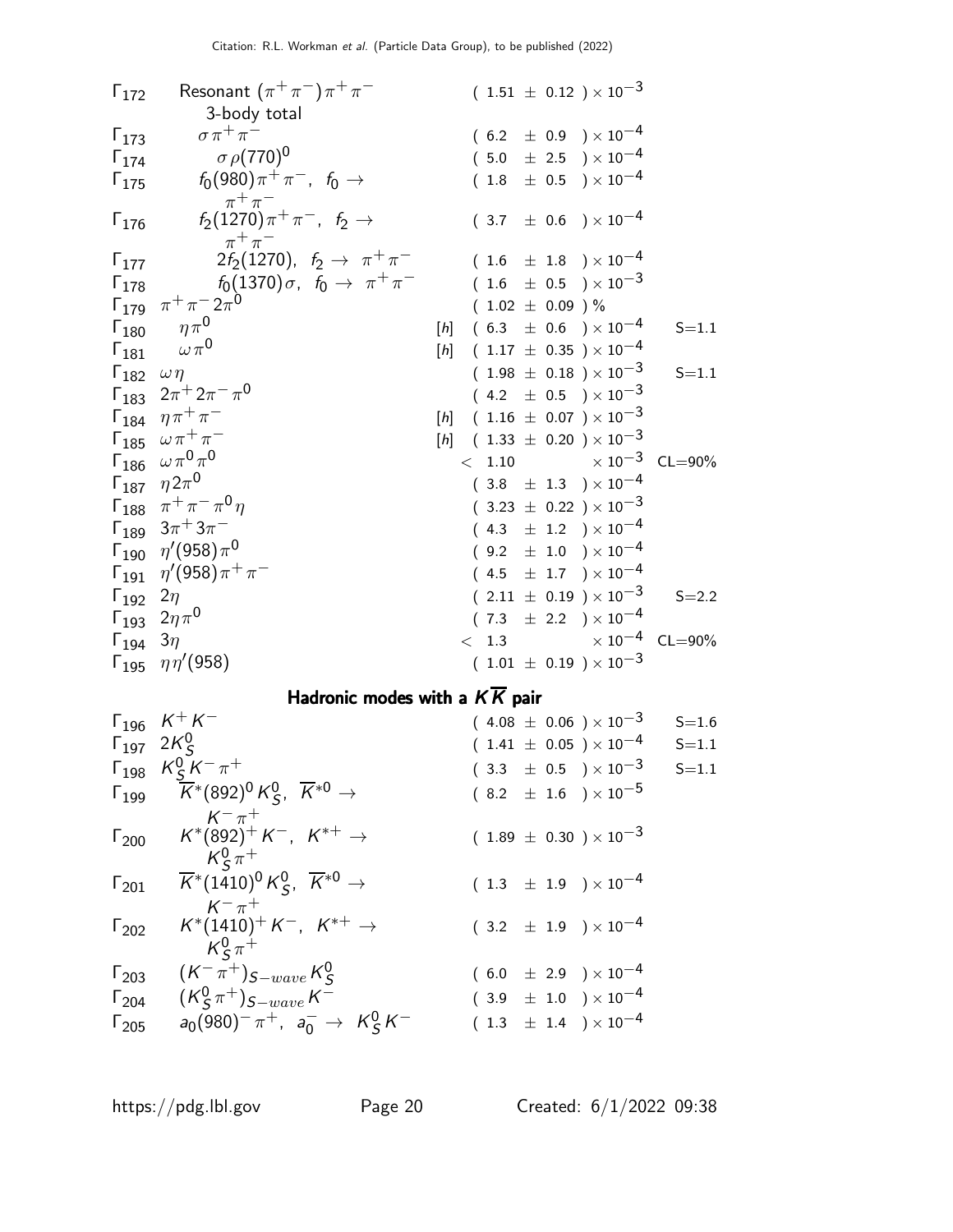| $\Gamma_{206}$ | $a_0(1450)^- \pi^+$ , $a_0^ \rightarrow$<br>$K_S^0 K^-$                                                                             |         |  | $(2.5 \pm 2.0) \times 10^{-5}$                                      |           |
|----------------|-------------------------------------------------------------------------------------------------------------------------------------|---------|--|---------------------------------------------------------------------|-----------|
| $\Gamma_{207}$ | $a_2(1320)^-\pi^+$ , $a_2^-\to$                                                                                                     |         |  | $(5 \pm 5) \times 10^{-6}$                                          |           |
| $\Gamma_{208}$ | $K^0_s K^-$<br>$\rho(1450)^{-} \pi^{+}$ , $\rho^{-} \to K^{0}_{S} K^{-}$                                                            |         |  | $(4.6 \pm 2.5) \times 10^{-5}$                                      |           |
|                | $K_S^0 K^+\pi^-$                                                                                                                    |         |  | $(2.17 \pm 0.34) \times 10^{-3}$                                    | $S = 1.1$ |
| $\Gamma_{209}$ | $K^*(892)^0 K^0_S$ , $K^{*0}$ $\rightarrow$                                                                                         |         |  |                                                                     |           |
| $\Gamma_{210}$ |                                                                                                                                     |         |  | $(1.12 \pm 0.21) \times 10^{-4}$                                    |           |
| $\Gamma_{211}$ | $\begin{array}{c} \mathsf{K}^+\pi^-\\ \mathsf{K}^*(892)^- \mathsf{K}^+,\;\;\mathsf{K}^{*-}\rightarrow \end{array}$<br>$K_S^0 \pi^-$ |         |  | $(6.2 \pm 1.0) \times 10^{-4}$                                      |           |
| $\Gamma_{212}$ | $K^*(1410)^0 K^0_S$ , $K^{*0} \rightarrow$                                                                                          |         |  | $(5 \pm 8) \times 10^{-5}$                                          |           |
| $\Gamma_{213}$ | $K^+\pi^+$<br>$K^*(1410)^- K^+$ , $K^{*-} \to$<br>$K^0_S \pi^-$                                                                     |         |  | $(2.6 \pm 2.0) \times 10^{-4}$                                      |           |
| $\Gamma_{214}$ | $(K^{+}\pi^{-})_{S-wave}K_{S}^{0}$                                                                                                  |         |  | $(3.7 \pm 1.9) \times 10^{-4}$                                      |           |
| $\Gamma_{215}$ | $({\sf K}^0_\mathsf{S} \pi^-)_{\mathsf{S-wave}}$ ${\sf K}^+$                                                                        |         |  | $(1.4 \pm 0.6) \times 10^{-4}$                                      |           |
| $\Gamma_{216}$ | $a_0(980)^+ \pi^-$ , $a_0^+ \to K_S^0 K^+$                                                                                          |         |  | $(6 \pm 4) \times 10^{-4}$                                          |           |
| $\Gamma_{217}$ | $a_0(1450)^+ \pi^-$ , $a_0^+ \to$                                                                                                   |         |  | $(3.2 \pm 2.5) \times 10^{-5}$                                      |           |
|                | $K^0_s K^+$                                                                                                                         |         |  |                                                                     |           |
| $\Gamma_{218}$ | $\rho(1700)^{+}\pi^{-}$ , $\rho^{+} \to K_{S}^{0}K^{+}$                                                                             |         |  | $(1.1 \pm 0.6) \times 10^{-5}$                                      |           |
| $\Gamma_{219}$ | $K^+ K^- \pi^0$                                                                                                                     |         |  | $(3.42 \pm 0.14) \times 10^{-3}$                                    |           |
| $\Gamma_{220}$ | $K^*(892)^+ K^-$ , $K^*(892)^+$ $\rightarrow$<br>$K^+\pi^0$                                                                         |         |  | $(1.52 \pm 0.07) \times 10^{-3}$                                    |           |
| $\Gamma_{221}$ | $K^*(892)^-K^+$ , $K^*(892)^-\to$                                                                                                   |         |  | $(5.4 \pm 0.4) \times 10^{-4}$                                      |           |
| $\Gamma_{222}$ | $(K^{+\pi^0}_{\pi^0})_{S-wave} K^{-}$                                                                                               |         |  | $(2.43 \pm 0.18) \times 10^{-3}$                                    |           |
| $\Gamma_{223}$ | $(K^{-} \pi^{0})_{S-wave} K^{+}$                                                                                                    |         |  | $(1.3 \pm 0.5) \times 10^{-4}$                                      |           |
| $\Gamma_{224}$ | $f_0(980)\pi^0$ , $f_0 \to K^+K^-$                                                                                                  |         |  | $(3.6 \pm 0.6) \times 10^{-4}$                                      |           |
| $\Gamma_{225}$ | $\phi \pi^0$ , $\phi \rightarrow K^+ K^-$                                                                                           |         |  | $(6.6 \pm 0.4) \times 10^{-4}$                                      |           |
| $\Gamma_{226}$ | $K^+ K^- \pi^0$ nonresonant                                                                                                         |         |  |                                                                     |           |
|                | $\Gamma_{227}$ $2K_S^0 \pi^0$                                                                                                       | $< 5.9$ |  | $\times$ 10 <sup>-4</sup>                                           |           |
|                | $\Gamma_{228}$ $K^+ K^- \eta$                                                                                                       |         |  | $(5.9 \pm 1.9) \times 10^{-5}$                                      |           |
|                | $\Gamma_{229}$ $\phi(1020)\eta$                                                                                                     |         |  | $(1.84 \pm 0.12) \times 10^{-4}$                                    |           |
|                | $\Gamma_{230}$ $K^+ K^- \eta$ nonresonant                                                                                           |         |  | $(9.9 + \begin{array}{cc} 0.9 \\ - 0.8 \end{array}) \times 10^{-5}$ |           |
|                | $\Gamma_{231}$ 2K $\frac{0}{5}$ $\eta$                                                                                              |         |  | $(1.3 \pm 0.6) \times 10^{-4}$                                      |           |
|                | $\Gamma_{232}$ $K^+ K^- \pi^0 \pi^0$                                                                                                |         |  | $(6.9 \pm 0.8) \times 10^{-4}$                                      |           |
|                | $\Gamma_{233}$ $K^+ K^- \pi^+ \pi^-$                                                                                                |         |  | $(2.47 \pm 0.11) \times 10^{-3}$                                    |           |
|                | $\Gamma_{234}$ $\phi(\pi^+\pi^-)$ <sub>S-wave</sub> , $\phi \rightarrow$<br>$K^+ K^-$                                               |         |  | $(10 \t\pm 5 \t)\times 10^{-5}$                                     |           |
|                | $\Gamma_{235} \quad (\phi \rho^0)_{S-wave}, \phi \rightarrow K^+K^-$                                                                |         |  | $(6.9 \pm 0.6) \times 10^{-4}$                                      |           |
|                | $\Gamma_{236}$ $(\phi \rho^0)_{P-wave}$ , $\phi \rightarrow K^+ K^-$                                                                |         |  | $(4.0 \pm 1.9) \times 10^{-5}$                                      |           |
|                | $\Gamma_{237}$ $(\phi \rho^0)_{D-wave}, \phi \rightarrow K^+ K^-$                                                                   |         |  | $(4.2 \pm 1.4) \times 10^{-5}$                                      |           |
|                |                                                                                                                                     |         |  |                                                                     |           |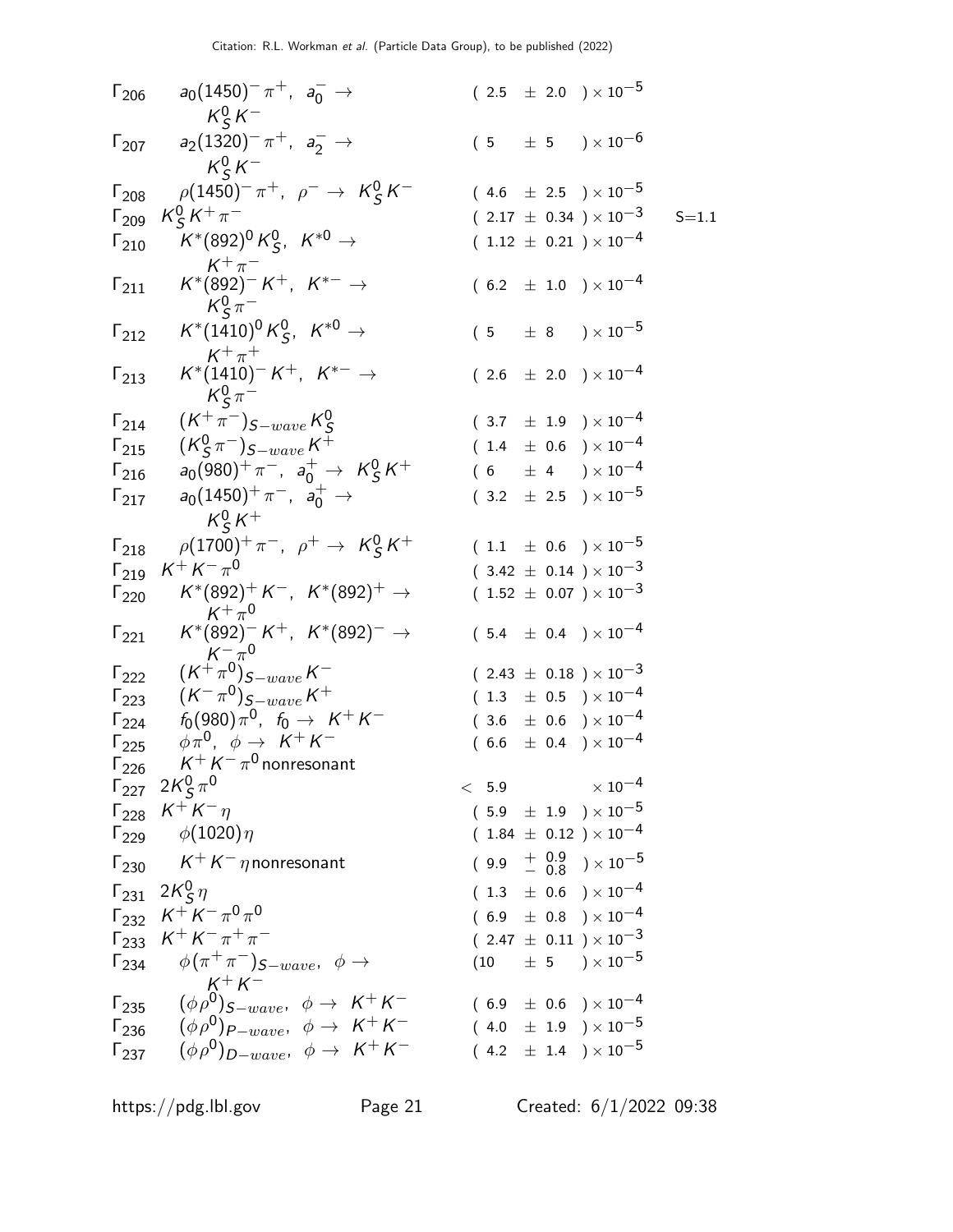| $\Gamma_{238}$ | $K^*(892)^0 \, \overline{K}{}^*(892)^0, \; \; K^{*0} \rightarrow$<br>$K^{\pm} \pi^{\mp}$                                 |                                                                                                  |
|----------------|--------------------------------------------------------------------------------------------------------------------------|--------------------------------------------------------------------------------------------------|
| $\Gamma_{239}$ | $K^+ K^- \rho^0$ 3-body                                                                                                  |                                                                                                  |
| $\Gamma_{240}$ | $f_0(980)\pi^+\pi^-$ , $f_0 \to K^+K^-$                                                                                  |                                                                                                  |
| $1_{241}$      | $(K^*(892)^0\overline{K}^*(892)^0)_{S-wave},$<br>$K^{*0} \rightarrow K^{\pm} \pi^{\mp}$                                  | $(2.24 \pm 0.13) \times 10^{-4}$                                                                 |
| $\Gamma_{242}$ | $(\mathcal{K}^*(892)^0\overline{\mathcal{K}}^*(892)^0)_{P-wave},$                                                        | $(1.20 \pm 0.08) \times 10^{-4}$                                                                 |
| $\Gamma_{243}$ | $K^* \to K^{\pm} \pi^{\mp}$<br>(K*(892) <sup>0</sup> K*(892) <sup>0</sup> ) <sub>D-wave</sub> ,                          | $(4.7 \pm 0.4) \times 10^{-5}$                                                                   |
| $\Gamma_{244}$ | $K^* \rightarrow K^{\pm} \pi^{\mp}$<br>$K^*(892)^0 K^{\mp} \pi^{\pm}$ 3-<br>body, $K^{*0} \rightarrow K^{\pm} \pi^{\mp}$ |                                                                                                  |
| $\Gamma_{245}$ | $K^*(892)^0(K^-\pi^+)_{S-wave}$ 3-<br>body, $K^{*0} \rightarrow K^+\pi^-$                                                | $(1.4 \pm 0.6) \times 10^{-4}$                                                                   |
| $\Gamma_{246}$ | $(K^{-}\pi^{+})_{P-wave}$                                                                                                |                                                                                                  |
| $\Gamma_{247}$ | $(\mathsf{K}^+\pi^-)_{S-wave} \ \mathsf{K}_1(1270)^\pm\,\mathsf{K}^\mp,\ \ \mathsf{K}_1^\pm\rightarrow$                  |                                                                                                  |
| $\Gamma_{248}$ | $K^{\pm} \pi^+ \pi^-$<br>$K_1(1270)^+ K^-$ , $K_1^+ \rightarrow$<br>$K^{*0}\pi^+$                                        | $(1.4 \pm 0.9) \times 10^{-4}$                                                                   |
| $\Gamma_{249}$ | $K_1(1270)^+$ K <sup>-</sup> , K <sup>+</sup> <sub>1</sub> $\rightarrow$<br>$K^*(1430)^0 \pi^+$ , $K^{*0}$ $\rightarrow$ | $(1.5 \pm 0.5) \times 10^{-4}$                                                                   |
|                |                                                                                                                          |                                                                                                  |
| $\Gamma_{250}$ | $K^+\pi^-$<br>$K_1(1270)^+ K^-$ , $K_1^+ \rightarrow$<br>$\rho^0 K^+$                                                    | $(2.2 \pm 0.6) \times 10^{-4}$                                                                   |
| $\Gamma_{251}$ | $K_1(1270)^+ K^-$ , $K_1^+ \rightarrow$                                                                                  | $(1.5 \pm 1.2) \times 10^{-5}$                                                                   |
| $\Gamma_{252}$ | $\omega(782)K^+$ , $\omega \rightarrow \pi^+\pi^-$<br>$K_1(1270)^- K^+$ , $K_1^ \rightarrow$                             |                                                                                                  |
| $\Gamma_{253}$ | $\overline{K}^{*0}\pi^-$<br>$K_1(1270)^- K^+$ , $K_1^ \rightarrow$<br>$\rho^0 K^-$                                       | $(1.3 \pm 0.4) \times 10^{-4}$                                                                   |
| $\Gamma_{254}$ | $K_1(1400)^{\pm} K^{\mp}$ , $K_1^{\pm}$ $\rightarrow$                                                                    |                                                                                                  |
| $\Gamma_{255}$ | $K^{\pm} \pi^+ \pi^-$<br>$K_1(1400)^+ K^-$ , $K_1^+ \rightarrow$<br>$K^*(892)^0 \pi^+, K^{*0} \to$                       | $(4.6 \pm 0.4) \times 10^{-4}$                                                                   |
| $\Gamma_{256}$ | $K^+\pi^-$<br>$\mathcal{K}^*(1410)^+\, \mathcal{K}^-$ , $\mathcal{K}^{*+}\rightarrow$<br>$K^{*0} \pi^+$                  |                                                                                                  |
| $\Gamma_{257}$ | $K^{*}(\underbrace{1410}_{K^{*0}\pi^{-}})^{-}K^{+}, K^{*-} \rightarrow$                                                  | $(7.0 \pm 1.1) \times 10^{-5}$                                                                   |
| $\Gamma_{258}$ | $K_1(1680)^+ K^-$ , $K_1^+ \rightarrow$<br>$K^{*0}\pi^+$ . $K^{*0} \to K^+\pi^-$                                         | $(8.9 \pm 3.2) \times 10^{-5}$                                                                   |
|                |                                                                                                                          |                                                                                                  |
| $\Gamma_{259}$ | $K^+ K^- \pi^+ \pi^-$ non-resonant<br>$\Gamma_{260}$ $2K_S^0 \pi^+ \pi^-$                                                | $(2.7 \pm 0.6) \times 10^{-4}$<br>$(\begin{array}{cc} 5.3 & \pm \end{array} 0.9) \times 10^{-4}$ |
|                |                                                                                                                          |                                                                                                  |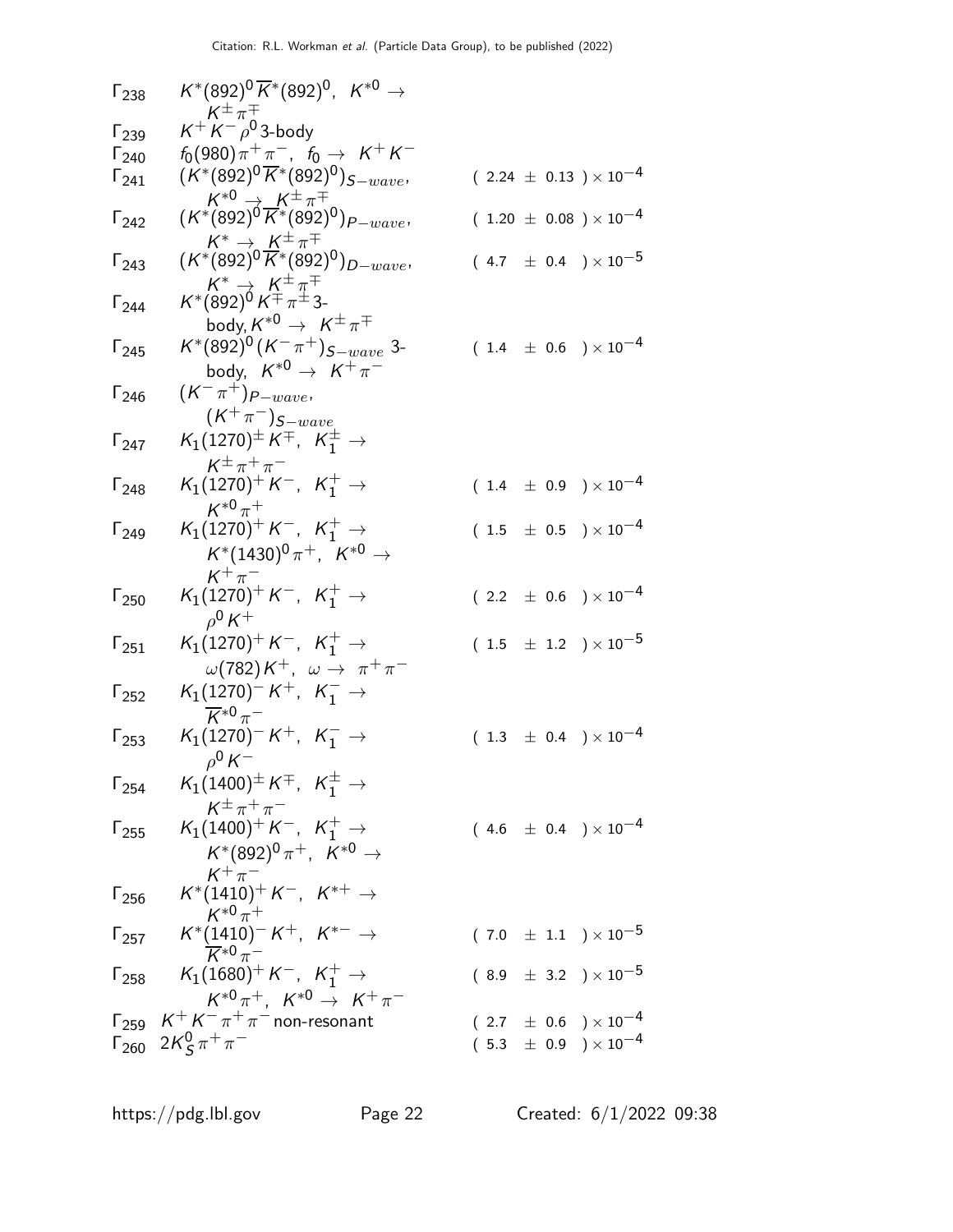| $\Gamma_{261}$ $K_S^0 K^- \pi^+ \pi^0$          | $(1.32 \pm 0.16) \times 10^{-3}$       |  |
|-------------------------------------------------|----------------------------------------|--|
| $\Gamma_{262}$ $K_S^{\vec{0}} K^+ \pi^- \pi^0$  | $(6.5 \pm 0.7) \times 10^{-4}$         |  |
| $\Gamma_{263}$ $K_S^{\bar{0}} K^- 2\pi^+ \pi^-$ | $\epsilon$ 1.4 $\times 10^{-4}$ CL=90% |  |
| $\Gamma_{264}$ $K^+ K^- \pi^+ \pi^- \pi^0$      | $(3.1 \pm 2.0) \times 10^{-3}$         |  |

Other  $K \overline{K} X$  modes. They include all decay modes of the  $\phi$ ,  $\eta$ , and  $\omega$ .

| $\Gamma_{265}$ $\phi \pi^0$ |  |  | $(1.17 \pm 0.04) \times 10^{-3}$                                                        |
|-----------------------------|--|--|-----------------------------------------------------------------------------------------|
| $\Gamma_{266}$ $\phi \eta$  |  |  | $( \hspace{.1cm} 1.8 \hspace{.1cm} \pm \hspace{.1cm} 0.5 \hspace{.1cm} )\times 10^{-4}$ |
| $\Gamma_{267}$ $\phi\omega$ |  |  | $(\begin{array}{cc} 6.5 \end{array} \pm 1.0 \end{array} )\times 10^{-4}$                |

Radiative modes

| $\Gamma_{268}$ $\rho^0 \gamma$ |                                                              | $(1.82 \pm 0.32) \times 10^{-5}$       |  |
|--------------------------------|--------------------------------------------------------------|----------------------------------------|--|
| $\Gamma_{269}$ $\omega \gamma$ |                                                              | $\epsilon$ 2.4 $\times 10^{-4}$ CL=90% |  |
| $\Gamma_{270}$ $\phi\gamma$    |                                                              | $(2.81 \pm 0.19) \times 10^{-5}$       |  |
|                                | $\sqrt{F_{271}} \ \overline{K}$ *(892) <sup>0</sup> $\gamma$ | $(4.1 \pm 0.7) \times 10^{-4}$         |  |

#### Doubly Cabibbo suppressed (DC) modes or  $\Delta C = 2$  forbidden via mixing (C2M) modes

| $\Gamma_{272}$ $K^+ \ell^- \overline{\nu}_\ell$ via $\overline{D}{}^0$                                                                           |    | < 2.2 |                                                                        | $\times 10^{-5}$ CL=90%          |
|--------------------------------------------------------------------------------------------------------------------------------------------------|----|-------|------------------------------------------------------------------------|----------------------------------|
| $\Gamma_{273}$ K <sup>+</sup> or K <sup>*</sup> (892) <sup>+</sup> e <sup>-</sup> $\overline{\nu}_e$ via<br>$\overline{D}{}^0$                   |    | < 6   |                                                                        | $\times$ 10 <sup>-5</sup> CL=90% |
| $\Gamma_{274}$ $K^{+}$ $\pi^{-}$<br>$\Gamma_{275}$ K <sup>+</sup> $\pi$ <sup>-</sup> via DCS<br>$\Gamma_{276}$ $K^+\pi^-$ via $\overline{D}{}^0$ | DC |       | $(1.50 \pm 0.07) \times 10^{-4}$<br>$(1.363 \pm 0.025) \times 10^{-4}$ | $S = 3.0$                        |
| $\Gamma_{277}$ $K_S^0 \pi^+ \pi^-$ in $D^0 \rightarrow \overline{D}^0$                                                                           |    |       | $< 1.6$ $\times 10^{-5}$ CL=95%<br>$< 1.8$ $\times 10^{-4}$ CL=95%     |                                  |
| $\Gamma_{278}$ $K^*(892)^+\pi^-$ , $K^{*+}\to$<br>$K^0_s \pi^+$                                                                                  | DC |       | $(1.13 \frac{+}{0.34}) \times 10^{-4}$                                 |                                  |
| $\Gamma_{279}$ $K_0^*(1430)^+\pi^-$ , $K_0^{*+}\to$<br>$K^0_s \pi^+$                                                                             | DC | < 1.4 | $\times\,10^{-5}$                                                      |                                  |
| $\Gamma_{280}$ $K_2^*(1430)^+\pi^-$ , $K_2^{*+}$ $\rightarrow$<br>$K^0_s\pi^+$                                                                   | DC | < 3.4 | $\times\,10^{-5}$                                                      |                                  |
| $\Gamma_{281}$ $K^+ \pi^- \pi^0$                                                                                                                 | DC |       | $(3.05 \pm 0.15) \times 10^{-4}$                                       |                                  |
| $\Gamma_{282}$ $K^+\pi^-\pi^0$ via $\overline{D}{}^0$                                                                                            |    |       | $(7.6 \tfrac{+0.5}{-0.6}) \times 10^{-4}$                              |                                  |
| $\Gamma_{283}$ $K^+\pi^+2\pi^-$ via DCS                                                                                                          |    |       | $(2.49 \pm 0.07) \times 10^{-4}$                                       |                                  |
| $\Gamma_{284}$ $K^+\pi^+2\pi^-$                                                                                                                  | DC |       | $(2.65 \pm 0.06) \times 10^{-4}$                                       |                                  |
| $\Gamma_{285}$ $K^+\pi^+2\pi^-$ via $\overline{D}^0$                                                                                             |    |       | $(7.9 \pm 3.0) \times 10^{-6}$                                         |                                  |
| $\Gamma_{286}$ $K^{+}\pi^{-}$ or $K^{+}\pi^{+}2\pi^{-}$ via<br>$\overline{D}^0$                                                                  |    |       |                                                                        |                                  |
| $\Gamma_{287}$ $\mu^-$ anything via $\overline{D}{}^0$                                                                                           |    | < 4   |                                                                        | $\times 10^{-4}$ CL=90%          |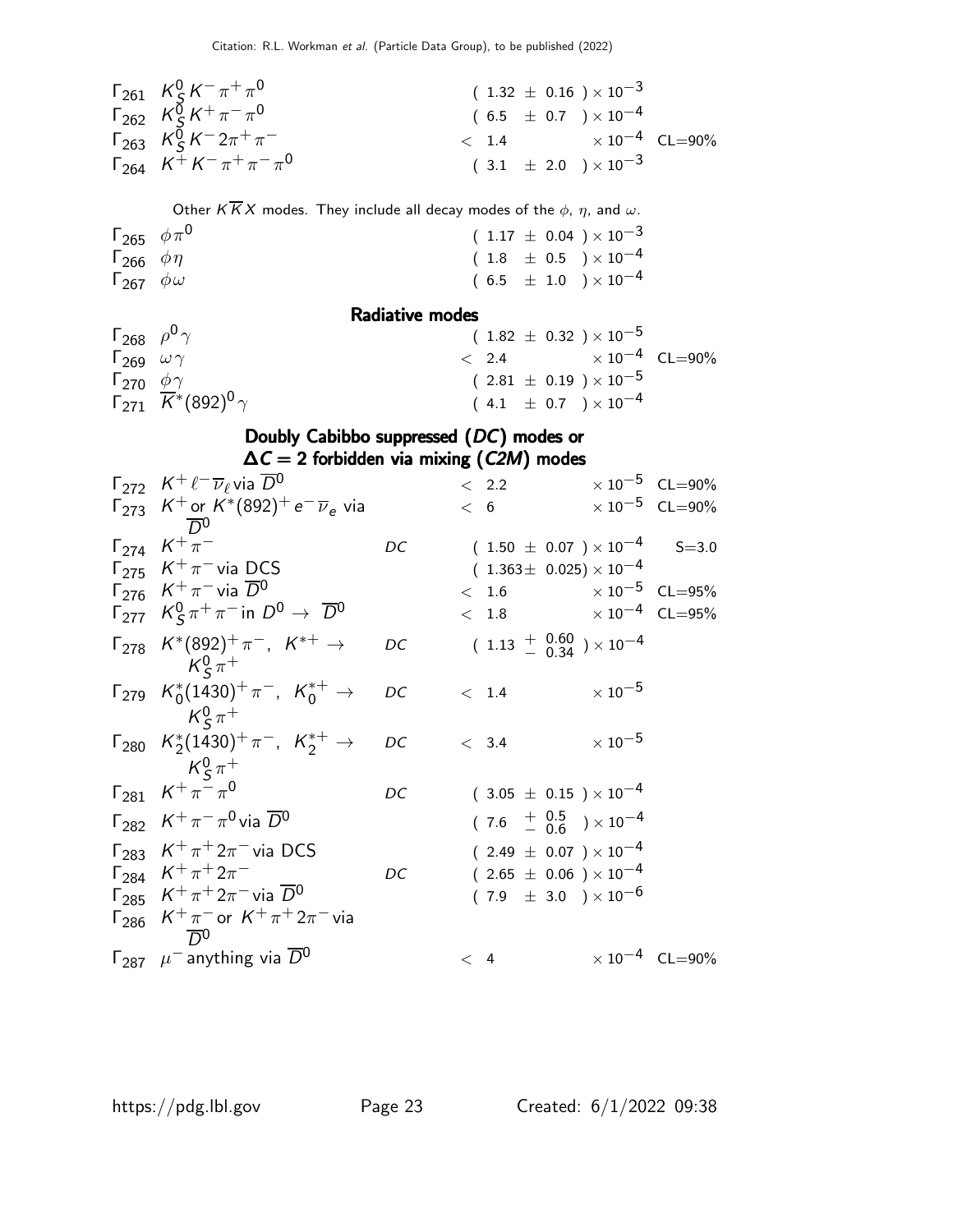## $\Delta C = 1$  weak neutral current (C1) modes, Lepton Family number (LF) violating modes, Lepton (L) or Baryon (B) number violating modes<br> $C_1$

| $\Gamma_{288}$          | $\gamma\gamma$                                                                                                     | C1 | < 8.5                            |                                    | $\times 10^{-7}$ CL=90%          |
|-------------------------|--------------------------------------------------------------------------------------------------------------------|----|----------------------------------|------------------------------------|----------------------------------|
| $\Gamma_{289}$          | $e^+e^-$                                                                                                           | C1 | < 7.9                            |                                    | $\times$ 10 <sup>-8</sup> CL=90% |
|                         | $\Gamma_{290}$ $\mu^+ \mu^-$                                                                                       | C1 | < 6.2                            |                                    | $\times$ 10 <sup>-9</sup> CL=90% |
|                         | $\Gamma_{291}$ $\pi^0 e^+ e^-$                                                                                     | C1 | < 4                              |                                    | $\times$ 10 <sup>-6</sup> CL=90% |
| $\Gamma_{292}$          | $\pi^{0} \mu^{+} \mu^{-}$                                                                                          | C1 | $< 1.8$                          |                                    | $\times 10^{-4}$ CL=90%          |
| $\Gamma_{293}$          | $\eta e^+ e^-$                                                                                                     | C1 | < 3                              |                                    | $\times$ 10 <sup>-6</sup> CL=90% |
|                         | $\Gamma_{294}$ $\eta\mu^{+}\mu^{-}$                                                                                | C1 | < 5.3                            |                                    | $\times 10^{-4}$ CL=90%          |
|                         | $\Gamma_{295}$ $\pi^{+}\pi^{-}e^{+}e^{-}$                                                                          | C1 | < 7                              |                                    | $\times$ 10 <sup>-6</sup> CL=90% |
|                         | $\Gamma_{296}$ $\rho^0 e^+ e^-$                                                                                    | C1 | $\rm <~1.0$                      |                                    | $\times$ $10^{-4}$ $\,$ CL=90%   |
| $\Gamma_{297}$          | $\pi^+ \pi^- \mu^+ \mu^-$                                                                                          | C1 | (9.6)                            | $\pm$ 1.2 $\right) \times 10^{-7}$ |                                  |
| $\Gamma_{298}$          | $\pi^+\pi^-\mu^+\mu^-$ (non-res)                                                                                   |    | $< 5.5$                          |                                    | $\times 10^{-7}$ CL=90%          |
| $\Gamma_{299}$          | $\rho^{0} \mu^{+} \mu^{-}$                                                                                         | C1 | < 2.2                            |                                    | $\times$ 10 <sup>-5</sup> CL=90% |
|                         | $\Gamma_{300}$ $\omega e^+ e^-$                                                                                    | C1 | < 6                              |                                    | $\times$ 10 <sup>-6</sup> CL=90% |
| $\Gamma_{301}$          | $\omega \mu^+ \mu^-$                                                                                               | C1 | < 8.3                            |                                    | $\times$ 10 <sup>-4</sup> CL=90% |
| $\Gamma_{302}$          | $K^- K^+ e^+ e^-$                                                                                                  | C1 | < 1.1                            |                                    | $\times$ 10 <sup>-5</sup> CL=90% |
| $\Gamma_{303}$          | $\phi e^+ e^-$                                                                                                     | C1 | $< 5.2$                          |                                    | $\times$ $10^{-5}$ $\,$ CL=90%   |
| $\Gamma_{304}$          | $K^- K^+ \mu^+ \mu^-$                                                                                              | C1 | $(1.54 \pm 0.32) \times 10^{-7}$ |                                    |                                  |
|                         | $\Gamma_{305}$ $K^- K^+ \mu^+ \mu^-$ (non-res)                                                                     |    | < 3.3                            |                                    | $\times 10^{-5}$ CL=90%          |
|                         | $\Gamma_{306}$ $\phi \mu^+ \mu^-$                                                                                  | C1 | < 3.1                            |                                    | $\times 10^{-5}$ CL=90%          |
| $\Gamma_{307}$          | $\overline{K}^0 e^+ e^-$                                                                                           |    | [i] < 2.4                        |                                    | $\times 10^{-5}$ CL=90%          |
| $\mathsf{\Gamma}_{308}$ | $\overline{K}{}^0 \mu^+ \mu^-$                                                                                     |    | [i] < 2.6                        |                                    | $\times 10^{-4}$ CL=90%          |
|                         | $\Gamma_{309}$ $K^- \pi^+ e^+ e^-$                                                                                 |    |                                  |                                    |                                  |
|                         | $\Gamma_{310}$ $K^{-} \pi^{+} e^{+} e^{-}$ , 675 <                                                                 |    | $(4.0 \pm 0.5) \times 10^{-6}$   |                                    |                                  |
|                         | $m_{ee}$ < 875 MeV                                                                                                 |    |                                  |                                    |                                  |
|                         | $\Gamma_{311}$ $K^- \pi^+ e^+ e^-$ , 1.005 <                                                                       |    | < 5                              |                                    | $\times 10^{-7}$ CL=90%          |
|                         | $m_{ee}$ < 1.035 GeV                                                                                               |    |                                  |                                    |                                  |
|                         | $\Gamma_{312}$ $\overline{K}$ <sup>*</sup> (892) <sup>0</sup> e <sup>+</sup> e <sup>-</sup>                        |    | [i] < 4.7                        |                                    | $\times 10^{-5}$ CL=90%          |
|                         | $\Gamma_{313}$ $K^- \pi^+ \mu^+ \mu^-$                                                                             | C1 | < 3.59                           | $\times$ 10 <sup>-4</sup> CL=90%   |                                  |
|                         | $\Gamma_{314}$ $K^- \pi^+ \mu^+ \mu^-$ , 675 <                                                                     |    | $(4.2 \pm 0.4) \times 10^{-6}$   |                                    |                                  |
|                         | $m_{\mu\mu}$ < 875 MeV                                                                                             |    |                                  |                                    |                                  |
|                         | $\Gamma_{315} \ \overline{K}^*(892)^0 \mu^+ \mu^-$                                                                 |    | [i] < 2.4                        |                                    | $\times 10^{-5}$ CL=90%          |
| 1316                    | $\pi^{+}\pi^{-}\pi^{0}\mu^{+}\mu^{+}$                                                                              | C1 | $\rm <~8.1$                      |                                    | $\times 10^{-4}$ CL=90%          |
|                         | $\Gamma_{317}$ $\mu^{\pm}\,e^{\mp}$                                                                                | LF | [j] < 1.3                        |                                    | $\times$ 10 <sup>-8</sup> CL=90% |
|                         | $\Gamma_{318}$ $\pi^0 e^{\pm} \mu^{\mp}$                                                                           | LF | [j] < 8.0                        |                                    | $\times$ $10^{-7}$ $\,$ CL=90%   |
|                         | $\begin{bmatrix} 1 & \eta e^{\pm} & \mu^{\mp} \\ 1 & 1 & 0 \\ 0 & \pi^+ \pi^- & e^{\pm} & \mu^{\mp} \end{bmatrix}$ | LF | [j] < 2.25                       |                                    | $\times 10^{-6}$ CL=90%          |
|                         |                                                                                                                    | LF | [j] < 1.71                       |                                    | $\times$ 10 <sup>-6</sup> CL=90% |
|                         | $\overline{\Gamma_{321}}^{\  \  \, 22}$ $\rho^0 e^{\pm} \mu^{\mp}$                                                 | LF | [j] < 5.0                        |                                    | $\times 10^{-7}$ CL=90%          |
|                         | $\overline{\Gamma_{322}}^{\prime\prime}$ $\omega e^{\pm} \mu^{\mp}$                                                | LF | [j] < 1.71                       |                                    | $\times 10^{-6}$ CL=90%          |
|                         | $\Gamma_{323}$ $K^- K^+ e^{\pm} \mu^{\mp}$                                                                         | LF | [j] < 1.00                       |                                    | $\times$ 10 <sup>-6</sup> CL=90% |
|                         | $\Gamma_{324}$ $\phi e^{\pm} \mu^{\mp}$                                                                            | LF | [j] < 5.1                        |                                    | $\times 10^{-7}$ CL=90%          |
|                         | $\Gamma_{325}$ $\overline{K}^0 e^{\frac{1}{2}} \mu^{\mp}$                                                          | LF | [j] < 1.74                       |                                    | $\times$ $10^{-6}$ $\,$ CL=90%   |
|                         |                                                                                                                    |    |                                  |                                    |                                  |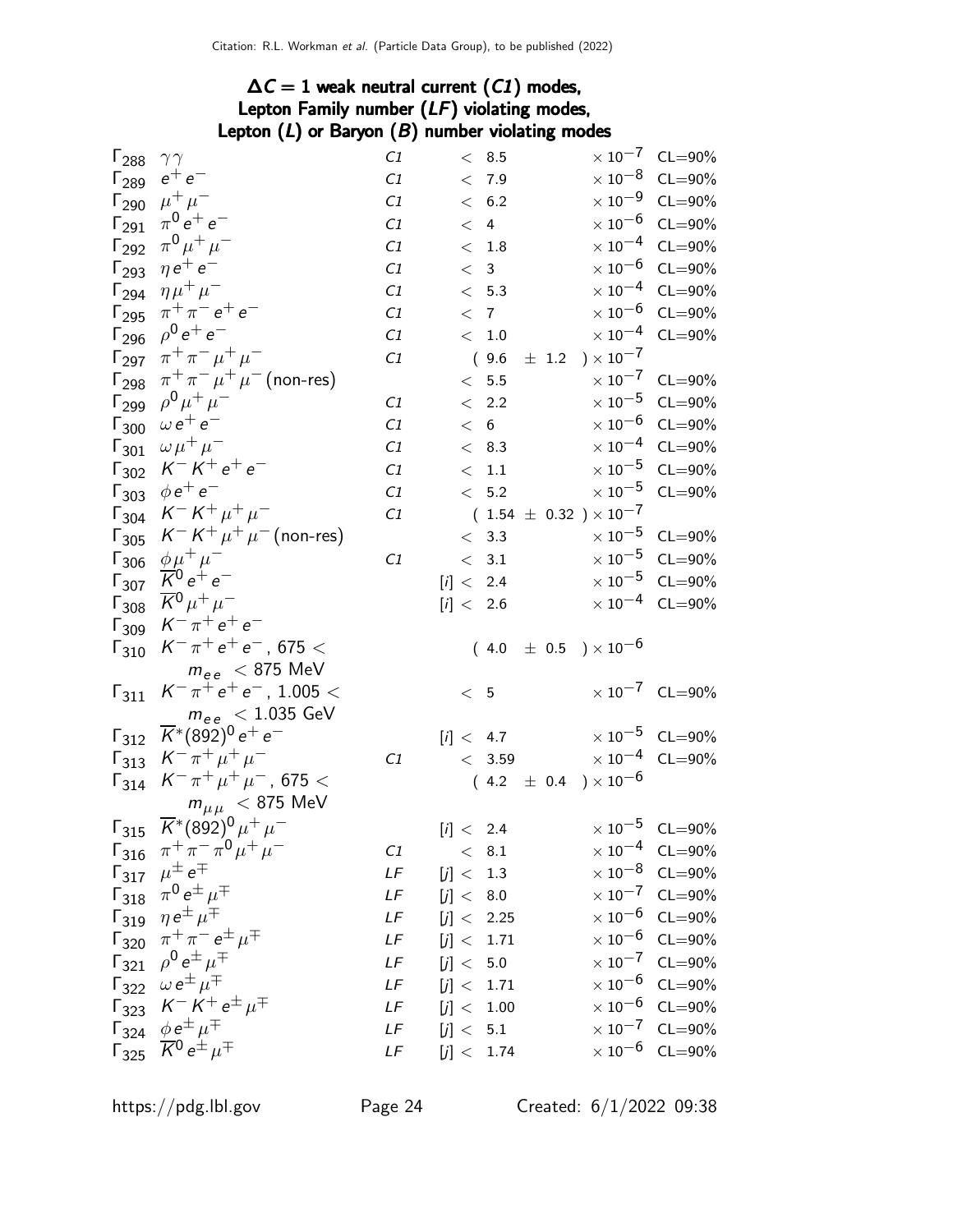| $\Gamma_{326}$ $K^- \pi^+ e^{\pm} \mu^{\mp}$                                                                    | LF           | [i] < 1.90 |             | $\times 10^{-6}$ CL=90% |
|-----------------------------------------------------------------------------------------------------------------|--------------|------------|-------------|-------------------------|
| $\Gamma_{327}$ $\overline{K}$ *(892) <sup>0</sup> e <sup><math>\pm \mu</math></sup> <sup><math>\mp</math></sup> | LF           | [j] < 1.25 |             | $\times 10^{-6}$ CL=90% |
| $\Gamma_{328}$ $2\pi^- 2e^+$                                                                                    | L            | < 9.1      |             | $\times 10^{-7}$ CL=90% |
| $\Gamma_{329}$ $2\pi^{-}2\mu^{+}$                                                                               | L            |            | < 1.52      | $\times 10^{-6}$ CL=90% |
| $\Gamma_{330}$ $K^{-} \pi^{-} 2e^{+}$                                                                           | $\mathbf{I}$ |            | < 5.0       | $\times 10^{-7}$ CL=90% |
| $\Gamma_{331}$ $K^{-} \pi^{-} 2 \mu^{+}$                                                                        | L            |            | < 5.3       | $\times 10^{-7}$ CL=90% |
| $\Gamma_{332}$ 2K <sup>-</sup> 2e <sup>+</sup>                                                                  | L            |            | < 3.4       | $\times 10^{-7}$ CL=90% |
| $\Gamma_{333}$ 2K <sup>-2</sup> $\mu^+$                                                                         | L            |            | $\rm <~1.0$ | $\times 10^{-7}$ CL=90% |
| $\Gamma_{334}$ $\pi^{-}\pi^{-}e^{+}\mu^{+}$                                                                     | $\mathbf{I}$ |            | < 3.06      | $\times 10^{-6}$ CL=90% |
| $\Gamma_{335}$ $K^- \pi^- e^+ \mu^+$                                                                            | L            | < 2.10     |             | $\times 10^{-6}$ CL=90% |
| $\Gamma_{336}$ 2K <sup>-</sup> $e^+ \mu^+$                                                                      | L            | < 5.8      |             | $\times 10^{-7}$ CL=90% |
| $\Gamma_{337}$ $\rho e^{-}$                                                                                     | L, B         | [k] < 1.0  |             | $\times 10^{-5}$ CL=90% |
| $\Gamma_{338}$ $\overline{\rho}e^+$                                                                             | L, B         | l  < 1.1   |             | $\times 10^{-5}$ CL=90% |
|                                                                                                                 |              |            |             |                         |

 $\Gamma_{339}$  Unaccounted decay modes  $(35.0 \pm 1.2)$  % S=1.1

- [a] This value is obtained by subtracting the branching fractions for 2-, 4and 6-prongs from unity.
- [b] This is the sum of our  $K^- 2\pi^+\pi^-, \quad K^- 2\pi^+\pi^-\pi^0,$  $\overline{K}{}^0 2\pi^+ 2\pi^-, \,\, K^+ 2K^- \pi^+, \,\, 2\pi^+ 2\pi^-, \,\, 2\pi^+ 2\pi^- \pi^0, \,\, K^+ \,K^- \pi^+ \pi^-, \,\, \text{and}$  $K^+ K^- \pi^+ \pi^- \pi^0$ , branching fractions.
- [c] This is the sum of our  $K^-3\pi^+2\pi^-$  and  $3\pi^+3\pi^-$  branching fractions.
- [d] The branching fractions for the  $K^-e^+\nu_e$ ,  $K^*(892)^-e^+\nu_e$ ,  $\pi^-e^+\nu_e$ , and  $\rho^- \, e^+ \, \nu_e$  modes add up to  $6.17 \pm 0.17$  %.
- [e] The branching fraction for this mode may differ from the sum of the submodes that contribute to it, due to interference effects. See the relevant papers.
- $[f]$  This is a doubly Cabibbo-suppressed mode.
- [g] Submodes of the  $D^0\,\rightarrow\,\,$  K $^0_\text{S}$  $\frac{0}{5} \pi^+ \pi^- \pi^0$  mode with a  $\mathcal{K}^*$  and/or  $\rho$  were studied by COFFMAN 92B, but with only 140 events. With nothing new for 18 years, we refer to our 2008 edition, Physics Letters  $\bf{B667}$  1 (2008), for those results.
- [h] This branching fraction includes all the decay modes of the resonance in the final state.
- [i] This mode is not a useful test for a  $\Delta C=1$  weak neutral current because both quarks must change flavor in this decay.
- [j] The value is for the sum of the charge states or particle/antiparticle states indicated.
- [k] This limit is for either  $D^0$  or  $\overline{D}{}^0$  to  $\rho e^-$ .
- [1] This limit is for either  $D^0$  or  $\overline{D}{}^0$  to  $\overline{\rho}e^+$ .

#### CONSTRAINED FIT INFORMATION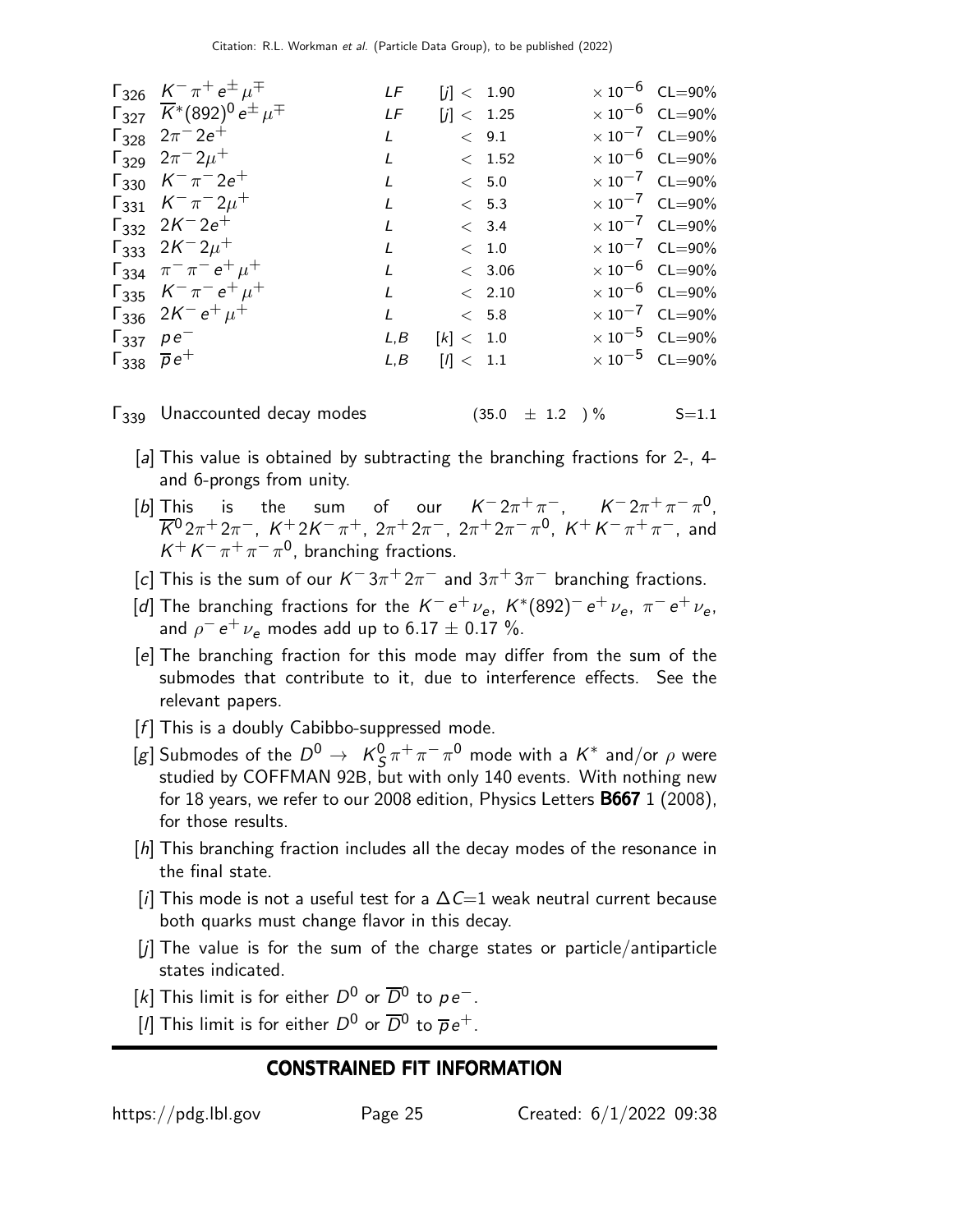An overall fit to 66 branching ratios uses 129 measurements and one constraint to determine 33 parameters. The overall fit has a  $\chi^2=$  144.1 for 97 degrees of freedom.

The following off-diagonal array elements are the correlation coefficients  $\left<\delta x_i\delta x_j\right>$ / $(\delta x_i\cdot\delta x_j)$ , in percent, from the fit to the branching fractions,  $x_i$   $\;\equiv$  $\mathsf{\Gamma}_i/\mathsf{\Gamma}_{\mathsf{total}}$ . The fit constrains the  $\mathsf{x}_i$  whose labels appear in this array to sum to one.

| $x_{19}$     | 0                |                  |                  |                  |                  |                  |                  |                           |                  |                         |
|--------------|------------------|------------------|------------------|------------------|------------------|------------------|------------------|---------------------------|------------------|-------------------------|
| $x_{20}$     | 6                | $\boldsymbol{0}$ |                  |                  |                  |                  |                  |                           |                  |                         |
| $x_{21}$     | $\boldsymbol{0}$ | $\pmb{0}$        | $\pmb{0}$        |                  |                  |                  |                  |                           |                  |                         |
| $x_{30}$     | $\boldsymbol{0}$ | $\boldsymbol{0}$ | $\pmb{0}$        | $\boldsymbol{0}$ |                  |                  |                  |                           |                  |                         |
| $x_{31}$     | $\boldsymbol{0}$ | $\boldsymbol{0}$ | $\pmb{0}$        | $\boldsymbol{0}$ | $\pmb{0}$        |                  |                  |                           |                  |                         |
| $x_{37}$     | $\pmb{0}$        | 4                | $\pmb{0}$        | $\mathbf 1$      | 4                | 0                |                  |                           |                  |                         |
| $x_{38}$     | $\boldsymbol{0}$ | $\mathbf 1$      | $\pmb{0}$        | $\mathbf{1}$     | $\mathbf{1}$     | $\boldsymbol{0}$ | 15               |                           |                  |                         |
| $x_{40}$     | $\pmb{0}$        | 0                | $\pmb{0}$        | 14               | $\pmb{0}$        | $\boldsymbol{0}$ | 5                | 8                         |                  |                         |
| $x_{55}$     | $\pmb{0}$        | $\mathbf 1$      | $\pmb{0}$        | 0                | $\mathbf{1}$     | 0                | 22               | 3                         | $\mathbf 1$      |                         |
| $x_{\rm 72}$ | $\pmb{0}$        | $\overline{c}$   | $\pmb{0}$        | $\boldsymbol{0}$ | $\overline{c}$   | $\boldsymbol{0}$ | 46               | $\overline{\mathfrak{c}}$ | $\overline{c}$   | 10                      |
| $x_{83}$     | $\boldsymbol{0}$ | $\boldsymbol{0}$ | $\pmb{0}$        | 5                | $\pmb{0}$        | $\boldsymbol{0}$ | $\sqrt{2}$       | 3                         | 37               | $\mathbf 0$             |
| $x_{87}$     | $\boldsymbol{0}$ | 0                | $\pmb{0}$        | 0                | $\pmb{0}$        | 0                | 8                | $\mathbf 1$               | 0                | $\overline{\mathbf{c}}$ |
| $x_{94}$     | $\pmb{0}$        | $\boldsymbol{0}$ | $\pmb{0}$        | $\boldsymbol{0}$ | $\pmb{0}$        | $\boldsymbol{0}$ | $\boldsymbol{6}$ | $\mathbf 1$               | 0                | $\mathbf{1}$            |
| $x_{108}$    | $\pmb{0}$        | $\pmb{0}$        | $\pmb{0}$        | 0                | $\pmb{0}$        | $\boldsymbol{0}$ | 5                | $\mathbf 1$               | 0                | $\mathbf{1}$            |
| $x_{109}$    | $\boldsymbol{0}$ | 0                | $\pmb{0}$        | $\mathbf{1}$     | $\pmb{0}$        | $\boldsymbol{0}$ | $\boldsymbol{0}$ | $\boldsymbol{0}$          | 4                | $\mathbf 0$             |
| $x_{110}$    | $\boldsymbol{0}$ | $\boldsymbol{0}$ | $\pmb{0}$        | $\overline{c}$   | $\pmb{0}$        | $\boldsymbol{0}$ | 9                | $\overline{c}$            | 12               | $\overline{\mathbf{c}}$ |
| $x_{125}$    | $\pmb{0}$        | 0                | $\pmb{0}$        | 3                | $\pmb{0}$        | $\boldsymbol{0}$ | $\mathbf 1$      | $\overline{c}$            | 21               | $\mathbf 0$             |
| $x_{132}$    | $\boldsymbol{0}$ | $\mathbf 1$      | $\pmb{0}$        | $\boldsymbol{0}$ | $\overline{c}$   | $\boldsymbol{0}$ | 42               | $\boldsymbol{6}$          | $\sqrt{2}$       | 9                       |
| $x_{133}$    | $\boldsymbol{0}$ | 0                | $\pmb{0}$        | $\boldsymbol{0}$ | $\pmb{0}$        | $\boldsymbol{0}$ | $\boldsymbol{7}$ | $\mathbf 1$               | $\boldsymbol{0}$ | $\mathbf{1}$            |
| $x_{134}$    | $\pmb{0}$        | $\mathbf 1$      | $\pmb{0}$        | 0                | $\mathbf{1}$     | $\boldsymbol{0}$ | 19               | 3                         | $\mathbf 1$      | 81                      |
| $x_{152}$    | $\boldsymbol{0}$ | $\mathbf 1$      | $\pmb{0}$        | 0                | $\mathbf{1}$     | $\boldsymbol{0}$ | 30               | 4                         | $\overline{c}$   | 6                       |
| $x_{180}$    | $\boldsymbol{0}$ | $\pmb{0}$        | $\pmb{0}$        | $\boldsymbol{0}$ | $\pmb{0}$        | $\boldsymbol{0}$ | 4                | $\mathbf{1}$              | $\boldsymbol{0}$ | $\mathbf{1}$            |
| $x_{190}$    | $\pmb{0}$        | 0                | $\pmb{0}$        | 0                | $\pmb{0}$        | $\boldsymbol{0}$ | 4                | $\mathbf{1}$              | $\boldsymbol{0}$ | $\mathbf{1}$            |
| $x_{192}$    | $\pmb{0}$        | $\boldsymbol{0}$ | $\pmb{0}$        | $\boldsymbol{0}$ | $\pmb{0}$        | $\boldsymbol{0}$ | $\overline{c}$   | $\boldsymbol{0}$          | 0                | $\mathbf 0$             |
| $x_{195}$    | $\pmb{0}$        | $\pmb{0}$        | $\pmb{0}$        | 0                | $\pmb{0}$        | $\boldsymbol{0}$ | $\overline{c}$   | $\boldsymbol{0}$          | 0                | $\mathbf 0$             |
| $x_{196}$    | $\pmb{0}$        | $\mathbf{2}$     | $\pmb{0}$        | $\boldsymbol{0}$ | $\overline{c}$   | $\boldsymbol{0}$ | 49               | $\overline{\mathcal{I}}$  | 3                | 11                      |
| $x_{197}$    | $\pmb{0}$        | $\boldsymbol{0}$ | $\pmb{0}$        | $\mathbf 1$      | $\pmb{0}$        | $\boldsymbol{0}$ | $\boldsymbol{7}$ | 47                        | 4                | $\overline{c}$          |
| $x_{198}$    | $\mathbf 0$      | 0                | $\mathbf 0$      | 5                | $\mathbf 0$      | $\boldsymbol{0}$ | 3                | 3                         | 34               | $\mathbf{1}$            |
| $x_{209}$    | 0                | $\boldsymbol{0}$ | 0                | 5                | $\boldsymbol{0}$ | 0                | 3                | 3                         | 34               | $\mathbf{1}$            |
| $x_{270}$    | 0                | $\boldsymbol{0}$ | $\boldsymbol{0}$ | $\mathbf 0$      | 0                | 0                | 11               | $\overline{2}$            | $\mathbf 1$      | $\overline{c}$          |
| $x_{274}$    | 0                | $\mathbf 1$      | 0                | 0                | 1                | 0                | 16               | 3                         | $\mathbf 1$      | 3                       |
| $x_{339}$    | 48               | $-3$             | $-6$             | $\!-18$          | $-1$             | $-1$             | $-24$            | $-8$                      | $-39$            | $-50$                   |
|              | $x_6$            | $x_{19}$         | $x_{20}$         | $x_{21}$         | $x_{30}$         | $x_{31}$         | $x_{37}$         | $x_{38}$                  | $x_{40}$         | $x_{55}$                |
|              |                  |                  |                  |                  |                  |                  |                  |                           |                  |                         |

https://pdg.lbl.gov Page 26 Created: 6/1/2022 09:38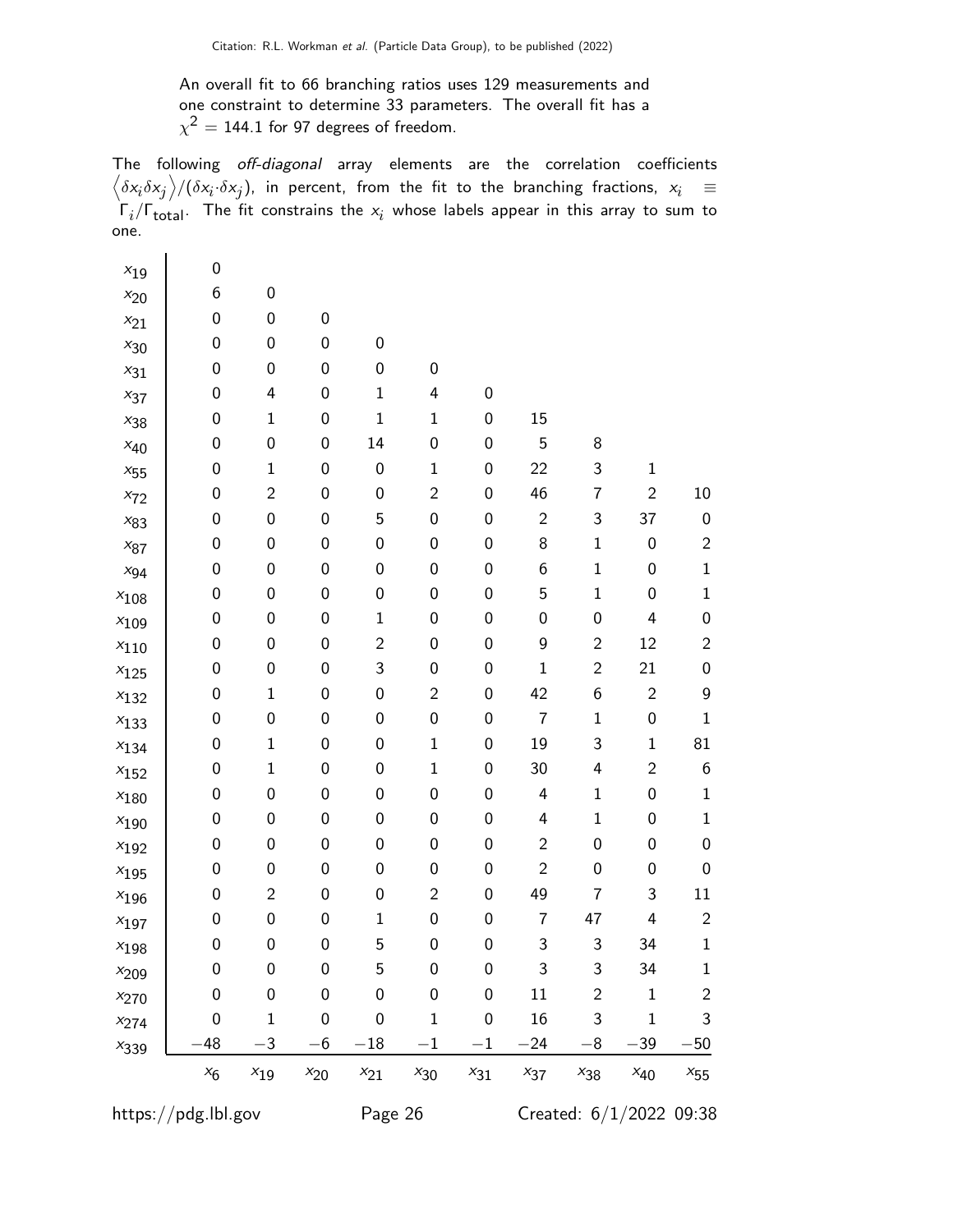| $x_{83}$  | $\mathbf 1$    |                  |                  |                  |                  |                  |                  |                  |                  |                  |
|-----------|----------------|------------------|------------------|------------------|------------------|------------------|------------------|------------------|------------------|------------------|
| $x_{87}$  | 12             | $\pmb{0}$        |                  |                  |                  |                  |                  |                  |                  |                  |
| $x_{94}$  | 3              | $\pmb{0}$        | $\boldsymbol{0}$ |                  |                  |                  |                  |                  |                  |                  |
| $x_{108}$ | $\overline{c}$ | $\boldsymbol{0}$ | $\boldsymbol{0}$ | 0                |                  |                  |                  |                  |                  |                  |
| $x_{109}$ | 0              | 12               | $\pmb{0}$        | 0                | $\pmb{0}$        |                  |                  |                  |                  |                  |
| $x_{110}$ | 4              | 4                | $\mathbf 1$      | 0                | $\boldsymbol{0}$ | $\mathbf 1$      |                  |                  |                  |                  |
| $x_{125}$ | $\mathbf 1$    | $\,8\,$          | $\pmb{0}$        | $\boldsymbol{0}$ | $\pmb{0}$        | $\mathbf 1$      | $\overline{c}$   |                  |                  |                  |
| $x_{132}$ | 19             | $\mathbf 1$      | 3                | $\overline{c}$   | $\overline{c}$   | $\boldsymbol{0}$ | 4                | 0                |                  |                  |
| $x_{133}$ | 3              | $\boldsymbol{0}$ | $\mathbf 1$      | 0                | $\boldsymbol{0}$ | 0                | $\mathbf{1}$     | 0                | $\mathsf 3$      |                  |
| $x_{134}$ | 8              | $\boldsymbol{0}$ | $\overline{c}$   | $\mathbf{1}$     | $\mathbf 1$      | $\boldsymbol{0}$ | $\overline{c}$   | 0                | $\,8\,$          | $\mathbf{1}$     |
| $x_{152}$ | 46             | $\mathbf 1$      | $\boldsymbol{6}$ | $\overline{c}$   | $\overline{c}$   | 0                | 3                | 0                | 12               | $\overline{c}$   |
| $x_{180}$ | $\overline{c}$ | $\pmb{0}$        | $\pmb{0}$        | 0                | $\boldsymbol{0}$ | 0                | 0                | 0                | $\overline{2}$   | $\pmb{0}$        |
| $x_{190}$ | $\overline{c}$ | $\boldsymbol{0}$ | $\pmb{0}$        | $\boldsymbol{0}$ | $\pmb{0}$        | $\boldsymbol{0}$ | $\boldsymbol{0}$ | 0                | $\mathbf 1$      | $\boldsymbol{0}$ |
| $x_{192}$ | $\mathbf 1$    | $\boldsymbol{0}$ | $\pmb{0}$        | 0                | $\pmb{0}$        | $\boldsymbol{0}$ | 0                | 0                | $\mathbf 1$      | $\pmb{0}$        |
| $x_{195}$ | $\mathbf 1$    | $\pmb{0}$        | $\boldsymbol{0}$ | 0                | $\pmb{0}$        | 0                | $\boldsymbol{0}$ | 0                | $\mathbf 1$      | $\mathbf 0$      |
| $x_{196}$ | 22             | $\mathbf{1}$     | 4                | 3                | 3                | 0                | 4                | $\mathbf{1}$     | 20               | $\mathsf 3$      |
| $x_{197}$ | 3              | $\mathbf 1$      | $\mathbf 1$      | 0                | $\pmb{0}$        | $\boldsymbol{0}$ | $\mathbf{1}$     | $\mathbf 1$      | 3                | $\pmb{0}$        |
| $x_{198}$ | $\mathbf 1$    | 13               | $\boldsymbol{0}$ | $\mathbf 0$      | $\boldsymbol{0}$ | $\overline{c}$   | 4                | 7                | $\mathbf 1$      | $\mathbf 0$      |
| $x_{209}$ | $\mathbf 1$    | 13               | $\pmb{0}$        | 0                | $\pmb{0}$        | $\overline{c}$   | 4                | 7                | $\mathbf{1}$     | $\pmb{0}$        |
| $x_{270}$ | 5              | $\boldsymbol{0}$ | $\mathbf{1}$     | $\mathbf 1$      | $\mathbf 1$      | $\boldsymbol{0}$ | $\mathbf{1}$     | 0                | 4                | $\mathbf 1$      |
| $x_{274}$ | 7              | $\boldsymbol{0}$ | $\mathbf 1$      | $\mathbf{1}$     | $\mathbf 1$      | $\boldsymbol{0}$ | $\overline{c}$   | $\boldsymbol{0}$ | 7                | $\mathbf{1}$     |
| $x_{339}$ | $-23$          | $-57$            | $-36$            | $-5$             | $-2$             | $-12$            | $-9$             | $-9$             | $-10$            | $^{-2}$          |
|           | $x_{72}$       | $x_{83}$         | $x_{87}$         | $x_{94}$         | $x_{108}$        | $x_{109}$        | $x_{110}$        | $x_{125}$        | $x_{132}$        | $x_{133}$        |
| $x_{152}$ | 6              |                  |                  |                  |                  |                  |                  |                  |                  |                  |
| $x_{180}$ | $\mathbf 1$    | $\mathbf{1}$     |                  |                  |                  |                  |                  |                  |                  |                  |
| $x_{190}$ | $\mathbf 1$    | $\mathbf{1}$     | $\boldsymbol{0}$ |                  |                  |                  |                  |                  |                  |                  |
| $x_{192}$ | $\pmb{0}$      | $\boldsymbol{0}$ | $\pmb{0}$        | $\boldsymbol{0}$ |                  |                  |                  |                  |                  |                  |
| $x_{195}$ | 0              | 1                | 0                | 0                | 0                |                  |                  |                  |                  |                  |
| $x_{196}$ | 9              | 14               | $\overline{c}$   | $\overline{c}$   | $\mathbf 1$      | $\mathbf 1$      |                  |                  |                  |                  |
| $x_{197}$ | $\mathbf 1$    | $\overline{2}$   | $\boldsymbol{0}$ | $\mathbf 0$      | $\boldsymbol{0}$ | $\boldsymbol{0}$ | 3                |                  |                  |                  |
| $x_{198}$ | 0              | $\mathbf{1}$     | $\boldsymbol{0}$ | $\mathbf 0$      | $\mathbf 0$      | 0                | $\mathbf{1}$     | $1\,$            |                  |                  |
| $x_{209}$ | 0              | $\mathbf{1}$     | $\boldsymbol{0}$ | $\mathbf 0$      | $\boldsymbol{0}$ | 0                | $\mathbf{1}$     | $\mathbf{1}$     | 100              |                  |
| $x_{270}$ | $\overline{2}$ | 3                | $\boldsymbol{0}$ | $\mathbf 0$      | $\boldsymbol{0}$ | $\boldsymbol{0}$ | 18               | $1\,$            | $\boldsymbol{0}$ | 0                |
| $x_{274}$ | 3              | 5                | $\mathbf{1}$     | $\mathbf{1}$     | $\boldsymbol{0}$ | $\boldsymbol{0}$ | 8                | $1\,$            | 0                | $\boldsymbol{0}$ |
| $x_{339}$ | $-42$          | $-13$            | $-1$             | $^{-2}$          | $-2$             | $-2$             | $-12$            | $-4$             | $-19\,$          | $-19$            |
|           | $x_{134}$      | $x_{152}$        | $x_{\rm 180}$    | $x_{190}$        | $x_{192}$        | $x_{195}$        | $x_{196}$        | $x_{197}$        | $x_{198}$        | $x_{209}$        |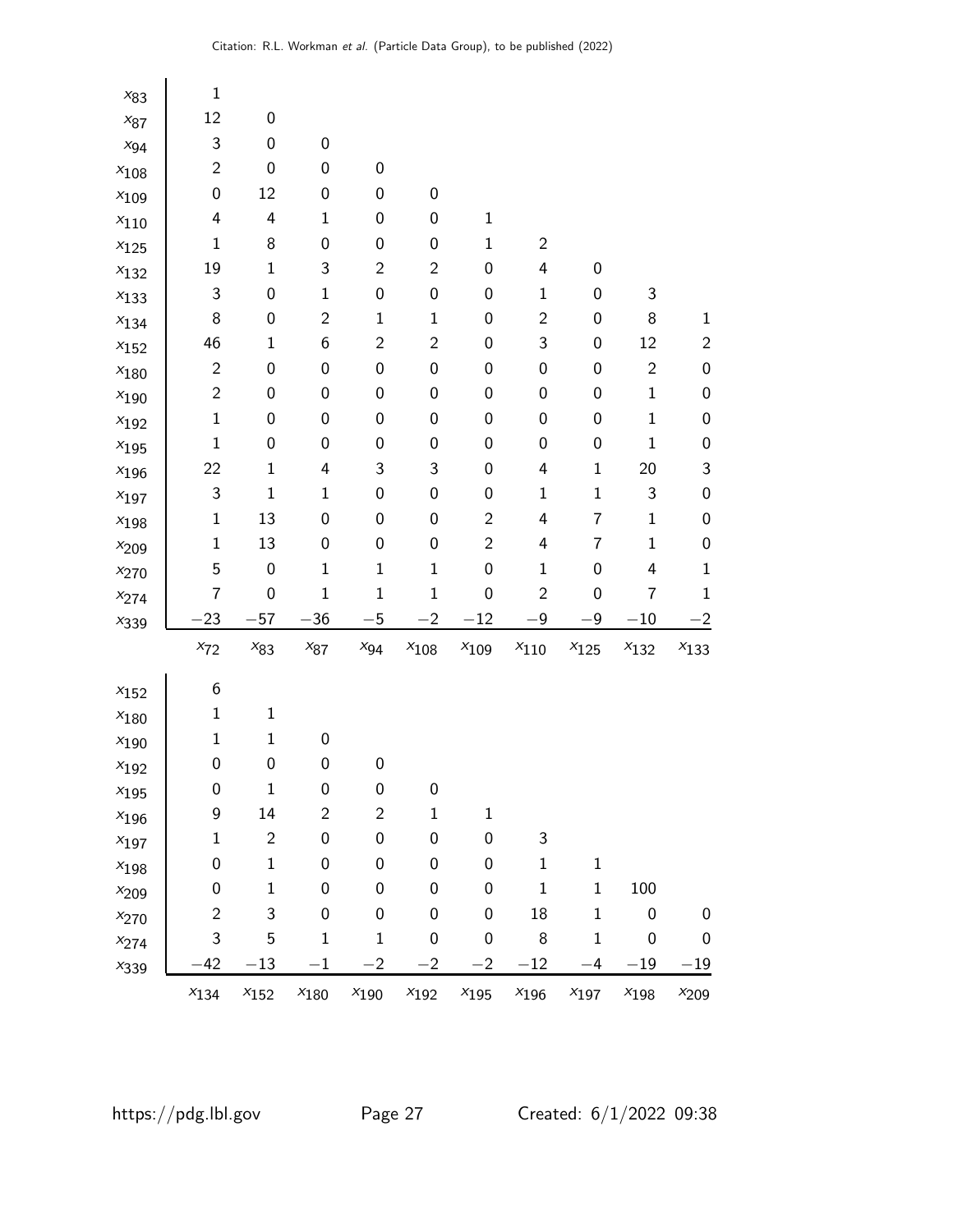| X274      | ')        |           |
|-----------|-----------|-----------|
| $x_{339}$ |           |           |
|           | $x_{270}$ | $x_{274}$ |

#### CONSTRAINED FIT INFORMATION

An overall fit to 3 branching ratios uses 3 measurements and one constraint to determine 4 parameters. The overall fit has a  $\chi^2 =$ 0.0 for 0 degrees of freedom.

The following off-diagonal array elements are the correlation coefficients  $\left<\delta x_i\delta x_j\right>$ / $(\delta x_i\cdot\delta x_j)$ , in percent, from the fit to the branching fractions,  $x_i$   $\;\equiv$  $\mathsf{\Gamma}_i/\mathsf{\Gamma}_{\mathsf{total}}$ . The fit constrains the  $\mathsf{x}_i$  whose labels appear in this array to sum to one.

| $x_2$ | $-100$ |    |    |
|-------|--------|----|----|
| $x_3$ | 46     | 39 |    |
| $x_4$ | 0      | 0  | 0  |
|       | $X_1$  | Χŋ | Χą |

#### D<sup>0</sup> BRANCHING RATIOS

Some older now obsolete results have been omitted from these Listings.

|                                                                                     |            | <b>Topological modes</b> |    |                                                                                                                                                                                                                                                                        |
|-------------------------------------------------------------------------------------|------------|--------------------------|----|------------------------------------------------------------------------------------------------------------------------------------------------------------------------------------------------------------------------------------------------------------------------|
| $\Gamma$ (0-prongs)/ $\Gamma_{total}$                                               |            |                          |    | $\Gamma_1/\Gamma$<br>This value is obtained by subtracting the branching fractions for 2-, 4-, and 6-prongs                                                                                                                                                            |
| from unity.                                                                         |            | <b>DOCUMENT ID</b>       |    |                                                                                                                                                                                                                                                                        |
| <b>VALUE</b><br>$0.15\pm0.06$ OUR FIT                                               |            |                          |    |                                                                                                                                                                                                                                                                        |
| $\Gamma(4\text{-prongs})/\Gamma(2\text{-prongs})$                                   |            |                          |    | $\Gamma_3/\Gamma_2$                                                                                                                                                                                                                                                    |
| VALUE EVTS                                                                          |            | DOCUMENT ID TECN COMMENT |    |                                                                                                                                                                                                                                                                        |
| $0.207 \pm 0.016$ OUR FIT<br>$0.207 \pm 0.016 \pm 0.004$                            | 226        |                          |    | ONENGUT 05 CHRS $\nu_{\mu}$ emulsion, $\overline{E}_{\nu} \approx 27$ GeV                                                                                                                                                                                              |
| $\Gamma(4$ -prongs)/ $\Gamma_{total}$                                               |            |                          |    | $\Gamma_3/\Gamma$                                                                                                                                                                                                                                                      |
|                                                                                     |            |                          |    | This is the sum of our $K^- 2\pi^+ \pi^-$ , $K^- 2\pi^+ \pi^- \pi^0$ , $\overline{K}^0 2\pi^+ 2\pi^-$ , $K^+ 2K^- \pi^+$ ,<br>$2\pi + 2\pi$ , $2\pi + 2\pi - \pi$ <sup>0</sup> , $K + K - \pi + \pi$ , and $K + K - \pi + \pi - \pi$ <sup>0</sup> branching fractions. |
| VALUE<br>$0.146 \pm 0.005$ OUR FIT                                                  |            | <b>DOCUMENT ID</b>       |    |                                                                                                                                                                                                                                                                        |
| $0.146 \pm 0.005$                                                                   |            | <b>PDG</b>               | 19 |                                                                                                                                                                                                                                                                        |
| $\Gamma(6$ -prongs) / $\Gamma_{total}$                                              |            |                          |    | $\Gamma_4/\Gamma$                                                                                                                                                                                                                                                      |
| This is the sum of our $K^- 3\pi^+ 2\pi^-$ and $3\pi^+ 3\pi^-$ branching fractions. |            |                          |    |                                                                                                                                                                                                                                                                        |
| VALUE (units $10^{-4}$ )                                                            |            | <b>DOCUMENT ID</b>       |    |                                                                                                                                                                                                                                                                        |
| $6.5 \pm 1.3$ OUR FIT                                                               |            |                          |    |                                                                                                                                                                                                                                                                        |
| $6.5 \pm 1.3$                                                                       | <b>PDG</b> | 19                       |    |                                                                                                                                                                                                                                                                        |
| https://pdg.lbl.gov                                                                 |            | Page 28                  |    | Created: $6/1/2022$ 09:38                                                                                                                                                                                                                                              |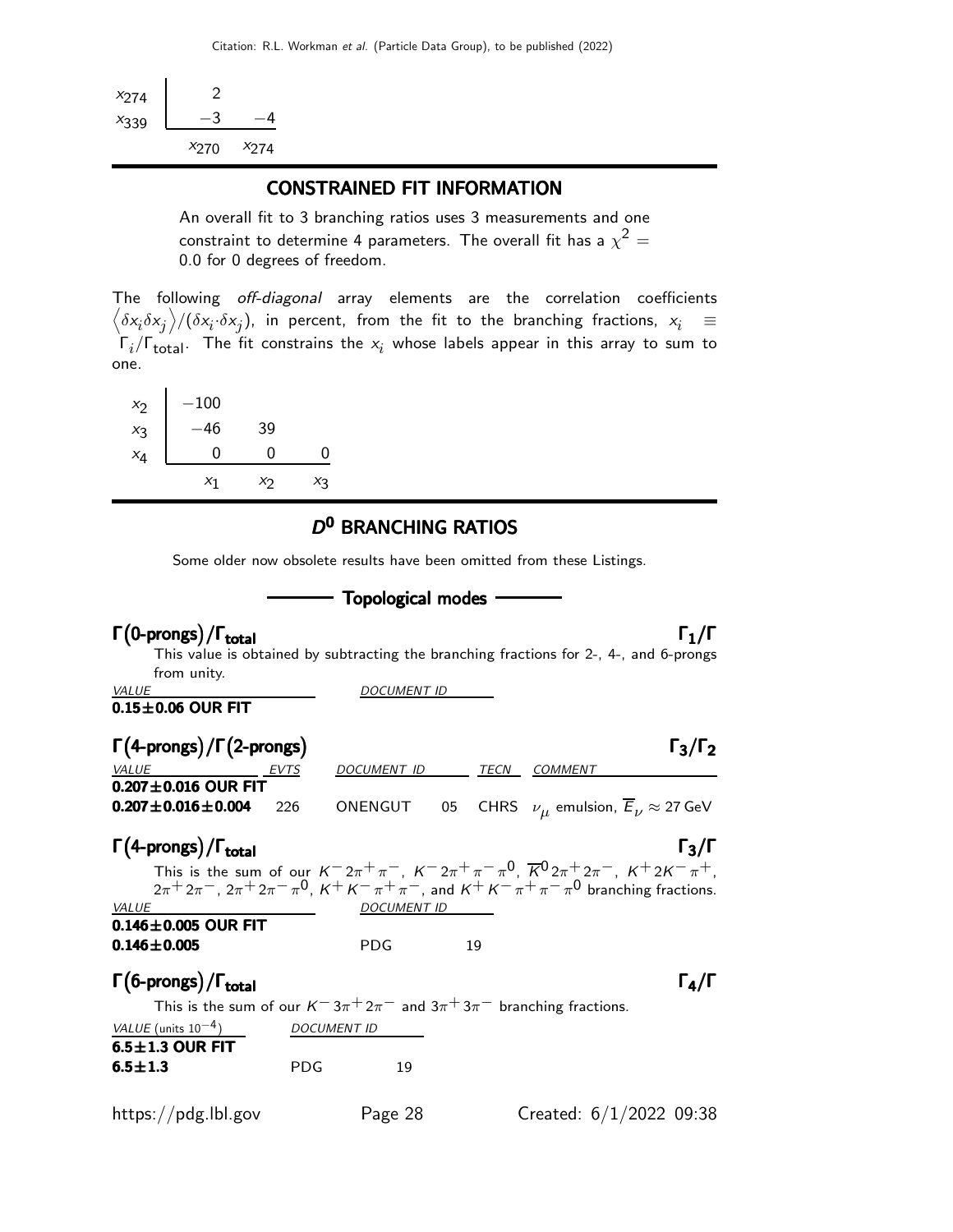#### - Inclusive modes

| $\Gamma(e^+$ anything)/ $\Gamma_{\rm total}$         |               |                    |                                | $\Gamma_5/\Gamma$                                                                                                                                                                                                                |
|------------------------------------------------------|---------------|--------------------|--------------------------------|----------------------------------------------------------------------------------------------------------------------------------------------------------------------------------------------------------------------------------|
|                                                      |               |                    |                                | The branching fractions for the $K^-e^+\nu_e$ , $K^*(892)^-e^+\nu_e$ , $\pi^-e^+\nu_e$ , and $\rho^-e^+\nu_e$                                                                                                                    |
| modes add up to $6.17 \pm 0.17$ %.                   |               |                    |                                |                                                                                                                                                                                                                                  |
| VALUE (%)                                            | EVTS          | <b>DOCUMENT ID</b> | TECN                           | <b>COMMENT</b>                                                                                                                                                                                                                   |
| 6.49±0.11 OUR AVERAGE                                |               |                    |                                |                                                                                                                                                                                                                                  |
| $6.46 \pm 0.09 \pm 0.11$                             | 6584 $\pm$ 96 | <sup>1</sup> ASNER | 10 <sup>1</sup><br><b>CLEO</b> | $e^+e^-$ at 3774 MeV                                                                                                                                                                                                             |
| 6.3 $\pm$ 0.7 $\pm$ 0.4                              | $290 \pm 32$  | <b>ABLIKIM</b>     | 07G BES2                       | $e^+e^- \approx \psi(3770)$                                                                                                                                                                                                      |
| $6.46 \pm 0.17 \pm 0.13$                             | $2246 \pm 57$ | ADAM               | 06A CLEO                       | See ASNER 10                                                                                                                                                                                                                     |
| 6.9 $\pm$ 0.3 $\pm$ 0.5                              | 1670          | ALBRECHT           | 96C ARG                        | $e^+e^- \approx 10 \text{ GeV}$                                                                                                                                                                                                  |
| $6.64 \pm 0.18 \pm 0.29$                             | 4609          | <b>KUBOTA</b>      | <b>96B CLE2</b>                | $e^+e^- \approx \Upsilon(4S)$                                                                                                                                                                                                    |
| semileptonic widths is $0.985 \pm 0.015 \pm 0.024$ . |               |                    |                                | $1$ Using the $D^+$ and $D^0$ lifetimes, ASNER 10 finds that the ratio of the $D^+$ and $D^0$                                                                                                                                    |
| $\Gamma(\mu^+$ anything) / $\Gamma_{\rm total}$      |               |                    |                                | $\Gamma_6/\Gamma$                                                                                                                                                                                                                |
| VALUE (%)                                            | <b>EVTS</b>   | <b>DOCUMENT ID</b> | TECN                           | COMMENT                                                                                                                                                                                                                          |
| $6.8 \pm 0.6$ OUR FIT                                |               |                    |                                |                                                                                                                                                                                                                                  |
| 6.4±0.8 OUR AVERAGE                                  |               |                    |                                |                                                                                                                                                                                                                                  |
| $6.8 \pm 1.5 \pm 0.8$                                | $79 + 10$     | $^1$ ABLIKIM       |                                | 08L BES2 $e^+e^- \approx \psi(3772)$                                                                                                                                                                                             |
| $6.5 \pm 1.2 \pm 0.3$                                | 36            | KAYIS-TOPAK.05     |                                | CHRS $\nu_{\mu}$ emulsion                                                                                                                                                                                                        |
| $6.0 + 0.7 + 1.2$                                    | 310           | <b>ALBRECHT</b>    | 96C ARG                        | $e^+e^- \approx 10 \text{ GeV}$                                                                                                                                                                                                  |
|                                                      |               |                    |                                | $^1$ ABLIKIM 08L finds the ratio of $D^+ \rightarrow \ \mu^+ X$ and $D^0 \rightarrow \ \mu^+ X$ branching fractions to<br>be 2.59 $\pm$ 0.70 $\pm$ 0.25, in accord with the ratio of $D^+$ and $D^0$ lifetimes, 2.54 $\pm$ 0.02. |
| $\Gamma(K^-$ anything) / $\Gamma_{\text{total}}$     |               |                    |                                | $\Gamma_7/\Gamma$                                                                                                                                                                                                                |
| VALUE                                                | <b>EVTS</b>   | DOCUMENT ID        | TECN                           | <b>COMMENT</b>                                                                                                                                                                                                                   |
| $0.547 \pm 0.028$ OUR AVERAGE                        |               |                    |                                | Error includes scale factor of 1.3. See the ideogram below.                                                                                                                                                                      |
| $0.578 \pm 0.016 \pm 0.032$                          | $2098 + 59$   | ABLIKIM            |                                | 07G BES2 $e^+e^- \approx \psi(3770)$                                                                                                                                                                                             |
| $0.546 + 0.039$<br>-0.038                            |               | $1$ BARLAG         |                                | 92c ACCM $\pi$ <sup>-</sup> Cu 230 GeV                                                                                                                                                                                           |
| $0.609 \pm 0.032 \pm 0.052$                          |               | <b>COFFMAN</b>     | 91                             | MRK3 $e^+e^-$ 3.77 GeV                                                                                                                                                                                                           |
| $0.42 \pm 0.08$                                      |               | AGUILAR-           | 87E HYBR                       | $\pi p$ , pp 360, 400 GeV                                                                                                                                                                                                        |
| $0.55 \pm 0.11$                                      | 121           | <b>SCHINDLER</b>   | MRK2<br>81                     | $e^+e^-$ 3.771 GeV                                                                                                                                                                                                               |
| $0.35 \pm 0.10$                                      | 19            | <b>VUILLEMIN</b>   | 78 LGW                         | $e^+e^-$ 3.772 GeV                                                                                                                                                                                                               |

 $^{\rm 1}$  BARLAG 92C computes the branching fraction using topological normalization.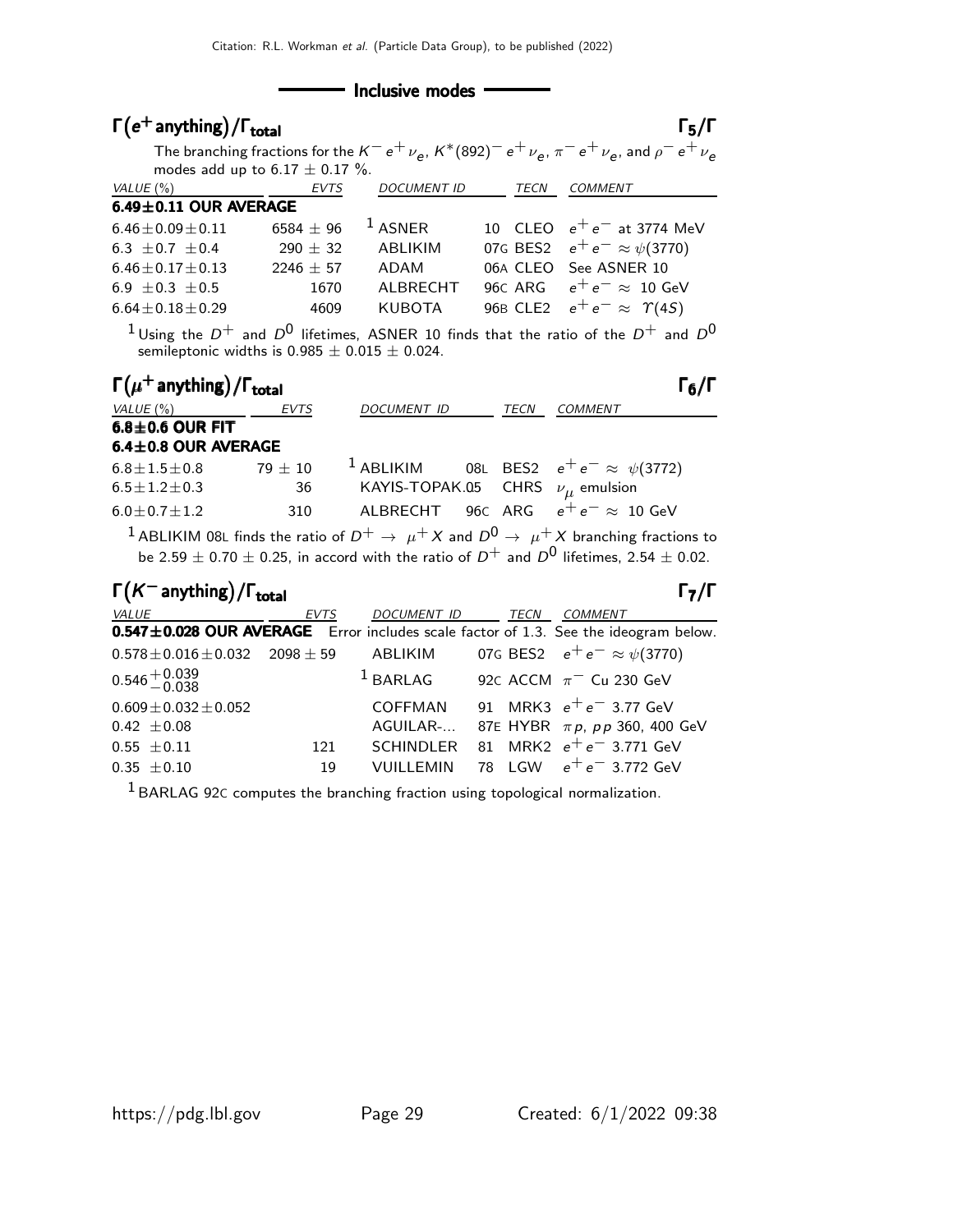

| $\left  \cdot \right $ (1) $\left  \cdot \right $ (1) $\left  \cdot \right $ (1) $\left  \cdot \right $ (1) $\left  \cdot \right $ (1) $\left  \cdot \right $ (1) $\left  \cdot \right $ |           |                    |         | <u>, 101 i</u>                    |
|------------------------------------------------------------------------------------------------------------------------------------------------------------------------------------------|-----------|--------------------|---------|-----------------------------------|
| <i>VALUE</i>                                                                                                                                                                             | EVTS      | <b>DOCUMENT ID</b> | TECN    | <b>COMMENT</b>                    |
| $0.153 \pm 0.083 \pm 0.019$                                                                                                                                                              | $28 + 15$ | ABLIKIM            |         | 060 BES2 $e^+e^-$ at 3773 MeV     |
| $\Gamma(\overline{K}^*(892)^0)$ anything) / $\Gamma_{\text{total}}$                                                                                                                      |           |                    |         | $\Gamma_{11}/\Gamma$              |
| <i>VALUE</i>                                                                                                                                                                             | EVTS      | <b>DOCUMENT ID</b> | TECN    | <b>COMMENT</b>                    |
| $0.087 \pm 0.040 \pm 0.012$                                                                                                                                                              | $96 + 44$ | ABI IKIM           | 05P BES | $e^+e^- \approx 3773 \text{ MeV}$ |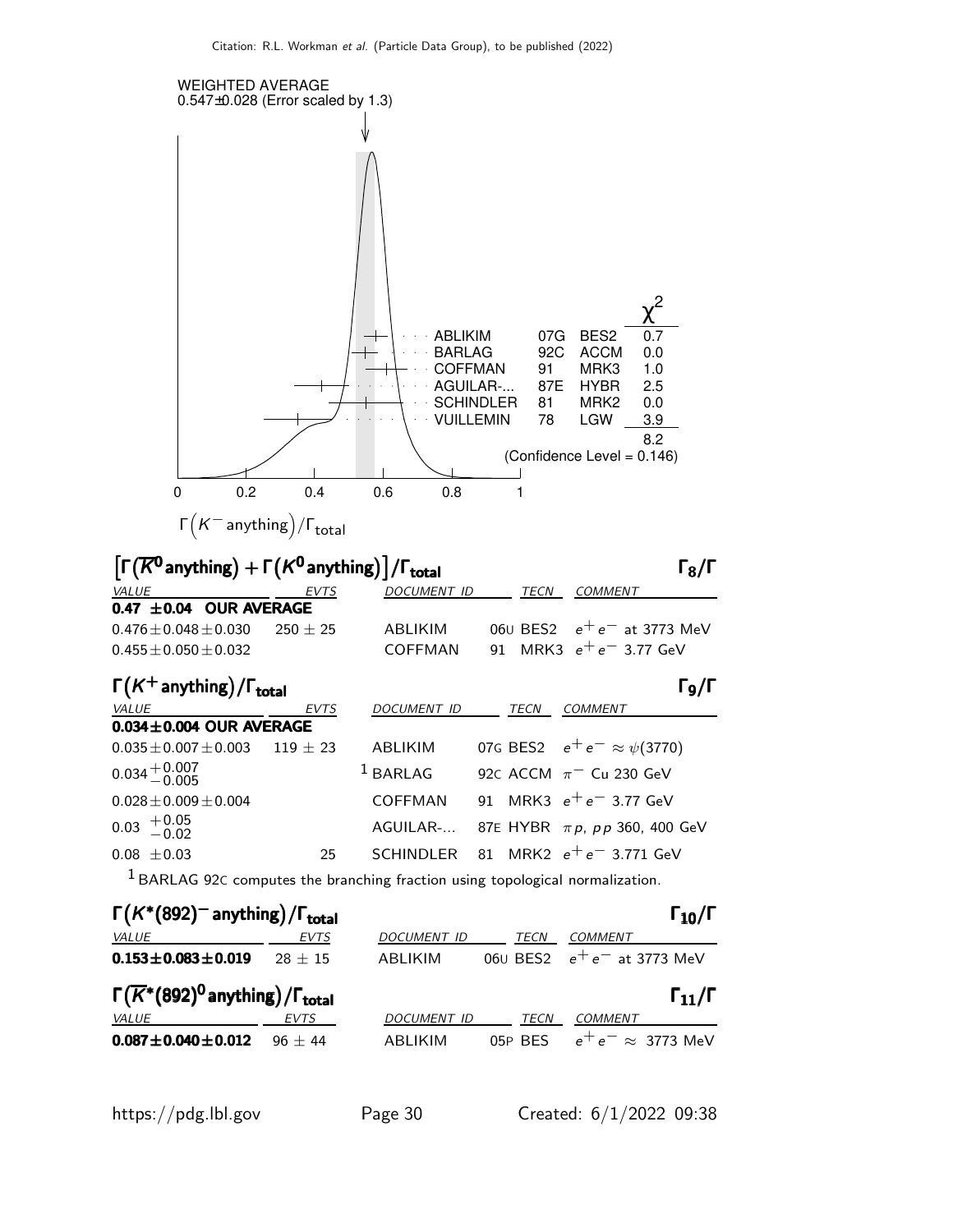| $\Gamma(K^*(892)^+$ anything)/ $\Gamma_{\text{total}}$                                                                                                                                                                              | $\Gamma_{12}/\Gamma$              |
|-------------------------------------------------------------------------------------------------------------------------------------------------------------------------------------------------------------------------------------|-----------------------------------|
| VALUE<br><b>DOCUMENT ID</b><br>TECN COMMENT<br>$CL\%$                                                                                                                                                                               |                                   |
| 060 BES2<br>< 0.036<br>90<br>ABLIKIM                                                                                                                                                                                                | $e^+e^-$ at 3773 MeV              |
| $\Gamma(K^*(892)^0)$ anything) / $\Gamma_{\text{total}}$                                                                                                                                                                            | $\Gamma_{13}/\Gamma$              |
| <b>VALUE</b><br><b>EVTS</b><br>DOCUMENT ID<br>TECN COMMENT                                                                                                                                                                          |                                   |
| $0.028 \pm 0.012 \pm 0.004$ 31 $\pm$ 12<br>ABLIKIM                                                                                                                                                                                  | 05P BES $e^+e^- \approx 3773$ MeV |
| $\Gamma(\eta \text{ anything})/\Gamma_{\text{total}}$<br>This ratio includes $\eta$ particles from $\eta'$ decays.                                                                                                                  | $\Gamma_{14}/\Gamma$              |
| VALUE $(\%)$<br><b>EVTS</b><br><b>DOCUMENT ID</b>                                                                                                                                                                                   | TECN COMMENT                      |
| 06B CLEO $e^+e^-$ at $\psi$ (3770)<br>$9.5 \pm 0.4 \pm 0.8$<br><b>HUANG</b><br>$4463 \pm 197$                                                                                                                                       |                                   |
| $\Gamma(\eta'$ anything)/ $\Gamma_{\text{total}}$                                                                                                                                                                                   | $\Gamma_{15}/\Gamma$              |
| VALUE(%)<br>DOCUMENT ID TECN COMMENT<br>EVTS                                                                                                                                                                                        |                                   |
| 06B CLEO $e^+e^-$ at $\psi$ (3770)<br>$2.48 \pm 0.17 \pm 0.21$ 299 $\pm$ 21<br><b>HUANG</b>                                                                                                                                         |                                   |
| $\Gamma(\phi \text{ anything})/\Gamma_{\text{total}}$                                                                                                                                                                               | $\Gamma_{16}/\Gamma$              |
| VALUE(%)<br>DOCUMENT ID TECN COMMENT<br>EVTS                                                                                                                                                                                        |                                   |
| 1.08 ±0.04 OUR AVERAGE                                                                                                                                                                                                              |                                   |
| 19AYBES3 $e^+e^-$ at 3773 MeV<br>$1.091 \pm 0.027 \pm 0.035$<br>ABLIKIM<br>4.1k                                                                                                                                                     |                                   |
| HUANG 06B CLEO $e^+e^-$ at $\psi(3770)$<br>$1.05 \pm 0.08 \pm 0.07$<br>$368 \pm 24$                                                                                                                                                 |                                   |
| • • • We do not use the following data for averages, fits, limits, etc. • • •                                                                                                                                                       |                                   |
| 1.71 $^{+0.76}_{-0.71}$ $\pm$ 0.17<br>00c BES $e^+e^- \rightarrow D\overline{D}^*, D^*\overline{D}^*$<br>$\overline{9}$<br>BAI                                                                                                      |                                   |
| $\Gamma(\text{invisibles})/\Gamma_\text{total}$                                                                                                                                                                                     | $\Gamma_{17}/\Gamma$              |
| $CL\%$<br>DOCUMENT ID TECN COMMENT<br><b>VALUE</b>                                                                                                                                                                                  |                                   |
| $< 9.4 \times 10^{-5}$<br>17 BELL $e^+e^-$ at $\gamma$ (nS), n=4,5<br>90<br>LAI                                                                                                                                                     |                                   |
| <del>________</del> Semileptonic modes -                                                                                                                                                                                            |                                   |
| $\Gamma(K^-e^+\nu_e)/\Gamma_{\rm total}$                                                                                                                                                                                            | $\Gamma_{19}/\Gamma$              |
| EVTS<br>DOCUMENT ID<br>TECN COMMENT<br>VALUE (%)                                                                                                                                                                                    |                                   |
| 3.549±0.026 OUR FIT<br>Error includes scale factor of 1.2.                                                                                                                                                                          |                                   |
| $3.525 \pm 0.023$ OUR AVERAGE                                                                                                                                                                                                       |                                   |
| 21BA BES3 $e^+e^-$ at 3.773 GeV<br>$3.567 \pm 0.031 \pm 0.025$<br>4040<br>ABLIKIM                                                                                                                                                   |                                   |
| 15X BES3 2.92 fb <sup>-1</sup> , 3.773 GeV<br>$1$ ABLIKIM<br>71k<br>$3.505 \pm 0.014 \pm 0.033$                                                                                                                                     |                                   |
| 09 CLEO $e^+e^-$ at $\psi(3770)$<br><sup>1</sup> BESSON<br>$3.50 \pm 0.03 \pm 0.04$<br>14.1k                                                                                                                                        |                                   |
| <sup>2</sup> WIDHALM<br>06 BELL $e^+e^- \approx \Upsilon(4S)$<br>$3.45 \pm 0.10 \pm 0.19$ 1.3k                                                                                                                                      |                                   |
| 04c BES $e^+e^-$ , 3.773 GeV<br>$3.82 \pm 0.40 \pm 0.27$ 104<br>ABLIKIM                                                                                                                                                             |                                   |
| MRK3 $e^+e^-$ 3.77 GeV<br>89<br>3.4 $\pm 0.5$ $\pm 0.4$<br>55<br>ADLER                                                                                                                                                              |                                   |
| • • • We do not use the following data for averages, fits, limits, etc. • • •                                                                                                                                                       |                                   |
| $3$ DOBBS<br>08<br>CLEO See BESSON 09<br>3.56 $\pm$ 0.03 $\pm$ 0.09                                                                                                                                                                 |                                   |
|                                                                                                                                                                                                                                     |                                   |
| COAN<br>05<br>CLEO See DOBBS 08<br>3.44 $\pm$ 0.10 $\pm$ 0.10<br>1.3k                                                                                                                                                               |                                   |
| <sup>1</sup> See the form-factor parameters near the end of this $D^0$ Listing.                                                                                                                                                     |                                   |
|                                                                                                                                                                                                                                     |                                   |
| <sup>2</sup> The $\pi^-$ e <sup>+</sup> $\nu_e$ and $K^-$ e <sup>+</sup> $\nu_e$ results of WIDHALM 06 give $\left  \frac{V_{cd}}{V_{cs}} \cdot \frac{f_{+}^{\pi}(0)}{f_{+}^{\pi}(0)} \right ^2 = 0.042 \pm$<br>$0.003 \pm 0.003$ . |                                   |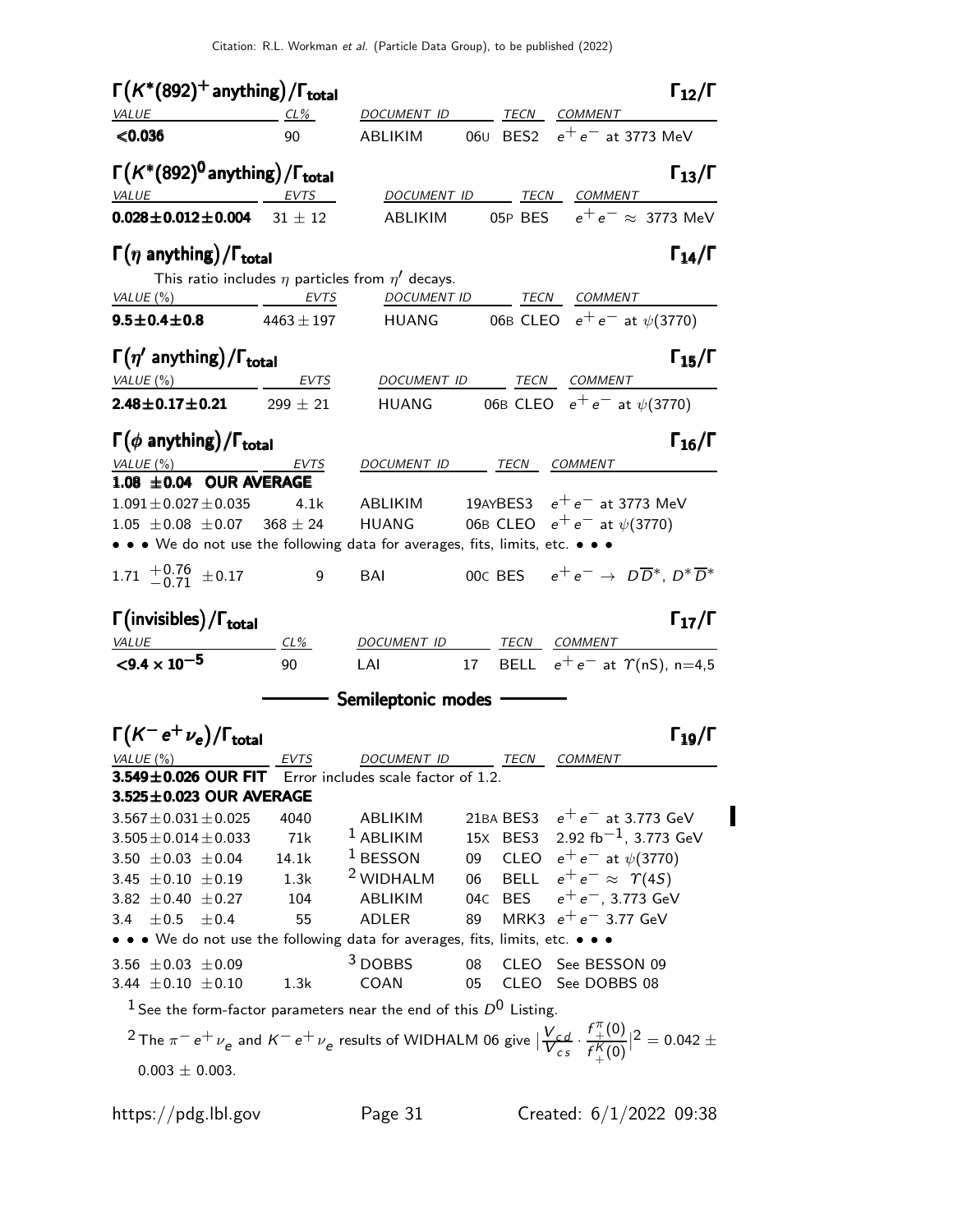$^3$ DOBBS 08 establishes  $|\frac{V_{cd}}{V_{cs}}|$  $\overline{V_{cs}}^{\epsilon s}$ .  $f^{\pi}$  $^\pi_+(0)$  $f_+^K(0)$  $\vert = 0.188 \pm 0.008 \pm 0.002$  from the  $D^+$  and  $D^0$ 

decays to  $\overline{\cal K} e^+ \nu_{\bm e}$  and  $\pi e^+ \nu_{\bm e}$ .

| $\Gamma(K^-e^+\nu_e)/\Gamma(K^-\pi^+)$                                                       |                  |                           |    |          | $\Gamma_{19}/\Gamma_{37}$                                                                                                                                    |
|----------------------------------------------------------------------------------------------|------------------|---------------------------|----|----------|--------------------------------------------------------------------------------------------------------------------------------------------------------------|
| VALUE<br><b>0.899±0.009 OUR FIT</b> Error includes scale factor of 1.3.                      |                  |                           |    |          | TECN COMMENT                                                                                                                                                 |
|                                                                                              |                  |                           |    |          |                                                                                                                                                              |
| $0.930 \pm 0.013$ OUR AVERAGE                                                                |                  |                           |    |          |                                                                                                                                                              |
| $0.927 \pm 0.007 \pm 0.012$                                                                  | $76$ k $\pm$ 323 | $2$ BEAN                  |    |          | <sup>1</sup> AUBERT 07BG BABR $e^+e^- \approx \Upsilon(4S)$                                                                                                  |
| $0.978 \pm 0.027 \pm 0.044$                                                                  | 2510             |                           |    |          | 930 CLE2 $e^+e^- \approx \Upsilon(4S)$                                                                                                                       |
| $0.90 \pm 0.06 \pm 0.06$                                                                     | 584              | $3$ CRAWFORD<br>$4$ ANJOS |    |          | 91B CLEO $e^+e^- \approx 10.5$ GeV                                                                                                                           |
| $0.91 \pm 0.07 \pm 0.11$                                                                     | 250              |                           |    | 89F E691 | Photoproduction                                                                                                                                              |
|                                                                                              |                  |                           |    |          | $^1$ The event samples in this AUBERT 07BG result include radiative photons. The $D^0\rightarrow$                                                            |
| $K^- e^+ \nu_e$ form factor at $q^2 = 0$ is $f_+(0) = 0.727 \pm 0.007 \pm 0.005 \pm 0.007$ . |                  |                           |    |          |                                                                                                                                                              |
|                                                                                              |                  |                           |    |          | <sup>2</sup> BEAN 93C uses $K^- \mu^+ \nu_{\mu}$ as well as $K^- e^+ \nu_{e}$ events and makes a small phase-space                                           |
|                                                                                              |                  |                           |    |          | adjustment to the number of the $\mu^+$ events to use them as $e^+$ events. A pole mass of                                                                   |
|                                                                                              |                  |                           |    |          | $2.00\pm0.12\pm0.18$ GeV/ $c^2$ is obtained from the $q^2$ dependence of the decay rate.                                                                     |
|                                                                                              |                  |                           |    |          | <sup>3</sup> CRAWFORD 91B uses $K^-e^+\nu_e$ and $K^-\mu^+\nu_\mu$ candidates to measure a pole mass of                                                      |
| $2.1^{+0.4}_{-0.2}$ $-0.2$ GeV/ $c^2$ from the $q^2$ dependence of the decay rate.           |                  |                           |    |          |                                                                                                                                                              |
|                                                                                              |                  |                           |    |          | <sup>4</sup> ANJOS 89F measures a pole mass of 2.1 $^{+0.4}_{-0.2}$ ± 0.2 GeV/ $c^2$ from the $q^2$ dependence                                               |
| of the decay rate.                                                                           |                  |                           |    |          |                                                                                                                                                              |
|                                                                                              |                  |                           |    |          |                                                                                                                                                              |
| $\Gamma(K^-\mu^+\nu_{\mu})/\Gamma_{\rm total}$                                               |                  |                           |    |          | $\Gamma_{20}/\Gamma$                                                                                                                                         |
| VALUE (%)<br>3.41 ±0.04 OUR FIT                                                              | EVTS             | DOCUMENT ID               |    | TECN     | COMMENT                                                                                                                                                      |
| 3.41 $\pm$ 0.04 OUR AVERAGE                                                                  |                  |                           |    |          |                                                                                                                                                              |
| $3.413 \pm 0.019 \pm 0.035$                                                                  | 47k              | ABLIKIM                   |    | 19B BES3 | $e^+e^-$ , 3773 MeV                                                                                                                                          |
| 3.45 $\pm$ 0.10 $\pm$ 0.21 1249 $\pm$ 43                                                     |                  | <b>WIDHALM</b>            |    | 06 BELL  | $e^+e^- \approx \Upsilon(4S)$                                                                                                                                |
|                                                                                              |                  |                           |    |          |                                                                                                                                                              |
| $\Gamma(K^-\mu^+\nu_{\mu})/\Gamma(\mu^+$ anything)                                           |                  |                           |    |          | $\Gamma_{20}/\Gamma_6$                                                                                                                                       |
| $\frac{VALUE}{0.50 \pm 0.04}$ OUR FIT                                                        |                  | DOCUMENT ID               |    |          | TECN COMMENT                                                                                                                                                 |
| $0.472 \pm 0.051 \pm 0.040$                                                                  | 232              | <b>KODAMA</b>             | 94 | E653     | $\pi^-$ emulsion 600 GeV                                                                                                                                     |
| • • • We do not use the following data for averages, fits, limits, etc. • • •                |                  |                           |    |          |                                                                                                                                                              |
| $0.32 \pm 0.05 \pm 0.05$                                                                     | 124              | KODAMA                    | 91 |          | EMUL $pA 800$ GeV                                                                                                                                            |
|                                                                                              |                  |                           |    |          |                                                                                                                                                              |
| $\Gamma(K^-\mu^+\nu_{\mu})/\Gamma(K^-\pi^+)$                                                 |                  |                           |    |          | $\Gamma_{20}/\Gamma_{37}$                                                                                                                                    |
| VALUE<br><b>0.864±0.012 OUR FIT</b> Error includes scale factor of 1.1.                      |                  |                           |    |          | TECN COMMENT                                                                                                                                                 |
| $0.84 \pm 0.04$ OUR AVERAGE                                                                  |                  |                           |    |          |                                                                                                                                                              |
| $0.852 \pm 0.034 \pm 0.028$                                                                  | 1897             |                           |    |          |                                                                                                                                                              |
| $0.82 \pm 0.13 \pm 0.13$                                                                     | 338              | <sup>2</sup> FRABETTI     |    |          | <sup>1</sup> FRABETTI 95G E687 $\gamma$ Be $\overline{E}_{\gamma}$ = 220 GeV<br><sup>2</sup> FRABETTI 93I E687 $\gamma$ Be $\overline{E}_{\gamma}$ = 221 GeV |
| $0.79 \pm 0.08 \pm 0.09$                                                                     | 231              |                           |    |          | <sup>3</sup> CRAWFORD 91B CLEO $e^+e^- \approx 10.5$ GeV                                                                                                     |
|                                                                                              |                  |                           |    |          |                                                                                                                                                              |
|                                                                                              |                  |                           |    |          | $^1$ FRABETTI 95G extracts the ratio of form factors $f_{\perp}(0)/f_{\perp}(0)=-1.3 {+3.6 \atop -3.4} \pm 0.6$ , and                                        |
|                                                                                              |                  |                           |    |          | measures a pole mass of $1.87^{+0.11}_{-0.08}$ $-0.06$ GeV/ $c^{2}$ from the $q^{2}$ dependence of the decay                                                 |
| rate.                                                                                        |                  |                           |    |          | <sup>2</sup> FRABETTI 931 measures a pole mass of $2.1^{+0.7}_{-0.3}$ $-0.3$ GeV/ $c^2$ from the $q^2$ dependence                                            |
| of the decay rate.                                                                           |                  |                           |    |          |                                                                                                                                                              |
|                                                                                              |                  |                           |    |          | <sup>3</sup> CRAWFORD 91B measures a pole mass of 2.00 $\pm$ 0.12 $\pm$ 0.18 GeV/ $c^2$ from the $q^2$                                                       |
| dependence of the decay rate.                                                                |                  |                           |    |          |                                                                                                                                                              |
|                                                                                              |                  |                           |    |          |                                                                                                                                                              |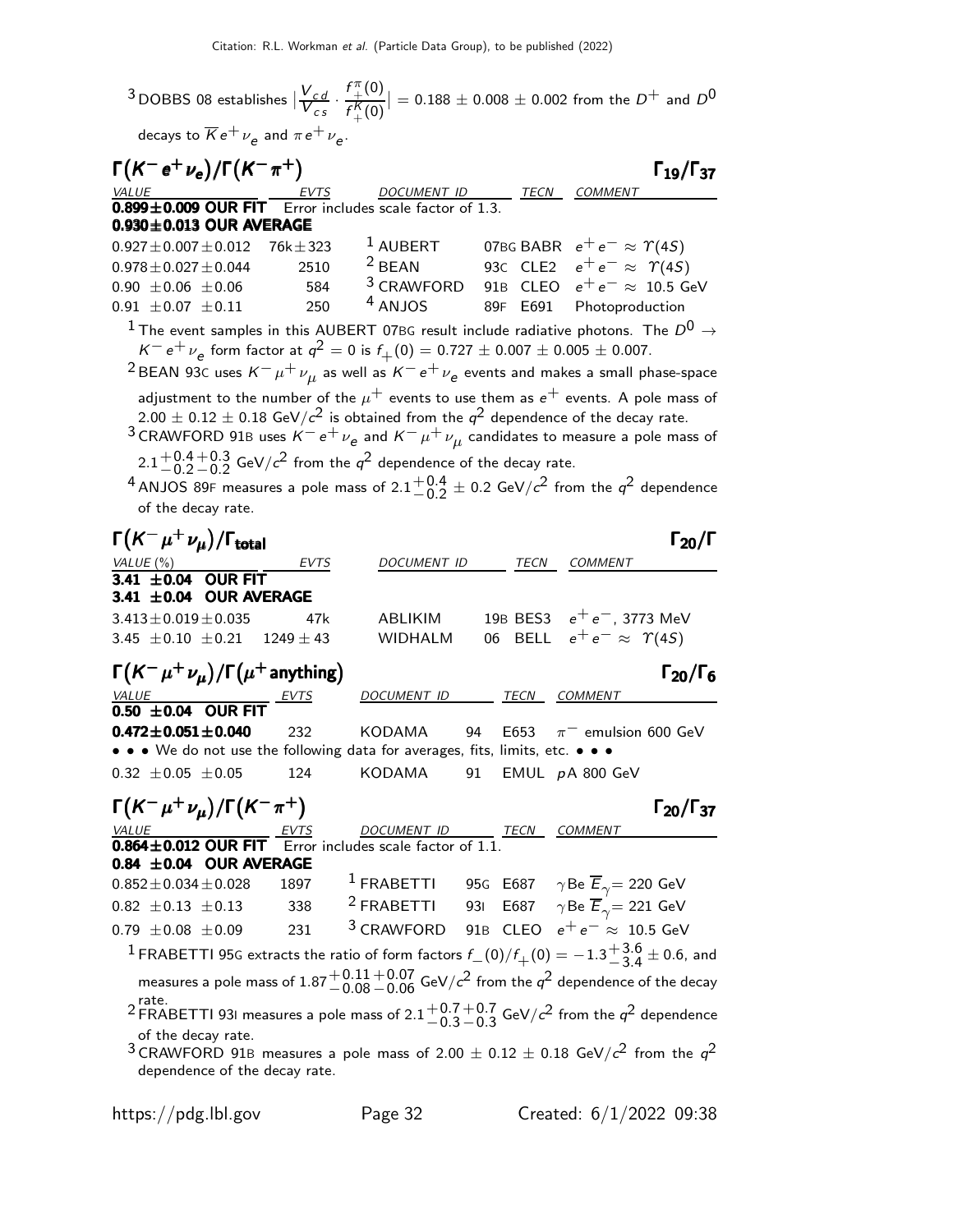$\Gamma(K^*(892)^- e^+ \nu_e)/\Gamma_{\rm total}$  Γ<sub>21</sub>/Γ  $\Gamma_{21}/\Gamma$ Both decay modes of the  $K^*(892)^-$  are included. VALUE (%) **EVTS** DOCUMENT ID TECN COMMENT  $2.15 \pm 0.16$  OUR FIT<br> $2.16 \pm 0.15 \pm 0.08$  $219 \pm 16$  <sup>1</sup> COAN 05 CLEO  $e^+e^-$  at  $\psi(3770)$  $1$  COAN 05 uses both  $K^-\pi^0$  and  $K^0_S\pi^-$  events. Γ $(K^{*}(892)^{-} e^{+} \nu_{e})/\Gamma(\overline{K}^{0} \pi^{-} e^{+} \nu_{e})$  Γ<sub>21</sub>/Γ<sub>24</sub>  $\Gamma_{21}/\Gamma_{24}$ VALUE (units  $10^{-2}$ ) EVTS DOCUMENT ID TECN COMMENT **94.52** $\pm$ **0.97** $\pm$ **0.62** 3.1k ABLIKIM 19G BES3  $K^0_S \pi^- e^+ \nu_e$  events Γ $(\mathcal{K}^*(892)^-$ e $^+\nu _{\bm e})$ /Γ $(\mathcal{K}^0_S$  $\Gamma(K^*(892)^- e^+ \nu_e)/\Gamma(K_S^0 \pi^+ \pi^-)$  Γ<sub>21</sub>/Γ<sub>40</sub>  $\Gamma_{21}/\Gamma_{40}$ Unseen decay modes of the  $K^*(892)^-$  are included. VALUE EVTS DOCUMENT ID TECN COMMENT  $\overline{0.77 \pm 0.07}$  OUR FIT  $0.76 \pm 0.12 \pm 0.06$ 152  $1.52$  1 BEAN 93C CLE2  $e^+e^- \approx \gamma(4S)$  $^1$ BEAN 93C uses  $\kappa^{*-}\mu^+\nu_\mu^{}$  as well as  $\kappa^{*-}\,$ e $^+\nu_e^{}$  events and makes a small phase-space adjustment to the number of the  $\mu^+$  events to use them as  $e^+$  events. Γ $\left(K^{*}(892)^-\mu^+\nu_{\mu}\right)$ /Γ $\left(K^{0}_{\mathcal{S}}\right)$  $\Gamma(K^*(892)^-\mu^+\nu_\mu)/\Gamma(K_S^0\pi^+\pi^-)$  Γ<sub>22</sub>/Γ<sub>40</sub> Γ<sub>22</sub>/Γ<sub>40</sub> Unseen decay modes of the  $K^*(892)^-$  are included. VALUE EVTS DOCUMENT ID TECN COMMENT  ${\bf 0.674 \pm 0.068 \pm 0.026} \hspace{0.2in} 175 \pm 17 \hspace{0.2in} 1 \hspace{0.2in}$  LINK  $\hspace{0.2in}$  05B FOCS  $\hspace{0.2in} \gamma$  A,  $\overline{E}_{\gamma} \approx \hspace{0.2in} 180 \hspace{0.1in}$  GeV  $^1$ LINK 05B finds that in  $D^0\to\;\overline{K}{}^0\pi^-\mu^+\nu_\mu^{}$  the  $\overline{K}{}^0\pi^-$  system is 6% in *S*-wave.  $\Gamma(K^-\pi^0e^+\nu_e)/\Gamma_{\rm total}$  Γ<sub>23</sub>/Γ <u>EVTS DOCUMENT ID TECN COMMENT</u>  $0.016 + 0.013 + 0.002$  4  $1$  BAI 91 MRK3  $e^+e^- \approx 3.77$  GeV <sup>1</sup> BAI 91 finds that a fraction  $0.79^{+0.15}_{-0.17}$  $^{\rm +0.09}_{\rm -0.03}$  of combined  $D^{\rm +}$  and  $D^{\rm 0}$  decays to  $\overline{K}\pi$  e $^+\nu_{\bm{e}}$  (24 events) are  $\overline{K}^*(892)$  e $^+\nu_{\bm{e}}.$  BAI 91 uses 56  $K^-$  e $^+\nu_{\bm{e}}$  events to measure a pole mass of  $1.8 \pm 0.3 \pm 0.2$  GeV/ $c^2$  from the  $q^2$  dependence of the decay rate.  $\Gamma(\overline{K^0}\pi^-e^+\nu_e)/\Gamma_{\rm total}$ VALUE (%) **EVTS** DOCUMENT ID TECN COMMENT **1.44**  $\pm$ **0.04 OUR AVERAGE**<br>1.434  $\pm$ 0.029  $\pm$ 0.032 3.1k  $1.434 \pm 0.029 \pm 0.032$  3.1k ABLIKIM 19G BES3  $e^+ e^-$  at 3773 MeV<br>2.61  $\pm$ 1.04  $\pm$ 0.28 9  $\pm$  3 ABLIKIM 060 BES2  $e^+ e^-$  at 3773 MeV 060 BES2  $e^+e^-$  at 3773 MeV 2.8  $\pm 1.7$  $-0.8$  $\pm 0.3$  6  $^1$  BAI 91 MRK3  $e^+$   $e^ \approx$  3.77 GeV <sup>1</sup> BAI 91 finds that a fraction  $0.79 \frac{+0.15}{-0.17}$  $+0.09$  of combined  $D^+$  and  $D^0$  decays to  $\overline{K}\pi\,e^+\,\nu_{\bm{e}}^{}$  (24 events) are  $\overline{K}{}^*(892)\,e^+\,\nu_{\bm{e}}^{} .$  $\Gamma((\overline{K}^0 \pi^-)_{S-wave} e^+ \nu_e)/\Gamma(\overline{K}^0 \pi^- e^+ \nu_e)$  Γ<sub>25</sub>/Γ<sub>24</sub>  $VALUE$  (units 10<sup>-2</sup>) EVTS DOCUMENT ID TECN COMMENT **5.51** $\pm$ **0.97** $\pm$ **0.62** 3.1k ABLIKIM 19G BES3  $K^0_S \pi^- e^+ \nu_e$  events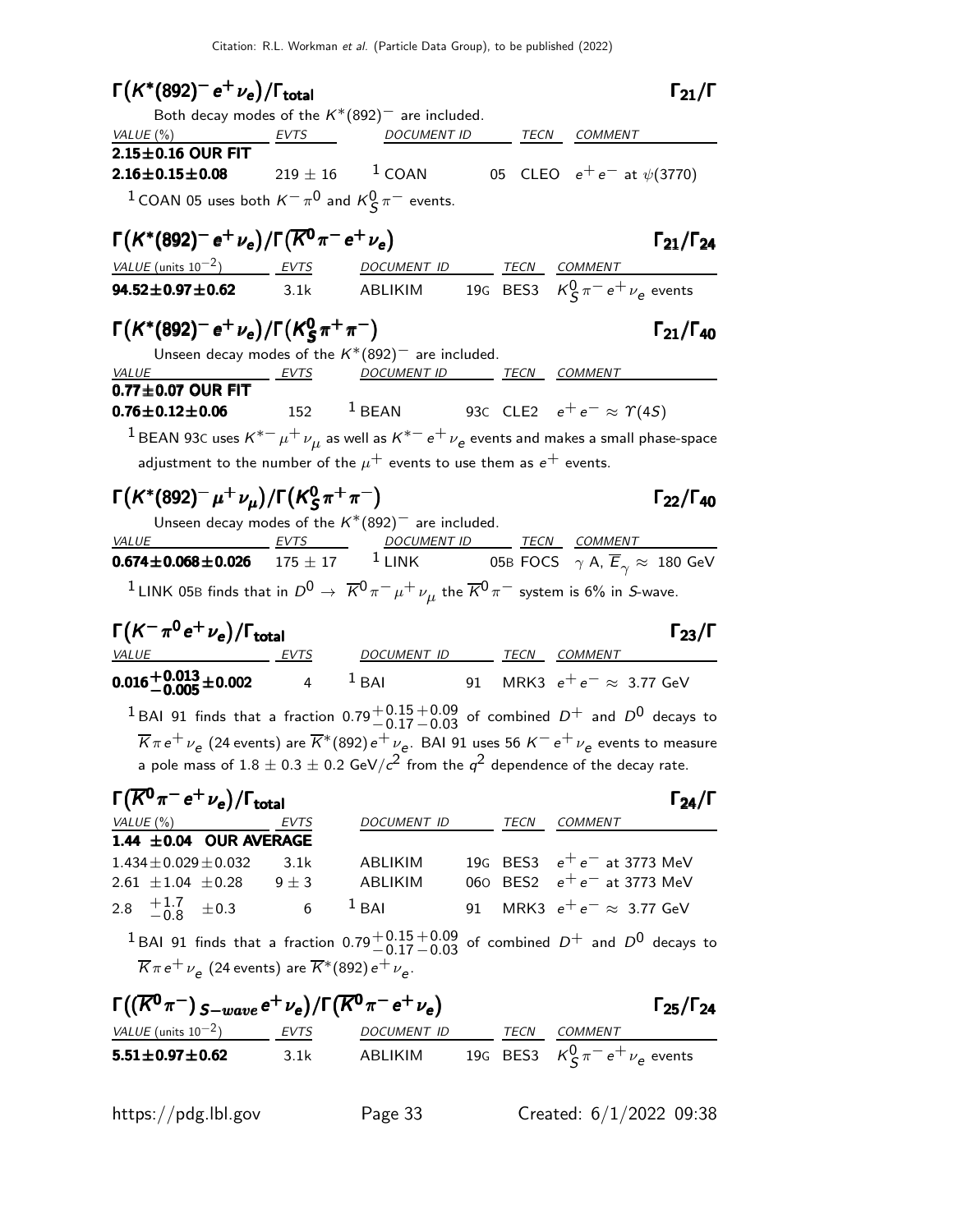| $\Gamma(K^-\pi^+\pi^-e^+\nu_e)/\Gamma_{\rm total}$                                                           |      |                          |          |             | $\Gamma_{26}/\Gamma$                                                                                                                                      |
|--------------------------------------------------------------------------------------------------------------|------|--------------------------|----------|-------------|-----------------------------------------------------------------------------------------------------------------------------------------------------------|
| VALUE (units $10^{-4}$ )                                                                                     | EVTS | DOCUMENT ID              |          | <b>TECN</b> | COMMENT                                                                                                                                                   |
| $2.8^{+1.4}_{-1.1}$ ± 0.3                                                                                    | 8    | <b>ARTUSO</b>            |          |             | 07A CLEO $e^+e^-$ at $\Upsilon(3770)$                                                                                                                     |
| $\Gamma(K_1(1270)^- e^+ \nu_e)/\Gamma_{\rm total}$                                                           |      |                          |          |             | $\Gamma_{27}/\Gamma$                                                                                                                                      |
| $VALUE$ (units $10^{-4}$ ) EVTS                                                                              |      | DOCUMENT ID              |          | TECN        | COMMENT                                                                                                                                                   |
| $10.1 \pm 1.8$ OUR AVERAGE                                                                                   |      |                          |          |             |                                                                                                                                                           |
| $10.9 \pm 1.3 \frac{+0.9}{-1.6} \pm 1.2$                                                                     | 109  | $1$ ABLIKIM              |          |             | 21AY BES3 $e^+e^-$ at 3.773 GeV                                                                                                                           |
| $7.6 + 4.1 + 0.9$                                                                                            | 8    | <sup>2</sup> ARTUSO      |          |             | 07A CLEO $e^+e^-$ at $\gamma$ (3770)                                                                                                                      |
| uncertainty.<br><sup>2</sup> This ARTUSO 07A result is corrected for all decay modes of the $K_1(1270)^-$ .  |      |                          |          |             | $^1$ Uses B $(\mathcal{K}_1(1270)^-\rightarrow~\mathcal{K}^-\pi^+\pi^-)=(32.9\pm3.6)\%$ , which is the source of the third                                |
| $\Gamma(K^-\pi^+\pi^-\mu^+\nu_{\mu})/\Gamma(K^-\mu^+\nu_{\mu})$                                              |      |                          |          |             | $\Gamma_{28}/\Gamma_{20}$                                                                                                                                 |
| VALUE<br>< 0.037                                                                                             | 90   | DOCUMENT ID<br>KODAMA    |          | 93B E653    | TECN COMMENT<br>$\pi^-$ emulsion 600 GeV                                                                                                                  |
|                                                                                                              |      |                          |          |             |                                                                                                                                                           |
| $\Gamma((\overline{K}^*(892)\pi)^-\mu^+\nu_\mu)/\Gamma(K^-\mu^+\nu_\mu)$                                     |      |                          |          |             | $\Gamma_{29}/\Gamma_{20}$                                                                                                                                 |
| VALUE<br>$CL\%$                                                                                              |      | DOCUMENT ID              |          |             | TECN COMMENT                                                                                                                                              |
| < 0.043                                                                                                      | 90   | $1$ KODAMA               | 93B E653 |             | $\pi^-$ emulsion 600 GeV                                                                                                                                  |
| charge states.                                                                                               |      |                          |          |             | $^1$ KODAMA 93B searched in $K^-\pi^+\pi^-\mu^+\nu_{\mu}$ , but the limit includes other $(\overline{K}{}^*(892)\pi)^-$                                   |
|                                                                                                              |      |                          |          |             |                                                                                                                                                           |
| $\Gamma(\pi^- \, e^+ \, \nu_e)/\Gamma_{\rm total}$                                                           |      |                          |          |             | $\Gamma_{30}/\Gamma$                                                                                                                                      |
| VALUE(%)                                                                                                     | EVTS | DOCUMENT ID              |          | TECN        | COMMENT                                                                                                                                                   |
| $0.291 \pm 0.004$ OUR FIT<br>$0.293 \pm 0.004$ OUR AVERAGE                                                   |      |                          |          |             |                                                                                                                                                           |
| $0.295 \pm 0.004 \pm 0.003$                                                                                  | 6.3k | <sup>1</sup> ABLIKIM     |          |             | 15X BES3 2.92 fb <sup>-1</sup> , 3.773 GeV                                                                                                                |
| $0.288 \pm 0.008 \pm 0.003$                                                                                  | 1.3k | $1$ BESSON               |          |             | 09 CLEO $e^+e^-$ at $\psi(3770)$                                                                                                                          |
| $0.279 \pm 0.027 \pm 0.016$                                                                                  | 126  | <sup>2</sup> WIDHALM     | 06       |             | BELL $e^+e^- \approx \Upsilon(4S)$                                                                                                                        |
| • • • We do not use the following data for averages, fits, limits, etc. • • •                                |      |                          |          |             |                                                                                                                                                           |
| $0.299 \pm 0.011 \pm 0.009$<br>$0.262 \pm 0.025 \pm 0.008$                                                   | 117  | COAN                     | 05       |             | 3 DOBBS 08 CLEO See BESSON 09<br>CLEO See DOBBS 08                                                                                                        |
| $^1$ See the form-factor parameters near the end of this $D^0$ Listing.                                      |      |                          |          |             |                                                                                                                                                           |
|                                                                                                              |      |                          |          |             | <sup>2</sup> The $\pi^- e^+ \nu_e$ and $K^- e^+ \nu_e$ results of WIDHALM 06 give $ \frac{V_{cd}}{V_{cs}} \cdot \frac{f''_+(0)}{f''_+(0)} ^2 = 0.042 \pm$ |
| $0.003 \pm 0.003$ .                                                                                          |      |                          |          |             |                                                                                                                                                           |
|                                                                                                              |      |                          |          |             | $^3$ DOBBS 08 establishes $ \frac{V_{Cd}}{V_{cs}} \cdot \frac{f_+^{\pi}(0)}{f_+^{\kappa}(0)}  = 0.188 \pm 0.008 \pm 0.002$ from the $D^+$ and $D^0$       |
| decays to $\overline{K}e^+\nu_e$ and $\pi e^+\nu_e$ .                                                        |      |                          |          |             |                                                                                                                                                           |
| $\Gamma(\pi^- e^+ \nu_e)/\Gamma(K^- e^+ \nu_e)$                                                              |      |                          |          |             | $\Gamma_{30}/\Gamma_{19}$                                                                                                                                 |
| $\underbrace{VALUE}$ EVTS DOCUMENT ID TE<br><b>0.0821±0.0013 OUR FIT</b> Error includes scale factor of 1.1. |      | DOCUMENT ID TECN COMMENT |          |             |                                                                                                                                                           |
| $0.085 \pm 0.007$ OUR AVERAGE                                                                                |      |                          |          |             |                                                                                                                                                           |
| $0.082 \pm 0.006 \pm 0.005$                                                                                  |      | $1$ HUANG                |          |             | 05 CLEO $e^+e^- \approx \Upsilon(4S)$                                                                                                                     |
| https://pdg.lbl.gov                                                                                          |      | Page 34                  |          |             | Created: $6/1/2022$ 09:38                                                                                                                                 |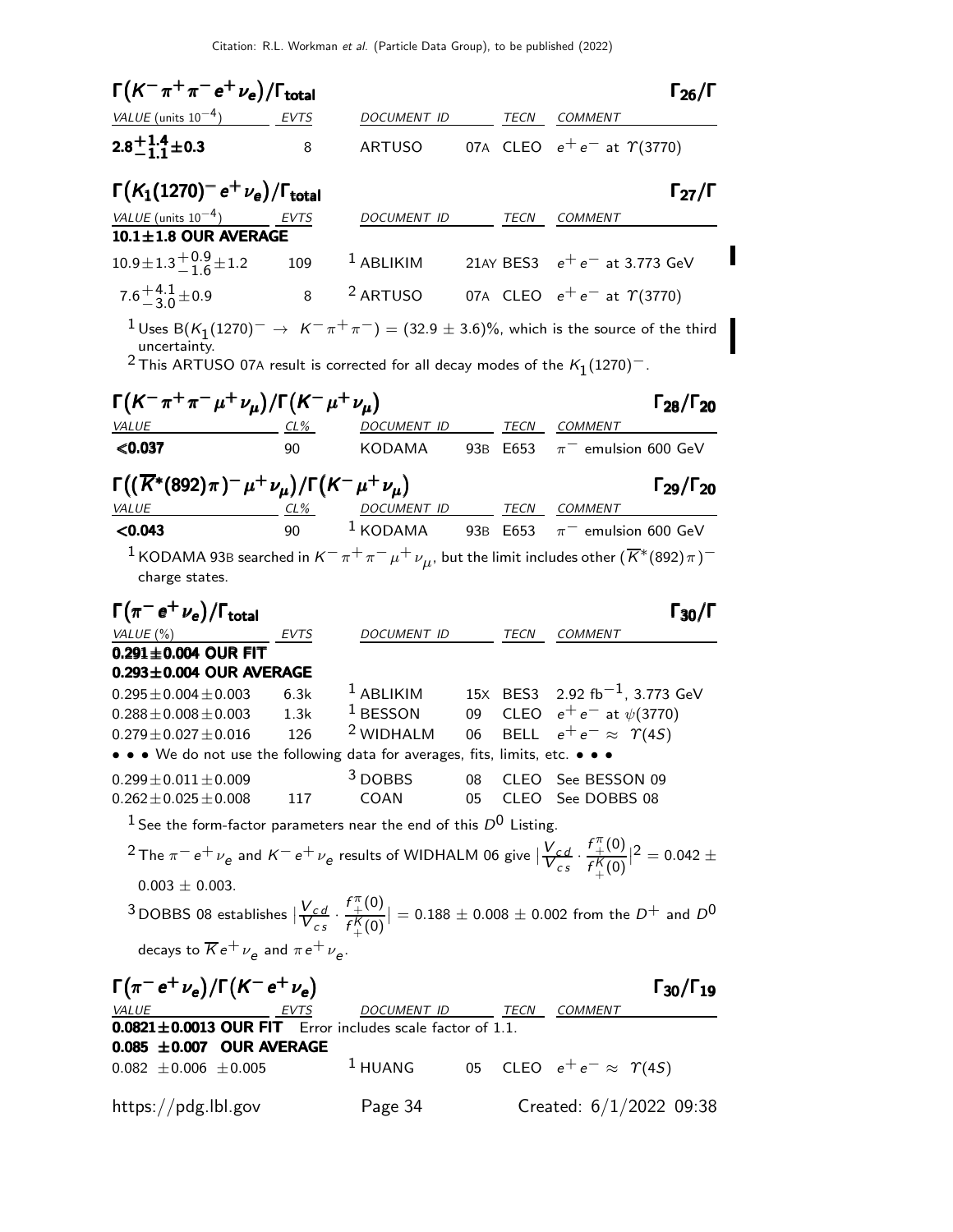0.101  $\pm$ 0.020  $\pm$ 0.003 91 <sup>2</sup> FRABETTI 96B E687  $\gamma$  Be,  $\overline{E}_{\gamma} \approx$  200 GeV<br>0.103  $\pm$ 0.039  $\pm$ 0.013 87 <sup>3</sup> BUTLER 95 CLE2 < 0.156 (90% CL) 87  $3$  BUTLER 95 CLE2  $< 0.156$  (90% CL) <sup>1</sup> HUANG 05 uses both e and  $\mu$  events, and makes a small correction to the  $\mu$ events to make them effectively  $e$  events. This result gives  $|\frac{V_{cd}}{V_{cs}}|$  $\overline{V_{cs}}^{\alpha}$ .  $f_{\perp}^{\pi}$  $^{\pi}_{+}(0)$  $f_{\perp}^{K}(0)$ +  $|^{2}$  =  $0.038 + 0.006$ <br> $-0.007$  $+0.005$ <br> $-0.003$ . <sup>2</sup> FRABETTI 96B uses both e and  $\mu$  events, and makes a small correction to the  $\mu$  events to make them effectively  $e$  events. This result gives  $\sqrt{\frac{V_{cd}}{V_{CS}}}$  $V_{cs}^{\bullet\bullet}$ .  $f^{\pi}$  $^{\pi}_{+}(0)$  $f_+^{\pmb{K}}(0)$  $|^{2} = 0.050 \pm 0.011 \pm 0.002.$  $^3$ BUTLER 95 has 87  $\pm$  33  $\pi^ e^+$   $\nu_e$  events. The result gives  $|\frac{V_{cd}}{V_{CS}}|$  $V_{cs}^{\mu}$ .  $f^{\pi}$  $^{\pi}_{+}(0)$  $f_+^{\mathcal{K}}(0)$  $\vert^2 = 0.052 \pm 1.000$  $0.020 \pm 0.007$ .  $\Gamma(\pi^- e^+ \nu_e)/\Gamma(K^-\pi^+)$  Γ<sub>30</sub>/Γ<sub>37</sub>  $\Gamma_{30}/\Gamma_{37}$ VALUE (units  $10^{-2}$ ) EVTS DOCUMENT ID TECN COMMENT **7.38±0.12 OUR FIT** Error includes scale factor of 1.1.<br>**7.02±0.17±0.23** 375k  $1$  LEES 15F  $15$ F BABR 347 fb $^{-1}$ , 10.58 GeV  $1$  See the form-factor parameters near the end of the  $D^0$  Listing.  $\Gamma(\pi^-\mu^+\nu_{\mu})/\Gamma_{\rm total}$  Γ31/Γ VALUE (%) **EVTS** DOCUMENT ID TECN COMMENT  $0.267 \pm 0.012$  OUR FIT Error includes scale factor of 1.3. **0.268** $\pm$ **0.012 OUR AVERAGE** Error includes scale factor of 1.2.<br>0.272 $\pm$ 0.008 $\pm$ 0.006 2.3k ABLIKIM 18AEBES3  $ABLIKIM$  18AEBES3  $e^+e^-, 3773 MeV$ <br>WIDHALM 06 BELL  $e^+e^- \approx \Upsilon(45)$  $0.231 \pm 0.026 \pm 0.019$  106  $\pm$  13  $\Gamma(\pi^{-}\mu^{+}\nu_{\mu})/\Gamma(K^{-}\mu^{+}\nu_{\mu})$  Γ<sub>31</sub>/Γ<sub>20</sub>  $\Gamma_{31}/\Gamma_{20}$ VALUE \_\_\_\_\_\_\_\_\_\_\_\_\_\_\_\_\_\_\_\_\_EVTS \_\_\_\_\_\_\_\_\_\_\_\_\_DOCUMENT ID \_\_\_\_\_\_\_TECN \_\_\_COMMENT  $0.0784 \pm 0.0035$  OUR FIT Error includes scale factor of 1.2. **0.074 ±0.008 ±0.007** 288 ± 29 <sup>1</sup> LINK 05 FOCS  $\gamma$  A,  $\overline{E}_{\gamma} \approx 180$  GeV  $^1$  LINK 05 finds the form-factor ratio  $\vert f_0^{\pi} \rangle$  $\int_0^{\tau\pi}(0)/f_\mathrm{0}^{K}(0)\big|$  to be  $0.85\pm0.04\pm0.04\pm0.01$ .  $\Gamma(\pi^-\pi^0 e^+ \nu_e)/\Gamma_{\rm total}$  Γ<sub>32</sub>/Γ  $\Gamma_{\rm total}$   $\Gamma_{\rm 32}/\Gamma$ VALUE (units 10<sup>-3</sup>) EVTS DOCUMENT ID TECN COMMENT **1.445±0.058±0.039** 1.1k <sup>1</sup> ABLIKIM 19C BES3  $e^+e^-$  at 3773 MeV  $^1$  Seen 100% via  $D^0\rightarrow\rho(770)^ \mathrm{e^+}\,\nu_e$ , and also reported as the branching fraction for  $D^0 \to \rho (770)^- e^+ \nu_e$ .  $\Gamma(\rho^- e^+ \nu_e)/\Gamma_{\rm total}$  Γ<sub>33</sub>/Γ  $\Gamma$ <sub>total</sub> Γ<sub>33</sub>/Γ VALUE (units  $10^{-3}$ ) ) EVTS DOCUMENT ID TECN COMMENT **1.50**  $\pm$ **0.12 OUR AVERAGE** Error includes scale factor of 1.9.<br>1.445 $\pm$ 0.058 $\pm$ 0.039 1.1k <sup>1</sup> ABLIKIM 19C BES 1.445±0.058±0.039 1.1k <sup>1</sup> ABLIKIM 19c BES3 e<sup>+</sup> e<sup>−</sup> at 3773 MeV<br>1.77 ±0.12 ±0.10 305 ± 21 <sup>2</sup>.<sup>3</sup> DOBBS 13 CLEO e<sup>+</sup> e<sup>−</sup> at  $\psi$ (3770) 13 CLEO  $e^+e^-$  at  $\psi(3770)$ • • • We do not use the following data for averages, fits, limits, etc. • • •  $1.94 \pm 0.39 \pm 0.13$   $31 \pm 6$  COAN 05 CLEO See DOBBS 13  $^1$  This result is the same as the one reported for  $D^0\to\ \pi^-\pi^0\,e^+\,\nu_e$  which ABLIKIM 19C found to proceed 100% via  $D^0\,\rightarrow\,\, \rho(770)^-\,e^+\,\nu_e^{}$ .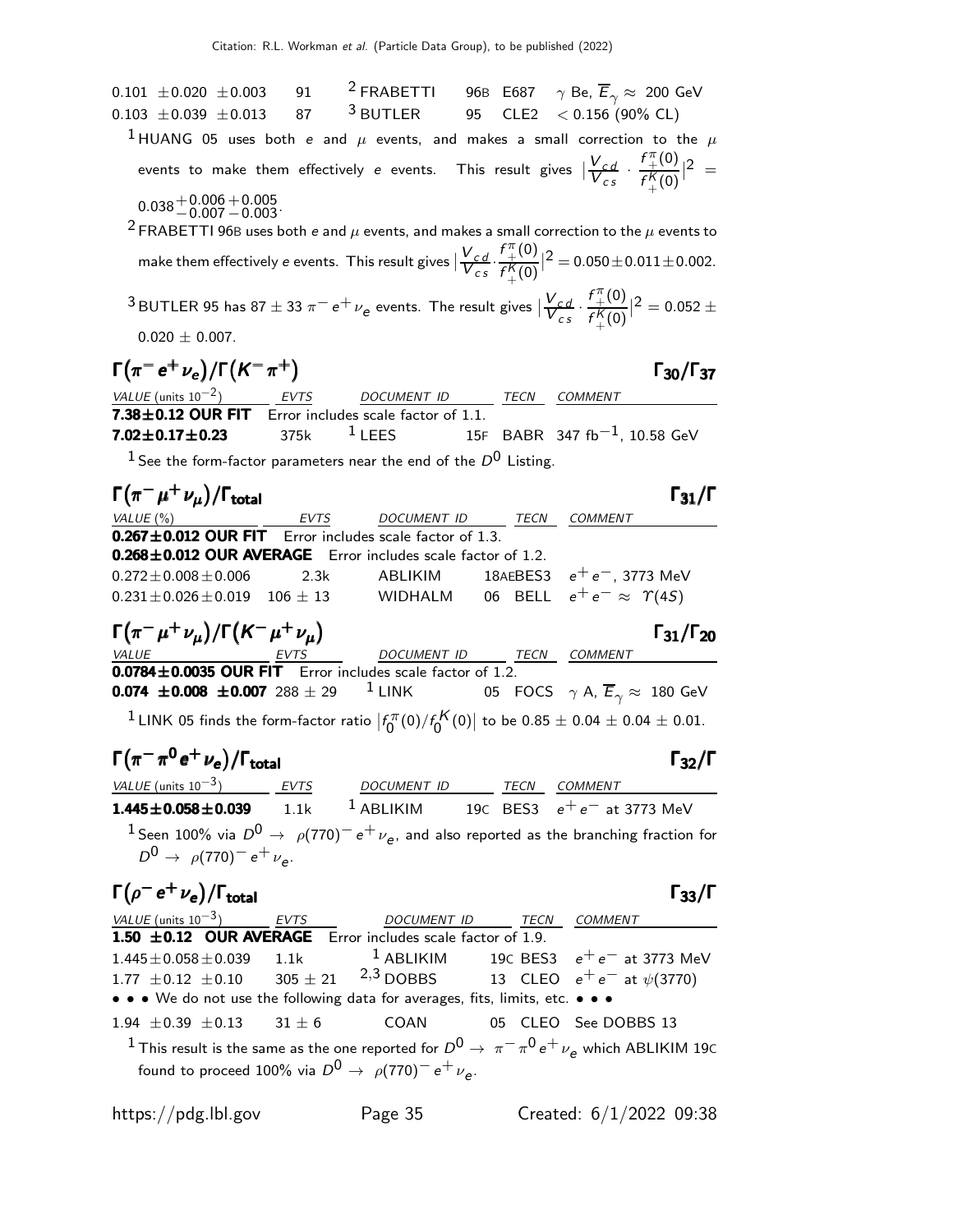<sup>2</sup> DOBBS 13 finds  $\Gamma(D^0 \rightarrow \rho^- e^+ \nu_e)$  / 2  $\Gamma(D^+ \rightarrow \rho^0 e^+ \nu_e) = 1.03 \pm 0.09^{+0.08}_{-0.02}$ ; isospin invariance predicts the ratio is 1.0.

<sup>3</sup> See the  $D^+$  Listings for  $D \rightarrow \ \rho e^+ \nu_e$  form factors.

| $\Gamma(\rho^- \mu^+ \nu_\mu)/\Gamma_{\rm total}$                             |             |                                             |                 |                  | $\Gamma_{34}/\Gamma$                                                                                   |
|-------------------------------------------------------------------------------|-------------|---------------------------------------------|-----------------|------------------|--------------------------------------------------------------------------------------------------------|
| VALUE (units $10^{-3}$ )                                                      | <b>EVTS</b> | DOCUMENT ID                                 |                 | TECN             | COMMENT                                                                                                |
| $1.35 \pm 0.09 \pm 0.09$                                                      | 570         | ABLIKIM                                     |                 | 21BC BES3        | $e^+e^-$ at 3.773 GeV                                                                                  |
| $\Gamma(a(980)^-e^+\nu_e, a^-\rightarrow \eta\pi^-)/\Gamma_{\rm total}$       |             |                                             |                 |                  | $\Gamma_{35}/\Gamma$                                                                                   |
| <i>VALUE</i> (units $10^{-4}$ )                                               | EVTS        | DOCUMENT ID                                 |                 | TECN             | <b>COMMENT</b>                                                                                         |
| $1.33 + 0.33 + 0.09$                                                          | 26          | $1$ ABLIKIM                                 | <b>18F</b>      | BES3             | $e^+e^-$ at 3773 MeV                                                                                   |
| <sup>1</sup> Signal observed at 6.4 $\sigma$ C.L.                             |             |                                             |                 |                  |                                                                                                        |
| $\Gamma(b_1(1235)^- e^+ \nu_e, b_1^- \to \omega \pi^-)/\Gamma_{\text{total}}$ |             |                                             |                 |                  | $\Gamma_{36}/\Gamma$                                                                                   |
| VALUE                                                                         | CL%         | <b>DOCUMENT ID</b>                          |                 | TECN             | COMMENT                                                                                                |
| $< 1.12 \times 10^{-4}$                                                       | 90          | ABLIKIM                                     |                 | 20AF BES3        | $e^+e^-$ , 3773 MeV                                                                                    |
|                                                                               |             | Hadronic modes with a single $\overline{K}$ |                 |                  |                                                                                                        |
| $\Gamma(K^-\pi^+) / \Gamma_{\text{total}}$                                    |             |                                             |                 |                  | $\Gamma_{37}/\Gamma$                                                                                   |
| VALUE (%)                                                                     | <b>EVTS</b> | DOCUMENT ID                                 |                 | TECN             | <b>COMMENT</b>                                                                                         |
| 3.947±0.030 OUR FIT                                                           |             | Error includes scale factor of 1.2.         |                 |                  |                                                                                                        |
| 3.909±0.034 OUR AVERAGE                                                       |             |                                             |                 |                  |                                                                                                        |
| $3.883 \pm 0.006 \pm 0.051$                                                   | 0.5M        | <sup>1</sup> ABLIKIM                        |                 | 18w BES3         | $e^+e^-$ , 3773 MeV                                                                                    |
| $3.934 \pm 0.021 \pm 0.061$                                                   |             | <b>BONVICINI</b>                            | 14              | <b>CLEO</b>      | All CLEO-c runs                                                                                        |
| $4.007 \pm 0.037 \pm 0.072$                                                   | 33.8k       | <b>AUBERT</b>                               | 08L             | <b>BABR</b>      | $e^+e^-$ at $\Upsilon(4S)$                                                                             |
| 3.82 $\pm$ 0.07 $\pm$ 0.12                                                    |             | <sup>2</sup> ARTUSO                         | 98              | CLE <sub>2</sub> | CLEO average                                                                                           |
| 3.90 $\pm 0.09 \pm 0.12$                                                      | 5.4k        | <sup>3</sup> BARATE                         | 97 <sub>C</sub> | ALEP             | From Z decays                                                                                          |
| 3.41 $\pm$ 0.12 $\pm$ 0.28                                                    | 1.2k        | <sup>3</sup> ALBRECHT                       | 94F             | ARG              | $e^+e^- \approx \Upsilon(4S)$                                                                          |
| 3.62 $\pm$ 0.34 $\pm$ 0.44                                                    |             | <sup>3</sup> DECAMP                         | 91 J            | ALEP             | From Z decays                                                                                          |
| • • • We do not use the following data for averages, fits, limits, etc. • • • |             |                                             |                 |                  |                                                                                                        |
| $3.891 \pm 0.035 \pm 0.069$                                                   |             | <sup>4</sup> DOBBS                          | 07              | CLEO             | See BONVICINI 14                                                                                       |
| 3.91 $\pm$ 0.08 $\pm$ 0.09                                                    | 10.3k       | $^4$ HE                                     | 05              | CLEO             | See DOBBS 07                                                                                           |
| 3.81 $\pm$ 0.15 $\pm$ 0.16                                                    | 1.2k        | <sup>5</sup> ARTUSO                         | 98              | CLE <sub>2</sub> | $e^+e^-$ at $\Upsilon(4S)$                                                                             |
| 3.69 $\pm$ 0.11 $\pm$ 0.16                                                    |             | <sup>6</sup> COAN                           | 98              | CLE <sub>2</sub> | See ARTUSO 98                                                                                          |
| 4.5<br>$\pm 0.6$<br>±0.4                                                      |             | <sup>7</sup> ALBRECHT                       | 94              | ARG              | $e^+e^- \approx \Upsilon(4S)$                                                                          |
| 3.95 $\pm$ 0.08 $\pm$ 0.17                                                    | 4.2k        | $3,8$ AKERIB                                | 93              | CLE <sub>2</sub> | See ARTUSO 98                                                                                          |
| 4.5<br>$\pm\,0.8$<br>±0.5                                                     | 56          | <sup>3</sup> ABACHI                         | 88              | <b>HRS</b>       | $e^+e^-$ 29 GeV                                                                                        |
| 4.2<br>± 0.4<br>± 0.4                                                         | 0.9k        | <b>ADLER</b>                                | 88C             | MRK3             | $e^+e^-$ 3.77 GeV                                                                                      |
| 4.1<br>$\pm 0.6$                                                              | 0.3k        | <sup>9</sup> SCHINDLER                      | 81              | MRK <sub>2</sub> | $e^+e^-$ 3.771 GeV                                                                                     |
| 4.3<br>$\pm 1.0$                                                              | 130         | $10$ PERUZZI                                | 77              | LGW              | $e^+e^-$ 3.77 GeV                                                                                      |
|                                                                               |             |                                             |                 |                  | <sup>1</sup> ABLIKIM 18W measured the combined $K^{\pm} \pi^{\pm}$ branching fraction to be 3.898%. We |

have subtracted off the doubly Cabibbo-suppressed branching fraction B $(D^0\rightarrow\ K^+\ \pi^-)$  $= (1.50 \pm 0.07) \times 10^{-4}$ , even though it is less than one-third of the uncertainty of the combined measurement, in order to treat this as a measurement of B( $D^0 \rightarrow K^-\pi^+$ ).  $2$  This combines the CLEO results of ARTUSO 98, COAN 98, and AKERIB 93.

3 ABACHI 88, DECAMP 91J, AKERIB 93, ALBRECHT 94F, and BARATE 97C use  $D^*(2010)^+\ \rightarrow\ D^0\,\pi^+$  decays. The  $\pi^+$  is both slow and of low  $\overline{\rho}_{\cal T}$  with respect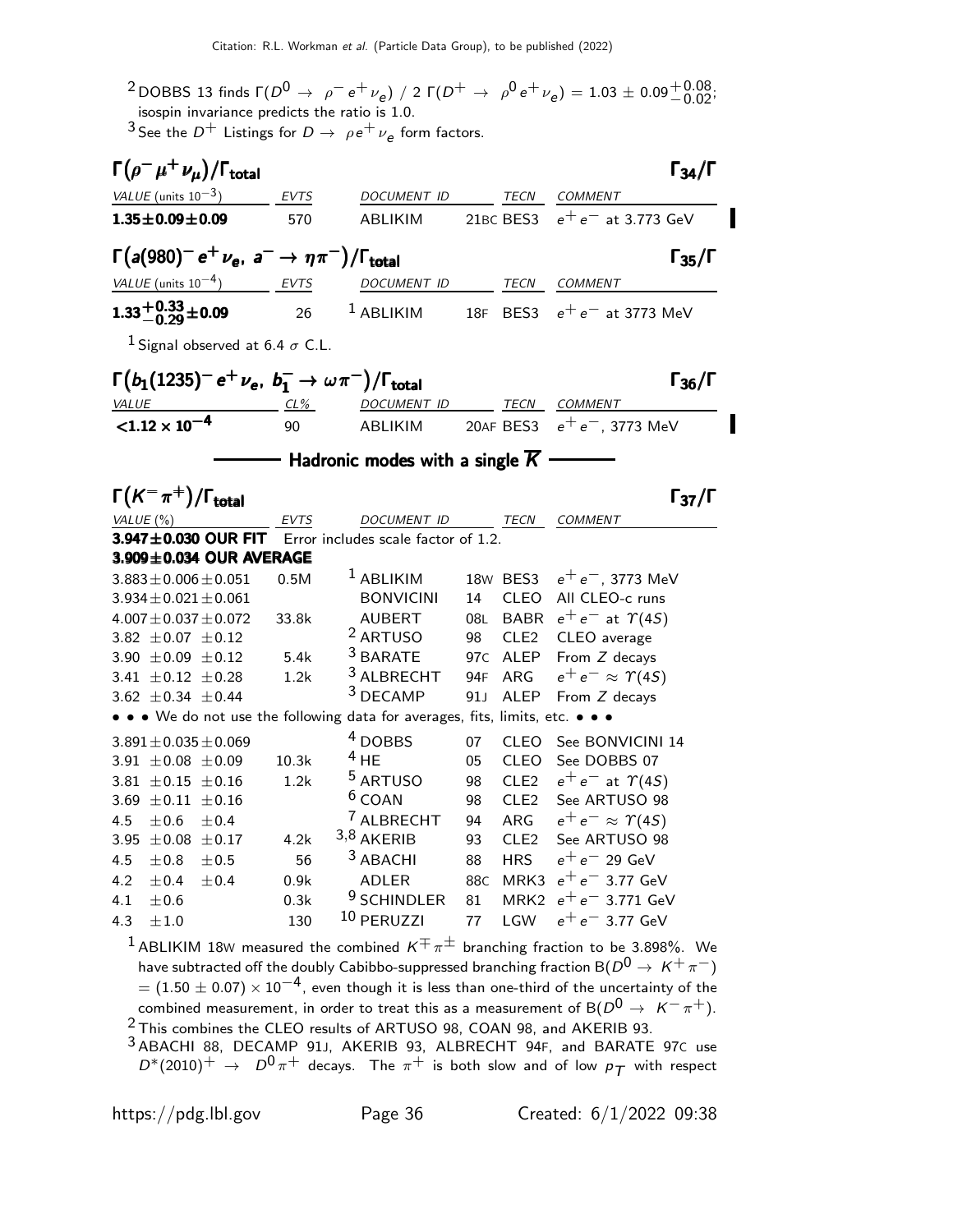to the event thrust axis or nearest jet ( $\approx D^{*+}$  direction). The excess number of such  $\pi^+$ 's over background gives the number of  $D^*(2010)^+$   $\rightarrow$   $D^0\pi^+$  events, and the fraction with  $D^0 \rightarrow K^-\pi^+$  gives the  $D^0 \rightarrow K^-\pi^+$  branching fraction.

- 4 DOBBS 07 and HE 05 use single- and double-tagged events in an overall fit. DOBBS 07 supersedes HE 05.
- $5$  ARTUSO 98, following ALBRECHT 94, uses  $D^0$  mesons from  $\overline{B}^0 \rightarrow$  $D^*(2010)^+ X \ell^- \overline{\nu}_{\ell}$  decays. Our average uses the CLEO average of this value with the values of COAN 98 and AKERIB 93.

<sup>6</sup> COAN 98 assumes that  $\Gamma(B\to \overline D X\ell^+\nu)/\Gamma(B\to X\ell^+\nu)=1.0\,-3|V_{\mu\,b}/V_{\text{\scriptsize C}\,b}|^2 0.010\pm0.005$ , the last term accounting for  $\overline{B}\rightarrow\ D^+_S$  $\frac{1}{s}$  K X  $\ell^ \overline{\nu}$ . COAN 98 is included in the CLEO average in ARTUSO 98.

- <sup>7</sup> ALBRECHT 94 uses  $D^0$  mesons from  $\overline{B}^0 \to D^{*+} \ell^- \overline{\nu}_{\ell}$  decays. This is a different set of events than used by ALBRECHT 94F.
- <sup>8</sup> This AKERIB 93 value includes radiative corrections; without them, the value is 0.0391  $\pm$  $0.0008 \pm 0.0017$ . AKERIB 93 is included in the CLEO average in ARTUSO 98.
- <sup>9</sup> SCHINDLER 81 (MARK-2) measures  $\sigma(e^+e^- \rightarrow \psi(3770)) \times$  branching fraction to be  $0.24 \pm 0.02$  nb. We use the MARK-3 (ADLER 88C) value of  $\sigma = 5.8 \pm 0.5 \pm 0.6$  nb.
- $^{10}$  PERUZZI 77 (MARK-1) measures  $\sigma(\mathrm{e^+ e^-} \rightarrow \psi(3770)) \times$  branching fraction to be  $0.25 \pm 0.05$  nb. We use the MARK-3 (ADLER 88C) value of  $\sigma = 5.8 \pm 0.5 \pm 0.6$  nb.

| $\Gamma(K_S^0\pi^0)/\Gamma_{\rm total}$                                        |      |                  |    |      | $\Gamma_{38}/\Gamma$                                                        |
|--------------------------------------------------------------------------------|------|------------------|----|------|-----------------------------------------------------------------------------|
| VALUE (%)                                                                      | EVTS | DOCUMENT ID TECN |    |      | COMMENT                                                                     |
| 1.240±0.022 OUR FIT                                                            |      |                  |    |      |                                                                             |
| $1.239 \pm 0.006 \pm 0.027$                                                    | 67k  |                  |    |      | ABLIKIM 18W BES3 $e^+e^-$ , 3773 MeV                                        |
| • • • We do not use the following data for averages, fits, limits, etc. • • •  |      |                  |    |      |                                                                             |
| $1.240 \pm 0.017 \pm 0.056$                                                    | 614  | HE.              | 08 |      | CLEO See MENDEZ 10                                                          |
| $\Gamma(K_S^0 \pi^0)/[\Gamma(K^-\pi^+) + \Gamma(K^+\pi^-)]$                    |      |                  |    |      | $\Gamma_{38}/(\Gamma_{37}+\Gamma_{274})$                                    |
| VALUE (units $10^{-2}$ ) EVTS                                                  |      | DOCUMENT ID      |    | TECN | COMMENT                                                                     |
| $31.3 \pm 0.6$ OUR FIT                                                         |      |                  |    |      |                                                                             |
| $30.4 \pm 0.3 \pm 0.9$                                                         | 20k  |                  |    |      | MENDEZ $10$ CLEO $e^+e^-$ at 3774 MeV                                       |
| $\Gamma(K_S^0 \pi^0)/\Gamma(K_S^0 \pi^+ \pi^-)$                                |      |                  |    |      | $\Gamma_{38}/\Gamma_{40}$                                                   |
| $VALU E$ EVTS                                                                  |      | DOCUMENT ID TECN |    |      | COMMENT                                                                     |
| $0.443 \pm 0.028$ OUR FIT                                                      |      |                  |    |      |                                                                             |
|                                                                                |      |                  |    |      | <b>0.44 ±0.02 ±0.05</b> 1942 ± 64 PROCARIO 93B CLE2 $e^+e^-$ 10.36-10.7 GeV |
| • • • We do not use the following data for averages, fits, limits, etc. • • •  |      |                  |    |      |                                                                             |
| $0.34 + 0.04 + 0.02$                                                           | 92   |                  |    |      | <sup>1</sup> ALBRECHT 92P ARG $e^+e^- \approx 10$ GeV                       |
| $0.36 \pm 0.04 \pm 0.08$ 104                                                   |      |                  |    |      | KINOSHITA 91 CLEO $e^+e^- \sim 10.7$ GeV                                    |
| <sup>1</sup> This value is calculated from numbers in Table 1 of ALBRECHT 92P. |      |                  |    |      |                                                                             |
| $\Gamma(K^0, \pi^0)/\Gamma_{\rm total}$                                        |      |                  |    |      | $\Gamma_{39}/\Gamma$                                                        |

| $\Gamma(K_L^0\pi^0)/\Gamma_{\rm total}$ |             |                    |      | $\Gamma_{39}/\Gamma$             |
|-----------------------------------------|-------------|--------------------|------|----------------------------------|
| VALUE (%)                               | <b>EVTS</b> | <i>DOCUMENT ID</i> | TECN | COMMENT                          |
| $0.998 \pm 0.049 \pm 0.048$ 1116        |             | $\perp$ HF         |      | 08 CLEO $e^+e^-$ at $\psi(3770)$ |
|                                         |             |                    |      |                                  |

<sup>1</sup> The difference of HE 08  $D^0 \rightarrow K_S^0 \pi^0$  and  $K_L^0 \pi^0$  branching fractions over the sum is  $0.108 \pm 0.025 \pm 0.024$ . This is consistent with U-spin symmetry and the Cabibbo angle.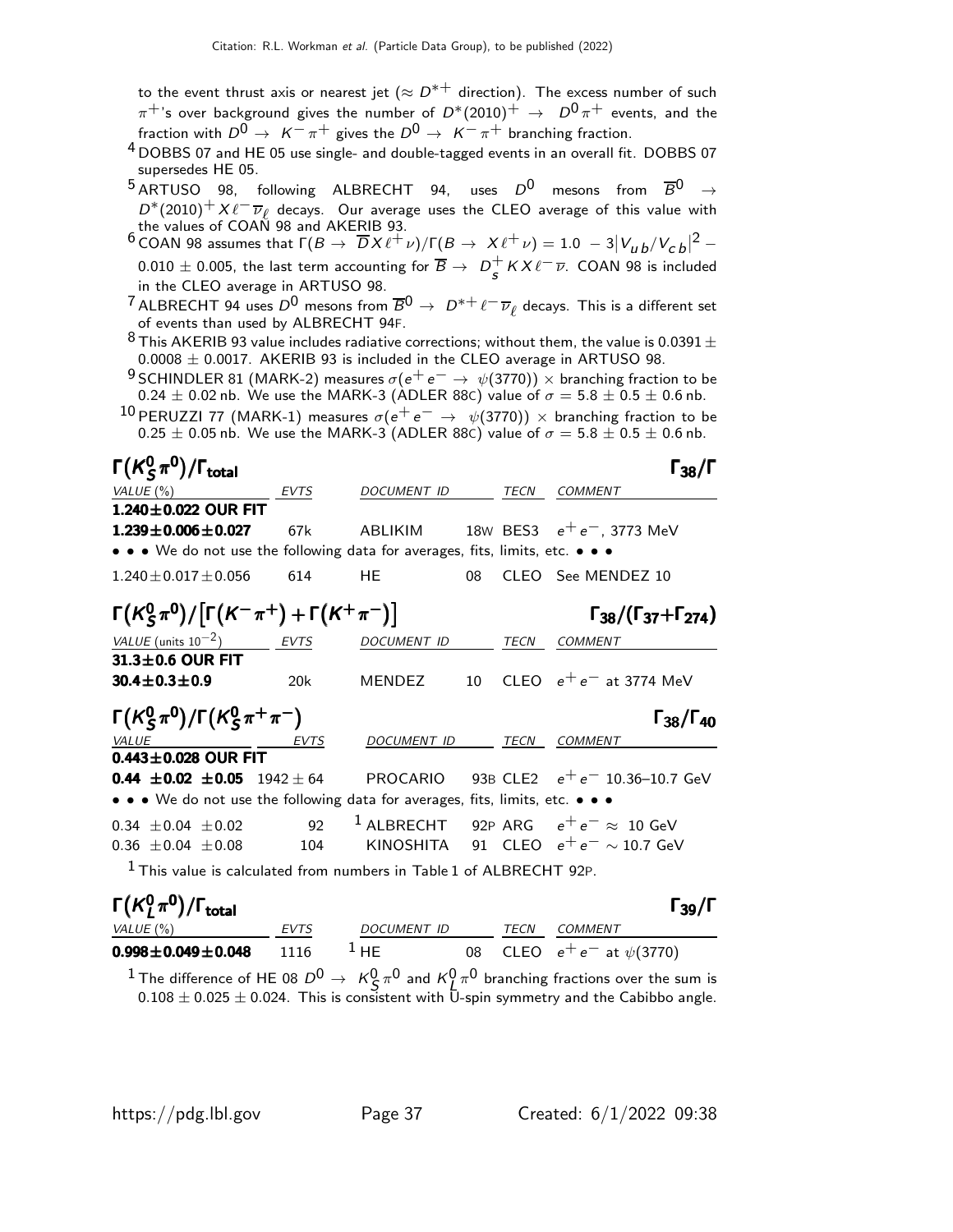| $\Gamma(K_S^0\pi^+\pi^-)/\Gamma_{\rm total}$                                                                                                                                                                                                                                                                                                                                                                                                                                                                                                                                 |              |                                                                  |                 |                                       |     |                                            | $\Gamma_{40}/\Gamma$      |
|------------------------------------------------------------------------------------------------------------------------------------------------------------------------------------------------------------------------------------------------------------------------------------------------------------------------------------------------------------------------------------------------------------------------------------------------------------------------------------------------------------------------------------------------------------------------------|--------------|------------------------------------------------------------------|-----------------|---------------------------------------|-----|--------------------------------------------|---------------------------|
| VALUE (%)                                                                                                                                                                                                                                                                                                                                                                                                                                                                                                                                                                    | EVTS         | <b>DOCUMENT ID</b>                                               |                 |                                       |     | TECN COMMENT                               |                           |
| • • • We do not use the following data for averages, fits, limits, etc. • •                                                                                                                                                                                                                                                                                                                                                                                                                                                                                                  |              |                                                                  |                 |                                       |     |                                            |                           |
| $2.52 \pm 0.20 \pm 0.25$                                                                                                                                                                                                                                                                                                                                                                                                                                                                                                                                                     | $284 \pm 22$ | <sup>1</sup> ALBRECHT 94F ARG $e^+e^- \approx \Upsilon(4S)$      |                 |                                       |     |                                            |                           |
| 3.2 $\pm$ 0.3 $\pm$ 0.5                                                                                                                                                                                                                                                                                                                                                                                                                                                                                                                                                      |              | ADLER                                                            |                 |                                       |     | 87 MRK3 $e^+e^-$ 3.77 GeV                  |                           |
| 2.6 $\pm 0.8$                                                                                                                                                                                                                                                                                                                                                                                                                                                                                                                                                                | $32 \pm 8$   | <sup>2</sup> SCHINDLER 81 MRK2 $e^+e^-$ 3.771 GeV                |                 |                                       |     |                                            |                           |
| 4.0 $\pm 1.2$                                                                                                                                                                                                                                                                                                                                                                                                                                                                                                                                                                | 28           | <sup>3</sup> PERUZZI                                             |                 | 77                                    | LGW | $e^+e^-$ 3.77 GeV                          |                           |
| <sup>1</sup> See the footnote on the ALBRECHT 94F measurement of $\Gamma(K^-\pi^+)/\Gamma_{\text{total}}$ for the<br>method used.<br><sup>2</sup> SCHINDLER 81 (MARK-2) measures $\sigma(e^+e^-\rightarrow \psi(3770)) \times$ branching fraction to be<br>$0.30 \pm 0.08$ nb. We use the MARK-3 (ADLER 88C) value of $\sigma = 5.8 \pm 0.5 \pm 0.6$ nb.<br><sup>3</sup> PERUZZI 77 (MARK-1) measures $\sigma(e^+e^-\rightarrow \psi(3770))\times$ branching fraction to be<br>$0.46 \pm 0.12$ nb. We use the MARK-3 (ADLER 88C) value of $\sigma = 5.8 \pm 0.5 \pm 0.6$ nb. |              |                                                                  |                 |                                       |     |                                            |                           |
| $\Gamma(K_S^0 \pi^+ \pi^-)/\Gamma(K^- \pi^+)$                                                                                                                                                                                                                                                                                                                                                                                                                                                                                                                                |              |                                                                  |                 |                                       |     |                                            | $\Gamma_{40}/\Gamma_{37}$ |
| $\underbrace{VALU E}_{\textbf{0.71} \pm \textbf{0.05}}$ OUR FIT $\underbrace{EVTS}_{\textbf{EVTS}}$ DOCUMENT ID TECN COMMENT $\underbrace{\text{TECN}}$ COMMENT                                                                                                                                                                                                                                                                                                                                                                                                              |              |                                                                  |                 |                                       |     |                                            |                           |
| $0.81 \pm 0.05 \pm 0.08$                                                                                                                                                                                                                                                                                                                                                                                                                                                                                                                                                     | $856 \pm 35$ | <b>FRABETTI</b>                                                  |                 |                                       |     | 94J E687 $\gamma$ Be $E_{\gamma}$ =220 GeV |                           |
| • • • We do not use the following data for averages, fits, limits, etc. • •                                                                                                                                                                                                                                                                                                                                                                                                                                                                                                  |              |                                                                  |                 |                                       |     |                                            |                           |
| $0.85 \pm 0.40$                                                                                                                                                                                                                                                                                                                                                                                                                                                                                                                                                              | 35           | AVERY                                                            |                 | 80 SPEC $\gamma N \rightarrow D^{*+}$ |     |                                            |                           |
| $1.4 \pm 0.5$                                                                                                                                                                                                                                                                                                                                                                                                                                                                                                                                                                | 116          | PICCOLO 77 MRK1 $e^+e^-$ 4.03, 4.41 GeV                          |                 |                                       |     |                                            |                           |
|                                                                                                                                                                                                                                                                                                                                                                                                                                                                                                                                                                              |              |                                                                  |                 |                                       |     |                                            | $\Gamma_{41}/\Gamma_{40}$ |
| $\Gamma(K_S^0\rho^0)/\Gamma(K_S^0\pi^+\pi^-)$<br>This is the "fit fraction" from the Dalitz-plot analysis.                                                                                                                                                                                                                                                                                                                                                                                                                                                                   |              |                                                                  |                 |                                       |     |                                            |                           |
| <i>VALUE</i>                                                                                                                                                                                                                                                                                                                                                                                                                                                                                                                                                                 |              | DOCUMENT ID TECN COMMENT                                         |                 |                                       |     |                                            |                           |
| $0.224 + 0.017$ OUR AVERAGE Error includes scale factor of 1.7.                                                                                                                                                                                                                                                                                                                                                                                                                                                                                                              |              |                                                                  |                 |                                       |     |                                            |                           |
| $0.210 \pm 0.016$                                                                                                                                                                                                                                                                                                                                                                                                                                                                                                                                                            |              | <sup>1</sup> AUBERT                                              |                 |                                       |     | 08AL BABR Dalitz fit, $\approx$ 487 k evts |                           |
| $0.264 \pm 0.009 \begin{array}{l} +0.010 \\ -0.026 \end{array}$                                                                                                                                                                                                                                                                                                                                                                                                                                                                                                              |              | MURAMATSU 02                                                     |                 |                                       |     | CLE2 Dalitz fit, 5299 evts                 |                           |
| • • • We do not use the following data for averages, fits, limits, etc. • • •                                                                                                                                                                                                                                                                                                                                                                                                                                                                                                |              |                                                                  |                 |                                       |     |                                            |                           |
| $0.267 \pm 0.011 \begin{array}{c} +0.009 \\ -0.028 \end{array}$                                                                                                                                                                                                                                                                                                                                                                                                                                                                                                              |              | ASNER                                                            |                 | 04A CLEO                              |     | See MURAMATSU 02                           |                           |
| $0.350 \pm 0.028 \pm 0.067$                                                                                                                                                                                                                                                                                                                                                                                                                                                                                                                                                  |              | FRABETTI                                                         | 94G             | E687                                  |     | Dalitz fit, 597 evts                       |                           |
| $0.227 \pm 0.032 \pm 0.009$                                                                                                                                                                                                                                                                                                                                                                                                                                                                                                                                                  |              | ALBRECHT                                                         | 93 <sub>D</sub> | ARG                                   |     | Dalitz fit, 440 evts                       |                           |
| $0.215 \pm 0.051 \pm 0.037$                                                                                                                                                                                                                                                                                                                                                                                                                                                                                                                                                  |              | <b>ANJOS</b>                                                     | 93              | E691                                  |     | $\gamma$ Be 90-260 GeV                     |                           |
| $0.20 \pm 0.06 \pm 0.03$                                                                                                                                                                                                                                                                                                                                                                                                                                                                                                                                                     |              | FRABETTI 92B E687 $\gamma$ Be, $\overline{E}_{\gamma}$ = 221 GeV |                 |                                       |     |                                            |                           |
| $0.12 \pm 0.01 \pm 0.07$                                                                                                                                                                                                                                                                                                                                                                                                                                                                                                                                                     |              | ADLER                                                            |                 |                                       |     | 87 MRK3 $e^+e^-$ 3.77 GeV                  |                           |
| <sup>1</sup> The error on this AUBERT 08AL value includes both statistical and systematic uncer-<br>tainties; the latter dominates.                                                                                                                                                                                                                                                                                                                                                                                                                                          |              |                                                                  |                 |                                       |     |                                            |                           |
| $\Gamma(K^0_S\omega, \omega \to \pi^+\pi^-)/\Gamma(K^0_S\pi^+\pi^-)$<br>This is the "fit fraction" from the Dalitz-plot analysis.                                                                                                                                                                                                                                                                                                                                                                                                                                            |              |                                                                  |                 |                                       |     |                                            | $\Gamma_{42}/\Gamma_{40}$ |
| <u>VALUE</u>                                                                                                                                                                                                                                                                                                                                                                                                                                                                                                                                                                 |              | DOCUMENT ID TECN COMMENT                                         |                 |                                       |     |                                            |                           |
| 0.0073±0.0020 OUR AVERAGE                                                                                                                                                                                                                                                                                                                                                                                                                                                                                                                                                    |              |                                                                  |                 |                                       |     |                                            |                           |
| $0.009 \pm 0.010$                                                                                                                                                                                                                                                                                                                                                                                                                                                                                                                                                            |              | $1$ AUBERT                                                       |                 |                                       |     | 08AL BABR Dalitz fit, $\approx$ 487 k evts |                           |
| $0.0072 \pm 0.0018 \pm 0.0010$                                                                                                                                                                                                                                                                                                                                                                                                                                                                                                                                               |              | MURAMATSU 02                                                     |                 |                                       |     | CLE2 Dalitz fit, 5299 evts                 |                           |
| • • • We do not use the following data for averages, fits, limits, etc. • • •                                                                                                                                                                                                                                                                                                                                                                                                                                                                                                |              |                                                                  |                 |                                       |     |                                            |                           |
| $0.0081 \pm 0.0019 \pm 0.0018$                                                                                                                                                                                                                                                                                                                                                                                                                                                                                                                                               |              | ASNER                                                            |                 |                                       |     | 04A CLEO See MURAMATSU 02                  |                           |
| <sup>1</sup> The error on this AUBERT 08AL value includes both statistical and systematic uncer-<br>tainties; the latter dominates.                                                                                                                                                                                                                                                                                                                                                                                                                                          |              |                                                                  |                 |                                       |     |                                            |                           |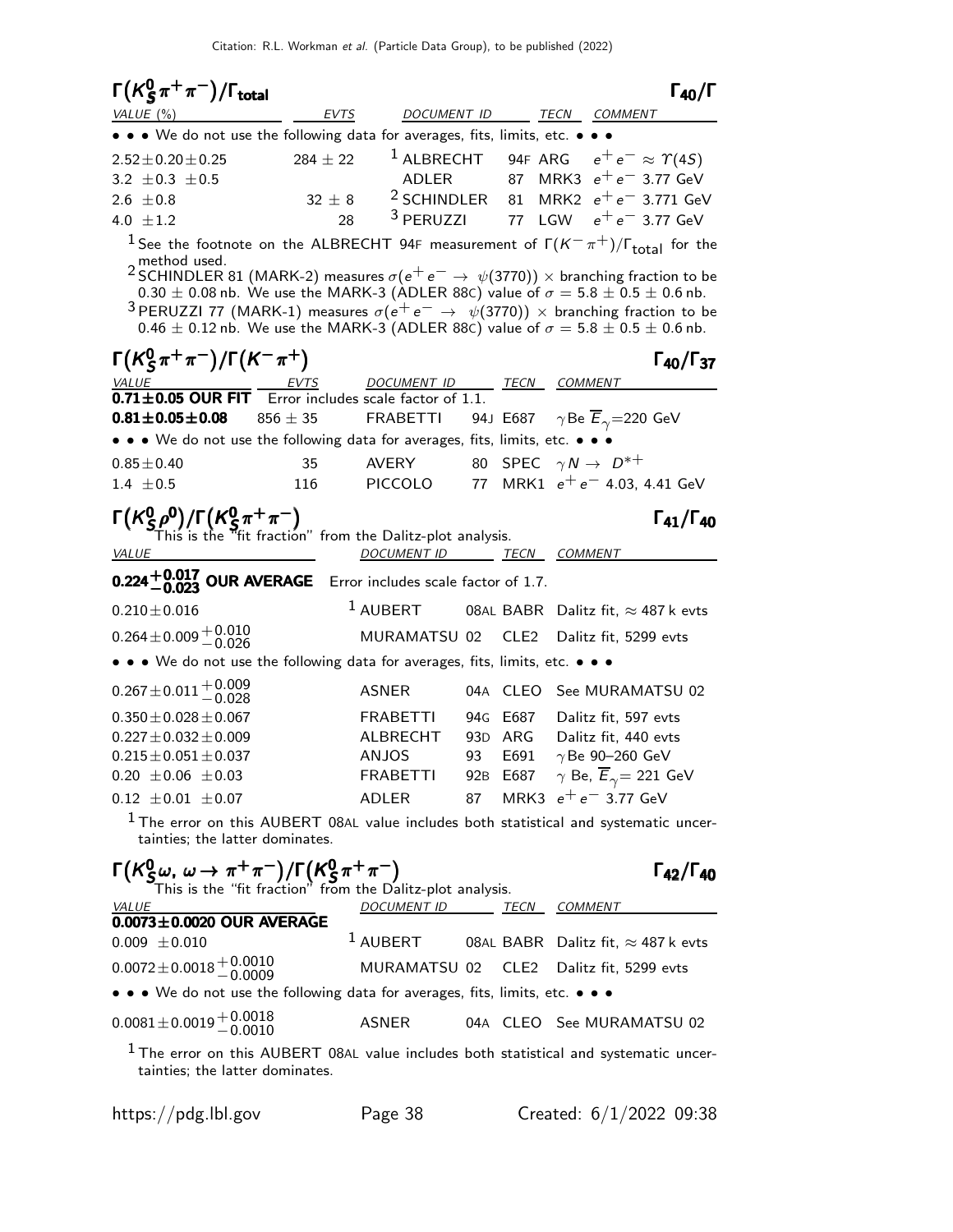| $\Gamma(K_S^0(\pi^+\pi^-)_{S-wave})/\Gamma(K_S^0\pi^+\pi^-)$                                                                          |                          |                  | $\Gamma_{43}/\Gamma_{40}$                                      |
|---------------------------------------------------------------------------------------------------------------------------------------|--------------------------|------------------|----------------------------------------------------------------|
| This is the "fit fraction" from the Dalitz-plot analysis. The $(\pi^+\pi^-)_{S-wave}$ includes                                        |                          |                  |                                                                |
| what in isobar models are the $f_0(980)$ and $f_0(1370)$ ; see the following two data blocks.<br><u>VALUE</u>                         | DOCUMENT ID TECN COMMENT |                  |                                                                |
| $0.119 \pm 0.026$                                                                                                                     |                          |                  | <sup>1</sup> AUBERT 08AL BABR Dalitz fit, $\approx$ 487 k evts |
| $1$ The error on this AUBERT 08AL value includes both statistical and systematic uncer-<br>tainties; the latter dominates.            |                          |                  |                                                                |
| $\Gamma(K_S^0 f_0(980), f_0 \to \pi^+\pi^-)/\Gamma(K_S^0 \pi^+\pi^-)$<br>Fit fraction from the Dalitz plot analyses.                  |                          |                  | $\Gamma_{44}/\Gamma_{40}$                                      |
| <i>VALUE</i>                                                                                                                          | <i>DOCUMENT ID</i>       |                  | <i>TECN COMMENT</i>                                            |
| $0.043 \pm 0.005 \pm 0.012$                                                                                                           | MURAMATSU 02             | CLE <sub>2</sub> | Dalitz fit, 5299 evts                                          |
| $\bullet\,\bullet\,\bullet\,$ We do not use the following data for averages, fits, limits, etc. $\bullet\,\bullet\,\bullet\,\bullet$  |                          |                  |                                                                |
| $0.042 \pm 0.005 \begin{array}{l} +0.011 \\ -0.005 \end{array}$                                                                       | ASNER                    | 04A CLEO         | See MURAMATSU 02                                               |
| $0.068 \pm 0.016 \pm 0.018$                                                                                                           | <b>FRABETTI</b>          | 94G E687         | Dalitz fit, 597 evts                                           |
| $0.046 \pm 0.018 \pm 0.006$                                                                                                           | ALBRECHT                 | 93D ARG          | Dalitz fit, 440 evts                                           |
| $\Gamma(K^0_S f_0(1370), f_0 \to \pi^+\pi^-)/\Gamma(K^0_S \pi^+\pi^-)$<br>This is the "fit fraction" from the Dalitz-plot analysis.   |                          |                  | $\Gamma_{45}/\Gamma_{40}$                                      |
| <i>VALUE</i>                                                                                                                          | <b>DOCUMENT ID</b>       | TECN             | <b>COMMENT</b>                                                 |
| $0.099 \pm 0.011 + 0.028$<br>-0.044                                                                                                   | MURAMATSU 02             | CLE <sub>2</sub> | Dalitz fit, 5299 evts                                          |
| $\bullet\,\bullet\,\bullet\,$ We do not use the following data for averages, fits, limits, etc. $\bullet\,\bullet\,\bullet\,\bullet$  |                          |                  |                                                                |
| $0.098 \pm 0.014 + 0.026$<br>-0.036                                                                                                   | ASNER                    | 04A CLEO         | See MURAMATSU 02                                               |
| $0.077 \pm 0.022 \pm 0.031$                                                                                                           | FRABETTI                 | 94G E687         | Dalitz fit, 597 evts                                           |
| $0.082 \pm 0.028 \pm 0.013$                                                                                                           | ALBRECHT                 | 93D ARG          | Dalitz fit, 440 evts                                           |
| $\Gamma(K_S^0 f_2(1270), f_2 \to \pi^+\pi^-)/\Gamma(K_S^0 \pi^+\pi^-)$<br>This is the "fit fraction" from the Dalitz-plot analysis.   |                          |                  | $\Gamma_{46}/\Gamma_{40}$                                      |
| <i>VALUE</i>                                                                                                                          | DOCUMENT ID TECN         |                  | COMMENT                                                        |
| 0032 $^{\mathrm {+0.0035}}_{\mathrm {-0.0022}}$ OUR AVERAGE                                                                           |                          |                  |                                                                |
| $0.006 \pm 0.007$                                                                                                                     | $^1$ AUBERT              |                  | 08AL BABR Dalitz fit, $\approx$ 487 k evts                     |
| $0.0027 \pm 0.0015 \begin{array}{c} +0.0037 \\ -0.0017 \end{array}$                                                                   | MURAMATSU 02             | CLE <sub>2</sub> | Dalitz fit, 5299 evts                                          |
| • • • We do not use the following data for averages, fits, limits, etc. • • •                                                         |                          |                  |                                                                |
| $0.0036 \pm 0.0022 \begin{array}{l} +0.0032 \\ -0.0019 \end{array}$                                                                   | ASNER                    |                  | 04A CLEO See MURAMATSU 02                                      |
| $0.037 \pm 0.014 \pm 0.017$                                                                                                           |                          |                  | FRABETTI 94G E687 Dalitz fit, 597 evts                         |
| $0.050 \pm 0.021 \pm 0.008$                                                                                                           |                          |                  | ALBRECHT 93D ARG Dalitz fit, 440 evts                          |
| <sup>1</sup> The error on this AUBERT 08AL value includes both statistical and systematic uncer-<br>tainties; the latter dominates.   |                          |                  |                                                                |
| $\Gamma(K^*(892)^-\pi^+, K^{*-} \to K^0_S\pi^-)/\Gamma(K^0_S\pi^+\pi^-)$<br>This is the "fit fraction" from the Dalitz-plot analysis. |                          |                  | $\Gamma_{47}/\Gamma_{40}$                                      |
| <u>VALUE</u>                                                                                                                          | DOCUMENT ID TECN COMMENT |                  |                                                                |
| <b>0.588</b> $+0.034$ OUR AVERAGE Error includes scale factor of 2.0.                                                                 |                          |                  |                                                                |
| $0.557 \pm 0.028$                                                                                                                     | $^1$ AUBERT              |                  | 08AL BABR Dalitz fit, $\approx$ 487 k evts                     |
| $0.657 \pm 0.013 \begin{array}{l} +0.018 \\ -0.040 \end{array}$                                                                       |                          |                  | MURAMATSU 02 CLE2 Dalitz fit, 5299 evts                        |
| https://pdg.lbl.gov                                                                                                                   | Page 39                  |                  | Created: $6/1/2022$ 09:38                                      |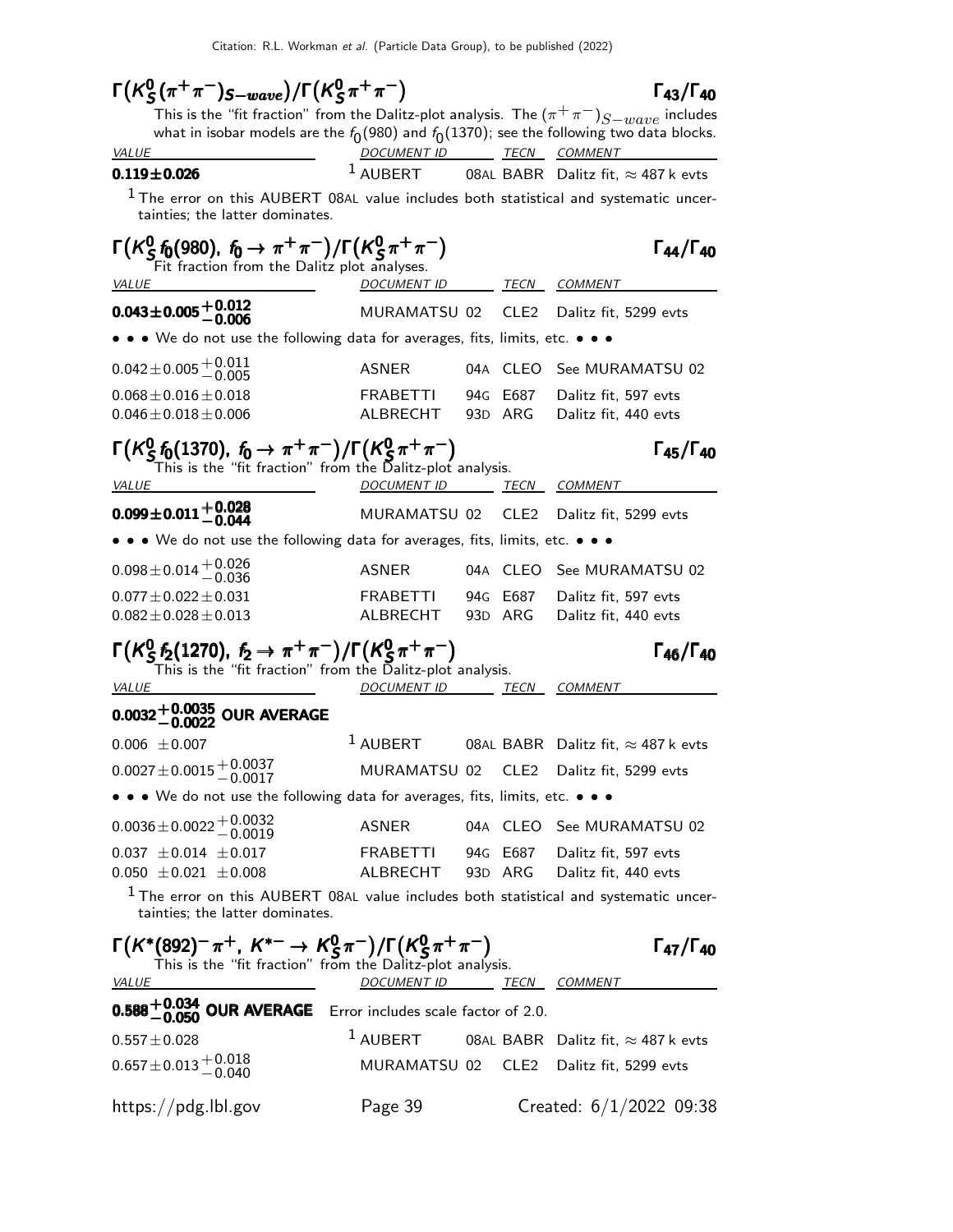• • • We do not use the following data for averages, fits, limits, etc. • • •

| $0.663 \pm 0.013 \pm 0.024$<br>0.43 | ASNER    |  | 04A CLEO See MURAMATSU 02      |
|-------------------------------------|----------|--|--------------------------------|
| $0.625 \pm 0.036 \pm 0.026$         | FRABETTI |  | 94G E687 Dalitz fit, 597 evts  |
| $0.718 \pm 0.042 \pm 0.030$         | ALBRECHT |  | 93D ARG Dalitz fit. 440 evts   |
| $0.480\pm0.097$                     | ANJOS    |  | 93 E691 $\gamma$ Be 90-260 GeV |
| $0.56 \pm 0.04 \pm 0.05$            | ADLER    |  | 87 MRK3 $e^+e^-$ 3.77 GeV      |
|                                     |          |  |                                |

 $1$  The error on this AUBERT 08AL value includes both statistical and systematic uncertainties; the latter dominates.

| $\Gamma(K_0^*(1430)^-\pi^+, K_0^{*-} \to K_S^0\pi^-)/\Gamma(K_S^0\pi^+\pi^-)$<br>This is the "fit fraction" from the Dalitz-plot analysis. |                          |                  | $\Gamma_{48}/\Gamma_{40}$                                      |
|--------------------------------------------------------------------------------------------------------------------------------------------|--------------------------|------------------|----------------------------------------------------------------|
| VALUE                                                                                                                                      | DOCUMENT ID TECN COMMENT |                  |                                                                |
| $0.095 {+0.014 \atop -0.010}$ OUR AVERAGE                                                                                                  |                          |                  |                                                                |
| $0.102 \pm 0.015$                                                                                                                          |                          |                  | <sup>1</sup> AUBERT 08AL BABR Dalitz fit, $\approx$ 487 k evts |
| $0.073 \pm 0.007 \, {}^{+0.031}_{-0.011}$                                                                                                  | MURAMATSU 02             | CLE <sub>2</sub> | Dalitz fit, 5299 evts                                          |
| • • We do not use the following data for averages, fits, limits, etc. • • •                                                                |                          |                  |                                                                |
| $0.072 \pm 0.007 \, {+ \, 0.014 \atop - \, 0.013}$                                                                                         | ASNER                    | 04A CLEO         | See MURAMATSU 02                                               |
| $0.109 \pm 0.027 \pm 0.029$                                                                                                                | FRABETTI                 | 94G E687         | Dalitz fit, 597 evts                                           |
| $0.129$ $\pm$ $0.034$ $\pm$ $0.021$                                                                                                        | ALBRECHT                 | 93D ARG          | Dalitz fit, 440 evts                                           |
| <sup>1</sup> The error on this AUBERT 08AL value includes both statistical and systematic uncer-<br>tainties; the latter dominates.        |                          |                  |                                                                |
| $\Gamma(K_2^*(1430)^-\pi^+, K_2^{*-} \to K_S^0\pi^-)/\Gamma(K_S^0\pi^+\pi^-)$<br>This is the "fit fraction" from the Dalitz-plot analysis. |                          |                  | $\Gamma_{49}/\Gamma_{40}$                                      |
| <i>VALUE</i>                                                                                                                               | DOCUMENT ID TECN COMMENT |                  |                                                                |
| $0.0120^{+0.0070}_{-0.0035}$ OUR AVERAGE                                                                                                   |                          |                  |                                                                |
| $0.022 \pm 0.016$                                                                                                                          | $^1$ AUBERT              |                  | 08AL BABR Dalitz fit, $\approx$ 487 k evts                     |
| $0.011 \pm 0.002 \begin{array}{c} +0.007 \\ -0.003 \end{array}$                                                                            | MURAMATSU 02             |                  | CLE2 Dalitz fit, 5299 evts                                     |
| • • • We do not use the following data for averages, fits, limits, etc. • • •                                                              |                          |                  |                                                                |
| $0.011 \pm 0.002 \pm 0.005$                                                                                                                | ASNER                    |                  | 04A CLEO See MURAMATSU 02                                      |
| <sup>1</sup> The error on this AUBERT 08AL value includes both statistical and systematic uncer-<br>tainties; the latter dominates.        |                          |                  |                                                                |
| $\Gamma(K^*(1680)^- \pi^+, K^{*-} \to K^0_S \pi^-)/\Gamma(K^0_S \pi^+ \pi^-)$<br>This is the "fit fraction" from the Dalitz-plot analysis. |                          |                  | $\Gamma_{50}/\Gamma_{40}$                                      |
| <i>VALUE</i>                                                                                                                               | DOCUMENT ID TECN COMMENT |                  |                                                                |
| $0.016 \pm 0.013$ OUR AVERAGE<br>$0.007 \pm 0.019$                                                                                         | $1$ AUBERT               |                  | 08AL BABR Dalitz fit, $\approx$ 487 k evts                     |
| $0.022 \pm 0.004 \begin{array}{l} +0.018 \\ -0.015 \end{array}$                                                                            | MURAMATSU 02             | CLE <sub>2</sub> | Dalitz fit, 5299 evts                                          |
| • • We do not use the following data for averages, fits, limits, etc. • • •                                                                |                          |                  |                                                                |
| $0.023 \pm 0.005 \pm 0.007$                                                                                                                | <b>ASNER</b>             |                  | 04A CLEO See MURAMATSU 02                                      |
| $1$ The error on this AUBERT 08AL value includes both statistical and systematic uncer-<br>tainties; the latter dominates.                 |                          |                  |                                                                |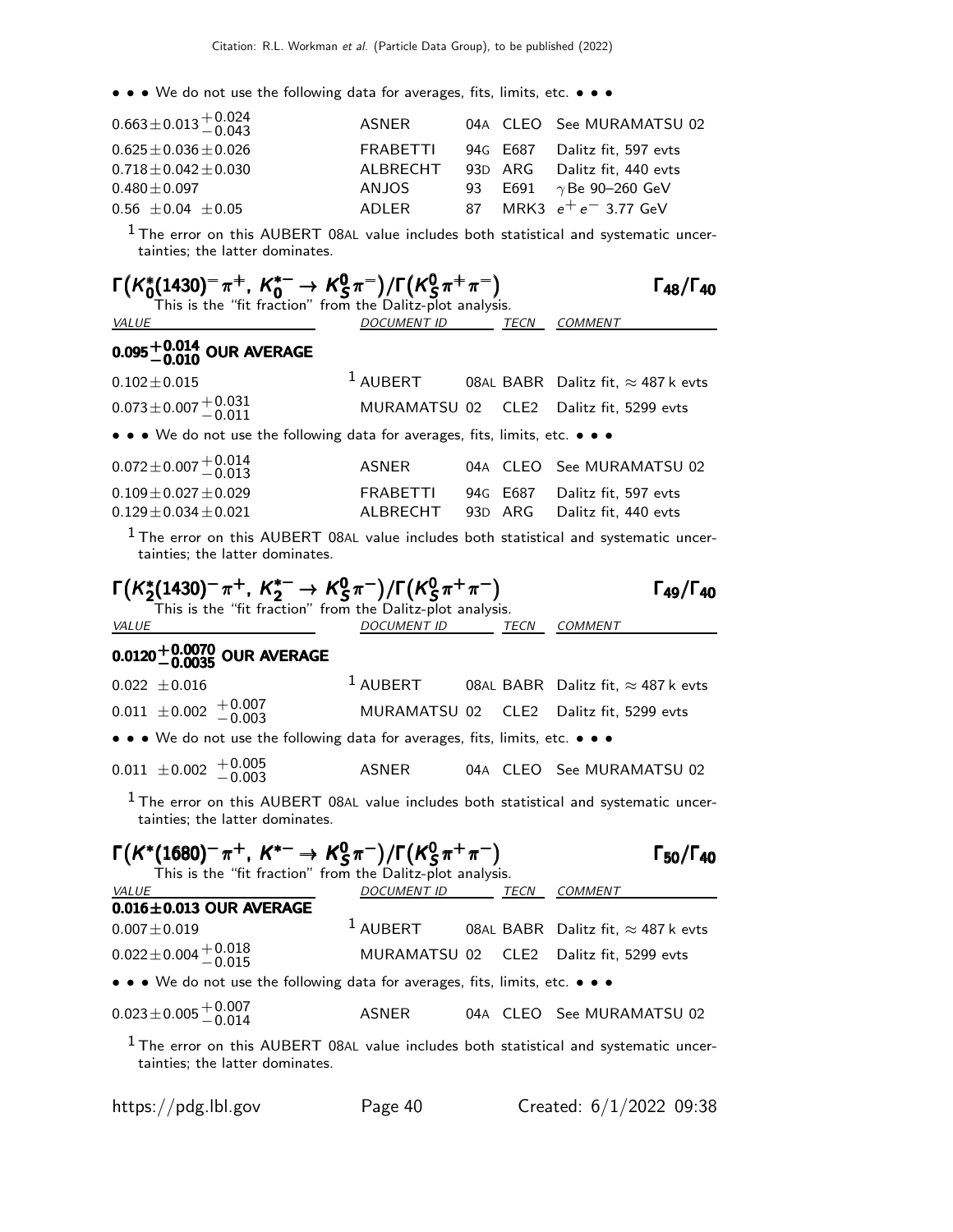| suppressed mode.                                                                                                                     |                |                                     |                 |                  | $\Gamma(K^*(892)^+\pi^-, K^{*+}\to K^0_S\pi^+)/\Gamma(K^0_S\pi^+\pi^-)$ $\Gamma_{51}/\Gamma_{40}$<br>This is the "fit fraction" from the Dalitz-plot analysis. This is a doubly Cabibbo-                                                                                                                |
|--------------------------------------------------------------------------------------------------------------------------------------|----------------|-------------------------------------|-----------------|------------------|---------------------------------------------------------------------------------------------------------------------------------------------------------------------------------------------------------------------------------------------------------------------------------------------------------|
| VALUE (units $10^{-3}$ )                                                                                                             |                | <i>DOCUMENT ID</i>                  |                 | TECN             | <i>COMMENT</i>                                                                                                                                                                                                                                                                                          |
| 4.0 <sup>+2.0</sup> OUR AVERAGE                                                                                                      |                |                                     |                 |                  |                                                                                                                                                                                                                                                                                                         |
| $4.6 \pm 2.3$                                                                                                                        |                | $1$ AUBERT                          |                 |                  | 08AL BABR Dalitz fit, $\approx$ 487 k evts                                                                                                                                                                                                                                                              |
| $3.4 \pm 1.3 \pm 4.1$                                                                                                                |                | MURAMATSU 02                        |                 | CLE <sub>2</sub> | Dalitz fit, 5299 evts                                                                                                                                                                                                                                                                                   |
| • • • We do not use the following data for averages, fits, limits, etc. • • •                                                        |                |                                     |                 |                  |                                                                                                                                                                                                                                                                                                         |
| $3.4 \pm 1.3 \frac{+3.6}{-0.5}$                                                                                                      |                | <b>ASNER</b>                        |                 |                  | 04A CLEO See MURAMATSU 02                                                                                                                                                                                                                                                                               |
| tainties; the latter dominates.                                                                                                      |                |                                     |                 |                  | $1$ The error on this AUBERT 08AL value includes both statistical and systematic uncer-                                                                                                                                                                                                                 |
| $\Gamma(K_0^*(1430)^+\pi^-, K_0^{*+} \to K_S^0\pi^+)/\Gamma(K_S^0\pi^+\pi^-)$<br>suppressed mode.                                    |                |                                     |                 |                  | $\Gamma_{52}/\Gamma_{40}$<br>This is the "fit fraction" from the Dalitz-plot analysis. This is a doubly Cabibbo-                                                                                                                                                                                        |
| <i>VALUE</i><br>$< 5 \times 10^{-4}$                                                                                                 |                | <u>CL% DOCUMENT ID TECN COMMENT</u> |                 |                  | 95 AUBERT 08AL BABR Dalitz fit, $\approx$ 487 k evts                                                                                                                                                                                                                                                    |
|                                                                                                                                      |                |                                     |                 |                  |                                                                                                                                                                                                                                                                                                         |
| $\Gamma(K_2^*(1430)^+\pi^-$ , $K_2^{*+}$ $\rightarrow$ $K_S^0\pi^+)/\Gamma(K_S^0\pi^+\pi^-)$<br>suppressed mode.                     |                |                                     |                 |                  | $\Gamma_{53}/\Gamma_{40}$<br>This is the "fit fraction" from the Dalitz-plot analysis. This is a doubly Cabibbo-                                                                                                                                                                                        |
| <u>VALUE</u>                                                                                                                         |                | <u>CL% DOCUMENT ID TECN COMMENT</u> |                 |                  |                                                                                                                                                                                                                                                                                                         |
| $< 1.2 \times 10^{-3}$                                                                                                               |                |                                     |                 |                  | -<br>95 AUBERT 08AL BABR Dalitz fit, $\approx$ 487 k evts                                                                                                                                                                                                                                               |
| $\Gamma(K_S^0 \pi^+ \pi^-$ nonresonant)/ $\Gamma(K_S^0 \pi^+ \pi^-)$<br>for a nonresonant component.                                 |                |                                     |                 |                  | $\Gamma_{54}/\Gamma_{40}$<br>This is the "fit fraction" from the Dalitz-plot analysis. Neither FRABETTI 94G nor<br>ALBRECHT 93D (quoted in many of the earlier submodes of $K^0_S \pi^+ \pi^-$ ) sees evidence                                                                                          |
| <i>VALUE</i>                                                                                                                         |                | DOCUMENT ID TECN COMMENT            |                 |                  |                                                                                                                                                                                                                                                                                                         |
| $0.009 \pm 0.004 \begin{array}{c} +0.020 \\ -0.004 \end{array}$                                                                      |                | MURAMATSU 02                        |                 |                  | CLE2 Dalitz fit, 5299 evts                                                                                                                                                                                                                                                                              |
| $\bullet\,\bullet\,\bullet\,$ We do not use the following data for averages, fits, limits, etc. $\bullet\,\bullet\,\bullet\,\bullet$ |                |                                     |                 |                  |                                                                                                                                                                                                                                                                                                         |
| $0.007 \pm 0.007 \pm 0.0021$<br>-0.006                                                                                               |                | ASNER                               |                 |                  | 04A CLEO See MURAMATSU 02                                                                                                                                                                                                                                                                               |
| $0.263 \pm 0.024 \pm 0.041$                                                                                                          |                | ANJOS                               | 93              | E691             | $\gamma$ Be 90-260 GeV                                                                                                                                                                                                                                                                                  |
| $0.26 \pm 0.08 \pm 0.05$                                                                                                             |                | <b>FRABETTI</b>                     | 92 <sub>B</sub> |                  | E687 $\gamma$ Be, $\overline{E}_{\gamma}$ = 221 GeV                                                                                                                                                                                                                                                     |
| $0.33 \pm 0.05 \pm 0.10$                                                                                                             |                | ADLER                               | 87              |                  | MRK3 $e^+e^-$ 3.77 GeV                                                                                                                                                                                                                                                                                  |
| $\Gamma(K^-\pi^+\pi^0)/\Gamma_{\rm total}$                                                                                           |                |                                     |                 |                  | $\Gamma_{55}/\Gamma$                                                                                                                                                                                                                                                                                    |
| VALUE(%)<br>• • • We do not use the following data for averages, fits, limits, etc. • • •                                            | <b>EVTS</b>    | DOCUMENT ID                         |                 |                  | TECN<br>COMMENT                                                                                                                                                                                                                                                                                         |
| $14.57 \pm 0.12 \pm 0.38$                                                                                                            |                | $1$ DOBBS                           |                 |                  | 07 CLEO See BONVICINI 14                                                                                                                                                                                                                                                                                |
| 14.9 $\pm$ 0.3 $\pm$ 0.5                                                                                                             | 19 $k \pm 150$ | $1$ HE                              |                 |                  | 05 CLEO See DOBBS 07                                                                                                                                                                                                                                                                                    |
| 13.3 $\pm 1.2$ $\pm 1.3$                                                                                                             | 931            | ADLER                               |                 |                  | 88C MRK3 $e^+e^-$ 3.77 GeV                                                                                                                                                                                                                                                                              |
| 11.7 $\pm 4.3$                                                                                                                       | 37             |                                     |                 |                  | <sup>2</sup> SCHINDLER 81 MRK2 $e^+e^-$ 3.771 GeV                                                                                                                                                                                                                                                       |
| supersedes HE 05.                                                                                                                    |                |                                     |                 |                  | $1$ DOBBS 07 and HE 05 use single- and double-tagged events in an overall fit. DOBBS 07<br>$^2$ SCHINDLER 81 (MARK-2) measures $\sigma(e^+e^-\rightarrow\, \psi(3770))\times$ branching fraction to be<br>$0.68 \pm 0.23$ nb. We use the MARK-3 (ADLER 88C) value of $\sigma = 5.8 \pm 0.5 \pm 0.6$ nb. |
| https://pdg.lbl.gov                                                                                                                  |                | Page 41                             |                 |                  | Created: $6/1/2022$ 09:38                                                                                                                                                                                                                                                                               |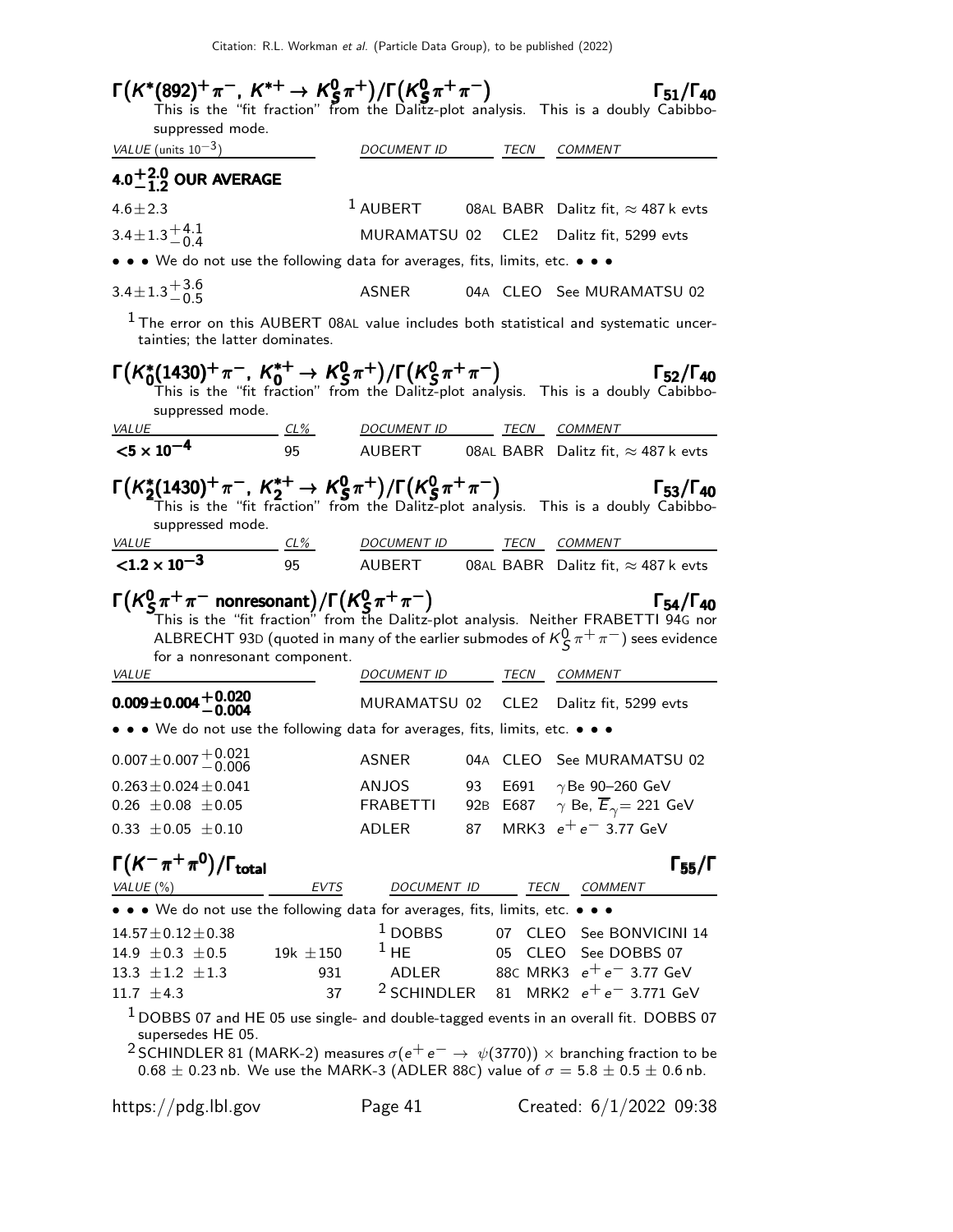

 $1$  This value is calculated from numbers in Table 1 of ALBRECHT 92P. Γ $(K^-\pi^+\pi^0)/\Gamma(K^-\pi^+)$ 

| $\Gamma(K^-\rho^+)/\Gamma(K^-\pi^+\pi^0)$                                                                                              |                    |    |                  | $\Gamma_{56}/\Gamma_{55}$        |
|----------------------------------------------------------------------------------------------------------------------------------------|--------------------|----|------------------|----------------------------------|
| This is the "fit fraction" from the Dalitz-plot analysis.                                                                              |                    |    |                  |                                  |
| VALUE                                                                                                                                  | <b>DOCUMENT ID</b> |    | TECN             | <b>COMMENT</b>                   |
| 0.78 $\pm$ 0.04 OUR AVERAGE                                                                                                            |                    |    |                  |                                  |
| $0.788 + 0.019 + 0.048$                                                                                                                | KOPP               |    | 01 CLE2          | Dalitz fit, $\approx 7,000$ evts |
| $0.765 \pm 0.041 \pm 0.054$                                                                                                            | FRABETTI           |    | 94G E687         | Dalitz fit, 530 evts             |
| • • • We do not use the following data for averages, fits, limits, etc. • • •                                                          |                    |    |                  |                                  |
| $0.647 \pm 0.039 \pm 0.150$                                                                                                            | <b>ANJOS</b>       | 93 | E691             | $\gamma$ Be 90–260 GeV           |
| $0.81 \pm 0.03 \pm 0.06$                                                                                                               | ADLER              | 87 |                  | MRK3 $e^+e^-$ 3.77 GeV           |
| $\Gamma(K^-\rho(1700)^+$ , $\rho^+ \to \pi^+\pi^0)/\Gamma(K^-\pi^+\pi^0)$<br>This is the "fit fraction" from the Dalitz-plot analysis. |                    |    |                  | $\Gamma_{57}/\Gamma_{55}$        |
| VALUE                                                                                                                                  | <b>DOCUMENT ID</b> |    | TECN             | <b>COMMENT</b>                   |
| $0.057 \pm 0.008 \pm 0.009$                                                                                                            | KOPP               | 01 | CLE <sub>2</sub> | Dalitz fit, $\approx 7,000$ evts |

 $\overline{\phantom{a}}$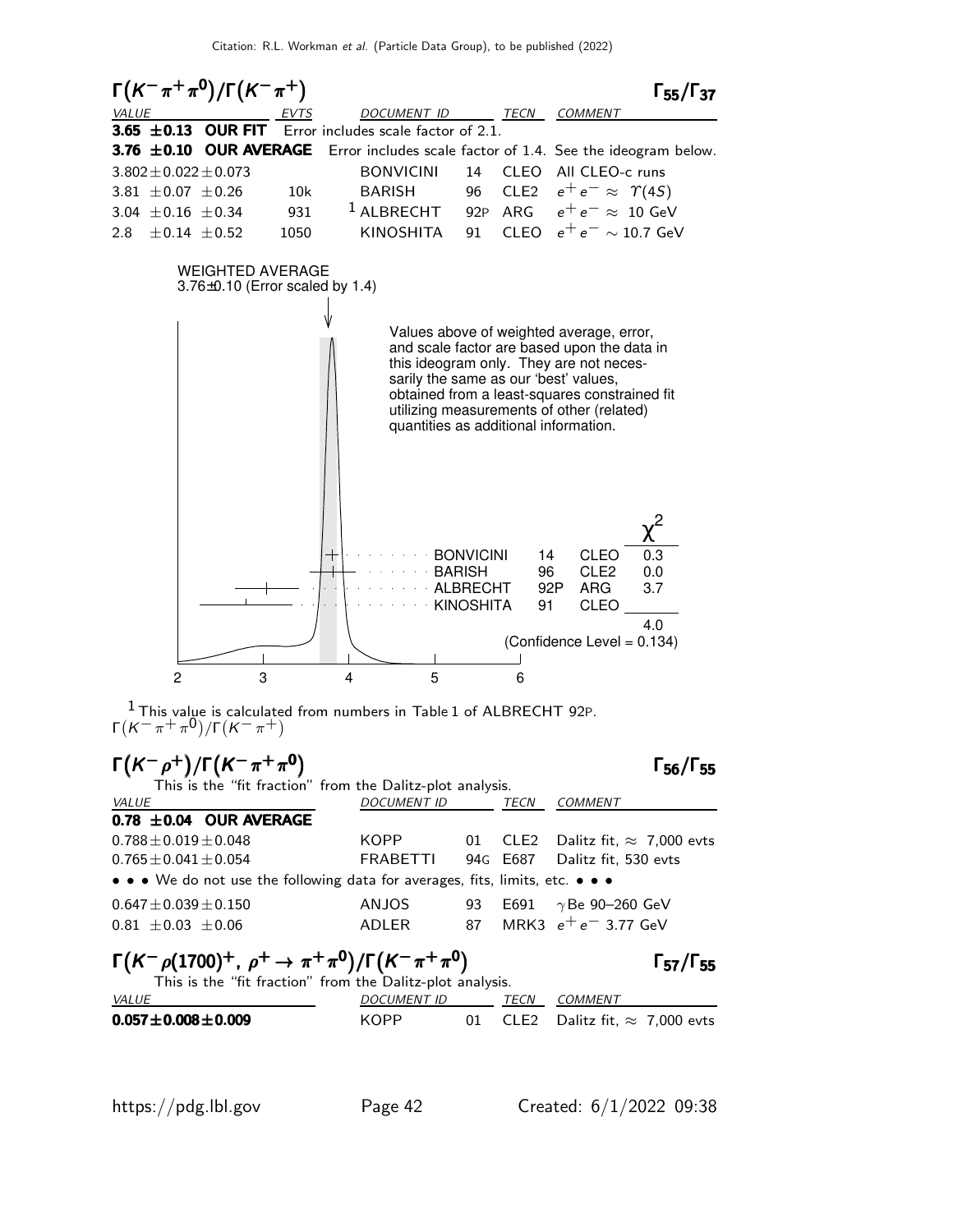| $\Gamma(K^*(892)^-\pi^+, K^*(892)^-\to K^-\pi^0)/\Gamma(K^-\pi^+\pi^0)$                                                                          |                          |    |      | $\Gamma_{58}/\Gamma_{55}$                                              |
|--------------------------------------------------------------------------------------------------------------------------------------------------|--------------------------|----|------|------------------------------------------------------------------------|
| This is the "fit fraction" from the Dalitz-plot analysis.                                                                                        | DOCUMENT ID TECN COMMENT |    |      |                                                                        |
| <b>VALUE</b>                                                                                                                                     |                          |    |      |                                                                        |
| $0.160 + 0.025$ OUR AVERAGE                                                                                                                      |                          |    |      |                                                                        |
| $0.161 \pm 0.007 \begin{array}{l} +0.027 \\ -0.011 \end{array}$                                                                                  | KOPP                     |    |      | 01 CLE2 Dalitz fit, $\approx 7,000$ evts                               |
| $0.148 \pm 0.028 \pm 0.049$                                                                                                                      | FRABETTI                 |    |      | 94G E687 Dalitz fit, 530 evts                                          |
| • • • We do not use the following data for averages, fits, limits, etc. • • •                                                                    |                          |    |      |                                                                        |
| $0.084 \pm 0.011 \pm 0.012$                                                                                                                      | ANJOS                    | 93 |      | E691 $\gamma$ Be 90-260 GeV                                            |
| $0.12 \pm 0.02 \pm 0.03$                                                                                                                         | ADLER                    | 87 |      | MRK3 $e^+e^-$ 3.77 GeV                                                 |
| $\Gamma(\overline{K}^*(892)^0 \pi^0, \overline{K}^*(892)^0 \to K^- \pi^+) / \Gamma(K^- \pi^+ \pi^0)$                                             |                          |    |      | $\Gamma_{59}/\Gamma_{55}$                                              |
| This is the "fit fraction" from the Dalitz-plot analysis.                                                                                        |                          |    |      |                                                                        |
| VALUE                                                                                                                                            | DOCUMENT ID TECN COMMENT |    |      |                                                                        |
| $0.135 \pm 0.016$ OUR AVERAGE                                                                                                                    |                          |    |      |                                                                        |
| $0.127 \pm 0.009 \pm 0.016$<br>$0.165 \pm 0.031 \pm 0.015$                                                                                       | KOPP<br>FRABETTI         | 01 |      | CLE2 Dalitz fit, $\approx 7,000$ evts<br>94G E687 Dalitz fit, 530 evts |
| • • • We do not use the following data for averages, fits, limits, etc. • • •                                                                    |                          |    |      |                                                                        |
| $0.142 \pm 0.018 \pm 0.024$                                                                                                                      | ANJOS                    | 93 |      | E691 $\gamma$ Be 90-260 GeV                                            |
| $0.13 \pm 0.02 \pm 0.03$                                                                                                                         |                          |    |      | ADLER 87 MRK3 $e^+e^-$ 3.77 GeV                                        |
|                                                                                                                                                  |                          |    |      |                                                                        |
| $\Gamma(K_0^*(1430)^-\pi^+, K_0^{*-} \to K^-\pi^0)/\Gamma(K^-\pi^+\pi^0)$                                                                        |                          |    |      | $\Gamma_{60}/\Gamma_{55}$                                              |
| This is the "fit fraction" from the Dalitz-plot analysis.<br><b>VALUE</b>                                                                        | DOCUMENT ID TECN COMMENT |    |      |                                                                        |
| $0.033 \pm 0.006 \pm 0.014$                                                                                                                      | KOPPNET                  | 01 | CLE2 | Dalitz fit, $\approx 7,000$ evts                                       |
|                                                                                                                                                  |                          |    |      |                                                                        |
| $\Gamma(\overline{K}_0^*(1430)^0 \pi^0, \overline{K}_0^{*0} \to K^- \pi^+) / \Gamma(K^- \pi^+ \pi^0)$                                            |                          |    |      | $\Gamma_{61}/\Gamma_{55}$                                              |
| This is the "fit fraction" from the Dalitz-plot analysis.<br><b>VALUE</b>                                                                        | DOCUMENT ID TECN COMMENT |    |      |                                                                        |
| $0.041 \pm 0.006 \pm 0.032$                                                                                                                      |                          |    |      | KOPP 01 CLE2 Dalitz fit, $\approx 7,000$ evts                          |
|                                                                                                                                                  |                          |    |      |                                                                        |
| $\Gamma(K^*(1680)^{-}\pi^{+}, K^{*-} \to K^{-}\pi^{0})/\Gamma(K^{-}\pi^{+}\pi^{0})$<br>This is the "fit fraction" from the Dalitz-plot analysis. |                          |    |      | $\Gamma_{62}/\Gamma_{55}$                                              |
| <b>VALUE</b>                                                                                                                                     | DOCUMENT ID TECN COMMENT |    |      |                                                                        |
| $0.013 \pm 0.003 \pm 0.004$                                                                                                                      | KOPP                     | 01 |      | CLE2 Dalitz fit, $\approx 7,000$ evts                                  |
|                                                                                                                                                  |                          |    |      |                                                                        |
| $\Gamma(K^-\pi^+\pi^0$ nonresonant)/ $\Gamma(K^-\pi^+\pi^0)$<br>This is the "fit fraction" from the Dalitz-plot analysis.                        |                          |    |      | $\Gamma_{63}/\Gamma_{55}$                                              |
| <b>VALUE</b><br>EVTS                                                                                                                             | DOCUMENT ID TECN COMMENT |    |      |                                                                        |
| $0.080^{+0.040}_{-0.014}$ OUR AVERAGE                                                                                                            |                          |    |      |                                                                        |
| $0.075 \pm 0.009 \begin{array}{l} +0.056 \\ -0.011 \end{array}$                                                                                  | KOPPNET                  | 01 |      | CLE2 Dalitz fit, $\approx 7,000$ evts                                  |
| $0.101 \pm 0.033 \pm 0.040$                                                                                                                      | FRABETTI                 |    |      | 94G E687 Dalitz fit, 530 evts                                          |
| • • • We do not use the following data for averages, fits, limits, etc. • • •                                                                    |                          |    |      |                                                                        |
| $0.036 \pm 0.004 \pm 0.018$                                                                                                                      | ANJOS                    | 93 |      | E691 $\gamma$ Be 90-260 GeV                                            |
| $0.09 \pm 0.02 \pm 0.04$                                                                                                                         | ADLER                    | 87 |      | MRK3 $e^+e^-$ 3.77 GeV                                                 |
| 21<br>$0.51 \pm 0.22$                                                                                                                            | SUMMERS                  | 84 | E691 | Photoproduction                                                        |
|                                                                                                                                                  |                          |    |      |                                                                        |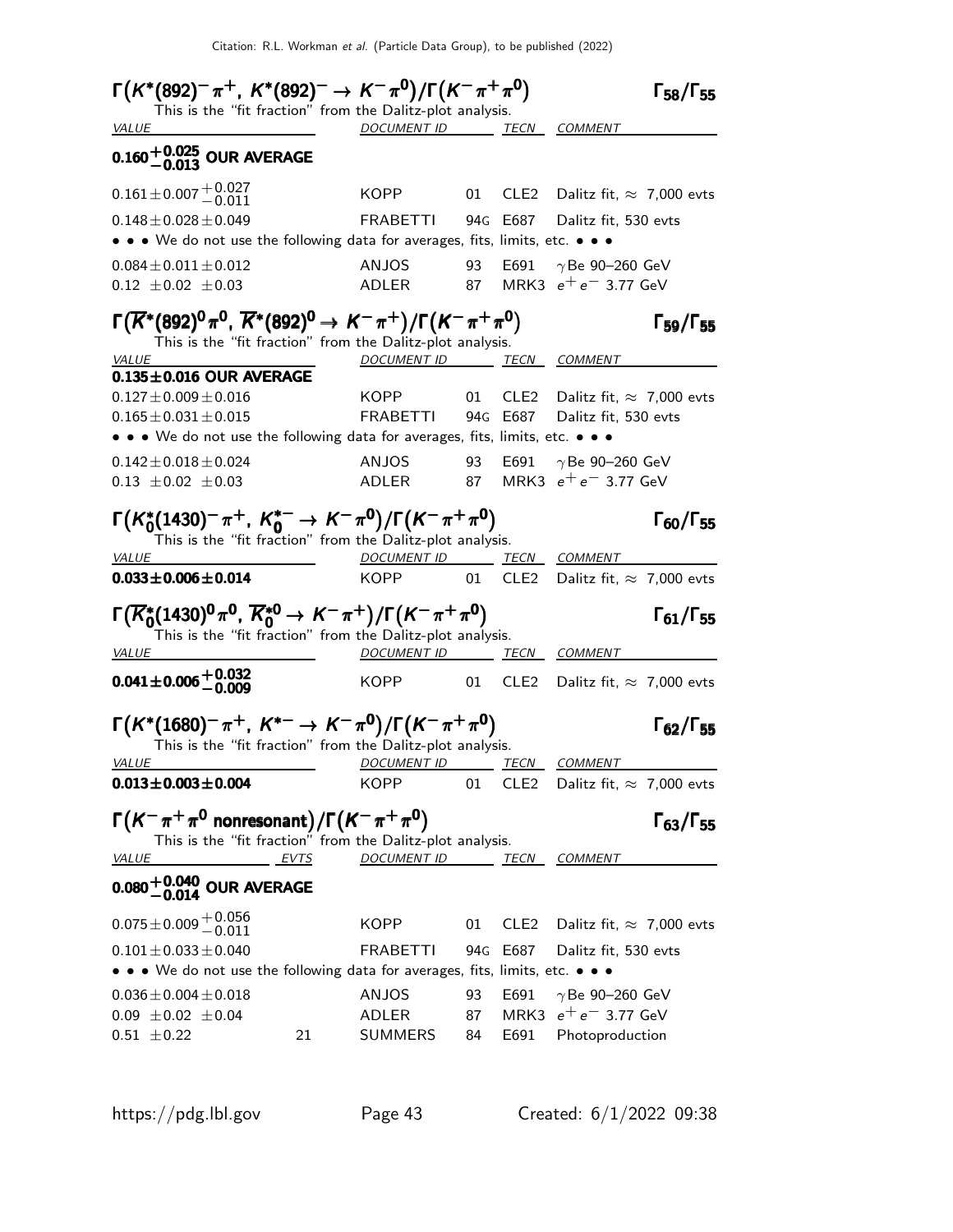| $\Gamma(K_S^0 2\pi^0)/\Gamma_{\rm total}$                                                                                                                    |                          |         | $\Gamma_{64}/\Gamma$                                 |
|--------------------------------------------------------------------------------------------------------------------------------------------------------------|--------------------------|---------|------------------------------------------------------|
| VALUE (units $10^{-3}$ )                                                                                                                                     | EVTS DOCUMENT ID         |         | TECN COMMENT                                         |
| 9.1 $\pm$ 1.1 OUR AVERAGE Error includes scale factor of 2.2.                                                                                                |                          |         |                                                      |
| $10.58 \pm 0.38 \pm 0.73$<br>1259                                                                                                                            | LOWREY                   | 11 CLEO | $e^+e^- \approx 3.77 \text{ GeV}$                    |
| $8.34 \pm 0.45 \pm 0.42$                                                                                                                                     | ASNER 08 CLEO            |         | $e^+e^- \rightarrow D^0\overline{D}^0$ ,<br>3.77 GeV |
| $\Gamma(K_S^0(2\pi^0)_{S-wave})/\Gamma(K_S^02\pi^0)$<br>This is the "fit fraction" from the Dalitz-plot analysis.                                            |                          |         | $\Gamma_{65}/\Gamma_{64}$                            |
| VALUE (units $10^{-2}$ )                                                                                                                                     | DOCUMENT ID TECN COMMENT |         |                                                      |
| $28.9 \pm 6.3 \pm 3.1$                                                                                                                                       |                          |         | LOWREY 11 CLEO Dalitz analysis, 1259 evts            |
| $\Gamma(\overline{K}^*(892)^0 \pi^0, \overline{K}^{*0} \to K_S^0 \pi^0)/\Gamma(K_S^0 \pi^0)$<br>This is the "fit fraction" from the Dalitz-plot analysis.    |                          |         | $\Gamma_{66}/\Gamma_{38}$                            |
| VALUE (units $10^{-2}$ )                                                                                                                                     | DOCUMENT ID TECN COMMENT |         |                                                      |
| 65.6 $\pm$ 5.3 $\pm$ 2.5                                                                                                                                     | LOWREY 11                |         | CLEO Dalitz analysis, 1259 evts                      |
| $\bullet \bullet \bullet$ We do not use the following data for averages, fits, limits, etc. $\bullet \bullet \bullet$                                        |                          |         |                                                      |
| 55 $^{+13}_{-10}$ ±7                                                                                                                                         |                          |         | PROCARIO 93B CLE2 Dalitz plot fit, 122 evts          |
| $\Gamma(\overline{K}^*(1430)^0 \pi^0, \overline{K}^{*0} \to K_S^0 \pi^0)/\Gamma(K_S^0 2\pi^0)$<br>This is the "fit fraction" from the Dalitz-plot analysis.  |                          |         | $\Gamma_{67}/\Gamma_{64}$                            |
| VALUE (units $10^{-2}$ )                                                                                                                                     | DOCUMENT ID TECN COMMENT |         |                                                      |
| $0.49 \pm 0.45 \pm 2.51$                                                                                                                                     |                          |         | LOWREY 11 CLEO Dalitz analysis, 1259 evts            |
| $\Gamma(\overline{K}^*(1680)^0\pi^0,\,\overline{K}^{*0}\to K^0_S\pi^0)/\Gamma(K^0_S$ 2 $\pi^0)$<br>This is the "fit fraction" from the Dalitz-plot analysis. |                          |         | $\Gamma_{68}/\Gamma_{64}$                            |
| VALUE (units $10^{-2}$ )                                                                                                                                     | DOCUMENT ID TECN         |         | <i>COMMENT</i>                                       |
| $11.2 \pm 2.7 \pm 2.5$                                                                                                                                       | LOWREY 11 CLEO           |         | Dalitz analysis, 1259 evts                           |
| $\Gamma(K_S^0 f_2(1270), f_2 \to 2\pi^0)/\Gamma(K_S^0 2\pi^0)$<br>This is the "fit fraction" from the Dalitz-plot analysis.                                  |                          |         | $\Gamma_{69}/\Gamma_{64}$                            |
| VALUE (units $10^{-2}$ )                                                                                                                                     | DOCUMENT ID TECN COMMENT |         |                                                      |
| $2.48 \pm 0.91 \pm 0.78$                                                                                                                                     | LOWREY 11 CLEO           |         | Dalitz analysis, 1259 evts                           |
| $\Gamma(2K^0_S$ , one $K^0_S \rightarrow 2\pi^0)/\Gamma(K^0_S 2\pi^0)$<br>This is the "fit fraction" from the Dalitz-plot analysis.                          |                          |         | Г <sub>70</sub> /Г <sub>64</sub>                     |
| VALUE (units $10^{-2}$ )                                                                                                                                     | <b>DOCUMENT ID</b>       | TECN    | <b>COMMENT</b>                                       |
| $3.46 \pm 0.92 \pm 0.66$                                                                                                                                     | LOWREY<br>11             | CLEO    | Dalitz analysis, 1259 evts                           |
| $\Gamma(K_S^0 2\pi^0$ nonresonant) / $\Gamma(K_S^0 \pi^0)$<br>This is the "fit fraction" from the Dalitz-plot analysis.<br><b>VALUE</b>                      |                          |         | $\Gamma_{71}/\Gamma_{38}$                            |
| • We do not use the following data for averages, fits, limits, etc. • • •                                                                                    | DOCUMENT ID              |         | <u>TECN COMMENT</u>                                  |
| $0.37 \pm 0.08 \pm 0.04$                                                                                                                                     | <b>PROCARIO</b>          |         | 93B CLE2 Dalitz plot fit, 122 evts                   |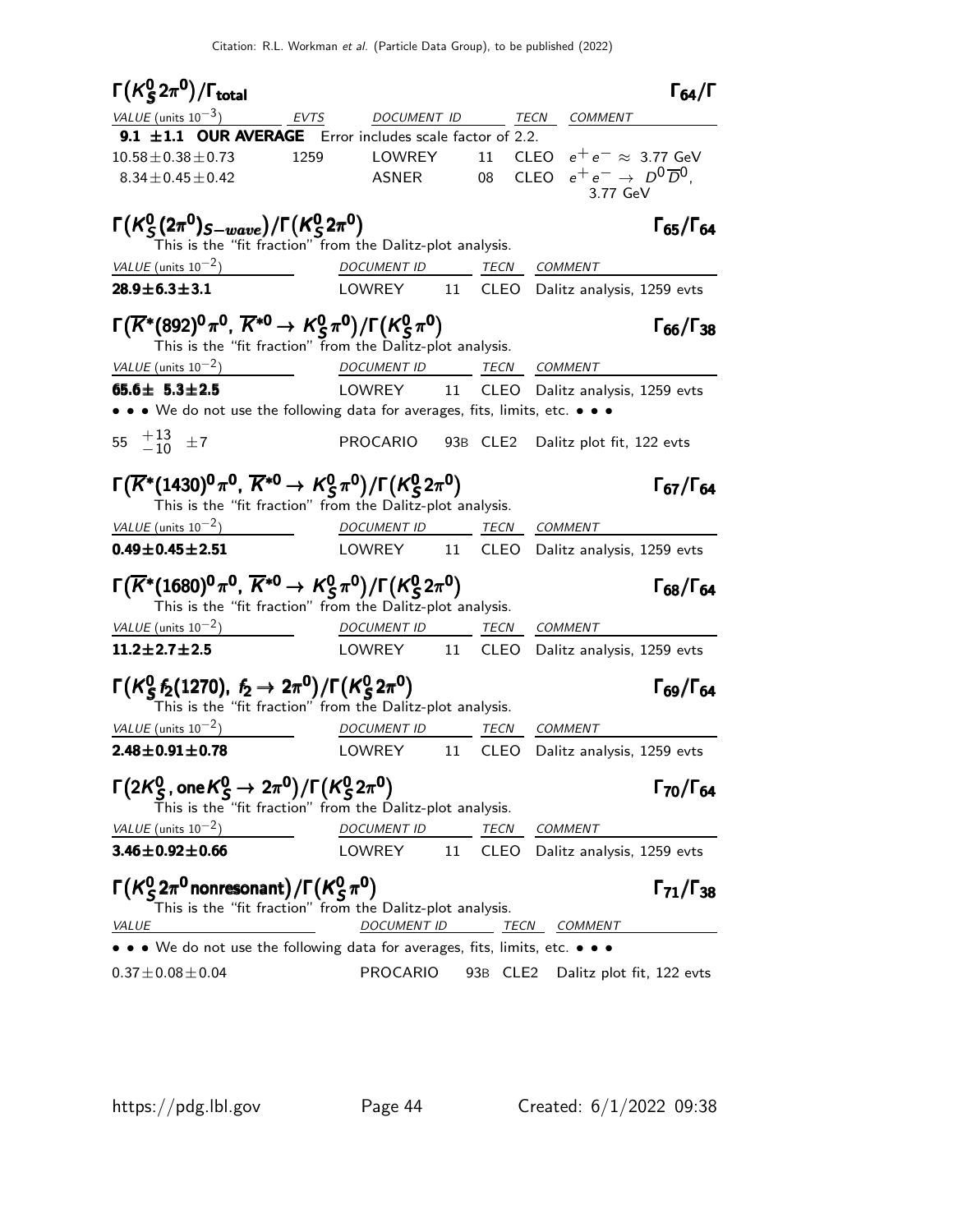| $\Gamma(K^-2\pi^+\pi^-)/\Gamma_{\rm total}$ |                                                                |                                                                                                  |          |             | $\Gamma_{72}/\Gamma$                                                                                                                     |
|---------------------------------------------|----------------------------------------------------------------|--------------------------------------------------------------------------------------------------|----------|-------------|------------------------------------------------------------------------------------------------------------------------------------------|
| VALUE (%)                                   | <b>EVTS</b>                                                    | DOCUMENT ID                                                                                      |          | TECN        | COMMENT                                                                                                                                  |
|                                             |                                                                | • • • We do not use the following data for averages, fits, limits, etc. • • •                    |          |             |                                                                                                                                          |
| $8.30 \pm 0.07 \pm 0.20$                    |                                                                | $1$ DOBBS                                                                                        | 07       |             | CLEO See BONVICINI 14                                                                                                                    |
| 8.3 $\pm$ 0.2 $\pm$ 0.3                     | 15k                                                            | $1$ HE                                                                                           | 05       | CLEO        | See DOBBS 07                                                                                                                             |
| 7.9 $\pm 1.5$ $\pm 0.9$                     |                                                                | <sup>2</sup> ALBRECHT                                                                            | 94       | ARG         | $e^+e^- \approx \Upsilon(4S)$                                                                                                            |
| $6.80 \pm 0.27 \pm 0.57$                    | 1.4k                                                           | <sup>3</sup> ALBRECHT                                                                            | 94F      | ARG         | $e^+e^- \approx \Upsilon(4S)$                                                                                                            |
| $9.1 \pm 0.8 \pm 0.8$                       | 992                                                            | <b>ADLER</b>                                                                                     | 88C      | MRK3        | $e^+e^-$ 3.77 GeV                                                                                                                        |
| 11.7 $\pm 2.5$<br>6.2 $\pm 1.9$             | 185<br>44                                                      | <sup>4</sup> SCHINDLER<br><sup>5</sup> PERUZZI                                                   | 81<br>77 | LGW         | MRK2 $e^+e^-$ 3.771 GeV<br>$e^+e^-$ 3.77 GeV                                                                                             |
|                                             |                                                                |                                                                                                  |          |             |                                                                                                                                          |
| supersedes HE 05.                           |                                                                |                                                                                                  |          |             | $^1$ DOBBS 07 and HE 05 use single- and double-tagged events in an overall fit. DOBBS 07                                                 |
|                                             |                                                                |                                                                                                  |          |             | <sup>2</sup> ALBRECHT 94 uses $D^0$ mesons from $\overline{B}^0 \to D^{*+} \ell^- \overline{\nu}_{\ell}$ decays. This is a different set |
|                                             | of events than used by ALBRECHT 94F.                           |                                                                                                  |          |             |                                                                                                                                          |
|                                             |                                                                |                                                                                                  |          |             | <sup>3</sup> See the footnote on the ALBRECHT 94F measurement of $\Gamma(K^-\pi^+)/\Gamma_{\text{total}}$ for the                        |
| method used.                                |                                                                |                                                                                                  |          |             | <sup>4</sup> SCHINDLER 81 (MARK-2) measures $\sigma(e^+e^-\rightarrow \psi(3770))\times$ branching fraction to be                        |
|                                             |                                                                |                                                                                                  |          |             | $0.68 \pm 0.11$ nb. We use the MARK-3 (ADLER 88C) value of $\sigma = 5.8 \pm 0.5 \pm 0.6$ nb.                                            |
|                                             |                                                                |                                                                                                  |          |             | <sup>5</sup> PERUZZI 77 (MARK-1) measures $\sigma(e^+e^-\rightarrow \psi(3770))\times$ branching fraction to be                          |
|                                             |                                                                |                                                                                                  |          |             | $0.36 \pm 0.10$ nb. We use the MARK-3 (ADLER 88C) value of $\sigma = 5.8 \pm 0.5 \pm 0.6$ nb.                                            |
|                                             | $\Gamma(K^-2\pi^+\pi^-)/\Gamma(K^-\pi^+)$                      |                                                                                                  |          |             | $\Gamma_{72}/\Gamma_{37}$                                                                                                                |
| VALUE                                       | <u>EVTS</u>                                                    | DOCUMENT ID                                                                                      |          | TECN        | COMMENT                                                                                                                                  |
| $2.083 \pm 0.031$ OUR FIT                   |                                                                |                                                                                                  |          |             |                                                                                                                                          |
|                                             | 2.087±0.032 OUR AVERAGE                                        |                                                                                                  |          |             |                                                                                                                                          |
| $2.106 \pm 0.013 \pm 0.032$                 |                                                                | <b>BONVICINI</b>                                                                                 | 14       | <b>CLEO</b> | All CLEO-c runs                                                                                                                          |
| 1.94 $\pm$ 0.07 $+$ 0.09                    | $-0.11$                                                        | <b>JUN</b>                                                                                       | 00       | <b>SELX</b> | $\Sigma^-$ nucleus, 600 GeV                                                                                                              |
| $\pm 0.2$<br>1.7 <sub>2</sub>               | $\pm 0.2$<br>1745                                              | ANJOS                                                                                            | 92C E691 |             | $\gamma$ Be 90-260 GeV                                                                                                                   |
| 1.90 $\pm$ 0.25 $\pm$ 0.20                  | 337                                                            | <b>ALVAREZ</b>                                                                                   | 91B      | <b>NA14</b> | Photoproduction                                                                                                                          |
| 2.12 $\pm$ 0.16 $\pm$ 0.09                  |                                                                | BORTOLETTO88                                                                                     |          | <b>CLEO</b> | $e^+e^-$ 10.55 GeV<br>$e^+e^-$ 10 GeV                                                                                                    |
| 2.17 $\pm$ 0.28 $\pm$ 0.23                  |                                                                | <b>ALBRECHT</b><br>• • • We do not use the following data for averages, fits, limits, etc. • • • | 85F      | ARG         |                                                                                                                                          |
|                                             |                                                                |                                                                                                  |          |             |                                                                                                                                          |
| 2.0<br>$\pm 0.9$                            | 48                                                             | BAILEY                                                                                           | 86       |             | ACCM $\pi^-$ Be fixed target<br>$\pi^-$ Be $\rightarrow$ $D^0$                                                                           |
| 2.0<br>$\pm 1.0$<br>2.2 $\pm 0.8$           | 10<br>214                                                      | <b>BAILEY</b><br>PICCOLO                                                                         |          | 83B SPEC    | 77 MRK1 $e^+e^-$ 4.03, 4.41 GeV                                                                                                          |
|                                             |                                                                |                                                                                                  |          |             |                                                                                                                                          |
|                                             | $\Gamma(K^-\pi^+\rho^0\text{total})/\Gamma(K^-\,2\pi^+\pi^-)$  |                                                                                                  |          |             | $\Gamma_{73}/\Gamma_{72}$                                                                                                                |
| VALUE (units $10^{-2}$ )                    |                                                                | DOCUMENT ID TECN COMMENT                                                                         |          |             |                                                                                                                                          |
| 83.5±3.5 OUR AVERAGE                        |                                                                |                                                                                                  |          |             |                                                                                                                                          |
| 80 $\pm 3$ $\pm 5$                          |                                                                |                                                                                                  |          |             | ANJOS 92C E691 1745 $K^- 2\pi^+ \pi^-$ evts                                                                                              |
| $85.5 \pm 3.2 \pm 3.0$                      |                                                                |                                                                                                  |          |             | COFFMAN 92B MRK3 1281 $\pm$ 45 K <sup>-</sup> 2 $\pi^{+}$ $\pi^{-}$ evts                                                                 |
|                                             | $\Gamma(K^-\pi^+\rho^03\text{-body})/\Gamma(K^-\,2\pi^+\pi^-)$ |                                                                                                  |          |             | $\Gamma_{74}/\Gamma_{72}$                                                                                                                |
| <u>VALUE</u> (units $10^{-2}$ ) EVTS        |                                                                | DOCUMENT ID TECN COMMENT                                                                         |          |             |                                                                                                                                          |
| 7.4±2.0 OUR AVERAGE                         |                                                                |                                                                                                  |          |             |                                                                                                                                          |
| $8.4 \pm 1.1 \pm 2.5$                       | 16k                                                            | ABLIKIM                                                                                          |          |             | 170 BES3 $D^0 \to K^- 2\pi^+ \pi^-$                                                                                                      |
| 5 $\pm 3$ $\pm 2$                           |                                                                | ANJOS                                                                                            |          |             | 92C E691 1745 $K^- 2\pi^+ \pi^-$ evts<br>COFFMAN 92B MRK3 1281 ± 45 $K = 2\pi^+ \pi^-$ evts                                              |
| $8.4 \pm 2.2 \pm 4.0$                       |                                                                |                                                                                                  |          |             |                                                                                                                                          |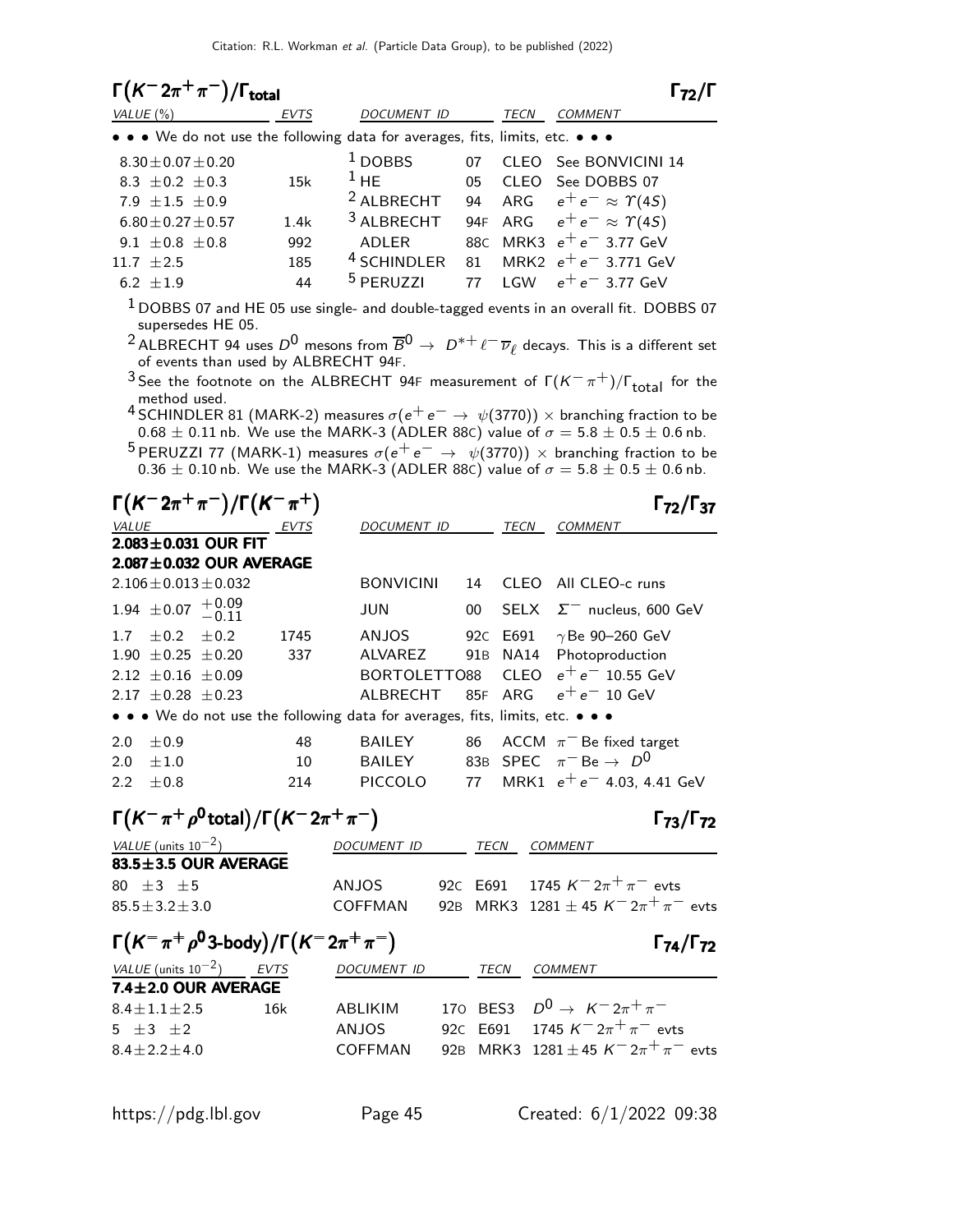| $\Gamma(\overline{K}^*(892)^0\rho^0, \, \overline{K}^{*0} \rightarrow K^-\pi^+) / \Gamma(K^-2\pi^+\pi^-)$                                                       |             |                                                     |              |                                              | $\Gamma_{75}/\Gamma_{72}$ |
|-----------------------------------------------------------------------------------------------------------------------------------------------------------------|-------------|-----------------------------------------------------|--------------|----------------------------------------------|---------------------------|
| VALUE (units $10^{-2}$ ) EVTS                                                                                                                                   |             | DOCUMENT ID                                         |              | TECN COMMENT                                 |                           |
| 12.3±0.6 OUR AVERAGE                                                                                                                                            |             |                                                     |              |                                              |                           |
| $12.3 \pm 0.4 \pm 0.5$                                                                                                                                          | 16k         | ABLIKIM                                             | 170 BES3     | $D^0 \to K^- 2\pi^+ \pi^-$                   |                           |
| 13 $\pm 2$ $\pm 2$                                                                                                                                              |             | <b>ANJOS</b>                                        | 92C E691     | 1745 $K^{-}2\pi^{+}\pi^{-}$ evts             |                           |
| $\Gamma(\overline{K}^*(892)^0\rho^0$ transverse, $\overline{K}^{*0}\to K^-\pi^+)/\Gamma(K^-2\pi^+\pi^-)$ $\Gamma_{76}/\Gamma_{72}$                              |             |                                                     |              |                                              |                           |
| <u>VALUE EVTS</u>                                                                                                                                               |             | DOCUMENT ID ______ TECN ___ COMMENT                 |              |                                              |                           |
| $0.142 \pm 0.016 \pm 0.05$                                                                                                                                      | 1281        | COFFMAN 92B MRK3 $K^-2\pi^+\pi^-$ evts              |              |                                              |                           |
| $\Gamma(K^-a_1(1260)^+, a_1^+\to \rho^0\pi^+)/\Gamma(K^-2\pi^+\pi^-)$                                                                                           |             |                                                     |              |                                              | $\Gamma_{77}/\Gamma_{72}$ |
| VALUE (units $10^{-2}$ ) EVTS                                                                                                                                   |             |                                                     |              | DOCUMENT ID TECN COMMENT                     |                           |
| 53 ±4 OUR AVERAGE                                                                                                                                               |             |                                                     |              |                                              |                           |
| $54.6 \pm 2.8 \pm 3.7$                                                                                                                                          | <b>16k</b>  | ABLIKIM                                             |              | 170 BES3 $D^0 \to K^- 2\pi^+ \pi^-$          |                           |
| 47 $\pm$ 5 $\pm$ 10                                                                                                                                             | 1745        | ANJOS                                               |              | 92C E691 $K = 2\pi + \pi$ evts               |                           |
| $49.2 \pm 2.4 \pm 8.0$                                                                                                                                          | 1281        | COFFMAN                                             |              | 92B MRK3 $K = 2\pi^+ \pi^-$ evts             |                           |
| $\Gamma(K_1(1270)^{-}\pi^{+}, K_1^{-} \to K^{-}\pi^{+}\pi^{-}$ total)/ $\Gamma(K^{-}2\pi^{+}\pi^{-})$                                                           |             |                                                     |              |                                              | $\Gamma_{78}/\Gamma_{72}$ |
| VALUE (units $10^{-2}$ )<br>4.8 ±0.4 OUR AVERAGE                                                                                                                | <b>EVTS</b> | DOCUMENT ID TECN COMMENT                            |              |                                              |                           |
| $4.66 \pm 0.05 \pm 0.39 \pm 0.24$ 891k                                                                                                                          |             | $1$ AAIJ                                            |              | 18AI LHCB $D^0 \rightarrow K^- 2\pi^+ \pi^-$ |                           |
| 6.6 $\pm 1.9$ $\pm 0.3$                                                                                                                                         | 1281        | COFFMAN                                             |              | 92B MRK3 $K = 2\pi^+ \pi^-$ evts             |                           |
| $1$ The 3rd error is due to the uncertainty in the amplitude model composition.                                                                                 |             |                                                     |              |                                              |                           |
|                                                                                                                                                                 |             |                                                     |              |                                              |                           |
|                                                                                                                                                                 |             |                                                     |              |                                              |                           |
| $\Gamma(K_1(1270)^{-}\pi^{+}$ , $K_1^{-} \to \overline{K}^*(892)^{0}\pi^{-}$ , $\overline{K}^{*0} \to K^{-}\pi^{+})/\Gamma(K^{-}2\pi^{+}\pi^{-})$               |             |                                                     |              |                                              |                           |
|                                                                                                                                                                 |             |                                                     |              |                                              | $\Gamma_{81}/\Gamma_{72}$ |
| VALUE (units $10^{-2}$ )                                                                                                                                        | <b>EVTS</b> | DOCUMENT ID                                         | TECN COMMENT |                                              |                           |
| $0.8 \pm 0.2 \pm 0.2$                                                                                                                                           | 16k         | ABLIKIM 170 BES3 $D^0 \rightarrow K^- 2\pi^+ \pi^-$ |              |                                              |                           |
| $\Gamma(K^-2\pi^+\pi^-$ nonresonant) / $\Gamma(K^-2\pi^+\pi^-)$                                                                                                 |             |                                                     |              |                                              | $\Gamma_{82}/\Gamma_{72}$ |
| VALUE (units $10^{-2}$ ) EVTS                                                                                                                                   |             |                                                     |              | DOCUMENT ID TECN COMMENT                     |                           |
| 22.0 $\pm$ 0.8 OUR AVERAGE                                                                                                                                      |             |                                                     |              |                                              |                           |
| $22.04 \pm 0.28 \pm 2.09 \pm 1.51$ 891k                                                                                                                         |             | $1$ AAIJ                                            |              | 18AI LHCB $D^0 \rightarrow K^- 2\pi^+ \pi^-$ |                           |
| 21.9 $\pm 0.6 \pm 0.6$                                                                                                                                          | 16k         | <sup>2</sup> ABLIKIM                                | 170 BES3     | $D^0 \to K^- 2\pi^+ \pi^-$                   |                           |
| $\pm 2$ $\pm 3$<br>23.                                                                                                                                          | 1.7k        | ANJOS                                               |              | 92c E691 $D^0 \rightarrow K^- 2\pi^+ \pi^-$  |                           |
| 24.2 $\pm 2.5$ $\pm 6.0$                                                                                                                                        | 1.2k        | COFFMAN                                             |              | 92B MRK3 $D^0 \to K^- 2\pi^+ \pi^-$          |                           |
| $1$ The 3rd error is due to the uncertainty in the amplitude model composition.                                                                                 |             |                                                     |              |                                              |                           |
| $2$ In addition to the 14 ABLIKIM 170 branching ratios we have listed, the pa-                                                                                  |             |                                                     |              |                                              |                           |
| per gives 15 more ratios for mostly non-resonant modes. Four of the 15 have<br>less than 2-standard-deviation significance. Here are some of the omitted modes, |             |                                                     |              |                                              |                           |
| with S, P, V, A, and T for scalar, pseudo-scalar, vector, axial-vector, and tensor                                                                              |             |                                                     |              |                                              |                           |
| spin sub-structures: $\pi^+ (K^- \rho^0)_P$ , $\pi^+ (K^- \rho^0)_V$ , $\pi^+ (\overline{K}^{*0} \pi^-)_P$ , $\pi^+ (\overline{K}^{*0} \pi^-)_V$ ,              |             |                                                     |              |                                              |                           |
| $\pi^+(\pi^-(K^-\pi^+)_{S-wave})_A$ , $(K^-\pi^+)_{V}$ $(\pi^+\pi^-)_{S}$ , $(K^-\pi^+)_{T}$ $(\pi^+\pi^-)_{S}$                                                 |             |                                                     |              |                                              |                           |
| $\Gamma(K_S^0\pi^+\pi^-\pi^0)/\Gamma_{\rm total}$                                                                                                               |             |                                                     |              |                                              | $\Gamma_{83}/\Gamma$      |
| VALUE $(\%)$                                                                                                                                                    | <u>EVTS</u> | DOCUMENT ID TECN COMMENT                            |              |                                              |                           |
| 5.2±0.6 OUR FIT<br>$5.2 \pm 1.1 \pm 1.2$                                                                                                                        |             | COFFMAN 92B MRK3 $e^+e^-$ 3.77 GeV                  |              |                                              |                           |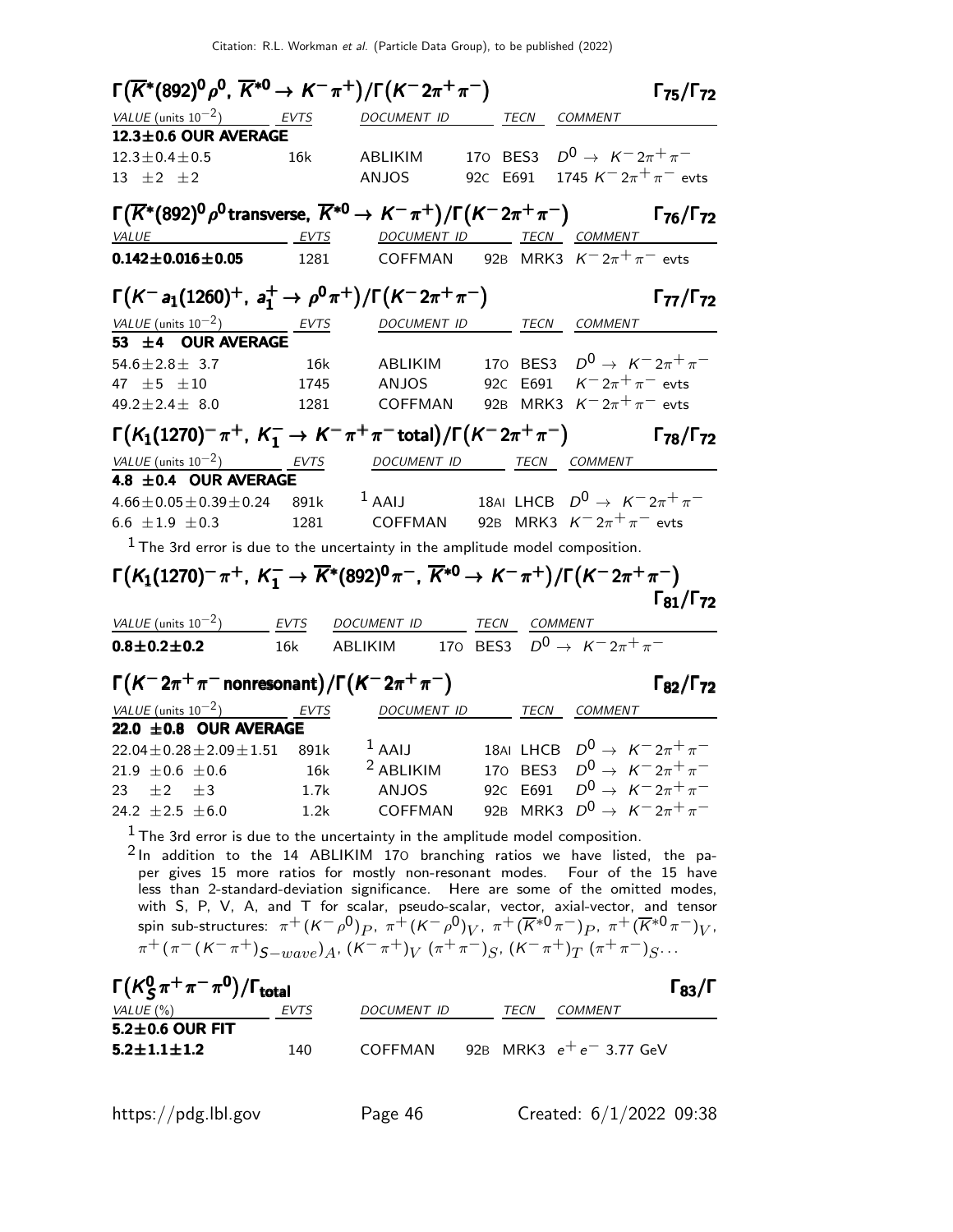• • • We do not use the following data for averages, fits, limits, etc. • • •

$$
6.7^{+1.6}_{-1.7}
$$
 <sup>1</sup> BARLAG 92C ACCM  $\pi$ <sup>-</sup> Cu 230 GeV

1 BARLAG 92<sup>C</sup> computes the branching fraction using topological normalization.

$$
\Gamma(K_S^0\pi^+\pi^-\pi^0)/\Gamma(K_S^0\pi^+\pi^-)
$$

Γ<sub>83</sub>/Γ<sub>40</sub>

П

Branching fractions for submodes of this mode with narrow resonances (the  $\eta$ ,  $\omega$ ,  $\eta^\prime)$ are fairly well determined (see below). COFFMAN 92B gives fractions of  $K^*$  and  $\rho$ submodes, but with only  $140 \pm 28$  events above background could not determine them with much accuracy. We omit those measurements here; they are in our 2008 Review (Physics Letters B667 1 (2008)).

| <i>VALUE</i>                | EVTS | <b>DOCUMENT ID</b> | <i>TECN</i> | COMMENT                                         |
|-----------------------------|------|--------------------|-------------|-------------------------------------------------|
| $1.85 \pm 0.20$ OUR FIT     |      |                    |             |                                                 |
| $1.86 \pm 0.23$ OUR AVERAGE |      |                    |             |                                                 |
| $1.80 + 0.20 + 0.21$        | 190  |                    |             | $^{1}$ ALBRECHT 92P ARG $e^+e^- \approx 10$ GeV |
| $2.8 + 0.8 + 0.8$           | 46   | ANJOS              | 92C E691    | $\gamma$ Be 90–260 GeV                          |
| $1.85 + 0.26 + 0.30$        | 158  |                    |             | KINOSHITA 91 CLEO $e^+e^- \sim 10.7$ GeV        |

 $1$  This value is calculated from numbers in Table 1 of ALBRECHT 92P.

| $\Gamma(K^-\pi^+2\pi^0)/\Gamma_{\rm total}$                                   |      |                    |      | $\Gamma_{86}/\Gamma$                                     |
|-------------------------------------------------------------------------------|------|--------------------|------|----------------------------------------------------------|
| VALUE (%)                                                                     | EVTS | <b>DOCUMENT ID</b> | TECN | <b>COMMENT</b>                                           |
| $8.86 \pm 0.13 \pm 0.19$                                                      | 6.1k | ABLIKIM            |      | 19AK BES3 $e^+e^-$ at 3773 MeV                           |
| • • • We do not use the following data for averages, fits, limits, etc. • • • |      |                    |      |                                                          |
| $17.7 + 2.9$                                                                  |      | $1$ BARLAG         |      | 92C ACCM $\pi$ <sup>-</sup> Cu 230 GeV                   |
| 14.9 $\pm$ 3.7 $\pm$ 3.0                                                      | 24   | $2$ ADLER          |      | 88C MRK3 $e^+e^-$ 3.77 GeV                               |
| 20.9 $\frac{+7.4}{-4.3}$ ± 1.2                                                | 9    |                    |      | <sup>1</sup> AGUILAR- 87F HYBR $\pi p$ , pp 360, 400 GeV |

 $1$  AGUILAR-BENITEZ 87F and BARLAG 92C compute the branching fraction using topological normalization. They do not distinguish the presence of a third  $\pi^{0}$ , and thus are not included in the average.

2 ADLER 88<sup>C</sup> uses an absolute normalization method finding this decay channel opposite a detected  $\overline{D}^0 \rightarrow K^+ \pi^-$  in pure  $D\overline{D}$  events.

| $\Gamma(K^- 2\pi^+\pi^-\pi^0)/\Gamma(K^-\pi^+)$                       |      |             |             | $\Gamma_{87}/\Gamma_{37}$                             |
|-----------------------------------------------------------------------|------|-------------|-------------|-------------------------------------------------------|
| VALUE                                                                 | EVTS | DOCUMENT ID | TECN        | <b>COMMENT</b>                                        |
| $1.09\pm0.10$ OUR FIT                                                 |      |             |             |                                                       |
| $0.98 \pm 0.11 \pm 0.11$                                              | 225  |             |             | <sup>1</sup> ALBRECHT 92P ARG $e^+e^- \approx 10$ GeV |
| $1$ This value is calculated from numbers in Table 1 of ALBRECHT 92P. |      |             |             |                                                       |
| $\Gamma(K^- 2\pi^+\pi^-\pi^0)/\Gamma(K^- 2\pi^+\pi^-)$                |      |             |             | $\Gamma_{87}/\Gamma_{72}$                             |
| <b>VALUE</b>                                                          | EVTS | DOCUMENT ID | <b>TECN</b> | <b>COMMENT</b>                                        |
| $0.52 \pm 0.05$ OUR FIT                                               |      |             |             |                                                       |
| $0.56 \pm 0.07$ OUR AVERAGE                                           |      |             |             |                                                       |
| $0.55 \pm 0.07 \begin{array}{c} +0.12 \\ -0.09 \end{array}$           | 167  |             |             | KINOSHITA 91 CLEO $e^+e^- \sim 10.7$ GeV              |
| $0.57 \pm 0.06 \pm 0.05$                                              | 180  | ANJOS       |             | 90D E691 Photoproduction                              |
| $\Gamma(K_S^0 \eta \pi^0)/\Gamma_{\text{total}}$                      |      |             |             | $\Gamma_{91}/\Gamma$                                  |
| <i>VALUE</i> (units $10^{-3}$ )                                       | EVTS | DOCUMENT ID | TECN        | <b>COMMENT</b>                                        |
| $10.06 \pm 0.34 \pm 0.30$                                             | 1.1k | ABLIKIM     |             | 20V BES3 $e^+e^-$ , 3773 MeV                          |
| https://pdg.lbl.gov                                                   |      | Page 47     |             | Created: 6/1/2022 09:38                               |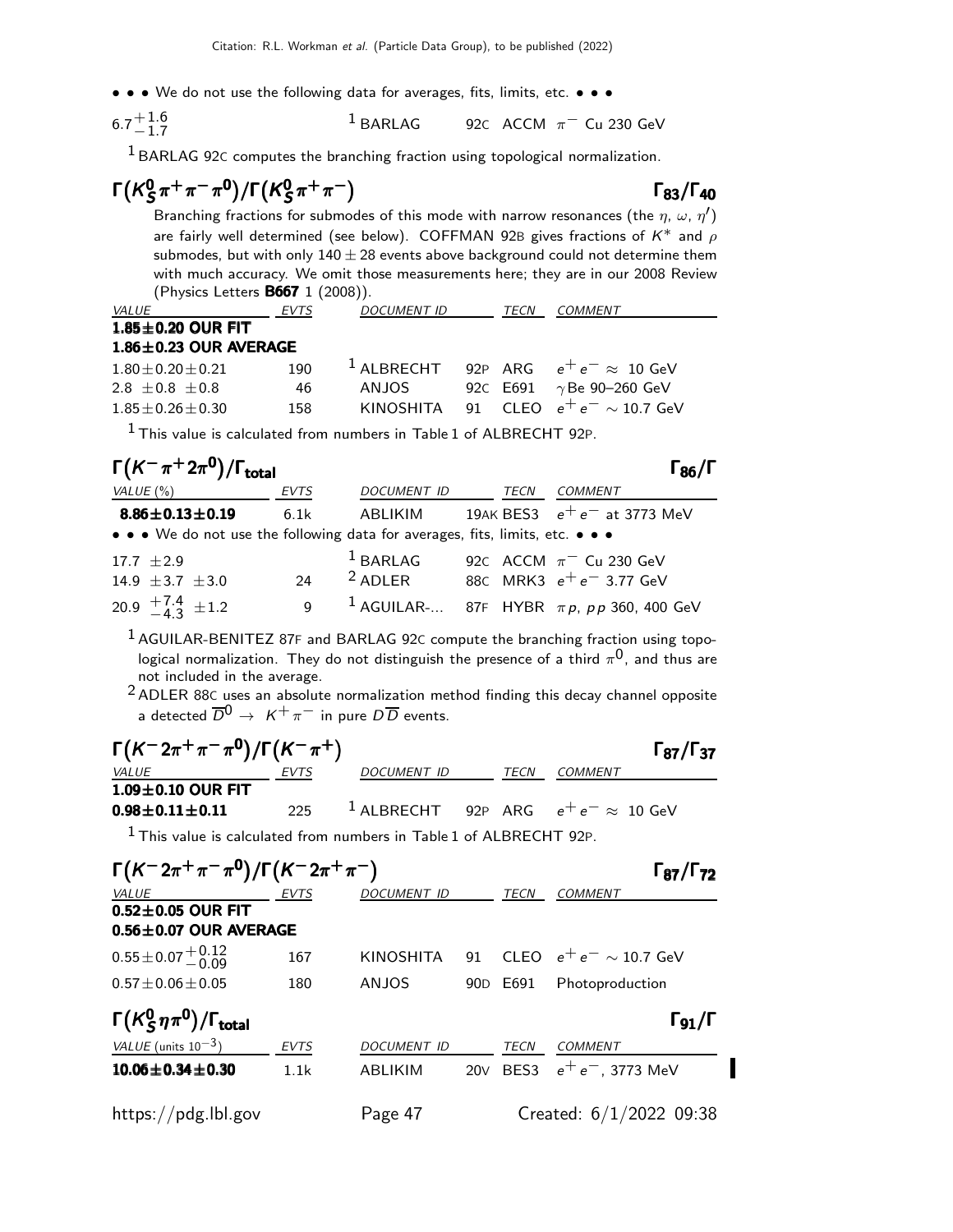| $\Gamma(K_S^0 \eta \pi^0)/\Gamma(K_S^0 \pi^0)$                                                                                                                                                                                                                                                                                                                                                                                                                                                                                                                                                                                                                  |              |                                                                              |    |      |                                                  | $\Gamma_{91}/\Gamma_{38}$ |
|-----------------------------------------------------------------------------------------------------------------------------------------------------------------------------------------------------------------------------------------------------------------------------------------------------------------------------------------------------------------------------------------------------------------------------------------------------------------------------------------------------------------------------------------------------------------------------------------------------------------------------------------------------------------|--------------|------------------------------------------------------------------------------|----|------|--------------------------------------------------|---------------------------|
| VALUE                                                                                                                                                                                                                                                                                                                                                                                                                                                                                                                                                                                                                                                           | EVTS_____    | DOCUMENT ID                                                                  |    | TECN | <b>COMMENT</b>                                   |                           |
| $0.46 \pm 0.07 \pm 0.06$                                                                                                                                                                                                                                                                                                                                                                                                                                                                                                                                                                                                                                        | $155 \pm 22$ | $1$ RUBIN                                                                    | 04 |      | CLEO $e^+e^- \approx 10$ GeV                     |                           |
| $^1$ The $\eta$ here is detected in its $\gamma\gamma$ mode, but other $\eta$ modes are included in the value given.                                                                                                                                                                                                                                                                                                                                                                                                                                                                                                                                            |              |                                                                              |    |      |                                                  |                           |
| $\Gamma(K_S^0 a_0(980), a_0 \to \eta \pi^0)/\Gamma(K_S^0 \eta \pi^0)$                                                                                                                                                                                                                                                                                                                                                                                                                                                                                                                                                                                           |              | This is the "fit fraction" from the Dalitz-plot analysis, with interference. |    |      |                                                  | $\Gamma_{92}/\Gamma_{91}$ |
| <i>VALUE</i><br>$1.19 \pm 0.09 \pm 0.26$                                                                                                                                                                                                                                                                                                                                                                                                                                                                                                                                                                                                                        |              | <b>DOCUMENT ID</b><br>$1$ RUBIN                                              | 04 |      | <u>TECN COMMENT</u><br>CLEO Dalitz fit, 155 evts |                           |
| <sup>1</sup> In addition to $K^0_S$ a <sub>0</sub> (980) and $\overline{K}^*(892)^0 \, \eta$ modes, RUBIN 04 finds a fit fraction of<br>$0.246 \pm 0.092 \pm 0.091$ for other, undetermined modes.                                                                                                                                                                                                                                                                                                                                                                                                                                                              |              |                                                                              |    |      |                                                  |                           |
| $\Gamma(\overline{K}^*(892)^0 \eta, \overline{K}^{*0} \to K_S^0 \pi^0)/\Gamma(K_S^0 \eta \pi^0)$<br>This is the "fit fraction" from the Dalitz-plot analysis, with interference.<br>VALUE                                                                                                                                                                                                                                                                                                                                                                                                                                                                       |              | DOCUMENT ID TECN COMMENT                                                     |    |      |                                                  | $\Gamma_{93}/\Gamma_{91}$ |
| $0.293 \pm 0.062 \pm 0.035$                                                                                                                                                                                                                                                                                                                                                                                                                                                                                                                                                                                                                                     |              | $1$ RUBIN                                                                    | 04 |      | CLEO Dalitz fit, 155 evts                        |                           |
| $1$ See the note on RUBIN 04 in the preceding data block.                                                                                                                                                                                                                                                                                                                                                                                                                                                                                                                                                                                                       |              |                                                                              |    |      |                                                  |                           |
| $\Gamma(K^-\pi^+\eta)/\Gamma_{\rm total}$                                                                                                                                                                                                                                                                                                                                                                                                                                                                                                                                                                                                                       |              |                                                                              |    |      |                                                  | $\Gamma_{94}/\Gamma$      |
| VALUE (units $10^{-2}$ )                                                                                                                                                                                                                                                                                                                                                                                                                                                                                                                                                                                                                                        | EVTS         | DOCUMENT ID                                                                  |    |      | TECN COMMENT                                     |                           |
| $1.88 \pm 0.05$ OUR FIT                                                                                                                                                                                                                                                                                                                                                                                                                                                                                                                                                                                                                                         |              | Error includes scale factor of 1.4.                                          |    |      |                                                  |                           |
| $1.853 \pm 0.025 \pm 0.031$                                                                                                                                                                                                                                                                                                                                                                                                                                                                                                                                                                                                                                     | 6.1k         | ABLIKIM                                                                      |    |      | 20V BES3 $e^+e^-$ , 3773 MeV                     |                           |
| $\Gamma(K^-\pi^+\eta)/\Gamma(K^-\pi^+)$                                                                                                                                                                                                                                                                                                                                                                                                                                                                                                                                                                                                                         |              |                                                                              |    |      |                                                  | $\Gamma_{94}/\Gamma_{37}$ |
| VALUE (units $10^{-2}$ ) EVTS<br>$47.6 \pm 1.3$ OUR FIT                                                                                                                                                                                                                                                                                                                                                                                                                                                                                                                                                                                                         |              | DOCUMENT ID<br>$\overline{Error}$ includes scale factor of 1.4.              |    |      | TECN COMMENT                                     |                           |
| $50.1 \pm 2.0 \pm 0.2$                                                                                                                                                                                                                                                                                                                                                                                                                                                                                                                                                                                                                                          | 116k         | $1$ CHEN                                                                     |    |      | 20A BELL $e^+e^-$ at $\Upsilon(4S)$              |                           |
| $^1$ CHEN 20A reports 0.500 $\pm$ 0.002 $\pm$ 0.020 $\pm$ 0.003 from a measurement of [Г $(D^{\mathsf{U}}\to$<br>$(K^-\pi^+\eta)/\Gamma(D^0\to~K^-\pi^+)]\,\times\,[\mathrm{B}(\eta\to~2\gamma)]$ assuming $\mathrm{B}(\eta\to~2\gamma)=(39.41\pm0.1)\,\times\,10^{-4}\,$<br>0.20) $\times$ 10 <sup>-2</sup> , which we rescale to our best value B( $\eta \rightarrow 2\gamma$ ) = (39.36 $\pm$ 0.18) $\times$ 10 <sup>-2</sup> .<br>Our first error is their experiment's error and our second error is the systematic error<br>from using our best value. The third reported uncertainty is the uncertainty from B( $\eta \rightarrow$<br>$\gamma \gamma$ ). |              |                                                                              |    |      |                                                  |                           |
| $\Gamma(K^*(892)^0 \eta, K^{*0} \to K^-\pi^+)/\Gamma(K^-\pi^+\eta)$                                                                                                                                                                                                                                                                                                                                                                                                                                                                                                                                                                                             |              |                                                                              |    |      |                                                  | $\Gamma$ 95/ $\Gamma$ 94  |
| VALUE (units $10^{-2}$ )                                                                                                                                                                                                                                                                                                                                                                                                                                                                                                                                                                                                                                        |              | DOCUMENT ID                                                                  |    |      | TECN COMMENT                                     |                           |
| $47.61 \pm 1.32 \begin{array}{c} +0.24 + 3.64 \\ -0.49 - 2.71 \end{array}$                                                                                                                                                                                                                                                                                                                                                                                                                                                                                                                                                                                      |              | $1$ CHEN                                                                     |    |      | 20A BELL $e^+e^-$ at $\gamma$ (4 <i>S</i> )      |                           |
| $^{\rm 1}$ The third uncertainty is due to the uncertainty from the Dalitz model .                                                                                                                                                                                                                                                                                                                                                                                                                                                                                                                                                                              |              |                                                                              |    |      |                                                  |                           |
| $\Gamma(a_0(980)^+ K^-$ , $a_0^+ \to \eta \pi^+)/\Gamma(K^- \pi^+ \eta)$                                                                                                                                                                                                                                                                                                                                                                                                                                                                                                                                                                                        |              |                                                                              |    |      |                                                  | $\Gamma$ 96/ $\Gamma$ 94  |
| VALUE (units $10^{-2}$ )                                                                                                                                                                                                                                                                                                                                                                                                                                                                                                                                                                                                                                        |              | DOCUMENT ID TECN COMMENT                                                     |    |      |                                                  |                           |
| $39.28 \pm 1.50 + 1.58 + 4.38$ $1$ CHEN                                                                                                                                                                                                                                                                                                                                                                                                                                                                                                                                                                                                                         |              |                                                                              |    |      | 20A BELL $e^+e^-$ at $\gamma(4S)$                |                           |
| $1$ The third uncertainty is due to the uncertainty from the Dalitz model.                                                                                                                                                                                                                                                                                                                                                                                                                                                                                                                                                                                      |              |                                                                              |    |      |                                                  |                           |
| $\Gamma(K_2^*(1980)^-\pi^+, K_2^{*-} \to K^-\eta)/\Gamma_{\text{total}}$                                                                                                                                                                                                                                                                                                                                                                                                                                                                                                                                                                                        |              |                                                                              |    |      |                                                  | $\Gamma_{97}/\Gamma$      |
| VALUE (units $10^{-4}$ )                                                                                                                                                                                                                                                                                                                                                                                                                                                                                                                                                                                                                                        |              | DOCUMENT ID                                                                  |    |      | TECN COMMENT                                     |                           |
| $2.2 + 1.7$                                                                                                                                                                                                                                                                                                                                                                                                                                                                                                                                                                                                                                                     |              | <b>CHEN</b>                                                                  |    |      | 20A BELL $e^+e^-$ at $\Upsilon(4S)$              |                           |
| https://pdg.lbl.gov                                                                                                                                                                                                                                                                                                                                                                                                                                                                                                                                                                                                                                             |              | Page 48                                                                      |    |      | Created: $6/1/2022$ 09:38                        |                           |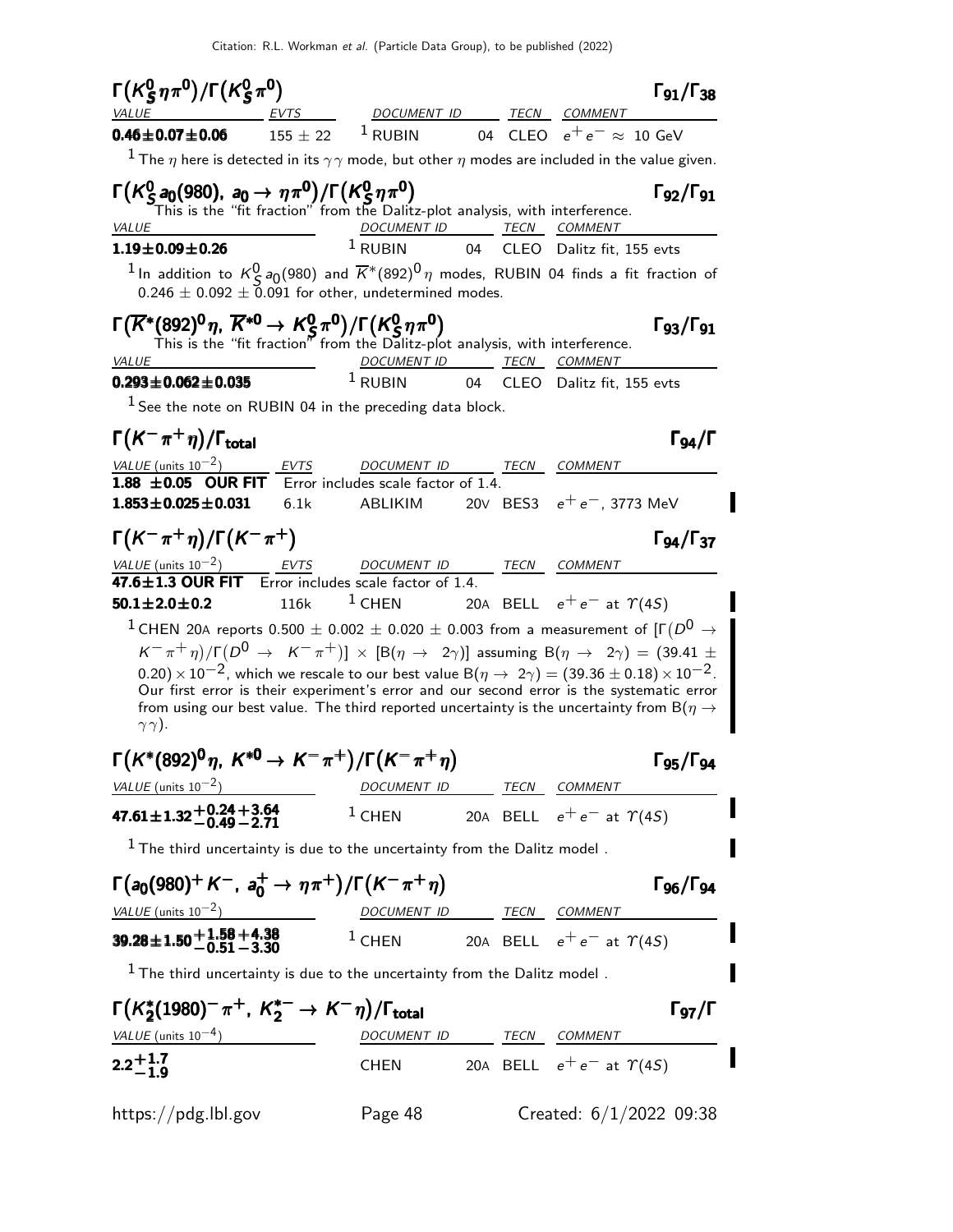$\Gamma(K^-\pi^+\pi^0\eta)/\Gamma_{\rm total}$  Γg<sub>8</sub>/Γ  $\Gamma_{98}/\Gamma$ VALUE (units 10<sup>-3</sup>) EVTS DOCUMENT ID TECN COMMENT 4.49±0.22±0.15 580 ABLIKIM 20∨ BES3  $e^+e^-$ , 3773 MeV Γ $(\mathcal{K}^{0}_{S}% )^{L}=\mathcal{K}^{0}_{S}$  $\Gamma(K_S^0 \pi^+ \pi^- \eta)/\Gamma_{\text{total}}$  Γgg/Γ VALUE (units 10<sup>-3</sup>) EVTS DOCUMENT ID TECN COMMENT **2.80±0.19±0.10** 250 ABLIKIM 20v BES3  $e^+e^-$ , 3773 MeV Γ $(\mathcal{K}^{0}_{S}% )^{L}=\mathcal{K}^{0}_{S}$ Γ $(K^0_S 2\pi^0 \eta)/\Gamma_{\text{total}}$  Γ<sub>100</sub>/Γ )/Γ $_{\rm total}$ Γ $_{100}$ /Γ  $VALU E$  (units 10<sup>-3</sup>) EVTS DOCUMENT ID TECN COMMENT **1.76±0.23±0.13** 65 ABLIKIM 20V BES3  $e^+e^-$ , 3773 MeV Γ $(\kappa_s^0)$  $_5^0$ 2π $^+$ 2π $^-)/$ Γ $(\mathcal{K}_5^0$  $(K_S^0 2\pi^+ 2\pi^-)/\Gamma(K_S^0 \pi^+ \pi^-)$  Γ<sub>101</sub>/Γ<sub>40</sub>  $_5^0$ 2 $\pi^+$ 2 $\pi^-)/\Gamma$ (K $_5^0$  $\Gamma(K_S^0 2\pi^+ 2\pi^-)/\Gamma(K_S^0 \pi^+ \pi^-)$  Γ<sub>101</sub>/Γ<sub>40</sub>  $\Gamma_{101}/\Gamma_{40}$ VALUE  $\begin{array}{ccc} \text{VALU E} & \text{EVTS} & \text{DOCUMENT ID} & \text{TECN} & \text{COMMENT} \end{array}$ **0.095±0.005±0.007** 1283 ± 57 LINK 04D FOCS  $\gamma$  A,  $\overline{E}_{\gamma} \approx 180$  GeV • • • We do not use the following data for averages, fits, limits, etc. • • • •  $0.07 \pm 0.02 \pm 0.01$  11 <sup>1</sup> ALBRECHT 92P ARG  $e^+e^ \begin{array}{cccc} 0.07 \ \pm 0.02 \ \pm 0.01 \end{array}$  11  $\footnotesize{^1}$  ALBRECHT 92P ARG  $\begin{array}{cccc} e^+e^- \approx 10 \text{ GeV} \ 0.149 \pm 0.026 \end{array}$  56 AMMAR 91 CLEO  $\begin{array}{cccc} e^+e^- \approx 10.5 \text{ GeV} \end{array}$  $0.149 \pm 0.026$ <br>  $0.18 \pm 0.07 \pm 0.04$ <br>
56 ANJOS 90D E691 Photoproduction 90D E691 Photoproduction  $1$  This value is calculated from numbers in Table 1 of ALBRECHT 92P. Γ $(\mathcal{K}^{0}_{S}% )^{L}=\mathcal{K}^{0}_{S}$  $\frac{0}{\mathcal{S}}\rho^{\mathbf{0}}\pi^+\pi^-$  , no  $\mathcal{K}^{*}(892)^- \big)/\mathsf{\Gamma}\big(\mathcal{K}^{\mathbf{0}}_{\mathcal{S}}$ Γ( $\kappa_S^0$ ρ<sup>0</sup>π<sup>+</sup>π<sup>-</sup>, no K\*(892)<sup>-</sup>)/Γ( $\kappa_S^0$ 2π<sup>+</sup>2π<sup>-</sup>) Γ<sub>102</sub>/Γ<sub>101</sub> Γ102/Γ<sup>101</sup> VALUE DOCUMENT ID TECN COMMENT **0.40** $\pm$ **0.24** $\pm$ **0.07** LINK 04D FOCS  $\gamma$  A,  $E_\gamma \approx 180$  GeV  $Γ(K*(892)^=2π^+π^-, K*(892)^= → K_S^0$  $\frac{0}{\mathsf{S}}\pi^-$  , no  $\rho^{\mathsf{0}})/\mathsf{\Gamma} \bigl( \mathsf{K}^{\mathsf{0}}_{\mathsf{S}}$  $(K^{*}(892)^{-} 2\pi^{+}\pi^{-}, K^{*}(892)^{-} \rightarrow K^{0}_{S} \pi^{-}, \text{no } \rho^{0})/\Gamma(K^{0}_{S} 2\pi^{+} 2\pi^{-})$ Γ103/Γ101 Γ103/Γ101 Γ103/Γ101 $\Gamma\bigl(\mathcal{K}^*(892)^-2\pi^+\pi^-, \; \mathcal{K}^*(892)^- \rightarrow \; \mathcal{K}^0_S\pi^-\,$ , no  $\rho^{\mathbf{0}}\bigr)/\Gamma\bigl(\mathcal{K}^{\mathbf{0}}_S2\pi^+2\pi^-\bigr)$  Γ103/Γ101 VALUE DOCUMENT ID TECN COMMENT **0.17±0.28±0.02** LINK 04D FOCS  $\gamma$  A,  $\overline{E}_{\gamma} \approx 180$  GeV  $\Gamma\bigl(\mathsf{K}^*(892)^-\rho^0\pi^+,\;\mathsf{K}^*(892)^-\rightarrow\mathsf{K}^0_S$  $_{\mathsf{S}}^{0}\pi^{-})/\mathsf{\Gamma}(\mathsf{K}_{\mathsf{S}}^{0}% (\mathsf{S})\pi^{-})=\mathsf{\Gamma}(\mathsf{K}_{\mathsf{S}}^{0}(\mathsf{S})\pi^{-})$  $(K^*(892)^-\rho^0\pi^+, K^*(892)^-\to K_S^0\pi^-)/\Gamma(K_S^02\pi^+2\pi^-)$   $\Gamma_{104}/\Gamma_{101}$  $Γ(K*(892)^-ρ<sup>0</sup>π<sup>+</sup>, K*(892)^- → K<sup>0</sup><sub>S</sub>π<sup>-</sup>)/Γ(K<sup>0</sup><sub>S</sub>2π<sup>+</sup>2π<sup>-</sup>)$  Γ<sub>104</sub>/Γ<sub>101</sub>  $\underline{\begin{array}{ccc}\n\text{VALUE} \\
\text{OA} & \text{DOCUMENT ID}\n\end{array}}$  TECN COMMENT<br>  $\underline{\begin{array}{ccc}\n\text{OD} & \text{NAD} \\
\text{DOCUMENT ID}\n\end{array}}$  TECN COMMENT **0.60±0.21±0.09** LINK 04D FOCS  $\gamma$  A,  $\overline{E}_{\gamma} \approx 180$  GeV Γ $(\mathcal{K}^{0}_{S}% )^{L}=\mathcal{K}^{0}_{S}$  $\frac{0}{\mathcal{S}} 2\pi^+ 2\pi^-$ nonresonant $\big)/ \mathsf{\Gamma} \big( \mathcal{K}^0_{\mathcal{S}}$  $\Gamma(K^0_{\cal S}2\pi^+2\pi^-$ nonresonant $)/\Gamma(K^0_{\cal S}2\pi^+2\pi^-)$  Γ $_{105}/\Gamma_{101}$  $\Gamma_{105}/\Gamma_{101}$ VALUE CL% DOCUMENT ID TECN COMMENT **<0.46** 90 LINK 04D FOCS  $\gamma$  A,  $\overline{E}_{\gamma} \approx 180$  GeV  $\Gamma(K^-3\pi^+2\pi^-)/\Gamma(K^-2\pi^+\pi^-)$  Γ107/Γ72  $\Gamma_{107}/\Gamma_{72}$  $VALUE$  (units 10<sup>-3</sup>) EVTS DOCUMENT ID TECN COMMENT **2.70±0.58±0.38** 48 ± 10 LINK 04B FOCS  $\gamma A$ ,  $\overline{E}_{\gamma} \approx 180$  GeV Γ $(\mathcal{K}^{0}_{\mathcal{S}}% )$ Γ( $\kappa_S^0$ η)/Γ<sub>total</sub> Γ<sub>108</sub>/Γ Γ<sub>108</sub>/Γ Unseen decay modes of the  $\eta$  are included. VALUE (units  $10^{-3}$ ) EVTS DOCUMENT ID TECN COMMENT  $5.09\pm0.13$  OUR FIT **5.13±0.07±0.12** 9.5k ABLIKIM 18w BES3  $e^+e^-$ , 3773 MeV • • • We do not use the following data for averages, fits, limits, etc. • • •  $4.42\pm0.15\pm0.28$  ASNER 08 CLEO See MENDEZ 10 https://pdg.lbl.gov Page 49 Created: 6/1/2022 09:38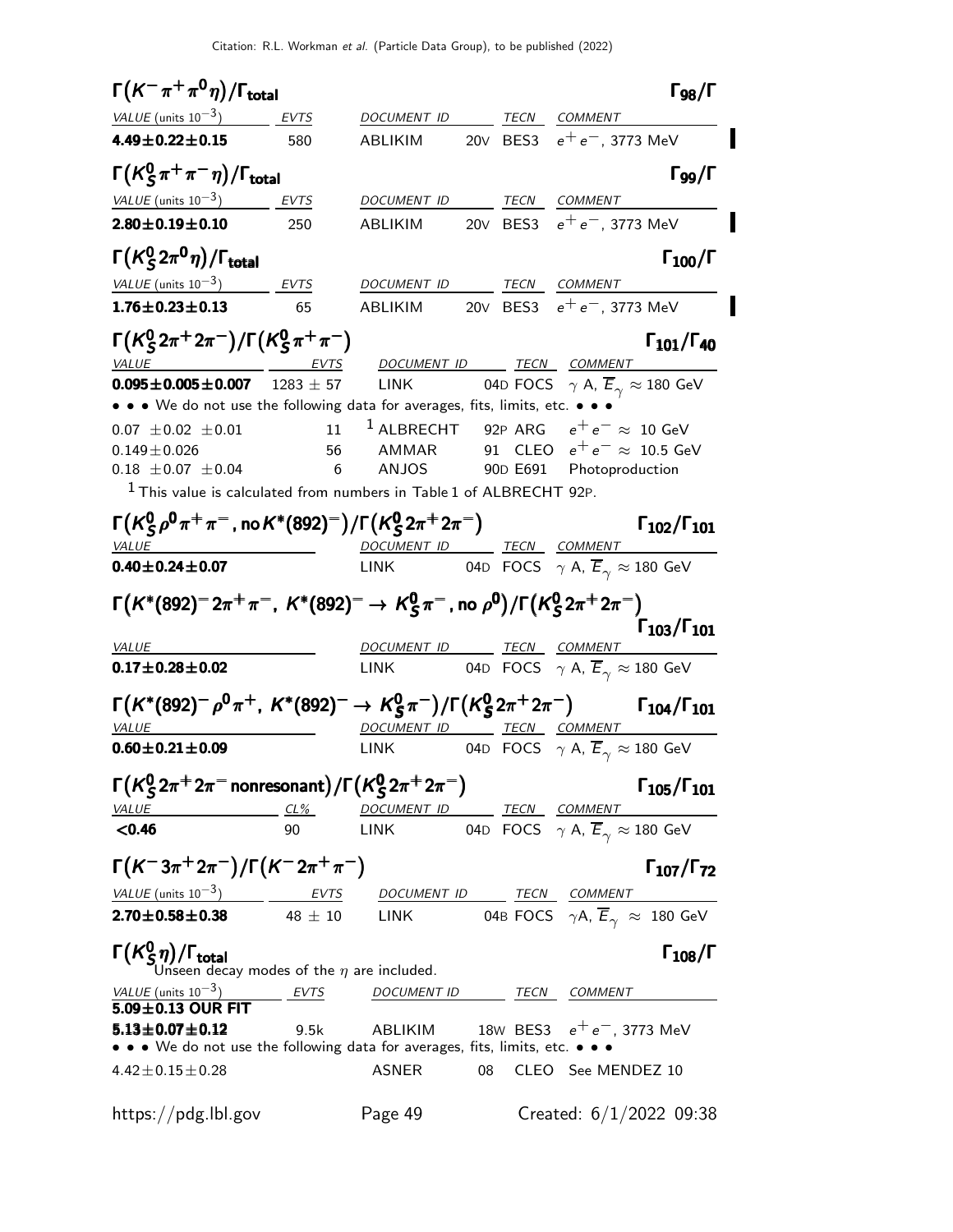$\mathsf{\Gamma}(\mathsf{K}^0_\mathsf{S})$  $\Gamma(K^0_S \eta)/[\Gamma(K^-\pi^+) + \Gamma(K^+\pi^-)]$   $\Gamma_{108}/(\Gamma_{37} + \Gamma_{274})$  $\Gamma_{108}/(\Gamma_{37}+\Gamma_{274})$ Unseen decay modes of the  $\eta$  are included. VALUE (units  $10^{-2}$ ) EVTS DOCUMENT ID TECN COMMENT 12.83 $\pm$ 0.33 OUR FIT<br>12.3  $\pm$ 0.3  $\pm$ 0.7 2864  $\pm$  65 MENDEZ  $10$  CLEO  $e^+e^-$  at 3774 MeV Γ $(\kappa_S^0)$  $\binom{0}{5}\eta$ /Γ $\binom{K_S^0}{5}$ Γ(K<sup>0</sup>S η)/Γ(K<sup>0</sup>S π<sup>0</sup>) Γ<sub>108</sub>/Γ<sub>38</sub> Κ  $_5^0$ η)/Γ $(\mathcal{K}_5^0$ Γ(K<sup>0</sup>S η)/Γ(K<sup>0</sup>S π<sup>0</sup>) Γ<sub>108</sub>/Γ<sub>38</sub> Γ108/Γ Unseen decay modes of the  $\eta$  are included.<br>VALUE EVTS DOCUME <u>EVTS DOCUMENT ID TECN COMMENT</u> • • • We do not use the following data for averages, fits, limits, etc. • • •  $0.32 \pm 0.04 \pm 0.03$  225  $\pm$  30 PROCARIO 93B CLE2  $\eta \to \gamma \gamma$ Γ $(\kappa_S^0)$  $\binom{0}{5}\eta$ /Γ $\binom{K_S^0}{5}$  $\Gamma(K^0_S \eta)/\Gamma(K^0_S \pi^+ \pi^-)$  Γ108/Γ40  $_5^0$ η)/Γ $(\mathcal{K}_5^0$  $\Gamma(K^0_S η)/\Gamma(K^0_S π^+ π^-)$  Γ108/Γ40 Γ108/Γ Unseen decay modes of the  $\eta$  are included. VALUE EVTS DOCUMENT ID TECN COMMENT • • • We do not use the following data for averages, fits, limits, etc. • • •  $0.14 \pm 0.02 \pm 0.02$   $80 \pm 12$  PROCARIO 93B CLE2  $\eta \to \pi^+ \pi^- \pi^0$  $\mathsf{\Gamma}(\mathsf{K}^0_\mathsf{S})$ Γ $(K^0_S\omega)/\Gamma_{\text{total}}$  Γ $_{109}/\Gamma$  $\Gamma_{109}/\Gamma$ Unseen decay modes of the  $\omega$  are included. VALUE (%) DOCUMENT ID TECN COMMENT  $1.11\pm0.06$  OUR FIT<br> $1.12\pm0.04\pm0.05$ ASNER 08 CLEO  $e^+e^- \rightarrow D^0\overline{D}^0$ , 3.77 GeV Γ $(\mathcal{K}^{0}_{\varsigma}% )^{2\gamma}$ Γ $(\mathcal{K}^{0}_{\varsigma}% )^{2\gamma}$ Γ $(\mathcal{K}^{0}_{\varsigma}% )^{2\gamma}$ Γ $(\mathcal{K}^{0}_{\varsigma}% )^{2\gamma}$  $(K_S^0\omega)/\Gamma(K^-\pi^+)$  Γ<sub>109</sub>/Γ<sub>37</sub>  $\Gamma(K_S^0\omega)/\Gamma(K^-\pi^+)$  Γ<sub>109</sub>/Γ<sub>37</sub>  $\Gamma_{109}/\Gamma_{37}$ Unseen decay modes of the  $\omega$  are included. VALUE DOCUMENT ID TECN COMMENT • • • We do not use the following data for averages, fits, limits, etc. • • •  $0.50 \pm 0.18 \pm 0.10$  ALBRECHT 89D ARG  $e^+e^-$  10 GeV Γ $(\mathcal{K}^{0}_{S}% )^{L}=\mathcal{K}^{0}_{S}$  $^0_S$ ω)/Γ $(\mathcal{K}^0_S$  $\Gamma(K^0_{\cal S} \omega)/\Gamma(K^0_{\cal S} \pi^+ \pi^-)$  Γ<sub>109</sub>/Γ<sub>40</sub> Γ109/Γ Unseen decay modes of the  $\omega$  are included. VALUE EVTS DOCUMENT ID TECN COMMENT  $0.396 \pm 0.032$  OUR FIT Error includes scale factor of 1.1. **0.33**  $\pm$ **0.09 OUR AVERAGE** Error includes scale factor of 1.1.<br>0.29  $\pm$  0.08  $\pm$  0.05 16 <sup>1</sup> ALBRECHT 92P ARG 0.29 ±0.08 ±0.05 16 <sup>1</sup> ALBRECHT 92P ARG  $e^+e^- \approx 10$  GeV<br>0.54 ±0.14 ±0.16 40 KINOSHITA 91 CLEO  $e^+e^- \sim 10.7$  GeV 0.54 91 CLEO  $e^+e^- \sim 10.7$  GeV  $1$  This value is calculated from numbers in Table 1 of ALBRECHT 92P. Γ $(\mathcal{K}^{0}_{S}% )^{L}=\mathcal{K}^{0}_{S}$  $_{S}^{0}$ ω)/Γ(Κ $_{S}^{0}$  $\Gamma(K_S^0\omega)/\Gamma(K_S^0\pi^+\pi^-\pi^0)$  Γ<sub>109</sub>/Γ<sub>83</sub> Unseen decay modes of the  $\omega$  are included. VALUE DOCUMENT ID TECN COMMENT  $0.215 \pm 0.026$  OUR FIT<br> $0.220 \pm 0.048 \pm 0.0116$ COFFMAN 92B MRK3 1281 ± 45 K<sup>-</sup> 2 $\pi^{+}$   $\pi^{-}$  evts Γ $(\mathcal{K}^{0}_{S}% )^{L}=\mathcal{K}^{0}_{S}$ Γ $(K^0_S \eta' (958))$ /Γ<sub>total</sub>Γ VALUE (units  $10^{-3}$ ) EVTS DOCUMENT ID TECN COMMENT  $9.49\pm0.32$  OUR FIT<br> $9.49\pm0.20\pm0.36$ 3k ABLIKIM 18W BES3  $e^+e^-$ , 3773 MeV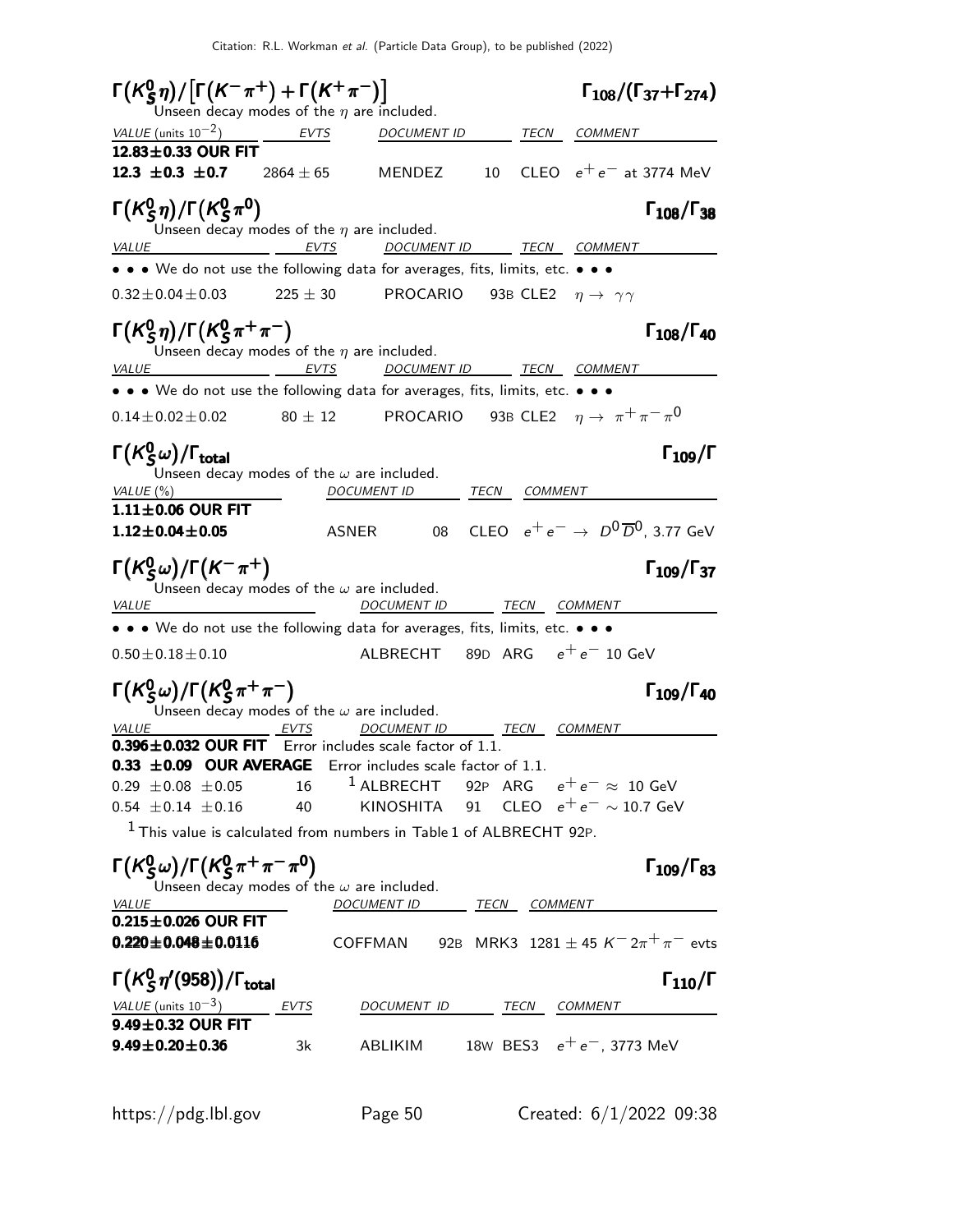| $\Gamma(K_S^0 \eta'(958))/[\Gamma(K^-\pi^+) + \Gamma(K^+\pi^-)]$                                        |               |                                                                                                        |                      | $\Gamma_{110}/(\Gamma_{37}+\Gamma_{274})$                                                                                                                                                                                                                                                                                                                                                                                                                                   |  |
|---------------------------------------------------------------------------------------------------------|---------------|--------------------------------------------------------------------------------------------------------|----------------------|-----------------------------------------------------------------------------------------------------------------------------------------------------------------------------------------------------------------------------------------------------------------------------------------------------------------------------------------------------------------------------------------------------------------------------------------------------------------------------|--|
|                                                                                                         |               | Unseen decay modes of the $\eta'(958)$ are included.                                                   |                      |                                                                                                                                                                                                                                                                                                                                                                                                                                                                             |  |
| VALUE (units $10^{-2}$ )<br>24.0±0.8 OUR FIT                                                            | EVTS          | <i>DOCUMENT ID</i>                                                                                     | TECN                 | <i>COMMENT</i>                                                                                                                                                                                                                                                                                                                                                                                                                                                              |  |
| $24.3 \pm 0.8 \pm 1.1$                                                                                  | $1321 \pm 42$ | <b>MENDEZ</b>                                                                                          | 10                   | CLEO $e^+e^-$ at 3774 MeV                                                                                                                                                                                                                                                                                                                                                                                                                                                   |  |
| $\Gamma(K_S^0 \eta'(958))/\Gamma(K_S^0 \pi^+ \pi^-)$                                                    |               |                                                                                                        |                      | $\Gamma_{110}/\Gamma_{40}$                                                                                                                                                                                                                                                                                                                                                                                                                                                  |  |
|                                                                                                         |               | Unseen decay modes of the $\eta'(958)$ are included.                                                   |                      |                                                                                                                                                                                                                                                                                                                                                                                                                                                                             |  |
| VALUE<br>$0.339 \pm 0.023$ OUR FIT                                                                      | <b>EVTS</b>   | DOCUMENT ID TECN COMMENT                                                                               |                      |                                                                                                                                                                                                                                                                                                                                                                                                                                                                             |  |
| 0.32 $\pm$ 0.04 OUR AVERAGE                                                                             |               |                                                                                                        |                      |                                                                                                                                                                                                                                                                                                                                                                                                                                                                             |  |
| $0.31 \pm 0.02 \pm 0.04$                                                                                | 594           |                                                                                                        |                      | PROCARIO 93B CLE2 $\eta' \rightarrow \eta \pi^+ \pi^-$ , $\rho^0 \gamma$                                                                                                                                                                                                                                                                                                                                                                                                    |  |
| $0.37 \pm 0.13 \pm 0.06$                                                                                | 18            | $^1$ ALBRECHT                                                                                          |                      | 92P ARG $e^+e^- \approx 10$ GeV                                                                                                                                                                                                                                                                                                                                                                                                                                             |  |
| <sup>1</sup> This value is calculated from numbers in Table 1 of ALBRECHT 92P.                          |               |                                                                                                        |                      |                                                                                                                                                                                                                                                                                                                                                                                                                                                                             |  |
| $\Gamma(\overline{K}^*(892)^0\pi^+\pi^-\pi^0)/\Gamma(K^-2\pi^+\pi^-\pi^0)$                              |               |                                                                                                        |                      | $\Gamma_{111}/\Gamma_{87}$                                                                                                                                                                                                                                                                                                                                                                                                                                                  |  |
| VALUE                                                                                                   |               | Unseen decay modes of the $\overline{K}^*(892)^0$ are included.<br><b>DOCUMENT ID</b>                  |                      | TECN COMMENT                                                                                                                                                                                                                                                                                                                                                                                                                                                                |  |
| $0.45 \pm 0.15 \pm 0.15$                                                                                |               | ANJOS                                                                                                  | 90 <sub>D</sub> E691 | Photoproduction                                                                                                                                                                                                                                                                                                                                                                                                                                                             |  |
|                                                                                                         |               |                                                                                                        |                      |                                                                                                                                                                                                                                                                                                                                                                                                                                                                             |  |
| $\Gamma(\overline{K}^*(892)^0\eta)/\Gamma_{\rm total}$                                                  |               |                                                                                                        |                      | $\Gamma_{112}/\Gamma$                                                                                                                                                                                                                                                                                                                                                                                                                                                       |  |
|                                                                                                         |               |                                                                                                        |                      |                                                                                                                                                                                                                                                                                                                                                                                                                                                                             |  |
|                                                                                                         |               | DOCUMENT ID TECN COMMENT                                                                               |                      |                                                                                                                                                                                                                                                                                                                                                                                                                                                                             |  |
| VALUE (units $10^{-2}$ )<br>$1.41 + 0.13 + 0.01$                                                        |               |                                                                                                        |                      | <sup>1</sup> CHEN 20A BELL $e^+e^-$ at $\gamma(4S)$<br>$^1$ CHEN 20A reports (1.41 $\pm$ 0.04 $^{+0.12}_{-0.11}$ $\pm$ 0.01) $\times$ 10 $^{-2}$ from a measurement of [Г $(D^0\rightarrow$                                                                                                                                                                                                                                                                                 |  |
|                                                                                                         |               |                                                                                                        |                      | $\overline{K}^*(892)^0\eta)/\Gamma_{\text{total}}] \times [B(\eta \to 2\gamma)]$ assuming $B(\eta \to 2\gamma) = (39.41 \pm 0.20) \times 10^{-2}$ ,<br>which we rescale to our best value B $(\eta \rightarrow 2\gamma) = (39.36 \pm 0.18) \times 10^{-2}$ . Our first<br>error is their experiment's error and our second error is the systematic error from using<br>our best value. The third reported uncertainty is the uncertainty from $B(\eta \to \gamma \gamma)$ . |  |
|                                                                                                         |               |                                                                                                        |                      |                                                                                                                                                                                                                                                                                                                                                                                                                                                                             |  |
| $\Gamma(\overline{K}^*(892)^0\eta)/\Gamma(K^-\pi^+)$                                                    |               |                                                                                                        |                      | $\Gamma_{112}/\Gamma_{37}$                                                                                                                                                                                                                                                                                                                                                                                                                                                  |  |
| <i>VALUE</i><br>EVTS                                                                                    |               | Unseen decay modes of the $\overline{K}^*(892)^0$ and $\eta$ are included.<br>DOCUMENT ID TECN COMMENT |                      |                                                                                                                                                                                                                                                                                                                                                                                                                                                                             |  |
| $\bullet \bullet \bullet$ We do not use the following data for averages, fits, limits, etc.             |               |                                                                                                        |                      |                                                                                                                                                                                                                                                                                                                                                                                                                                                                             |  |
| $0.58 \pm 0.19 + 0.24$<br>-0.28                                                                         | 46            |                                                                                                        |                      | KINOSHITA 91 CLEO $e^+e^- \sim 10.7$ GeV                                                                                                                                                                                                                                                                                                                                                                                                                                    |  |
| $\Gamma(\overline{K}^*(892)^0\eta)/\Gamma(K^-\pi^+\pi^0)$                                               |               |                                                                                                        |                      | $\Gamma_{112}/\Gamma_{55}$                                                                                                                                                                                                                                                                                                                                                                                                                                                  |  |
|                                                                                                         |               | Unseen decay modes of the $\overline{K}^*(892)^0$ and $\eta$ are included.                             |                      |                                                                                                                                                                                                                                                                                                                                                                                                                                                                             |  |
| EVTS<br><b>VALUE</b>                                                                                    |               |                                                                                                        |                      | DOCUMENT ID TECN COMMENT                                                                                                                                                                                                                                                                                                                                                                                                                                                    |  |
| • • • We do not use the following data for averages, fits, limits, etc. • •<br>$0.13 \pm 0.02 \pm 0.03$ |               |                                                                                                        |                      | 214 PROCARIO 93B CLE2 $\overline{K}^{*0}\eta \rightarrow K^{-}\pi^{+}/\gamma\gamma$                                                                                                                                                                                                                                                                                                                                                                                         |  |
| $\Gamma(K^-\pi^+\omega)/\Gamma(K^-\pi^+)$                                                               |               |                                                                                                        |                      | $\Gamma_{113}/\Gamma_{37}$                                                                                                                                                                                                                                                                                                                                                                                                                                                  |  |
|                                                                                                         |               | Unseen decay modes of the $\omega$ are included.                                                       |                      |                                                                                                                                                                                                                                                                                                                                                                                                                                                                             |  |
| <b>VALUE</b><br>EVTS<br>$0.78 \pm 0.12 \pm 0.10$                                                        | 99            |                                                                                                        |                      | $\begin{array}{ccc}\n\text{DOCUMENT ID} & \text{TECN} & \text{COMMENT} \\ 1 & \text{ALBRECHT} & 92P & \text{ARG} & e^+e^- \approx 10 \text{ GeV}\n\end{array}$                                                                                                                                                                                                                                                                                                              |  |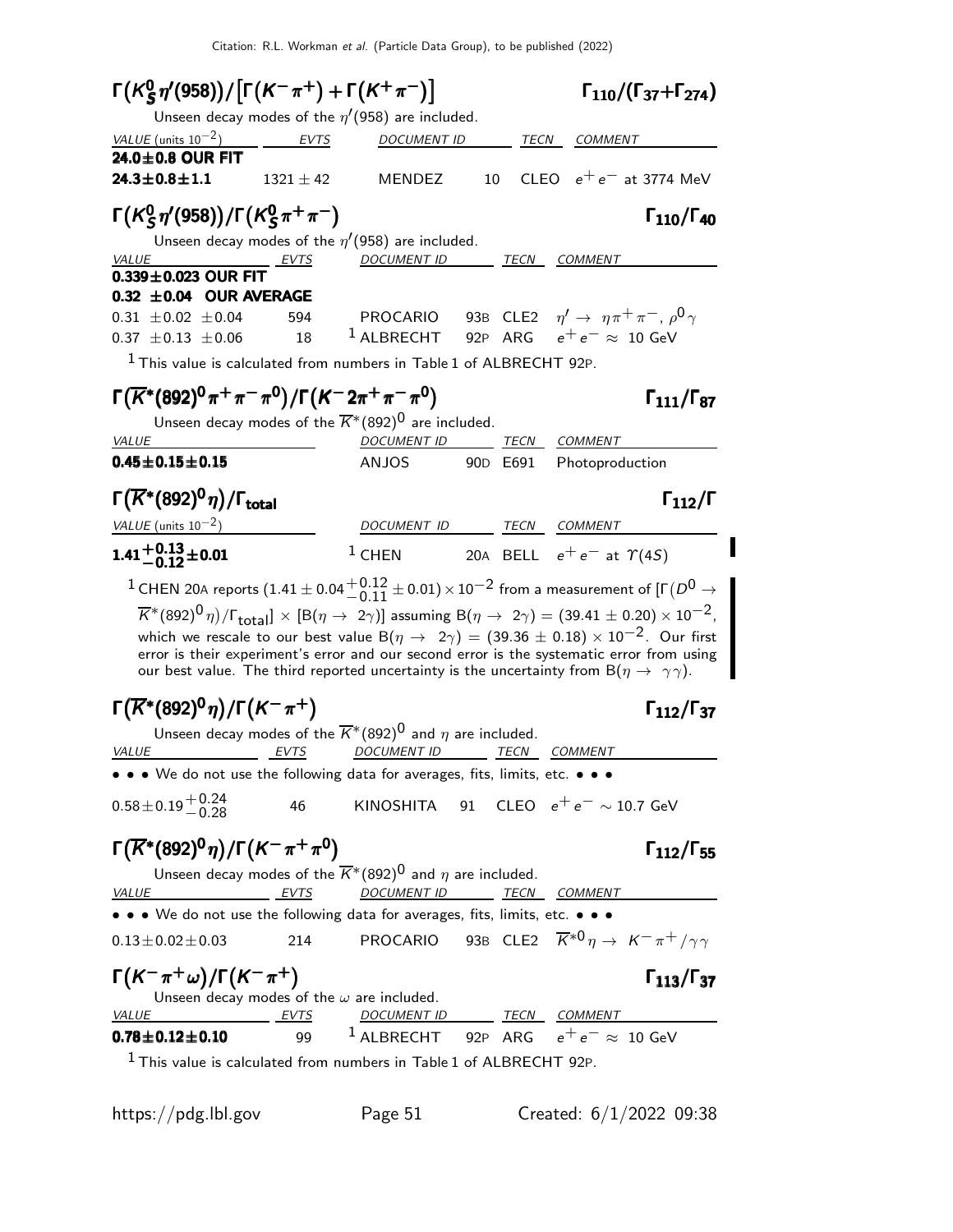| $\Gamma(\overline{K}^*(892)^0\omega)/\Gamma(K^-\pi^+)$                                                                                                                                                                                |               |                                        |                                                                                 | $\Gamma_{114}/\Gamma_{37}$  |
|---------------------------------------------------------------------------------------------------------------------------------------------------------------------------------------------------------------------------------------|---------------|----------------------------------------|---------------------------------------------------------------------------------|-----------------------------|
| Unseen decay modes of the $\overline{K}^*(892)^0$ and $\omega$ are included.<br><b>VALUE</b>                                                                                                                                          | EVTS          | DOCUMENT ID _______ TECN ___ COMMENT   |                                                                                 |                             |
| $0.28 \pm 0.11 \pm 0.04$                                                                                                                                                                                                              | 17            |                                        | <sup>1</sup> ALBRECHT 92P ARG $e^+e^- \approx 10$ GeV                           |                             |
| $1$ This value is calculated from numbers in Table 1 of ALBRECHT 92P.                                                                                                                                                                 |               |                                        |                                                                                 |                             |
| $\Gamma(K^-\pi^+\eta'(958))/\Gamma_{\rm total}$                                                                                                                                                                                       |               |                                        |                                                                                 | $\Gamma_{115}/\Gamma$       |
| <i>VALUE</i> (units $10^{-3}$ )                                                                                                                                                                                                       | <b>EVTS</b>   | DOCUMENT ID                            | TECN COMMENT                                                                    |                             |
| $6.43 \pm 0.15 \pm 0.31$                                                                                                                                                                                                              | 2.5k          |                                        | ABLIKIM 18AC BES3 $e^+e^-$ , 3773 MeV                                           |                             |
| $\Gamma(K^-\pi^+\eta'(958))/\Gamma(K^-2\pi^+\pi^-)$                                                                                                                                                                                   |               |                                        |                                                                                 | $\Gamma_{115}/\Gamma_{72}$  |
| Unseen decay modes of the $\eta'(958)$ are included.                                                                                                                                                                                  |               |                                        |                                                                                 |                             |
| <i>VALUE</i><br>EVTS<br>$0.093 \pm 0.014 \pm 0.019$                                                                                                                                                                                   | 286           | DOCUMENT ID TECN COMMENT               | <b>PROCARIO</b> 93B CLE2 $\eta' \rightarrow \eta \pi^+ \pi^-$ , $\rho^0 \gamma$ |                             |
| $\Gamma(K_S^0 \eta' (958) \pi^0)/\Gamma_{\rm total}$                                                                                                                                                                                  |               |                                        |                                                                                 | $\Gamma_{116}/\Gamma$       |
| VALUE (units $10^{-3}$ ) EVTS                                                                                                                                                                                                         |               | DOCUMENT ID TECN COMMENT               |                                                                                 |                             |
| $2.52 \pm 0.22 \pm 0.15$                                                                                                                                                                                                              | 289           |                                        | ABLIKIM 18AC BES3 $e^+e^-$ , 3773 MeV                                           |                             |
| $\Gamma(\overline{K}^*(892)^0\eta'(958))/\Gamma(K^-\pi^+\eta'(958))$                                                                                                                                                                  |               |                                        |                                                                                 | $\Gamma_{117}/\Gamma_{115}$ |
| Unseen decay modes of the $\overline{K}^*(892)^0$ are included.                                                                                                                                                                       |               |                                        |                                                                                 |                             |
| VALUE                                                                                                                                                                                                                                 | $CL\%$        | <u>DOCUMENT ID TECN</u>                |                                                                                 |                             |
| < 0.15                                                                                                                                                                                                                                | 90            | PROCARIO 93B CLE2                      |                                                                                 |                             |
|                                                                                                                                                                                                                                       |               | $\equiv$ Hadronic modes with three K's |                                                                                 |                             |
| $\Gamma(K_S^0 K^+ K^-)/\Gamma(K_S^0 \pi^+ \pi^-)$                                                                                                                                                                                     |               |                                        |                                                                                 | $\Gamma_{118}/\Gamma_{40}$  |
| <i>VALUE</i><br><u>EVTS</u>                                                                                                                                                                                                           |               |                                        | DOCUMENT ID TECN COMMENT                                                        |                             |
| $0.158 \pm 0.001 \pm 0.005$<br>• • • We do not use the following data for averages, fits, limits, etc. • • •                                                                                                                          | $14k \pm 116$ |                                        | AUBERT,B 05J BABR $e^+e^- \approx \Upsilon(4S)$                                 |                             |
| $0.20 \pm 0.05 \pm 0.04$                                                                                                                                                                                                              | 47            | FRABETTI                               | 92B E687 $\quad$ $\gamma$ Be, $\overline{E}_{\gamma}$ = 221 GeV                 |                             |
| $0.170 \pm 0.022$                                                                                                                                                                                                                     | 136           | AMMAR                                  | 91 CLEO $e^+e^- \approx 10.5$ GeV                                               |                             |
| $0.24 \pm 0.08$                                                                                                                                                                                                                       |               | <b>BEBEK</b>                           | 86 CLEO $e^+e^-$ near $\Upsilon(4S)$                                            |                             |
| $0.185 \pm 0.055$                                                                                                                                                                                                                     | 52            |                                        | ALBRECHT $\,$ 85B ARG $\,$ $\,$ e $^{+}$ e $^{-}$ 10 GeV                        |                             |
| $\Gamma(K_S^0 a_0(980)^0, a_0^0 \to K^+ K^-)/\Gamma(K_S^0 K^+ K^-)$<br>This is the "fit fraction" from the Dalitz-plot analysis, with interference.<br><b>VALUE</b>                                                                   |               | DOCUMENT ID TECN COMMENT               |                                                                                 | $\Gamma_{119}/\Gamma_{118}$ |
| $0.664 \pm 0.016 \pm 0.070$                                                                                                                                                                                                           |               |                                        | AUBERT, B 05J BABR Dalitz fit, $12540 \pm 112$ evts                             |                             |
| $\Gamma(K^-a_0(980)^+, a_0^+ \to K^+K^0_S)/\Gamma(K^0_S K^+K^-)$<br>This is the "fit fraction" from the Dalitz-plot analysis, with interference.<br><b>VALUE</b>                                                                      |               | DOCUMENT ID TECN COMMENT               |                                                                                 | $\Gamma_{120}/\Gamma_{118}$ |
| $0.134 \pm 0.011 \pm 0.037$                                                                                                                                                                                                           |               |                                        | AUBERT, B 05J BABR Dalitz fit, $12540 \pm 112$ evts                             |                             |
| $\Gamma(K^+_{-20}(980)^-, a_0^- \rightarrow K^-K^0_S)/\Gamma(K^0_S K^+ K^-)$<br>This is a doubly Cabibbo-suppressed mode.<br>$VALUE CL% DOCUMENTID TECN COMMENT 19 20 20 20 20 20 20 20 20 20 20 20 20 20 20 20 20 20 20 20 20 20 20$ |               |                                        |                                                                                 | $\Gamma_{121}/\Gamma_{118}$ |
| < 0.025                                                                                                                                                                                                                               |               |                                        | 95 AUBERT, B 05J BABR Dalitz fit, $12540 \pm 112$<br>evts                       |                             |
| https://pdg.lbl.gov                                                                                                                                                                                                                   |               | Page 52                                | Created: $6/1/2022$ 09:38                                                       |                             |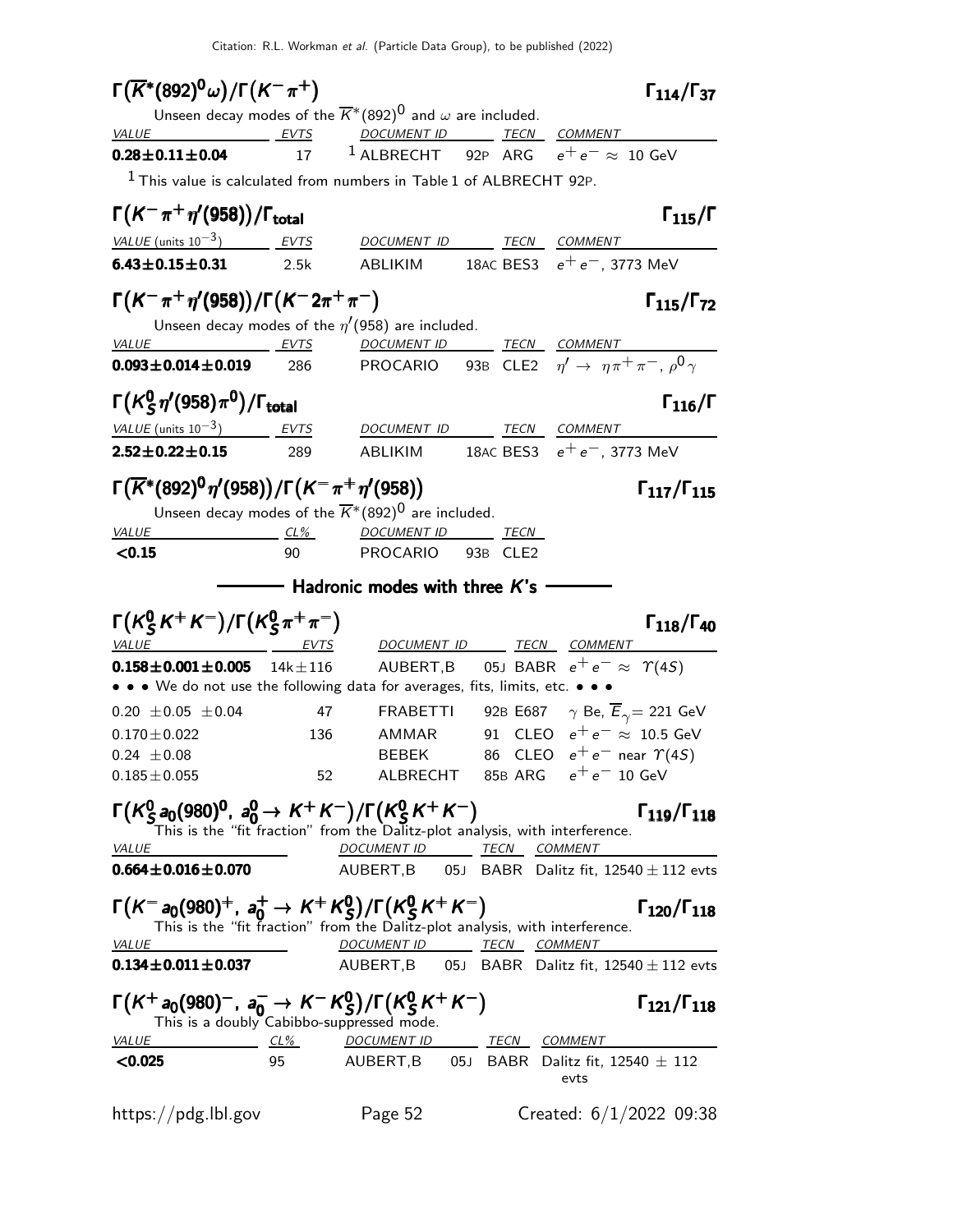| $\Gamma(K_S^0 f_0(980), f_0 \to K^+ K^-)/\Gamma(K_S^0 K^+ K^-)$                  |              |                    |                                                                                                                                              | $\Gamma_{122}/\Gamma_{118}$                   |
|----------------------------------------------------------------------------------|--------------|--------------------|----------------------------------------------------------------------------------------------------------------------------------------------|-----------------------------------------------|
| <i>VALUE</i>                                                                     | $CL\%$       |                    | DOCUMENT ID TECN COMMENT                                                                                                                     |                                               |
| < 0.021                                                                          | 95           | AUBERT,B           | 05J BABR Dalitz fit, $12540 \pm 112$<br>evts                                                                                                 |                                               |
|                                                                                  |              |                    | $\Gamma(K_S^0 \phi, \phi \to K^+ K^-)/\Gamma(K_S^0 K^+ K^-)$<br>This is the "fit fraction" from the Dalitz-plot analysis, with interference. | $\Gamma_{123}/\Gamma_{118}$                   |
| <b>VALUE</b>                                                                     |              |                    | DOCUMENT ID TECN COMMENT                                                                                                                     |                                               |
| $0.459 \pm 0.007 \pm 0.007$                                                      |              |                    | AUBERT, B 05J BABR Dalitz fit, $12540 \pm 112$ evts                                                                                          |                                               |
| $\Gamma(K_S^0 f_0(1370), f_0 \to K^+ K^-)/\Gamma(K_S^0 K^+ K^-)$<br><b>VALUE</b> |              |                    | This is the "fit fraction" from the Dalitz-plot analysis, with interference.<br>DOCUMENT ID TECN COMMENT                                     | $\Gamma_{124}/\Gamma_{118}$                   |
| $0.038 \pm 0.007 \pm 0.023$                                                      |              |                    | $1$ AUBERT, B 05J BABR Dalitz fit, 12540 $\pm$ 112 evts                                                                                      |                                               |
|                                                                                  |              |                    | $^1$ AUBERT,B 05J calls the mode $K^0_S f_0(1400)$ , but insofar as it is seen here at all, it is                                            |                                               |
| certainly the same as $f_0(1370)$ .                                              |              |                    |                                                                                                                                              |                                               |
| $\Gamma(3K^0_S)/\Gamma_{\rm total}$                                              |              |                    |                                                                                                                                              | $\Gamma_{125}/\Gamma$                         |
| $VALUE$ (units $10^{-4}$ )                                                       |              | EVTS DOCUMENT ID   | TECN COMMENT                                                                                                                                 |                                               |
| 7.5 $\pm$ 0.7 OUR FIT Error includes scale factor of 1.4.                        |              |                    |                                                                                                                                              |                                               |
| $7.21 \pm 0.33 \pm 0.44$                                                         | 597          | ABLIKIM            | 17A BES3 $e^+e^- \rightarrow \psi(3770)$                                                                                                     |                                               |
| $\Gamma(3K_S^0)/\Gamma(K_S^0\pi^+\pi^-)$                                         |              |                    |                                                                                                                                              | $\Gamma_{125}/\Gamma_{40}$                    |
| VALUE (units $10^{-2}$ )                                                         |              | <u>DOCUMENT ID</u> | TECN<br><b>COMMENT</b>                                                                                                                       |                                               |
| 2.70±0.26 OUR FIT Error includes scale factor of 1.2.                            |              |                    |                                                                                                                                              |                                               |
| $3.2 \pm 0.4$ OUR AVERAGE<br>$3.58 \pm 0.54 \pm 0.52$                            | $170 \pm 26$ | <b>LINK</b>        | 05A FOCS $\gamma$ Be, $\overline{E}_{\gamma} \approx 180$ GeV                                                                                |                                               |
| $2.78 \pm 0.38 \pm 0.48$                                                         |              | 61<br>ASNER        | 96B CLE2                                                                                                                                     | $e^+e^- \approx \Upsilon(4S)$                 |
| 7.0 $\pm 2.4 \pm 1.2$                                                            | $10\,\pm\,3$ | FRABETTI           | 94J E687                                                                                                                                     | $\gamma$ Be, $\overline{E}_{\gamma}$ =220 GeV |
| 3.2 $\pm 1.0$                                                                    |              | 22<br>AMMAR        | 91 CLEO                                                                                                                                      | $e^+e^- \approx 10.5$ GeV                     |
| 3.4 $\pm$ 1.4 $\pm$ 1.0                                                          |              | 5 ALBRECHT         | 90C ARG                                                                                                                                      | $e^+e^- \approx 10 \text{ GeV}$               |
| $\Gamma(K^+ 2K^- \pi^+)/\Gamma(K^- 2\pi^+ \pi^-)$                                |              |                    |                                                                                                                                              | $\Gamma_{126}/\Gamma_{72}$                    |
| <b>VALUE</b>                                                                     |              | <i>DOCUMENT ID</i> | TECN COMMENT                                                                                                                                 |                                               |
| $0.0027 \pm 0.0004$ OUR AVERAGE                                                  |              |                    | Error includes scale factor of 1.1.                                                                                                          |                                               |
| $0.00257 \pm 0.00034 \pm 0.00024$                                                |              | 143<br>LINK        | 03G FOCS $\gamma$ A, $\overline{E}_{\gamma} \approx 180$ GeV                                                                                 |                                               |
|                                                                                  |              |                    | 0.0054 $\pm$ 0.0016 $\pm$ 0.0008 18 AITALA 01D E791 $\pi$ <sup>-</sup> A, 500 GeV                                                            |                                               |
|                                                                                  |              |                    | 0.0028 $\pm$ 0.0007 $\pm$ 0.0001 20 FRABETTI 95c E687 $\gamma$ Be, $\overline{E}_{\gamma} \approx$ 200 GeV                                   |                                               |
|                                                                                  |              |                    | $\Gamma(K^+K^-\overline{K}^*(892)^0, \overline{K}^{*0} \to K^-\pi^+)/\Gamma(K^+2K^-\pi^+)$ $\Gamma_{127}/\Gamma_{126}$                       |                                               |
| $VALUE$<br>$0.20 \pm 0.07 \pm 0.02$                                              |              |                    | <u>DOCUMENT ID TECN</u> COMMENT<br>LINK 03G FOCS $\gamma$ A, $\overline{E}_{\gamma} \approx 180$ GeV                                         |                                               |
| $\Gamma(K^-\pi^+\phi, \phi \to K^+K^-)/\Gamma(K^+2K^-\pi^+)$                     |              |                    |                                                                                                                                              |                                               |
| <b>VALUE</b>                                                                     |              |                    |                                                                                                                                              | $\Gamma_{128}/\Gamma_{126}$                   |
| $0.18 \pm 0.06 \pm 0.04$                                                         |              |                    | <u>DOCUMENT ID TECN</u> COMMENT<br>LINK 03G FOCS $\gamma$ A, $\overline{E}_{\gamma} \approx 180$ GeV                                         |                                               |
|                                                                                  |              |                    | $\Gamma(\phi\overline{K}^*(892)^0, \phi \to K^+K^-, \overline{K}^{*0} \to K^-\pi^+)/\Gamma(K^+2K^-\pi^+)$ $\Gamma_{129}/\Gamma_{126}$        |                                               |
| <b>VALUE</b>                                                                     |              |                    | DOCUMENT ID TECN COMMENT                                                                                                                     |                                               |
| $0.48 \pm 0.06 \pm 0.01$                                                         |              |                    | LINK 03G FOCS $\gamma$ A, $\overline{E}_{\gamma} \approx 180$ GeV                                                                            |                                               |
| https://pdg.lbl.gov                                                              |              | Page 53            |                                                                                                                                              | Created: $6/1/2022$ 09:38                     |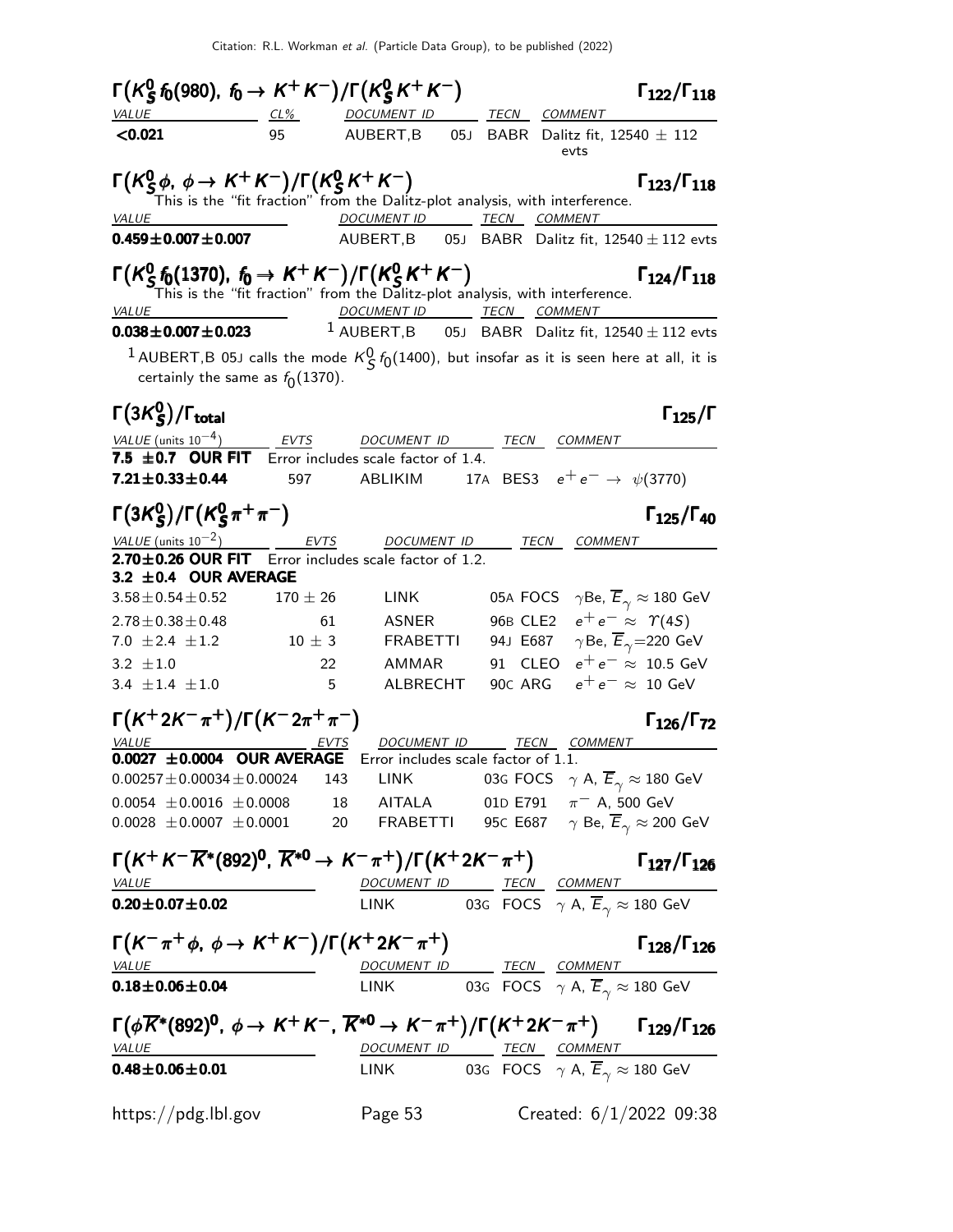| $\Gamma(K^+ 2K^-\pi^+$ nonresonant $)/\Gamma(K^+ 2K^-\pi^+)$                                                |               |                                           |                                                               | $\Gamma_{130}/\Gamma_{126}$                   |
|-------------------------------------------------------------------------------------------------------------|---------------|-------------------------------------------|---------------------------------------------------------------|-----------------------------------------------|
| <i>VALUE</i>                                                                                                |               |                                           | DOCUMENT ID TECN COMMENT                                      |                                               |
| $0.15 \pm 0.06 \pm 0.02$                                                                                    |               | <b>LINK</b>                               | 03G FOCS $\gamma$ A, $\overline{E}_{\gamma} \approx 180$ GeV  |                                               |
| $\Gamma(2K_S^0 K^{\pm} \pi^{\mp})/\Gamma(K_S^0 \pi^+ \pi^-)$                                                |               |                                           |                                                               | $\Gamma_{131}/\Gamma_{40}$                    |
| VALUE (units $10^{-2}$ ) EVTS                                                                               |               |                                           | DOCUMENT ID TECN COMMENT                                      |                                               |
| $2.12 \pm 0.38 \pm 0.20$                                                                                    | $57 \pm 10$   | LINK                                      | 05A FOCS $\gamma$ Be, $\overline{E}_{\gamma} \approx 180$ GeV |                                               |
|                                                                                                             |               | $-$ Pionic modes $\overline{\phantom{a}}$ |                                                               |                                               |
| $\Gamma(\pi^+\pi^-)/\Gamma_{\rm total}$                                                                     |               |                                           |                                                               | $\Gamma_{132}/\Gamma$                         |
| $VALUE$ (units $10^{-3}$ ) EVTS                                                                             |               |                                           | DOCUMENT ID TECN COMMENT                                      |                                               |
| 1.454±0.024 OUR FIT Error includes scale factor of 1.4.                                                     |               |                                           |                                                               |                                               |
| $1.508 \pm 0.018 \pm 0.022$                                                                                 | 21k           | ABLIKIM                                   | $18$ W BES3 $e^+e^-$ , 3773 MeV                               |                                               |
| $\Gamma(\pi^+\pi^-)/\Gamma(K^-\pi^+)$                                                                       |               |                                           |                                                               | $\Gamma_{132}/\Gamma_{37}$                    |
| VALUE (units $10^{-2}$ ) EVTS DOCUMENT ID TECN COMMENT                                                      |               |                                           |                                                               |                                               |
| <b>3.68 <math>\pm</math>0.05 OUR FIT</b> Error includes scale factor of 1.3.<br>3.59 $\pm$ 0.06 OUR AVERAGE |               |                                           |                                                               |                                               |
| $3.594 \pm 0.054 \pm 0.040$ 7334 $\pm$ 97                                                                   |               |                                           | 05c CDF $p\overline{p}$ , $\sqrt{s} = 1.96$ TeV               |                                               |
| 3.53 $\pm$ 0.12 $\pm$ 0.06                                                                                  | 3453          | <b>ACOSTA</b><br>LINK                     | 03 FOCS $\gamma$ A, $\overline{E}_{\gamma} \approx 180$ GeV   |                                               |
|                                                                                                             |               |                                           |                                                               |                                               |
| 3.51 $\pm$ 0.16 $\pm$ 0.17                                                                                  | 710           | CSORNA                                    | 02 CLE2                                                       | $e^+e^- \approx \Upsilon(4S)$                 |
| 4.0 $\pm$ 0.2<br>$\pm 0.3$                                                                                  | 2043          | <b>AITALA</b>                             | 98C E791                                                      | $\pi^-$ A, 500 GeV                            |
| • • • We do not use the following data for averages, fits, limits, etc. • • •                               |               |                                           |                                                               |                                               |
| 3.62 $\pm$ 0.10 $\pm$ 0.08                                                                                  | $2085 \pm 54$ | <b>RUBIN</b>                              | 06 CLEO                                                       | See MENDEZ 10                                 |
| 3.4 $\pm$ 0.7 $\pm$ 0.1                                                                                     | $76 \pm 15$   |                                           | ABLIKIM 05F BES $e^+e^- \approx \psi(3770)$                   |                                               |
| 4.3 $\pm$ 0.7 $\pm$ 0.3                                                                                     | 177           |                                           | FRABETTI 94C E687                                             | $\gamma$ Be $\overline{E}_{\gamma}$ = 220 GeV |
| 3.48 $\pm$ 0.30 $\pm$ 0.23                                                                                  | 227           |                                           | SELEN 93 CLE2                                                 | $e^+e^- \approx \Upsilon(4S)$                 |
| 5.5<br>$\pm$ 0.8<br>±0.5                                                                                    | 120           | ANJOS                                     | 91D E691                                                      | Photoproduction                               |
| $\pm 0.7 \pm 0.5$<br>5.0                                                                                    | 110           | ALEXANDER 90                              | CLEO                                                          | $e^+e^-$ 10.5-11 GeV                          |
| $\Gamma(\pi^+\pi^-)/[\Gamma(K^-\pi^+)+\Gamma(K^+\pi^-)]$                                                    |               |                                           |                                                               | $\Gamma_{132}/(\Gamma_{37}+\Gamma_{274})$     |
| VALUE (units $10^{-2}$ )                                                                                    | EVTS          |                                           | DOCUMENT ID TECN COMMENT                                      |                                               |
| 3.67±0.05 OUR FIT Error includes scale factor of 1.3.                                                       |               |                                           |                                                               |                                               |
| $3.70 \pm 0.06 \pm 0.09$                                                                                    | $6210 \pm 93$ | <b>MENDEZ</b>                             | 10 CLEO $e^+e^-$ at 3774 MeV                                  |                                               |
| $\Gamma(2\pi^0)/\Gamma_{\rm total}$                                                                         |               |                                           |                                                               | $\Gamma_{133}/\Gamma$                         |
| VALUE (units $10^{-4}$ )                                                                                    | EVTS          |                                           | DOCUMENT ID TECN COMMENT                                      |                                               |
| 8.26±0.25 OUR FIT<br>8.29±0.30 OUR AVERAGE                                                                  |               |                                           |                                                               |                                               |
| $8.24 \pm 0.21 \pm 0.30$                                                                                    | 6k            | ABLIKIM                                   | 15F BES3 $e^+e^-$ at 3.773GeV                                 |                                               |
| 8.4 $\pm$ 0.1 $\pm$ 0.5                                                                                     | 26k           | LEES                                      | 12L BABR $e^+e^- \approx 10.58$ GeV                           |                                               |
| $\Gamma(2\pi^0)/\Gamma(K^-\pi^+)$                                                                           |               |                                           |                                                               | $\Gamma_{133}/\Gamma_{37}$                    |
| VALUE (units $10^{-2}$ ) EVTS                                                                               |               |                                           | DOCUMENT ID TECN COMMENT                                      |                                               |
| • • • We do not use the following data for averages, fits, limits, etc. • • •                               |               |                                           |                                                               |                                               |
|                                                                                                             | 499 $\pm$ 32  |                                           | 06 CLEO See MENDEZ 10                                         |                                               |
| $2.05 \pm 0.13 \pm 0.16$                                                                                    |               | <b>RUBIN</b>                              | 93 CLE2 $e^+e^- \rightarrow \gamma(45)$                       |                                               |
| $2.2 \pm 0.4 \pm 0.4$                                                                                       | 40            | SELEN                                     |                                                               |                                               |
| https://pdg.lbl.gov                                                                                         |               | Page 54                                   |                                                               | Created: $6/1/2022$ 09:38                     |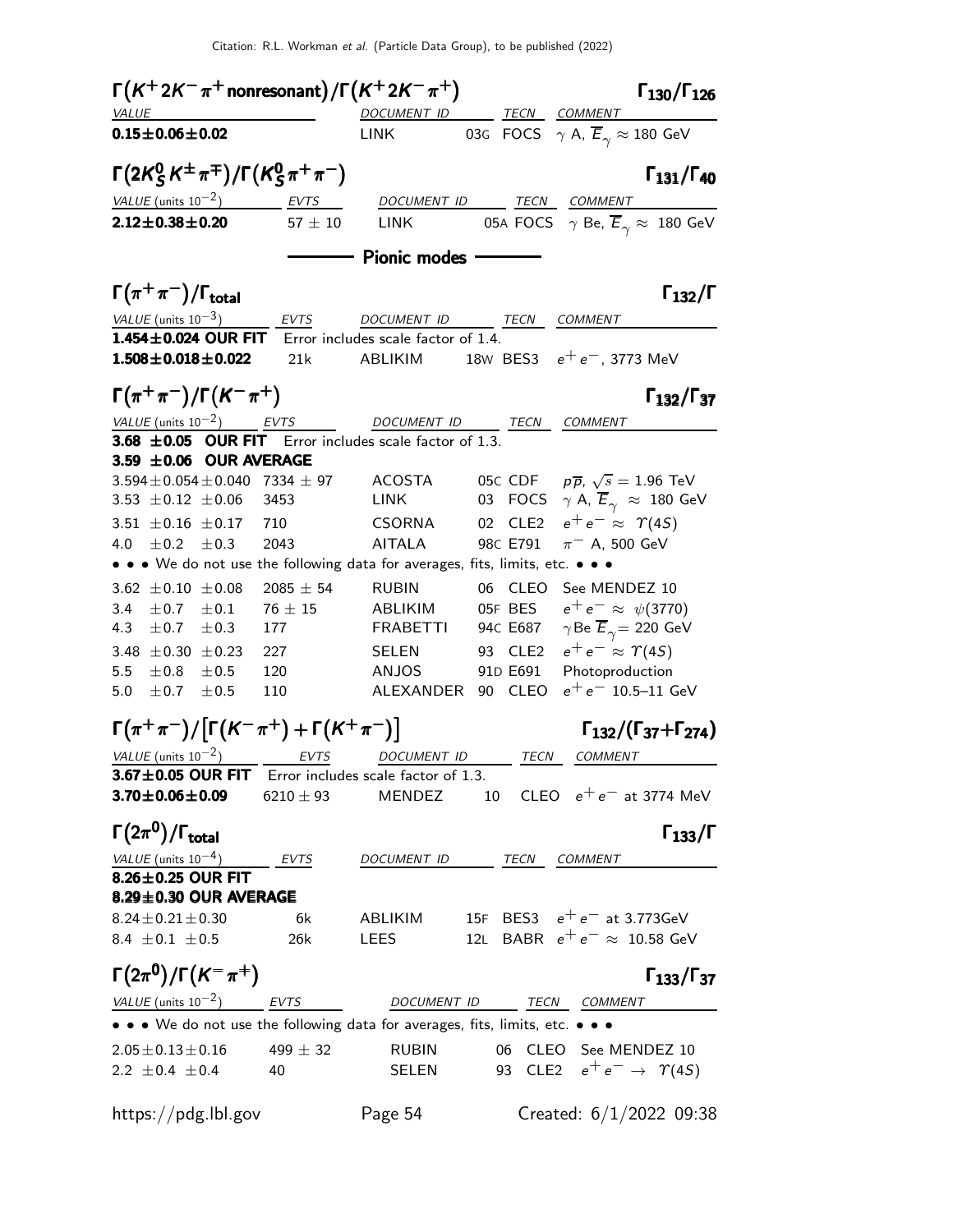|                                                                                                   | $\Gamma(2\pi^0)/\big[\Gamma(K^-\pi^+)+\Gamma(K^+\pi^-)\big]$ |                                                                                           |    |      |                                        | $\Gamma_{133}/(\Gamma_{37}+\Gamma_{274})$ |
|---------------------------------------------------------------------------------------------------|--------------------------------------------------------------|-------------------------------------------------------------------------------------------|----|------|----------------------------------------|-------------------------------------------|
| VALUE (units $10^{-2}$ ) EVTS                                                                     |                                                              | DOCUMENT ID                                                                               |    | TECN | <b>COMMENT</b>                         |                                           |
| $2.08\pm0.07$ OUR FIT                                                                             |                                                              |                                                                                           |    |      |                                        |                                           |
| $2.06 \pm 0.07 \pm 0.10$                                                                          | $1567 \pm 54$                                                | <b>MENDEZ</b>                                                                             |    | 10   |                                        | CLEO $e^+e^-$ at 3774 MeV                 |
| $\Gamma(\pi^+\pi^-\pi^0)/\Gamma(\mathcal{K}^-\pi^+)$                                              |                                                              |                                                                                           |    |      |                                        | $\Gamma_{134}/\Gamma_{37}$                |
| VALUE (units $10^{-2}$ ) EVTS                                                                     |                                                              | DOCUMENT ID                                                                               |    |      | TECN COMMENT                           |                                           |
| 37.7±1.6 OUR FIT Error includes scale factor of 2.2.                                              |                                                              |                                                                                           |    |      |                                        |                                           |
| 34.4±0.5±1.2                                                                                      | $11k + 164$                                                  | <b>RUBIN</b>                                                                              | 06 |      | CLEO $e^+e^-$ at $\psi(3770)$          |                                           |
| $\Gamma(\pi^+\pi^-\pi^0)/\Gamma(K^-\pi^+\pi^0)$                                                   |                                                              |                                                                                           |    |      |                                        | $\Gamma_{134}/\Gamma_{55}$                |
| VALUE (units $10^{-2}$ ) EVTS                                                                     |                                                              | DOCUMENT ID                                                                               |    |      | <i>TECN COMMENT</i>                    |                                           |
| 10.32±0.25 OUR FIT Error includes scale factor of 2.3.                                            |                                                              |                                                                                           |    |      |                                        |                                           |
| 10.41±0.23 OUR AVERAGE Error includes scale factor of 2.0.                                        |                                                              |                                                                                           |    |      |                                        |                                           |
| $10.12 \pm 0.04 \pm 0.18$                                                                         | $123k \pm 490$                                               | ARINSTEIN                                                                                 |    |      | 08 BELL $e^+e^- \approx \Upsilon(4S)$  |                                           |
| $10.59 \pm 0.06 \pm 0.13$                                                                         |                                                              | $60k \pm 343$ AUBERT,B                                                                    |    |      | 06X BABR $e^+e^- \approx \Upsilon(4S)$ |                                           |
| $\Gamma(\rho^+\pi^-)/\Gamma(\pi^+\pi^-\pi^0)$                                                     |                                                              |                                                                                           |    |      |                                        | $\Gamma_{135}/\Gamma_{134}$               |
|                                                                                                   |                                                              | This is the "fit fraction" from the Dalitz-plot analysis, with interference. See          |    |      |                                        |                                           |
|                                                                                                   |                                                              | GASPERO 08 and BHATTACHARYA 10A for isospin decompositions of the $D^0 \rightarrow$       |    |      |                                        |                                           |
|                                                                                                   |                                                              | $\pi^+\pi^0\pi^-$ Dalitz plot, both based on the amplitudes of AUBERT 07BJ. They quantify |    |      |                                        |                                           |
|                                                                                                   |                                                              | the conclusion that the final state is dominantly isospin 0.                              |    |      |                                        |                                           |
| VALUE (units $10^{-2}$ )                                                                          |                                                              | DOCUMENT ID TECN COMMENT                                                                  |    |      |                                        |                                           |
| $68.1 \pm 0.6$ OUR AVERAGE                                                                        |                                                              |                                                                                           |    |      |                                        |                                           |
| $67.8 \pm 0.0 \pm 0.6$                                                                            |                                                              | AUBERT 07BJ BABR Dalitz fit, 45k events                                                   |    |      |                                        |                                           |
| $76.3 \pm 1.9 \pm 2.5$                                                                            |                                                              | CRONIN-HEN05 CLEO $e^+e^- \approx 10$ GeV                                                 |    |      |                                        |                                           |
|                                                                                                   |                                                              |                                                                                           |    |      |                                        |                                           |
| $\Gamma(\rho^{\bm{0}}\pi^{\bm{0}})/\Gamma(\pi^+\pi^-\pi^{\bm{0}})$                                |                                                              |                                                                                           |    |      |                                        | $\Gamma_{136}/\Gamma_{134}$               |
|                                                                                                   |                                                              | This is the "fit fraction" from the Dalitz-plot analysis, with interference.              |    |      |                                        |                                           |
| VALUE (units $10^{-2}$ )                                                                          |                                                              | DOCUMENT ID TECN COMMENT                                                                  |    |      |                                        |                                           |
| 25.9 $\pm$ 1.1 OUR AVERAGE                                                                        |                                                              |                                                                                           |    |      |                                        |                                           |
| $26.2 \pm 0.5 \pm 1.1$                                                                            |                                                              | AUBERT                                                                                    |    |      |                                        | 07BJ BABR Dalitz fit, 45k events          |
| $24.4 \pm 2.0 \pm 2.1$                                                                            |                                                              | CRONIN-HEN05                                                                              |    |      | CLEO $e^+e^- \approx 10$ GeV           |                                           |
| $\Gamma(\rho^-\pi^+)/\Gamma(\pi^+\pi^-\pi^0)$                                                     |                                                              |                                                                                           |    |      |                                        | $\Gamma_{137}/\Gamma_{134}$               |
|                                                                                                   |                                                              | This is the "fit fraction" from the Dalitz-plot analysis, with interference.              |    |      |                                        |                                           |
| VALUE (units $10^{-2}$ )                                                                          |                                                              | <b>DOCUMENT ID</b>                                                                        |    | TECN | <b>COMMENT</b>                         |                                           |
| $34.6 \pm 0.8$ OUR AVERAGE                                                                        |                                                              |                                                                                           |    |      |                                        |                                           |
| $34.6\!\pm\!0.8\!\pm\!0.3$                                                                        |                                                              | AUBERT                                                                                    |    |      |                                        | 07BJ BABR Dalitz fit, 45k events          |
| 34.5 $\pm$ 2.4 $\pm$ 1.3                                                                          |                                                              | CRONIN-HEN05 CLEO $e^+e^- \approx 10$ GeV                                                 |    |      |                                        |                                           |
| $\Gamma\big(\rho(1450)^+\pi^-$ , $\rho^+\to\pi^+\pi^0\big)/\Gamma\big(\pi^+\pi^-\pi^0\big)$       |                                                              |                                                                                           |    |      |                                        | $\Gamma_{138}/\Gamma_{134}$               |
|                                                                                                   |                                                              | This is the "fit fraction" from the Dalitz-plot analysis.                                 |    |      |                                        |                                           |
| VALUE (units $10^{-2}$ )                                                                          |                                                              | DOCUMENT ID TECN COMMENT                                                                  |    |      |                                        |                                           |
| $0.11 \pm 0.07 \pm 0.12$                                                                          |                                                              | AUBERT 07BJ BABR Dalitz fit, 45k events                                                   |    |      |                                        |                                           |
| Г $(\rho(1450)^{0}\pi^{0}$ , $\rho^{0} \rightarrow \pi^{+}\pi^{-})/\Gamma(\pi^{+}\pi^{-}\pi^{0})$ |                                                              |                                                                                           |    |      |                                        | $\Gamma_{139}/\Gamma_{134}$               |
|                                                                                                   |                                                              | This is the "fit fraction" from the Dalitz-plot analysis.                                 |    |      |                                        |                                           |
| VALUE (units $10^{-2}$ )<br>$0.30 \pm 0.11 \pm 0.07$                                              |                                                              | DOCUMENT ID TECN COMMENT<br>AUBERT 07BJ BABR Dalitz fit, 45k events                       |    |      |                                        |                                           |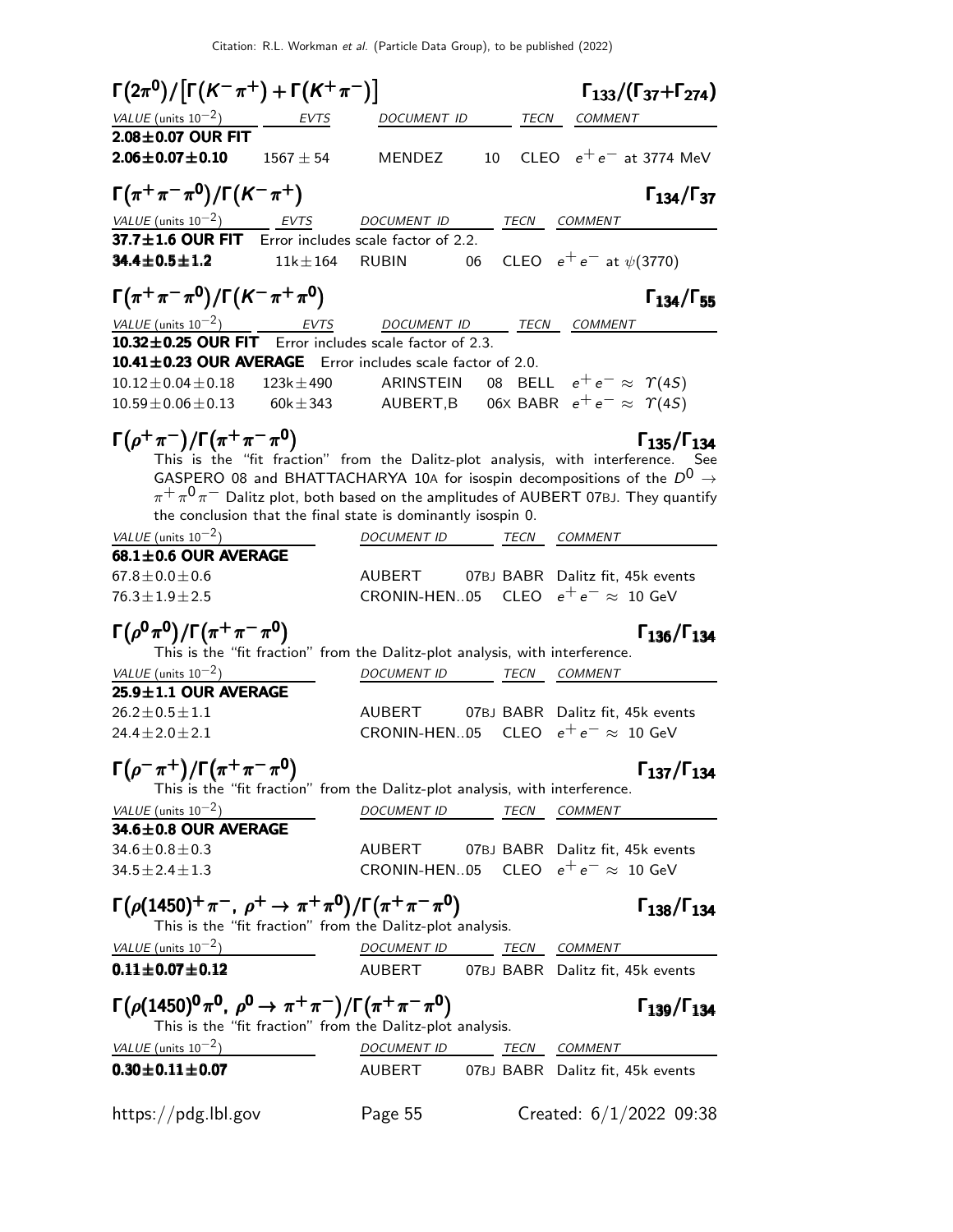| $\Gamma(\rho(1450)^{-}\pi^{+}, \rho^{-} \to \pi^{-}\pi^{0})/\Gamma(\pi^{+}\pi^{-}\pi^{0})$                                                                                                                                                                       |                                  |                          | $\Gamma_{140}/\Gamma_{134}$             |
|------------------------------------------------------------------------------------------------------------------------------------------------------------------------------------------------------------------------------------------------------------------|----------------------------------|--------------------------|-----------------------------------------|
| This is the "fit fraction" from the Dalitz-plot analysis.<br>VALUE (units $10^{-2}$ )                                                                                                                                                                            |                                  |                          |                                         |
| $1.79 \pm 0.22 \pm 0.12$                                                                                                                                                                                                                                         | DOCUMENT ID _______ TECN COMMENT |                          | AUBERT 07BJ BABR Dalitz fit, 45k events |
|                                                                                                                                                                                                                                                                  |                                  |                          |                                         |
| $\Gamma(\rho(1700)^+\pi^-$ , $\rho^+ \to \pi^+\pi^0)/\Gamma(\pi^+\pi^-\pi^0)$<br>This is the "fit fraction" from the Dalitz-plot analysis.                                                                                                                       |                                  |                          | $\Gamma_{141}/\Gamma_{134}$             |
| VALUE (units $10^{-2}$ )<br><u>DOCUMENT ID TECN COMMENT</u>                                                                                                                                                                                                      |                                  |                          |                                         |
| $4.1 \pm 0.7 \pm 0.7$                                                                                                                                                                                                                                            |                                  |                          | AUBERT 07BJ BABR Dalitz fit, 45k events |
| $\Gamma(\rho(1700)^{0}\pi^{0}, \rho^{0} \to \pi^{+}\pi^{-})/\Gamma(\pi^{+}\pi^{-}\pi^{0})$<br>This is the "fit fraction" from the Dalitz-plot analysis.                                                                                                          |                                  |                          | $\Gamma_{142}/\Gamma_{134}$             |
| VALUE (units $10^{-2}$ )                                                                                                                                                                                                                                         |                                  | DOCUMENT ID TECN COMMENT |                                         |
| $5.0 \pm 0.6 \pm 1.0$                                                                                                                                                                                                                                            |                                  |                          | AUBERT 07BJ BABR Dalitz fit, 45k events |
| $\Gamma(\rho(1700)^{-}\pi^{+}, \rho^{-} \to \pi^{-}\pi^{0})/\Gamma(\pi^{+}\pi^{-}\pi^{0})$<br>This is the "fit fraction" from the Dalitz-plot analysis.                                                                                                          |                                  |                          | $\Gamma_{143}/\Gamma_{134}$             |
| $VALUE$ (units $10^{-2}$ ) DOCUMENT ID TECN COMMENT                                                                                                                                                                                                              |                                  |                          |                                         |
| $3.2 \pm 0.4 \pm 0.6$                                                                                                                                                                                                                                            |                                  |                          | AUBERT 07BJ BABR Dalitz fit, 45k events |
| $\Gamma(f_0(980)\pi^0, f_0 \to \pi^+\pi^-)/\Gamma(\pi^+\pi^-\pi^0)$<br>This is the "fit fraction" from the Dalitz-plot analysis.                                                                                                                                 |                                  |                          | $\Gamma_{144}/\Gamma_{134}$             |
| VALUE $(\text{units } 10^{-2})$                                                                                                                                                                                                                                  |                                  |                          | DOCUMENT ID TECN COMMENT                |
| $0.25 \pm 0.04 \pm 0.04$                                                                                                                                                                                                                                         |                                  |                          | AUBERT 07BJ BABR Dalitz fit, 45k events |
| $\Gamma(f_0(500)\pi^0, f_0 \to \pi^+\pi^-)/\Gamma(\pi^+\pi^-\pi^0)$<br>The $f_0(500)$ is the $\sigma$ . This is the "fit fraction" from the Dalitz-plot analysis.                                                                                                |                                  |                          | $\Gamma_{145}/\Gamma_{134}$             |
| VALUE $(\text{units } 10^{-2})$                                                                                                                                                                                                                                  |                                  | DOCUMENT ID TECN COMMENT |                                         |
| $0.82 \pm 0.10 \pm 0.10$                                                                                                                                                                                                                                         |                                  |                          | AUBERT 07BJ BABR Dalitz fit, 45k events |
| $\Gamma(f_0(1370)\pi^0, f_0 \to \pi^+\pi^-)/\Gamma(\pi^+\pi^-\pi^0)$<br>This is the "fit fraction" from the Dalitz-plot analysis.                                                                                                                                |                                  |                          | $\Gamma_{146}/\Gamma_{134}$             |
| VALUE (units $10^{-2}$ )                                                                                                                                                                                                                                         |                                  | DOCUMENT ID TECN COMMENT |                                         |
| $0.37 \pm 0.11 \pm 0.09$                                                                                                                                                                                                                                         |                                  |                          | AUBERT 07BJ BABR Dalitz fit, 45k events |
| $\Gamma(f_0(1500)\pi^0, f_0 \to \pi^+\pi^-)/\Gamma(\pi^+\pi^-\pi^0)$<br>This is the "fit fraction" from the Dalitz-plot analysis.                                                                                                                                |                                  |                          | $\Gamma_{147}/\Gamma_{134}$             |
| VALUE (units $10^{-2}$ )<br><u>and the state of the state of the state of the state of the state of the state of the state of the state of the state of the state of the state of the state of the state of the state of the state of the state of the state</u> |                                  | DOCUMENT ID TECN COMMENT |                                         |
| $0.39 \pm 0.08 \pm 0.07$                                                                                                                                                                                                                                         |                                  |                          | AUBERT 07BJ BABR Dalitz fit, 45k events |
| $\Gamma(f_0(1710)\pi^0, f_0 \to \pi^+\pi^-)/\Gamma(\pi^+\pi^-\pi^0)$<br>This is the "fit fraction" from the Dalitz-plot analysis.                                                                                                                                |                                  |                          | $\Gamma_{148}/\Gamma_{134}$             |
| VALUE (units $10^{-2}$ )                                                                                                                                                                                                                                         |                                  | DOCUMENT ID TECN COMMENT |                                         |
| $0.31 \pm 0.07 \pm 0.08$                                                                                                                                                                                                                                         |                                  |                          | AUBERT 07BJ BABR Dalitz fit, 45k events |
| $\Gamma(f_2(1270)\pi^0, f_2 \to \pi^+\pi^-)/\Gamma(\pi^+\pi^-\pi^0)$<br>This is the "fit fraction" from the Dalitz-plot analysis.                                                                                                                                |                                  |                          | $\Gamma_{149}/\Gamma_{134}$             |
| VALUE (units $10^{-2}$ )                                                                                                                                                                                                                                         |                                  | DOCUMENT ID TECN COMMENT |                                         |
| $1.32 \pm 0.08 \pm 0.10$                                                                                                                                                                                                                                         |                                  |                          | AUBERT 07BJ BABR Dalitz fit, 45k events |
| https://pdg.lbl.gov                                                                                                                                                                                                                                              | Page 56                          |                          | Created: $6/1/2022$ 09:38               |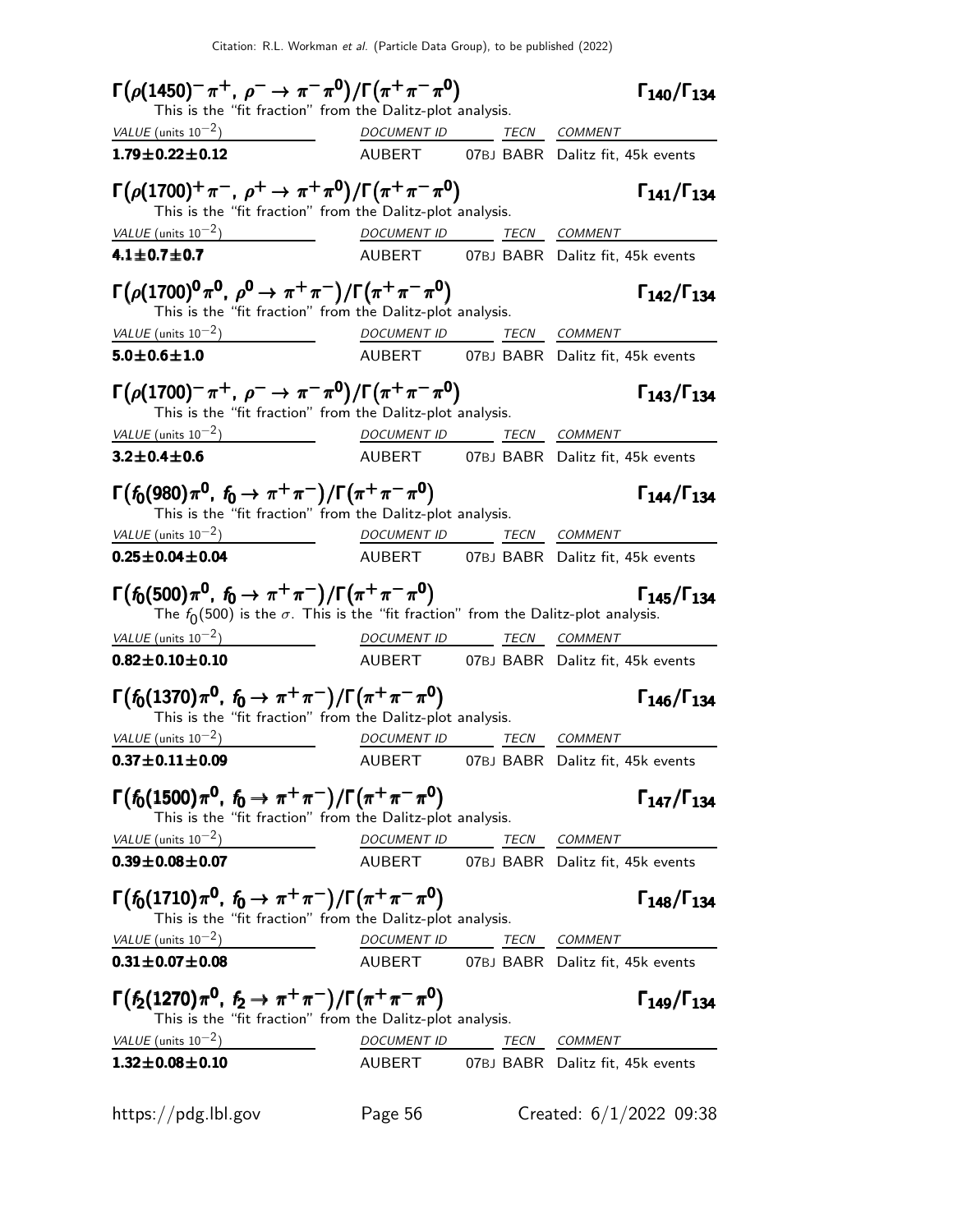| $\Gamma(\pi^+\pi^-\pi^0$ nonresonant) / $\Gamma(\pi^+\pi^-\pi^0)$                                             |                                                                                   |                                                                                                    |    |                     |                                                               | $\Gamma_{150}/\Gamma_{134}$              |
|---------------------------------------------------------------------------------------------------------------|-----------------------------------------------------------------------------------|----------------------------------------------------------------------------------------------------|----|---------------------|---------------------------------------------------------------|------------------------------------------|
|                                                                                                               | This is the "fit fraction" from the Dalitz-plot analysis.                         |                                                                                                    |    |                     |                                                               |                                          |
| VALUE (units $10^{-2}$ )                                                                                      |                                                                                   | DOCUMENT ID TECN COMMENT                                                                           |    |                     |                                                               |                                          |
| $0.84 \pm 0.21 \pm 0.12$                                                                                      |                                                                                   | <b>AUBERT</b>                                                                                      |    |                     | 07BJ BABR Dalitz fit, 45k events                              |                                          |
| $\Gamma(3\pi^0)/\Gamma_{\rm total}$                                                                           |                                                                                   |                                                                                                    |    |                     |                                                               | $\Gamma_{151}/\Gamma$                    |
| VALUE (units $10^{-4}$ ) CL% EVTS                                                                             |                                                                                   | DOCUMENT ID TECN COMMENT                                                                           |    |                     |                                                               |                                          |
| $2.0 \pm 0.4 \pm 0.3$                                                                                         | 60                                                                                | <sup>1</sup> ABLIKIM 18X BES3 $e^+e^-$ , 3773 MeV                                                  |    |                     |                                                               |                                          |
| • • • We do not use the following data for averages, fits, limits, etc. • • •                                 |                                                                                   |                                                                                                    |    |                     |                                                               |                                          |
| $<$ 3.5                                                                                                       | 90                                                                                | <b>RUBIN</b>                                                                                       |    |                     | 06 CLEO $e^+e^-$ at $\psi(3770)$                              |                                          |
|                                                                                                               | <sup>1</sup> Significance of signal reported by ABLIKIM 18X is 4.8 $\sigma$ .     |                                                                                                    |    |                     |                                                               |                                          |
| $\Gamma(2\pi^+ 2\pi^-)/\Gamma(K^-\pi^+)$                                                                      |                                                                                   |                                                                                                    |    |                     |                                                               | $\Gamma_{152}/\Gamma_{37}$               |
| VALUE (units $10^{-2}$ ) EVTS                                                                                 |                                                                                   | DOCUMENT ID                                                                                        |    |                     | TECN COMMENT                                                  |                                          |
| 19.1±0.5 OUR FIT<br>$19.1 \pm 0.4 \pm 0.6$                                                                    | $7331\pm130$                                                                      | RUBIN                                                                                              |    |                     | 06 CLEO $e^+e^-$ at $\psi(3770)$                              |                                          |
| $\Gamma(2\pi^+2\pi^-)/\Gamma(K^-2\pi^+\pi^-)$                                                                 |                                                                                   |                                                                                                    |    |                     |                                                               | $\Gamma_{152}/\Gamma_{72}$               |
| VALUE (units $10^{-2}$ )                                                                                      | <i>EVTS</i>                                                                       | DOCUMENT ID TECN COMMENT                                                                           |    |                     |                                                               |                                          |
| $9.19 \pm 0.22$ OUR FIT                                                                                       |                                                                                   |                                                                                                    |    |                     |                                                               |                                          |
| $9.20 \pm 0.26$ OUR AVERAGE                                                                                   |                                                                                   |                                                                                                    |    |                     |                                                               |                                          |
| $9.14 \pm 0.18 \pm 0.22$ 6360 $\pm$ 115                                                                       |                                                                                   | LINK                                                                                               |    |                     | 07A FOCS $\gamma$ Be, $\overline{E}_{\gamma} \approx 180$ GeV |                                          |
| 7.9 $\pm 1.8 \pm 0.5$                                                                                         | 162                                                                               | ABLIKIM                                                                                            |    |                     | 05F BES $e^+e^- \approx \psi(3770)$                           |                                          |
| 9.5 $\pm$ 0.7 $\pm$ 0.2                                                                                       | 814                                                                               | <b>FRABETTI</b>                                                                                    |    |                     | 95C E687 $\gamma$ Be, $\overline{E}_{\gamma} \approx 200$ GeV |                                          |
| $10.2 \pm 1.3$<br>• • • We do not use the following data for averages, fits, limits, etc. • • •               | 345                                                                               | AMMAR                                                                                              | 91 |                     | CLEO $e^+e^- \approx 10.5$ GeV                                |                                          |
|                                                                                                               |                                                                                   |                                                                                                    |    |                     |                                                               |                                          |
| $11.5 \pm 2.3 \pm 1.6$<br>$10.8 \pm 2.4 \pm 0.8$                                                              | 64<br>79                                                                          | ADAMOVICH 92<br><b>FRABETTI</b>                                                                    |    | 92 E687 $\gamma$ Be | OMEG $\pi$ <sup>-</sup> 340 GeV                               |                                          |
| 9.6 $\pm 1.8 \pm 0.7$                                                                                         | 66                                                                                | ANJOS 91                                                                                           |    | E691                | $\gamma$ Be 80-240 GeV                                        |                                          |
|                                                                                                               |                                                                                   |                                                                                                    |    |                     |                                                               |                                          |
| $\Gamma(a_1(1260)^+\pi^-$ , $a_1^+\to 2\pi^+\pi^-$ total)/ $\Gamma(2\pi^+2\pi^-)$                             | This is the fit fraction from the coherent amplitude analysis.                    |                                                                                                    |    |                     |                                                               | $\Gamma_{153}/\Gamma_{152}$              |
| VALUE (units $10^{-2}$ )                                                                                      |                                                                                   | <b>DOCUMENT ID</b>                                                                                 |    | <b>TECN</b>         | <b>COMMENT</b>                                                |                                          |
| $60.0 \pm 3.0 \pm 2.4$                                                                                        |                                                                                   | <b>LINK</b>                                                                                        |    |                     |                                                               | 07A FOCS 4-body fit, $\approx$ 5.7k evts |
| $\Gamma(a_1(1260)^+\pi^-$ , $a_1^+\to\rho^0\pi^+$ S-wave)/ $\Gamma(2\pi^+2\pi^-)$<br>VALUE (units $10^{-2}$ ) | This is the fit fraction from the coherent amplitude analysis.                    | DOCUMENT ID                                                                                        |    | TECN                | <b>COMMENT</b>                                                | $\Gamma_{154}/\Gamma_{152}$              |
| 41.5±2.5 OUR AVERAGE                                                                                          |                                                                                   |                                                                                                    |    |                     |                                                               |                                          |
| $38.1 \pm 2.3 \pm 3.6$                                                                                        |                                                                                   | $1$ DARGENT 17 4-body fit, 7.3k $4\pi$ evts                                                        |    |                     |                                                               |                                          |
| $43.3 \pm 2.5 \pm 1.9$                                                                                        |                                                                                   | <b>LINK</b>                                                                                        |    |                     |                                                               | 07A FOCS 4-body fit, $\approx$ 5.7k evts |
|                                                                                                               | $1$ Obtained by analyzing CLEO-c data but not authored by the CLEO Collaboration. |                                                                                                    |    |                     |                                                               |                                          |
| $\Gamma(a_1(1260)^+\pi^-, a_1^+ \to \rho^0\pi^+ D$ -wave)/ $\Gamma(2\pi^+ 2\pi^-)$                            | This is the fit fraction from the coherent amplitude analysis.                    |                                                                                                    |    |                     |                                                               | $\Gamma_{155}/\Gamma_{152}$              |
| VALUE (units $10^{-2}$ )                                                                                      |                                                                                   |                                                                                                    |    |                     |                                                               |                                          |
| $2.5 \pm 0.5 \pm 0.4$                                                                                         |                                                                                   | $\frac{DOCUMENT ID}{LINK} \frac{TECN}{TDCS} \frac{COMMENT}{4-body fit, \approx 5.7k \text{ evts}}$ |    |                     |                                                               |                                          |
|                                                                                                               | <sup>1</sup> DARGENT 17 using 7.3k events find this contribution negligible.      |                                                                                                    |    |                     |                                                               |                                          |
|                                                                                                               |                                                                                   |                                                                                                    |    |                     |                                                               |                                          |
| https://pdg.lbl.gov                                                                                           |                                                                                   | Page 57                                                                                            |    |                     |                                                               | Created: $6/1/2022$ 09:38                |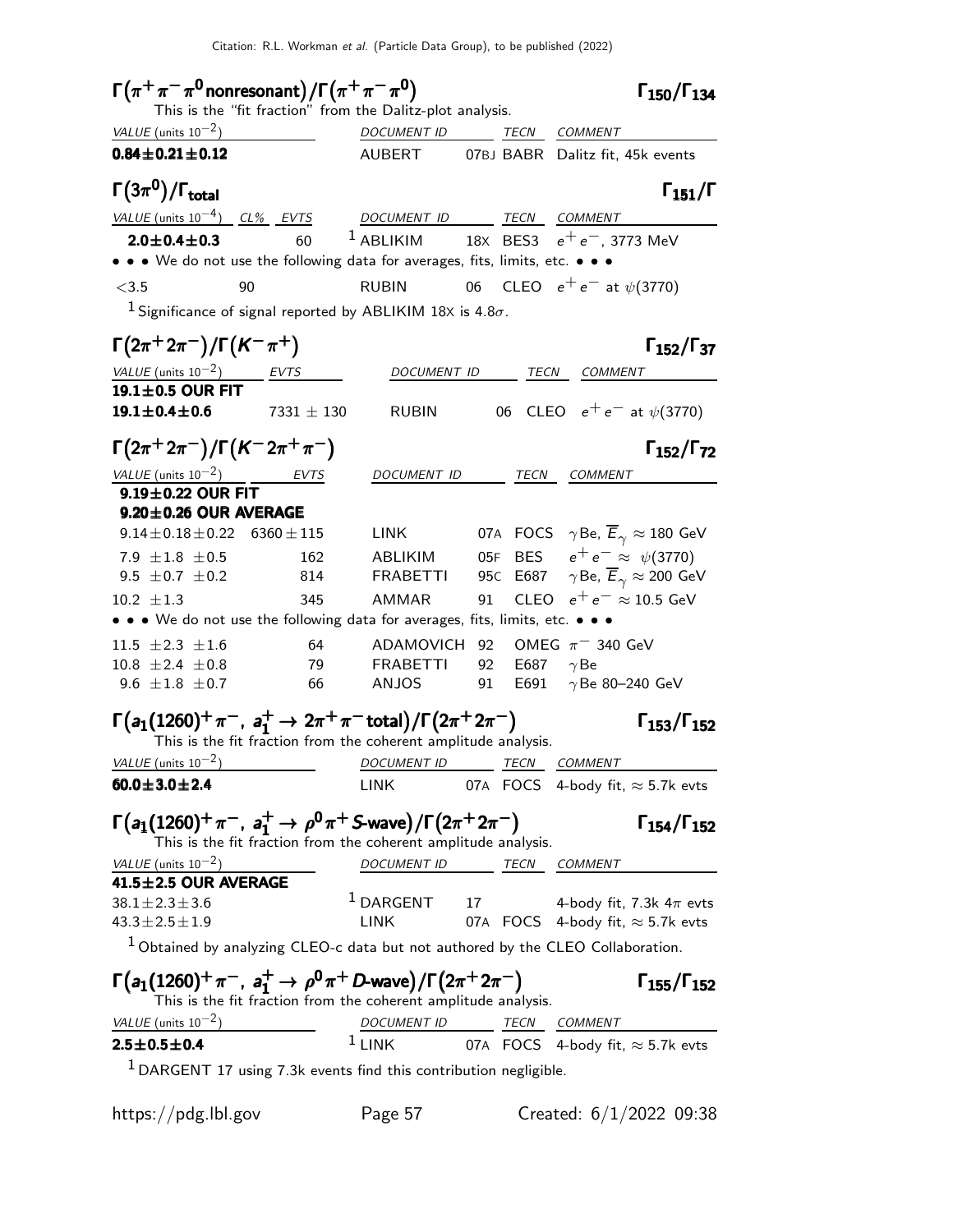| $\Gamma(a_1(1260)^+\pi^-, a_1^+\to\sigma\pi^+)/\Gamma(2\pi^+2\pi^-)$                                                                                                                                                      |             | This is the fit fraction from the coherent amplitude analysis.                                               |    |                            | $\Gamma_{156}/\Gamma_{152}$                   |
|---------------------------------------------------------------------------------------------------------------------------------------------------------------------------------------------------------------------------|-------------|--------------------------------------------------------------------------------------------------------------|----|----------------------------|-----------------------------------------------|
| VALUE (units $10^{-2}$ )                                                                                                                                                                                                  |             | DOCUMENT ID TECN COMMENT                                                                                     |    |                            |                                               |
| 8.4±0.9 OUR AVERAGE                                                                                                                                                                                                       |             |                                                                                                              |    |                            |                                               |
| $10.2 \pm 1.4 \pm 3.3$                                                                                                                                                                                                    |             | $1$ DARGENT 17 7.3k 4-body fit, $4\pi$ evts                                                                  |    |                            |                                               |
| $8.3 \pm 0.7 \pm 0.6$                                                                                                                                                                                                     |             | <b>LINK</b>                                                                                                  |    |                            | 07A $\,$ FOCS 4-body fit, $\approx$ 5.7k evts |
| $1$ Obtained by analyzing CLEO-c data but not authored by the CLEO Collaboration.                                                                                                                                         |             |                                                                                                              |    |                            |                                               |
| $\Gamma(a_1(1260)^{-}\pi^{+}, a_1^{-} \to \rho^{0}\pi^{-}$ S-wave) / $\Gamma(2\pi^{+}2\pi^{-})$                                                                                                                           |             | This is the fit fraction from a coherent amplitude analysis.                                                 |    |                            | $\Gamma_{157}/\Gamma_{152}$                   |
| VALUE (units $10^{-2}$ ) EVTS                                                                                                                                                                                             |             | DOCUMENT ID COMMENT                                                                                          |    |                            |                                               |
| $3.1 \pm 0.6 \pm 1.0$                                                                                                                                                                                                     |             | 7.3k $1$ DARGENT 17 4-body fit, $4\pi$ evts                                                                  |    |                            |                                               |
| $1$ Obtained by analyzing CLEO-c data but not authored by the CLEO Collaboration.                                                                                                                                         |             |                                                                                                              |    |                            |                                               |
| $\Gamma(a_1(1260)^{-}\pi^{+}, a_1^{-} \to \sigma\pi^{-})/\Gamma(2\pi^{+}2\pi^{-})$                                                                                                                                        |             | This is the fit fraction from a coherent amplitude analysis.                                                 |    |                            | $\Gamma_{158}/\Gamma_{152}$                   |
| $\frac{VALUE \text{ (units 10}^{-2})}{0.8 \pm 0.2 \pm 0.4}$ $\frac{EVTS}{7.3k}$ $\frac{DOCUMENT \text{ } ID}{1 \text{ } DARGENT}$ $\frac{COMMENT}{17}$ $\frac{COMMENT}{4 \text{ } body \text{ } fit, 4\pi \text{ } evts}$ |             |                                                                                                              |    |                            |                                               |
|                                                                                                                                                                                                                           |             |                                                                                                              |    |                            |                                               |
| $1$ Obtained by analyzing CLEO-c data but not authored by the CLEO Collaboration.                                                                                                                                         |             |                                                                                                              |    |                            |                                               |
| $\Gamma(\pi(1300)^+\pi^-$ , $\pi(1300)^+\to \sigma\pi^+)/\Gamma(2\pi^+2\pi^-)$                                                                                                                                            |             | This is the fit fraction from a coherent amplitude analysis.                                                 |    |                            | $\Gamma_{159}/\Gamma_{152}$                   |
| VALUE (units $10^{-2}$ ) EVTS                                                                                                                                                                                             |             | $\frac{P(2)}{P(2)}$ $\frac{EVTS}{T.3k}$ $\frac{DOCUMENTID}{DARGENT}$ $\frac{COMMENT}{4-body fit, 4\pi evts}$ |    |                            |                                               |
| $6.8 \pm 0.9 \pm 3.4$                                                                                                                                                                                                     |             |                                                                                                              |    |                            |                                               |
| $^1$ Obtained by analyzing CLEO-c data but not authored by the CLEO Collaboration.                                                                                                                                        |             |                                                                                                              |    |                            |                                               |
| $\Gamma(\pi(1300)^-\pi^+, \ \pi(1300)^- \to \sigma\pi^-)/\Gamma(2\pi^+2\pi^-)$                                                                                                                                            |             | This is the fit fraction from a coherent amplitude analysis.                                                 |    |                            | $\Gamma_{160}/\Gamma_{152}$                   |
| VALUE (units $10^{-2}$ ) EVTS                                                                                                                                                                                             |             | DOCUMENT ID COMMENT                                                                                          |    |                            |                                               |
| $3.0 \pm 0.6 \pm 2.8$                                                                                                                                                                                                     |             | 7.3k $^1$ DARGENT $^1$ 17 $^4$ -body fit, 4 $\pi$ evts                                                       |    |                            |                                               |
| $1$ Obtained by analyzing CLEO-c data but not authored by the CLEO Collaboration.                                                                                                                                         |             |                                                                                                              |    |                            |                                               |
| $\Gamma(a_1(1640)^+\pi^-, a_1^+\to \rho^0\pi^+D$ -wave)/ $\Gamma(2\pi^+2\pi^-)$                                                                                                                                           |             | This is the fit fraction from a coherent amplitude analysis. $\,$                                            |    |                            | $\Gamma_{161}/\Gamma_{152}$                   |
| VALUE (units $10^{-2}$ )                                                                                                                                                                                                  | <b>EVTS</b> | DOCUMENT ID COMMENT                                                                                          |    |                            |                                               |
| $4.2 \pm 0.6 \pm 2.0$                                                                                                                                                                                                     | 7.3k        | $1,2$ DARGENT                                                                                                |    | 17 4-body fit, $4\pi$ evts |                                               |
| $1$ Obtained by analyzing CLEO-c data but not authored by the CLEO Collaboration.<br><sup>2</sup> 4-body fit, $4\pi$ evts                                                                                                 |             |                                                                                                              |    |                            |                                               |
| $\Gamma(a_1(1640)^+\pi^-$ , $a_1^+\to\sigma\pi^+)/\Gamma(2\pi^+2\pi^-)$                                                                                                                                                   |             | This is the fit fraction from a coherent amplitude analysis.                                                 |    |                            | $\Gamma_{162}/\Gamma_{152}$                   |
| $VALUE$ (units $10^{-2}$ ) EVTS                                                                                                                                                                                           |             | DOCUMENT ID COMMENT                                                                                          |    |                            |                                               |
| $2.4 \pm 0.7 \pm 1.7$                                                                                                                                                                                                     | 7.3k        | $^1$ DARGENT                                                                                                 | 17 | 4-body fit, $4\pi$ evts    |                                               |

 $^1$ Obtained by analyzing CLEO-c data but not authored by the CLEO Collaboration.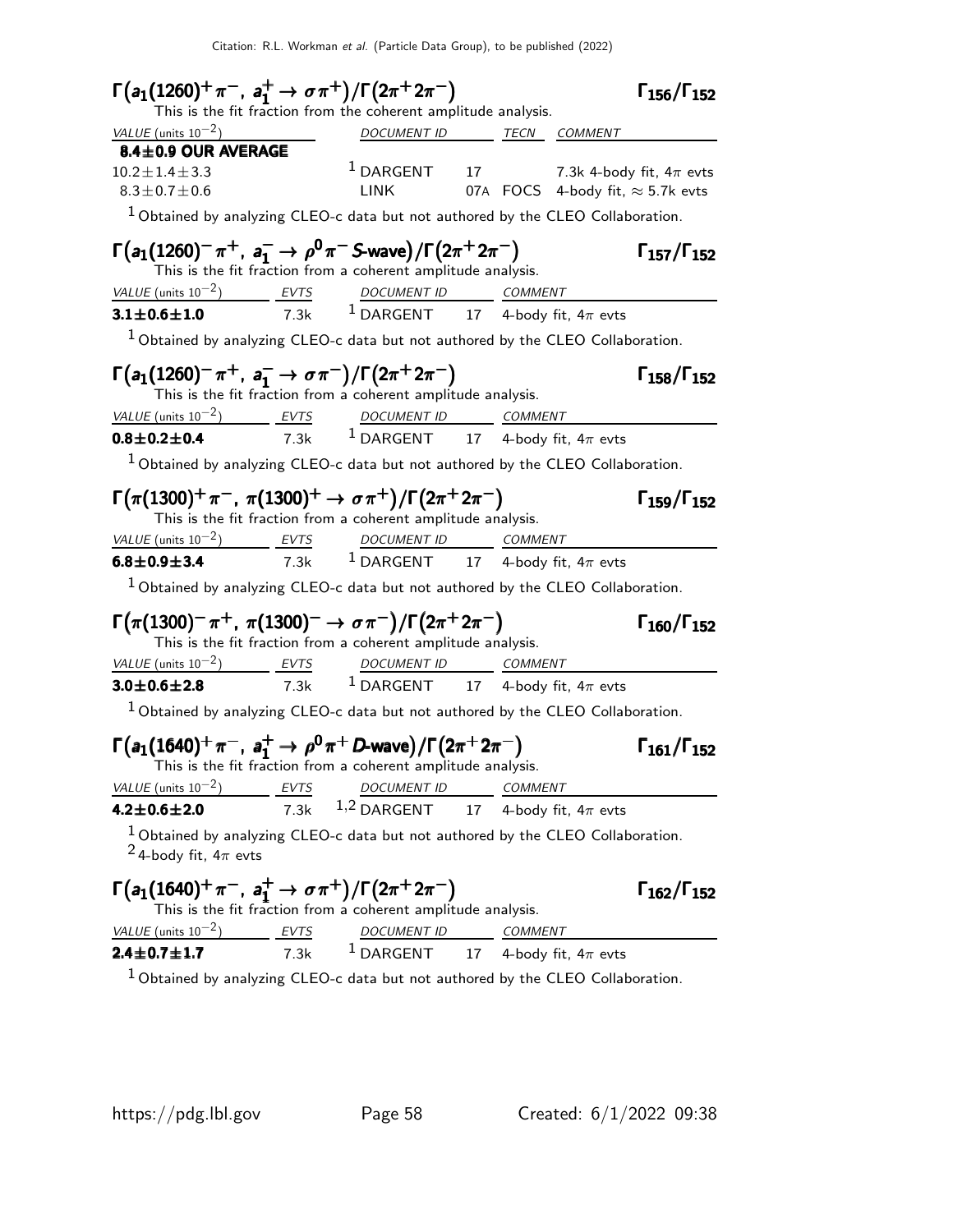| $\Gamma(\pi_2(1670)^+ \pi^-$ , $\pi_2^+ \to f_2(1270)^0 \pi^+$ , $f_2^0 \to \pi^+ \pi^-)/\Gamma(2\pi^+ 2\pi^-)$                                                          |                                                                                                             |  |                             |
|--------------------------------------------------------------------------------------------------------------------------------------------------------------------------|-------------------------------------------------------------------------------------------------------------|--|-----------------------------|
| This is the fit fraction from a coherent amplitude analysis.                                                                                                             |                                                                                                             |  | $\Gamma_{163}/\Gamma_{152}$ |
| $VALU E$ (units $10^{-2}$ ) EVTS DOCUMENT ID COMMENT                                                                                                                     |                                                                                                             |  |                             |
| $2.7 \pm 0.6 \pm 1.1$                                                                                                                                                    | 7.3k $^1$ DARGENT $^1$ 17 $^4$ -body fit, 4 $\pi$ evts                                                      |  |                             |
| $1$ Obtained by analyzing CLEO-c data but not authored by the CLEO Collaboration.                                                                                        |                                                                                                             |  |                             |
| $\Gamma(\pi_2(1670)^+ \pi^-$ , $\pi_2^+ \to \sigma \pi^+) / \Gamma(2\pi^+ 2\pi^-)$<br>This is the fit fraction from a coherent amplitude analysis.                       |                                                                                                             |  | $\Gamma_{164}/\Gamma_{152}$ |
| $VALUE$ (units $10^{-2}$ ) EVTS DOCUMENT ID COMMENT                                                                                                                      |                                                                                                             |  |                             |
| $3.5 \pm 0.6 \pm 1.2$                                                                                                                                                    | 7.3k $^1$ DARGENT $^1$ 17 $^4$ -body fit, 4 $\pi$ evts                                                      |  |                             |
| $1$ Obtained by analyzing CLEO-c data but not authored by the CLEO Collaboration.                                                                                        |                                                                                                             |  |                             |
| $\Gamma(2\rho^0$ total)/ $\Gamma(2\pi^+2\pi^-)$<br>This is the fit fraction from the coherent amplitude analysis.                                                        |                                                                                                             |  | $\Gamma_{165}/\Gamma_{152}$ |
| $VALU E (units 10^{-2})$                                                                                                                                                 | DOCUMENT ID TECN COMMENT                                                                                    |  |                             |
| $24.5 \pm 1.3 \pm 1.0$                                                                                                                                                   | LINK 07A FOCS 4-body fit, $\approx$ 5.7k evts                                                               |  |                             |
| $\Gamma(2\rho^{\mathsf{0}}$ , parallel helicities)/ $\Gamma(2\pi^+2\pi^-)$<br>This is the fit fraction from the coherent amplitude analysis.                             |                                                                                                             |  | $\Gamma_{166}/\Gamma_{152}$ |
| $VALUE$ (units $10^{-2}$ ) DOCUMENT ID TECN COMMENT                                                                                                                      |                                                                                                             |  |                             |
| $1.1 \pm 0.3 \pm 0.3$                                                                                                                                                    | LINK 07A FOCS 4-body fit, $\approx$ 5.7k evts                                                               |  |                             |
| $\Gamma(2\rho^0$ , perpendicular helicities) / $\Gamma(2\pi^+2\pi^-)$<br>This is the fit fraction from the coherent amplitude analysis.                                  |                                                                                                             |  | $\Gamma_{167}/\Gamma_{152}$ |
| $VALUE$ (units $10^{-2}$ ) DOCUMENT ID TECN COMMENT                                                                                                                      |                                                                                                             |  |                             |
| $6.4 \pm 0.6 \pm 0.5$                                                                                                                                                    | LINK 07A FOCS 4-body fit, $\approx$ 5.7k evts                                                               |  |                             |
| $\Gamma(2\rho^{\mathsf{0}}$ , longitudinal helicities) / $\Gamma(2\pi^+2\pi^-)$<br>This is the fit fraction from the coherent amplitude analysis.                        |                                                                                                             |  | $\Gamma_{168}/\Gamma_{152}$ |
| VALUE (units $10^{-2}$ )                                                                                                                                                 | DOCUMENT ID TECN COMMENT                                                                                    |  |                             |
| $16.8 \pm 1.0 \pm 0.8$                                                                                                                                                   | LINK 07A FOCS 4-body fit, $\approx$ 5.7k evts                                                               |  |                             |
| $\Gamma(2\rho(770)^{0}$ , S-wave)/ $\Gamma(2\pi^{+}2\pi^{-})$<br>This is the fit fraction from a coherent amplitude analysis.                                            |                                                                                                             |  | $\Gamma_{169}/\Gamma_{152}$ |
| $\frac{VALUE \text{ (units 10}^{-2})}{2.4 \pm 0.7 \pm 1.5}$ $\frac{EVTS}{7.3k}$ $\frac{DOCUMENT ID}{1 DARGENT}$ $\frac{COMMENT}{4-body \text{ fit, } 4\pi \text{ evts}}$ |                                                                                                             |  |                             |
|                                                                                                                                                                          |                                                                                                             |  |                             |
| $1$ Obtained by analyzing CLEO-c data but not authored by the CLEO Collaboration.                                                                                        |                                                                                                             |  |                             |
| $\Gamma(2\rho(770)^0$ , P-wave)/ $\Gamma(2\pi^+2\pi^-)$<br>This is the fit fraction from a coherent amplitude analysis.                                                  |                                                                                                             |  | $\Gamma_{170}/\Gamma_{152}$ |
| VALUE (units $10^{-2}$ )                                                                                                                                                 |                                                                                                             |  |                             |
| $7.0 + 0.5 + 1.6$                                                                                                                                                        | $\frac{P_2}{P_1}$ $\frac{EVTS}{T.3k}$ $\frac{DOCUMENT ID}{DARGENT}$ $\frac{COMMENT}{4-body fit, 4\pi evts}$ |  |                             |
| $1$ Obtained by analyzing CLEO-c data but not authored by the CLEO Collaboration.                                                                                        |                                                                                                             |  |                             |
| $\Gamma(2\rho(770)^0$ , <i>D</i> -wave)/ $\Gamma(2\pi^+2\pi^-)$<br>This is the fit fraction from a coherent amplitude analysis.                                          |                                                                                                             |  | $\Gamma_{171}/\Gamma_{152}$ |
| $VALUE$ (units $10^{-2}$ ) EVTS DOCUMENT ID COMMENT                                                                                                                      |                                                                                                             |  |                             |
| $8.2 \pm 1.0 \pm 3.9$                                                                                                                                                    | $\frac{1}{7.3k}$ 1 DARGENT 17 4-body fit, 4 $\pi$ evts                                                      |  |                             |
| $1$ Obtained by analyzing CLEO-c data but not authored by the CLEO Collaboration.                                                                                        |                                                                                                             |  |                             |
| https://pdg.lbl.gov                                                                                                                                                      | Page 59                                                                                                     |  | Created: $6/1/2022$ 09:38   |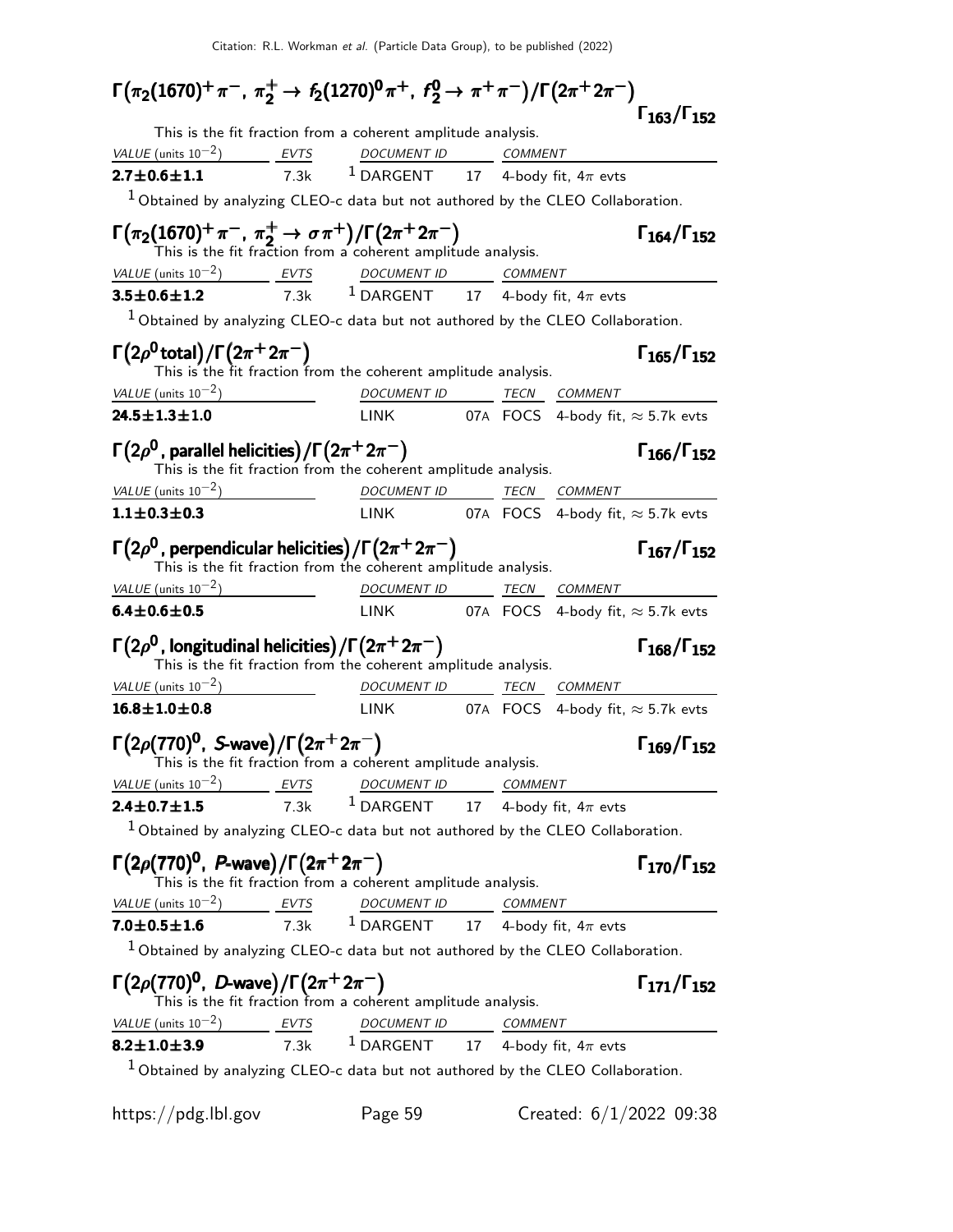| $\Gamma(\mathsf{Resonant}\,(\pi^+\pi^-)\pi^+\pi^-$ 3-body total)/ $\Gamma(2\pi^+2\pi^-)$                                      |              | This is the fit fraction from the coherent amplitude analysis. |    |                              | $\Gamma_{172}/\Gamma_{152}$      |
|-------------------------------------------------------------------------------------------------------------------------------|--------------|----------------------------------------------------------------|----|------------------------------|----------------------------------|
| VALUE (units $10^{-2}$ )                                                                                                      |              | DOCUMENT ID TECN COMMENT                                       |    |                              |                                  |
| $20.0 \pm 1.2 \pm 1.0$                                                                                                        |              | LINK 07A FOCS 4-body fit, $\approx$ 5.7k evts                  |    |                              |                                  |
| $\Gamma(\sigma \pi^+ \pi^-)/\Gamma(2\pi^+ 2\pi^-)$                                                                            |              | This is the fit fraction from the coherent amplitude analysis. |    |                              | $\Gamma_{173}/\Gamma_{152}$      |
| VALUE $(\text{units } 10^{-2})$                                                                                               |              | DOCUMENT ID TECN COMMENT                                       |    |                              |                                  |
| $8.2 \pm 0.9 \pm 0.7$                                                                                                         |              | LINK 07A FOCS 4-body fit, $\approx$ 5.7k evts                  |    |                              |                                  |
| $\Gamma(\sigma\rho(770)^{0})/\Gamma(2\pi^{+}2\pi^{-})$<br>This is the fit fraction from a coherent amplitude analysis.        |              |                                                                |    |                              | $\Gamma_{174}/\Gamma_{152}$      |
| $VALUE$ (units $10^{-2}$ ) EVTS DOCUMENT ID COMMENT                                                                           |              |                                                                |    |                              |                                  |
| <b>6.6±1.0±3.2</b> 7.3k <sup>1</sup> DARGENT 17 4-body fit, $4\pi$ evts                                                       |              |                                                                |    |                              |                                  |
| $1$ Obtained by analyzing CLEO-c data but not authored by the CLEO Collaboration.                                             |              |                                                                |    |                              |                                  |
| $\Gamma(f_0(1370)\sigma, f_0 \to \pi^+\pi^-)/\Gamma(2\pi^+2\pi^-)$                                                            |              | This is the fit fraction from a coherent amplitude analysis.   |    |                              | $\Gamma_{178}/\Gamma_{152}$      |
| $VALUE$ (units $10^{-2}$ ) EVTS DOCUMENT ID COMMENT                                                                           |              |                                                                |    |                              |                                  |
| <b>21.2±1.8±6.7</b> 7.3k <sup>1</sup> DARGENT 17 4-body fit, 4 $\pi$ evts                                                     |              |                                                                |    |                              |                                  |
| $1$ Obtained by analyzing CLEO-c data but not authored by the CLEO Collaboration.                                             |              |                                                                |    |                              |                                  |
| $\Gamma(f_0(980)\pi^+\pi^-, f_0 \to \pi^+\pi^-)/\Gamma(2\pi^+2\pi^-)$                                                         |              | This is the fit fraction from the coherent amplitude analysis. |    |                              | $\Gamma_{175}/\Gamma_{152}$      |
| $VALUE$ (units $10^{-2}$ ) $DOCUMENT$ ID TECN COMMENT                                                                         |              |                                                                |    |                              |                                  |
| $2.4 \pm 0.5 \pm 0.4$                                                                                                         |              | LINK 07A FOCS 4-body fit, $\approx$ 5.7k evts                  |    |                              |                                  |
| $\Gamma(f_2(1270)\pi^+\pi^-, f_2 \to \pi^+\pi^-)/\Gamma(2\pi^+2\pi^-)$                                                        |              | This is the fit fraction from the coherent amplitude analysis. |    |                              | $\Gamma_{176}/\Gamma_{152}$      |
| VALUE (units $10^{-2}$ )                                                                                                      |              | DOCUMENT ID TECN COMMENT                                       |    |                              |                                  |
| $4.9 \pm 0.6 \pm 0.5$                                                                                                         |              | LINK 07A FOCS 4-body fit, $\approx$ 5.7k evts                  |    |                              |                                  |
| $\Gamma(2f_2(1270), f_2 \to \pi^+\pi^-)/\Gamma(2\pi^+2\pi^-)$<br>This is the fit fraction from a coherent amplitude analysis. |              |                                                                |    |                              | $\Gamma_{177}/\Gamma_{152}$      |
| VALUE (units $10^{-2}$ ) EVTS                                                                                                 |              | DOCUMENT ID COMMENT                                            |    |                              |                                  |
| $2.1 \pm 0.5 \pm 2.3$                                                                                                         | 7.3k         | <sup>1</sup> DARGENT 17 4-body fit, $4\pi$ evts                |    |                              |                                  |
| $1$ Obtained by analyzing CLEO-c data but not authored by the CLEO Collaboration.                                             |              |                                                                |    |                              |                                  |
| $\Gamma(\pi^+\pi^-2\pi^0)/\Gamma(K^-\pi^+)$                                                                                   |              |                                                                |    |                              | $\Gamma_{179}/\Gamma_{37}$       |
| VALUE (units $10^{-2}$ ) EVTS                                                                                                 |              |                                                                |    | DOCUMENT ID TECN COMMENT     |                                  |
| $25.8 \pm 1.5 \pm 1.8$ 2724 $\pm$ 166                                                                                         |              | RUBIN                                                          |    |                              | 06 CLEO $e^+e^-$ at $\psi(3770)$ |
| $\Gamma(\eta\pi^0)/\Gamma_{\rm total}$<br>Unseen decay modes of the $\eta$ are included.                                      |              |                                                                |    |                              | $\Gamma_{180}/\Gamma$            |
| VALUE (units $10^{-4}$ )                                                                                                      | <b>EVTS</b>  | DOCUMENT ID TECN                                               |    | <b>COMMENT</b>               |                                  |
| 6.3±0.6 OUR FIT Error includes scale factor of 1.1.                                                                           |              |                                                                |    | 18L BES3 $e^+e^-$ , 3773 MeV |                                  |
| $5.8 \pm 0.5 \pm 0.5$<br>• • • We do not use the following data for averages, fits, limits, etc. •                            | 1.7k         | ABLIKIM                                                        |    |                              |                                  |
| $6.5 \pm 0.9 \pm 0.4$                                                                                                         | 75           | ABLIKIM                                                        |    | 16D BES3 See ABLIKIM 18L     |                                  |
| $6.4 \pm 1.0 \pm 0.4$                                                                                                         | $156 \pm 24$ | ARTUSO                                                         | 08 | CLEO See MENDEZ 10           |                                  |
| https://pdg.lbl.gov                                                                                                           |              | Page 60                                                        |    |                              | Created: $6/1/2022$ 09:38        |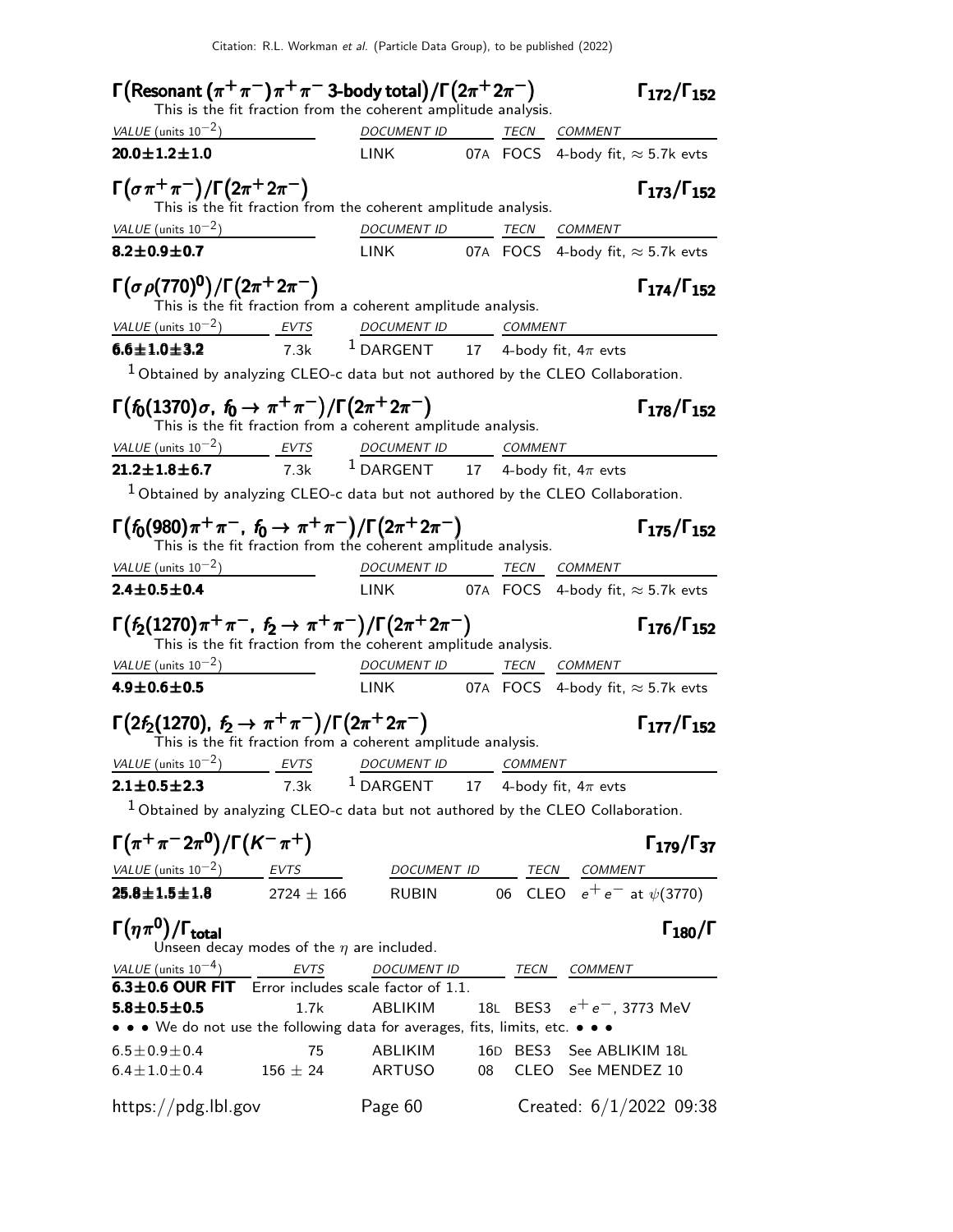| $\Gamma(\eta\pi^{0})/\Gamma(K^{-}\pi^{+})$                                                             | Unseen decay modes of the $\eta$ are included.   |                                                   |      |                     | $\Gamma_{180}/\Gamma_{37}$                                    |                       |
|--------------------------------------------------------------------------------------------------------|--------------------------------------------------|---------------------------------------------------|------|---------------------|---------------------------------------------------------------|-----------------------|
| VALUE (units $10^{-2}$ ) EVTS                                                                          |                                                  | DOCUMENT ID TECN COMMENT                          |      |                     |                                                               |                       |
| • • We do not use the following data for averages, fits, limits, etc. • • •                            |                                                  |                                                   |      |                     |                                                               |                       |
| $1.47 \pm 0.34 \pm 0.11$ 62 $\pm$ 14                                                                   |                                                  | <b>RUBIN</b>                                      |      |                     | 06 CLEO See ARTUSO 08                                         |                       |
| $\Gamma(\eta\pi^0)/[\Gamma(K^-\pi^+)+\Gamma(K^+\pi^-)]$                                                | Unseen decay modes of the $\eta$ are included.   |                                                   |      |                     | $\Gamma_{180}/(\Gamma_{37}+\Gamma_{274})$                     |                       |
| VALUE (units $10^{-2}$ )<br>$1.60 \pm 0.14$ OUR FIT Error includes scale factor of 1.1.                | $\frac{1}{2}$ EVTS                               | <i>DOCUMENT ID</i>                                |      | <i>TECN COMMENT</i> |                                                               |                       |
| $1.74 \pm 0.15 \pm 0.11$                                                                               | $481 + 40$                                       | MENDEZ                                            | 10   |                     | CLEO $e^+e^-$ at 3774 MeV                                     |                       |
| $\Gamma(\omega\pi^0)/\Gamma_{\rm total}$                                                               | Unseen decay modes of the $\omega$ are included. |                                                   |      |                     |                                                               | $\Gamma_{181}/\Gamma$ |
| VALUE (units $10^{-4}$ ) EVTS                                                                          |                                                  | DOCUMENT ID                                       |      | TECN COMMENT        |                                                               |                       |
| $1.17 \pm 0.34 \pm 0.07$                                                                               | 45                                               | ABLIKIM                                           |      |                     | 16D BES3 $e^+e^-$ , 3773 MeV                                  |                       |
| $\Gamma(2\pi^+ 2\pi^- \pi^0)/\Gamma(K^-\pi^+)$                                                         |                                                  |                                                   |      |                     | $\Gamma_{183}/\Gamma_{37}$                                    |                       |
| VALUE (units $10^{-2}$ ) EVTS                                                                          |                                                  | DOCUMENT ID                                       |      | TECN                | COMMENT                                                       |                       |
| $10.7 \pm 1.2 \pm 0.5$                                                                                 | $1614~{\pm}~171$                                 | <b>RUBIN</b>                                      |      |                     | 06 CLEO $e^+e^-$ at $\psi(3770)$                              |                       |
| $\Gamma(\eta \pi^+\pi^-)/\Gamma_{\rm total}$                                                           | Unseen decay modes of the $\eta$ are included.   |                                                   |      |                     |                                                               | $\Gamma_{184}/\Gamma$ |
| VALUE (units $10^{-4}$ )                                                                               | <b>EVTS</b>                                      | DOCUMENT ID                                       |      | TECN                | COMMENT                                                       |                       |
| $11.6 \pm 0.7$ OUR AVERAGE                                                                             |                                                  |                                                   |      |                     |                                                               |                       |
| $10.6 \pm 1.8 \pm 0.7$                                                                                 | 96                                               | ABLIKIM                                           |      |                     | 20AA BES3 $e^+e^-$ , 3773 MeV                                 |                       |
| $12.0 \pm 0.7 \pm 0.4$<br>$10.9 \pm 1.3 \pm 0.9$                                                       | 450<br>257                                       | ABLIKIM<br><b>ARTUSO</b>                          | 08   |                     | 20G BES3 $e^+e^-$ , 3773 MeV<br>CLEO $e^+e^-$ at $\psi(3770)$ |                       |
|                                                                                                        |                                                  |                                                   |      |                     |                                                               |                       |
| $\Gamma(\eta \pi^+ \pi^-)/\Gamma(K^-\pi^+ \eta)$                                                       |                                                  |                                                   |      |                     | $\Gamma_{184}/\Gamma_{94}$                                    |                       |
| VALUE $(\text{units } 10^{-2})$                                                                        | EVTS                                             | DOCUMENT ID                                       | TECN |                     | <b>COMMENT</b>                                                |                       |
| $6.49 \pm 0.09 \pm 0.12$                                                                               | 13k                                              | LI.                                               |      |                     | 21G BELL $e^+e^-$ at $\gamma$ (nS)                            |                       |
| $\Gamma\big(\eta 2\pi^0\big)/\Gamma_{\rm total}$                                                       |                                                  |                                                   |      |                     |                                                               | $\Gamma_{187}/\Gamma$ |
| $VALU E$ (units $10^{-4}$ ) CL% EVTS DOCUMENT ID TECN COMMENT                                          |                                                  |                                                   |      |                     |                                                               |                       |
| $3.8 \pm 1.1 \pm 0.7$<br>• • • We do not use the following data for averages, fits, limits, etc. • • • | 42                                               | <sup>1</sup> ABLIKIM 18X BES3 $e^+e^-$ , 3773 MeV |      |                     |                                                               |                       |
|                                                                                                        |                                                  |                                                   |      |                     |                                                               |                       |
| $<$ 23.8<br><sup>1</sup> Significance of signal reported by ABLIKIM 18X is 3.8 $\sigma$ .              | 90                                               | ABLIKIM 20AA BES3 $e^+e^-$ , 3773 MeV             |      |                     |                                                               |                       |
| $\Gamma(\pi^+\pi^-\pi^0\eta)/\Gamma_{\rm total}$                                                       |                                                  |                                                   |      |                     |                                                               | $\Gamma_{188}/\Gamma$ |
| VALUE (units $10^{-3}$ ) EVTS                                                                          |                                                  | DOCUMENT ID TECN COMMENT                          |      |                     |                                                               |                       |
| $3.23 \pm 0.17 \pm 0.14$ 510                                                                           |                                                  | ABLIKIM                                           |      |                     | 20V BES3 $e^+e^-$ , 3773 MeV                                  |                       |
| $\Gamma(\omega\eta)/\Gamma_{\rm total}$                                                                |                                                  |                                                   |      |                     |                                                               | $\Gamma_{182}/\Gamma$ |
| VALUE (units $10^{-3}$ )                                                                               | $\frac{EVTS}{EVTS}$                              | DOCUMENT ID TECN                                  |      |                     | COMMENT                                                       |                       |
| 1.98±0.18 OUR AVERAGE Error includes scale factor of 1.1.                                              |                                                  |                                                   |      |                     |                                                               |                       |
| $2.15 \pm 0.17 \pm 0.15$                                                                               | 2.2k                                             | ABLIKIM                                           |      |                     | 18L BES3 $e^+e^-$ , 3773 MeV                                  |                       |
| https://pdg.lbl.gov                                                                                    |                                                  | Page 61                                           |      |                     | Created: $6/1/2022$ 09:38                                     |                       |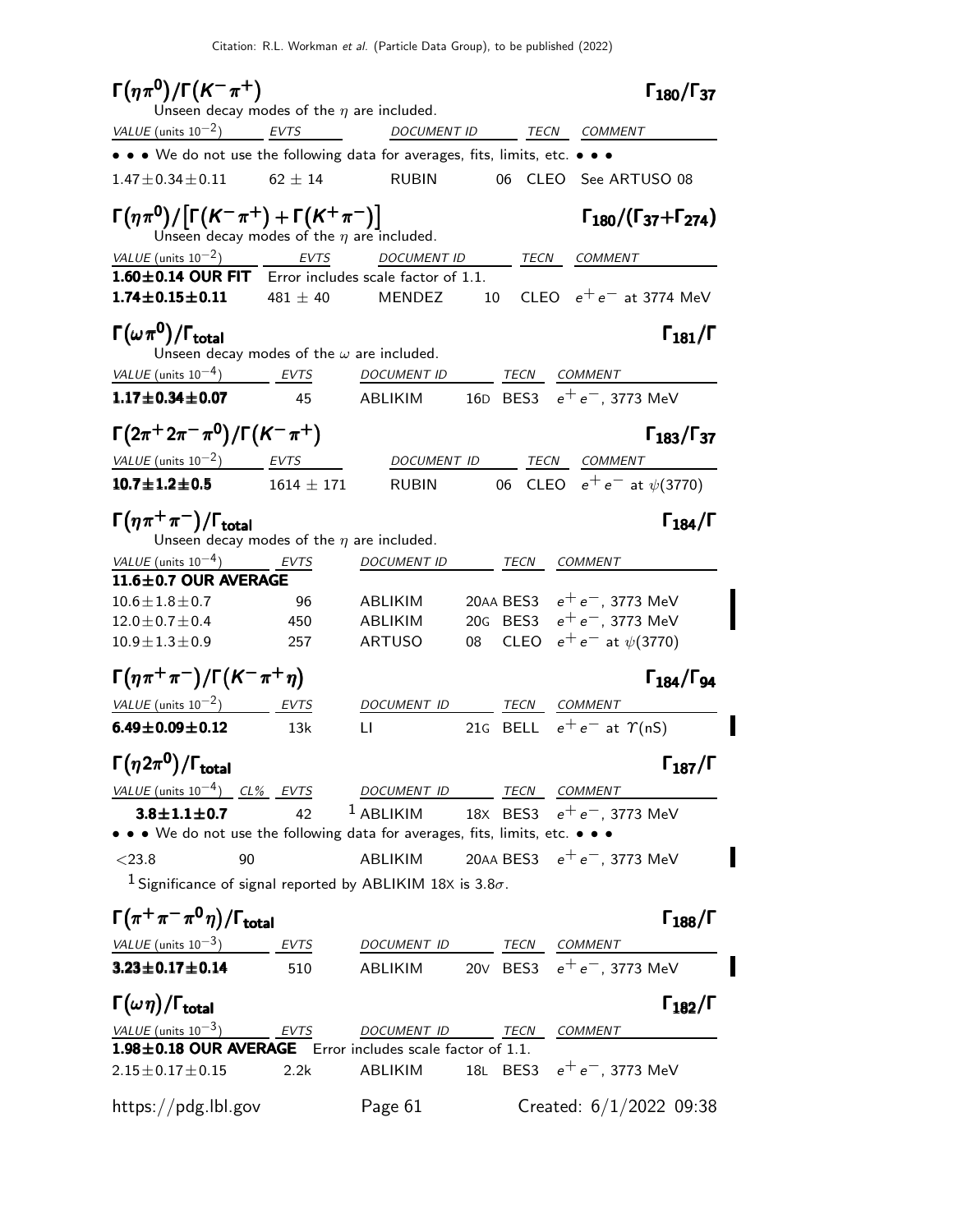$1.78 \pm 0.19 \pm 0.15$  600  $^1$  SMITH 18  $e^+e^-$ , 3773 MeV  $1$  Obtained by analyzing CLEO-c data but not authored by the CLEO Collaboration.  $\Gamma(\omega \, \pi^+ \, \pi^-)/\Gamma_{\rm total}$  Γ<sub>185</sub>/Γ /Γ $_{\rm total}$ Γ $_{185}/$ Γ VALUE (units  $10^{-3}$ ) EVTS DOCUMENT ID TECN COMMENT **1.33±0.16±0.12** 411 ABLIKIM 20AA BES3  $e^+e^-$ , 3773 MeV  $\Gamma(\omega \pi^+ \pi^-)/\Gamma(K^-\pi^+)$  Γ<sub>185</sub>/Γ<sub>37</sub>  $\Gamma_{185}/\Gamma_{37}$ Unseen decay modes of the  $\omega$  are included.  $VALUE$  (units 10<sup>-2</sup>) EVTS DOCUMENT ID TECN COMMENT **4.1±1.2±0.4** 472 ± 132 RUBIN 06 CLEO  $e^+e^-$  at  $\psi(3770)$  $\Gamma(\omega \, \pi^{\bm{0}} \, \pi^{\bm{0}})/\Gamma_{\bm{\text{total}}}$  Γ<sub>186</sub>/Γ VALUE CL<sup>%</sup> DOCUMENT ID TECN COMMENT  $<$ 1.10  $\times$  10<sup>-3</sup> 90 ABLIKIM 20AA BES3  $e^+e^-$ , 3773 MeV Γ $(3\pi^+3\pi^-)/\Gamma(K^-2\pi^+\pi^-)$  Γ $_{189}/\Gamma_{72}$ Γ189/Γ VALUE (units  $10^{-3}$ ) EVTS DOCUMENT ID TECN COMMENT **5.23±0.59±1.35** 149 ± 17 LINK 04B FOCS  $\gamma A$ ,  $\overline{E}_{\gamma} \approx 180$  GeV Γ $(3\pi^+3\pi^-)/\Gamma\bigl(\mathcal{K}^-3\pi^+2\pi^-\bigr)$  Γ $_{189}/\Gamma_{107}$  $\Gamma_{189}/\Gamma_{107}$ VALUE  $\overline{V}$  DOCUMENT ID TECN COMMENT • • • We do not use the following data for averages, fits, limits, etc. • • •  $1.93\pm047\pm0.48$  1 LINK 04B FOCS  $\gamma$ A,  $\overline{E}_{\gamma} \approx 180$  GeV  $<sup>1</sup>$  This LINK 04B result is not independent of other results in these Listings.</sup> Γ $(\eta'$ (958)π<sup>0</sup>)/Γ<sub>total</sub>Γ Γιατρικής Γιατρικής Γιατρικής Γιατρικής Γιατρικής Γιατρικής Γιατρικής Γιατρικής Γιατρικής /Γ $_{\rm total}$ Γ $_{190}$ /Γ Unseen decay modes of the  $\eta'(958)$  are included. VALUE (units  $10^{-4}$ ) EVTS DOCUMENT ID TECN COMMENT  $9.2 \pm 1.0$  OUR FIT<br> $9.3 \pm 1.1 \pm 0.9$  $469 \pm 56$  ABLIKIM 18L BES3  $e^+e^-$ , 3773 MeV • • • We do not use the following data for averages, fits, limits, etc. • • •  $8.1 \pm 1.5 \pm 0.6$  50  $\pm$  9 ARTUSO 08 CLEO See MENDEZ 10  $\Gamma(\eta' (958)\pi^0)/\big[\Gamma(K^-\pi^+)+\Gamma(K^+\pi^-)\big] \qquad\qquad\qquad\qquad \Gamma_{190}/(\Gamma_{37}+\Gamma_{274})$  $\Gamma_{190}/(\Gamma_{37}+\Gamma_{274})$ 19037Unseen decay modes of the <sup>η</sup> ′ (958) are included.  $VALUE$  (units 10<sup>-2</sup>) EVTS DOCUMENT ID TECN COMMENT  $2.32 \pm 0.25$  OUR FIT<br>2.3  $\pm 0.3$   $\pm 0.2$  $2.159 \pm 19$  MENDEZ 10 CLEO  $e^+e^-$  at 3774 MeV  $\Gamma(\eta^\prime(958)\pi^+\pi^-)/\Gamma_{\rm total}$  Γ<sub>191</sub>/Γ  $\Gamma_{191}/\Gamma$ Unseen decay modes of the  $\eta'(958)$  are included. VALUE (units  $10^{-4}$ ) ) EVTS DOCUMENT ID TECN COMMENT **4.5±1.6±0.5** 21 ± 8 ARTUSO 08 CLEO  $e^+e^-$  at  $\psi(3770)$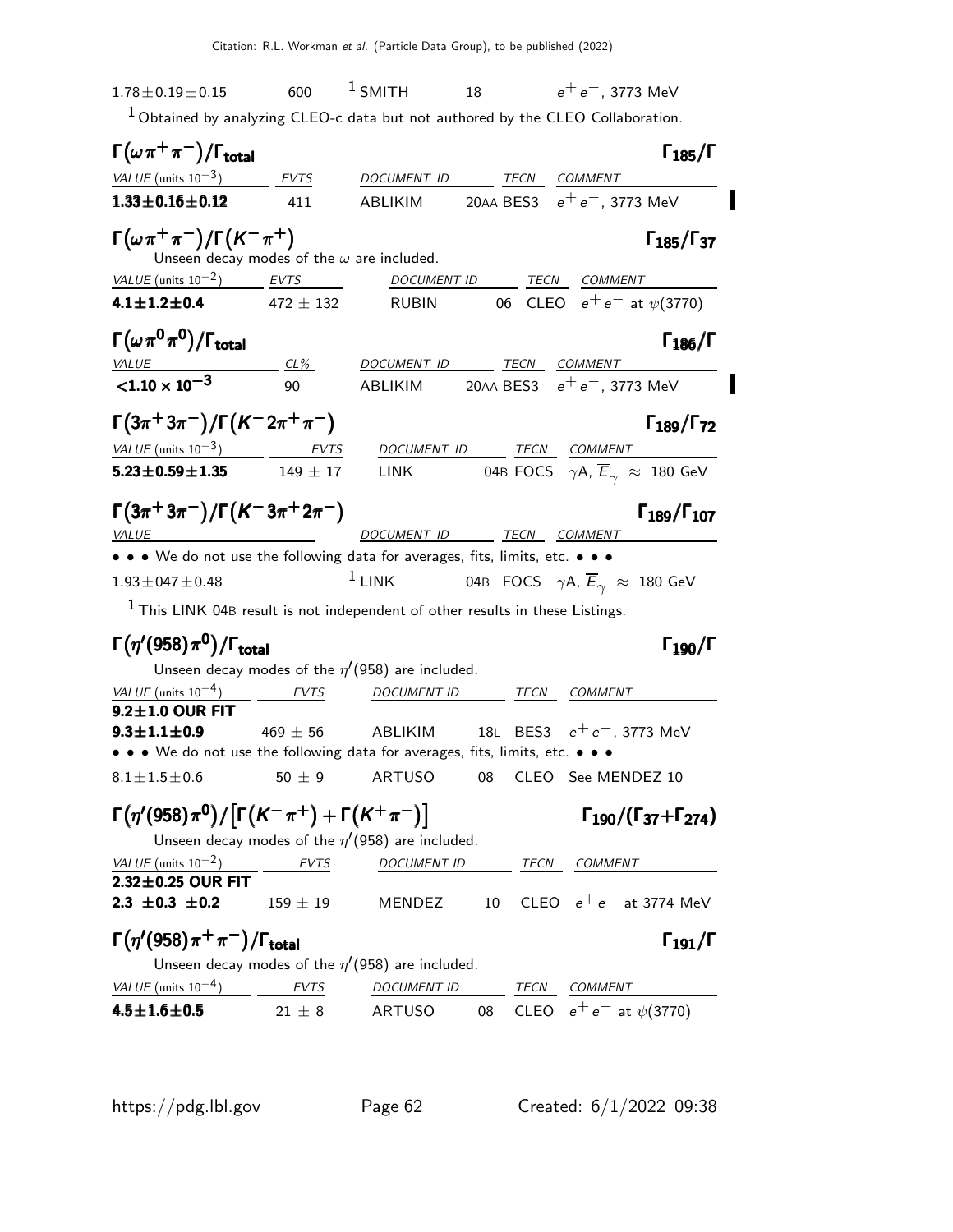| $\Gamma(2\eta)/\Gamma_{\rm total}$                                                                          | Unseen decay modes of the $\eta$ are included. |                                                                              |    |                              | $\Gamma_{192}/\Gamma$                     |
|-------------------------------------------------------------------------------------------------------------|------------------------------------------------|------------------------------------------------------------------------------|----|------------------------------|-------------------------------------------|
| VALUE (units $10^{-4}$ )                                                                                    | <b>EVTS</b>                                    | DOCUMENT ID _____ TECN COMMENT                                               |    |                              |                                           |
| $21.1 \pm 1.9$ OUR FIT Error includes scale factor of 2.2.                                                  |                                                |                                                                              |    |                              |                                           |
| $22.0 \pm 0.7 \pm 0.6$                                                                                      | 3.4k                                           | ABLIKIM                                                                      |    | 18L BES3 $e^+e^-$ , 3773 MeV |                                           |
| • • • We do not use the following data for averages, fits, limits, etc. • • •                               |                                                |                                                                              |    |                              |                                           |
| $16.7 \pm 1.4 \pm 1.3$                                                                                      |                                                | $255 \pm 22$ ARTUSO 08                                                       |    | CLEO See MENDEZ 10           |                                           |
| $\Gamma(2\eta)/\big[\Gamma(K^-\pi^+)+\Gamma(K^+\pi^-)\big]$                                                 | Unseen decay modes of the $\eta$ are included. |                                                                              |    |                              | $\Gamma_{192}/(\Gamma_{37}+\Gamma_{274})$ |
| VALUE (units $10^{-2}$ )                                                                                    | <b>EVTS</b>                                    | <b>DOCUMENT ID</b>                                                           |    | TECN COMMENT                 |                                           |
| 5.3±0.5 OUR FIT Error includes scale factor of 2.2.                                                         |                                                |                                                                              |    |                              |                                           |
| $4.3 \pm 0.3 \pm 0.4$                                                                                       | 430 $\pm$ 29                                   | MENDEZ                                                                       | 10 |                              | CLEO $e^+e^-$ at 3774 MeV                 |
| $\Gamma(2\eta\pi^0)/\Gamma_{\rm total}$                                                                     |                                                |                                                                              |    |                              | $\Gamma_{193}/\Gamma$                     |
| $VALUE$ (units $10^{-4}$ ) EVTS DOCUMENT ID TECN COMMENT                                                    |                                                |                                                                              |    |                              |                                           |
| $7.3 \pm 1.6 \pm 1.5$                                                                                       | 27                                             | $1$ ABLIKIM $18x$ BES3 $e^+e^-$ , 3773 MeV                                   |    |                              |                                           |
| <sup>1</sup> Significance of signal reported by ABLIKIM 18X is 5.5 $\sigma$ .                               |                                                |                                                                              |    |                              |                                           |
| $\Gamma(3\eta)/\Gamma_{\rm total}$                                                                          |                                                |                                                                              |    |                              | $\Gamma_{194}/\Gamma$                     |
| VALUE                                                                                                       | $CL\%$                                         | DOCUMENT ID TECN COMMENT                                                     |    |                              |                                           |
| $< 1.3 \times 10^{-4}$                                                                                      | 90                                             | ABLIKIM 18X BES3 $e^+e^-$ , 3773 MeV                                         |    |                              |                                           |
|                                                                                                             |                                                |                                                                              |    |                              |                                           |
| $\Gamma(\eta\eta'(958))/\Gamma_{\rm total}$                                                                 |                                                |                                                                              |    |                              | $\Gamma_{195}/\Gamma$                     |
|                                                                                                             |                                                | Unseen decay modes of the $\eta$ and $\eta$ <sup>'</sup> (958) are included. |    |                              |                                           |
| VALUE (units $10^{-4}$ )<br>10.1±1.9 OUR FIT                                                                | <b>EVTS</b>                                    | DOCUMENT ID TECN                                                             |    | COMMENT                      |                                           |
| $9.4 \pm 2.5 \pm 1.1$                                                                                       | $158 \pm 41$                                   | ABLIKIM                                                                      |    | 18L BES3 $e^+e^-$ , 3773 MeV |                                           |
| • • • We do not use the following data for averages, fits, limits, etc. • • •                               |                                                |                                                                              |    |                              |                                           |
| $12.6 \pm 2.5 \pm 1.1$                                                                                      | $46 \pm 9$                                     | ARTUSO 08 CLEO See MENDEZ 10                                                 |    |                              |                                           |
| $\Gamma(\eta\eta'(958))/[\Gamma(K^-\pi^+)+\Gamma(K^+\pi^-)]$                                                |                                                |                                                                              |    |                              | $\Gamma_{195}/(\Gamma_{37}+\Gamma_{274})$ |
|                                                                                                             |                                                | Unseen decay modes of the $\eta$ and $\eta$ <sup>'</sup> (958) are included. |    |                              |                                           |
| VALUE (units $10^{-2}$ )                                                                                    | <b>EVTS</b>                                    | DOCUMENT ID                                                                  |    | TECN<br><b>COMMENT</b>       |                                           |
| $2.5 \pm 0.5$ OUR FIT<br>$2.7 \pm 0.6 \pm 0.3$                                                              | $66 \pm 15$                                    | MENDEZ                                                                       | 10 |                              | CLEO $e^+e^-$ at 3774 MeV                 |
|                                                                                                             |                                                | Hadronic modes with a $K\overline{K}$ pair                                   |    |                              |                                           |
|                                                                                                             |                                                |                                                                              |    |                              |                                           |
| $\Gamma(K^+K^-)/\Gamma_{\rm total}$                                                                         |                                                |                                                                              |    |                              | $\Gamma_{196}/\Gamma$                     |
| VALUE (units $10^{-3}$ )                                                                                    | EVTS                                           | DOCUMENT ID                                                                  |    | TECN<br><b>COMMENT</b>       |                                           |
| 4.08 ±0.06 OUR FIT                                                                                          |                                                | Error includes scale factor of 1.6.                                          |    |                              |                                           |
| $4.233 \pm 0.021 \pm 0.064$                                                                                 | 56k                                            | ABLIKIM                                                                      |    | 18w BES3 $e^+e^-$ , 3773 MeV |                                           |
| • • • We do not use the following data for averages, fits, limits, etc. • • •<br>4.08 $\pm$ 0.08 $\pm$ 0.09 | 4.7k                                           | <b>BONVICINI</b>                                                             | 08 | CLEO See MENDEZ 10           |                                           |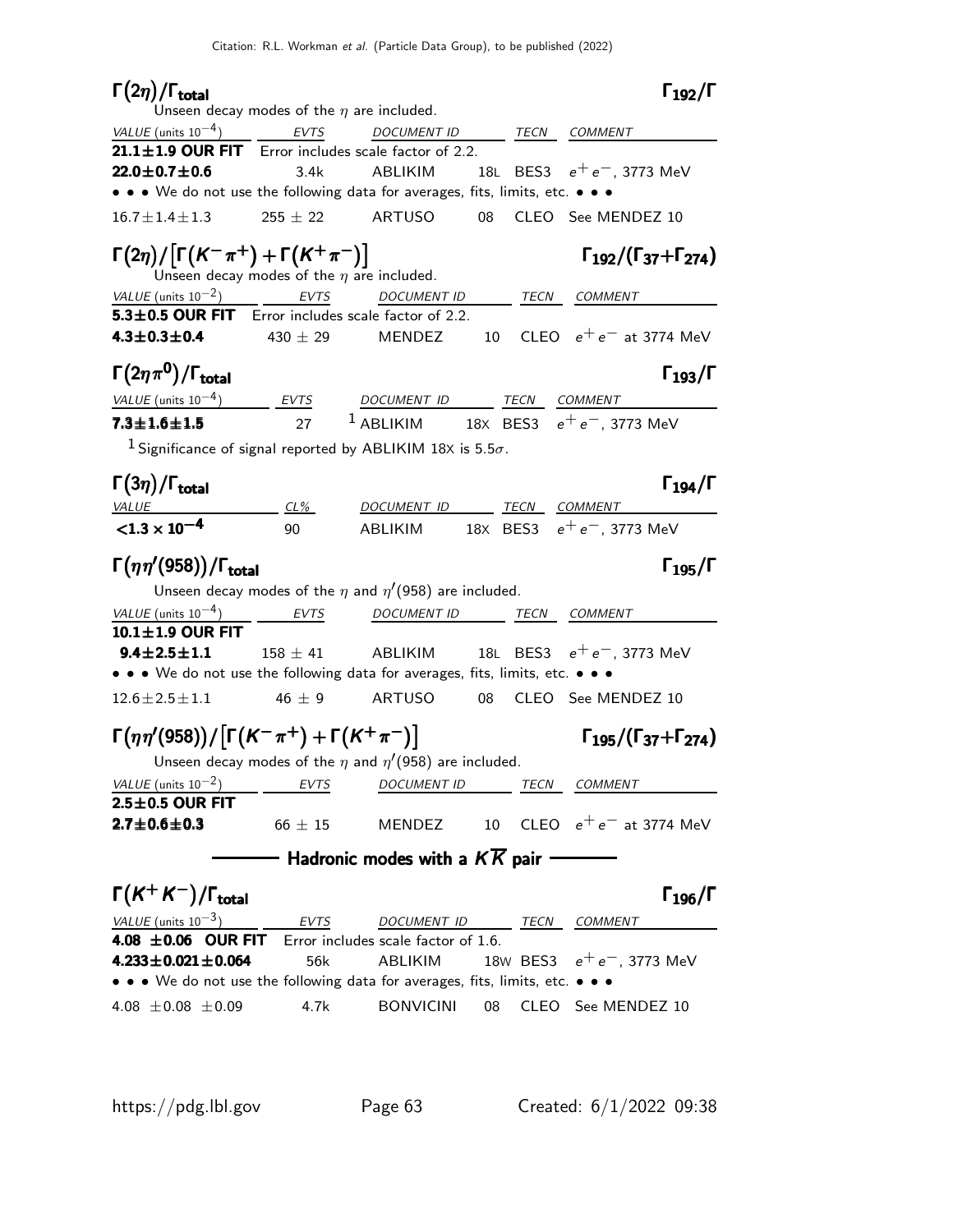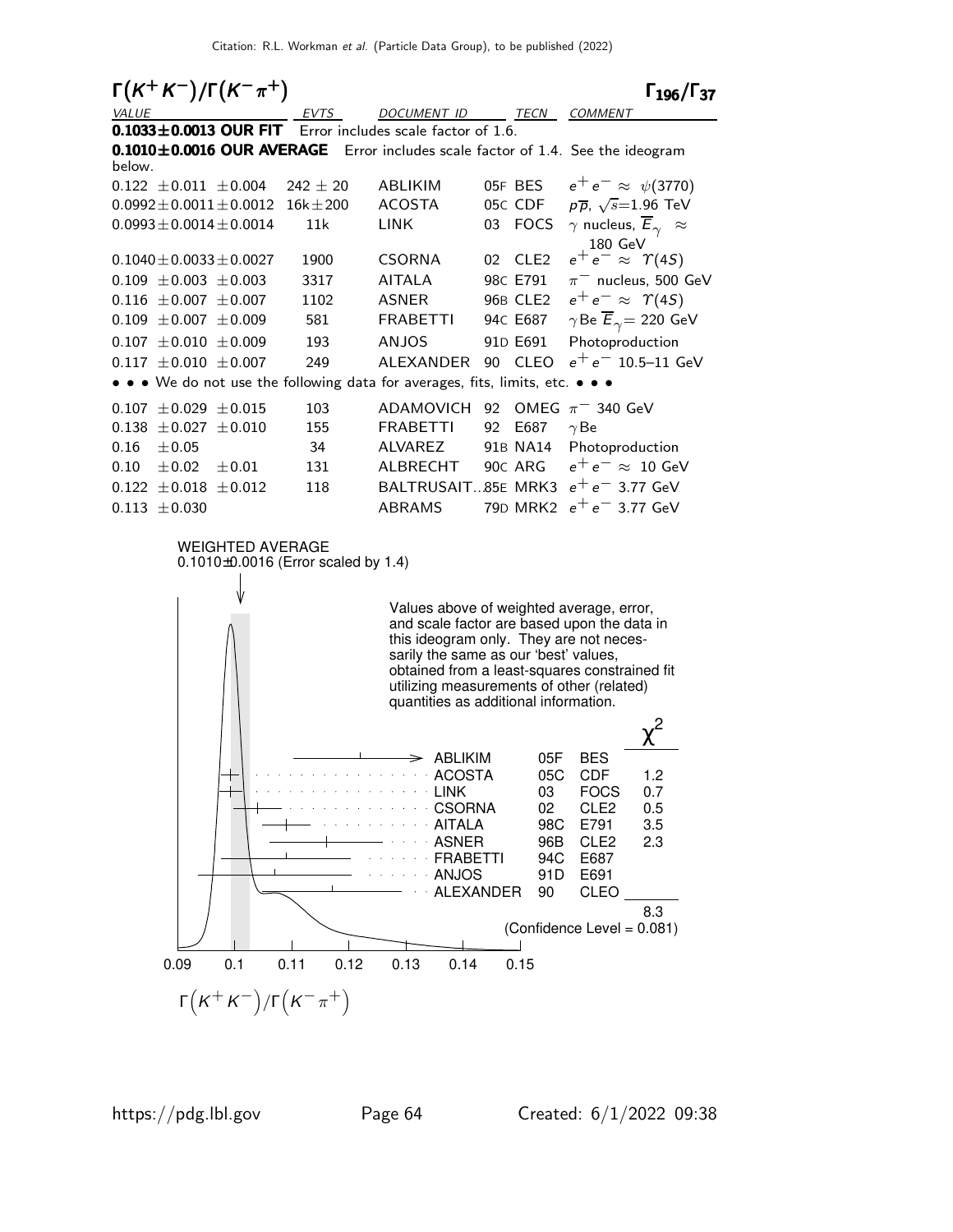$\Gamma(K^+K^-)/[\Gamma(K^-\pi^+)+\Gamma(K^+\pi^-)]$   $\Gamma_{196}/(\Gamma_{37}+\Gamma_{274})$  $\Gamma_{196}/(\Gamma_{37}+\Gamma_{274})$ VALUE (units  $10^{-2}$ ) EVTS DOCUMENT ID TECN COMMENT **10.29** $\pm$ **0.13 OUR FIT** Error includes scale factor of 1.6.<br>**10.41** $\pm$ 0.11 $\pm$ 0.12 13.8k MENDEZ 10 13.8k MENDEZ 10 CLEO  $e^+e^-$  at 3774 MeV  $\Gamma(K^+ K^-)/\Gamma(\pi^+ \pi^-)$  Γ<sub>196</sub>/Γ<sub>132</sub> Γ196/Γ132 The unused results here are redundant with  $\Gamma(K^+K^-)/\Gamma(K^-\pi^+)$  and Γ $(\pi^+\pi^-)/$ Γ $(K^-\pi^+)$  measurements by the same experiments. VALUE EVTS DOCUMENT ID TECN COMMENT • • • We do not use the following data for averages, fits, limits, etc. • • •  $2.760 \pm 0.040 \pm 0.034$  7334 ACOSTA<br>2.81  $\pm$ 0.10  $\pm$ 0.06 LINK  $\sqrt{s}$ =1.96 TeV 03  $\cdot$  FOCS  $\gamma$  nucleus,  $\overline{E}_{\gamma} \approx 180 \text{ GeV}$ 2.96 ±0.16 ±0.15 710 CSORNA 02 CLE2  $e^+e^- \approx \gamma(4S)$ <br>2.75 ±0.15 ±0.16 AITALA 98C E791  $\pi^-$  nucleus, 500  $2.75 \pm 0.15 \pm 0.16$  AITALA 98C E791  $\pi^-$  nucleus, 500 GeV<br>  $2.53 \pm 0.46 \pm 0.19$  FRABETTI 94C E687  $\gamma$ Be  $\overline{E}_{\gamma} = 220$  GeV 94C E687  $\gamma$ Be  $\overline{E}_{\gamma}$  = 220 GeV  $2.23 \pm 0.81 \pm 0.46$  ADAMOVICH 92 OMEG π<sup>-</sup> 340 GeV<br>1.95 ± 0.34 ± 0.22 ANJOS 91D E691 Photoproduc 1.95  $\pm$  0.34  $\pm$  0.22 ANJOS 91D E691 Photoproduction<br>2.5 + 0.7 ALBRECHT 90C ARG  $e^+e^- \approx 10$  Ge  $2.5 \pm 0.7$   $\pm 0.37 \pm 0.28$   $\hbox{ALEXANDER}$  90 $\hbox{CLEO}$   $e^+e^- \approx 10 \hbox{ GeV}$ <br> $2.35 \pm 0.37 \pm 0.28$   $\hbox{ALEXANDER}$  90  $\hbox{CLEO}$   $e^+e^ 10.5-11 \hbox{ GeV}$ ALEXANDER 90 CLEO  $e^+e^-$  10.5–11 GeV Γ $(2K^0_S$ Γ(2 $\mathcal{K}_{\mathcal{S}}^{0}$ )/Γ<sub>total</sub> Γ<sub>197</sub>/Γ /Γ $_{\rm total}$  Γ $_{197}$ /Γ VALUE (units 10−4) EVTS DOCUMENT ID TECN COMMENT  $1.41\pm0.05$  OUR FIT Error includes scale factor of 1.1. **1.67±0.11±0.11** 576 ABLIKIM 17A BES3  $e^+e^- \rightarrow \psi(3770)$ • • • We do not use the following data for averages, fits, limits, etc. • • •  $1.46\pm0.32\pm0.09$  68  $\pm$  15 BONVICINI 08 CLEO See MENDEZ 10 Γ $(2{\sf K}_{\sf S}^0$  $(S/K^0)(\Gamma(K^-\pi^+) + \Gamma(K^+\pi^-))$  Γ<sub>197</sub>/(Γ<sub>37</sub>+Γ<sub>274</sub>)  $\Gamma(2K^0_S)/[\Gamma(K^-\pi^+)+\Gamma(K^+\pi^-)]$   $\qquad \qquad \Gamma_{197}/(\Gamma_{37}+\Gamma_{274})$ Γ $_{197}/$ (Γ $_{37}$ +Γ $_{274}$ )  $VALU E$  (units 10<sup>-2</sup>) EVTS DOCUMENT ID TECN COMMENT **0.357** $\pm$ **0.013 OUR FIT** Error includes scale factor of 1.1.<br>**0.41**  $\pm$ **0.04**  $\pm$ **0.02** 215  $\pm$  23 MENDEZ 10 10  $\,$  CLEO  $\,$   $\mathrm{e^+e^-}$  at 3774 MeV Γ $(2{\sf K}_{\sf S}^0$  $_{\textsf{S}}^{0})$ /Γ $(\mathcal{K}_{\textsf{S}}^{0}$ Γ(2 $\kappa_S^0$ )/Γ( $\kappa_S^0 \pi^+ \pi^-$ ) (197/Γ40)  $\Gamma_{197}/\Gamma_{40}$ This is the same as  $\Gamma(\mathcal{K}^0\overline{\mathcal{K}}^0)$  /  $\Gamma(\overline{\mathcal{K}}^0\pi^+\pi^-)$  because  $D^0\to~\mathcal{K}^0_S\,\mathcal{K}^0_L$  is forbidden by CP conservation.  $VALU E$  (units 10<sup>-2</sup>) EVTS DOCUMENT ID TECN COMMENT  $0.506 \pm 0.034$  OUR FIT **1.20**  $\pm$ **0.22 OUR AVERAGE**<br>1.44  $\pm$ 0.32  $\pm$ 0.16 79  $\pm$  17 LINK  $0.5A \text{ FOCS} \quad \gamma \text{ Be, } \overline{E}_{\gamma} \approx 180 \text{ GeV}$ 1.01 ± 0.22 ± 0.16 26 ASNER 96B CLE2  $e^+e^-$  ≈  $\gamma$ (4*S*)<br>3.9 ± 1.3 ± 1.3 20 ± 7 FRABETTI 94J E687  $\gamma$  Be  $\overline{E}_e$  = 220 GeV 94J E687  $\gamma$ Be  $\overline{E}_{\gamma}$ =220 GeV • • • We do not use the following data for averages, fits, limits, etc. • • • 2.1  $\pm 1.1$ <br> $-0.8$  $-0.8$  $5$  ALEXANDER 90 CLEO  $e^+e^-$  10.5–11 GeV Γ $(2K^0_S$  $_S^0$ )/Γ(Κ $_S^0$ Γ(2K<sup>0</sup>S)/Γ(K<sup>0</sup>Sπ<sup>0</sup>) Γ<sub>197</sub>/Γ<sub>38</sub>  $\Gamma_{197}/\Gamma_{38}$  $VALUE$  (units 10<sup>-2</sup>) EVTS DOCUMENT ID TECN COMMENT 1.14  $\pm$  0.04 OUR FIT Error includes scale factor of 1.1.<br>1.101 $\pm$ 0.023 $\pm$ 0.030 4.8k DASH 17 17 BELL At/near  $\Upsilon(4S)$ ,  $\Upsilon(5S)$ https://pdg.lbl.gov Page 65 Created: 6/1/2022 09:38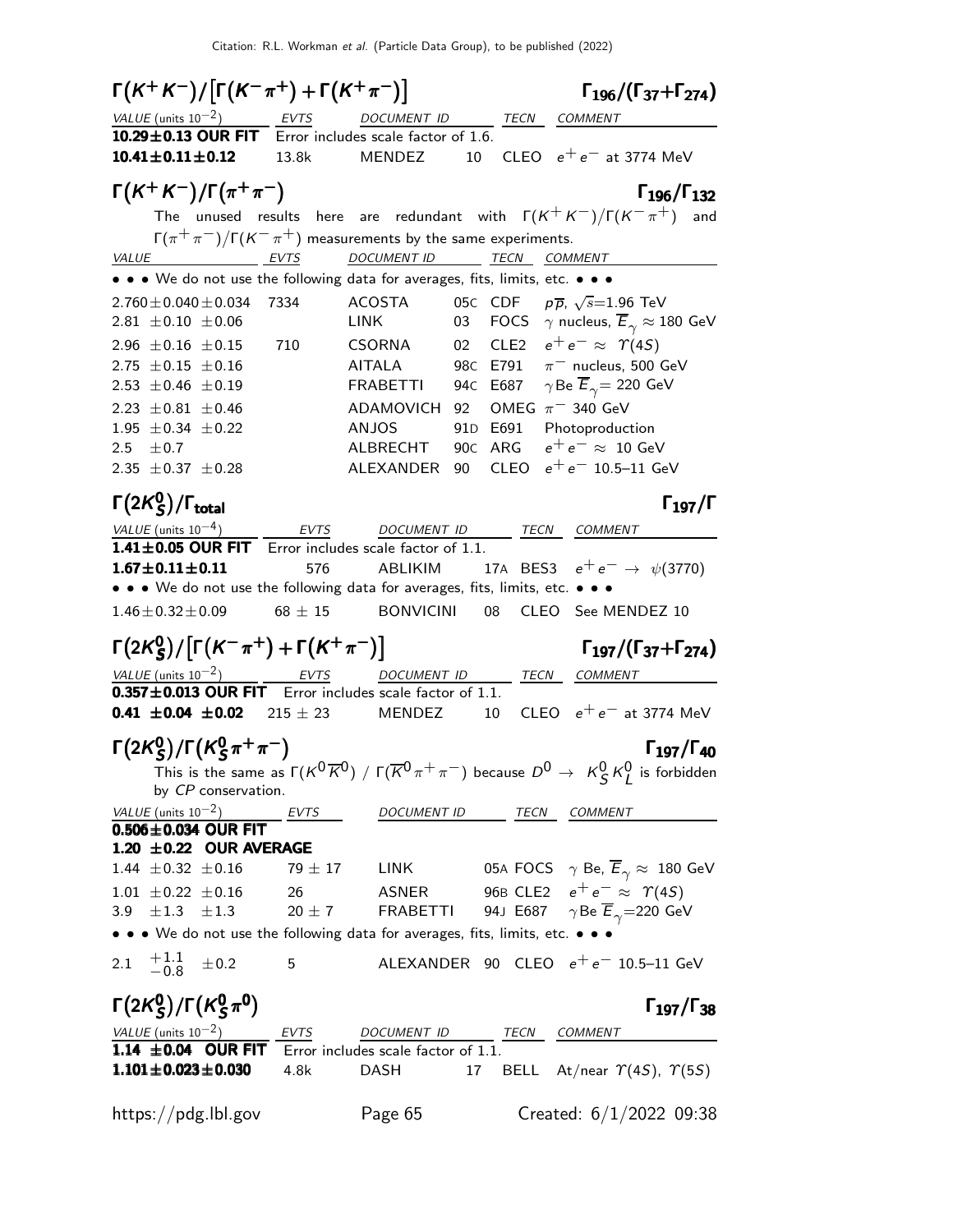| $\Gamma(K_S^0 K^- \pi^+)/\Gamma(K^- \pi^+)$                                                                                                                                                                                                                                                                                            |             |                                                             |    | $\Gamma_{198}/\Gamma_{37}$                                                                                                                                                           |
|----------------------------------------------------------------------------------------------------------------------------------------------------------------------------------------------------------------------------------------------------------------------------------------------------------------------------------------|-------------|-------------------------------------------------------------|----|--------------------------------------------------------------------------------------------------------------------------------------------------------------------------------------|
| VALUE<br>$\frac{6.662}{0.084 \pm 0.013}$ OUR FIT Error includes scale factor of 1.1.                                                                                                                                                                                                                                                   |             | DOCUMENT ID TECN COMMENT                                    |    |                                                                                                                                                                                      |
| $0.08 \pm 0.03$                                                                                                                                                                                                                                                                                                                        |             | $1$ ANJOS                                                   | 91 | E691 $\gamma$ Be 80-240 GeV                                                                                                                                                          |
| $1$ The factor 100 at the top of column 2 of Table I of ANJOS 91 should be omitted.                                                                                                                                                                                                                                                    |             |                                                             |    |                                                                                                                                                                                      |
| $\Gamma(\phi\pi^0)/\Gamma_{\rm total}$                                                                                                                                                                                                                                                                                                 |             |                                                             |    | $\Gamma_{265}/\Gamma$                                                                                                                                                                |
| VALUE (units $10^{-3}$ )                                                                                                                                                                                                                                                                                                               | <b>EVTS</b> | DOCUMENT ID                                                 |    | TECN COMMENT                                                                                                                                                                         |
| $1.168 \pm 0.028 \pm 0.028$                                                                                                                                                                                                                                                                                                            | 3.3k        | <b>ABLIKIM</b>                                              |    | 19BI BES3 $e^+e^-$ at 3773 MeV                                                                                                                                                       |
| $\Gamma(\phi \eta)/\Gamma_{\rm total}$                                                                                                                                                                                                                                                                                                 |             |                                                             |    | $\Gamma_{266}/\Gamma$                                                                                                                                                                |
| VALUE (units $10^{-4}$ )                                                                                                                                                                                                                                                                                                               | EVTS        | DOCUMENT ID                                                 |    | TECN COMMENT                                                                                                                                                                         |
| $1.81 \pm 0.46 \pm 0.06$                                                                                                                                                                                                                                                                                                               | 102         | ABLIKIM                                                     |    | 19BI BES3 $e^+e^-$ at 3773 MeV                                                                                                                                                       |
| $\Gamma(K_S^0 K^- \pi^+) / \Gamma(K_S^0 \pi^+ \pi^-)$<br><b>VALUE</b>                                                                                                                                                                                                                                                                  |             | DOCUMENT ID TECN COMMENT                                    |    | $\Gamma_{198}/\Gamma_{40}$                                                                                                                                                           |
| $\underbrace{VALU E}$<br><b>0.118±0.017 OUR FIT</b> Error includes scale factor of 1.1.                                                                                                                                                                                                                                                |             |                                                             |    |                                                                                                                                                                                      |
| 0.119±0.021 OUR AVERAGE Error includes scale factor of 1.3.                                                                                                                                                                                                                                                                            |             |                                                             |    |                                                                                                                                                                                      |
| $0.108 \pm 0.019$                                                                                                                                                                                                                                                                                                                      | 61          | AMMAR                                                       |    | 91 CLEO $e^+e^- \approx 10.5$ GeV                                                                                                                                                    |
| $0.16 \pm 0.03 \pm 0.02$                                                                                                                                                                                                                                                                                                               | 39          |                                                             |    | ALBRECHT $\,$ 90c $\,$ ARG $\,$ $\,$ $e^+$ $e^- \approx \,$ 10 GeV                                                                                                                   |
| $\Gamma(\overline{K}^*(892)^0 K^0_S, \overline{K}^{*0} \to K^-\pi^+)/\Gamma(K^0_S K^-\pi^+)$                                                                                                                                                                                                                                           |             |                                                             |    | $\Gamma_{199}/\Gamma_{198}$<br>Fit fraction from Dalitz plot analyses. The fraction for the $K^0_S \pi^+$ mass between 792                                                           |
| and 992 MeV is 0.370 $\pm$ 0.003 $\pm$ 0.012.<br>VALUE (units $10^{-2}$ ) EVTS                                                                                                                                                                                                                                                         |             |                                                             |    |                                                                                                                                                                                      |
| $2.47 \pm 0.15 \pm 0.23$                                                                                                                                                                                                                                                                                                               | <b>113k</b> | DOCUMENT ID TECN COMMENT<br>$1$ AAIJ                        |    | 16N LHCB Dalitz plot fit                                                                                                                                                             |
|                                                                                                                                                                                                                                                                                                                                        |             |                                                             |    | $1$ AAIJ 16N gives results for two S-wave parameterisations. We take the values from the                                                                                             |
|                                                                                                                                                                                                                                                                                                                                        |             |                                                             |    | model with LASS parametrization, and the difference as a systematic uncertainty.                                                                                                     |
| $\Gamma(K^*(892)^+ K^-, K^{*+} \to K^0_S \pi^+)/\Gamma(K^0_S K^- \pi^+)$<br>Fit fraction from Dalitz plot analyses.                                                                                                                                                                                                                    |             |                                                             |    | $\Gamma_{200}/\Gamma_{198}$                                                                                                                                                          |
| VALUE (units $10^{-2}$ ) EVTS                                                                                                                                                                                                                                                                                                          |             | DOCUMENT ID TECN COMMENT                                    |    |                                                                                                                                                                                      |
| $56.9 \pm 0.6 \pm 1.1$                                                                                                                                                                                                                                                                                                                 | 113k        | $1$ AAIJ                                                    |    | 16N LHCB Dalitz plot fit                                                                                                                                                             |
|                                                                                                                                                                                                                                                                                                                                        |             |                                                             |    | $1$ AAIJ 16N gives results for two S-wave parameterisations. We take the values from the<br>model with LASS parametrization, and the difference as a systematic uncertainty.         |
| $\Gamma(\overline{K}^*(1410)^0 K^0_S, \overline{K}^{*0} \to K^-\pi^+)/\Gamma(K^0_S K^-\pi^+)$<br>Fit fraction from Dalitz plot analyses.                                                                                                                                                                                               |             |                                                             |    | $\Gamma_{201}/\Gamma_{198}$                                                                                                                                                          |
| VALUE (units $10^{-2}$ )                                                                                                                                                                                                                                                                                                               | EVTS        | DOCUMENT ID TECN COMMENT<br>1 AAIJ 16N LHCB Dalitz plot fit |    |                                                                                                                                                                                      |
| $3.8 \pm 0.5 \pm 5.6$                                                                                                                                                                                                                                                                                                                  | 113k        |                                                             |    |                                                                                                                                                                                      |
| dominates)                                                                                                                                                                                                                                                                                                                             |             |                                                             |    | $1$ AAIJ 16N gives results for two S-wave parameterisations. We take the values from the<br>model with LASS parametrization, and the difference as a uncertainty (which in this case |
| $\Gamma(K^*(1410)^+K^-, K^{*+} \to K_S^0 \pi^+)/\Gamma(K_S^0 K^- \pi^+)$<br>Fit fraction from Dalitz plot analyses.                                                                                                                                                                                                                    |             |                                                             |    | $\Gamma_{202}/\Gamma_{198}$                                                                                                                                                          |
|                                                                                                                                                                                                                                                                                                                                        |             |                                                             |    |                                                                                                                                                                                      |
| $\frac{VALUE \text{ (units 10}^{-2})}{113k}$ $\frac{EVTS}{1}$ $\frac{DOCUMENT ID}{16N}$ $\frac{TECN}{LHCB}$ $\frac{COMMENT}{Dalitz}$ for $\frac{1}{12}$ $\frac{1}{12}$ $\frac{1}{12}$ $\frac{1}{12}$ $\frac{1}{12}$ $\frac{1}{12}$ $\frac{1}{12}$ $\frac{1}{12}$ $\frac{1}{12}$ $\frac{1}{12}$ $\frac{1}{12}$ $\frac{1}{12}$ $\frac{1$ |             |                                                             |    |                                                                                                                                                                                      |
|                                                                                                                                                                                                                                                                                                                                        |             |                                                             |    | $1$ AAIJ 16N gives results for two S-wave parameterisations. We take the values from the                                                                                             |

model with LASS parametrization, and the difference as a systematic uncertainty (which in this case dominates).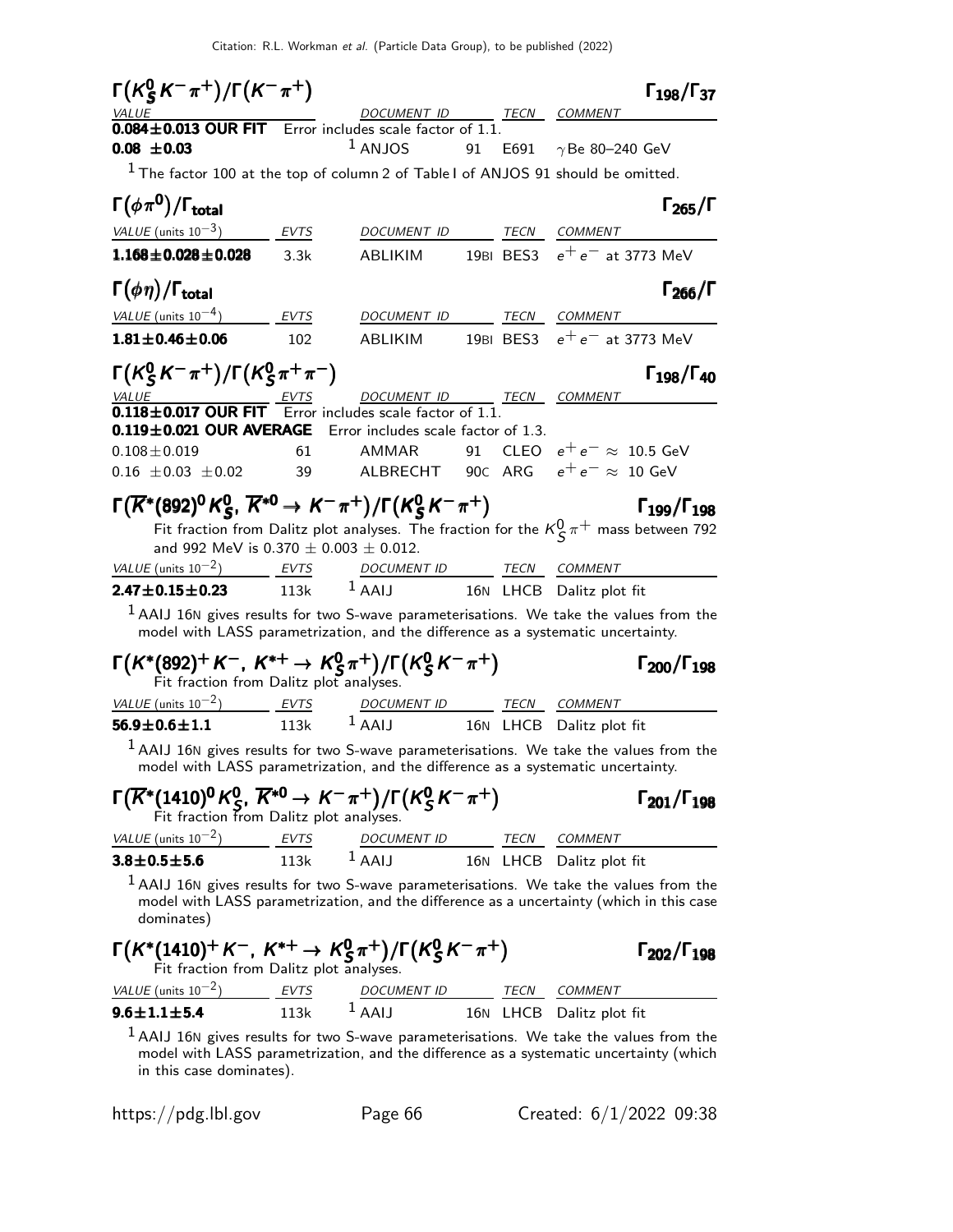| $\Gamma((K^-\pi^+)_{S-wave}K^0_S)/\Gamma(K^0_SK^-\pi^+)$<br>Fit fraction from Dalitz plot analyses.                                                                                              |             |                                 |     |      | $\Gamma_{203}/\Gamma_{198}$                                                                                                                                                                                       |
|--------------------------------------------------------------------------------------------------------------------------------------------------------------------------------------------------|-------------|---------------------------------|-----|------|-------------------------------------------------------------------------------------------------------------------------------------------------------------------------------------------------------------------|
| <u>VALUE</u> (units $10^{-2}$ ) EVTS                                                                                                                                                             |             | DOCUMENT ID TECN COMMENT        |     |      |                                                                                                                                                                                                                   |
| $18 + 2 + 8$                                                                                                                                                                                     | 113k        | $1$ AAIJ                        |     |      | 16N LHCB Dalitz plot fit                                                                                                                                                                                          |
| in this case dominates).                                                                                                                                                                         |             |                                 |     |      | $1$ AAIJ 16N gives results for two S-wave parameterisations. We take the values from the<br>model with LASS parametrization, and the difference as a systematic uncertainty (which                                |
| $\Gamma((K_S^0 \pi^+)_{S-wave} K^-)/\Gamma(K_S^0 K^- \pi^+)$<br>Fit fraction from Dalitz plot analyses.                                                                                          |             |                                 |     |      | $\Gamma_{204}/\Gamma_{198}$                                                                                                                                                                                       |
| VALUE (units $10^{-2}$ ) EVTS                                                                                                                                                                    |             | DOCUMENT ID TECN COMMENT        |     |      |                                                                                                                                                                                                                   |
| $11.7 \pm 1.0 \pm 2.3$                                                                                                                                                                           | 113k        | $1$ AAIJ                        |     |      | 16N LHCB Dalitz plot fit                                                                                                                                                                                          |
|                                                                                                                                                                                                  |             |                                 |     |      | $1$ AAIJ 16N gives results for two S-wave parameterisations. We take the values from the<br>model with LASS parametrization, and the difference as a systematic uncertainty.                                      |
| $\Gamma(a_0(980)^-\pi^+, a_0^- \to K_S^0 K^-)/\Gamma(K_S^0 K^-\pi^+)$<br>Fit fraction from Dalitz plot analyses.                                                                                 |             |                                 |     |      | $\Gamma$ <sub>205</sub> / $\Gamma$ <sub>198</sub>                                                                                                                                                                 |
| VALUE (units $10^{-2}$ ) EVTS<br>$\frac{VALUE \text{ (units 10}^{-2})}{4.0 \pm 0.7 \pm 4.1}$ $\frac{EVTS}{113k}$ $\frac{DOCUMENT ID}{16N \text{ LHCB}}$ $\frac{TECN}{16N}$ $\frac{COMMENT}{16N}$ |             |                                 |     |      |                                                                                                                                                                                                                   |
|                                                                                                                                                                                                  |             |                                 |     |      |                                                                                                                                                                                                                   |
| in this case dominates).<br>$\Gamma(a_0(1450)^{-}\pi^{+}$ , $a_0^{-} \to K_S^0 K^{-})/\Gamma(K_S^0 K^{-}\pi^{+})$<br>Fit fraction from Dalitz plot analyses.                                     |             |                                 |     |      | $1$ AAIJ 16N gives results for two S-wave parameterisations. We take the values from the<br>model with LASS parametrization, and the difference as a systematic uncertainty (which<br>$\Gamma_{206}/\Gamma_{198}$ |
| VALUE (units $10^{-2}$ ) EVTS                                                                                                                                                                    |             | DOCUMENT ID TECN COMMENT        |     |      |                                                                                                                                                                                                                   |
| $0.74 \pm 0.15 \pm 0.57$                                                                                                                                                                         | 113k        | 1 AAIJ 16N LHCB Dalitz plot fit |     |      |                                                                                                                                                                                                                   |
| in this case dominates).                                                                                                                                                                         |             |                                 |     |      | $1$ AAIJ 16N gives results for two S-wave parameterisations. We take the values from the<br>model with LASS parametrization, and the difference as a systematic uncertainty (which                                |
| $\Gamma(a_2(1320)^-\pi^+, a_2^- \to K_S^0 K^-)/\Gamma(K_S^0 K^-\pi^+)$                                                                                                                           |             |                                 |     |      | $\Gamma_{207}/\Gamma_{198}$                                                                                                                                                                                       |
| VALUE (units $10^{-2}$ ) EVTS                                                                                                                                                                    |             | DOCUMENT ID                     |     |      | TECN COMMENT                                                                                                                                                                                                      |
| $0.15 \pm 0.06 \pm 0.14$                                                                                                                                                                         | 113k        | $1$ AAIJ                        |     |      | 16N LHCB Dalitz plot fit                                                                                                                                                                                          |
|                                                                                                                                                                                                  |             |                                 |     |      | $1$ AAIJ 16N gives results for two S-wave parameterisations. We take the values from the<br>model with LASS parametrization, and the difference as a systematic uncertainty.                                      |
| $\Gamma(\rho(1450)^{-}\pi^{+}, \rho^{-} \to K^{0}_{S}K^{-})/\Gamma(K^{0}_{S}K^{-}\pi^{+})$<br>Fit fraction from Dalitz plot analyses.                                                            |             |                                 |     |      | $\Gamma_{208}/\Gamma_{198}$                                                                                                                                                                                       |
| $VALUE$ (units $10^{-2}$ )                                                                                                                                                                       | <b>EVTS</b> | <b>DOCUMENT ID</b>              |     | TECN | COMMENT                                                                                                                                                                                                           |
| $1.4 \pm 0.2 \pm 0.7$                                                                                                                                                                            | 113k        | $1$ AAIJ                        | 16N | LHCB | Dalitz plot fit                                                                                                                                                                                                   |

 $^1$  AAIJ 16N gives results for two S-wave parameterisations. We take the values from the model with LASS parametrization, and the difference as a systematic uncertainty.

 $\mathsf{\Gamma}(\mathsf{K}^0_\mathsf{S})$  $\Gamma(K_S^0 K^+ \pi^-)/\Gamma(K^- \pi^+)$  Γ<sub>209</sub>/Γ<sub>37</sub> Γ209/Γ VALUE DOCUMENT ID TECN COMMENT • • • We do not use the following data for averages, fits, limits, etc. • • •  $0.05 \pm 0.025$ <br> $1$  ANJOS 91 E691  $\gamma$ Be 80- $0.05 \pm 0.025$  1 ANJOS 91 E691  $\gamma$ Be 80–240 GeV 1 The factor 100 at the top of column 2 of Table I of ANJOS 91 should be omitted.

https://pdg.lbl.gov Page 67 Created: 6/1/2022 09:38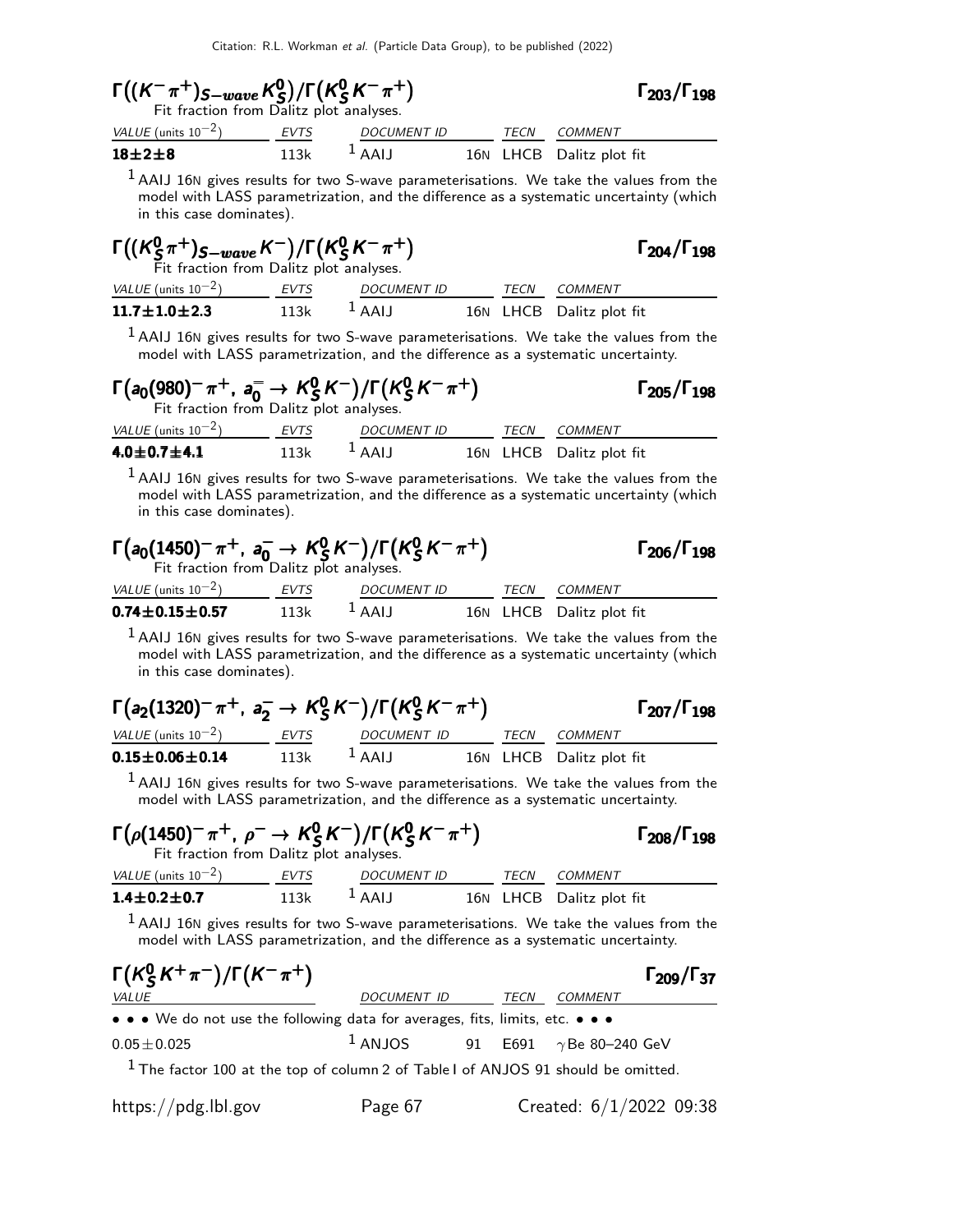| $\Gamma(K_S^0 K^+\pi^-)/\Gamma(K_S^0 \pi^+\pi^-)$<br><i>VALUE</i><br>EVTS                                                                                                                                                                                                                                                      |             | DOCUMENT ID TECN COMMENT                                                      |                 |      |                                   | $\Gamma_{209}/\Gamma_{40}$                     |
|--------------------------------------------------------------------------------------------------------------------------------------------------------------------------------------------------------------------------------------------------------------------------------------------------------------------------------|-------------|-------------------------------------------------------------------------------|-----------------|------|-----------------------------------|------------------------------------------------|
| • • • We do not use the following data for averages, fits, limits, etc. • • •                                                                                                                                                                                                                                                  |             |                                                                               |                 |      |                                   |                                                |
| $0.098 \pm 0.020$                                                                                                                                                                                                                                                                                                              | 55          | AMMAR                                                                         |                 |      | 91 CLEO $e^+e^- \approx 10.5$ GeV |                                                |
| $\Gamma(K_S^0 K^+\pi^-)/\Gamma(K_S^0 K^-\pi^+)$                                                                                                                                                                                                                                                                                |             | DOCUMENT ID                                                                   |                 |      | TECN COMMENT                      | $\Gamma_{209}/\Gamma_{198}$                    |
| $\frac{\text{VALUE}}{\text{0.654} \pm \text{0.007}} \frac{\text{EVTS}}{\text{D0.654}}$                                                                                                                                                                                                                                         |             |                                                                               |                 |      |                                   |                                                |
| $0.654 \pm 0.007$ OUR AVERAGE                                                                                                                                                                                                                                                                                                  |             |                                                                               |                 |      |                                   |                                                |
| $0.655 \pm 0.004 \pm 0.006$                                                                                                                                                                                                                                                                                                    | 76k,113k    | AAIJ                                                                          |                 |      | 16N LHCB $pp$ at 7, 8 TeV         |                                                |
| $0.592 \pm 0.044 \pm 0.018$                                                                                                                                                                                                                                                                                                    |             | INSLER                                                                        | 12              |      | 3.77 GeV                          | CLEO $e^+e^- \rightarrow D^0\overline{D}^0$ at |
| $\Gamma(K^*(892)^0 K^0_S, K^{*0} \to K^+\pi^-)/\Gamma(\overline{K}^*(892)^0 K^0_S, \overline{K}^{*0} \to K^-\pi^+)$                                                                                                                                                                                                            |             |                                                                               |                 |      |                                   |                                                |
|                                                                                                                                                                                                                                                                                                                                |             |                                                                               |                 |      |                                   | $\Gamma_{210}/\Gamma_{199}$                    |
| VALUE CL% DOCUMENT ID TECN COMMENT<br>$0.356 \pm 0.034 \pm 0.007$                                                                                                                                                                                                                                                              |             | <sup>1</sup> INSLER 12 CLEO $e^+e^- \rightarrow D^0\overline{D}^0$ , 3.77 GeV |                 |      |                                   |                                                |
| • • • We do not use the following data for averages, fits, limits, etc. • • •                                                                                                                                                                                                                                                  |             |                                                                               |                 |      |                                   |                                                |
| < 0.010                                                                                                                                                                                                                                                                                                                        | 90          | AMMAR 91 CLEO $e^+e^- \approx 10.5$ GeV                                       |                 |      |                                   |                                                |
| $^1$ Uses quantum correlations in $e^+ \, e^- \rightarrow \, D^0 \overline{D}{}^0$ at the $\psi(3770)$ , where the signal side $D$<br>decays to $K^0_S K \pi$ and the tag-side D decays to $K \pi$ , $K \pi \pi \pi$ , $K \pi \pi^0$ , and 10 additional<br>CP-even, CP-odd, and mixed CP modes involving $K^0_S$ or $K^0_I$ . |             |                                                                               |                 |      |                                   |                                                |
| $\Gamma(K^*(892)^0 K^0_{S}, K^{*0} \to K^+\pi^-)/\Gamma(K^0_{S} K^+\pi^-)$<br>Fit fraction from Dalitz plot analyses.                                                                                                                                                                                                          |             |                                                                               |                 |      |                                   | $\Gamma_{210}/\Gamma_{209}$                    |
|                                                                                                                                                                                                                                                                                                                                |             | DOCUMENT ID TECN COMMENT<br>$^{1}$ AAIJ                                       |                 |      |                                   |                                                |
| $5.17 \pm 0.21 \pm 0.47$                                                                                                                                                                                                                                                                                                       | 76k         |                                                                               |                 |      | 16N LHCB Dalitz plot fit          |                                                |
| $1$ AAIJ 16N gives results for two S-wave parameterisations. We take the values from the<br>model with LASS parametrization, and the difference as a systematic uncertainty.                                                                                                                                                   |             |                                                                               |                 |      |                                   |                                                |
| $\Gamma(K^*(892)^-K^+, K^{*-} \to K^0_S \pi^-)/\Gamma(K^0_S K^+\pi^-)$<br>Fit fraction from Dalitz plot analyses.                                                                                                                                                                                                              |             |                                                                               |                 |      |                                   | $\Gamma_{211}/\Gamma_{209}$                    |
| $VALUE$ (units $10^{-2}$ ) EVTS                                                                                                                                                                                                                                                                                                |             | DOCUMENT ID TECN COMMENT                                                      |                 |      |                                   |                                                |
| $28.8 \pm 0.4 \pm 1.5$                                                                                                                                                                                                                                                                                                         | 76k         | $1$ AAIJ                                                                      |                 |      | 16N LHCB Dalitz plot fit          |                                                |
| $1$ AAIJ 16N gives results for two S-wave parameterisations. We take the values from the<br>model with LASS parametrization, and the difference as a systematic uncertainty.                                                                                                                                                   |             |                                                                               |                 |      |                                   |                                                |
| $\Gamma(K^*(1410)^0 K^0_S, K^{*0} \to K^+\pi^+)/\Gamma(K^0_S K^+\pi^-)$<br>Fit fraction from Dalitz plot analyses.                                                                                                                                                                                                             |             |                                                                               |                 |      |                                   | $\Gamma_{212}/\Gamma_{209}$                    |
| VALUE (units $10^{-2}$ )                                                                                                                                                                                                                                                                                                       | <b>EVTS</b> | <i>DOCUMENT ID</i>                                                            |                 | TECN | <b>COMMENT</b>                    |                                                |
| $2.2 \pm 0.6 \pm 3.7$                                                                                                                                                                                                                                                                                                          | 76k         | $1$ AAIJ                                                                      | 16 <sub>N</sub> | LHCB | Dalitz plot fit                   |                                                |

 $^1$  AAIJ 16N gives results for two S-wave parameterisations. We take the values from the model with LASS parametrization, and the difference as a systematic uncertainty (which in this case dominates).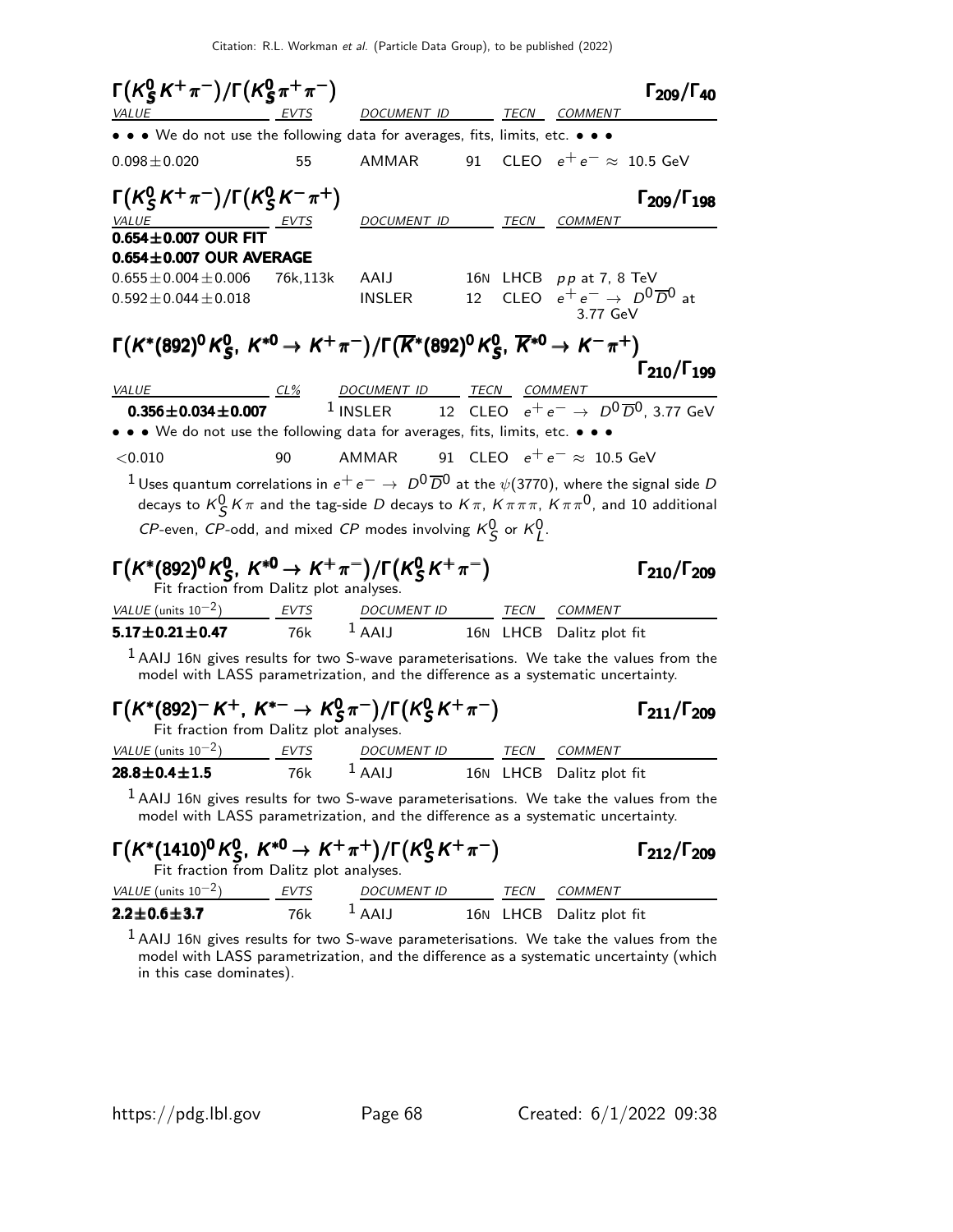| <sup>1</sup> AAIJ 16N gives results for two S-wave parameterisations. We take the values from the<br>model with LASS parametrization, and the difference as a systematic uncertainty (which<br>$\Gamma_{214}/\Gamma_{209}$ |
|----------------------------------------------------------------------------------------------------------------------------------------------------------------------------------------------------------------------------|
|                                                                                                                                                                                                                            |
|                                                                                                                                                                                                                            |
|                                                                                                                                                                                                                            |
|                                                                                                                                                                                                                            |
|                                                                                                                                                                                                                            |
| $1$ AAIJ 16N gives results for two S-wave parameterisations. We take the values from the<br>model with LASS parametrization, and the difference as a systematic uncertainty.<br>$\Gamma_{215}/\Gamma_{209}$                |
|                                                                                                                                                                                                                            |
|                                                                                                                                                                                                                            |
| $1$ AAIJ 16N gives results for two S-wave parameterisations. We take the values from the<br>model with LASS parametrization, and the difference as a systematic uncertainty.                                               |
| $\Gamma_{216}/\Gamma_{209}$                                                                                                                                                                                                |
|                                                                                                                                                                                                                            |
|                                                                                                                                                                                                                            |
| <sup>1</sup> AAIJ 16N gives results for two S-wave parameterisations. We take the values from the<br>model with LASS parametrization, and the difference as a systematic uncertainty (which                                |

| $\Gamma(a_0(1450)^+\pi^-$ , $a_0^+\rightarrow K_S^0 K^+)/\Gamma(K_S^0 K^+\pi^-)$<br>Fit fraction from Dalitz plot analyses. |      |                    |      |                          | $\Gamma_{217}/\Gamma_{209}$ |
|-----------------------------------------------------------------------------------------------------------------------------|------|--------------------|------|--------------------------|-----------------------------|
| VALUE (units $10^{-2}$ )                                                                                                    | EVTS | <b>DOCUMENT ID</b> | TECN | COMMENT                  |                             |
| $1.5 \pm 0.3 \pm 1.1$                                                                                                       | 76k  | $L$ AAIJ           |      | 16N LHCB Dalitz plot fit |                             |

 $^1$  AAIJ 16N gives results for two S-wave parameterisations. We take the values from the model with LASS parametrization, and the difference as a systematic uncertainty (which in this case dominates).

| $\Gamma(\rho(1700)^+\pi^-$ , $\rho^+ \to K_S^0 K^+)/\Gamma(K_S^0 K^+\pi^-)$<br>Fit fraction from Dalitz plot analyses. |      |                    |      |                          | $\Gamma_{218}/\Gamma_{209}$ |
|------------------------------------------------------------------------------------------------------------------------|------|--------------------|------|--------------------------|-----------------------------|
| VALUE (units $10^{-2}$ )                                                                                               | EVTS | <b>DOCUMENT ID</b> | TECN | <i>COMMENT</i>           |                             |
| $0.53 \pm 0.11 \pm 0.23$                                                                                               | 76k  | $L$ AAIJ           |      | 16N LHCB Dalitz plot fit |                             |

 $^1$  AAIJ 16N gives results for two S-wave parameterisations. We take the values from the model with LASS parametrization, and the difference as a systematic uncertainty.

| $\Gamma(K^+ K^- \pi^0)/\Gamma(K^- \pi^+ \pi^0)$                               |             |                  | $\Gamma_{219}/\Gamma_{55}$                      |
|-------------------------------------------------------------------------------|-------------|------------------|-------------------------------------------------|
| <i>VALUE</i> (units $10^{-2}$ )                                               | EVTS        | DOCUMENT ID TECN | COMMENT                                         |
| $2.37 \pm 0.03 \pm 0.04$                                                      | $11k\pm122$ |                  | AUBERT,B 06X BABR $e^+e^- \approx \Upsilon(4S)$ |
| • • • We do not use the following data for averages, fits, limits, etc. • • • |             |                  |                                                 |
| $0.95 \pm 0.26$                                                               | 151         | ASNER            | 96B CLE2 $e^+e^- \approx \Upsilon(4S)$          |
| https://pdg.lbl.gov                                                           |             | Page 69          | Created: $6/1/2022$ 09:38                       |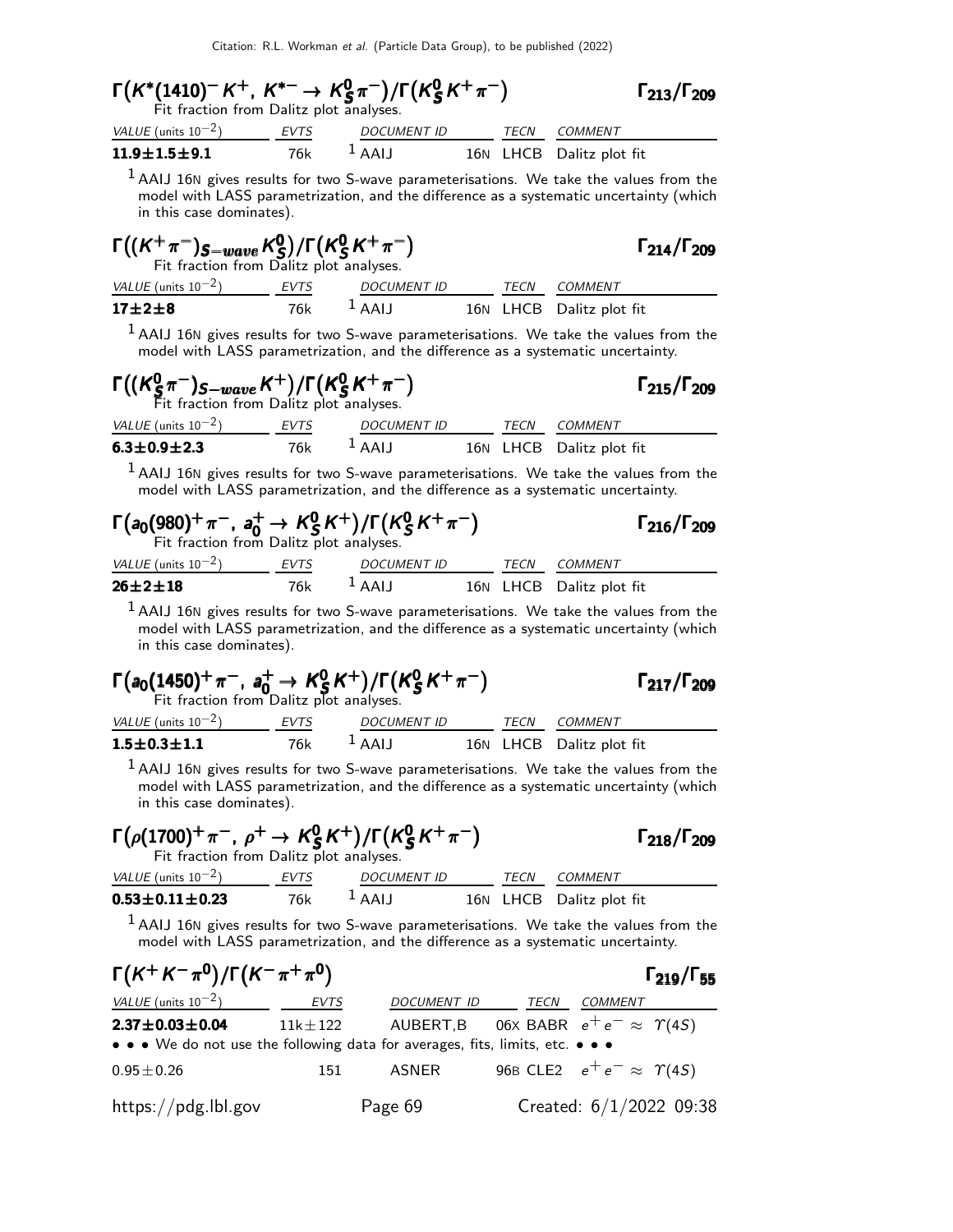| $\Gamma(K^*(892)^+K^-, K^*(892)^+\to K^+\pi^0)/\Gamma(K^+K^-\pi^0)$<br>This is the "fit fraction" from the Dalitz-plot analysis with interference.                                                                                                                                                                                                                                                                                                           |                                                               |      |         | $\Gamma_{220}/\Gamma_{219}$ |
|--------------------------------------------------------------------------------------------------------------------------------------------------------------------------------------------------------------------------------------------------------------------------------------------------------------------------------------------------------------------------------------------------------------------------------------------------------------|---------------------------------------------------------------|------|---------|-----------------------------|
| VALUE (units $10^{-2}$ )<br>DOCUMENT ID TECN COMMENT                                                                                                                                                                                                                                                                                                                                                                                                         |                                                               |      |         |                             |
| 44.4 $\pm$ 0.8 $\pm$ 0.6                                                                                                                                                                                                                                                                                                                                                                                                                                     | AUBERT 07T BABR Dalitz fit II, 11k evts                       |      |         |                             |
| • • • We do not use the following data for averages, fits, limits, etc. • • •                                                                                                                                                                                                                                                                                                                                                                                |                                                               |      |         |                             |
| $46.1 \pm 3.1$                                                                                                                                                                                                                                                                                                                                                                                                                                               | <sup>1</sup> CAWLFIELD 06A CLEO Dalitz fit, 627 $\pm$ 30 evts |      |         |                             |
| <sup>1</sup> The error on this CAWLFIELD 06A result is statistical only.                                                                                                                                                                                                                                                                                                                                                                                     |                                                               |      |         |                             |
| $\Gamma(K^*(892)^- K^+, K^*(892)^- \rightarrow K^-\pi^0)/\Gamma(K^+K^-\pi^0)$<br>This is the "fit fraction" from the Dalitz-plot analysis with interference.                                                                                                                                                                                                                                                                                                 |                                                               |      |         | $\Gamma_{221}/\Gamma_{219}$ |
| VALUE (units $10^{-2}$ )<br><u>DOCUMENT ID TECN COMMENT</u>                                                                                                                                                                                                                                                                                                                                                                                                  |                                                               |      |         |                             |
| $15.9 \pm 0.7 \pm 0.6$<br>• • • We do not use the following data for averages, fits, limits, etc. • • •                                                                                                                                                                                                                                                                                                                                                      | AUBERT 07T BABR Dalitz fit II, 11k evts                       |      |         |                             |
| $12.3 \pm 2.2$                                                                                                                                                                                                                                                                                                                                                                                                                                               | <sup>1</sup> CAWLFIELD 06A CLEO Dalitz fit, 627 $\pm$ 30 evts |      |         |                             |
| $1$ The error on this CAWLFIELD 06A result is statistical only.                                                                                                                                                                                                                                                                                                                                                                                              |                                                               |      |         |                             |
| $\Gamma((K^+\pi^0)_{S-wave} K^-)/\Gamma(K^+K^-\pi^0)$<br>This is the "fit fraction" from the Dalitz-plot analysis with interference.                                                                                                                                                                                                                                                                                                                         |                                                               |      |         | $\Gamma_{222}/\Gamma_{219}$ |
| $\frac{VALUE \text{ (units 10}^{-2})}{71.1 \pm 3.7 \pm 1.9}$ $\frac{DOCUMENT \text{ ID}}{4 \text{ AUBERT}}$ $\frac{TECN}{07T}$ $\frac{COMMENT}{BABR}$ Dalitz fit I                                                                                                                                                                                                                                                                                           |                                                               |      |         |                             |
| 71.1 $\pm$ 3.7 $\pm$ 1.9                                                                                                                                                                                                                                                                                                                                                                                                                                     | <sup>1</sup> AUBERT 07T BABR Dalitz fit II, 11k evts          |      |         |                             |
| $1$ The only major difference between fits I and II in the AUBERT 07T analysis is in this<br>mode, where the fit-I fraction is $(16.3 \pm 3.4 \pm 2.1)\%$ .                                                                                                                                                                                                                                                                                                  |                                                               |      |         |                             |
| $\Gamma((K^{-}\pi^{0})_{S-wave}K^{+})/\Gamma(K^{+}K^{-}\pi^{0})$<br>This is the "fit fraction" from the Dalitz-plot analysis with interference.                                                                                                                                                                                                                                                                                                              |                                                               |      |         | $\Gamma_{223}/\Gamma_{219}$ |
| VALUE (units $10^{-2}$ )<br>$\overline{\phantom{a}}$ . The contract of $\overline{\phantom{a}}$ , $\overline{\phantom{a}}$ , $\overline{\phantom{a}}$ , $\overline{\phantom{a}}$ , $\overline{\phantom{a}}$ , $\overline{\phantom{a}}$ , $\overline{\phantom{a}}$ , $\overline{\phantom{a}}$ , $\overline{\phantom{a}}$ , $\overline{\phantom{a}}$ , $\overline{\phantom{a}}$ , $\overline{\phantom{a}}$ , $\overline{\phantom{a}}$ , $\overline{\phantom{a$ | DOCUMENT ID TECN COMMENT                                      |      |         |                             |
| $3.9 \pm 0.9 \pm 1.0$                                                                                                                                                                                                                                                                                                                                                                                                                                        | AUBERT 07T BABR Dalitz fit II, 11k evts                       |      |         |                             |
| $\Gamma(f_0(980)\pi^0, f_0 \to K^+K^-)/\Gamma(K^+K^-\pi^0)$<br>This is the "fit fraction" from the Dalitz-plot analysis with interference.                                                                                                                                                                                                                                                                                                                   |                                                               |      |         | $\Gamma_{224}/\Gamma_{219}$ |
| VALUE (units $10^{-2}$ )                                                                                                                                                                                                                                                                                                                                                                                                                                     | DOCUMENT ID TECN COMMENT                                      |      |         |                             |
| $10.5 \pm 1.1 \pm 1.2$                                                                                                                                                                                                                                                                                                                                                                                                                                       | 1 AUBERT 07T BABR Dalitz fit II, 11k evts                     |      |         |                             |
| <sup>1</sup> When AUBERT 07T replace the $f_0(980)\pi^0$ mode with $a_0(980)\pi^0$ , the fit fraction is a<br>negligibly different $(11.0 \pm 1.5 \pm 1.2)\%$ .                                                                                                                                                                                                                                                                                              |                                                               |      |         |                             |
| $\Gamma(\phi \pi^0, \phi \to K^+ K^-)/\Gamma(K^+ K^- \pi^0)$<br>This is the "fit fraction" from the Dalitz-plot analysis with interference.                                                                                                                                                                                                                                                                                                                  |                                                               |      |         | $\Gamma_{225}/\Gamma_{219}$ |
| VALUE (units $10^{-2}$ )                                                                                                                                                                                                                                                                                                                                                                                                                                     | DOCUMENT ID                                                   | TECN | COMMENT |                             |
| $19.4 \pm 0.6 \pm 0.5$                                                                                                                                                                                                                                                                                                                                                                                                                                       | AUBERT 07T BABR Dalitz fit II, 11k evts                       |      |         |                             |
| • • • We do not use the following data for averages, fits, limits, etc. • • •                                                                                                                                                                                                                                                                                                                                                                                |                                                               |      |         |                             |
| $14.9 \pm 1.6$                                                                                                                                                                                                                                                                                                                                                                                                                                               | <sup>1</sup> CAWLFIELD 06A CLEO Dalitz fit, 627 $\pm$ 30 evts |      |         |                             |
| <sup>1</sup> The error on this CAWLFIELD 06A result is statistical only.                                                                                                                                                                                                                                                                                                                                                                                     |                                                               |      |         |                             |
| $\Gamma(K^+ K^- \pi^0$ nonresonant) / $\Gamma(K^+ K^- \pi^0)$<br>This is the "fit fraction" from the Dalitz-plot analysis with interference.<br>VALUE                                                                                                                                                                                                                                                                                                        | DOCUMENT ID TECN COMMENT                                      |      |         | $\Gamma_{226}/\Gamma_{219}$ |
| • • • We do not use the following data for averages, fits, limits, etc. • • •                                                                                                                                                                                                                                                                                                                                                                                |                                                               |      |         |                             |
| $0.360 \pm 0.037$                                                                                                                                                                                                                                                                                                                                                                                                                                            | <sup>1</sup> CAWLFIELD 06A CLEO Dalitz fit, 627 $\pm$ 30 evts |      |         |                             |
| $1$ The error is statistical only. CAWLFIELD 06A also fits the Dalitz plot replacing this flat<br>nonresonant background with broad S-wave $\kappa^{\pm} \rightarrow K^{\pm} \pi^{0}$ resonances. There is no<br>significant improvement in the fit, and $\mathsf{K}^{*\pm}\mathsf{K}^{\mp}$ and $\phi\pi^0$ results are not much changed.                                                                                                                   |                                                               |      |         |                             |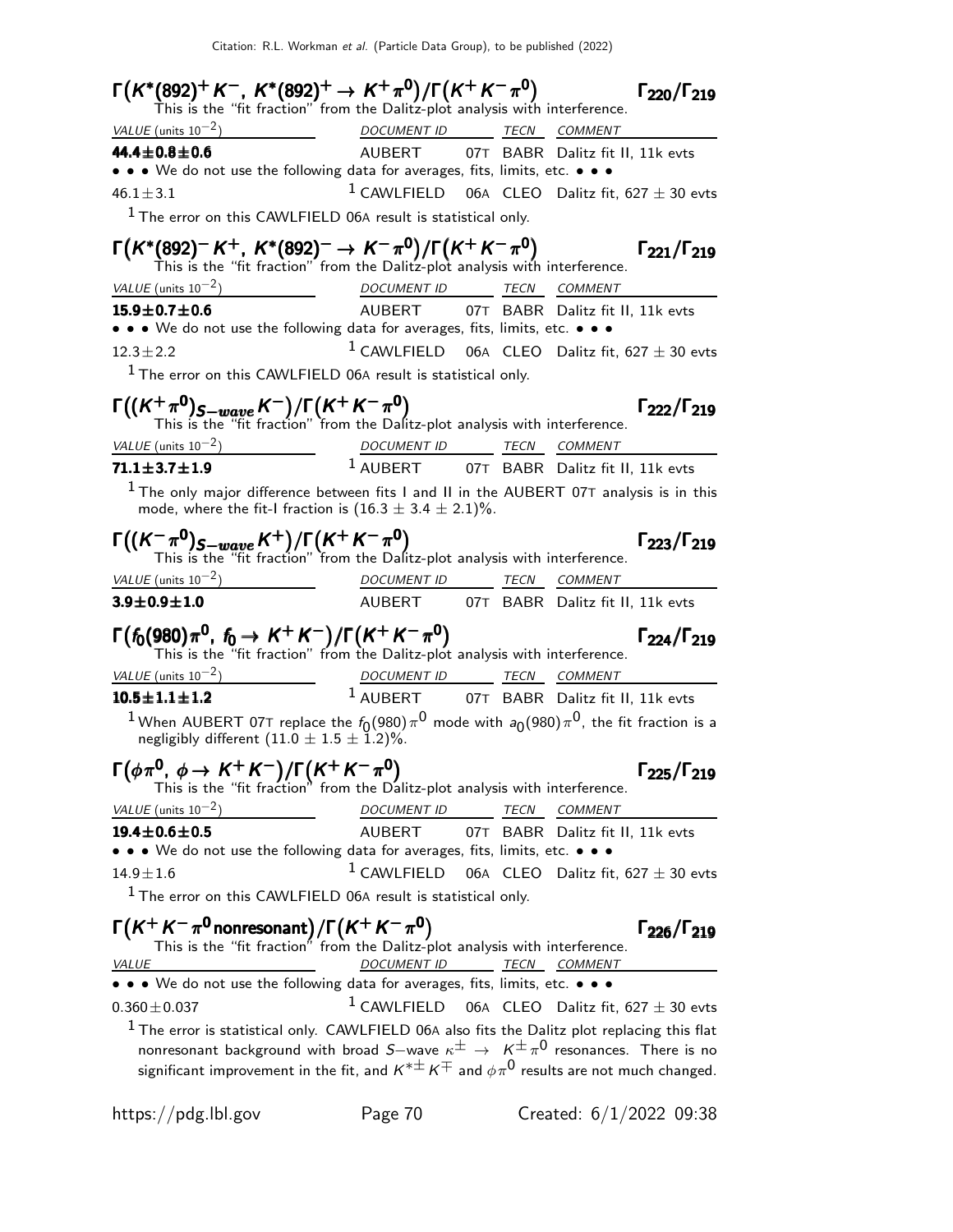| $\Gamma(2K^0_S\pi^0)/\Gamma_{\rm total}$                                                                                                                                                                                                                                                                          |                |                                          |                  |                                                               | $\Gamma_{227}/\Gamma$                                |
|-------------------------------------------------------------------------------------------------------------------------------------------------------------------------------------------------------------------------------------------------------------------------------------------------------------------|----------------|------------------------------------------|------------------|---------------------------------------------------------------|------------------------------------------------------|
| <b>VALUE</b><br>< 0.00059                                                                                                                                                                                                                                                                                         |                | <i>DOCUMENT ID</i><br><b>ASNER</b>       | TECN<br>96B CLE2 | COMMENT<br>$e^+e^- \approx \Upsilon(4S)$                      |                                                      |
|                                                                                                                                                                                                                                                                                                                   |                |                                          |                  |                                                               |                                                      |
| $\Gamma(K^+K^-\eta)/\Gamma_{\rm total}$                                                                                                                                                                                                                                                                           |                |                                          |                  |                                                               | $\Gamma_{228}/\Gamma$                                |
| VALUE (units $10^{-4}$ )                                                                                                                                                                                                                                                                                          | EVTS           | DOCUMENT ID                              | TECN             | <b>COMMENT</b>                                                |                                                      |
| $0.59 \pm 0.18 \pm 0.05$                                                                                                                                                                                                                                                                                          | 13             | ABLIKIM                                  | 20V BES3         | $e^+e^-,$ 3773 MeV                                            |                                                      |
| $\Gamma(K^+K^-\eta)/\Gamma(K^-\pi^+\eta)$                                                                                                                                                                                                                                                                         |                |                                          |                  |                                                               | $\Gamma_{228}/\Gamma_{94}$                           |
| VALUE (units $10^{-3}$ )                                                                                                                                                                                                                                                                                          | EVTS           | DOCUMENT ID                              | TECN             | COMMENT                                                       |                                                      |
| $9.57^{+0.36}_{-0.33}$ ±0.20                                                                                                                                                                                                                                                                                      | 1.4k           | $\mathsf{L}\mathsf{I}$                   |                  | 21G BELL $e^+e^-$ at $\gamma$ (nS)                            |                                                      |
| $\Gamma(\phi(1020)\eta)/\Gamma(\mathsf{K}^-\pi^+\eta)$                                                                                                                                                                                                                                                            |                |                                          |                  |                                                               | $\Gamma_{229}/\Gamma_{94}$                           |
| VALUE (units $10^{-3}$ ) EVTS                                                                                                                                                                                                                                                                                     |                | DOCUMENT ID                              |                  | TECN COMMENT                                                  |                                                      |
| $9.8 \pm 0.6 \pm 0.1$                                                                                                                                                                                                                                                                                             | 1.4k           | $1_{\text{L}1}$                          |                  | 21G BELL $e^+e^-$ at $\Upsilon(nS)$                           |                                                      |
| $=$ (4.82 $\pm$ 0.23 $\pm$ 0.16) $\times$ 10 $^{-3}$ which we divide by our best value B( $\phi(1020)\rightarrow\,$ K $^{+}$ K $^{-})$<br>$=$ (49.1 $\pm$ 0.5) $\times$ 10 <sup>-2</sup> . Our first error is their experiment's error and our second error<br>is the systematic error from using our best value. |                |                                          |                  |                                                               |                                                      |
| $\Gamma\bigl(K^+K^-\eta$ nonresonant $\bigr)/\Gamma\bigl(K^-\pi^+\eta\bigr)$                                                                                                                                                                                                                                      |                |                                          |                  |                                                               | $\Gamma_{230}/\Gamma_{94}$                           |
| VALUE (units $10^{-3}$ ) EVTS                                                                                                                                                                                                                                                                                     |                | DOCUMENT ID                              | TECN             | COMMENT                                                       |                                                      |
| $5.26^{+0.45}_{-0.38}$ ±0.11                                                                                                                                                                                                                                                                                      | 1.4k           | $\mathsf{L}$                             |                  | 21G BELL $e^+e^-$ at $\gamma$ (nS)                            |                                                      |
| $\Gamma\big(2{\sf K}^0_{\sf S}\eta\big)/\Gamma_{\sf total}$                                                                                                                                                                                                                                                       |                |                                          |                  |                                                               | $\Gamma_{231}/\Gamma$                                |
| VALUE (units $10^{-4}$ )                                                                                                                                                                                                                                                                                          | EVTS           | DOCUMENT ID                              | TECN             | <b>COMMENT</b>                                                |                                                      |
| $1.33 \pm 0.59 \pm 0.18$                                                                                                                                                                                                                                                                                          | 7              | ABLIKIM                                  | 20V BES3         | $e^+e^-$ , 3773 MeV                                           |                                                      |
| $\Gamma(\mathcal{K}^+\mathcal{K}^-\pi^0\pi^0)/\Gamma_{\rm total}$                                                                                                                                                                                                                                                 |                |                                          |                  |                                                               | $\Gamma_{232}/\Gamma$                                |
| VALUE (units $10^{-4}$ )                                                                                                                                                                                                                                                                                          | EVTS           | DOCUMENT ID                              | TECN             | <b>COMMENT</b>                                                |                                                      |
| $6.9 \pm 0.7 \pm 0.4$                                                                                                                                                                                                                                                                                             | 132            | ABLIKIM                                  |                  | 20AC BES3 $e^+e^-$ at 3.773 GeV                               |                                                      |
| $\Gamma(K^+K^-\pi^+\pi^-)/\Gamma(K^-2\pi^+\pi^-)$                                                                                                                                                                                                                                                                 |                |                                          |                  |                                                               | $\Gamma_{233}/\Gamma_{72}$                           |
| $\frac{VALUE \text{(units 10}^{-2})}{2.00 \pm 0.13}$ OUR AVERAGE                                                                                                                                                                                                                                                  |                | DOCUMENT ID TECN COMMENT                 |                  |                                                               |                                                      |
| $2.95 \pm 0.11 \pm 0.08$                                                                                                                                                                                                                                                                                          | $2669 \pm 101$ | $1$ LINK                                 |                  | 05G FOCS $\gamma$ Be, $\overline{E}_{\gamma} \approx 180$ GeV |                                                      |
| $3.13 \pm 0.37 \pm 0.36$                                                                                                                                                                                                                                                                                          | $136\pm15$     | AITALA                                   | 98D E791         |                                                               | $\pi^-$ nucleus, 500 GeV                             |
| 3.5 $\pm$ 0.4 $\pm$ 0.2                                                                                                                                                                                                                                                                                           | $244 \pm 26$   | <b>FRABETTI</b>                          | 95C E687         |                                                               | $\gamma$ Be, $\overline{E}_{\gamma} \approx 200$ GeV |
| • • • We do not use the following data for averages, fits, limits, etc. •                                                                                                                                                                                                                                         |                |                                          |                  |                                                               |                                                      |
| 4.4 $\pm 1.8$ $\pm 0.5$                                                                                                                                                                                                                                                                                           | $19\pm8$       | ABLIKIM                                  |                  | 05F BES $e^+e^- \approx \psi(3770)$                           |                                                      |
| 4.1 $\pm$ 0.7 $\pm$ 0.5                                                                                                                                                                                                                                                                                           | $114 \pm 20$   | ALBRECHT 941 ARG $e^+e^- \approx 10$ GeV |                  |                                                               |                                                      |
| $3.14 \pm 1.0$                                                                                                                                                                                                                                                                                                    | $89\pm29$      | AMMAR                                    |                  | 91 CLEO $e^+e^- \approx 10.5$ GeV                             |                                                      |
| $2.8 \begin{array}{c} +0.8 \\ -0.7 \end{array}$                                                                                                                                                                                                                                                                   |                | ANJOS                                    | 91 E691          | $\gamma$ Be 80-240 GeV                                        |                                                      |
|                                                                                                                                                                                                                                                                                                                   |                |                                          |                  |                                                               |                                                      |

 $1$  LINK 05G uses a smaller, cleaner subset of 1279  $\pm$  48 events for the amplitude analysis that gives the results in the next data blocks.

https://pdg.lbl.gov Page 71 Created: 6/1/2022 09:38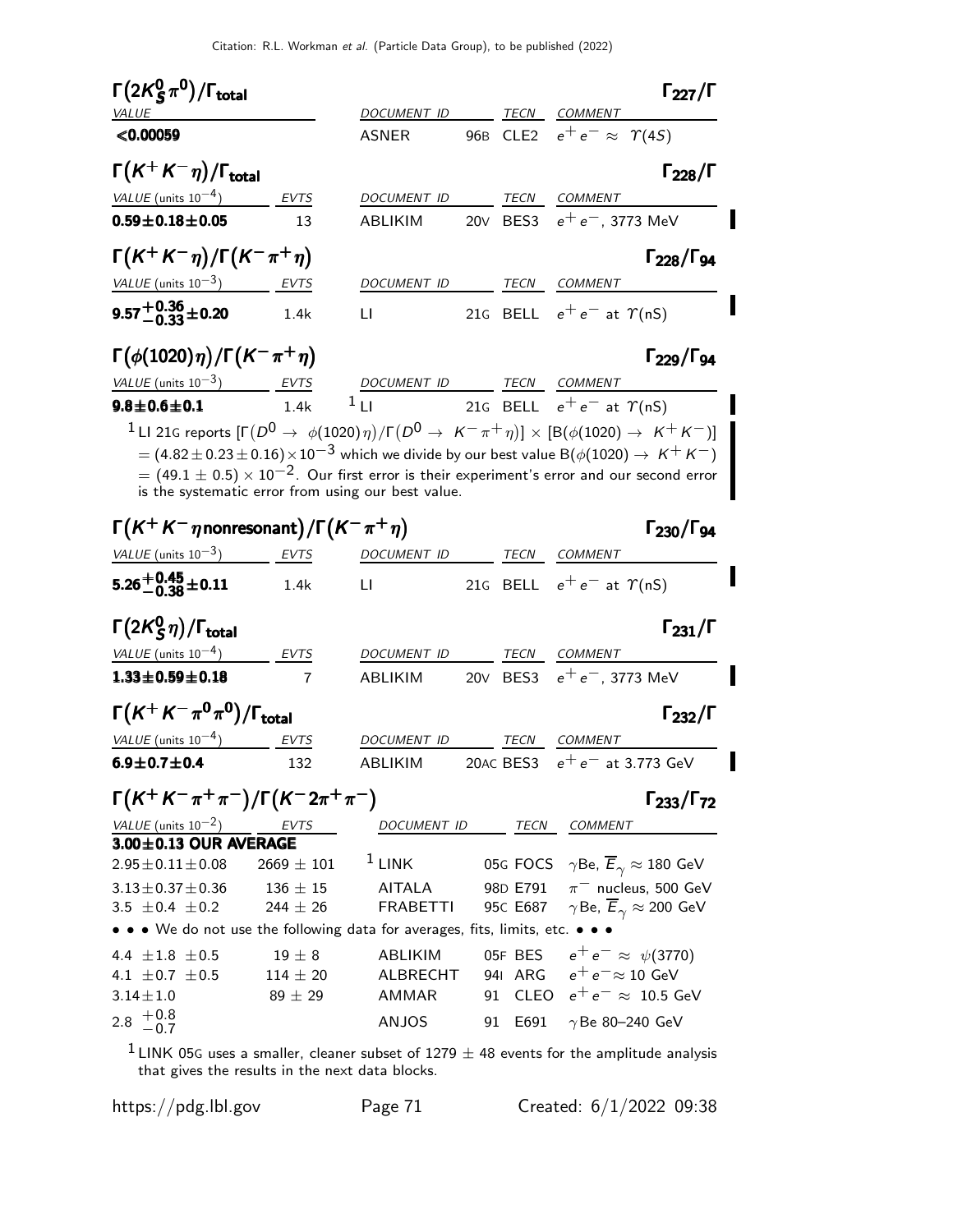| $\Gamma(\phi(\pi^+\pi^-)_{S-wave}, \phi \to K^+K^-)/\Gamma(K^+K^-\pi^+\pi^-)$                                                                                                                                                                                                                                                                                                                                                                                                                                                                                                                                                                                                             |      | This is the fraction from a coherent amplitude analysis.                       |    |      |                                                     | $\Gamma_{234}/\Gamma_{233}$ |
|-------------------------------------------------------------------------------------------------------------------------------------------------------------------------------------------------------------------------------------------------------------------------------------------------------------------------------------------------------------------------------------------------------------------------------------------------------------------------------------------------------------------------------------------------------------------------------------------------------------------------------------------------------------------------------------------|------|--------------------------------------------------------------------------------|----|------|-----------------------------------------------------|-----------------------------|
| VALUE (units $10^{-2}$ ) EVTS                                                                                                                                                                                                                                                                                                                                                                                                                                                                                                                                                                                                                                                             |      |                                                                                |    |      |                                                     |                             |
| $4.0 \pm 0.6 \pm 2.1$                                                                                                                                                                                                                                                                                                                                                                                                                                                                                                                                                                                                                                                                     | 3k   | $\frac{DOCUMENT ID}{DARGENT} \quad \frac{TECN}{4-body fit, KK\pi\pi}$          |    |      | events                                              |                             |
| • • • We do not use the following data for averages, fits, limits, etc. • • •                                                                                                                                                                                                                                                                                                                                                                                                                                                                                                                                                                                                             |      |                                                                                |    |      |                                                     |                             |
| $10.3 \pm 1.0 \pm 0.8$                                                                                                                                                                                                                                                                                                                                                                                                                                                                                                                                                                                                                                                                    | 3k   | <sup>2</sup> ARTUSO                                                            |    |      | 12 CLEO 4-body fit, $KK\pi\pi$                      |                             |
| $1 \pm 1$                                                                                                                                                                                                                                                                                                                                                                                                                                                                                                                                                                                                                                                                                 | 1.3k | <b>LINK</b>                                                                    |    |      | events<br>05G FOCS 4-body fit, $KK\pi\pi$<br>events |                             |
| $1$ Obtained by analyzing CLEO data but not authored by the CLEO Collaboration.<br><sup>2</sup> See DARGENT 17                                                                                                                                                                                                                                                                                                                                                                                                                                                                                                                                                                            |      |                                                                                |    |      |                                                     |                             |
| $\Gamma((\phi \rho^0)_{S-wave}, \phi \to K^+ K^-)/\Gamma(K^+ K^- \pi^+ \pi^-)$                                                                                                                                                                                                                                                                                                                                                                                                                                                                                                                                                                                                            |      | This is the fraction from a coherent amplitude analysis.                       |    |      |                                                     | $\Gamma_{235}/\Gamma_{233}$ |
| VALUE (units $10^{-2}$ ) EVTS                                                                                                                                                                                                                                                                                                                                                                                                                                                                                                                                                                                                                                                             |      | DOCUMENT ID TECN COMMENT                                                       |    |      |                                                     |                             |
| $28.1 \pm 1.3 \pm 1.7$                                                                                                                                                                                                                                                                                                                                                                                                                                                                                                                                                                                                                                                                    |      | 2.9k $1,2$ DARGENT 17 4-body fit, $KK\pi\pi$ evts                              |    |      |                                                     |                             |
| $\bullet \bullet \bullet$ We do not use the following data for averages, fits, limits, etc. $\bullet \bullet \bullet$                                                                                                                                                                                                                                                                                                                                                                                                                                                                                                                                                                     |      |                                                                                |    |      |                                                     |                             |
| $38.3 \pm 2.5 \pm 3.8$<br>29 $\pm 2$ $\pm 1$                                                                                                                                                                                                                                                                                                                                                                                                                                                                                                                                                                                                                                              |      | 1,3 ARTUSO 12 CLEO Fitting 2959 evts.<br>LINK                                  |    |      | 05G FOCS Fits $1279 \pm 48$ evts.                   |                             |
|                                                                                                                                                                                                                                                                                                                                                                                                                                                                                                                                                                                                                                                                                           |      |                                                                                |    |      |                                                     |                             |
| DARGENT 17 uses a pure D-wave. This explains the discrepancy in their $\rho \phi$ S- and<br>D-wave components.<br>$2$ Obtained by analyzing CLEO data but not authored by the CLEO Collaboration.<br>$3$ See DARGENT 17                                                                                                                                                                                                                                                                                                                                                                                                                                                                   |      | This is the fit fraction from a coherent amplitude analysis.                   |    |      |                                                     | $\Gamma_{236}/\Gamma_{233}$ |
|                                                                                                                                                                                                                                                                                                                                                                                                                                                                                                                                                                                                                                                                                           |      | DOCUMENT ID COMMENT                                                            |    |      |                                                     |                             |
|                                                                                                                                                                                                                                                                                                                                                                                                                                                                                                                                                                                                                                                                                           |      |                                                                                |    |      |                                                     |                             |
| $1$ Obtained by analyzing CLEO data but not authored by the CLEO Collaboration.                                                                                                                                                                                                                                                                                                                                                                                                                                                                                                                                                                                                           |      |                                                                                |    |      |                                                     |                             |
|                                                                                                                                                                                                                                                                                                                                                                                                                                                                                                                                                                                                                                                                                           |      |                                                                                |    |      |                                                     | $\Gamma_{237}/\Gamma_{233}$ |
|                                                                                                                                                                                                                                                                                                                                                                                                                                                                                                                                                                                                                                                                                           |      | DOCUMENT ID TECN                                                               |    |      | <b>COMMENT</b>                                      |                             |
|                                                                                                                                                                                                                                                                                                                                                                                                                                                                                                                                                                                                                                                                                           | 2.9k | $1,2$ DARGENT                                                                  | 17 |      | 4-body fit, $KK\pi\pi$ evts                         |                             |
|                                                                                                                                                                                                                                                                                                                                                                                                                                                                                                                                                                                                                                                                                           |      |                                                                                |    |      |                                                     |                             |
|                                                                                                                                                                                                                                                                                                                                                                                                                                                                                                                                                                                                                                                                                           |      | $1,3$ ARTUSO                                                                   | 12 |      | CLEO Fitting 2959 evts.                             |                             |
| $^{\rm 1}$ ARTUSO 12 use a formulation for the D-wave component that is in fact a mix of S- and<br>$2$ Obtained by analyzing CLEO data but not authored by the CLEO Collaboration.<br>$3$ See DARGENT 17                                                                                                                                                                                                                                                                                                                                                                                                                                                                                  |      | D-wave, while DARGENT 17 uses a pure D-wave.                                   |    |      |                                                     |                             |
|                                                                                                                                                                                                                                                                                                                                                                                                                                                                                                                                                                                                                                                                                           |      |                                                                                |    |      |                                                     | $\Gamma_{238}/\Gamma_{233}$ |
|                                                                                                                                                                                                                                                                                                                                                                                                                                                                                                                                                                                                                                                                                           |      | This is the fraction from a coherent amplitude analysis.<br><b>DOCUMENT ID</b> |    | TECN | COMMENT                                             |                             |
|                                                                                                                                                                                                                                                                                                                                                                                                                                                                                                                                                                                                                                                                                           |      |                                                                                |    |      |                                                     |                             |
| $\Gamma((\phi \rho^0)_{P-wave}, \phi \rightarrow K^+K^-)/\Gamma(K^+K^-\pi^+\pi^-)$<br>VALUE (units $10^{-2}$ ) EVTS<br><b>1.6±0.3±0.7</b> 2.9k <sup>1</sup> DARGENT 17 4-body fit, $KK\pi\pi$ evts<br>$\Gamma((\phi \rho^0)_{D-wave}, \phi \to K^+ K^-)/\Gamma(K^+ K^- \pi^+ \pi^-)$<br>VALUE (units $10^{-2}$ ) EVTS<br>$1.7 \pm 0.4 \pm 0.4$<br>• • • We do not use the following data for averages, fits, limits, etc. • • •<br>$3.4 \pm 0.7 \pm 0.6$<br>$\Gamma(K^*(892)^0\overline{K}^*(892)^0, K^{*0} \to K^{\pm}\pi^{\mp})/\Gamma(K^+K^-\pi^+\pi^-)$<br>VALUE (units $10^{-2}$ )<br>• • • We do not use the following data for averages, fits, limits, etc. • • •<br>$3\pm 2\pm 1$ |      | LINK                                                                           |    |      | 05G FOCS Fits 1279 $\pm$ 48 evts.                   |                             |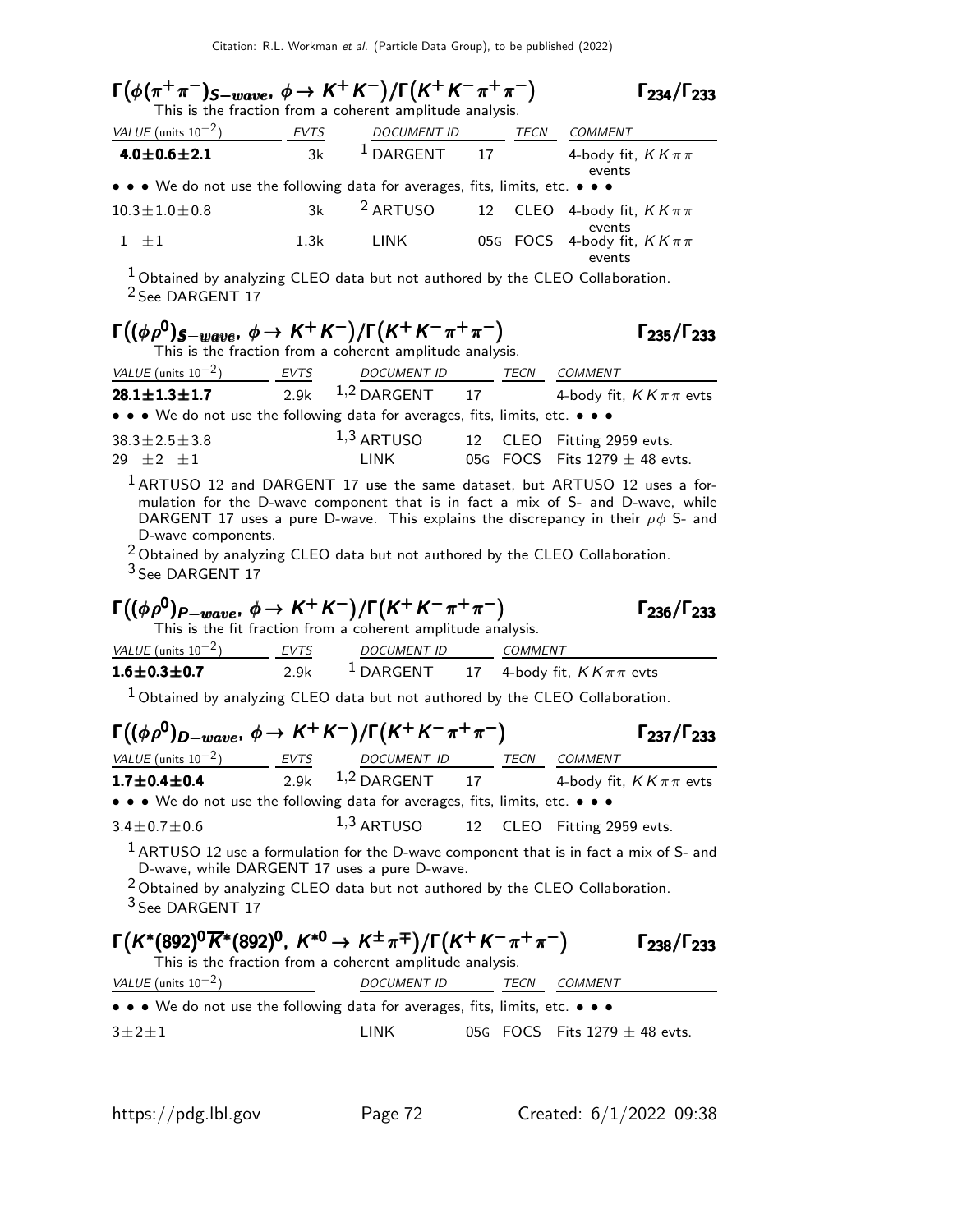| $\Gamma(K^+K^-\rho^03\text{-body})/\Gamma(K^+K^-\pi^+\pi^-)$                                                              |             | This is the fraction from a coherent amplitude analysis.     |    |      | $\Gamma_{239}/\Gamma_{233}$                                            |
|---------------------------------------------------------------------------------------------------------------------------|-------------|--------------------------------------------------------------|----|------|------------------------------------------------------------------------|
| VALUE (units $10^{-2}$ )                                                                                                  |             | <u>DOCUMENT ID TECN COMMENT</u>                              |    |      |                                                                        |
| • • • We do not use the following data for averages, fits, limits, etc. • • •                                             |             |                                                              |    |      |                                                                        |
| $2 + 2 + 2$                                                                                                               |             | <b>LINK</b>                                                  |    |      | 05G FOCS Fits $1279 \pm 48$ evts.                                      |
| $\Gamma(f_0(980)\pi^+\pi^-, f_0 \to K^+K^-)/\Gamma(K^+K^-\pi^+\pi^-)$                                                     |             | This is the fraction from a coherent amplitude analysis.     |    |      | $\Gamma_{240}/\Gamma_{233}$                                            |
| VALUE (units $10^{-2}$ )                                                                                                  |             | DOCUMENT ID TECN COMMENT                                     |    |      |                                                                        |
| • • • We do not use the following data for averages, fits, limits, etc. • • •                                             |             |                                                              |    |      |                                                                        |
| $15 \pm 3 \pm 2$                                                                                                          |             | LINK                                                         |    |      | 05G $\,$ FOCS $\,$ Fits 1279 $\pm$ 48 evts.                            |
| $\Gamma((K^*(892)^0\overline{K}^*(892)^0)_{S-wave}$ , $K^{*0} \rightarrow K^{\pm}\pi^{\mp})/\Gamma(K^+K^-\pi^+\pi^-)$     |             |                                                              |    |      | $\Gamma_{241}/\Gamma_{233}$                                            |
| VALUE (units $10^{-2}$ ) EVTS                                                                                             |             | DOCUMENT ID TECN COMMENT                                     |    |      |                                                                        |
| $9.06 \pm 0.35$ OUR AVERAGE                                                                                               |             |                                                              |    |      |                                                                        |
| $9.18 \pm 0.21 \pm 0.28$<br>4.5 $\pm 0.8 \pm 2.0$                                                                         | 163k<br>3k  | AAIJ<br>$1$ DARGENT                                          | 17 |      | 19C LHCB 4-body fit, $KK\pi\pi$ evts<br>4-body fit, $KK\pi\pi$ evts    |
| • • • We do not use the following data for averages, fits, limits, etc. • • •                                             |             |                                                              |    |      |                                                                        |
| 6.1 $\pm$ 0.8 $\pm$ 0.9<br>$1$ Obtained by analyzing CLEO data but not authored by the CLEO Collaboration.                | 3k          | <sup>2</sup> ARTUSO                                          |    |      | 12 CLEO 4-body fit, $KK\pi\pi$ evts                                    |
| $\Gamma((K^*(892)^0\overline{K}^*(892)^0)_{P-wave}, K^*\to K^{\pm}\pi^{\mp})/\Gamma(K^+K^-\pi^+\pi^-)$                    |             | This is the fit fraction from a coherent amplitude analysis. |    |      | $\Gamma_{242}/\Gamma_{233}$                                            |
| VALUE (units $10^{-2}$ )                                                                                                  | <b>EVTS</b> | DOCUMENT ID TECN COMMENT                                     |    |      |                                                                        |
| 4.87±0.24 OUR AVERAGE<br>$4.90 \pm 0.16 \pm 0.18$<br>$3.6 \pm 0.7 \pm 1.5$ 2.9k                                           | 163k        | AAIJ<br>$1$ DARGENT                                          |    |      | 19C LHCB 4-body fit, $KK\pi\pi$ evts<br>17 4-body fit, $KK\pi\pi$ evts |
| $1$ Obtained by analyzing CLEO data but not authored by the CLEO Collaboration.                                           |             |                                                              |    |      |                                                                        |
| $\Gamma\bigl((K^*(892)^0\overline{K}{}^*(892)^0)_{D-wave},\ K^*\to K^\pm\pi^\mp\bigr)/\Gamma\bigl(K^+K^-\pi^+\pi^-\bigr)$ |             |                                                              |    |      | $\Gamma_{243}/\Gamma_{233}$                                            |
|                                                                                                                           |             | This is the fit fraction from a coherent amplitude analysis. |    |      |                                                                        |
| VALUE (units $10^{-2}$ )<br>$1.89 \pm 0.13$ OUR AVERAGE                                                                   | EVTS        | <b>DOCUMENT ID</b>                                           |    | TECN | COMMENT                                                                |
| $1.85 \pm 0.09 \pm 0.10$                                                                                                  | 163k        | AAIJ                                                         |    |      | 19C LHCB 4-body fit, $KK\pi\pi$ evts                                   |
| 4.0 $\pm$ 0.6 $\pm$ 0.7                                                                                                   | 2.9k        | $1$ DARGENT                                                  | 17 |      | 4-body fit, $KK\pi\pi$ evts                                            |
| $1$ Obtained by analyzing CLEO data but not authored by the CLEO Collaboration.                                           |             |                                                              |    |      |                                                                        |
| $\Gamma(K^*(892)^0 K^\mp \pi^\pm$ 3-body, $K^{*0} \rightarrow K^\pm \pi^\mp)/\Gamma(K^+ K^- \pi^+ \pi^-)$                 |             | This is the fraction from a coherent amplitude analysis.     |    |      |                                                                        |
| $VALUE$ (units $10^{-2}$ )                                                                                                |             | <b>DOCUMENT ID</b>                                           |    | TECN | $\Gamma_{244}/\Gamma_{233}$<br><b>COMMENT</b>                          |
| • • • We do not use the following data for averages, fits, limits, etc. • • •                                             |             |                                                              |    |      |                                                                        |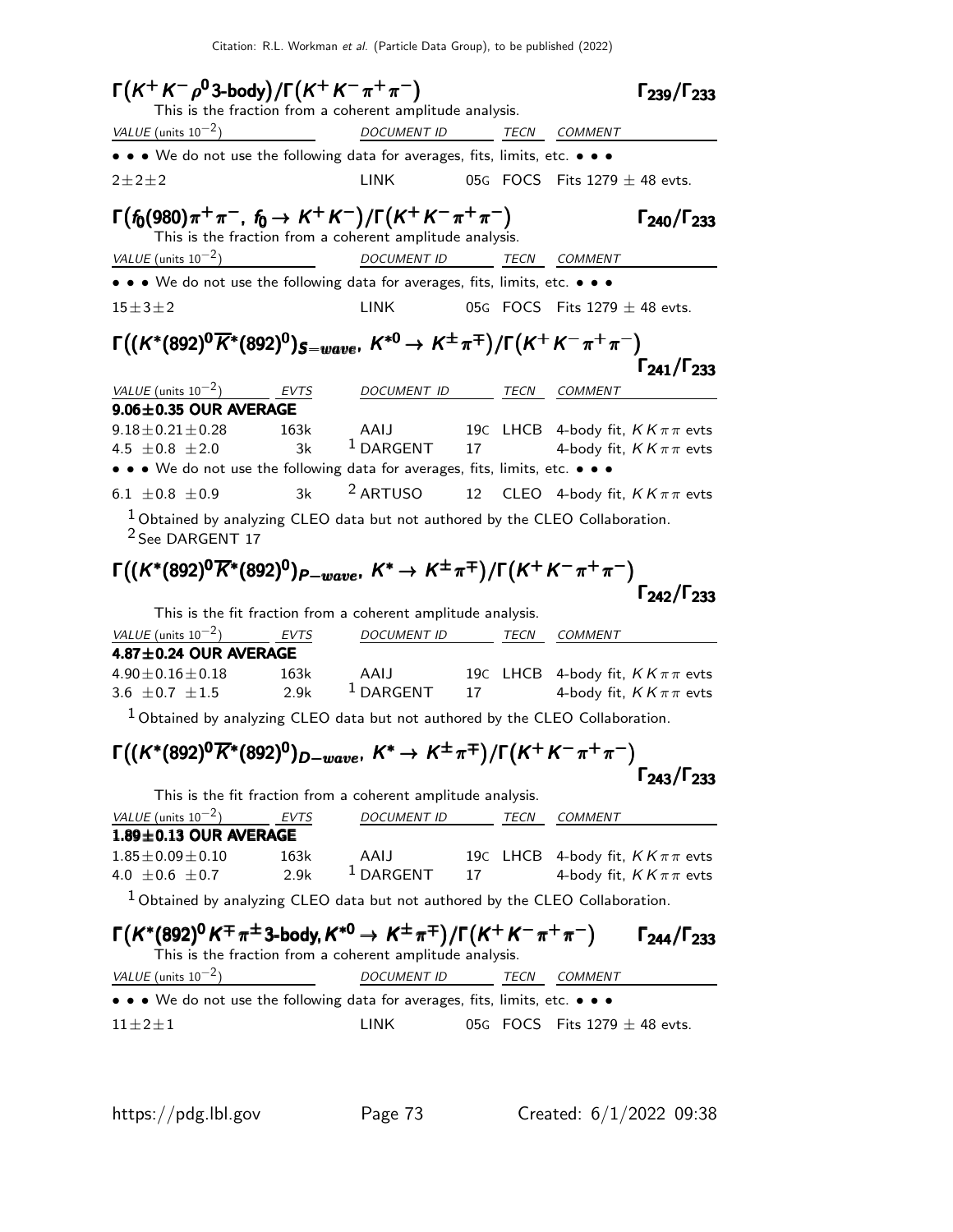| $\Gamma\bigl(\mathcal{K}^*(892)^{\mathsf{0}}(\mathcal{K}^-\pi^+)_{S-wave}$ 3-body, $\mathcal{K}^{*0}\to\mathcal{K}^+\pi^-)/\Gamma\bigl(\mathcal{K}^+\mathcal{K}^-\pi^+\pi^-\bigr)$                         |             |                                                                                      |    |                                   |                             |
|------------------------------------------------------------------------------------------------------------------------------------------------------------------------------------------------------------|-------------|--------------------------------------------------------------------------------------|----|-----------------------------------|-----------------------------|
|                                                                                                                                                                                                            |             |                                                                                      |    |                                   | $\Gamma_{245}/\Gamma_{233}$ |
| VALUE (units $10^{-2}$ ) EVTS                                                                                                                                                                              |             | This is the fit fraction from a coherent amplitude analysis.                         |    |                                   |                             |
| $5.8 \pm 1.2 \pm 2.1$                                                                                                                                                                                      |             | DOCUMENT ID COMMENT<br>2.9k $^{\,1}$ DARGENT $^{\,17}$ 4-body fit, KK $\pi\pi$ evts  |    |                                   |                             |
|                                                                                                                                                                                                            |             |                                                                                      |    |                                   |                             |
| $1$ Obtained by analyzing CLEO data but not authored by the CLEO Collaboration.                                                                                                                            |             |                                                                                      |    |                                   |                             |
| $\Gamma((\mathsf{K}^-\pi^+)_{P-wave},\, (\mathsf{K}^+\pi^-)_{S-wave})/\Gamma(\mathsf{K}^+\mathsf{K}^-\pi^+\pi^-)$                                                                                          |             |                                                                                      |    |                                   | $\Gamma_{246}/\Gamma_{233}$ |
| VALUE (units $10^{-2}$ )                                                                                                                                                                                   |             | DOCUMENT ID TECN COMMENT                                                             |    |                                   |                             |
| • • • We do not use the following data for averages, fits, limits, etc. • • •                                                                                                                              |             |                                                                                      |    |                                   |                             |
| $10.9 \pm 1.2 \pm 1.7$                                                                                                                                                                                     |             | $1$ ARTUSO 12 CLEO Fitting 2959 evts.                                                |    |                                   |                             |
| <sup>1</sup> See DARGENT 17                                                                                                                                                                                |             |                                                                                      |    |                                   |                             |
|                                                                                                                                                                                                            |             |                                                                                      |    |                                   |                             |
| $\Gamma(K_1(1270)^{\pm}\,K^{\mp},\ K_1^{\pm}\rightarrow\ K^{\pm}\,\pi^+\,\pi^-)/\Gamma(K^+\,K^-\,\pi^+\,\pi^-)$                                                                                            |             | This is the fraction from a coherent amplitude analysis.                             |    |                                   | $\Gamma_{247}/\Gamma_{233}$ |
| VALUE (units $10^{-2}$ )                                                                                                                                                                                   |             | DOCUMENT ID TECN COMMENT                                                             |    |                                   |                             |
| • • • We do not use the following data for averages, fits, limits, etc. • • •                                                                                                                              |             |                                                                                      |    |                                   |                             |
| $33 \pm 6 \pm 4$                                                                                                                                                                                           |             | $1$ LINK                                                                             |    | 05G FOCS Fits $1279 \pm 48$ evts. |                             |
| <sup>1</sup> This LINK 05G value includes $K_1(1270)^{\pm}$ $\rightarrow$ $\rho^0 K^{\pm}$ , $\rightarrow$ $K_0^*(1430)^0 \pi^{\pm}$ , and                                                                 |             |                                                                                      |    |                                   |                             |
| $K^*(892)^0 \pi^{\pm}$ .                                                                                                                                                                                   |             |                                                                                      |    |                                   |                             |
| $\Gamma(K_1(1270)^+ K^-$ , $K_1^+ \to K^{*0}\pi^+) / \Gamma(K^+ K^- \pi^+ \pi^-)$                                                                                                                          |             |                                                                                      |    |                                   | $\Gamma_{248}/\Gamma_{233}$ |
|                                                                                                                                                                                                            |             |                                                                                      |    |                                   |                             |
| $\frac{VALUE \text{ (units 10}^{-2})}{5.5 \pm 1.4 \pm 3.4}$ $\frac{EVTS}{3k}$ $\frac{DOCUMENT \text{ ID}}{1 \text{ DARGENT}}$ $\frac{TECN}{17}$ $\frac{COMMENT}{4\text{-body fit}, KK\pi\pi \text{ evts}}$ |             |                                                                                      |    |                                   |                             |
| • • • We do not use the following data for averages, fits, limits, etc. • • •                                                                                                                              |             |                                                                                      |    |                                   |                             |
| $7.3 \pm 0.8 \pm 1.9$                                                                                                                                                                                      | 3k          | <sup>2</sup> ARTUSO 12 CLEO 4-body fit, $KK\pi\pi$                                   |    | events                            |                             |
| $1$ Obtained by analyzing CLEO data but not authored by the CLEO Collaboration.<br><sup>2</sup> See DARGENT 17                                                                                             |             |                                                                                      |    |                                   |                             |
| $\Gamma(K_1(1270)^+ K^-$ , $K_1^+ \to K^*(1430)^0 \pi^+$ , $K^{*0} \to K^+ \pi^-)/$                                                                                                                        |             |                                                                                      |    |                                   |                             |
|                                                                                                                                                                                                            |             |                                                                                      |    |                                   |                             |
| $\Gamma(K^+ K^- \pi^+ \pi^-)$                                                                                                                                                                              |             | This is the fit fraction from a coherent amplitude analysis.                         |    |                                   | $\Gamma_{249}/\Gamma_{233}$ |
| VALUE (units $10^{-2}$ )                                                                                                                                                                                   | <b>EVTS</b> |                                                                                      |    |                                   |                             |
| $6.1 \pm 1.2 \pm 1.8$                                                                                                                                                                                      | 2.9k        | $\frac{DOCUMENT ID}{DARGENT} \quad \frac{COMMENT}{4-body fit, KK\pi\pi\text{ evts}}$ |    |                                   |                             |
|                                                                                                                                                                                                            |             |                                                                                      |    |                                   |                             |
| $1$ Obtained by analyzing CLEO data but not authored by the CLEO Collaboration.                                                                                                                            |             |                                                                                      |    |                                   |                             |
| $\Gamma(K_1(1270)^+K^-, K_1^+ \to \rho^0 K^+)/\Gamma(K^+K^-\pi^+\pi^-)$                                                                                                                                    |             |                                                                                      |    |                                   | $\Gamma_{250}/\Gamma_{233}$ |
|                                                                                                                                                                                                            |             |                                                                                      |    |                                   |                             |
| $\frac{VALUE \text{ (units 10}^{-2})}{100}$ $\frac{EVTS}{2.9k}$ $\frac{DOCUMENT \text{ ID}}{1 \text{ DARGENT}}$ $\frac{TECN}{100}$ $\frac{COMMENT}{4 \text{ body fit}}$                                    |             |                                                                                      |    |                                   | 4-body fit, $KK\pi\pi$ evts |
| • • • We do not use the following data for averages, fits, limits, etc. • • •                                                                                                                              |             |                                                                                      |    |                                   |                             |
| $4.7 \pm 0.7 \pm 0.8$                                                                                                                                                                                      |             | <sup>2</sup> ARTUSO                                                                  | 12 | CLEO Fitting 2959 evts.           |                             |
| $1$ Obtained by analyzing CLEO data but not authored by the CLEO Collaboration.                                                                                                                            |             |                                                                                      |    |                                   |                             |

<sup>2</sup> see DARGENT 17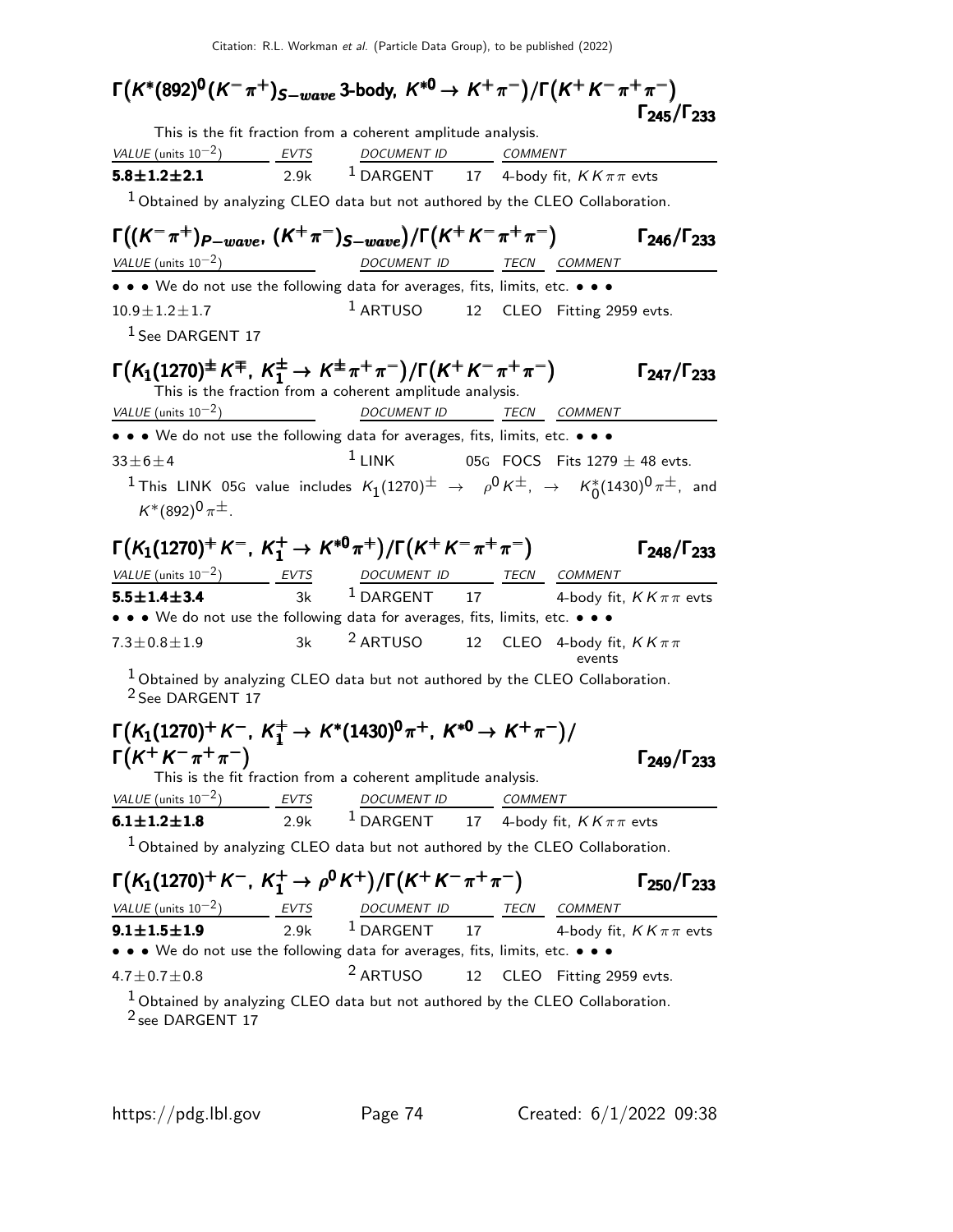| $\Gamma(K_1(1270)^+ K^-, K_1^+ \to \omega(782)K^+, \omega \to \pi^+ \pi^-)/\Gamma(K^+ K^- \pi^+ \pi^-)$                                                                                                                                                                 |      |                                                          |    |                                   |                                      |
|-------------------------------------------------------------------------------------------------------------------------------------------------------------------------------------------------------------------------------------------------------------------------|------|----------------------------------------------------------|----|-----------------------------------|--------------------------------------|
| This is the fit fraction from a coherent amplitude analysis.                                                                                                                                                                                                            |      |                                                          |    |                                   | $\Gamma_{251}/\Gamma_{233}$          |
| $VALUE$ (units $10^{-2}$ ) EVTS DOCUMENT ID COMMENT                                                                                                                                                                                                                     |      |                                                          |    |                                   |                                      |
| $0.6 \pm 0.3 \pm 0.4$                                                                                                                                                                                                                                                   |      | 2.9k <sup>1</sup> DARGENT 17 4-body fit, $KK\pi\pi$ evts |    |                                   |                                      |
| $1$ Obtained by analyzing CLEO data but not authored by the CLEO Collaboration.                                                                                                                                                                                         |      |                                                          |    |                                   |                                      |
| $\Gamma(K_1(1270)^{-}K^{+}, K_1^{-} \to \overline{K}^{*0}\pi^{-})/\Gamma(K^{+}K^{-}\pi^{+}\pi^{-})$                                                                                                                                                                     |      |                                                          |    |                                   | $\Gamma_{252}/\Gamma_{233}$          |
| VALUE (units $10^{-2}$ )                                                                                                                                                                                                                                                |      | <u>DOCUMENT ID TECN COMMENT</u>                          |    |                                   |                                      |
| $\bullet \bullet \bullet$ We do not use the following data for averages, fits, limits, etc. $\bullet \bullet \bullet$                                                                                                                                                   |      |                                                          |    |                                   |                                      |
| $0.9 \pm 0.3 \pm 0.4$                                                                                                                                                                                                                                                   |      | $1$ ARTUSO 12 CLEO Fitting 2959 evts.                    |    |                                   |                                      |
| <sup>1</sup> See DARGENT 17                                                                                                                                                                                                                                             |      |                                                          |    |                                   |                                      |
| $\Gamma(K_1(1270)^{-}K^{+}, K_1^{-} \to \rho^0 K^{-})/\Gamma(K^{+}K^{-}\pi^{+}\pi^{-})$                                                                                                                                                                                 |      |                                                          |    |                                   | $\Gamma_{253}/\Gamma_{233}$          |
| $VALUE$ (units $10^{-2}$ ) EVTS DOCUMENT ID TECN COMMENT                                                                                                                                                                                                                |      |                                                          |    |                                   |                                      |
| $5.4 \pm 0.7 \pm 1.3$<br>• • • We do not use the following data for averages, fits, limits, etc. • • •                                                                                                                                                                  |      | 2.9k $^1$ DARGENT 17 4-body fit, $KK\pi\pi$ evts         |    |                                   |                                      |
| $6.0 + 0.8 + 0.6$                                                                                                                                                                                                                                                       |      | $2$ ARTUSO 12                                            |    | CLEO Fitting 2959 evts.           |                                      |
| $1$ Obtained by analyzing CLEO data but not authored by the CLEO Collaboration.                                                                                                                                                                                         |      |                                                          |    |                                   |                                      |
| <sup>2</sup> See DARGENT 17                                                                                                                                                                                                                                             |      |                                                          |    |                                   |                                      |
| $\Gamma(K_1(1400)^{\pm}K^{\mp}$ , $K_1^{\pm} \to K^{\pm}\pi^+\pi^-)/\Gamma(K^+K^-\pi^+\pi^-)$<br>This is the fraction from a coherent amplitude analysis.                                                                                                               |      |                                                          |    |                                   | $\Gamma_{254}/\Gamma_{233}$          |
| VALUE (units $10^{-2}$ )                                                                                                                                                                                                                                                |      | DOCUMENT ID TECN COMMENT                                 |    |                                   |                                      |
| • • • We do not use the following data for averages, fits, limits, etc. • • •                                                                                                                                                                                           |      |                                                          |    |                                   |                                      |
| $22 \pm 3 \pm 4$                                                                                                                                                                                                                                                        |      | <b>LINK</b>                                              |    | 05G FOCS Fits $1279 \pm 48$ evts. |                                      |
| $\Gamma(K_1(1400)^+ K^-$ , $K_1^+ \to K^*(892)^0 \pi^+$ , $K^{*0} \to K^+ \pi^-)/\Gamma(K^+ K^- \pi^+ \pi^-)$<br>This is the fit fraction from a coherent amplitude analysis.                                                                                           |      |                                                          |    |                                   | $\Gamma_{255}/\Gamma_{233}$          |
| VALUE (units $10^{-2}$ )                                                                                                                                                                                                                                                | EVTS | DOCUMENT ID TECN COMMENT                                 |    |                                   |                                      |
| 18.7 $\pm$ 1.5 OUR AVERAGE                                                                                                                                                                                                                                              |      |                                                          |    |                                   |                                      |
| $19.08 \pm 0.60 \pm 1.46$                                                                                                                                                                                                                                               | 163k | AAIJ                                                     |    |                                   | 19C LHCB 4-body fit, $KK\pi\pi$ evts |
| 12.4 $\pm 2.6 \pm 6.3$                                                                                                                                                                                                                                                  | 2.9k | $1$ DARGENT                                              | 17 |                                   | 4-body fit, $KK\pi\pi$ evts          |
| $1$ Obtained by analyzing CLEO data but not authored by the CLEO Collaboration.                                                                                                                                                                                         |      |                                                          |    |                                   |                                      |
| $\Gamma(K^*(1410)^+K^-, K^{*+} \to K^{*0}\pi^+)/\Gamma(K^+K^-\pi^+\pi^-)$                                                                                                                                                                                               |      |                                                          |    |                                   | $\Gamma_{256}/\Gamma_{233}$          |
| VALUE (units $10^{-2}$ )                                                                                                                                                                                                                                                |      | DOCUMENT ID TECN COMMENT                                 |    |                                   |                                      |
| • • • We do not use the following data for averages, fits, limits, etc. • • •                                                                                                                                                                                           |      |                                                          |    |                                   |                                      |
| $4.2 \pm 0.7 \pm 0.8$                                                                                                                                                                                                                                                   |      | $1,2$ ARTUSO                                             |    | 12 CLEO Fitting 2959 evts.        |                                      |
| $^1$ DARGENT 17 find $K^*(1410)^+\pi^-$ and $K^*(1680)^+\pi^-$ , which both peak outside the<br>$D^0\,\rightarrow\,\,K\,K\,\pi\,\pi$ kinematic range, effectively indistinguishable; we list their result under<br>$K^*(1680)^+ \pi^-$ .<br><sup>2</sup> See DARGENT 17 |      |                                                          |    |                                   |                                      |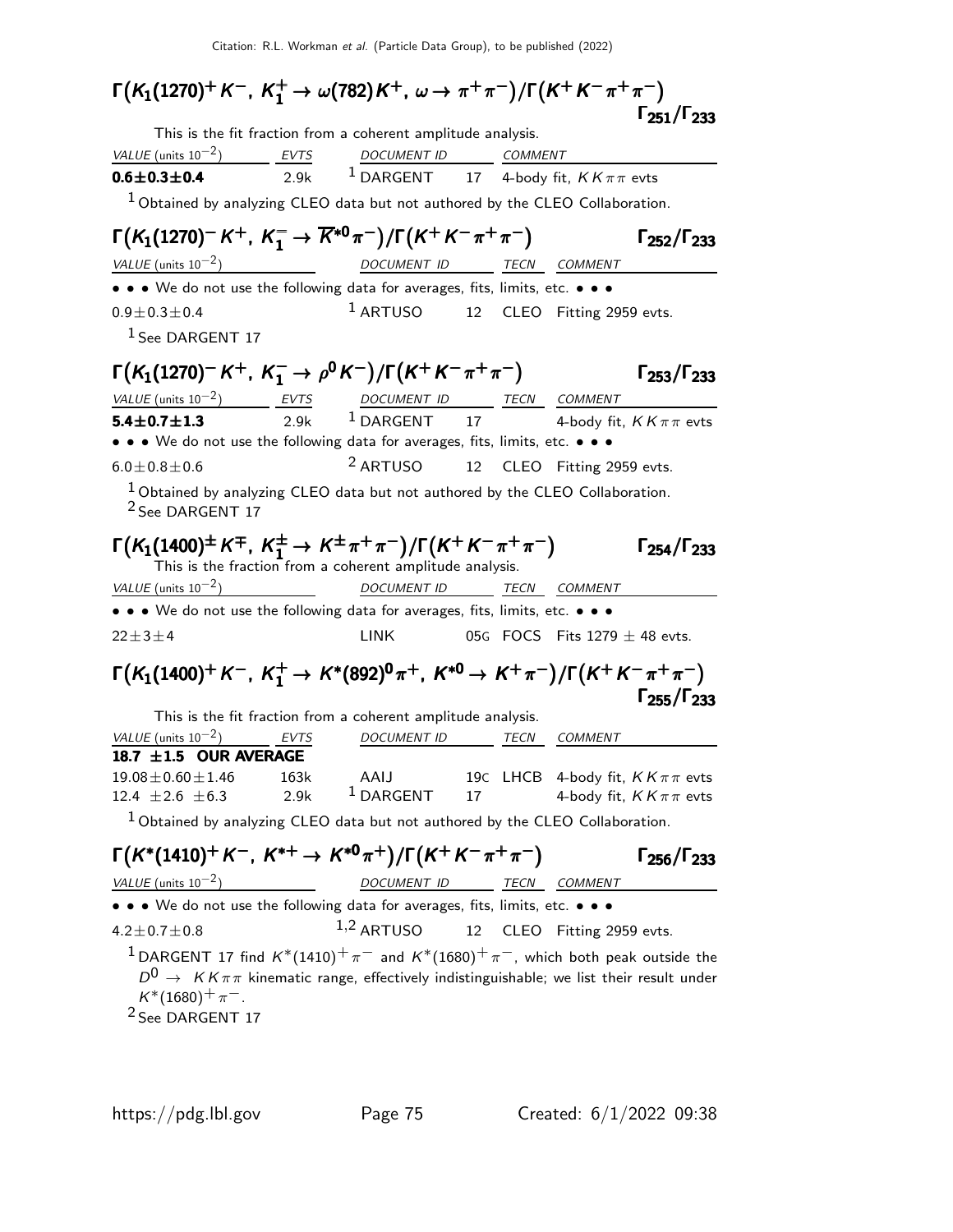| $\Gamma(K^*(1410)^-K^+, K^{*-} \to \overline{K}^{*0}\pi^-)/\Gamma(K^+K^-\pi^+\pi^-)$                      |            |                                                                                      |             | $\Gamma_{257}/\Gamma_{233}$                                                                          |
|-----------------------------------------------------------------------------------------------------------|------------|--------------------------------------------------------------------------------------|-------------|------------------------------------------------------------------------------------------------------|
| VALUE (units $10^{-2}$ ) EVTS                                                                             |            | DOCUMENT ID TECN COMMENT                                                             |             |                                                                                                      |
| $2.82 \pm 0.19 \pm 0.39$<br>• • • We do not use the following data for averages, fits, limits, etc. • • • | 163k       | AAIJ                                                                                 |             | 19C LHCB 4-body fit, $KK\pi\pi$ evts                                                                 |
| 4.7 $\pm$ 0.7 $\pm$ 0.7                                                                                   | 3k         |                                                                                      |             | <sup>1</sup> ARTUSO 12 CLEO 4-body fit, $KK\pi\pi$ evts                                              |
| <sup>1</sup> See DARGENT 17.                                                                              |            |                                                                                      |             |                                                                                                      |
| $\Gamma(K_1(1680)^+ K^-, K_1^+ \to K^{*0}\pi^+, K^{*0} \to K^+\pi^-)/\Gamma(K^+ K^-\pi^+\pi^-)$           |            |                                                                                      |             |                                                                                                      |
|                                                                                                           |            |                                                                                      |             | $\Gamma_{258}/\Gamma_{233}$                                                                          |
|                                                                                                           |            | This is the fit fraction from a coherent amplitude analysis.                         |             |                                                                                                      |
| VALUE (units $10^{-2}$ )<br>$3.6 \pm 0.8 \pm 1.0$                                                         |            | <u>EVTS DOCUMENT ID COMMENT</u><br>2.9k $1,2$ DARGENT 17 4-body fit, $KK\pi\pi$ evts |             |                                                                                                      |
|                                                                                                           |            |                                                                                      |             |                                                                                                      |
| $D^0 \rightarrow K K \pi \pi$ kinematic range, effectively indistinguishable.                             |            |                                                                                      |             | <sup>1</sup> DARGENT 17 find $K^*(1410)^+\pi^-$ and $K^*(1680)^+\pi^-$ , which both peak outside the |
| $2$ Obtained by analyzing CLEO data but not authored by the CLEO Collaboration.                           |            |                                                                                      |             |                                                                                                      |
|                                                                                                           |            |                                                                                      |             |                                                                                                      |
| $\Gamma(K^+K^-\pi^+\pi^-$ non-resonant) / $\Gamma(K^+K^-\pi^+\pi^-)$                                      |            | This is the fit fraction from a coherent amplitude analysis.                         |             | $\Gamma_{259}/\Gamma_{233}$                                                                          |
| $VALU E$ (units $10^{-2}$ ) EVTS DOCUMENT ID COMMENT                                                      |            |                                                                                      |             |                                                                                                      |
| $11.1 \pm 1.2 \pm 2.2$                                                                                    | 2.9k       | <sup>1</sup> DARGENT 17 4-body fit, $KK\pi\pi$ evts                                  |             |                                                                                                      |
| $1$ Obtained by analyzing CLEO data but not authored by the CLEO Collaboration.                           |            |                                                                                      |             |                                                                                                      |
| $\Gamma(2K_S^0\pi^+\pi^-)/\Gamma_{\rm total}$                                                             |            |                                                                                      |             | $\Gamma_{260}/\Gamma$                                                                                |
| $VALUE$ (units $10^{-4}$ ) EVTS                                                                           |            | DOCUMENT ID                                                                          |             | TECN COMMENT                                                                                         |
| $5.3 \pm 0.9 \pm 0.3$                                                                                     | 63         |                                                                                      |             | ABLIKIM 20AC BES3 $e^+e^-$ at 3.773 GeV                                                              |
|                                                                                                           |            |                                                                                      |             |                                                                                                      |
| $\Gamma(2K_{\rm S}^0\pi^+\pi^-)/\Gamma(K_{\rm S}^0\pi^+\pi^-)$                                            |            |                                                                                      |             | $\Gamma_{260}/\Gamma_{40}$                                                                           |
| VALUE (units $10^{-2}$ )<br>VALUE (units $10^{-2}$ ) EVTS<br>4.3 ±0.8 OUR AVERAGE                         |            | DOCUMENT ID                                                                          | TECN        | COMMENT                                                                                              |
| $4.16 \pm 0.70 \pm 0.42$                                                                                  | $113\pm21$ | <b>LINK</b>                                                                          |             | 05A FOCS $\gamma$ Be, $\overline{E}_{\gamma} \approx 180$ GeV                                        |
| 6.2 $\pm 2.0 \pm 1.6$                                                                                     | 25         | ALBRECHT                                                                             |             | 941 ARG $e^+e^- \approx 10$ GeV                                                                      |
|                                                                                                           |            |                                                                                      |             |                                                                                                      |
| $\Gamma(K^0_S K^- \pi^+ \pi^0)/\Gamma_{\rm total}$                                                        |            |                                                                                      |             | $\Gamma_{261}/\Gamma$                                                                                |
| VALUE (units $10^{-3}$ )                                                                                  | EVTS       | <b>DOCUMENT ID</b>                                                                   | <b>TECN</b> | <b>COMMENT</b>                                                                                       |
| $1.32 \pm 0.14 \pm 0.07$                                                                                  | 195        | ABLIKIM                                                                              |             | 20AC BES3 $e^+e^-$ at 3.773 GeV                                                                      |
| $\Gamma(K^0_S K^+\pi^-\pi^0)/\Gamma_{\rm total}$                                                          |            |                                                                                      |             | $\Gamma_{262}/\Gamma$                                                                                |
| $VALUE$ (units $10^{-4}$ ) EVTS                                                                           |            | DOCUMENT ID TECN COMMENT                                                             |             |                                                                                                      |
| $6.5 \pm 0.7 \pm 0.2$                                                                                     | 119        | ABLIKIM                                                                              |             | 20AC BES3 $e^+e^-$ at 3.773 GeV                                                                      |
| $\Gamma(K_S^0 K^- 2\pi^+\pi^-)/\Gamma(K_S^0 2\pi^+ 2\pi^-)$                                               |            |                                                                                      |             | $\Gamma_{263}/\Gamma_{101}$                                                                          |
| $VALU E$ CL%                                                                                              |            | DOCUMENT ID _______ TECN COMMENT                                                     |             |                                                                                                      |
| < 0.054                                                                                                   | 90         | LINK                                                                                 |             | 04D FOCS $\gamma$ A, $\overline{E}_{\gamma} \approx 180$ GeV                                         |
| $\Gamma(K^+K^-\pi^+\pi^-\pi^0)/\Gamma_{\rm total}$                                                        |            |                                                                                      |             | $\Gamma_{264}/\Gamma$                                                                                |
|                                                                                                           |            | DOCUMENT ID TECN COMMENT                                                             |             |                                                                                                      |
|                                                                                                           |            |                                                                                      |             |                                                                                                      |
| <b>VALUE</b><br>$0.0031 \pm 0.0020$                                                                       |            | $1$ BARLAG                                                                           |             | 92 $\epsilon$ ACCM $\pi$ <sup>-</sup> Cu 230 GeV                                                     |

https://pdg.lbl.gov Page 76 Created: 6/1/2022 09:38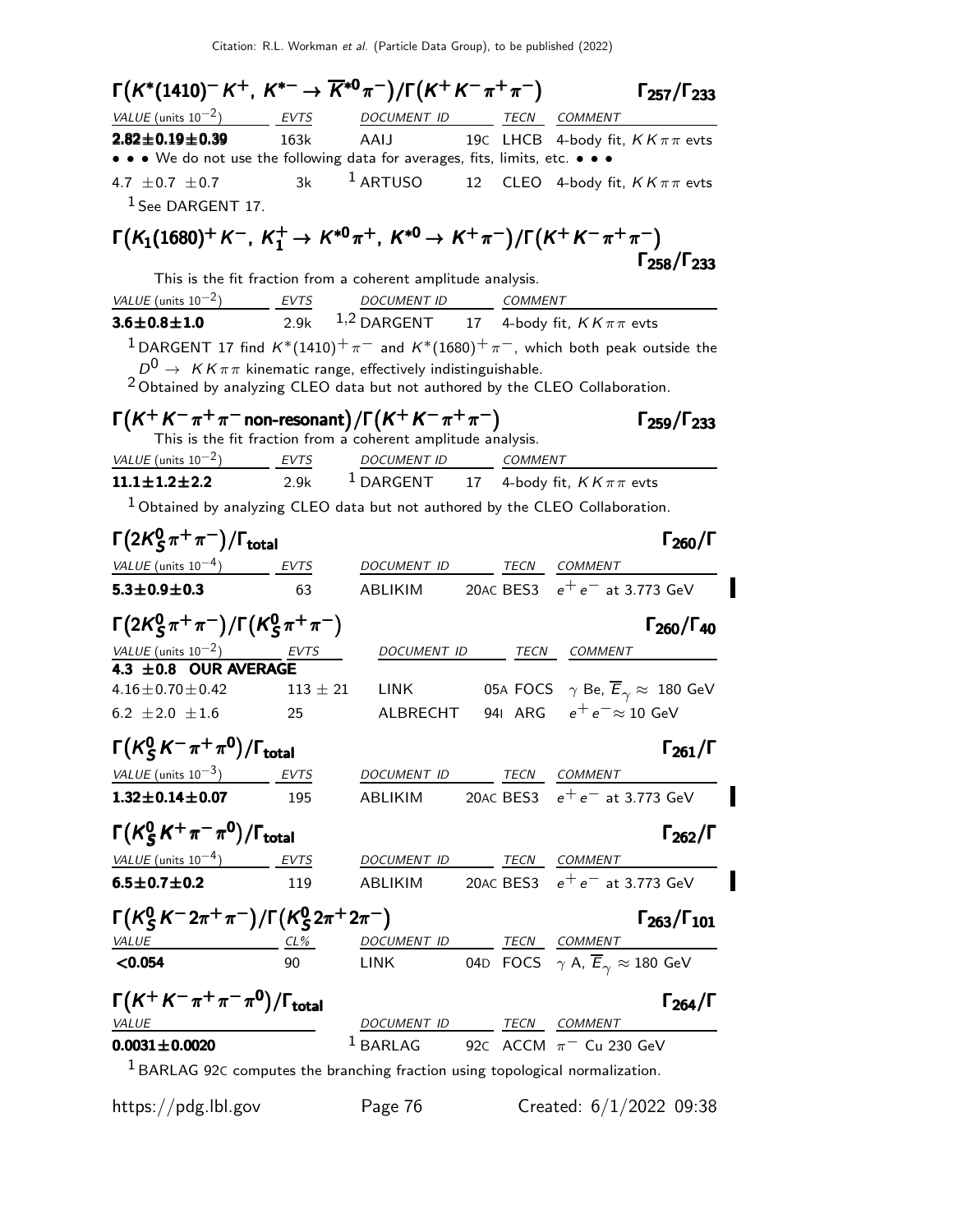$\Gamma(\phi \pi^0)/\Gamma(K^+ K^-)$  Γ<sub>265</sub>/Γ<sub>196</sub>  $\Gamma_{265}/\Gamma_{196}$ EVTS DOCUMENT ID TECN COMMENT • • • We do not use the following data for averages, fits, limits, etc. • • •  $0.194 \pm 0.006 \pm 0.009$  1254 TAJIMA 04 BELL  $e^+e^-$  at  $\Upsilon(4S)$  $\Gamma(\phi \eta)/\Gamma(K^+K^-)$  Γ<sub>266</sub>/Γ<sub>196</sub>  $\Gamma$ <sub>266</sub>/ $\Gamma$ <sub>196</sub> VALUE (units  $10^{-2}$ ) EVTS DOCUMENT ID TECN COMMENT **3.59±1.14±0.18** 31 TAJIMA 04 BELL  $e^+e^-$  at  $\Upsilon(4S)$ Γ $(\phi \omega)$ /Γ<sub>total</sub> Γ<sub>267</sub>/Γ VALUE (units 10<sup>-4</sup>) CL% EVTS DOCUMENT ID TECN COMMENT **6.48±0.96±0.40** 196 <sup>1</sup> ABLIKIM 22 BES3  $e^+e^-$  at 3.773 GeV • • • We do not use the following data for averages, fits, limits, etc. •  $\langle 21$  90 ALBRECHT 94I ARG  $e^+e^-\approx 10$  GeV <sup>1</sup> ABLIKIM 22 determines the longitudinal polarization fraction of the  $\phi$  and  $\omega$ ,  $f_L =$  $0.00 \pm 0.10 \pm 0.08$ , corresponding to  $f_L < 0.24$  at 95% CL. - Radiative modes -Γ $(\rho^{0}\gamma)/\Gamma(\pi^{+}\pi^{-})$  Γ $_{268}/\Gamma_{132}$  $\Gamma_{268}/\Gamma_{132}$ VALUE (units  $10^{-2}$ ) EVTS DOCUMENT ID TECN COMMENT **1.25±0.21±0.05** 500 NANUT 17 BELL  $e^+e^-$  at  $\gamma$ (nS), n=2,3,4,5 Γ $(\omega \gamma)/\Gamma_{\rm total}$  Γ<sub>269</sub>/Γ VALUE CL% DOCUMENT ID TECN  $<$ 2.4  $\times$  10<sup>-4</sup> 90 ASNER 98 CLE2 Γ $(\phi \gamma)$ /Γ $(K^-\pi^+)$  Γ<sub>270</sub>/Γ<sub>37</sub> Γ270/Γ VALUE (units  $10^{-4}$ ) EVTS DOCUMENT ID TECN COMMENT  $7.1 \pm 0.5$  OUR FIT<br> $7.15 \pm 0.78 \pm 0.69$  $243 \pm 25$  AUBERT 08AZ BABR  $e^+e^- \approx 10.6$  GeV  $\Gamma(\phi\gamma)/\Gamma(K^+K^-)$  Γ<sub>270</sub>/Γ<sub>196</sub>  $\Gamma_{270}/\Gamma_{196}$ VALUE (units  $10^{-3}$ ) EVTS DOCUMENT ID TECN COMMENT 6.9  $\pm$  0.5 OUR FIT 6.88 $\pm$  0.47 $\pm$  0.21 524 NANUT 17 BELL  $e^+e^-$  at  $\Upsilon$ (nS), n=2,3,4,5 • • • We do not use the following data for averages, fits, limits, etc. • • •  $6.31 + 1.70$ <br> $-1.48$  $+0.30$ 28 TAJIMA 04 BELL See NANUT 17 Γ $(\overline{K}^*(892)^0\gamma)/\Gamma(K^-\pi^+)$  Γ<sub>271</sub>/Γ<sub>37</sub>  $Γ_{271}/Γ_{37}$ VALUE (units  $10^{-3}$ ) EVTS DOCUMENT ID TECN COMMENT **10.5**  $\pm$ **1.7 OUR AVERAGE** Error includes scale factor of 3.1.<br>11.9  $\pm$  0.5  $\pm$  0.5 9.1k NANUT 17 BELL e<sup>7</sup> 11.9 ±0.5 ±0.5 9.1k NANUT 17 BELL  $e^+e^-$  at  $\Upsilon$ (nS), n=2,3,4,5<br>8.43±0.51±0.70 2.2k AUBERT 08Az BABR  $e^+e^- \approx 10.6$  GeV 08AZ BABR  $e^+e^- \approx 10.6$  GeV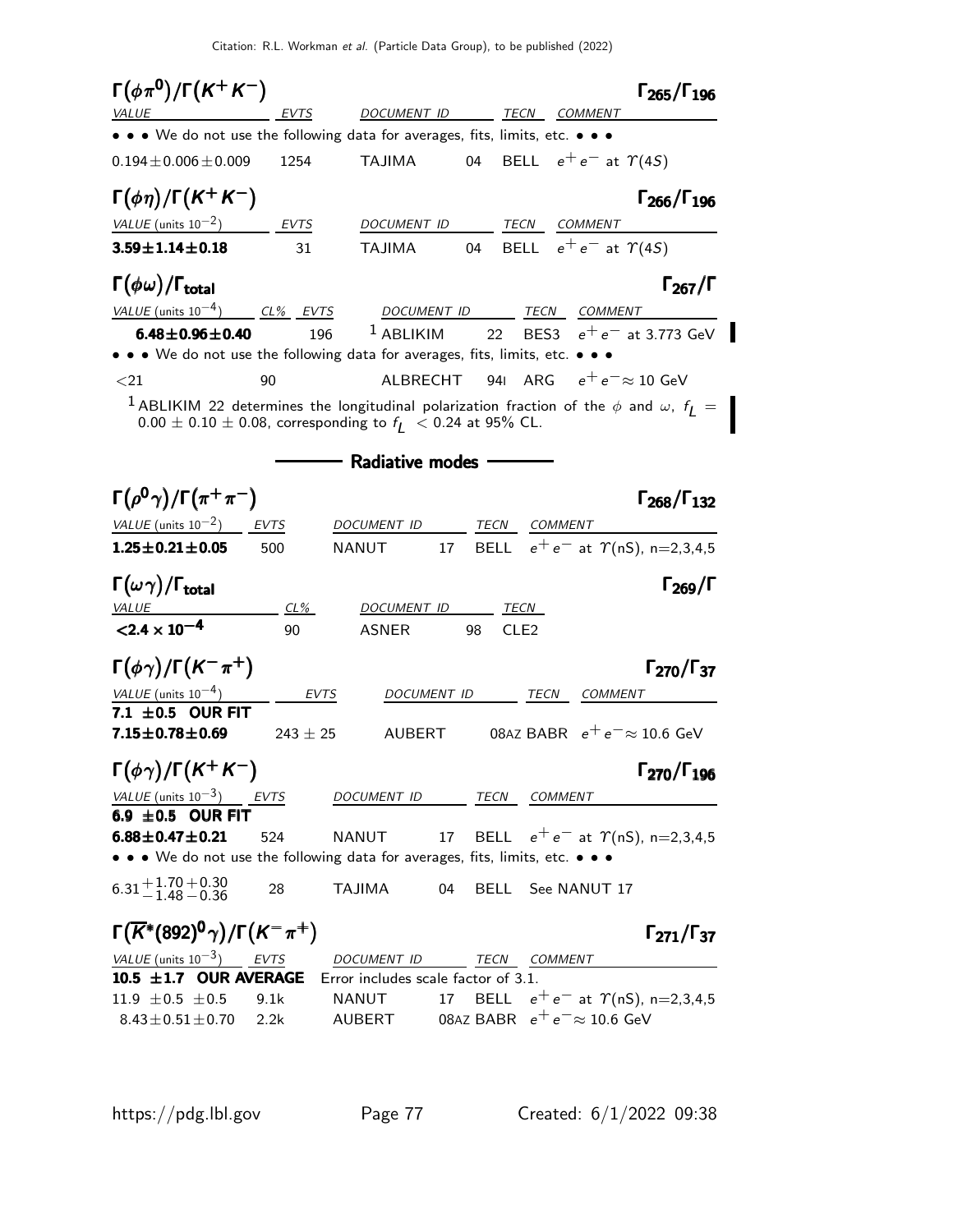#### Doubly Cabibbo-suppressed / Mixing modes

## $\Gamma(K^+ \ell^- \overline{\nu}_{\ell}$ via  $\overline{D}^0)/\Gamma(K^- \ell^+ \nu_{\ell})$  Γ<sub>272</sub>/Γ<sub>18</sub>

#### $\Gamma_{272}/\Gamma_{18}$

This is a limit on  $R_M$  without the complications of possible doubly Cabibbo-suppressed decays that occur when using hadronic modes. For the limits on  $|m_1 - m_2|$  and  $(\Gamma_1 - \Gamma_2)/\Gamma$  that come from the best mixing limit, see near the beginning of these  $D^0$  Listings.

| <i>VALUE</i>                                                                  | $CL\%$ | <i>DOCUMENT ID</i> | TECN | COMMENT                        |
|-------------------------------------------------------------------------------|--------|--------------------|------|--------------------------------|
| $< 6.1 \times 10^{-4}$                                                        | 90.    | $^1$ BITENC        |      | 08 $BELL$ $e^+e^-$ , 10.58 GeV |
| • • • We do not use the following data for averages, fits, limits, etc. • • • |        |                    |      |                                |

 $<$ 50  $\times$  10 $^{-4}$  90  $^{-2}$  AITALA 96 $\text{C E791}$  π $^{-1}$  nucleus, 500 GeV  $^1$  The BITENC 08 right-sign sample includes about 15% of  $D^0\to\ K^-\pi^0\ell^+\nu_\ell$  and other decays.

<sup>2</sup> AITALA 96C uses  $D^{*+} \rightarrow D^0 \pi^+$  (and charge conjugate) decays to identify the charm at production and  $D^0 \rightarrow \ K^- \ell^+ \nu_\ell$  (and charge conjugate) decays to identify the charm at decay.

# $\Gamma\bigl(K^+$ or  $K^*(892)^+$   $e^-\overline{\nu}_e$  via  $\overline{D}{}^0\bigr)/\bigl[\Gamma\bigl(K^- e^+\nu_e\bigr)+\Gamma\bigl(K^*(892)^ e^+\nu_e\bigr)\bigr]$ Γ<sub>273</sub>/(Γ<sub>19</sub>+Γ<sub>21</sub>)

This is a limit on  $R_M$  without the complications of possible doubly Cabibbo-suppressed decays that occur when using hadronic modes. The experiments use  $D^{*+} \rightarrow D^0 \pi^+$ (and charge conjugate) decays to identify the charm at production and the charge of the e to identify the charm at decay. These limits do not allow CP violation. For the limits on  $|m_1 - m_2|$  and  $(\Gamma_1 - \Gamma_2)/\Gamma$  that come from the best mixing limit, see near the beginning of these  $D^0$  Listings.

| <i>VALUE</i>                                                                  | CL% | <i>DOCUMENT ID</i> |    | TECN | COMMENT                                     |
|-------------------------------------------------------------------------------|-----|--------------------|----|------|---------------------------------------------|
| $<$ 0.001                                                                     | 90  | BITENC             | 05 |      | BELL $e^+e^- \approx 10.6$ GeV              |
| • • • We do not use the following data for averages, fits, limits, etc. • • • |     |                    |    |      |                                             |
| $-0.0013 < R < +0.0012$ 90                                                    |     |                    |    |      | AUBERT 07AB BABR $e^+e^- \approx 10.58$ GeV |
| $<$ 0.0078                                                                    | 90  |                    |    |      | CAWLFIELD 05 CLEO $e^+e^- \approx 10.6$ GeV |
| < 0.0042                                                                      | 90  | AUBERT.B           |    |      | 040 BABR See AUBERT 07AB                    |

# $\Gamma(K^{+}\pi^{-})/\Gamma(K^{-}\pi^{+})$  Γ<sub>274</sub>/Γ<sub>37</sub>

 $\Gamma_{274}/\Gamma_{37}$ This is  $R$ , the time-integrated wrong-sign rate compared to the right-sign rate. See the note on " $D^0$ - $\overline{D}^0$  Mixing," near the start of the  $D^0$  Listings.

The experiments here use the charge of the pion in  $D^*(2010)^\pm \to (D^0$  or  $\overline{D}{}^0)$   $\pi^\pm$ decay to tell whether a  $D^0$  or a  $\overline{D}{}^0$  was born. The  $D^0 \rightarrow K^+ \pi^-$  decay can occur directly by doubly Cabibbo-suppressed (DCS) decay, or indirectly by  $D^0 \rightarrow \overline{D}^0$ mixing followed by  $\overline{D}^0 \to K^+ \pi^-$  decay. Some of the experiments can use the decaytime information to disentangle the two mechanisms. Here, we list the experimental branching ratio, which if there is no mixing is the DCS ratio. See the next data block for values of the DCS ratio  $R_D$ , and the following data block for limits on the mixing ratio  $R_M$ . See the section on  ${\it CP}$ -violating asymmetries near the end of this  $D^0$  Listing for values of  $A_D$ , and the note on " $D^0$ - $\overline{D}^0$  Mixing" for limits on x' and y'.

Some early limits have been omitted from this Listing; see our 1998 edition (The European Physical Journal C3 1 (1998)) and our 2006 edition (Journal of Physics G33 1 (2006)).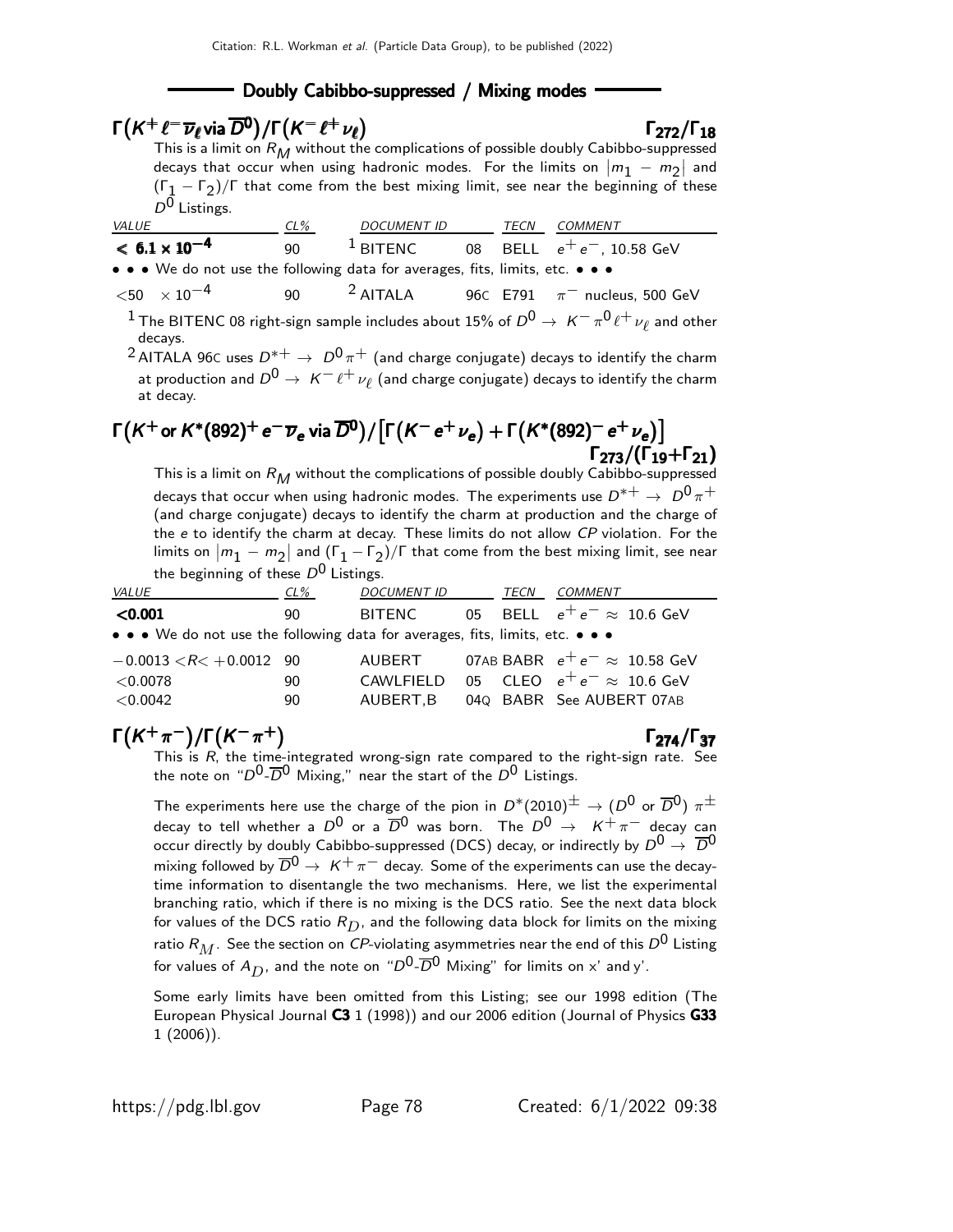| VALUE (units $10^{-3}$ )                                                          | <b>EVTS</b>    | <b>DOCUMENT ID</b>         |        | TECN          | COMMENT                                                |
|-----------------------------------------------------------------------------------|----------------|----------------------------|--------|---------------|--------------------------------------------------------|
| 3.79±0.18 OUR FIT Error includes scale factor of 3.3.                             |                |                            |        |               |                                                        |
| 3.79±0.18 OUR AVERAGE Error includes scale factor of 3.3. See the ideogram below. |                |                            |        |               |                                                        |
| $4.15 \pm 0.10$                                                                   | $12.7\pm0.3$ k | $1$ AALTONEN               |        |               | 08E CDF $p\overline{p}$ , $\sqrt{s} = 1.96$ TeV        |
| $3.53 \pm 0.08 \pm 0.04$                                                          | 4030 $\pm$ 90  |                            |        |               | <sup>2</sup> AUBERT 07W BABR $e^+e^- \approx 10.6$ GeV |
| $3.77 \pm 0.08 \pm 0.05$ 4024 $\pm$ 88                                            |                | $1$ ZHANG 06 BELL $e^+e^-$ |        |               |                                                        |
| • • • We do not use the following data for averages, fits, limits, etc. • • •     |                |                            |        |               |                                                        |
| $4.05 \pm 0.21 \pm 0.11$                                                          | $2.0 + 0.1k$   | <sup>3</sup> ABULENCIA     |        |               | 06X CDF See AALTONEN 08E                               |
| $3.81 \pm 0.17 \begin{array}{c} +0.08 \\ -0.16 \end{array}$                       | $845 \pm 40$   | 2L1                        |        |               | 05A BELL See ZHANG 06                                  |
| 4.29 $^{+0.63}_{-0.61}$ ± 0.27                                                    | 234            | $4$ LINK                   |        |               | 05H FOCS $\gamma$ nucleus                              |
| $3.57 \pm 0.22 \pm 0.27$                                                          |                | <sup>5</sup> AUBERT        | 03Z    |               | BABR See AUBERT 07W                                    |
| $4.04 \pm 0.85 \pm 0.25$                                                          | 149            | $6$ LINK                   | 01     |               | FOCS $\gamma$ nucleus                                  |
| $3.32^{+0.63}_{-0.65}$ ± 0.40                                                     | 45             | $1$ GODANG                 | $00 -$ | CLE2 $e^+e^-$ |                                                        |
| 6.8 $\frac{+3.4}{3.3}$ ± 0.7                                                      | 34             | $2$ AITALA                 | 98     | E791          | $\pi^-$ nucl., 500 GeV                                 |



<sup>1</sup> GODANG 00, ZHANG 06, and AALTONEN 08E allow CP violation.

2 AITALA 98, LI 05A, and AUBERT 07<sup>W</sup> assume no CP violation.

3 This ABULENCIA 06<sup>X</sup> result assumes no mixing.

 $4$  This LINK 05H result assumes no mixing but allows CP violation. If neither mixing nor *CP* violation is allowed,  $R = (4.29 \pm 0.63 \pm 0.28) \times 10^{-3}$ .

 $^5$ This AUBERT 03Z result allows CP violation. If CP violation is not allowed,  $R =$  $0.00359 \pm 0.00020 \pm 0.00027$ .

 $67600000 + 01000000 + 01000000$  mixing or CP violation.

Γ $(\kappa^+\pi^-)/$ Γ $(\kappa^-\pi^+)$  (units 10 $^{-3})$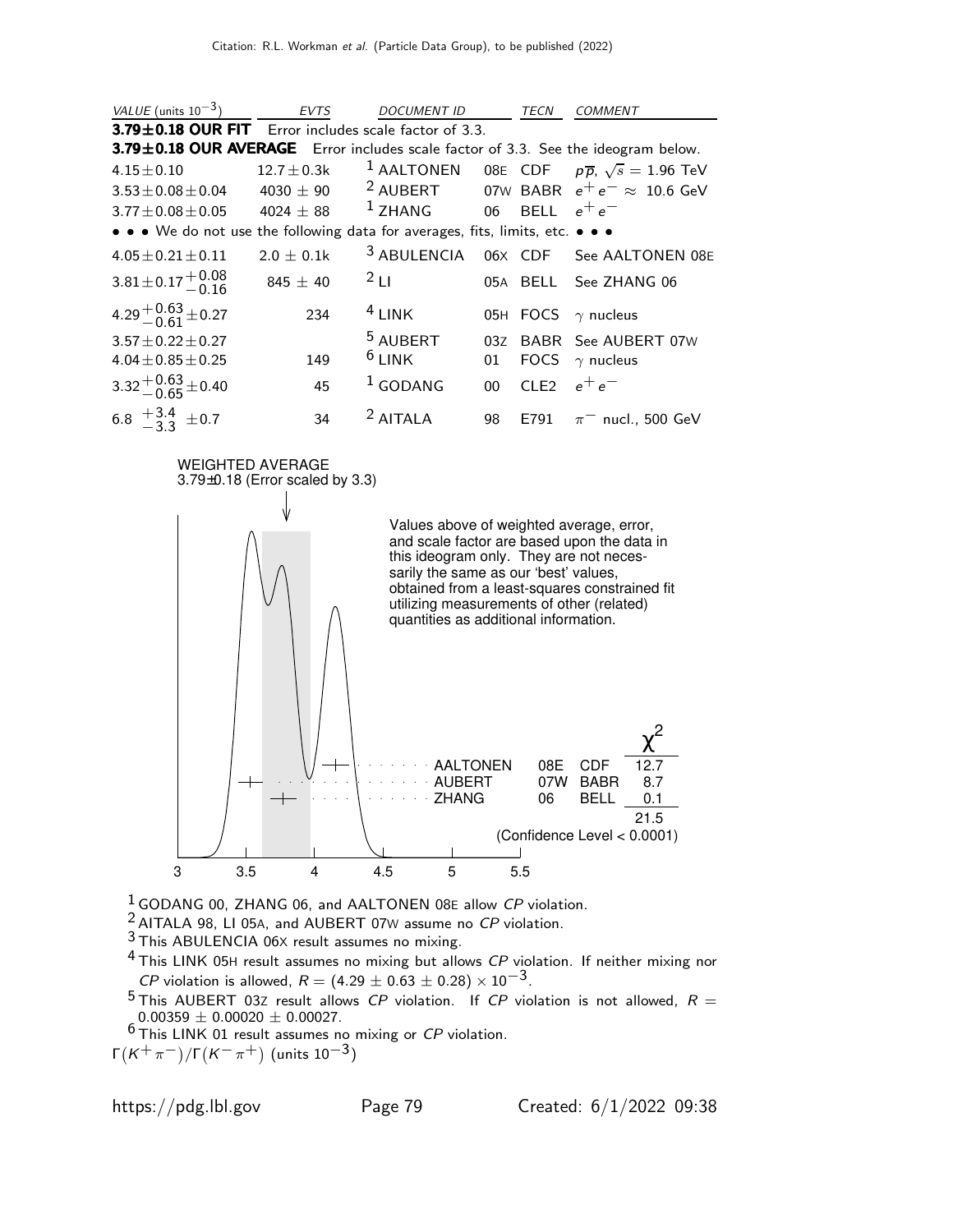### $\Gamma(K^+\pi^-)$ via DCS $)/\Gamma(K^-\pi^+)$  Γ<sub>275</sub>/Γ<sub>37</sub>

#### $\Gamma$ <sub>275</sub>/ $\Gamma$ <sub>37</sub>

|  | This is $R_D$ , the doubly Cabibbo-suppressed ratio when mixing is allowed. |  |
|--|-----------------------------------------------------------------------------|--|
|  |                                                                             |  |

| VALUE (units $10^{-3}$ )                                                      | <b>EVTS</b> | <b>DOCUMENT ID</b>    |        | TECN          | <b>COMMENT</b>                                              |
|-------------------------------------------------------------------------------|-------------|-----------------------|--------|---------------|-------------------------------------------------------------|
| 3.45 $\pm$ 0.06 OUR AVERAGE                                                   |             |                       |        |               | Error includes scale factor of 1.5. See the ideogram below. |
| $3.454 \pm 0.040 \pm 0.020$                                                   | 722k        | $1$ AAIJ              |        | 18K LHCB      | pp at 7, 8, 13 TeV                                          |
| 3.53 $\pm$ 0.13                                                               |             | 2 <sub>KO</sub>       | 14     |               | BELL $e^+e^- \rightarrow \Upsilon(nS)$                      |
| $3.51 + 0.35$                                                                 |             | <sup>3</sup> AALTONEN |        |               | 13AE CDF $p\overline{p}$ at 1.96 TeV                        |
| 3.04 $\pm$ 0.55                                                               | 13k         | <b>AALTONEN</b>       |        |               | 08E CDF $p\overline{p}$ , $\sqrt{s}$ = 1.96 TeV             |
| 3.03 $\pm$ 0.16 $\pm$ 0.10                                                    | 4.0k        | <sup>4</sup> AUBERT   |        |               | 07W BABR $e^+e^- \approx 10.6$ GeV                          |
| 3.64 $\pm$ 0.17                                                               | 4.0k        | <sup>5</sup> ZHANG    | 06     | <b>BELL</b>   | $e^+e^-$                                                    |
| 5.17 $^{+1.47}_{-1.58}$ ±0.76                                                 | 234         | $6$ LINK              |        |               | 05H FOCS $\gamma$ nucleus                                   |
| 4.8 $\pm 1.2$<br>$+0.4$                                                       | 45          | <sup>7</sup> GODANG   | $00\,$ | CLE2 $e^+e^-$ |                                                             |
| • • • We do not use the following data for averages, fits, limits, etc. • • • |             |                       |        |               |                                                             |
| $3.533 \pm 0.054$                                                             | 236k        | $8$ AAIJ              |        |               | 17AO LHCB See AAIJ 18K                                      |
| $3.568 \pm 0.066$                                                             |             | $9$ AAIJ              |        |               | 13CE LHCB pp at 7, 8 TeV                                    |
| 3.52 $\pm$ 0.15                                                               |             | $10$ AAIJ             |        |               | 13N LHCB Repl. by AAIJ 13CE                                 |
| 2.87 $\pm$ 0.37                                                               | 0.8k        | П                     | 05A    | BELL          | See ZHANG 06                                                |



- $<sup>1</sup>$  This AAIJ 18K value is for direct and indirect  $CP$  violation allowed. The value is the</sup> same if either one or the other is not allowed, but in each case the error then is (0.028  $\pm$  $0.014) \times 10^{-3}$ .
- $2$  Based on 976 fb<sup>-1</sup> of data collected at Y(nS) resonances. Assumes no CP violation.
- $^3$ Based on 9.6 fb $^{-1}$  of data collected at the Tevatron. Assumes no  ${\it CP}$  violation.
- $\frac{4}{5}$  Result is the same whether or not CP violation is allowed.
- 5 This ZHANG 06 assumes no CP violation.

 $^6$ This LINK 05H result allows CP violation. Allowing mixing but not CP violation,  $R_D =$  $(3.81 + {}^{+1.67}_{-1.63} \pm 0.92) \times 10^{-3}.$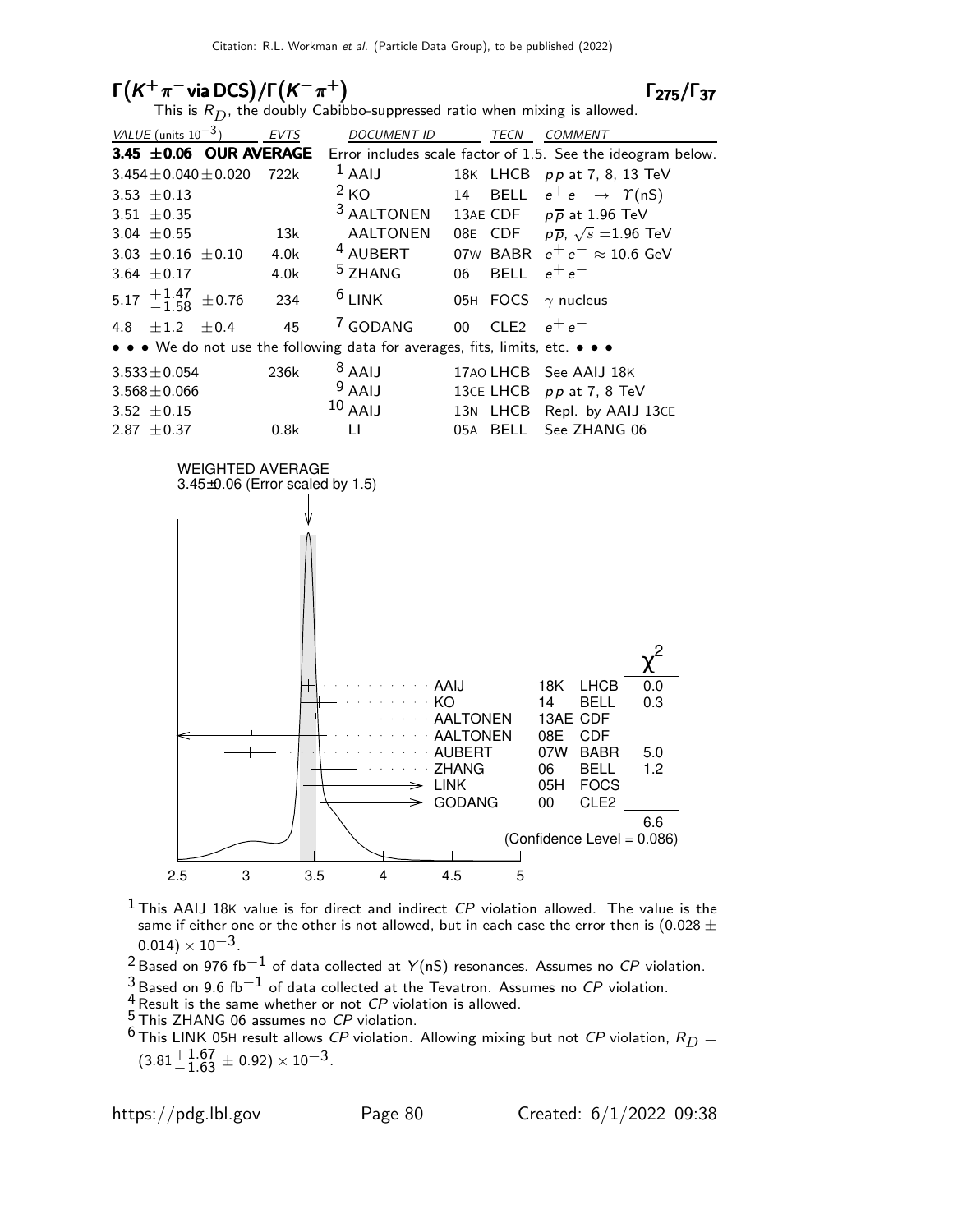This GODANG 00 result allows CP violation.<br>8 The result was established with  $D^0$  from prompt and secondary  $D^*$  assuming no CPV 9 or no direct CPV.<br>9 Based on 3 fb<sup>−1</sup> of data collected at  $\sqrt{s} = 7$ , 8 TeV. Assumes no CP violation.

 $^{10}$  Based on 1 fb $^{-1}$  of data collected at  $\sqrt{s} =$  7 TeV in 2011. Assumes no  ${\it CP}$  violation. Γ $(\mathcal{K}^+\pi^-$ via DCS)/Γ $(\mathcal{K}^-\pi^+)$  (units 10 $^{-3})$ 

# $\Gamma(K^+\pi^-$  via  $\overline{D}^0)/\Gamma(K^-\pi^+)$  Γ  $_{276}/\Gamma_{37}$

#### $\Gamma_{276}/\Gamma_{37}$

This is  $R_M$  in the note on " $D^0$ - $\overline{D}{}^0$  Mixing" near the start of the  $D^0$  Listings. The experiments here (1) use the charge of the pion in  $D^*(2010)^{\pm} \rightarrow (D^0 \text{ or } \overline{D}{}^0) \pi^{\pm}$ decay to tell whether a  $D^0$  or a  $\overline{D}{}^0$  was born; and (2) use the decay-time distribution to disentangle doubly Cabibbo-suppressed decay and mixing. For the limits on  $|m_1 - |$  $m_2$  and (Γ<sub>1</sub> – Γ<sub>2</sub>)/Γ that come from the best mixing limit, see near the beginning of these  $D^0$  Listings.

| VALUE                                                                         | $CL\%$ | <b>DOCUMENT ID</b>  |                 | <b>TECN</b> | <b>COMMENT</b>               |
|-------------------------------------------------------------------------------|--------|---------------------|-----------------|-------------|------------------------------|
| < 0.00040                                                                     | 95     | $1$ ZHANG           | 06              | <b>BELL</b> | $e^+e^-$                     |
| • • • We do not use the following data for averages, fits, limits, etc. • • • |        |                     |                 |             |                              |
| $<$ 0.00046                                                                   | 95     | $^{2}$ 1 1          |                 |             | 05A BELL See ZHANG 06        |
| < 0.0063                                                                      | 95     | $3$ LINK            |                 |             | 05H FOCS $\gamma$ nucleus    |
| < 0.0013                                                                      | 95     | <sup>4</sup> AUBERT |                 |             | 03Z BABR $e^+e^-$ , 10.6 GeV |
| < 0.00041                                                                     | 95     | <sup>5</sup> GODANG | 00 <sup>1</sup> | CI F2       | $e^+e^-$                     |
| < 0.0092                                                                      | 95     | $6$ BARATE          |                 |             | 98W ALEP $e^+e^-$ at $Z^0$   |
| ${<}0.005$                                                                    | 90     | <sup>7</sup> ANJOS  |                 | 88C E691    | Photoproduction              |
| $\mathbf{1}$                                                                  |        |                     |                 |             |                              |

 $<sup>1</sup>$  This ZHANG 06 result allows CP violation, but the result does not change if CP violation</sup>

2 This LI 05A result allows CP violation. The limit becomes  $\langle$  0.00042 (95% CL) if CP violation is not allowed.

 $\frac{3}{4}$  LINK 05H obtains the same result whether or not *CP* violation is allowed.<br> $\frac{4}{4}$  This AUBERT 03Z result allows *CP* violation and assumes that the strong phase between  $D^0 \to K^+ \pi^-$  and  $\overline{D}{}^0 \to K^+ \pi^-$  is small, and limits only  $D^0 \to \overline{D}{}^0$  transitions via off-shell intermediate states. The limit on transitions via on-shell intermediate states is

0.0016.<br>5 This GODANG 00 result allows *CP* violation and assumes that the strong phase between  $D^0 \rightarrow K^+ \pi^-$  and  $\overline{D}^0 \rightarrow K^+ \pi^-$  is small, and limits only  $D^0 \rightarrow \overline{D}^0$  transitions via off-shell intermediate states. The limit on transitions via on-shell intermediate states is  $60.0017$ .<br> $6$  This BARATE 98W result assumes no interference between the DCS and mixing ampli-

tudes ( $y' = 0$  in the note on " $D^0$ - $\overline{D}^0$  Mixing" near the start of the  $D^0$  Listings). When interference is allowed, the limit degrades to 0.036 (95%CL).

7 This ANJOS 88<sup>C</sup> result assumes no interference between the DCS and mixing amplitudes  $(y' = 0$  in the note on " $D^0$ - $\overline{D}^0$  Mixing" near the start of the  $D^0$  Listings). When interference is allowed, the limit degrades to 0.019.

#### $\Gamma$ (K $^0$ ς  $\frac{0}{\mathsf{S}}\pi^+\pi^-$  in  $D^0\to \overline{D}{}^0)/\mathsf{\Gamma} \bigl(\mathsf{K}^0_{\mathsf{S}}$  $\Gamma(K^0_S \pi^+ \pi^-$  in  $D^0 \to \overline{D}^0) / \Gamma(K^0_S \pi^+ \pi^-)$  [277/ $\Gamma_{40}$

This is  $R_M$  in the note on " $D^{\overline{0}}$ - $\overline{D}{}^0$  Mixing" near the start of the  $D^0$  Listings. The experiments here (1) use the charge of the pion in  $D^*(2010)^{\pm} \to (D^0$  or  $\overline{D}{}^0)$   $\pi^{\pm}$ decay to tell whether a  $D^0$  or a  $\overline{D}^0$  was born; and (2) use the decay-time distribution to disentangle doubly Cabibbo-suppressed decay and mixing. For the limits on  $|m_1$  $m_2$  and (Γ<sub>1</sub> – Γ<sub>2</sub>)/Γ that come from the best mixing limit, see near the beginning of these  $D^0$  Listings.

| <i>VALUE</i>        | $CL\%$ | <i>DOCUMENT ID</i>  | TECN | <i>COMMENT</i>                  |
|---------------------|--------|---------------------|------|---------------------------------|
| < 0.0063            | 95     | $\frac{1}{2}$ ASNER |      | 05 CLEO $e^+e^- \approx 10$ GeV |
| https://pdg.lbl.gov |        | Page 81             |      | Created: $6/1/2022$ 09:38       |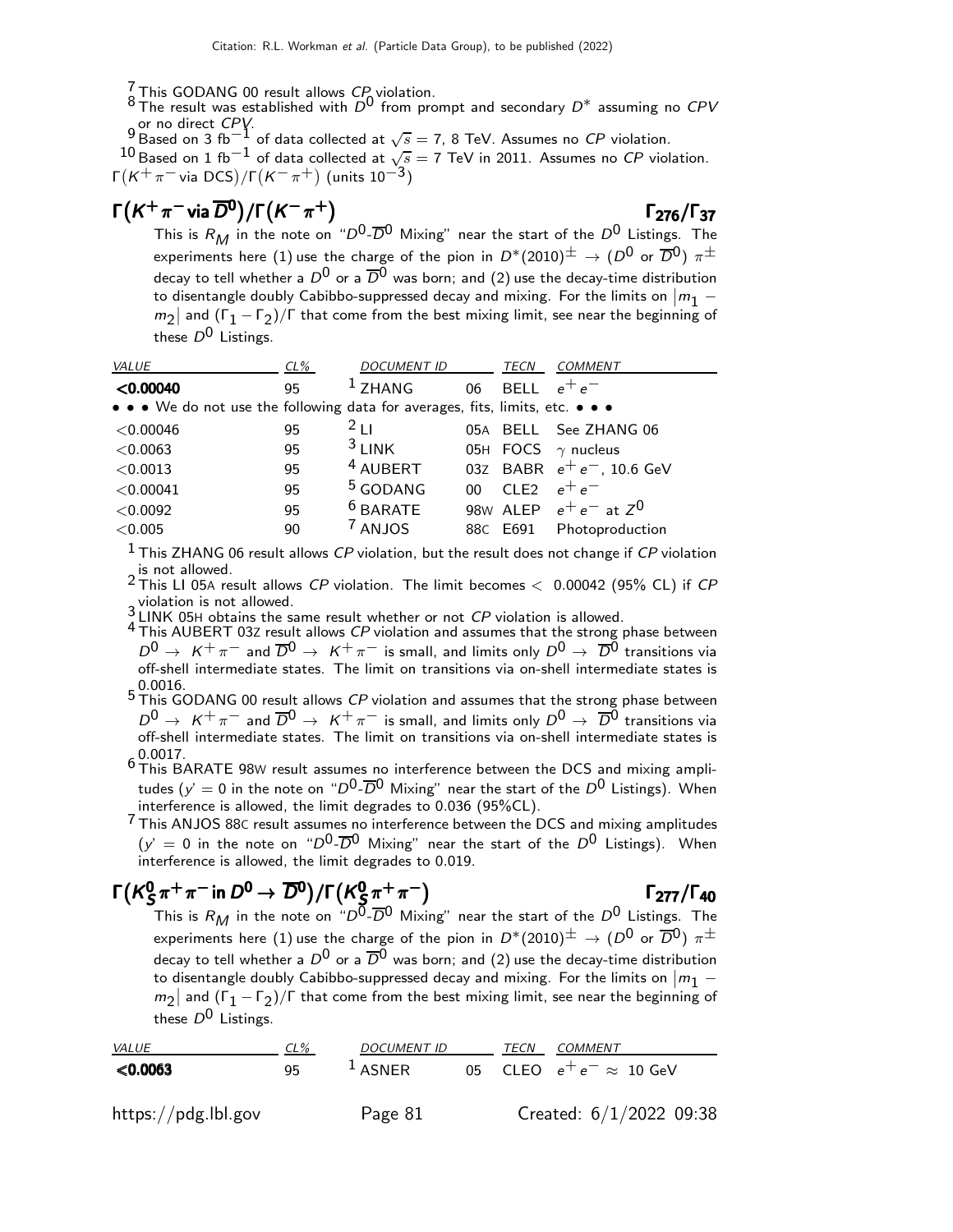<sup>1</sup> This ASNER 05 limit allows CP violation. If CP violation is not allowed, the limit is 0.0042 at 95% CL.

$$
\Gamma(K^+\pi^-\pi^0)/\Gamma(K^-\pi^+\pi^0)
$$

The experiments here use the charge of the pion in  $D^*(2010)^{\pm} \to (D^0 \text{ or } \overline{D}{}^0) \pi^{\pm}$ decay to tell whether a  $D^0$  or a  $\overline{D}{}^0$  was born. The  $D^0 \rightarrow$   $K^+ \pi^- \pi^0$  decay can occur directly by doubly Cabibbo-suppressed (DCS) decay, or indirectly by  $D^0 \rightarrow \overline{D}^0$ mixing followed by  $\overline{D}^0 \rightarrow K^+ \pi^- \pi^0$  decay.

 $\Gamma_{281}/\Gamma_{55}$ 

Γ282/Γ

| <b>COMMENT</b>                                         |
|--------------------------------------------------------|
|                                                        |
| 16 CLEO $e^+e^- \to D^0\overline{D}^0$ at $\psi(3770)$ |
| 06N BABR $e^+e^- \approx \Upsilon(45)$                 |
| 05 BELL $e^+e^- \approx \Upsilon(4S)$                  |
| BRANDENB 01 CLE2 $e^+e^- \approx \Upsilon(4S)$         |
|                                                        |

<sup>1</sup> A combined fit with a recent LHCb  $D^0\overline{D}^0$  mixing results in AAIJ 16F is also reported to be  $(2.00 \pm 0.11) \times 10^{-3}$ .

 $2$  This AUBERT, B 06N result assumes no mixing.

# $\Gamma(K^+\pi^-\pi^0$ via  $\overline{D}^0$ )/Γ $(K^-\pi^+\pi^0)$  Γ<sub>282</sub>/Γ<sub>55</sub>

This is  $R_M$  in the note on "D<sup>0</sup>-D<sup>0</sup> Mixing" near the start of the D<sup>0</sup> Listings. The experiments here (1) use the charge of the pion in  $D^*(2010)^{\pm} \to (D^0$  or  $\overline{D}{}^0)$   $\pi^{\pm}$ decay to tell whether a  $D^0$  or a  $\overline{D}^0$  was born; and (2) use the decay-time distribution to disentangle doubly Cabibbo-suppressed decay and mixing. For the limits on  $|m_1$  $m_2$  and (Γ<sub>1</sub> – Γ<sub>2</sub>)/Γ that come from the best mixing limit, see near the beginning of these  $D^0$  Listings.

| VALUE (units 10 <sup>-3</sup> )                                           | CL%    | DOCUMENT ID | TECN                  | COMMENT |
|---------------------------------------------------------------------------|--------|-------------|-----------------------|---------|
| <b>5.25<sup>+0.25</sup> <math display="block">-0.31 \pm 0.12</math></b>   | AUBERT | 09AN BABR   | $e^+e^-$ at 10.58 GeV |         |
| • • We do not use the following data for averages, fits, limits, etc. • • |        |             |                       |         |

 $<$ 0.54 95 <sup>1</sup> AUBERT,B 06N BABR  $e^+e^-$  ≈  $\gamma(4S)$ 

 $1$  This AUBERT, B 06N limit assumes no CP violation. The measured value corresponding to the limit is  $(2.3<sup>+1.8</sup>_{1.4})$  $^{+1.8}_{-1.4}\pm$  0.4)  $\times$  10 $^{-4}$ . If *CP* violation is allowed, this becomes<br>- <sup>4</sup>  $(1.0 + 2.2)$  $^{+2.2}_{-0.7} \pm 0.3$ ) × 10<sup>-4</sup>.

| $\Gamma(K^+\pi^+2\pi^-$ via DCS) / $\Gamma(K^-2\pi^+\pi^-)$ | $\Gamma_{283}/\Gamma_{72}$ |                    |      |                                                                   |
|-------------------------------------------------------------|----------------------------|--------------------|------|-------------------------------------------------------------------|
| VALUE (units $10^{-3}$ )                                    | EVTS                       | <b>DOCUMENT ID</b> | TECN | COMMENT                                                           |
| 3.03 $\pm$ 0.07 OUR AVERAGE                                 |                            |                    |      |                                                                   |
| $3.025 \pm 0.077$                                           | 42k,11M                    | $1$ AAIJ           |      | 16F LHCB pp at 7, 8 TeV                                           |
| 3.03 $\pm$ 0.13                                             |                            | <sup>2</sup> EVANS |      | 16 CLEO $e^+e^- \rightarrow D^0\overline{D}^0$ at<br>$\psi(3770)$ |

<sup>1</sup> This result uses external input on the mixing parameters x, y. Without this input, the result is  $(3.215 \pm 0.136) \times 10^{-3}$ .

<sup>2</sup> A combined fit with a recent LHCb  $D^0\overline{D}^0$  mixing results in AAIJ 16F is also reported to be  $(3.01 \pm 0.07) \times 10^{-3}$ .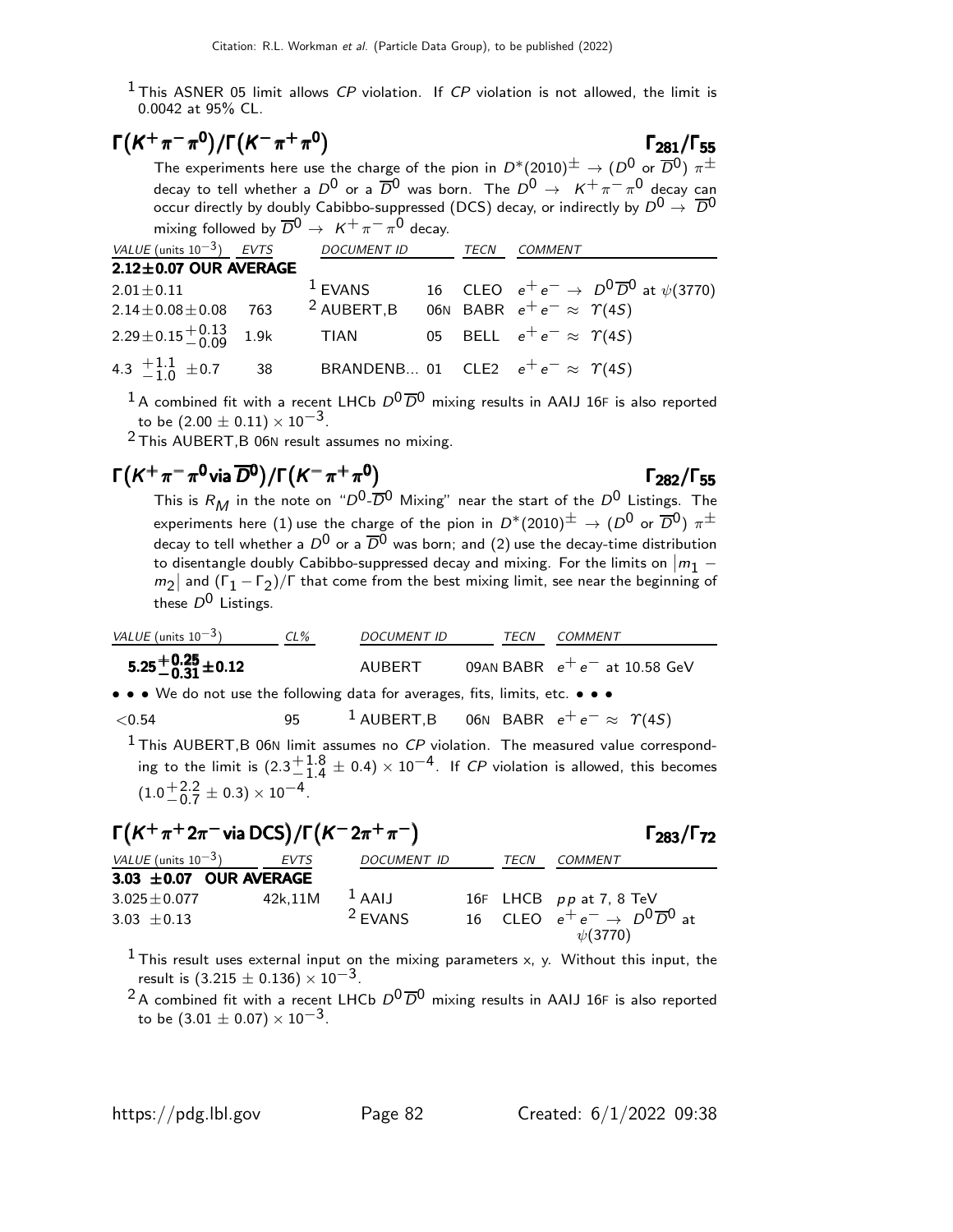# $\Gamma(K^{+}\pi^{+}2\pi^{-})/\Gamma(K^{-}2\pi^{+}\pi^{-})$   $\Gamma_{284}/\Gamma_{72}$

### $\Gamma_{284}/\Gamma_{72}$

The experiments here use the charge of the pion in  $D^*(2010)^{\pm} \to (D^0$  or  $\overline{D}{}^0)$   $\pi^{\pm}$ decay to tell whether a  $D^0$  or a  $\overline{D}^0$  was born. The  $D^0 \rightarrow K^+ \pi^- \pi^+ \pi^-$  decay can occur directly by doubly Cabibbo-suppressed (DCS) decay, or indirectly by  $D^0 \rightarrow$  $\overline{D}^0$  mixing followed by  $\overline{D}^0 \to K^+ \pi^- \pi^+ \pi^-$  decay. Some of the experiments can use the decay-time information to disentangle the two mechanisms. Here, we list the experimental branching ratio, which if there is no mixing is the DCS ratio; in the next data block we give the limits on the mixing ratio.

Some early limits have been omitted from this Listing; see our 1998 edition (EPJ  $C3$  1).

| VALUE (units $10^{-3}$ )      | CL%                         | EVTS    | <b>DOCUMENT ID</b>  | TECN | <i>COMMENT</i>                                           |
|-------------------------------|-----------------------------|---------|---------------------|------|----------------------------------------------------------|
|                               | $3.22 \pm 0.05$ OUR AVERAGE |         |                     |      |                                                          |
| $3.22 \pm 0.05$               |                             | 42k,11M | $1$ AAIJ            |      | 16F LHCB pp at 7, 8 TeV                                  |
|                               | $3.24 \pm 0.08 \pm 0.07$    | 3.3k    |                     |      | <sup>2</sup> WHITE 13 BELL $e^+e^- \approx \Upsilon(45)$ |
| 4.4 $\frac{+1.3}{-1.2}$ ± 0.4 |                             | 54      | <sup>2</sup> DYTMAN |      | 01 CLE2 $e^+e^- \approx \Upsilon(4S)$                    |
| 2.5 $\frac{+3.6}{-3.4}$ ± 0.3 |                             |         | $3$ AITALA          |      | 98 E791 $\pi^-$ nucl., 500 GeV                           |

• • • We do not use the following data for averages, fits, limits, etc. • • •

| $3.20 \pm 0.18 \begin{array}{c} +0.18 \\ -0.13 \end{array}$ |           | 1.7k $^2$ TIAN |  | 05 BELL See WHITE 13                                                    |
|-------------------------------------------------------------|-----------|----------------|--|-------------------------------------------------------------------------|
| ${<}18$<br>${<}18$                                          | 90<br>90. | $4$ ANJOS      |  | $2$ AMMAR 91 CLEO $e^+e^- \approx 10.5$ GeV<br>88C E691 Photoproduction |

 $1$  AAIJ 16F result comes from time-dependent analysis that uses external input on the mixing parameters x, y. Without this input, the result is  $(3.29 \pm 0.08) \times 10^{-3}$ .

2 AMMAR 91 cannot and DYTMAN 01, TIAN 05 do not distinguish between doublyCabibbo-suppressed decay and  $D^0$ - $\overline{D}^0$  mixing.

<sup>3</sup> This AITALA 98 result assumes no  $D^0$ - $\overline{D}^0$  mixing  $(R_M)$  in the note on " $D^0$ - $\overline{D}^0$  Mixing").It becomes  $-0.0020 + 0.0117 \pm 0.0035$  whenmixing is allowed and decay-time in-<br>formation is used to distinguish doubly Cabibbe suppressed desays from mixing formation is used todistinguish doubly Cabibbo-suppressed decays from mixing.

4 ANJOS 88<sup>C</sup> uses decay-time information to distinguish doubly Cabibbo-suppressed (DCS) decays from  $D^0$ - $\overline{D}^0$  mixing. However, the result assumes no interference between the DCS and mixing amplitudes ( $y' = 0$  in the note on " $D^0$ - $\overline{D}^0$  Mixing" near the start of the  $D^0$  Listings). When interference is allowed, the limit degrades to 0.033.

# $\Gamma(K^+\pi^+2\pi^-\text{via }\overline{D}^0)/\Gamma(K^-2\pi^+\pi^-)$  Γ<sub>285</sub>/Γ<sub>72</sub>

This is a  $D^0$ - $\overline{D}^0$  mixing limit. The experiments here (1) use the charge of the pion in  $D^*(2010)^{\pm} \rightarrow (D^0$  or  $\overline{D}{}^0)$   $\pi^{\pm}$  decay to tell whether a  $D^0$  or a  $\overline{D}{}^0$  was born; and (2) use the decay-time distribution to disentangle doubly Cabibbo-suppressed decay and mixing. For the limits on  $|m_{D_1^0} - m_{D_2^0}|$ | and  $(\Gamma_{D_1^0} - \Gamma_{D_2^0})/\Gamma_{D^0}$  that come from

the best mixing limit, see near the beginning of these  $D^0$  Listings.

| VALUE (units $10^{-5}$ )                                                      | $CL\%$ | <b>DOCUMENT ID</b> | TECN | COMMENT                   |
|-------------------------------------------------------------------------------|--------|--------------------|------|---------------------------|
| $9.6 \pm 3.6$                                                                 |        | $1$ AAIJ           |      | 16F LHCB $pp$ at 7, 8 TeV |
| • • • We do not use the following data for averages, fits, limits, etc. • • • |        |                    |      |                           |
| $<$ 500                                                                       | 90     | $2$ ANJOS          |      | 88C E691 Photoproduction  |

 $<sup>1</sup>$  AAIJ 16F result comes from an unconstrained decay-time dependent fit to the wrong-sign</sup> to right-sign decay rates ratio as  $(x^2+y^2)/2.$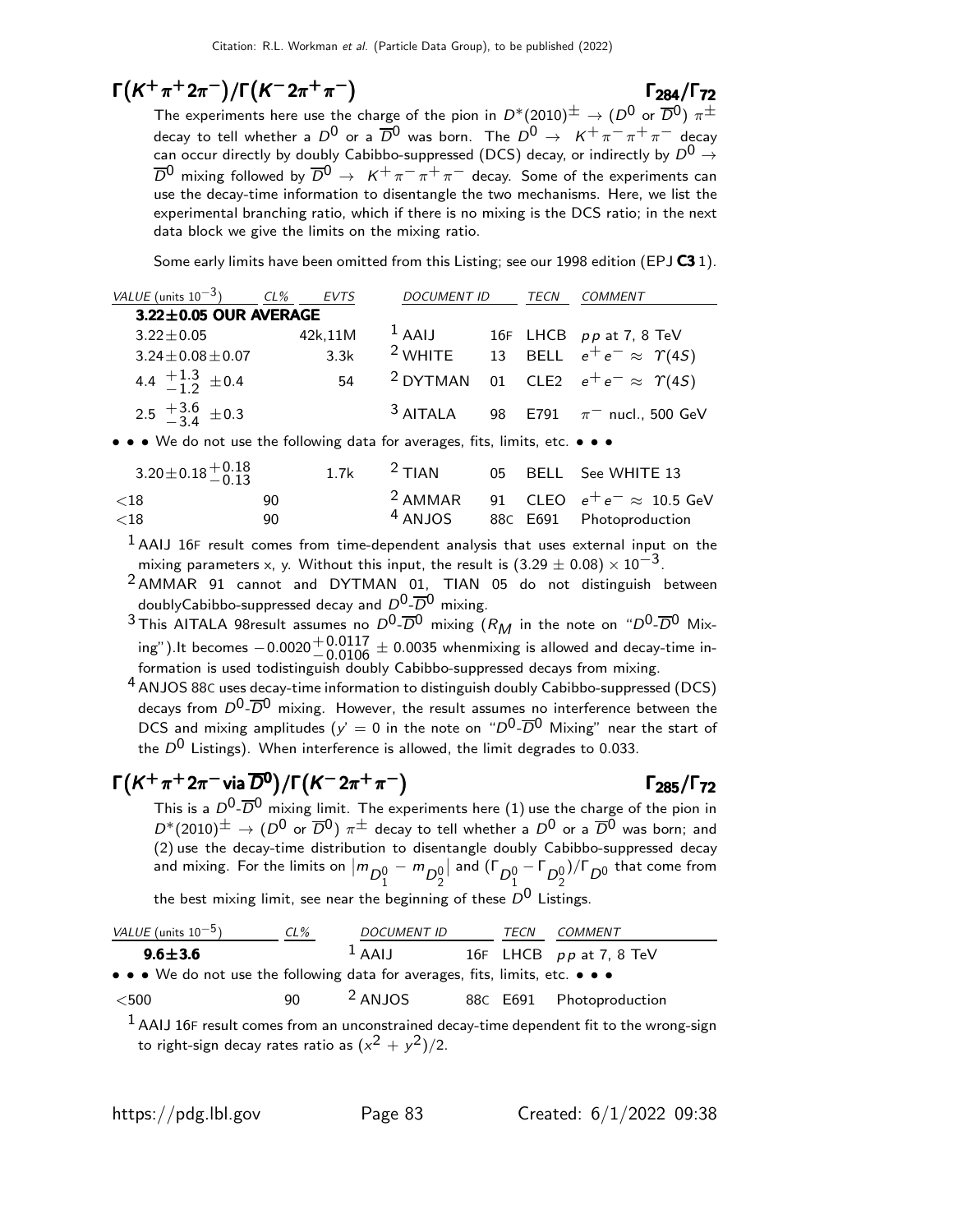$2$  ANJOS 88C uses decay-time information to distinguish doubly Cabibbo-suppressed (DCS) decays from  $D^0$ - $\overline{D}^0$  mixing. However, the result assumes no interference between the DCS and mixing amplitudes ( $y' = 0$  in the note on " $D^0$ - $\overline{D}^0$  Mixing" near the start of the  $D^0$  Listings). When interference is allowed, the limit degrades to 0.007.

| $\Gamma(K^+\pi^-$ or $K^+\pi^+2\pi^-$ via $\overline{D}{}^0$ )/ $\Gamma(K^-\pi^+$ or $K^-2\pi^+\pi^-)$ |        |                  |  |          | $\Gamma_{286}/\Gamma_0$                                                                                                                           |  |
|--------------------------------------------------------------------------------------------------------|--------|------------------|--|----------|---------------------------------------------------------------------------------------------------------------------------------------------------|--|
|                                                                                                        |        |                  |  |          | This is a $D^0$ - $\overline{D}^0$ mixing limit. For the limits on $ m_{D_1^0} - m_{D_2^0} $ and $(\Gamma_{D_1^0} - \Gamma_{D_2^0})/\Gamma_{D^0}$ |  |
|                                                                                                        |        |                  |  |          | that come from the best mixing limit, see near the beginning of these $D^0$ Listings.                                                             |  |
| <b>VALUE</b>                                                                                           | $CL\%$ | DOCUMENT ID TECN |  |          | COMMENT                                                                                                                                           |  |
| • • • We do not use the following data for averages, fits, limits, etc. • • •                          |        |                  |  |          |                                                                                                                                                   |  |
| < 0.0085                                                                                               | 90     | $1$ AITALA       |  |          | 98 E791 $\pi^-$ nucleus, 500 GeV                                                                                                                  |  |
| < 0.0037                                                                                               | 90     | $2$ ANJOS        |  | 88C E691 | Photoproduction                                                                                                                                   |  |
| <sup>1</sup> AITALA 98 uses decay-time information to distinguish doubly Cabibbo-suppressed decays     |        |                  |  |          |                                                                                                                                                   |  |

from  $D^0$ - $\overline{D}{}^0$  mixing. The fit allows interference between the two amplitudes, and also allows CP violation in this term. The central value obtained is  $0.0039 + 0.0036 \pm 0.0016$ .<br>When interference is discllowed, the result becomes 0,0031  $\pm$  0,0000  $\pm$  0,0002 When interference is disallowed, the result becomes  $0.0021 \pm 0.0009 \pm 0.0002$ .

<sup>2</sup> This combines results of ANJOS 88C on  $K^+\pi^-$  and  $K^+\pi^-\pi^+\pi^-$  (via  $\overline{D}^0$ ) reported in the data block above (see footnotes there). It assumes no interference.

### Γ $(\mu^-$  anything via  $\overline{D}{}^0)/\Gamma(\mu^+$  anything)  $\qquad \qquad \qquad$  Γ $_{287}/\Gamma_6$

| This is a $D^0$ - $\overline{D}^0$ mixing limit. See the somewhat better limits above. |     |                    |  |                                           |  |  |  |
|----------------------------------------------------------------------------------------|-----|--------------------|--|-------------------------------------------|--|--|--|
| <i>VALUE</i>                                                                           | CL% | <i>DOCUMENT ID</i> |  | <b>TECN</b><br><i>COMMENT</i>             |  |  |  |
| < 0.0056                                                                               | 90  | LOUIS              |  | 86 SPEC $\pi$ <sup>-</sup> W 225 GeV      |  |  |  |
| • • • We do not use the following data for averages, fits, limits, etc. • • •          |     |                    |  |                                           |  |  |  |
| ${<}0.012$                                                                             | 90  |                    |  | BENVENUTI 85 CNTR $\mu$ C, 200 GeV        |  |  |  |
| < 0.044                                                                                | 90  | BODEK              |  | 82 SPEC $\pi^-$ , pFe $\rightarrow$ $D^0$ |  |  |  |
|                                                                                        |     |                    |  |                                           |  |  |  |

Rare or forbidden modes

## Γ $(\gamma \gamma)/\Gamma_{\sf total}$  Γ $_{288}/\Gamma$

 $D^0 \rightarrow \gamma \gamma$  is a flavor-changing neutral-current decay, forbidden in the Standard Model at the tree level.

| <i>VALUE</i>                                                                  | CL% | <i>DOCUMENT ID</i> | TECN | COMMENT                                             |
|-------------------------------------------------------------------------------|-----|--------------------|------|-----------------------------------------------------|
| $< 8.5 \times 10^{-7}$                                                        | 90  | NISAR              |      | 16 BELL $e^+e^-$ at $\Upsilon(4S)$ , $\Upsilon(5S)$ |
| • • • We do not use the following data for averages, fits, limits, etc. • • • |     |                    |      |                                                     |
| $< 3.8 \times 10^{-6}$                                                        | 90  | ABI IKIM           |      | 15F BES3 $e^+e^-$ at 3.773 GeV                      |
| $< 2.2 \times 10^{-6}$                                                        | 90  | <b>LEES</b>        |      | 12L BABR $e^+e^- \approx 10.58$ GeV                 |
| ${29 \times 10^{-6}}$                                                         | 90  | COAN               |      | 03 CLE2 $e^+e^- \approx \Upsilon(45)$               |

#### $\Gamma(e^+e^-)/\Gamma_{\rm total}$  $(e^+e^-)/\Gamma_{\text{total}}$  Γ<sub>289</sub>/Γ

A test for the  $\Delta\mathcal{C}=1$  weak neutral current. Allowed by first-order weak interaction combined with electromagnetic interaction.

| <i>VALUE</i>                         |    | <b>DOCUMENT ID</b> | TECN | COMMENT                               |
|--------------------------------------|----|--------------------|------|---------------------------------------|
| $\langle 7.9 \times 10^{-8} \rangle$ | ۹Λ | PETRIC             |      | 10 BELL $e^+e^- \approx \Upsilon(4S)$ |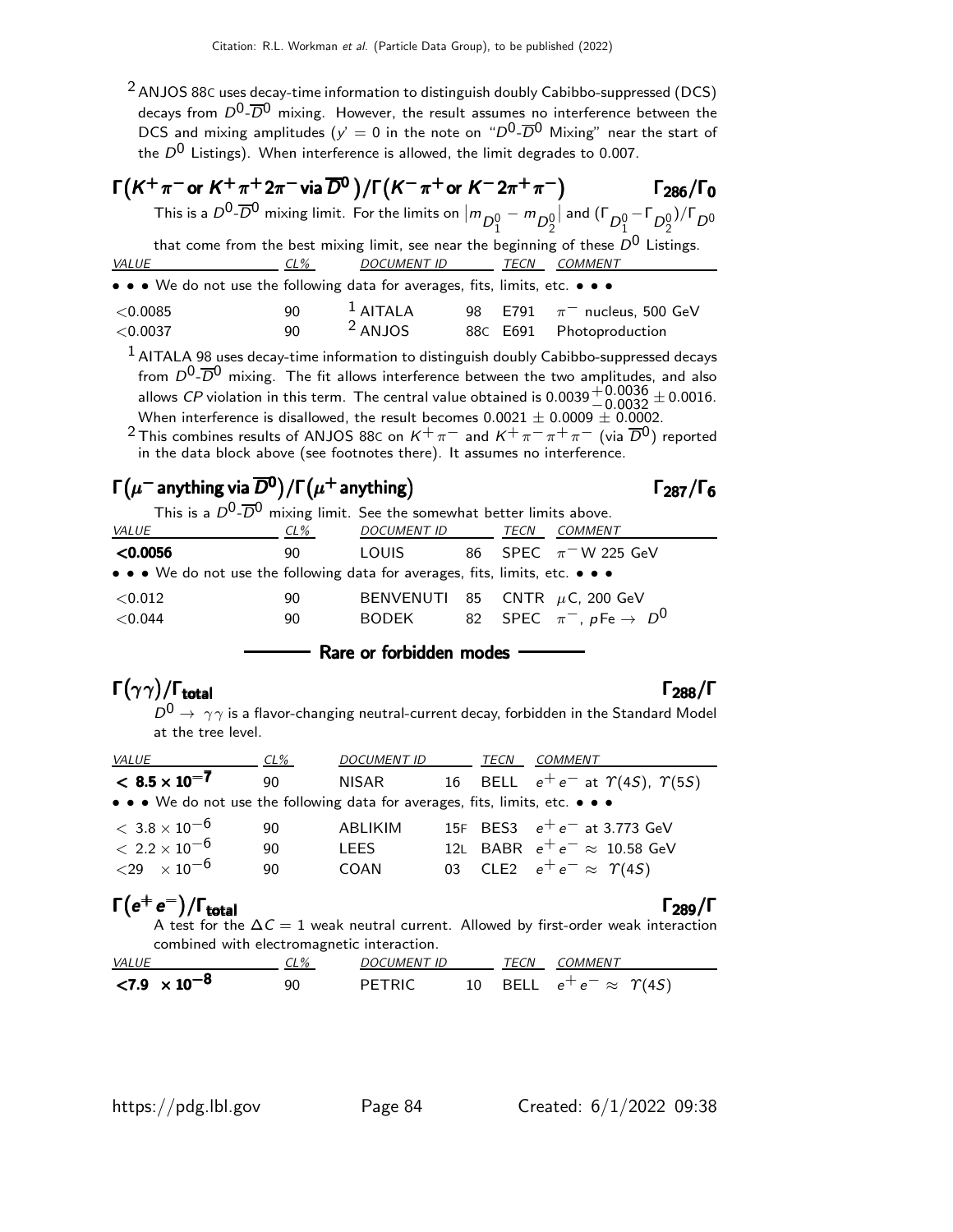• • • We do not use the following data for averages, fits, limits, etc. • • •

| ${1.7 \times 10^{-7}}$               | -90 | LEES                                         |  | 120 BABR $e^+e^- \approx 10.58$ GeV              |
|--------------------------------------|-----|----------------------------------------------|--|--------------------------------------------------|
| $< 1.2 \times 10^{-6}$               | 90  | AUBERT, B                                    |  | 04Y BABR $e^+e^- \approx \Upsilon(4S)$           |
| ${<}8.19\times10^{-6}$               | 90  | PRIPSTEIN                                    |  | 00 E789 p nucleus, 800 GeV                       |
| $< 6.2 \times 10^{-6}$               | 90  | AITALA 99G E791 $\pi$ <sup>-</sup> N 500 GeV |  |                                                  |
| ${<}1.3 \times 10^{-5}$              | 90  |                                              |  | FREYBERGER 96 CLE2 $e^+e^- \approx \Upsilon(4S)$ |
| $< 1.3 \times 10^{-4}$               | 90  | ADLER                                        |  | 88 MRK3 $e^+e^-$ 3.77 GeV                        |
| $\langle 1.7 \times 10^{-4} \rangle$ | 90  | ALBRECHT 88G ARG $e^+e^-$ 10 GeV             |  |                                                  |
| $\langle 2.2 \times 10^{-4} \rangle$ | 90  | <b>HAAS</b>                                  |  | 88 CLEO $e^+e^-$ 10 GeV                          |

# $\Gamma(\mu^+\mu^-)/\Gamma_{\rm total}$  Γ<sub>290</sub>/Γ

A test for the  $\Delta\mathcal{C}=1$  weak neutral current. Allowed by first-order weak interaction combined with electromagnetic interaction.

| <b>VALUE</b>                                                                  | $CL\%$ | <b>DOCUMENT ID</b>   |                 | <b>TECN</b>      | <b>COMMENT</b>                          |
|-------------------------------------------------------------------------------|--------|----------------------|-----------------|------------------|-----------------------------------------|
| $< 6.2 \times 10^{-9}$                                                        | 90     | AAIJ                 |                 |                  | 13AI LHCB pp at 7 TeV                   |
| • • • We do not use the following data for averages, fits, limits, etc. • • • |        |                      |                 |                  |                                         |
| $0.6 - 8.1 \times 10^{-7}$                                                    | 90     | $1$ LEES             |                 |                  | 120 BABR $e^+e^- \approx 10.58$ GeV     |
| $\langle 2.1 \times 10^{-7}$                                                  | 90     | <b>AALTONEN</b>      | $10\times$      | <b>CDF</b>       | $p\overline{p}$ , $\sqrt{s} = 1.96$ TeV |
| $\times$ 10 $^{-7}$<br>${<}1.4$                                               | 90     | <b>PETRIC</b>        | 10              | <b>BELL</b>      | $e^+e^- \approx \Upsilon(4S)$           |
| $\times$ 10 $^{-6}$<br>${<}2.0$                                               | 90     | ABT                  | 04              | <b>HERB</b>      | p A, 920 GeV                            |
| ${<}1.3 \times 10^{-6}$                                                       | 90     | AUBERT, B            | 04Y             | <b>BABR</b>      | $e^+e^- \approx \Upsilon(4S)$           |
| ${<}2.5 \times 10^{-6}$                                                       | 90     | <b>ACOSTA</b>        | 03F             | <b>CDF</b>       | See AALTONEN 10X                        |
| ${<}1.56\times10^{-5}$                                                        | 90     | <b>PRIPSTEIN</b>     | 00              | E789             | p nucleus, 800 GeV                      |
| $<\!\!5.2\;\times10^{-6}$                                                     | 90     | <b>AITALA</b>        | 99 <sub>G</sub> | E791             | $\pi$ <sup>-</sup> N 500 GeV            |
| $\times$ 10 $^{-6}$<br>$<$ 4.1                                                | 90     | <b>ADAMOVICH</b>     | 97              | <b>BEAT</b>      | $\pi^-$ Cu, W 350 GeV                   |
| $< 4.2 \times 10^{-6}$                                                        | 90     | ALEXOPOU 96          |                 | E771             | p Si, 800 GeV                           |
| $\times$ 10 $^{-5}$<br>< 3.4                                                  | 90     | <b>FREYBERGER 96</b> |                 | CLE <sub>2</sub> | $e^+e^- \approx \Upsilon(4S)$           |
| $\times$ 10 $^{-6}$<br>${<}7.6$                                               | 90     | ADAMOVICH            | 95              | <b>BEAT</b>      | See ADAMOVICH 97                        |
| $\times$ 10 $^{-5}$<br>$<$ 4.4                                                | 90     | <b>KODAMA</b>        | 95              | E653             | $\pi^-$ emulsion 600 GeV                |
| $\times$ 10 $^{-5}$<br>${<}3.1$                                               | 90     | <sup>2</sup> MISHRA  | 94              | E789             | $-4.1 \pm 4.8$ events                   |
| $\times$ 10 $^{-5}$<br>< 7.0                                                  | 90     | <b>ALBRECHT</b>      | 88G             | ARG              | $e^+e^-$ 10 GeV                         |
| $\times$ 10 $^{-5}$<br>${<}1.1$                                               | 90     | LOUIS                | 86              | <b>SPEC</b>      | $\pi$ <sup>-</sup> W 225 GeV            |
| $\times$ 10 $^{-4}$<br>${<}3.4$                                               | 90     | <b>AUBERT</b>        | 85              | <b>EMC</b>       | Deep inelast. $\mu$ <sup>-</sup> N      |

 $1$  LEES 12Q gives a 2-sided range.

 $2$  Here MISHRA 94 uses "the statistical approach advocated by the PDG." For an alternate approach, giving a limit of 9  $\times$   $10^{-6}$  at 90% confidence level, see the paper.

# $\Gamma(\pi^0\,\text{e}^+\,\text{e}^-)/\Gamma_\mathrm{total}$  Γ<sub>291</sub>/Γ

| $\mathsf{I}(\pi^{\circ}e^+e^-)/\mathsf{I}_{\text{total}}$                     |     |                    |      | l 291/l<br>A test for the $\Delta C = 1$ weak neutral current. Allowed by higher-order electroweak |
|-------------------------------------------------------------------------------|-----|--------------------|------|----------------------------------------------------------------------------------------------------|
| interactions.                                                                 |     |                    |      |                                                                                                    |
| <i>VALUE</i>                                                                  | CL% | <i>DOCUMENT ID</i> | TECN | COMMENT                                                                                            |
| $<$ 4 $\times$ 10 <sup>-6</sup>                                               | 90  | ABLIKIM            |      | 18P BES3 $e^+e^-$ , 3773 MeV                                                                       |
| • • • We do not use the following data for averages, fits, limits, etc. • • • |     |                    |      |                                                                                                    |
| $<$ 4.5 $\times$ 10 $^{-5}$                                                   | 90  |                    |      | FREYBERGER 96 CLE2 $e^+e^- \approx \Upsilon(4S)$                                                   |
|                                                                               |     |                    |      |                                                                                                    |

 $\Gamma(\pi^0\mu^+\mu^-)/\Gamma_{\rm total}$  Γ<sub>292</sub>/Γ A test for the  $\Delta\mathit{C}{=}\mathit{1}$  weak neutral current. Allowed by higher-order electroweak interactions.

| accions.<br><i>VALUE</i> | CL% | <b>DOCUMENT ID</b> |     | TECN | COMMENT                       |
|--------------------------|-----|--------------------|-----|------|-------------------------------|
| ${<}1.8\times10^{-4}$    | 90  | KODAMA             | 95. |      | E653 $\pi^-$ emulsion 600 GeV |
| https://pdg.lbl.gov      |     | Page 85            |     |      | Created: $6/1/2022$ 09:38     |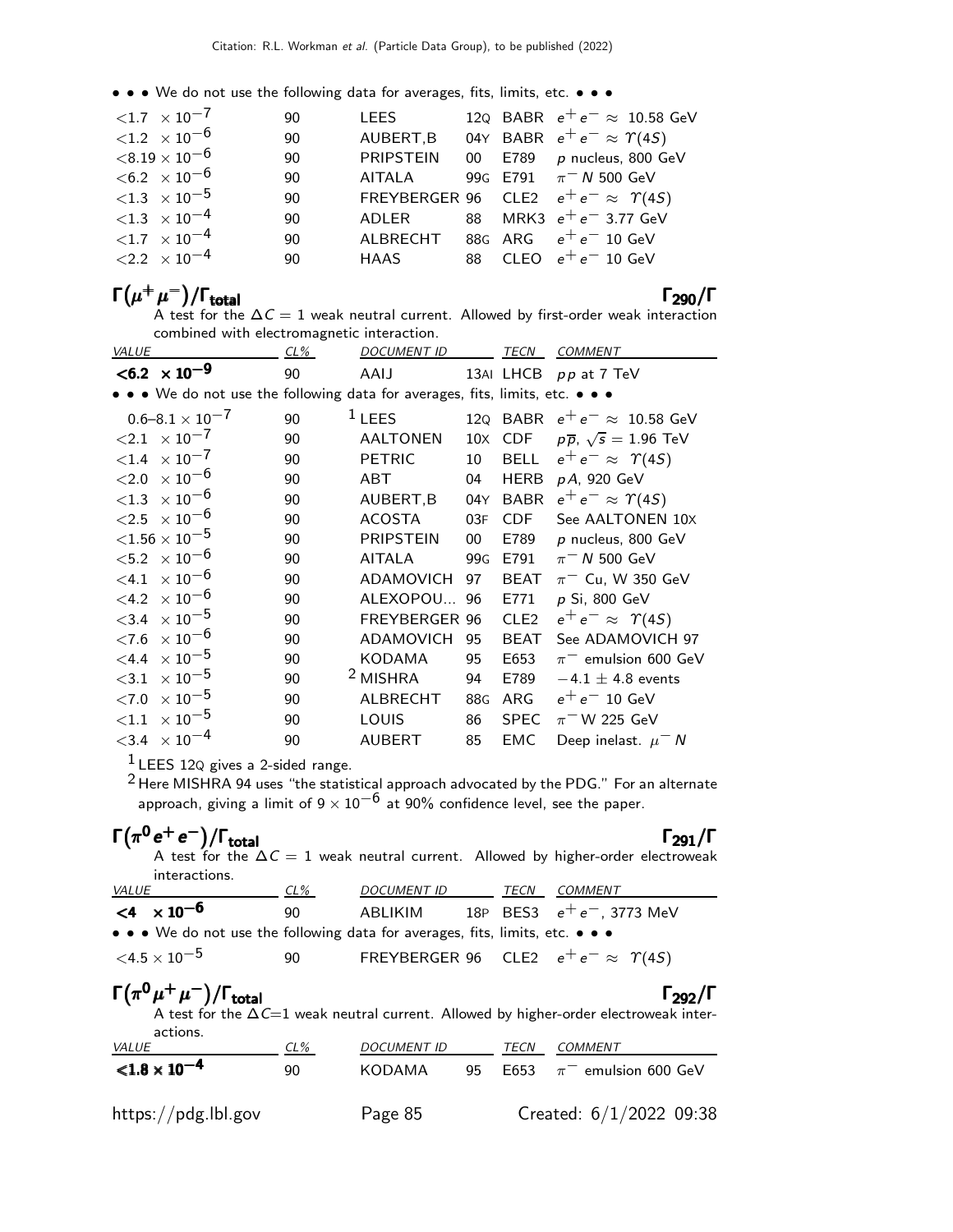| • • • We do not use the following data for averages, fits, limits, etc. • • •                                                                                                                                                         |                 |                                                                  |          |                                   |                       |
|---------------------------------------------------------------------------------------------------------------------------------------------------------------------------------------------------------------------------------------|-----------------|------------------------------------------------------------------|----------|-----------------------------------|-----------------------|
| ${<}5.4\times10^{-4}$                                                                                                                                                                                                                 | 90              | FREYBERGER 96 CLE2 $e^+e^- \approx \Upsilon(4S)$                 |          |                                   |                       |
| $\Gamma(\eta e^+e^-)/\Gamma_{\rm total}$<br>A test for the $\Delta C = 1$ weak neutral current. Allowed by higher-order electroweak<br>interactions.                                                                                  |                 |                                                                  |          |                                   | $\Gamma_{293}/\Gamma$ |
| <i>VALUE</i>                                                                                                                                                                                                                          |                 | <u>CL% DOCUMENT ID TECN COMMENT</u>                              |          |                                   |                       |
| $<$ 3 $\times$ 10 <sup>-6</sup><br>• • • We do not use the following data for averages, fits, limits, etc. • • •                                                                                                                      |                 | 90 ABLIKIM 18P BES3 $e^+e^-$ , 3773 MeV                          |          |                                   |                       |
| ${<}1.1\times10^{-4}$                                                                                                                                                                                                                 | 90              | FREYBERGER 96 CLE2 $e^+e^- \approx \Upsilon(4S)$                 |          |                                   |                       |
| $\Gamma(\eta\mu^+\mu^-)/\Gamma_{\rm total}$<br>A test for the $\Delta C = 1$ weak neutral current. Allowed by higher-order electroweak<br>interactions.                                                                               |                 |                                                                  |          |                                   | Гэод /Г               |
| <i>VALUE</i>                                                                                                                                                                                                                          |                 | <u>CL% DOCUMENT ID TECN COMMENT</u>                              |          |                                   |                       |
| $< 5.3 \times 10^{-4}$                                                                                                                                                                                                                |                 | 90 FREYBERGER 96 CLE2 $e^+e^- \approx \Upsilon(4S)$              |          |                                   |                       |
| $\Gamma(\pi^+\pi^-e^+e^-)/\Gamma_{\rm total}$<br>A test for the $\Delta C = 1$ weak neutral current. Allowed by higher-order electroweak<br>interactions.                                                                             |                 |                                                                  |          |                                   | $\Gamma_{295}/\Gamma$ |
| <u>VALUE</u>                                                                                                                                                                                                                          |                 | <u>CL% DOCUMENT ID TECN COMMENT</u>                              |          |                                   |                       |
| $< 7 \times 10^{-6}$                                                                                                                                                                                                                  |                 | 90 ABLIKIM 18P BES3 $e^+e^-$ , 3773 MeV                          |          |                                   |                       |
| • • • We do not use the following data for averages, fits, limits, etc. • • •                                                                                                                                                         |                 |                                                                  |          |                                   |                       |
| $<$ 3.73 $\times$ 10 <sup>-4</sup>                                                                                                                                                                                                    | 90              | <b>AITALA</b>                                                    |          | 01C E791 $\pi^-$ nucleus, 500 GeV |                       |
| $\Gamma(\rho^0 e^+ e^-)/\Gamma_{\rm total}$<br>A test for the $\Delta C = 1$ weak neutral current. Allowed by higher-order electroweak<br>interactions.<br><i>VALUE</i>                                                               |                 | <u>CL% DOCUMENT ID TECN COMMENT</u>                              |          |                                   | Гээг/Г                |
| $< 1.0 \times 10^{-4}$                                                                                                                                                                                                                |                 | 90 <sup>1</sup> FREYBERGER 96 CLE2 $e^+e^- \approx \Upsilon(45)$ |          |                                   |                       |
| • • • We do not use the following data for averages, fits, limits, etc. • • •                                                                                                                                                         |                 |                                                                  |          |                                   |                       |
| ${<}1.24 \times 10^{-4}$                                                                                                                                                                                                              | 90              | AITALA 01C E791 $\pi^-$ nucleus, 500 GeV                         |          |                                   |                       |
| $< 4.5 \times 10^{-4}$                                                                                                                                                                                                                | 90              | HAAS 88 CLEO $e^+e^-$ 10 GeV                                     |          |                                   |                       |
| $1$ This FREYBERGER 96 limit is obtained using a phase-space model. The limit changes<br>to $< 1.8 \times 10^{-4}$ using a photon pole amplitude model.                                                                               |                 |                                                                  |          |                                   |                       |
| $\Gamma(\pi^+\pi^-\mu^+\mu^-)/\Gamma_{\rm total}$<br>A test for the $\Delta C = 1$ weak neutral current. Allowed by higher-order electroweak<br>interactions.                                                                         |                 |                                                                  |          |                                   | $\Gamma_{297}/\Gamma$ |
| VALUE (units $10^{-7}$ )                                                                                                                                                                                                              | EVTS            | DOCUMENT ID TECN COMMENT<br>$1$ AALI                             |          |                                   |                       |
| $9.64 \pm 0.48 \pm 1.10$                                                                                                                                                                                                              | 561             |                                                                  |          | 17BG LHCB pp at 8 TeV             |                       |
| $^1$ The second AAIJ 17BG error is the systematic 0.51 $\times$ 10 $^{-7}$ and normalization 0.97 $\times$ 10 $^{-7}$<br>mode errors added in quadrature.                                                                             |                 |                                                                  |          |                                   |                       |
| $\Gamma(\pi^+\pi^-\mu^+\mu^-$ (non-res))/ $\Gamma_{\rm total}$<br>$VALUE$ $CL\%$                                                                                                                                                      |                 | DOCUMENT ID TECN COMMENT                                         |          |                                   | $\Gamma_{298}/\Gamma$ |
| $< 5.5 \times 10^{-7}$                                                                                                                                                                                                                | 90 <sup>°</sup> | $1$ AAIJ 14B LHCB pp at 7 TeV                                    |          |                                   |                       |
| • • • We do not use the following data for averages, fits, limits, etc. • • •                                                                                                                                                         |                 |                                                                  |          |                                   |                       |
| ${<}3.0\times10^{-5}$                                                                                                                                                                                                                 | 90              | <b>AITALA</b>                                                    | 01C E791 | $\pi^-$ nucleus, 500 GeV          |                       |
| <sup>1</sup> AAIJ 14B measures this branching-fraction limit relative to the $\pi^+\pi^ \phi$ , $\phi \to \mu^+\mu^-$<br>fraction. The above limit excludes the resonant $\phi$ , $\omega$ , and $\rho$ regions, and then fills those |                 |                                                                  |          |                                   |                       |

gaps with a phase-space model.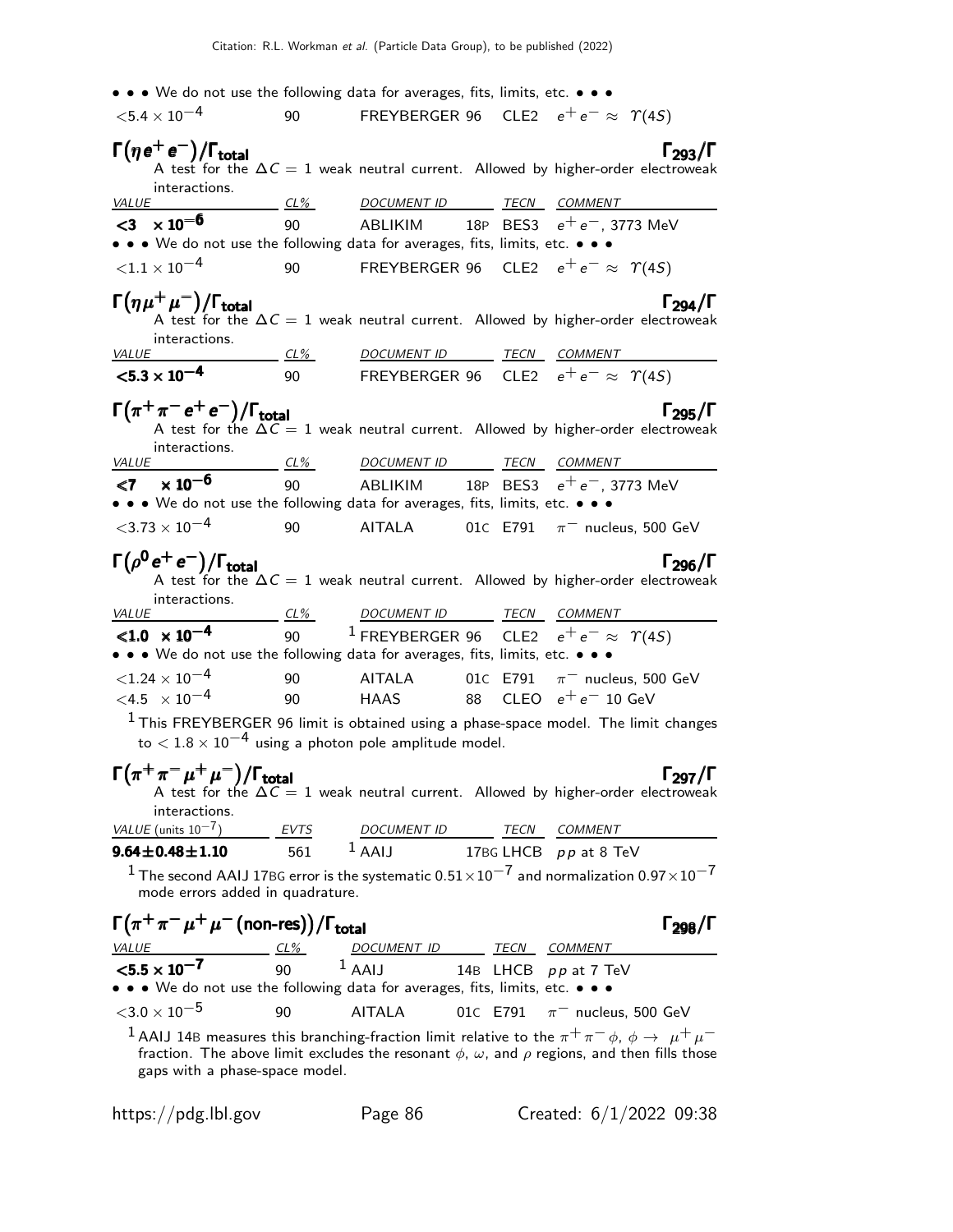| $\Gamma(\rho^0\mu^+\mu^-)/\Gamma_{\rm total}$                                 |     |                          |             | $\Gamma_{299}/\Gamma$                                                                                                  |
|-------------------------------------------------------------------------------|-----|--------------------------|-------------|------------------------------------------------------------------------------------------------------------------------|
| interactions.                                                                 |     |                          |             | A test for the $\Delta C = 1$ weak neutral current. Allowed by higher-order electroweak                                |
| <b>VALUE</b>                                                                  | CL% | DOCUMENT ID TECN COMMENT |             |                                                                                                                        |
| $<$ 2.2 $\times$ 10 <sup>-5</sup>                                             | 90  | AITALA                   |             | 01C E791 $\pi^-$ nucleus, 500 GeV                                                                                      |
| • • • We do not use the following data for averages, fits, limits, etc. • • • |     |                          |             |                                                                                                                        |
| $<$ 4.9 $\times$ 10 <sup>-4</sup>                                             | 90  |                          |             | <sup>1</sup> FREYBERGER 96 CLE2 $e^+e^- \approx \Upsilon(45)$                                                          |
| ${<}2.3\times10^{-4}$                                                         | 90  | KODAMA                   |             | 95 E653 $\pi^-$ emulsion 600 GeV                                                                                       |
| ${<}8.1\times10^{-4}$                                                         | 90  | <b>HAAS</b>              |             | 88 $\,$ CLEO $\,$ $\mathrm{e^{+}e^{-}}$ 10 GeV                                                                         |
|                                                                               |     |                          |             | <sup>1</sup> This FREYBERGER 96 limit is obtained using a phase-space model. The limit changes                         |
| to $< 4.5 \times 10^{-4}$ using a photon pole amplitude model.                |     |                          |             |                                                                                                                        |
| $\Gamma(\omega e^+e^-)/\Gamma_{\rm total}$<br>interactions.                   |     |                          |             | $\Gamma_{300}/\Gamma$<br>A test for the $\Delta C = 1$ weak neutral current. Allowed by higher-order electroweak       |
| <b>VALUE</b>                                                                  |     |                          |             | $\underbrace{\text{CL\%}}_{90}$ DOCUMENT ID TECN COMMENT<br>90 ABLIKIM 18P BES3 $e^+e^-,$ 3773 MeV                     |
| $<$ 6 $\times$ 10 <sup>-6</sup>                                               |     |                          |             |                                                                                                                        |
| • • • We do not use the following data for averages, fits, limits, etc. • • • |     |                          |             |                                                                                                                        |
| ${<}1.8\times10^{-4}$                                                         | 90  |                          |             | $^{-1}$ FREYBERGER 96 CLE2 $e^+e^- \approx \Upsilon(4S)$                                                               |
| to $< 2.7 \times 10^{-4}$ using a photon pole amplitude model.                |     |                          |             | $^1$ This FREYBERGER 96 limit is obtained using a phase-space model. The limit changes                                 |
| $\Gamma(\omega \mu^+ \mu^-)/\Gamma_{\rm total}$<br>interactions.              |     |                          |             | $\Gamma_{301}/\Gamma$<br>A test for the $\Delta C = 1$ weak neutral current. Allowed by higher-order electroweak       |
| <u>VALUE</u>                                                                  |     |                          |             |                                                                                                                        |
| $< 8.3 \times 10^{-4}$                                                        |     |                          |             | $\underbrace{CL\%}_{90}$ DOCUMENT ID TECN COMMENT<br>$\frac{TL\%}{1}$ FREYBERGER 96 CLE2 $e^+e^- \approx \Upsilon(4S)$ |
| to $< 6.5 \times 10^{-4}$ using a photon pole amplitude model.                |     |                          |             | $^1$ This FREYBERGER 96 limit is obtained using a phase-space model. The limit changes                                 |
| $\Gamma(K^-K^+e^+e^-)/\Gamma_{\rm total}$<br>interactions.                    |     |                          |             | Г302/Г<br>A test for the $\Delta C = 1$ weak neutral current. Allowed by higher-order electroweak                      |
| <i>VALUE</i>                                                                  | CL% | DOCUMENT ID              |             | TECN COMMENT                                                                                                           |
| $< 1.1 \times 10^{-5}$                                                        | 90  | ABLIKIM                  |             | 18P BES3 $e^+e^-$ , 3773 MeV                                                                                           |
| • • • We do not use the following data for averages, fits, limits, etc. • • • |     |                          |             |                                                                                                                        |
| $<$ 3.15 $\times$ 10 $^{-4}$                                                  | 90  | <b>AITALA</b>            |             | 01C E791 $\pi^-$ nucleus, 500 GeV                                                                                      |
| $\Gamma(K^-\pi^+e^+e^-$ , 675 $< m_{ee} <$ 875 MeV)/ $\Gamma_{\rm total}$     |     |                          |             | $\Gamma_{310}/\Gamma$                                                                                                  |
| $VALUE$ (units $10^{-6}$ )<br>EVTS                                            |     | DOCUMENT ID              | <b>TECN</b> | COMMENT                                                                                                                |
| $4.0\pm0.5\pm0.2\pm0.1$                                                       | 68  |                          |             | 1,2 LEES 19A BABR $e^+e^-$ near $\gamma(4S)$                                                                           |

<sup>1</sup> Observation with 9.7  $\sigma$  significance. The last uncertainty is due to the uncertainty on the branching fraction of the normalization mode,  $D^0 \rightarrow \ K^- \pi^+ \pi^+ \pi^-$ . The second<br>uncertainty is other systematic and is dominated by the model parameterization.

2 LEES 19<sup>A</sup> also sets an upper limit for non-resonant regions, where long-distance effects are expected to be small:  $< 3.1 \times 10^{-6}$  at 90% CL.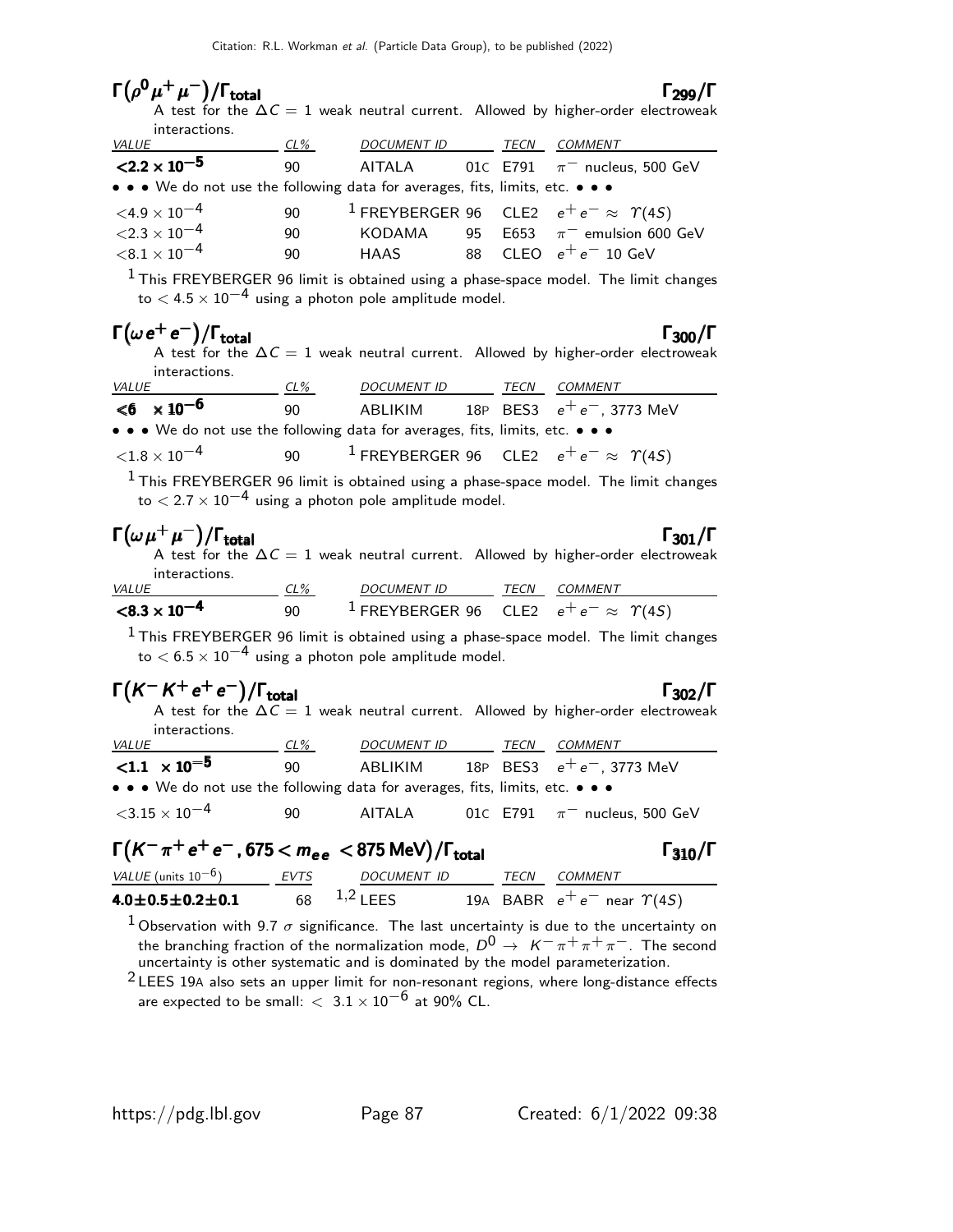| $\Gamma(K^-\pi^+e^+e^-, 1.005 < m_{ee} < 1.035 \,\text{GeV})/\Gamma_{\text{total}}$                                                                                                                                                                                                                                         |          |                                     |  | $\Gamma_{311}/\Gamma$                                                                                               |
|-----------------------------------------------------------------------------------------------------------------------------------------------------------------------------------------------------------------------------------------------------------------------------------------------------------------------------|----------|-------------------------------------|--|---------------------------------------------------------------------------------------------------------------------|
|                                                                                                                                                                                                                                                                                                                             |          |                                     |  |                                                                                                                     |
| $\frac{VALUE}{5 \times 10^{-7}}$ $\frac{CL\%}{90}$ $\frac{DOCUMENT ID}{1 \text{LEES}}$ $\frac{TECN}{19A}$ $\frac{COMMENT}{BABR}$ $e^+e^-$ near $\Upsilon(4S)$                                                                                                                                                               |          |                                     |  |                                                                                                                     |
|                                                                                                                                                                                                                                                                                                                             |          |                                     |  | $1$ LEES 19A also sets an upper limit for non-resonant regions, where long-distance effects                         |
| are expected to be small: $< 3.1 \times 10^{-6}$ at 90% CL.                                                                                                                                                                                                                                                                 |          |                                     |  |                                                                                                                     |
| $\Gamma(\phi e^+e^-)/\Gamma_{\rm total}$<br>interactions.                                                                                                                                                                                                                                                                   |          |                                     |  | $\Gamma_{303}/\Gamma$<br>A test for the $\Delta C = 1$ weak neutral current. Allowed by higher-order electroweak    |
| <i>VALUE</i>                                                                                                                                                                                                                                                                                                                |          | <u>CL% DOCUMENT ID TECN COMMENT</u> |  |                                                                                                                     |
| ${<}5.2 \times 10^{-5}$                                                                                                                                                                                                                                                                                                     |          |                                     |  | 90 $1$ FREYBERGER 96 CLE2 $e^+e^- \approx \varUpsilon(4S)$                                                          |
| • • • We do not use the following data for averages, fits, limits, etc. • • •                                                                                                                                                                                                                                               |          |                                     |  |                                                                                                                     |
| ${<}5.9\times10^{-5}$                                                                                                                                                                                                                                                                                                       | 90       | <b>AITALA</b>                       |  | 01C E791 $\pi^-$ nucleus, 500 GeV                                                                                   |
| to $< 7.6 \times 10^{-5}$ using a photon pole amplitude model.                                                                                                                                                                                                                                                              |          |                                     |  | $1$ This FREYBERGER 96 limit is obtained using a phase-space model. The limit changes                               |
| $\Gamma(K^-K^+\mu^+\mu^-)/\Gamma_{\rm total}$<br>interactions.                                                                                                                                                                                                                                                              |          |                                     |  | $\Gamma_{304}/\Gamma$<br>A test for the $\Delta C = 1$ weak neutral current. Allowed by higher-order electroweak    |
| $\frac{VALUE \text{ (units 10}^{-7})}{1.54 \pm 0.27 \pm 0.18}$ $\frac{EVTS}{34}$ $\frac{DOCUMENT ID}{1.54 \pm 0.27 \pm 0.18}$ $\frac{TECN}{1.54 \pm 0.27 \pm 0.18}$ $\frac{EVTS}{1.54 \pm 0.27 \pm 0.18}$ $\frac{VATUE}{1.54 \pm 0.27 \pm 0.18}$ $\frac{EVTS}{1.54 \pm 0.27 \pm 0.18}$ $\frac{VATUE}{1.54 \pm 0.27 \pm 0.1$ |          |                                     |  |                                                                                                                     |
|                                                                                                                                                                                                                                                                                                                             |          |                                     |  |                                                                                                                     |
| mode errors added in quadrature.                                                                                                                                                                                                                                                                                            |          |                                     |  | $^1$ The second AAIJ 17BG error is the systematic $0.09\times10^{-7}$ and normalization $0.16\times10^{-7}$         |
| $\Gamma(K^-K^+\mu^+\mu^-$ (non-res))/ $\Gamma_{\rm total}$                                                                                                                                                                                                                                                                  |          |                                     |  | $\Gamma_{305}/\Gamma$                                                                                               |
| $\frac{VALUE}{23.3 \times 10^{-5}}$ $\frac{CL\%}{90}$ $\frac{DOCUMENT ID}{AITALA}$ $\frac{TECN}{01C}$ $\frac{COMMENT}{\pi^{-}}$ nucleus<br>$<$ 3.3 $\times$ 10 <sup>-5</sup>                                                                                                                                                |          |                                     |  | AITALA 01C E791 $\pi^-$ nucleus, 500 GeV                                                                            |
| $\Gamma(\phi\mu^+\mu^-)/\Gamma_{\rm total}$<br>interactions.<br>$VALUE$ CL%                                                                                                                                                                                                                                                 |          | DOCUMENT ID TECN COMMENT            |  | $\Gamma_{306}/\Gamma$<br>A test for the $\Delta C = 1$ weak neutral current. Allowed by higher-order electroweak    |
| ${<}3.1 \times 10^{-5}$                                                                                                                                                                                                                                                                                                     | 90       |                                     |  | AITALA $01C$ E791 $\pi^-$ nucleus, 500 GeV                                                                          |
| • • • We do not use the following data for averages, fits, limits, etc. • • •                                                                                                                                                                                                                                               |          |                                     |  |                                                                                                                     |
| $\langle 4.1 \times 10^{-4} \rangle$ 90 1 FREYBERGER 96 CLE2 $e^+e^- \approx \gamma(45)$                                                                                                                                                                                                                                    |          |                                     |  |                                                                                                                     |
| to $< 2.4 \times 10^{-4}$ using a photon pole amplitude model.                                                                                                                                                                                                                                                              |          |                                     |  | $1$ This FREYBERGER 96 limit is obtained using a phase-space model. The limit changes                               |
| $\Gamma(\overline{K}^0 e^+ e^-)/\Gamma_{\rm total}$<br>flavor.                                                                                                                                                                                                                                                              |          |                                     |  | $\Gamma_{307}/\Gamma$<br>Not a useful test for $\Delta C = 1$ weak neutral current because both quarks must change  |
| VALUE                                                                                                                                                                                                                                                                                                                       | CL%      | DOCUMENT ID TECN COMMENT            |  |                                                                                                                     |
| $<$ 2.4 $\times$ 10 <sup>-5</sup><br>• • • We do not use the following data for averages, fits, limits, etc. • • •                                                                                                                                                                                                          | 90       |                                     |  | <sup>1</sup> ABLIKIM 18P BES3 $e^+e^-$ , 3773 MeV                                                                   |
| ${<}1.1\times10^{-4}$<br>${<}1.7\times10^{-3}$                                                                                                                                                                                                                                                                              | 90<br>90 | ADLER                               |  | FREYBERGER 96 CLE2 $e^+e^- \approx \Upsilon(45)$<br>89c MRK3 $e^+e^-$ 3.77 GeV                                      |
|                                                                                                                                                                                                                                                                                                                             |          |                                     |  | $^1$ ABLIKIM 18P report a 90% C.L. limit on $D^0\rightarrow\ K^0_S\,e^+\,e^-\,$ of $1.2\times10^{-5}$ which is here |
| interpreted in terms of $D^0 \rightarrow \overline{K}^0 e^+ e^-$ .                                                                                                                                                                                                                                                          |          |                                     |  |                                                                                                                     |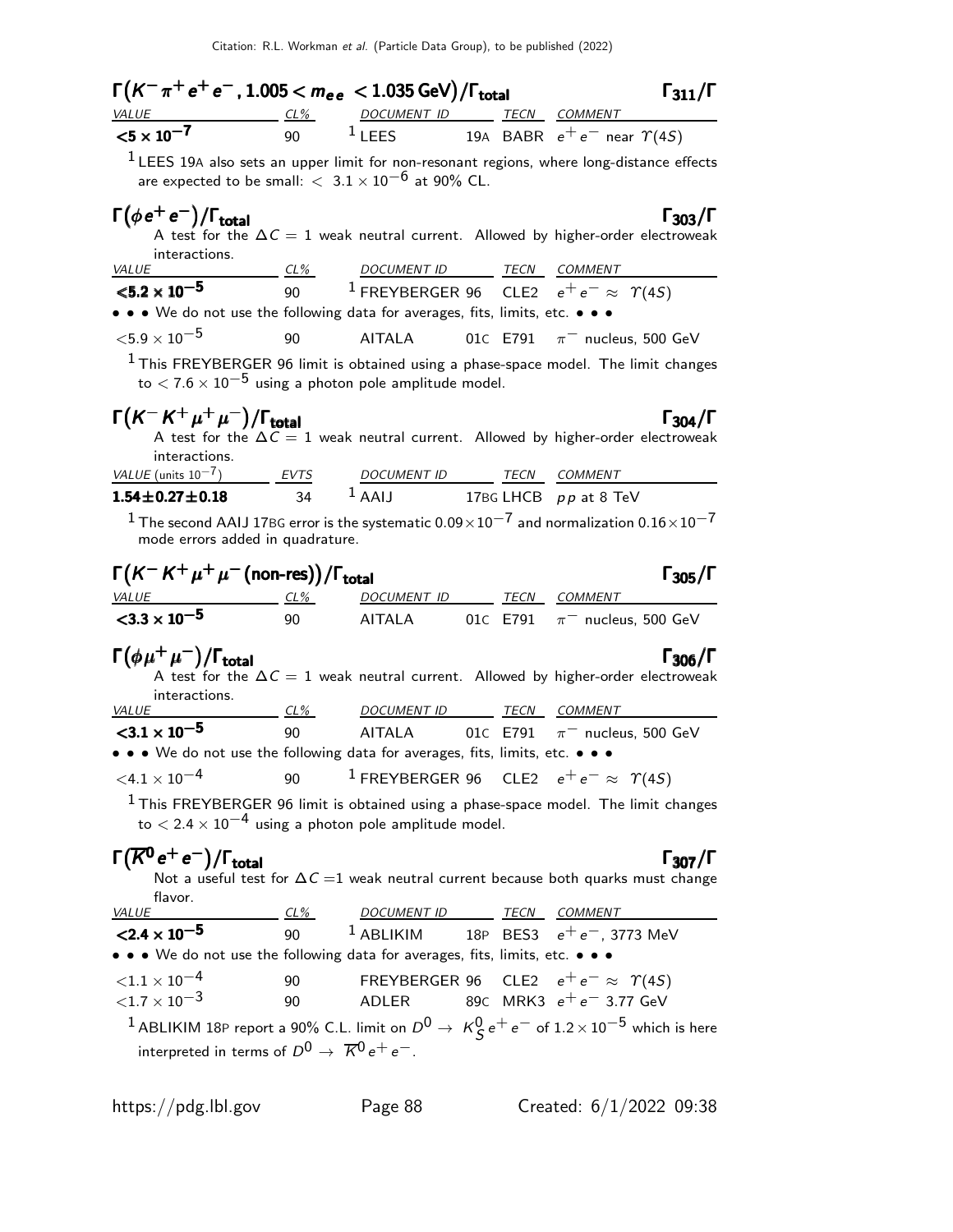| $\Gamma(\overline{K^0}\mu^+\mu^-)/\Gamma_{\rm total}$                                                   |        |                                            |    |      | $\Gamma_{308}/\Gamma$                                                                                              |
|---------------------------------------------------------------------------------------------------------|--------|--------------------------------------------|----|------|--------------------------------------------------------------------------------------------------------------------|
|                                                                                                         |        |                                            |    |      | Not a useful test for $\Delta C = 1$ weak neutral current because both quarks must change                          |
| flavor.<br><b>VALUE</b>                                                                                 | $CL\%$ | DOCUMENT ID TECN COMMENT                   |    |      |                                                                                                                    |
| $< 2.6 \times 10^{-4}$                                                                                  | 90     | KODAMA                                     | 95 | E653 | $\pi^-$ emulsion 600 GeV                                                                                           |
| • • • We do not use the following data for averages, fits, limits, etc. • • •                           |        |                                            |    |      |                                                                                                                    |
| $<$ 6.7 $\times$ 10 <sup>-4</sup>                                                                       | 90     |                                            |    |      | FREYBERGER 96 CLE2 $e^+e^- \approx \Upsilon(4S)$                                                                   |
| $\Gamma(K^-\pi^+e^+e^-)/\Gamma_{\rm total}$                                                             |        |                                            |    |      | $\Gamma_{309}/\Gamma$                                                                                              |
|                                                                                                         |        |                                            |    |      | A test for the $\Delta C = 1$ weak neutral current. Allowed by higher-order electroweak                            |
| interactions.<br><u>VALUE</u>                                                                           | $CL\%$ | <b>DOCUMENT ID</b>                         |    |      | <u>TECN COMMENT</u>                                                                                                |
| • • • We do not use the following data for averages, fits, limits, etc. • • •                           |        |                                            |    |      |                                                                                                                    |
| $\leq 4.1 \times 10^{-5}$                                                                               | 90     | ABLIKIM                                    |    |      | 18P BES3 see LEES 19A                                                                                              |
| $<$ 3.85 $\times$ 10 $^{-4}$                                                                            | 90     | <b>AITALA</b>                              |    |      | 01C E791 $\pi^-$ nucleus, 500 GeV                                                                                  |
| $\Gamma(\overline{K}^*(892)^0 \, e^+ \, e^-)/\Gamma_{\rm total}$                                        |        |                                            |    |      | $\Gamma_{312}/\Gamma$                                                                                              |
|                                                                                                         |        |                                            |    |      | Not a useful test for $\Delta C = 1$ weak neutral current because both quarks must change                          |
| tlavor.<br><i>VALUE</i>                                                                                 | $CL\%$ | <u>DOCUMENT ID _______ TECN __ COMMENT</u> |    |      |                                                                                                                    |
| $\leq 4.7 \times 10^{-5}$                                                                               | 90     |                                            |    |      | AITALA $01C$ E791 $\pi^-$ nucleus, 500 GeV                                                                         |
| • • • We do not use the following data for averages, fits, limits, etc. • • •                           |        |                                            |    |      |                                                                                                                    |
| ${<}1.4\times10^{-4}$                                                                                   | 90     |                                            |    |      | <sup>1</sup> FREYBERGER 96 CLE2 $e^+e^- \approx \Upsilon(45)$                                                      |
| to $< 2.0 \times 10^{-4}$ using a photon pole amplitude model.                                          |        |                                            |    |      | $1$ This FREYBERGER 96 limit is obtained using a phase-space model. The limit changes                              |
|                                                                                                         |        |                                            |    |      |                                                                                                                    |
| $\Gamma(K^-\pi^+\mu^+\mu^-)/\Gamma_{\rm total}$                                                         |        |                                            |    |      | $\Gamma_{313}/\Gamma$<br>A test for the $\Delta C = 1$ weak neutral current. Allowed by higher-order electroweak   |
| interactions.                                                                                           |        |                                            |    |      |                                                                                                                    |
| <i>VALUE</i>                                                                                            | $CL\%$ | <u>DOCUMENT ID ______ TECN __ COMMENT </u> |    |      |                                                                                                                    |
| $<$ 3.59 $\times$ 10 <sup>-4</sup>                                                                      | 90     |                                            |    |      | AITALA $01$ C E791 $\pi^-$ nucleus, 500 GeV                                                                        |
| $\Gamma(K^-\pi^+\mu^+\mu^-$ , 675 $< m_{\mu\mu} <$ 875 MeV)/ $\Gamma_{\rm total}$                       |        |                                            |    |      | $\Gamma_{314}/\Gamma$                                                                                              |
| VALUE (units $10^{-6}$ )                                                                                |        | DOCUMENT ID                                |    |      | TECN COMMENT                                                                                                       |
| $4.17 \pm 0.12 \pm 0.40$                                                                                | 2.4k   | $1$ AAIJ 161 LHCB $pp$ at 8 TeV            |    |      |                                                                                                                    |
|                                                                                                         |        |                                            |    |      | <sup>1</sup> AAIJ 161 uses B( $D^0 \to K^-\pi^+\pi^+\pi^-)=(8.287\pm0.043\pm0.200)\times10^{-2}$ value for         |
| the normalization mode.                                                                                 |        |                                            |    |      |                                                                                                                    |
| $\Gamma(\overline{K}^*(892)^0 \mu^+ \mu^-)/\Gamma_{\rm total}$                                          |        |                                            |    |      | $\Gamma_{315}/\Gamma$<br>Not a useful test for $\Delta C = 1$ weak neutral current because both quarks must change |
| flavor.                                                                                                 |        |                                            |    |      |                                                                                                                    |
| <i>VALUE</i>                                                                                            | $CL\%$ | DOCUMENT ID TECN COMMENT                   |    |      |                                                                                                                    |
| $< 2.4 \times 10^{-5}$<br>• • • We do not use the following data for averages, fits, limits, etc. • • • |        | 90 AITALA                                  |    |      | 01C E791 $\pi^-$ nucleus, 500 GeV                                                                                  |
| ${<}1.18\times10^{-3}$                                                                                  | 90     |                                            |    |      | <sup>1</sup> FREYBERGER 96 CLE2 $e^+e^- \approx \Upsilon(45)$                                                      |
|                                                                                                         |        |                                            |    |      | <sup>1</sup> This FREYBERGER 96 limit is obtained using a phase-space model. The limit changes                     |
|                                                                                                         |        |                                            |    |      |                                                                                                                    |

to  $< 1.0 \times 10^{-3}$  using a photon pole amplitude model.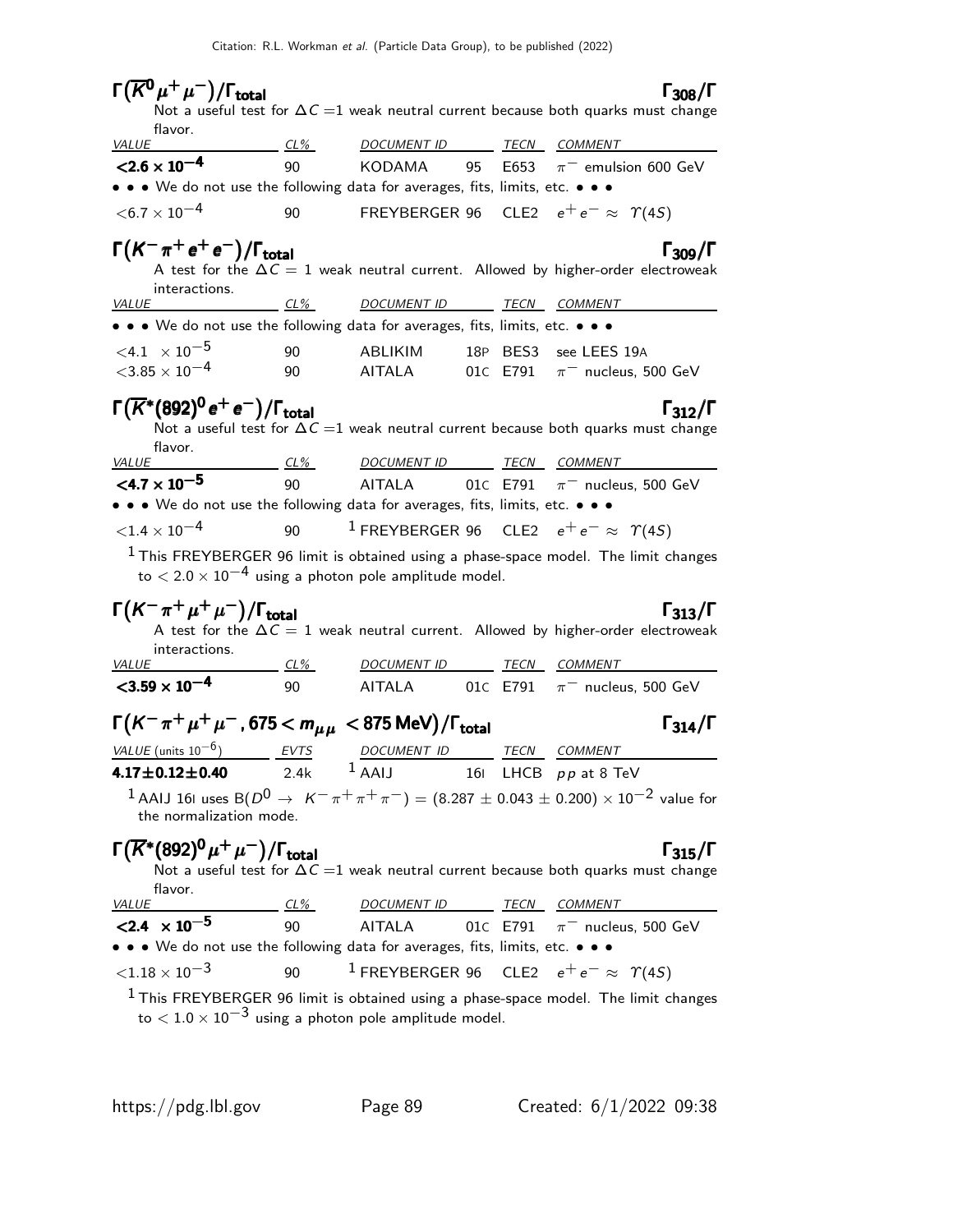$\Gamma(\pi^+\pi^-\pi^0\mu^+\mu^-)/\Gamma_{\rm total}$  Γ<sub>316</sub>/Γ total and  $\frac{1316}{1}$ A test for the  $\Delta\mathit{C}{=}\mathit{1}$  weak neutral current. Allowed by higher-order electroweak interactions.<br>*VALUE* CL% DOCUMENT ID TECN COMMENT  $< 8.1 \times 10^{-4}$ 90 KODAMA 95 E653  $\pi^-$  emulsion 600 GeV  $\Gamma(\mu^{\pm}e^{\mp})/\Gamma_{\rm total}$  Γ<sub>317</sub>/Γ A test of lepton family number conservation. VALUE CL% DOCUMENT ID TECN COMMENT  $<$  1.3  $\times$  10<sup>-8</sup> 90 AAIJ 16H LHCB pp at 7, 8 GeV • • • We do not use the following data for averages, fits, limits, etc. • • •  $< 3.3 \times 10^{-7}$  90 LEES 12Q BABR  $e^+e^- \approx 10.58$  GeV<br> $< 2.6 \times 10^{-7}$  90 PETRIC 10 BELL  $e^+e^- \approx \gamma(45)$  $< 2.6 \times 10^{-7}$  90 PETRIC 10 BELL  $e^+e^- \approx \ \varUpsilon(4S) \ < \ 8.1 \ \times 10^{-7}$  90 AUBERT,B 04Y BABR  $e^+e^- \approx \ \varUpsilon(4S)$  $< 8.1\ \times 10^{-7}$  90 AUBERT,B 04Y BABR  $e^+ \, e^- \approx \, \varUpsilon(4S) \ < 1.72 \times 10^{-5}$  90 PRIPSTEIN 00 E789  $\rho$  nucleus, 800 G 90 PRIPSTEIN 00 E789 p nucleus, 800 GeV<br>90 AITALA 99G E791  $\pi^- N$  500 GeV  $< 8.1 \times 10^{-6}$  90 AITALA 99<br> $< 1.9 \times 10^{-5}$  90  $^1$  FREYBERGER 96 <sup>&</sup>lt; <sup>1</sup>.<sup>9</sup> <sup>×</sup> <sup>10</sup>−<sup>5</sup> <sup>90</sup> <sup>1</sup> FREYBERGER 96 CLE2 <sup>e</sup><sup>+</sup> <sup>e</sup><sup>−</sup> <sup>≈</sup> <sup>Υ</sup>(4S)  $< 1.0 \times 10^{-4}$  90 ALBRECHT 88<br> $< 2.7 \times 10^{-4}$  90 HAAS 88  $< 2.7 \ \times 10^{-4}$  90 HAAS 88 CLEO  $e^+ \, e^-\,$  10 GeV  $< 1.2 \ \times 10^{-4}$  90 BECKER 87c MRK3  $e^+ \, e^-\,$  3.77 Ge  $< 1.2$   $\times$   $10^{-4}$  90 BECKER 87c MRK3  $e^+e^-\,$  3.77 GeV<br>  $< 9$   $\times$   $10^{-4}$  90 PALKA 87 SILI 200 GeV π ρ  $< 9$   $\times 10^{-4}$  90 PALKA 87 SILI 200 GeV  $\pi p$  $<$ 21  $\times\,10^{-4}$  90  $^2$  RILES 87 MRK2  $e^+$   $e^-$  29 GeV  $1$  This is the corrected result given in the erratum to FREYBERGER 96. <sup>2</sup> RILES 87 assumes B( $D \rightarrow K \pi$ ) = 3.0% and has production model dependency.  $\Gamma(\pi^0\,e^{\pm}\,\mu^{\mp})/\Gamma_{\rm total}$ total and total and the set of  $\sim$  1 318/1  $\sim$ A test of lepton family number conservation. The value is for the sum of the two charge states.<br>VALUE CL% DOCUMENT ID TECN COMMENT  ${<}8.0\times10^{-7}$ 90 LEES 20A BABR  $e^+e^-$  at  $\gamma(4S)$ • • • We do not use the following data for averages, fits, limits, etc. • • •  $<$ 8.6 × 10<sup>-5</sup> 90 FREYBERGER 96 CLE2  $e^+e^- \approx \Upsilon(45)$  $\Gamma(\eta e^{\pm}\mu^{\mp})/\Gamma_{\rm total}$  Γ<sub>319</sub>/Γ total319 A test of lepton family number conservation. The value is for the sum of the two charge states. VALUE CL% DOCUMENT ID TECN COMMENT 90 <sup>1</sup> LEES 20A BABR  $e^+e^-$  at  $\gamma(4S)$ I  $<$ 22.5  $\times$  10 $^{-7}$ • • • We do not use the following data for averages, fits, limits, etc. • • •  $< 1.0 \times 10^{-4}$  90 FREYBERGER 96 CLE2  $e^+e^- \approx \Upsilon(45)$ <sup>1</sup> LEES 20A quotes separate limits B( $D^0 \rightarrow \eta e^{\pm} \mu^{\mp}$ ,  $\eta \rightarrow \gamma \gamma$ ) < 24.0 × 10<sup>-7</sup> and  $B(D^0 \to \eta e^{\pm} \mu^{\mp}, \eta \to \pi^+ \pi^- \pi^0) < 43.0 \times 10^{-7}.$  $\Gamma(\pi^+\pi^-e^{\pm}\mu^{\mp})/\Gamma_{\rm total}$  Γ<sub>320</sub>/Γ A test of lepton family-number conservation. VALUE CL% DOCUMENT ID TECN COMMENT  ${<}1.71\times10^{-6}$ 90 LEES 20B BABR  $e^+e^-$  at  $\Upsilon(4S)$ • • • We do not use the following data for averages, fits, limits, etc. • • •  $\langle 1.5 \times 10^{-5}$  90 AITALA 01C E791  $\pi^-$  nucleus, 500 GeV https://pdg.lbl.gov Page 90 Created: 6/1/2022 09:38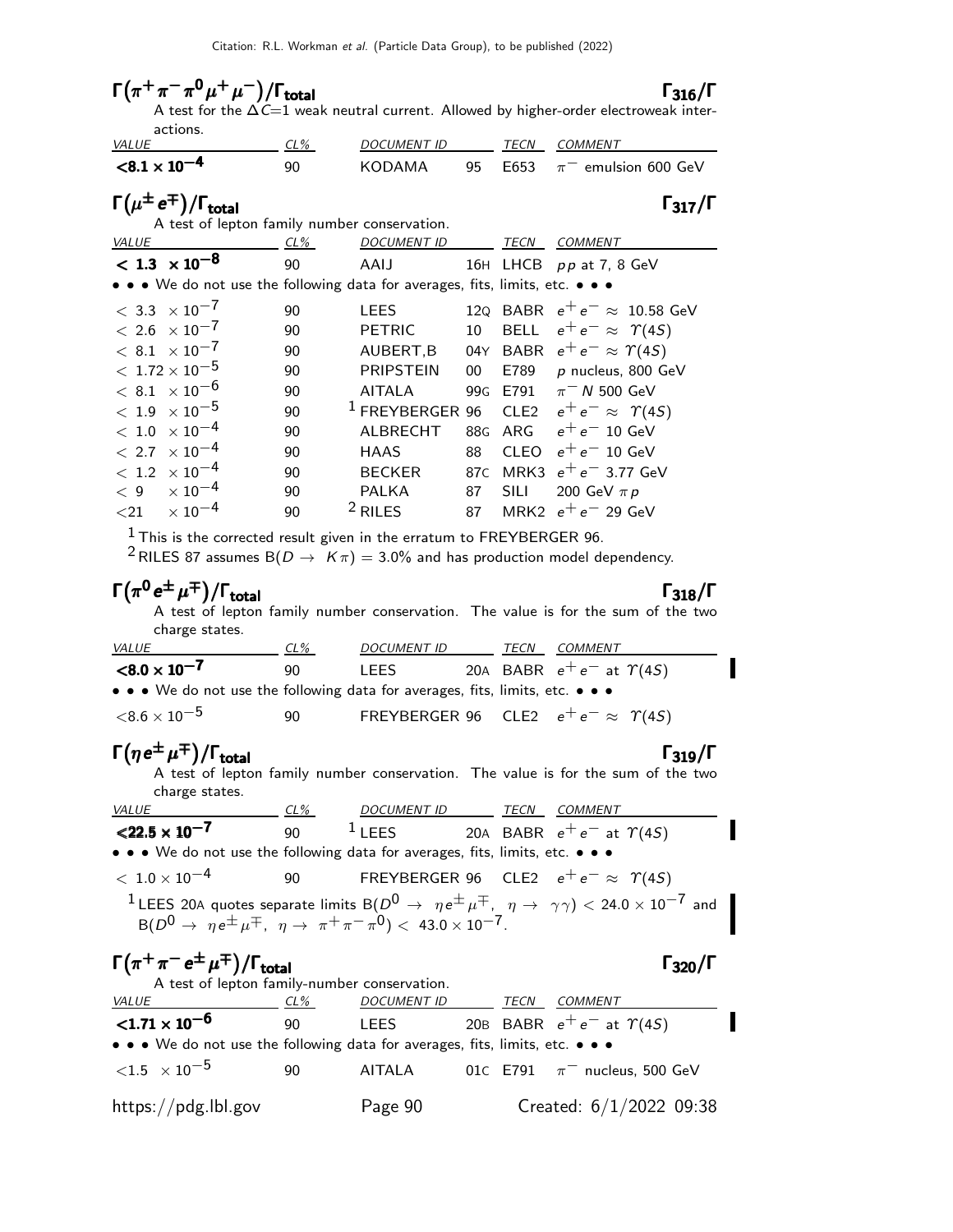| $\Gamma(\rho^0 e^{\pm} \mu^{\mp})/\Gamma_{\rm total}$                                                                            |        |                                                                                                                                                                           |  | $\Gamma_{321}/\Gamma$                                                                                     |
|----------------------------------------------------------------------------------------------------------------------------------|--------|---------------------------------------------------------------------------------------------------------------------------------------------------------------------------|--|-----------------------------------------------------------------------------------------------------------|
|                                                                                                                                  |        |                                                                                                                                                                           |  | A test of lepton family number conservation. The value is for the sum of the two                          |
| charge states.<br><b>VALUE</b>                                                                                                   | CL%    | DOCUMENT ID                                                                                                                                                               |  | TECN COMMENT                                                                                              |
| $<$ 5.0 $\times$ 10 <sup>-7</sup>                                                                                                | 90     | LEES                                                                                                                                                                      |  | 20A BABR $e^+e^-$ at $\Upsilon(4S)$                                                                       |
| • • • We do not use the following data for averages, fits, limits, etc. • • •                                                    |        |                                                                                                                                                                           |  |                                                                                                           |
| ${<}6.6\times10^{-5}$                                                                                                            | 90     | AITALA                                                                                                                                                                    |  | 01C E791 $\pi^-$ nucleus, 500 GeV                                                                         |
| ${<}4.9\times10^{-5}$                                                                                                            |        |                                                                                                                                                                           |  | 90 <sup>1</sup> FREYBERGER 96 CLE2 $e^+e^- \approx \Upsilon(45)$                                          |
|                                                                                                                                  |        |                                                                                                                                                                           |  | $1$ This FREYBERGER 96 limit is obtained using a phase-space model. The limit changes                     |
| to $< 5.0 \times 10^{-5}$ using a photon pole amplitude model.                                                                   |        |                                                                                                                                                                           |  |                                                                                                           |
| $\Gamma(\omega e^{\pm} \mu^{\mp})/\Gamma_{\text{total}}$<br>charge states.                                                       |        |                                                                                                                                                                           |  | $\Gamma_{322}/\Gamma$<br>A test of lepton family number conservation. The value is for the sum of the two |
| <i>VALUE</i>                                                                                                                     | $CL\%$ | DOCUMENT ID TECN COMMENT                                                                                                                                                  |  |                                                                                                           |
| ${17.1 \times 10^{-7}}$                                                                                                          | 90     | <b>LEES</b>                                                                                                                                                               |  | 20A BABR $e^+e^-$ at $\Upsilon(4S)$                                                                       |
| • • • We do not use the following data for averages, fits, limits, etc. • • •                                                    |        |                                                                                                                                                                           |  |                                                                                                           |
| $< 1.2 \times 10^{-4}$                                                                                                           |        |                                                                                                                                                                           |  | 90 <sup>1</sup> FREYBERGER 96 CLE2 $e^+e^- \approx \Upsilon(45)$                                          |
| obtained using a photon pole amplitude model.                                                                                    |        |                                                                                                                                                                           |  | $1$ This FREYBERGER 96 limit is obtained using a phase-space model. The same limit is                     |
| $\Gamma(K^-K^+e^{\pm}\mu^{\mp})/\Gamma_{\rm total}$                                                                              |        | A test of lepton family-number conservation.                                                                                                                              |  | $\Gamma_{323}/\Gamma$                                                                                     |
| <b>VALUE</b>                                                                                                                     | $CL\%$ | <u>DOCUMENT ID</u>                                                                                                                                                        |  | TECN COMMENT                                                                                              |
|                                                                                                                                  |        |                                                                                                                                                                           |  |                                                                                                           |
| $< 1.00 \times 10^{-6}$                                                                                                          | 90     |                                                                                                                                                                           |  | LEES 20B BABR $e^+e^-$ at $\Upsilon(4S)$                                                                  |
| • • • We do not use the following data for averages, fits, limits, etc. • • •                                                    |        |                                                                                                                                                                           |  |                                                                                                           |
| $<$ 1.8 $\times$ 10 $^{-4}$                                                                                                      | 90     | AITALA                                                                                                                                                                    |  | 01 $\epsilon$ E791 $\pi^-$ nucleus, 500 GeV                                                               |
| $\Gamma(\phi e^{\pm} \mu^{\mp})/\Gamma_{\text{total}}$<br>charge states.                                                         |        |                                                                                                                                                                           |  | $\Gamma_{324}/\Gamma$<br>A test of lepton family number conservation. The value is for the sum of the two |
| <i>VALUE</i>                                                                                                                     | CL%    | DOCUMENT ID                                                                                                                                                               |  | TECN COMMENT                                                                                              |
| $< 5.1 \times 10^{-7}$                                                                                                           | 90     | <b>LEES</b>                                                                                                                                                               |  | 20A BABR $e^+e^-$ at $\Upsilon(4S)$                                                                       |
| • • • We do not use the following data for averages, fits, limits, etc. • • •                                                    |        |                                                                                                                                                                           |  |                                                                                                           |
| ${<}4.7\times10^{-5}$                                                                                                            | 90     | <b>AITALA</b>                                                                                                                                                             |  | 01C E791 $\pi^-$ nucleus, 500 GeV                                                                         |
| ${<}3.4\times10^{-5}$                                                                                                            | 90     |                                                                                                                                                                           |  | <sup>1</sup> FREYBERGER 96 CLE2 $e^+e^- \approx \Upsilon(45)$                                             |
|                                                                                                                                  |        |                                                                                                                                                                           |  | $1$ This FREYBERGER 96 limit is obtained using a phase-space model. The limit changes                     |
| to $< 3.3 \times 10^{-5}$ using a photon pole amplitude model.                                                                   |        |                                                                                                                                                                           |  |                                                                                                           |
| $\Gamma(\overline{K}^0e^{\pm}\mu^{\mp})/\Gamma_{\rm total}$<br>charge states.                                                    |        |                                                                                                                                                                           |  | $\Gamma_{325}/\Gamma$<br>A test of lepton family number conservation. The value is for the sum of the two |
| <u>VALUE</u>                                                                                                                     |        |                                                                                                                                                                           |  |                                                                                                           |
| $<$ 17.4 $\times$ 10 <sup>-7</sup>                                                                                               | 90     | $\begin{array}{cccccc}\n & \textit{DCUMENT ID} & \textit{TECN} & \textit{COMMENT} \\ \hline\n1 \text{LEES} & 20 \text{A} & \text{BABR} & e^+e^- & \text{at}\n\end{array}$ |  | 20A BABR $e^+e^-$ at $\Upsilon(4S)$                                                                       |
| • • We do not use the following data for averages, fits, limits, etc. • • •                                                      |        |                                                                                                                                                                           |  |                                                                                                           |
| $<\,1.0\times10^{-4}$<br><sup>1</sup> LEES 20A quotes B( $D^0 \to K^0_S e^{\pm} \mu^{\mp}$ ) < 8.7 × 10 <sup>-7</sup> at 90% CL. | 90     |                                                                                                                                                                           |  | FREYBERGER 96 CLE2 $e^+e^- \approx \Upsilon(45)$                                                          |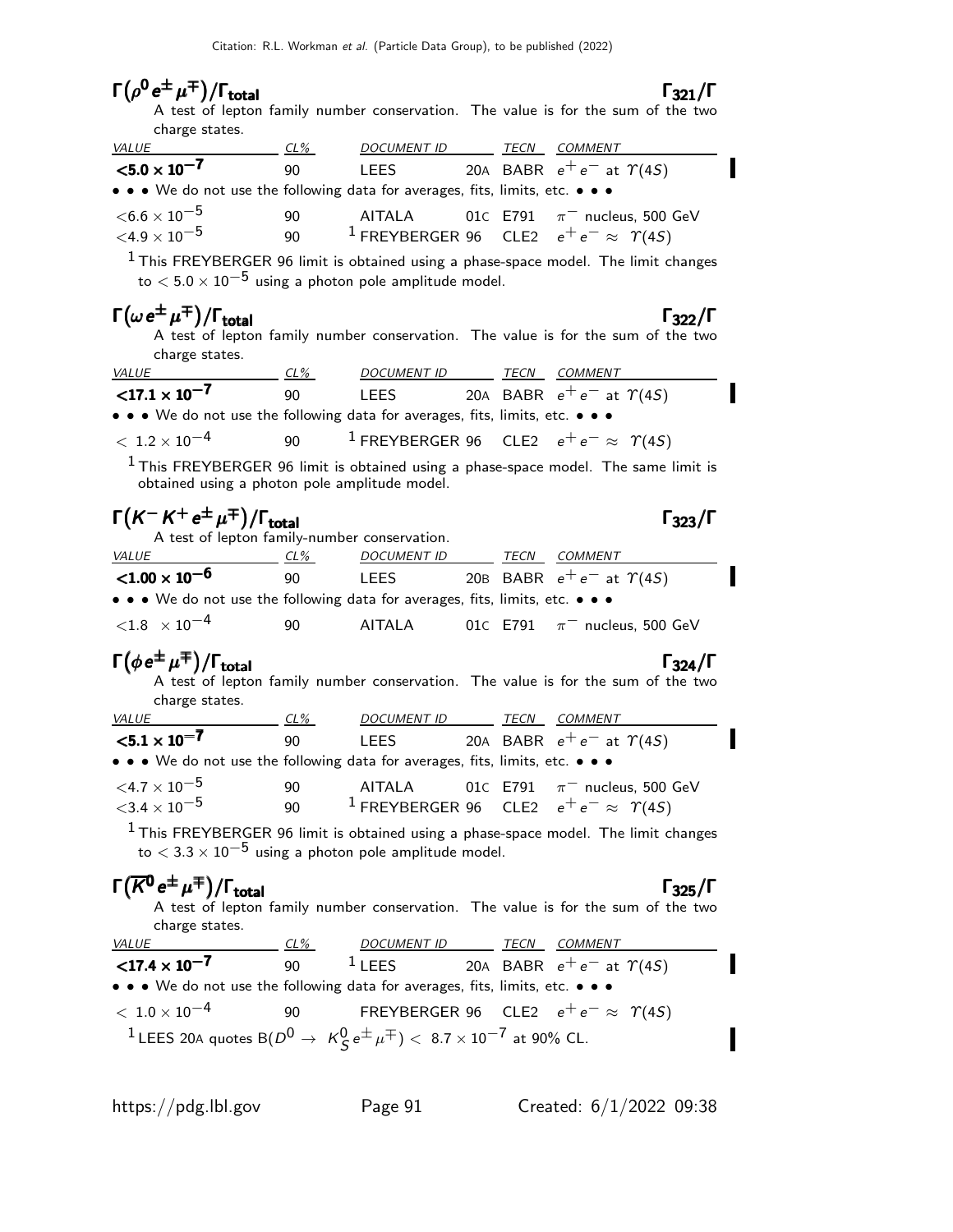$\Gamma(K^-\pi^+e^{\pm}\mu^{\mp})/\Gamma_{\text{total}}$  [326/ $\Gamma$  $\Gamma_{326}/\Gamma$ A test of lepton family-number conservation. VALUE CL% DOCUMENT ID TECN COMMENT  $<$ 1.90  $\times$  10 $^{-6}$ 90 LEES 20B BABR  $e^+e^-$  at  $\Upsilon(4S)$ • • • We do not use the following data for averages, fits, limits, etc. • • •  $<$  5.53  $\times$  10<sup>-4</sup> 90 AITALA 01C E791  $\pi^-$  nucleus, 500 GeV  $\Gamma(\overline{K}^*(892)^0 e^{\pm} \mu^{\mp})/\Gamma_{\text{total}}$  Γ<sub>327</sub>/Γ  $\Gamma_{327}/\Gamma$ A test of lepton family number conservation. The value is for the sum of the two charge states. VALUE CL% DOCUMENT ID TECN COMMENT  $<$ 12.5  $\times$  10<sup>-7</sup> 90 LEES 20A BABR  $e^+e^-$  at  $\gamma(4S)$ • • • We do not use the following data for averages, fits, limits, etc. • • •  $< 8.3 \times 10^{-5}$  90 AITALA 01C E791  $\pi^-$  nucleus, 500 GeV<br>  $< 1.0 \times 10^{-4}$  90 1 FREYBERGER 96 CLE2  $e^+e^- \approx \gamma(45)$ <sup>1</sup> FREYBERGER 96 CLE2  $e^+e^- \approx \Upsilon(4S)$  $<sup>1</sup>$  This FREYBERGER 96 limit is obtained using a phase-space model. The same limit is</sup> obtained using a photon pole amplitude model.  $\Gamma(2\pi^- 2e^+) / \Gamma_{\text{total}}$  Γ<sub>328</sub>/Γ  $^{+})/\Gamma_{\rm total}$ Γ<sub>328</sub>/Γ A test of lepton-number conservation. VALUE CL<sup>%</sup> DOCUMENT ID TECN COMMENT  $< 9.1 \times 10^{-7}$ 90 LEES 20B BABR  $e^+e^-$  at  $\Upsilon(4S)$ • • • We do not use the following data for averages, fits, limits, etc. • • •  $\langle 1.12 \times 10^{-4}$  90 <sup>1</sup> AITALA 01C E791  $\pi^-$  nucleus, 500 GeV  $1$  Value includes decay to the charge conjugate state. П  $\Gamma(2\pi^- 2\mu^+)$ /Γ<sub>total</sub> Γ<sub>329</sub>/Γ A test of lepton-number conservation. VALUE CL% DOCUMENT ID TECN COMMENT  $<$ 1.52  $\times$  10 $^{-6}$ 90 LEES 20B BABR  $e^+e^-$  at  $\Upsilon(4S)$ • • • We do not use the following data for averages, fits, limits, etc. • • •  $\langle 2.9 \times 10^{-5}$  90 1 AITALA 01C E791  $\pi^-$  nucleus, 500 GeV  $<sup>1</sup>$  Value includes decay to the charge conjugate state.</sup>  $\Gamma(K^-\pi^- 2e^+) / \Gamma_{\text{total}}$  Γ<sub>330</sub>/Γ A test of lepton-number conservation. VALUE CL<sup>%</sup> DOCUMENT ID TECN COMMENT  $< 5.0 \times 10^{-7}$ 90 LEES 20B BABR  $e^+e^-$  at  $\gamma(4S)$ • • • We do not use the following data for averages, fits, limits, etc. • • •  $<$ 2.8  $\times$  10<sup>−6</sup> 90 ABLIKIM 19AL BES3  $e^+e^-$  at 3773 MeV<br> $<$ 2.06  $\times$  10<sup>−4</sup> 90 <sup>1</sup> AITALA 01c E791  $\pi^-$  nucleus, 500 GeV  $\pi^-$  nucleus, 500 GeV  $<sup>1</sup>$  Value includes decay to the charge conjugate state.</sup>  $\Gamma(K^-\pi^-2\mu^+)/\Gamma_{\rm total}$  Γ<sub>331</sub>/Γ  $^{+})$ /Γ<sub>total</sub>Γ <sub>331</sub>/Γ total $\qquad \qquad$   $\qquad \qquad$   $\qquad$   $\qquad$   $\qquad$   $\qquad$   $\qquad$   $\qquad$   $\qquad$   $\qquad$   $\qquad$   $\qquad$   $\qquad$   $\qquad$   $\qquad$   $\qquad$   $\qquad$   $\qquad$   $\qquad$   $\qquad$   $\qquad$   $\qquad$   $\qquad$   $\qquad$   $\qquad$   $\qquad$   $\qquad$   $\qquad$   $\qquad$   $\qquad$   $\qquad$   $\qquad$   $\qquad$   $\qquad$   $\qquad$  A test of lepton-number conservation. VALUE CL<sup>%</sup> DOCUMENT ID TECN COMMENT  $<$  5.3  $\times$  10<sup>-7</sup> 90 LEES 20B BABR  $e^+e^-$  at  $\gamma(4S)$ 

https://pdg.lbl.gov Page 92 Created: 6/1/2022 09:38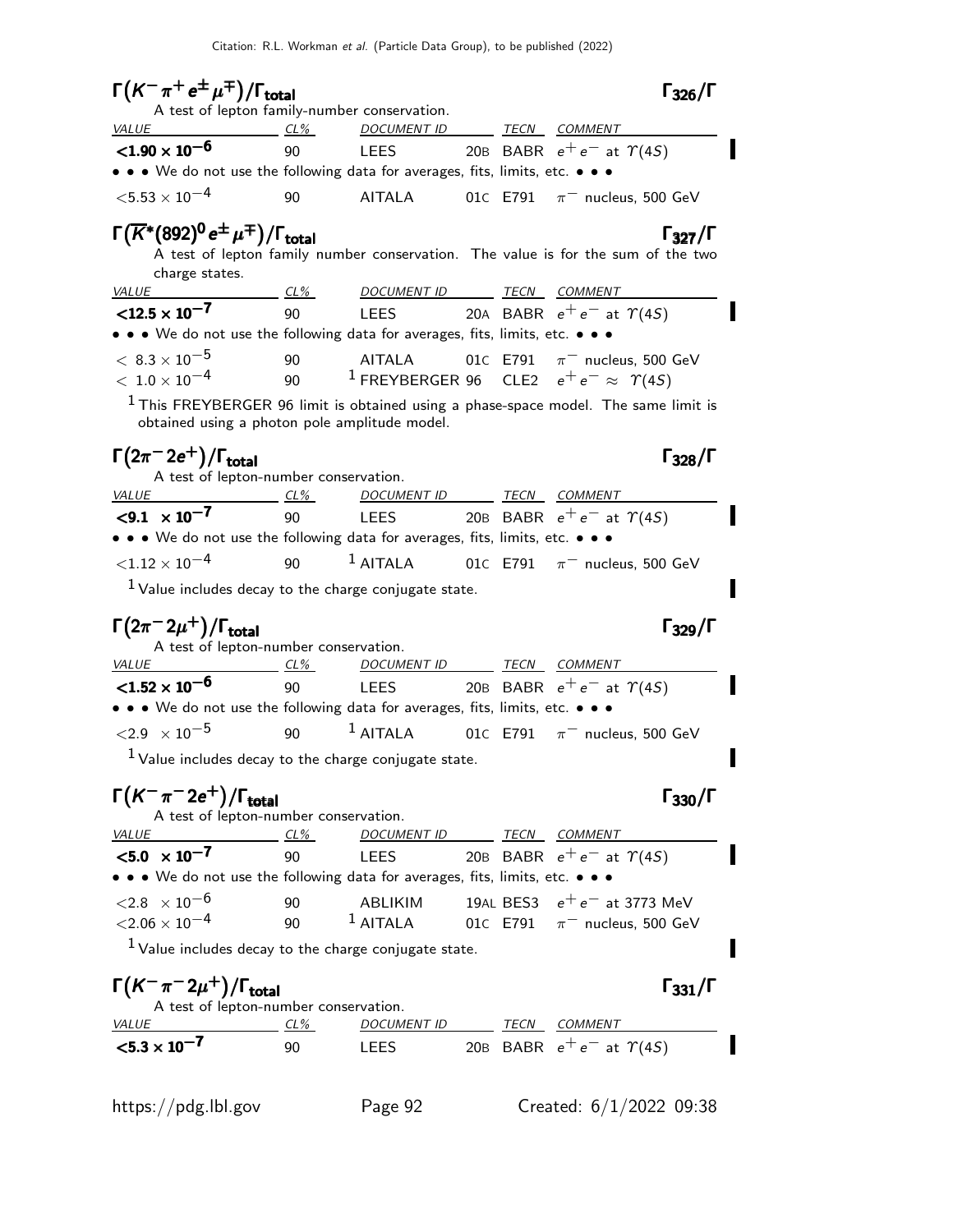• • • We do not use the following data for averages, fits, limits, etc. • • •  $<$ 3.9  $\times$  10<sup>-4</sup> 90 <sup>1</sup> AITALA 01C E791  $\pi^-$  nucleus, 500 GeV  $1$  Value includes decay to the charge conjugate state.  $\Gamma(2K^-2e^+)/\Gamma_{\text{total}}$  Γ<sub>332</sub>/Γ  $\Gamma$ <sub>total</sub>Γ $_{332}/\Gamma$ A test of lepton-number conservation. VALUE CL<sup>%</sup> DOCUMENT ID TECN COMMENT  $<$ 3.4  $\times$  10<sup>-7</sup> 90 LEES 20B BABR  $e^+e^-$  at  $\gamma(4S)$ • • • We do not use the following data for averages, fits, limits, etc. • • •  $\langle 1.52 \times 10^{-4}$  90 1 AITALA 01C E791  $\pi^-$  nucleus, 500 GeV  $1$  Value includes decay to the charge conjugate state.  $\Gamma(2K^-2\mu^+)$ /Γ<sub>total</sub>Γ333/Γ A test of lepton-number conservation.<br>VALUE CL% DOCUMENT ID CL% DOCUMENT ID TECN COMMENT  ${<}1.0 \times 10^{-7}$ 90 LEES 20B BABR  $e^+e^-$  at  $\gamma(4S)$ • • • We do not use the following data for averages, fits, limits, etc. • • •  $\langle 9.4 \times 10^{-5}$  90 <sup>1</sup> AITALA 01C E791  $\pi^-$  nucleus, 500 GeV  $<sup>1</sup>$  Value includes decay to the charge conjugate state.</sup>  $\Gamma(\pi^-\pi^-e^+\mu^+)/\Gamma_{\rm total}$  Γ<sub>334</sub>/Γ A test of lepton-number conservation. VALUE CL% DOCUMENT ID TECN COMMENT  $<$ 3.06  $\times$  10 $^{-6}$ 90 LEES 20B BABR  $e^+e^-$  at  $\gamma(4S)$ • • • We do not use the following data for averages, fits, limits, etc. • • •  $\langle 7.9 \times 10^{-5}$  90 1 AITALA 01C E791  $\pi^-$  nucleus, 500 GeV  $<sup>1</sup>$  Value includes decay to the charge conjugate state.</sup> I  $\Gamma(K^-\pi^-e^+\mu^+)/\Gamma_{\text{total}}$  Γ<sub>335</sub>/Γ A test of lepton-number conservation.<br>VALUE CL% DOCUM CL% DOCUMENT ID TECN COMMENT  $<$ 2.10  $\times$  10<sup>-6</sup> 90 LEES 20B BABR  $e^+e^-$  at  $\Upsilon(4S)$ • • • We do not use the following data for averages, fits, limits, etc. • • •  $\langle 2.18 \times 10^{-4}$  90 1 AITALA 01C E791  $\pi^-$  nucleus, 500 GeV  $<sup>1</sup>$  Value includes decay to the charge conjugate state.</sup> Π  $\Gamma(2K^-e^+\mu^+)/\Gamma_{\text{total}}$  Γ<sub>336</sub>/Γ A test of lepton-number conservation. VALUE CL<sup>%</sup> DOCUMENT ID TECN COMMENT  ${<}5.8\times10^{-7}$ 90 LEES 20B BABR  $e^+e^-$  at  $\gamma(4S)$ • • • We do not use the following data for averages, fits, limits, etc. • • •  $<$  5.7  $\times$  10 $^{-5}$  90  $^{-1}$  AITALA 01 $\rm{C}$  E791  $\rm{\pi}^{-}$  nucleus, 500 GeV П

 $<sup>1</sup>$  Value includes decay to the charge conjugate state.</sup>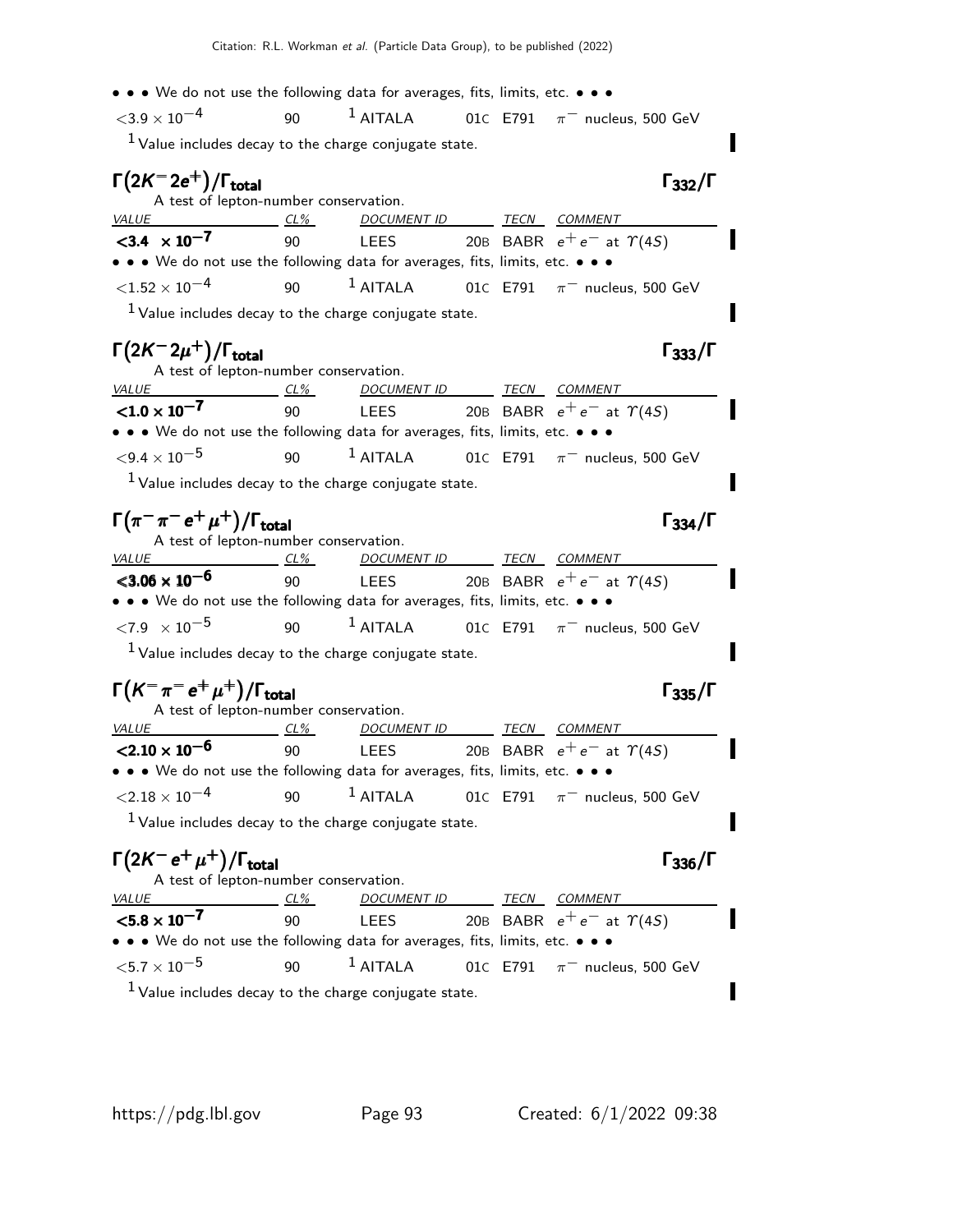# Γ $(\rho e^-)/\Gamma_{\rm total}$  Γ $_{337}/\Gamma$

| total | $\Gamma_{337}/\Gamma$ |
|-------|-----------------------|
|       |                       |

|                                                                                                                   |        | A test of baryon- and lepton-number conservation. |  |                                                     |
|-------------------------------------------------------------------------------------------------------------------|--------|---------------------------------------------------|--|-----------------------------------------------------|
| <i>VALUE</i>                                                                                                      | $CL\%$ | DOCUMENT ID TECN COMMENT                          |  |                                                     |
| ${<}1.0\times10^{-5}$                                                                                             | 90     |                                                   |  | <sup>1</sup> RUBIN 09 CLEO $e^+e^-$ at $\psi(3770)$ |
| <sup>1</sup> This RUBIN 09 limit is for either $D^0 \rightarrow pe^-$ or $\overline{D}^0 \rightarrow pe^-$ decay. |        |                                                   |  |                                                     |

| $\Gamma(\overline{\rho} e^+)/\Gamma_{\rm total}$                                                                                        |        | A test of baryon- and lepton-number conservation. |      | $\Gamma_{338}/\Gamma$            |
|-----------------------------------------------------------------------------------------------------------------------------------------|--------|---------------------------------------------------|------|----------------------------------|
| <i>VALUE</i>                                                                                                                            | $CL\%$ | <i>DOCUMENT ID</i>                                | TECN | COMMENT                          |
| ${1.1 \times 10^{-5}}$                                                                                                                  | 90     | $^1$ RUBIN                                        |      | 09 CLEO $e^+e^-$ at $\psi(3770)$ |
| <sup>1</sup> This RUBIN 09 limit is for either $D^0 \rightarrow \overline{p}e^+$ or $\overline{D}^0 \rightarrow \overline{p}e^+$ decay. |        |                                                   |      |                                  |

#### D<sup>0</sup> CP-VIOLATING DECAY-RATE ASYMMETRIES

This is the difference between  $D^0$  and  $\overline{D}^0$  partial widths for the decay to state  $f$ , divided by the sum of the widths:  $A_{CP} (f) = [\Gamma(D^0 \rightarrow f) - \Gamma(\overline{D}^0 \rightarrow \overline{f})] / [\Gamma(D^0 \rightarrow f) + \Gamma(\overline{D}^0 \rightarrow \overline{f})] .$ 

# $A_\text{CP}(K^+K^-)$  in  $D^0$ ,  $\overline{D}{}^0\to~K^+K^-$

| VALUE $(\%)$                 | <b>EVTS</b> | <b>DOCUMENT ID</b>    |                 | <b>TECN</b>      | <b>COMMENT</b>                         |
|------------------------------|-------------|-----------------------|-----------------|------------------|----------------------------------------|
| $-0.07 \pm 0.11$ OUR AVERAGE |             |                       |                 |                  |                                        |
| $0.04 \pm 0.12 \pm 0.10$     | 4.56M       | AAIJ                  |                 |                  | 17M LHCB pp 7, 8 TeV                   |
| $-0.24 \pm 0.22 \pm 0.09$    | 476k        | <sup>1</sup> AALTONEN |                 | 12B CDF          | $p\overline{p}$ , $\sqrt{s}$ =1.96 TeV |
| $0.00 \pm 0.34 \pm 0.13$     | 129k        | <sup>2</sup> AUBERT   |                 |                  | 08M BABR $e^+e^- \approx 10.6$ GeV     |
| $-0.43 \pm 0.30 \pm 0.11$    | 120k        | <sup>3</sup> STARIC   | 08              |                  | BELL $e^+e^- \approx \Upsilon(4S)$     |
| $+2.0 \pm 1.2 \pm 0.6$       |             | <sup>4</sup> ACOSTA   |                 | 05C CDF          | $p\overline{p}$ , $\sqrt{s}$ =1.96 TeV |
| $0.0 \pm 2.2 \pm 0.8$        | 3023        | <sup>4</sup> CSORNA   | 02 <sup>2</sup> | CLE <sub>2</sub> | $e^+e^- \approx \Upsilon(4S)$          |
| $-0.1 \pm 2.2 \pm 1.5$       | 3330        | $4$ LINK              | 00B             | <b>FOCS</b>      |                                        |
| $-1.0 \pm 4.9 \pm 1.2$       | 609         | <sup>4</sup> AITALA   |                 | 98C E791         | $-0.093 < A_{CP} <$                    |
|                              |             |                       |                 |                  | $+0.073$ (90% CL)                      |

• • • We do not use the following data for averages, fits, limits, etc. • • •

 $-0.06 \pm 0.15 \pm 0.10$  1.8M  $^1$  AAIJ 14AK LHCB See AAIJ 17M

- <sup>1</sup> See also "  $D^0$  CP-violating asymmetry differences" at the end of the CP-violating asymmetries.<br><sup>2</sup> AUBERT 08M uses corrected numbers of events directly, not ratios with  $K^{\mp}\pi^{\pm}$  events.
- <sup>3</sup> STARIC 08 uses  $D^0 \rightarrow K^-\pi^+$  and  $\overline{D}^0 \rightarrow K^+\pi^-$  decays to correct for detectorinduced asymmetries.
- $4$  AITALA 98c, LINK 00B, CSORNA 02, and ACOSTA 05c measure  $N(D^0 \rightarrow$  $K^+ K^-)/N(D^0 \rightarrow K^-\pi^+)$ , the ratio of numbers of events observed, and similarly for the  $\overline{D}^0$ .

#### $A_\mathsf{CP}$ (K $_\mathsf{S}^0$  $^{\mathsf{0}}_{\mathsf{S}}\kappa^{\mathsf{0}}_{\mathsf{S}}$  $(S^0_S)$  in  $D^0$ ,  $\overline{D}{}^0 \rightarrow K^0_S$  $^{\mathsf{0}}_{\mathsf{S}}\kappa^{\mathsf{0}}_{\mathsf{S}}$  $A_{\text{CP}}(\textit{K}^0_S\textit{K}^0_S)$  in  $D^0$ ,  $\overline{D}{}^0\rightarrow\textit{K}^0_S\textit{K}^0_S$

| VALUE (%)                                                      | EVTS | <i>DOCUMENT ID</i> | TECN | <i>COMMENT</i>                                  |
|----------------------------------------------------------------|------|--------------------|------|-------------------------------------------------|
| $-1.9 \pm 1.1$ OUR AVERAGE Error includes scale factor of 1.1. |      |                    |      |                                                 |
| $-3.1 \pm 1.2 \pm 0.5$                                         | 8.1k | $1$ AAIJ           |      | 21 $\times$ LHCB pp at 13 TeV                   |
| $-$ 0.02 $\pm$ 1.53 $\pm$ 0.17                                 | 5.4k | $2$ DASH           |      | 17 BELL At/near $\Upsilon(4S)$ , $\Upsilon(5S)$ |
| $-2.9 + 5.2 + 2.2$                                             | 630  | AAIJ               |      | 15AT LHCB $pp$ at 7, 8 TeV                      |
| $-23 + 19$                                                     | 65   | <b>BONVICINI</b>   |      | 01 CLE2 $e^+e^- \approx 10.6$ GeV               |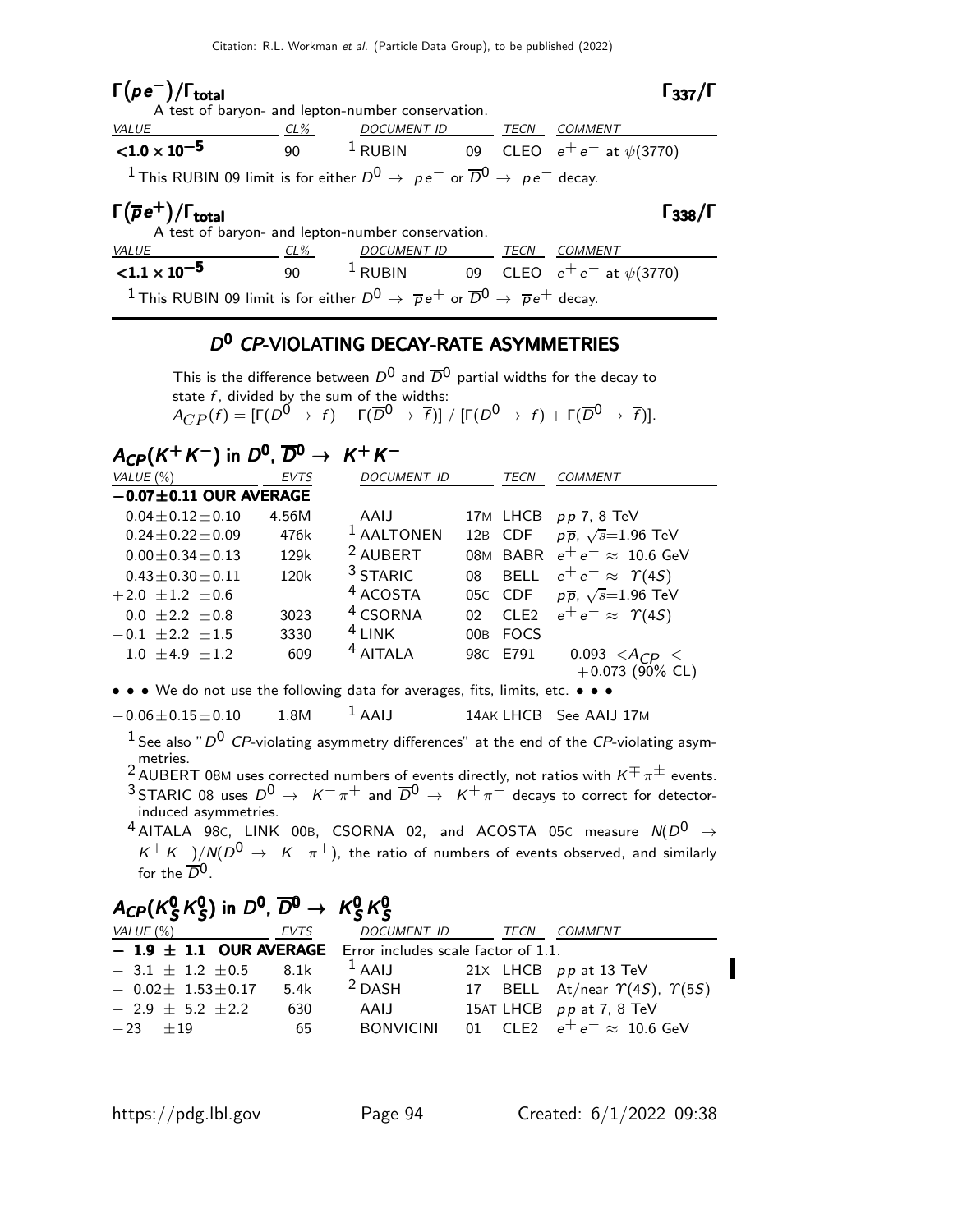- • We do not use the following data for averages, fits, limits, etc. •
	- $2.3 \pm 2.8 \pm 0.9$  1.7k AAIJ 18AV LHCB see AAIJ 21X
	- <sup>1</sup> AAIJ 21X reports a value of  $(-3.1 \pm 1.2 \pm 0.4 \pm 0.2) \times 10^{-2}$  where the third uncertainty is from  $A_{CP} (K^+ K^-) = 0.04 \pm 0.12 \pm 0.10$ %, as measured by LHCb. We have added the systematic uncertainties in quadrature. Supersedes AAIJ 18AV.
	- <sup>2</sup> The systematic uncertainty is dominated by the uncertainty on  $A_{CP}$  in the control channel  $D^0\,\rightarrow\,\, \mathcal{K}^0_S\,\pi^0.$

| $A_{\mathsf{CP}}(\pi^+\pi^-)$ in $D^0$ , $\overline{D}{}^0 \rightarrow \pi^+\pi^-$                               |             |                       |                 |                  |                                        |  |  |
|------------------------------------------------------------------------------------------------------------------|-------------|-----------------------|-----------------|------------------|----------------------------------------|--|--|
| VALUE $(\% )$                                                                                                    | <b>EVTS</b> | <b>DOCUMENT ID</b>    |                 | TECN             | <b>COMMENT</b>                         |  |  |
| $0.13 \pm 0.14$ OUR AVERAGE                                                                                      |             |                       |                 |                  |                                        |  |  |
| $0.07 \pm 0.14 \pm 0.11$                                                                                         |             | $1$ AAIJ              |                 | 17M LHCB         | $pp$ 7, 8 TeV                          |  |  |
| $0.22 + 0.24 + 0.11$                                                                                             | 215k        | <sup>2</sup> AALTONEN | 12B             | CDF              | $p\overline{p}$ , $\sqrt{s}$ =1.96 TeV |  |  |
| $-0.24 + 0.52 + 0.22$                                                                                            | 63.7k       | <sup>3</sup> AUBERT   | <b>M80</b>      | <b>BABR</b>      | $e^+e^- \approx 10.6$ GeV              |  |  |
| $0.43 + 0.52 + 0.12$                                                                                             | 51k         | <sup>4</sup> STARIC   | 08              | <b>BELL</b>      | $e^+e^- \approx \Upsilon(4S)$          |  |  |
| $1.0 + 1.3 + 0.6$                                                                                                |             | <sup>5</sup> ACOSTA   |                 | 05C CDF          | $p\overline{p}$ , $\sqrt{s}$ =1.96 TeV |  |  |
| $1.9 + 3.2 + 0.8$                                                                                                | 1136        | <sup>5</sup> CSORNA   | 02              | CLE <sub>2</sub> | $e^+e^- \approx \Upsilon(4S)$          |  |  |
| $4.8 + 3.9 + 2.5$                                                                                                | 1177        | $5$ LINK              | 00 <sub>B</sub> | <b>FOCS</b>      |                                        |  |  |
| $-4.9 \pm 7.8 \pm 3.0$                                                                                           | 343         | <sup>5</sup> AITALA   |                 | 98C E791         | $-0.186 < A_{CP} <$                    |  |  |
|                                                                                                                  |             |                       |                 |                  | $+0.088$ (90% CL)                      |  |  |
| $\bullet$ $\bullet$ M/e do not use the following data for averages fits limits etc $\bullet$ $\bullet$ $\bullet$ |             |                       |                 |                  |                                        |  |  |

do not use the following data for averages, fits, limits, etc.  $\bullet \bullet \bullet$ 

- $-0.20 \pm 0.19 \pm 0.10$  774k  $2,6$  AAIJ 14AK LHCB See AAIJ 17M
	- $^{-1}$  AAIJ 17M value combines  $\Delta {\sf A}_{CP}(\pi\pi,KK)$  from AAIJ 16D,  ${\sf A}_{CP}(KK)$  from AAIJ 17M, and  $A_{CP}(\pi \pi)$  from AAIJ 14AK.
	- <sup>2</sup> See also "  $D^0$  CP-violating asymmetry differences" at the end of the CP-violating asymmetries.
	- 3 AUBERT 08M uses corrected numbers of events directly, not ratios with  $K^{\pm} \pi^{\pm}$  events. 4 STARIC 08 uses  $D^0 \rightarrow K^-\pi^+$  and  $\overline{D}^0 \rightarrow K^+\pi^-$  decays to correct for detectorinduced asymmetries.
	- $5$  AITALA 98c, LINK 00B, CSORNA 02, and ACOSTA 05c measure  $N(D^0 \rightarrow$  $(\pi^+\pi^-)/N(D^0 \rightarrow K^-\pi^+)$ , the ratio of numbers of events observed, and similarly for the  $\overline{D}^0$ .

 $6$  AAIJ 14AK uses  $\Delta A_{CP}(\pi \pi, K K)$  and  $A_{CP}(K K)$  reported in the same paper.

### $A_{CP}(\pi^0 \pi^0)$  in  $D^0$ ,  $\overline{D}{}^0 \rightarrow \pi^0 \pi^0$

| VALUE (%)                 | EVTS | DOCUMENT ID | TECN | COMMENT                              |
|---------------------------|------|-------------|------|--------------------------------------|
| 0.0 $\pm$ 0.6 OUR AVERAGE |      |             |      |                                      |
| $-0.03 \pm 0.64 \pm 0.10$ | 34k  | NISAR       |      | 14 BELL $e^+e^-$ at/near $\gamma$ 's |
| $0.1 + 4.8$               | 810. | BONVICINI   |      | 01 CLE2 $e^+e^- \approx 10.6$ GeV    |

### $A_{CP}(\rho \gamma)$  in  $D^0$ ,  $\overline{D}{}^0 \rightarrow \ \rho \gamma$

| VALUE (units $10^{-2}$ )                                                    | <i>DOCUMENT ID</i> | TECN | <i>COMMENT</i>                                 |
|-----------------------------------------------------------------------------|--------------------|------|------------------------------------------------|
| $5.6 \pm 15.2 \pm 0.6$                                                      | NANUT              |      | 17 BELL $e^+e^-$ at $\Upsilon$ (nS), n=2,3,4,5 |
| $A_{CP}(\phi \gamma)$ in $D^0$ , $\overline{D}{}^0 \rightarrow \phi \gamma$ |                    |      |                                                |

| <i>VALUE</i> (units $10^{-2}$ ) | DOCUMENT ID |  | <i>TECN COMMENT</i>                            |
|---------------------------------|-------------|--|------------------------------------------------|
| $-9.4\!\pm\!6.6\!\pm\!0.1$      | NANUT       |  | 17 BELL $e^+e^-$ at $\Upsilon$ (nS), n=2,3,4,5 |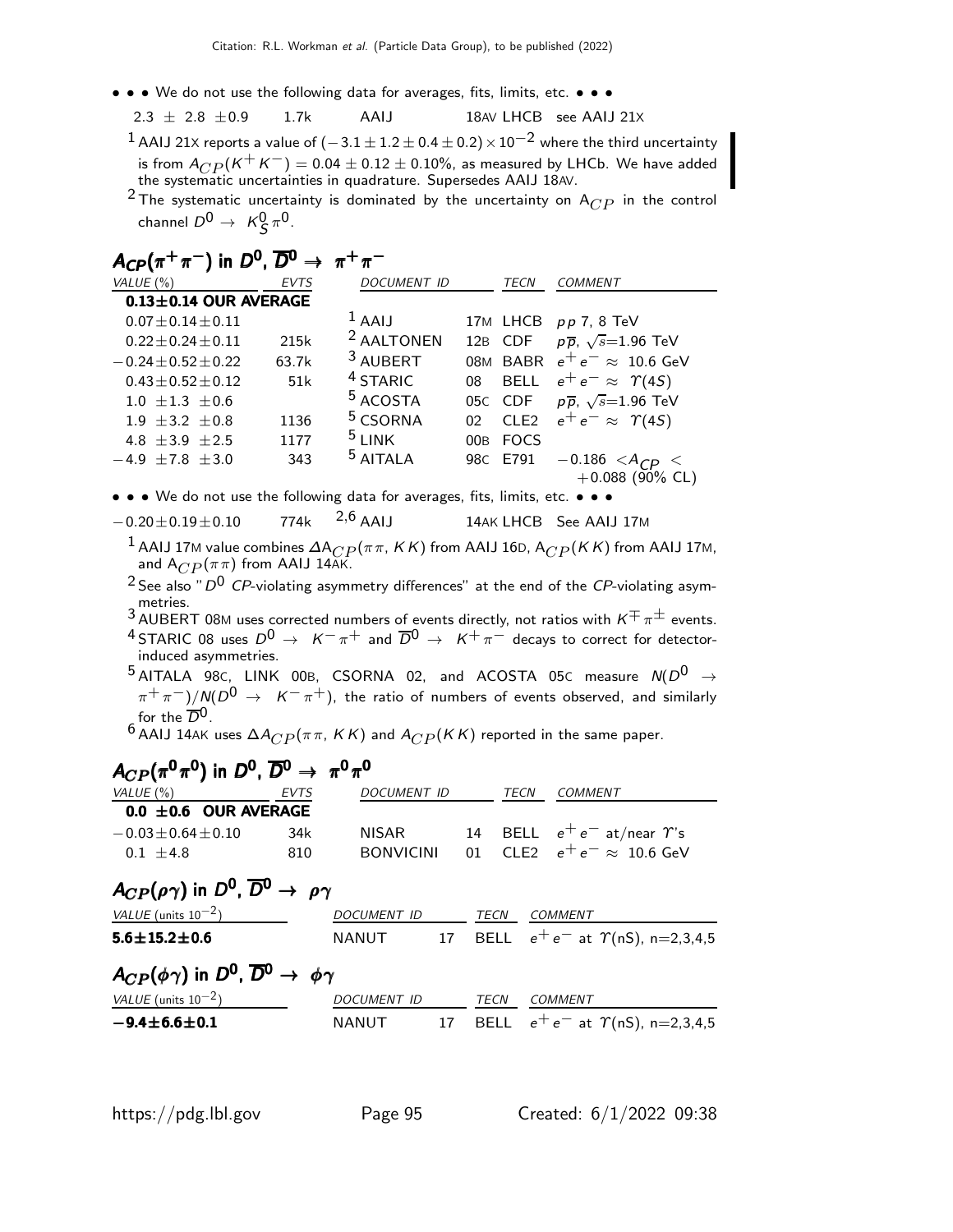| $A_{CP}(\overline{K}^*(892)^0\gamma)$ in $D^0$ , $\overline{D}{}^0\to\ \overline{K}^*(892)^0\gamma$                                               |                                 |  |                                                                                                                    |  |
|---------------------------------------------------------------------------------------------------------------------------------------------------|---------------------------------|--|--------------------------------------------------------------------------------------------------------------------|--|
| VALUE (units $10^{-2}$ )                                                                                                                          | DOCUMENT ID TECN COMMENT        |  |                                                                                                                    |  |
| $-0.3 \pm 2.0 \pm 0.0$                                                                                                                            |                                 |  | NANUT 17 BELL $e^+e^-$ at $\Upsilon$ (nS), n=2,3,4,5                                                               |  |
| $A_{CP}(\pi^+\pi^-\pi^0)$ in $D^0$ , $\overline{D}{}^0 \to \pi^+\pi^-\pi^0$                                                                       |                                 |  |                                                                                                                    |  |
| $\frac{$ VALUE (%)<br><b>0.3 ±0.4 OUR AVERAGE</b>                                                                                                 | <u>EVTS</u>                     |  | DOCUMENT ID TECN COMMENT                                                                                           |  |
|                                                                                                                                                   |                                 |  |                                                                                                                    |  |
|                                                                                                                                                   |                                 |  | $0.43 \pm 1.30$ 123k $\pm$ 490 ARINSTEIN 08 BELL $e^+e^- \approx \Upsilon(4S)$                                     |  |
|                                                                                                                                                   |                                 |  | $0.31\pm0.41\pm0.17$ $80\,\pm\, .3$ k $^{\text{1}}$ AUBERT $\qquad$ 08A0 BABR $\,$ e $^+$ e $^ \approx\,$ 10.6 GeV |  |
| $1 \quad \frac{+9}{-7} \quad \pm 5$                                                                                                               |                                 |  | <code>CRONIN-HEN05 CLEO</code> $e^+e^- \approx 10$ GeV                                                             |  |
| $1$ AUBERT 08AO report their result using a different sign convention.                                                                            |                                 |  |                                                                                                                    |  |
| $A_{CP}(\eta \pi^+ \pi^-)$ in $D^0$ , $\overline{D}{}^0 \rightarrow \eta \pi^+ \pi^-$                                                             |                                 |  |                                                                                                                    |  |
| $VALUE$ (units $10^{-2}$ ) EVTS DOCUMENT ID TECN COMMENT                                                                                          |                                 |  |                                                                                                                    |  |
| $0.9 \pm 1.2 \pm 0.5$                                                                                                                             | 13k                             |  | LI 21G BELL $e^+e^-$ at $\Upsilon(nS)$                                                                             |  |
| • • • We do not use the following data for averages, fits, limits, etc. • • •                                                                     |                                 |  |                                                                                                                    |  |
| $9.6 \pm 5.4 \pm 1.8$                                                                                                                             | 450                             |  | ABLIKIM 20G BES3 $e^+e^-$ at 3.773 GeV                                                                             |  |
| $A_{CP}(\rho(770)^+\pi^- \rightarrow \pi^+\pi^-\pi^0)$ in $D^0 \rightarrow \rho^+\pi^-$ , $\overline{D}{}^0 \rightarrow \rho^-\pi^+$              |                                 |  |                                                                                                                    |  |
| VALUE(%)                                                                                                                                          |                                 |  | DOCUMENT ID TECN COMMENT                                                                                           |  |
| $+1.2 \!\pm\! 0.8 \!\pm\! 0.3$                                                                                                                    |                                 |  | AUBERT 08A0 BABR Table 1, -Col.5/2×Col.2                                                                           |  |
| $A_{CP}(\rho(770)^{0}\pi^{0} \rightarrow \pi^{+}\pi^{-}\pi^{0})$ in $D^{0}$ , $\overline{D}^{0} \rightarrow \rho^{0}\pi^{0}$                      |                                 |  |                                                                                                                    |  |
| VALU E (%)                                                                                                                                        |                                 |  | DOCUMENT ID TECN COMMENT                                                                                           |  |
| $-3.1 \pm 2.7 \pm 1.2$                                                                                                                            |                                 |  | AUBERT 08A0 BABR Table 1, -Col.5/2×Col.2                                                                           |  |
|                                                                                                                                                   |                                 |  |                                                                                                                    |  |
| $A_{CP}(\rho(770)^-\pi^+\rightarrow \pi^+\pi^-\pi^0)$ in $D^0\rightarrow \rho^-\pi^+$ , $\overline{D}{}^0\rightarrow \rho^+\pi^-$                 |                                 |  |                                                                                                                    |  |
| VALUE (%)                                                                                                                                         |                                 |  | DOCUMENT ID TECN COMMENT                                                                                           |  |
| $-1.0$ $\pm$ 1.6 $\pm$ 0.7                                                                                                                        |                                 |  | AUBERT 08A0 BABR Table 1, $-Col.5/2 \times Col.2$                                                                  |  |
| $A_{CP}(\rho(1450)^{+}\pi^{-} \to \pi^{+}\pi^{-}\pi^{0})$ in $D^{0} \to \rho(1450)^{+}\pi^{-}$ , $\overline{D}^{0} \to$ c.c.                      |                                 |  |                                                                                                                    |  |
| VALU E (%)                                                                                                                                        |                                 |  | DOCUMENT ID TECN COMMENT                                                                                           |  |
| $0 + 50 + 50$                                                                                                                                     |                                 |  |                                                                                                                    |  |
|                                                                                                                                                   |                                 |  | AUBERT 08AO BABR Table 1, -Col.5/2×Col.2                                                                           |  |
| $A_{CP}(\rho(1450)^{0}\pi^{0}\rightarrow\ \pi^{+}\pi^{-}\pi^{0})$ in $D^{0}$ , $\overline{D}^{0}\rightarrow\ \rho(1450)^{0}\pi^{0}$               |                                 |  |                                                                                                                    |  |
|                                                                                                                                                   |                                 |  | VALUE (%) DOCUMENT ID TECN COMMENT                                                                                 |  |
| $-17 + 33 + 17$                                                                                                                                   |                                 |  | AUBERT 08A0 BABR Table 1, $-Col.5/2 \times Col.2$                                                                  |  |
|                                                                                                                                                   |                                 |  |                                                                                                                    |  |
| $A_{CP}(\rho(1450)^{-}\pi^{+}\rightarrow \pi^{+}\pi^{-}\pi^{0})$ in $D^{0}\rightarrow \rho(1450)^{-}\pi^{+}$ , $\overline{D}^{0}\rightarrow$ c.c. |                                 |  |                                                                                                                    |  |
|                                                                                                                                                   |                                 |  | VALUE (%) DOCUMENT ID TECN COMMENT                                                                                 |  |
| $+6 + 8 + 3$                                                                                                                                      |                                 |  | AUBERT 08A0 BABR Table 1, $-Col.5/2 \times Col.2$                                                                  |  |
| $A_{CP}(\rho(1700)^+\pi^-\rightarrow \pi^+\pi^-\pi^0)$ in $D^0\rightarrow \rho(1700)^+\pi^-,$ $\overline{D}{}^0\rightarrow$ c.c.                  |                                 |  |                                                                                                                    |  |
|                                                                                                                                                   |                                 |  |                                                                                                                    |  |
| $-5 + 13 + 5$                                                                                                                                     |                                 |  | VALUE (%) DOCUMENT ID TECN COMMENT<br>AUBERT 08AO BABR Table 1, -Col.5/2×Col.2                                     |  |
|                                                                                                                                                   |                                 |  |                                                                                                                    |  |
| $A_{CP}(\rho(1700)^{0}\pi^{0}\rightarrow\ \pi^{+}\pi^{-}\pi^{0})$ in $D^{0}$ , $\overline{D}{}^{0}\rightarrow\ \rho(1700)^{0}\pi^{0}$             |                                 |  |                                                                                                                    |  |
| VALUE (%)                                                                                                                                         | <u>DOCUMENT ID TECN COMMENT</u> |  |                                                                                                                    |  |
| $+13\pm8\pm3$                                                                                                                                     |                                 |  | AUBERT 08A0 BABR Table 1, -Col.5/2×Col.2                                                                           |  |
|                                                                                                                                                   |                                 |  |                                                                                                                    |  |
|                                                                                                                                                   |                                 |  | Created: $6/1/2022$ 09:38                                                                                          |  |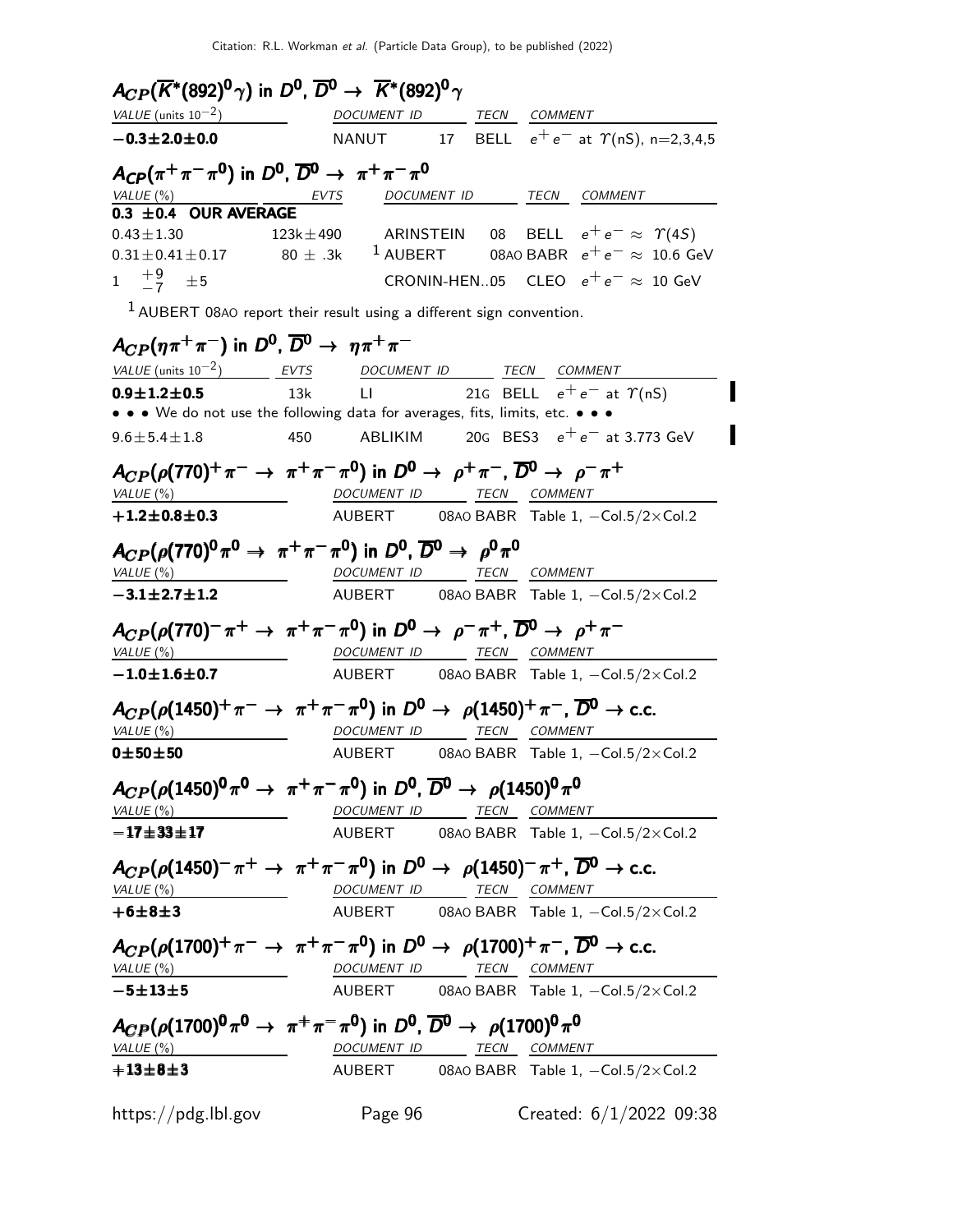|                                                                                                                                                                                                                |                          | $A_{CP}(\rho(1700)^{-}\pi^{+}\to \pi^{+}\pi^{-}\pi^{0})$ in $D^{0}\to \rho(1700)^{-}\pi^{+}$ , $\overline{D}^{0}\to$ c.c.                                                           |
|----------------------------------------------------------------------------------------------------------------------------------------------------------------------------------------------------------------|--------------------------|-------------------------------------------------------------------------------------------------------------------------------------------------------------------------------------|
| VALUE(%)                                                                                                                                                                                                       |                          | DOCUMENT ID TECN COMMENT                                                                                                                                                            |
| $+8 + 10 + 5$                                                                                                                                                                                                  |                          | AUBERT 08AO BABR Table 1, -Col.5/2×Col.2                                                                                                                                            |
| $A_{CP}(f_0(980)\pi^0 \to \pi^+\pi^-\pi^0)$ in $D^0$ , $\overline{D}^0 \to f_0(980)\pi^0$                                                                                                                      |                          |                                                                                                                                                                                     |
| VALUE(%)                                                                                                                                                                                                       | DOCUMENT ID TECN COMMENT |                                                                                                                                                                                     |
| 0 ± 25 ± 25                                                                                                                                                                                                    |                          | AUBERT 08A0 BABR Table 1, -Col.5/2×Col.2                                                                                                                                            |
| $A_{CP}(f_0(1370)\pi^0 \to \pi^+\pi^-\pi^0)$ in $D^0$ , $\overline{D}^0 \to f_0(1370)\pi^0$                                                                                                                    |                          |                                                                                                                                                                                     |
| VALUE (%) MOCUMENT ID TECN COMMENT                                                                                                                                                                             |                          |                                                                                                                                                                                     |
| $+25 \pm 13 \pm 13$                                                                                                                                                                                            |                          | AUBERT 08AO BABR Table 1, -Col.5/2×Col.2                                                                                                                                            |
| $A_{CP}(f_0(1500)\pi^0 \to \pi^+\pi^-\pi^0)$ in $D^0$ , $\overline{D}^0 \to f_0(1500)\pi^0$                                                                                                                    |                          |                                                                                                                                                                                     |
| VALUE(%)                                                                                                                                                                                                       | DOCUMENT ID TECN COMMENT |                                                                                                                                                                                     |
| $0 + 13 + 13$                                                                                                                                                                                                  |                          | AUBERT 08AO BABR Table 1, -Col.5/2×Col.2                                                                                                                                            |
| $A_{CP}(f_0(1710)\pi^0 \to \pi^+\pi^-\pi^0)$ in $D^0$ , $\overline{D}^0 \to f_0(1710)\pi^0$                                                                                                                    |                          |                                                                                                                                                                                     |
| $VALUE$ $\left(\% \right)$                                                                                                                                                                                     | DOCUMENT ID TECN COMMENT |                                                                                                                                                                                     |
| 0±17±17                                                                                                                                                                                                        |                          | AUBERT 08A0 BABR Table 1, -Col.5/2×Col.2                                                                                                                                            |
| $A_{CP}(f_2(1270)\pi^0 \to \pi^+\pi^-\pi^0)$ in $D^0$ , $\overline{D}^0 \to f_2(1270)\pi^0$                                                                                                                    |                          |                                                                                                                                                                                     |
| VALUE(%)                                                                                                                                                                                                       | DOCUMENT ID TECN COMMENT |                                                                                                                                                                                     |
| $-4 + 4 + 4$                                                                                                                                                                                                   |                          | AUBERT 08AO BABR Table 1, -Col.5/2×Col.2                                                                                                                                            |
| $A_{CP}(\sigma(400)\pi^0 \rightarrow \pi^+\pi^-\pi^0)$ in $D^0$ , $\overline{D}^0 \rightarrow \sigma(400)\pi^0$                                                                                                |                          |                                                                                                                                                                                     |
| VALUE (%)                                                                                                                                                                                                      | DOCUMENT ID TECN COMMENT |                                                                                                                                                                                     |
| $+6±6±6$                                                                                                                                                                                                       |                          | AUBERT 08AO BABR Table 1, -Col.5/2×Col.2                                                                                                                                            |
| $A_{CP}$ (nonresonant $\pi^+\pi^-\pi^0$ ) in $D^0$ , $\overline{D}^0$ $\rightarrow$ nonresonant $\pi^+\pi^-\pi^0$                                                                                              |                          |                                                                                                                                                                                     |
| VALUE(%)                                                                                                                                                                                                       | DOCUMENT ID TECN COMMENT |                                                                                                                                                                                     |
| $-13 \pm 19 \pm 13$                                                                                                                                                                                            |                          | AUBERT 08A0 BABR Table $1, -\text{Col.}5/2 \times \text{Col.}2$                                                                                                                     |
| $A_{CP}(2\pi^+ 2\pi^-)$ in $D^0$ , $\overline{D^0} \rightarrow 2\pi^+ 2\pi^-$                                                                                                                                  |                          |                                                                                                                                                                                     |
| $\frac{\textit{VALUE}(%)}{\textbf{0.54} \pm 1.04 \pm 0.51}$ EVTS DOCUMENT ID COMMENT<br>7.3k 1,2 DARGENT 17 $e^+e^-$ at $\psi(3770)$                                                                           |                          |                                                                                                                                                                                     |
|                                                                                                                                                                                                                |                          |                                                                                                                                                                                     |
|                                                                                                                                                                                                                |                          | <sup>1</sup> Decay rate asymmetry integrated in decay time and across full $4\pi$ phase space.<br>$2$ Obtained by analyzing CLEO-c data but not authored by the CLEO Collaboration. |
|                                                                                                                                                                                                                |                          | $A_{CP}(a_1(1260)^+\pi^- \to 2\pi^+2\pi^-)$ in $D^0 \to a_1(1260)^+\pi^-$ , $\overline{D}^0 \to$ c.c.                                                                               |
| $\underbrace{17 \pm 2.6 \pm 4.9}_{\text{A.7} \pm 2.6 \pm 4.9}$ $\underbrace{FVTS}_{\text{TX}}$ $\underbrace{100 \text{CUMENT}}_{\text{DARGENT}}$ $\underbrace{100 \text{CUMENT}}_{\text{A.7} \pm 2.6 \pm 4.9}$ |                          |                                                                                                                                                                                     |
|                                                                                                                                                                                                                |                          |                                                                                                                                                                                     |
|                                                                                                                                                                                                                |                          | $1$ Obtained by analyzing CLEO-c data but not authored by the CLEO Collaboration.                                                                                                   |
|                                                                                                                                                                                                                |                          | $A_{CP}(a_1(1260)^{-}\pi^{+} \to 2\pi^{+}2\pi^{-})$ in $D^{0} \to a_1(1260)^{-}\pi^{+}$ , $\overline{D}^{0} \to$ c.c.                                                               |
| $\underbrace{NALUE(%)}$ EVTS DOCUMENT ID COMMENT<br>13.7±13.8±11.4 7.3k 1 DARGENT 17 4-body fit, 4 $\pi$ evts                                                                                                  |                          |                                                                                                                                                                                     |
|                                                                                                                                                                                                                |                          |                                                                                                                                                                                     |
|                                                                                                                                                                                                                |                          | $1$ Obtained by analyzing CLEO-c data but not authored by the CLEO Collaboration.                                                                                                   |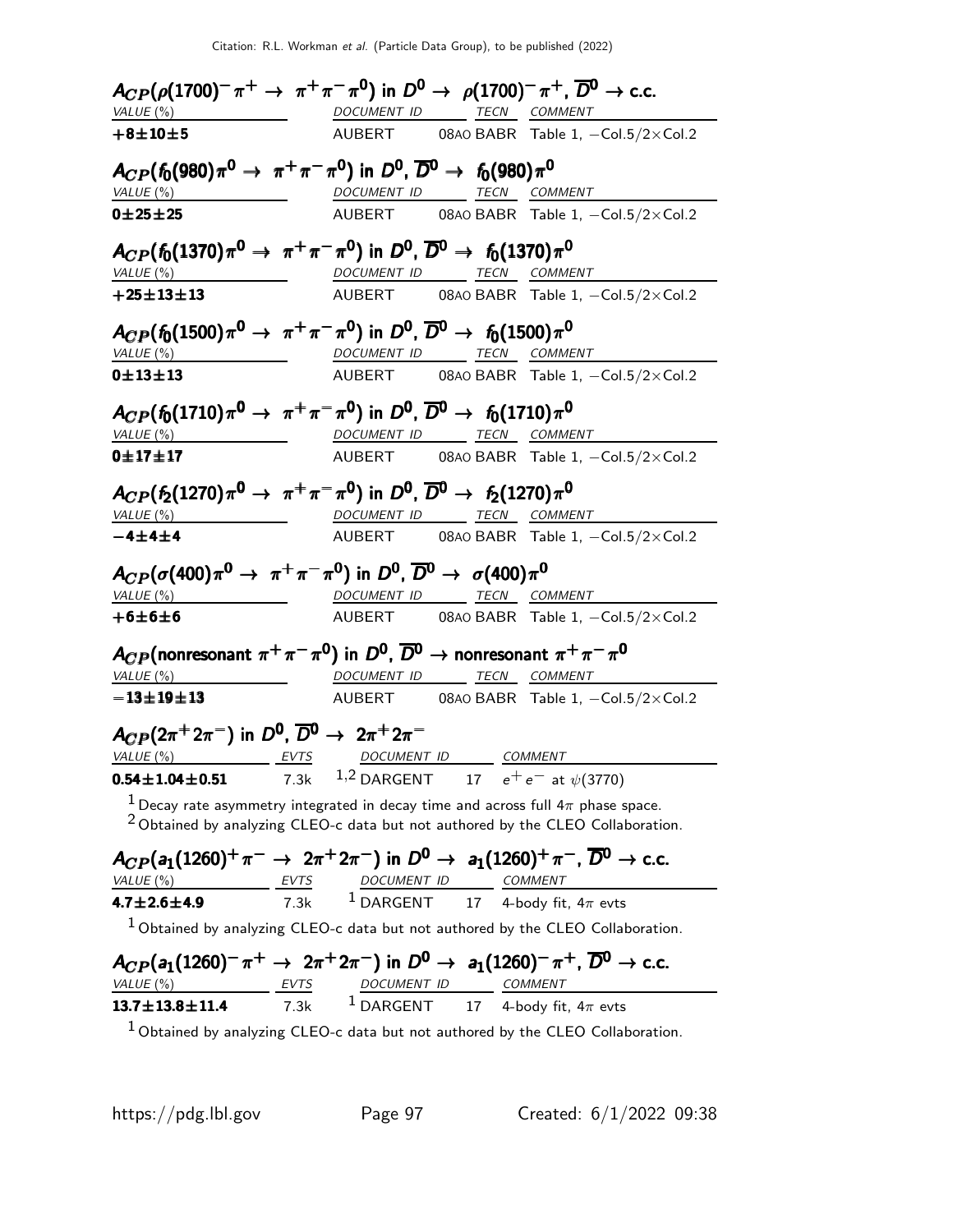|                                                                                             | $A_{CP}(\pi(1300)^+\pi^- \to 2\pi^+2\pi^-)$ in $D^0 \to \pi(1300)^+\pi^-$ , $\overline{D}^0 \to$ c.c.                                                                                                                               |                                                                                     |
|---------------------------------------------------------------------------------------------|-------------------------------------------------------------------------------------------------------------------------------------------------------------------------------------------------------------------------------------|-------------------------------------------------------------------------------------|
|                                                                                             | $\underbrace{VALUE(%)}_{\text{-.1.6}\pm\text{12.9}\pm\text{6.7}}$ EVTS $\underbrace{DVTS}_{\text{7.3k}}$ $\underbrace{DOCUMENT \quad ID}_{\text{DARGENT}}$ COMMENT<br>$\underbrace{COMMENT}_{\text{4-body fit, }4\pi \text{ evts}}$ |                                                                                     |
|                                                                                             |                                                                                                                                                                                                                                     |                                                                                     |
|                                                                                             | $1$ Obtained by analyzing CLEO-c data but not authored by the CLEO Collaboration.                                                                                                                                                   |                                                                                     |
|                                                                                             | $A_{CP}(\pi(1300)^{-}\pi^{+}\to 2\pi^{+}2\pi^{-})$ in $D^{0}\to \pi(1300)^{-}\pi^{+}$ , $\overline{D}^{0}\to$ c.c.                                                                                                                  |                                                                                     |
| VALUE (%) EVTS                                                                              | DOCUMENT ID COMMENT                                                                                                                                                                                                                 |                                                                                     |
|                                                                                             | $-5.6 \pm 11.9 \pm 27.7$ 7.3k <sup>1</sup> DARGENT 17 4-body fit, 4 $\pi$ evts                                                                                                                                                      |                                                                                     |
|                                                                                             | $1$ Obtained by analyzing CLEO-c data but not authored by the CLEO Collaboration.                                                                                                                                                   |                                                                                     |
|                                                                                             | $A_{CP}(a_1(1640)^+\pi^- \to 2\pi^+2\pi^-)$ in $D^0 \to a_1(1640)^+\pi^-$ , $\overline{D}^0 \to$ c.c.<br>VALUE (%) EVTS DOCUMENT ID COMMENT                                                                                         |                                                                                     |
| $8.6 \pm 17.8 \pm 19.3$                                                                     | 7.3k $^1$ DARGENT $^1$ 17 $^4$ -body fit, 4 $\pi$ evts                                                                                                                                                                              |                                                                                     |
|                                                                                             |                                                                                                                                                                                                                                     |                                                                                     |
|                                                                                             | $1$ Obtained by analyzing CLEO-c data but not authored by the CLEO Collaboration.                                                                                                                                                   |                                                                                     |
|                                                                                             | $A_{CP}(\pi_2(1670)^+\pi^- \to 2\pi^+2\pi^-)$ in $D^0 \to \pi_2(1670)^+\pi^-$ , $\overline{D}^0 \to$ c.c.                                                                                                                           |                                                                                     |
|                                                                                             | VALUE (%) EVTS DOCUMENT ID COMMENT                                                                                                                                                                                                  |                                                                                     |
| $7.3 \pm 15.1 \pm 10.4$ 7.3k                                                                | <sup>1</sup> DARGENT 17 4-body fit, $4\pi$ evts                                                                                                                                                                                     |                                                                                     |
|                                                                                             | $1$ Obtained by analyzing CLEO-c data but not authored by the CLEO Collaboration.                                                                                                                                                   |                                                                                     |
|                                                                                             | $A_{CP}(\sigma f_0(1370) \to 2\pi^+ 2\pi^-)$ in $D^0, \overline{D^0} \to \sigma f_0(1370)$                                                                                                                                          |                                                                                     |
|                                                                                             | VALUE (%) EVTS DOCUMENT ID COMMENT                                                                                                                                                                                                  |                                                                                     |
|                                                                                             | $-14.6 \pm 16.5 \pm 9.4$ 7.3k <sup>1</sup> DARGENT 17 4-body fit, 4 $\pi$ evts                                                                                                                                                      |                                                                                     |
|                                                                                             | $1$ Obtained by analyzing CLEO-c data but not authored by the CLEO Collaboration.                                                                                                                                                   |                                                                                     |
|                                                                                             |                                                                                                                                                                                                                                     |                                                                                     |
|                                                                                             | $A_{CP}(\sigma \rho (770)^0 \rightarrow 2\pi^+ 2\pi^-)$ in $D^0, \overline{D}{}^0 \rightarrow \sigma \rho (770)^0$<br>VALUE (%) EVTS DOCUMENT ID COMMENT                                                                            |                                                                                     |
|                                                                                             | <b>2.5±16.8±20.8</b> 7.3k <sup>1</sup> DARGENT 17 4-body fit, $4\pi$ evts                                                                                                                                                           |                                                                                     |
|                                                                                             |                                                                                                                                                                                                                                     |                                                                                     |
|                                                                                             | $1$ Obtained by analyzing CLEO-c data but not authored by the CLEO Collaboration.                                                                                                                                                   |                                                                                     |
|                                                                                             | $A_{CP}(2\rho(770)^0 \rightarrow 2\pi^+ 2\pi^-)$ in $D^0, \overline{D}{}^0 \rightarrow 2\rho(770)^0$                                                                                                                                |                                                                                     |
|                                                                                             | VALUE (%) THE VTS DOCUMENT ID COMMENT                                                                                                                                                                                               |                                                                                     |
|                                                                                             | $-5.6 \pm 5.0 \pm 2.9$ 7.3k <sup>1</sup> DARGENT 17 4-body fit, 4 $\pi$ evts                                                                                                                                                        |                                                                                     |
|                                                                                             | $1$ Obtained by analyzing CLEO-c data but not authored by the CLEO Collaboration.                                                                                                                                                   |                                                                                     |
|                                                                                             | $A_{CP}(2f_2(1270) \rightarrow 2\pi^+ 2\pi^-)$ in $D^0, \overline{D}^0 \rightarrow 2f_2(1270)$                                                                                                                                      |                                                                                     |
|                                                                                             |                                                                                                                                                                                                                                     |                                                                                     |
|                                                                                             | $\frac{\textit{VALUE}(%)}{-28.3 \pm 12.3 \pm 20.9}$ $\frac{\textit{EVTS}}{7.3 \text{k}}$ $\frac{\textit{DOCMENT ID}}{1 \textit{DARGENT}}$ $\frac{\textit{COMMENT}}{4 \textit{-body fit, } 4\pi \textit{evts}}$                      |                                                                                     |
|                                                                                             | $1$ Obtained by analyzing CLEO-c data but not authored by the CLEO Collaboration.                                                                                                                                                   |                                                                                     |
|                                                                                             |                                                                                                                                                                                                                                     |                                                                                     |
| $A_{CP}(\pi^+\pi^-\pi^0\eta)$ in $D^0$ , $\overline{D}{}^0 \rightarrow \pi^+\pi^-\pi^0\eta$ |                                                                                                                                                                                                                                     |                                                                                     |
|                                                                                             |                                                                                                                                                                                                                                     | $VALUE (units 10-2)$ EVTS DOCUMENT ID TECN COMMENT                                  |
|                                                                                             |                                                                                                                                                                                                                                     | $-5.5\pm5.2\pm2.4$ 510 ABLIKIM 20V BES3 $e^+e^-$ , 3773 MeV                         |
| $A_{CP}(K^+K^-\pi^0)$ in $D^0$ , $\overline{D}{}^0 \rightarrow K^+K^-\pi^0$                 |                                                                                                                                                                                                                                     |                                                                                     |
|                                                                                             |                                                                                                                                                                                                                                     | $VALUE (%)$ EVTS DOCUMENT ID TECN COMMENT                                           |
|                                                                                             |                                                                                                                                                                                                                                     | $-1.00 \pm 1.67 \pm 0.25$ 11 $\pm$ 0.11k AUBERT 08A0 BABR $e^+e^- \approx 10.6$ GeV |
|                                                                                             |                                                                                                                                                                                                                                     |                                                                                     |
|                                                                                             |                                                                                                                                                                                                                                     |                                                                                     |
| https://pdg.lbl.gov                                                                         | Page 98                                                                                                                                                                                                                             | Created: $6/1/2022$ 09:38                                                           |
|                                                                                             |                                                                                                                                                                                                                                     |                                                                                     |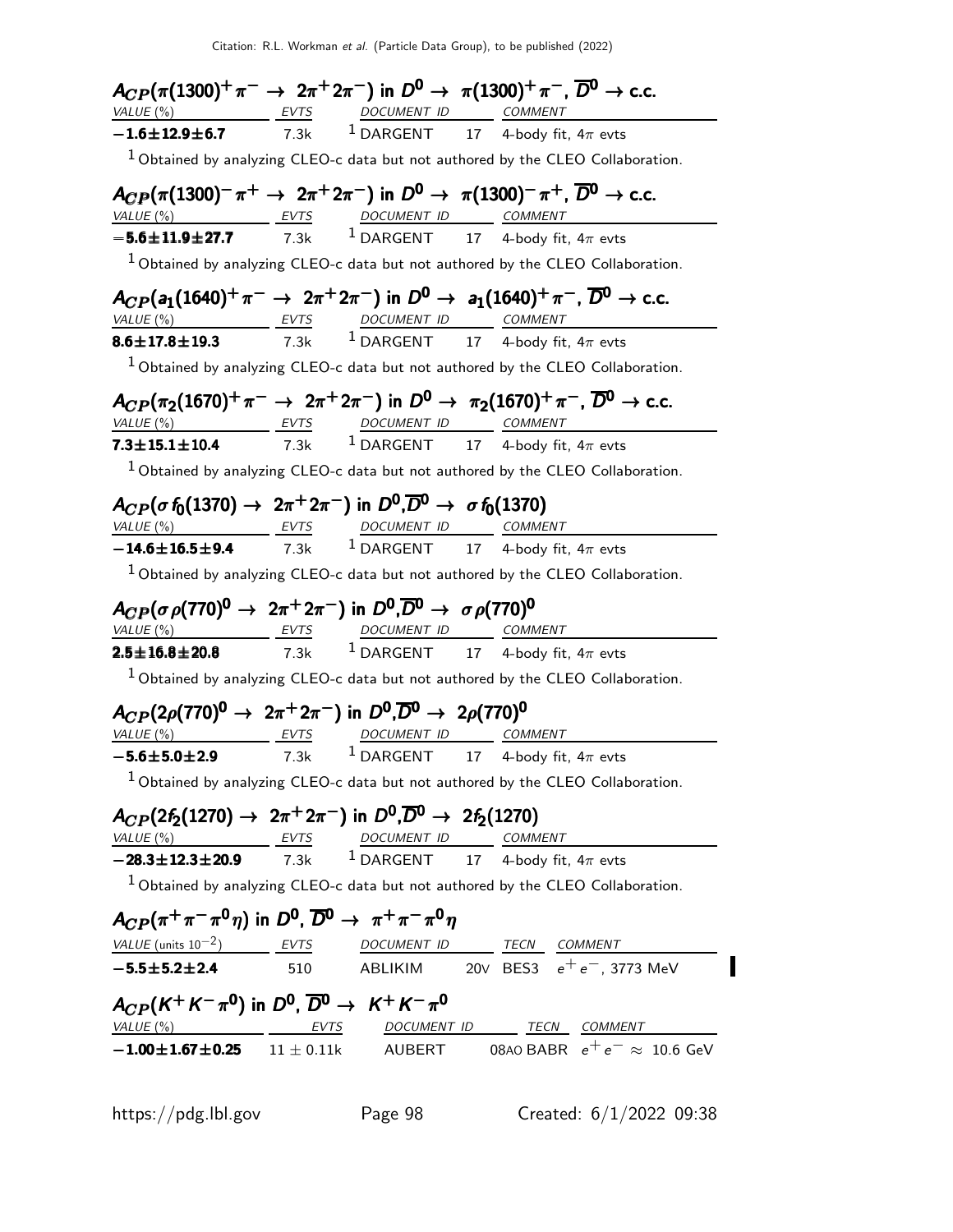| $A_{CP}(K^*(892)^+ K^- \to K^+ K^- \pi^0)$ in $D^0 \to K^*(892)^+ K^-$ , $\overline{D}{}^0 \to$ c.c.<br>VALUE (%)                                            | DOCUMENT ID TECN COMMENT |                          |                                                                                                           |
|--------------------------------------------------------------------------------------------------------------------------------------------------------------|--------------------------|--------------------------|-----------------------------------------------------------------------------------------------------------|
| $-0.9 \pm 1.2 \pm 0.4$                                                                                                                                       |                          |                          | $1$ AUBERT 08A0 BABR Table 1, $-Col.5/2 \times Col.2$                                                     |
| $1$ AUBERT 08AO report their result using a different sign convention.                                                                                       |                          |                          |                                                                                                           |
|                                                                                                                                                              |                          |                          |                                                                                                           |
| $A_{CP}(K^*(1410)^+ K^- \to K^+ K^- \pi^0)$ in $D^0 \to K^*(1410)^+ K^-$ , $\overline{D}{}^0 \to$ c.c.                                                       |                          |                          |                                                                                                           |
| VALUE(%)                                                                                                                                                     |                          | DOCUMENT ID TECN COMMENT |                                                                                                           |
| $-21 \pm 23 \pm 8$                                                                                                                                           |                          |                          | AUBERT 08A0 BABR Table 1, $-Col.5/2 \times Col.2$                                                         |
| $A_{CP}((K^+\pi^0)_{S-wave}K^-\rightarrow K^+K^-\pi^0)$ in $D^0\rightarrow (K^+\pi^0)_SK^-, \overline{D}^0\rightarrow$                                       |                          |                          |                                                                                                           |
| C.C.<br>VALUE (%)                                                                                                                                            |                          | DOCUMENT ID TECN COMMENT |                                                                                                           |
| $+7 + 15 + 3$                                                                                                                                                |                          |                          | AUBERT 08AO BABR Table 1, -Col.5/2×Col.2                                                                  |
|                                                                                                                                                              |                          |                          |                                                                                                           |
| $A_{CP}(\phi(1020)\pi^0 \to K^+K^-\pi^0)$ in $D^0$ , $\overline{D}^0 \to \phi(1020)\pi^0$                                                                    |                          |                          |                                                                                                           |
| VALUE(%)                                                                                                                                                     |                          | DOCUMENT ID TECN COMMENT |                                                                                                           |
| $+1.1 \pm 2.1 \pm 0.5$                                                                                                                                       |                          |                          | AUBERT 08AO BABR Table 1, -Col.5/2×Col.2                                                                  |
| $A_{CP}(f_0(980)\pi^0 \to K^+K^-\pi^0)$ in $D^0$ , $\overline{D}^0 \to f_0(980)\pi^0$                                                                        |                          |                          |                                                                                                           |
| VALUE(%)                                                                                                                                                     |                          | DOCUMENT ID TECN COMMENT |                                                                                                           |
| $-3 + 19 + 1$                                                                                                                                                |                          |                          | AUBERT 08A0 BABR Table 1, -Col.5/2xCol.2                                                                  |
| $A_{CP}(a_0(980)^0 \pi^0 \to K^+ K^- \pi^0)$ in $D^0$ , $\overline{D}^0 \to a_0(980)^0 \pi^0$                                                                |                          |                          |                                                                                                           |
| VALUE (%)                                                                                                                                                    |                          | DOCUMENT ID TECN COMMENT |                                                                                                           |
| $-5±16±2$                                                                                                                                                    |                          |                          | $1$ AUBERT 08A0 BABR Table 1, $-Col.5/2 \times Col.2$                                                     |
|                                                                                                                                                              |                          |                          | <sup>1</sup> This AUBERT 08A0 value is obtained when the $a_0(980)^0$ replaces the $f_0(980)$ in the fit. |
| $A_{CP}(f_2'(1525)\pi^0 \to K^+K^-\pi^0)$ in $D^0$ , $\overline{D}^0 \to f_2'(1525)\pi^0$                                                                    |                          |                          |                                                                                                           |
| VALUE (%)                                                                                                                                                    |                          | DOCUMENT ID TECN COMMENT |                                                                                                           |
| 0 ± 50 ± 150                                                                                                                                                 |                          |                          | AUBERT 08A0 BABR Table 1, $-Col.5/2 \times Col.2$                                                         |
| $A_{CP}(K^*(892)^- K^+ \to K^+ K^- \pi^0)$ in $D^0 \to K^*(892)^- K^+$ , $\overline{D}{}^0 \to$ c.c.<br>VALUE (%)                                            | DOCUMENT ID              |                          | TECN COMMENT                                                                                              |
| $-5 + 4 + 1$                                                                                                                                                 |                          |                          | AUBERT 08AO BABR Table 1, -Col.5/2×Col.2                                                                  |
|                                                                                                                                                              |                          |                          |                                                                                                           |
| $A_{CP}(K^*(1410)^{-}K^{+} \to K^{+}K^{-}\pi^{0})$ in $D^{0} \to K^*(1410)^{-}K^{+}$ , $\overline{D}^{0} \to$ c.c.                                           |                          |                          |                                                                                                           |
| VALUE $(%)$                                                                                                                                                  |                          | DOCUMENT ID TECN COMMENT |                                                                                                           |
| $-17\pm 28\pm 7$                                                                                                                                             |                          |                          | AUBERT 08A0 BABR Table 1, -Col.5/2×Col.2                                                                  |
| $A_{CP}((K^-\pi^0)_{S-wave}K^+\rightarrow K^+K^-\pi^0)$ in $D^0\rightarrow (K^-\pi^0)_SK^+$ , $\overline{D^0}\rightarrow$                                    |                          |                          |                                                                                                           |
| C.C.<br>VALUE (%)                                                                                                                                            |                          | DOCUMENT ID TECN COMMENT |                                                                                                           |
| $-7 + 40 + 8$                                                                                                                                                |                          |                          | AUBERT 08A0 BABR Table 1, -Col.5/2×Col.2                                                                  |
|                                                                                                                                                              |                          |                          |                                                                                                           |
|                                                                                                                                                              |                          |                          |                                                                                                           |
|                                                                                                                                                              |                          |                          |                                                                                                           |
| $A_{CP}(K^+K^-\eta)$ in $D^0$ , $\overline{D}^0 \rightarrow K^+K^-\eta$<br>$VALUE (units 10-2)$ EVTS DOCUMENT ID TECN COMMENT<br>$-1.4 \pm 3.3 \pm 1.1$ 1.4k |                          |                          | LI 21G BELL $e^+e^-$ at $\gamma$ (nS)                                                                     |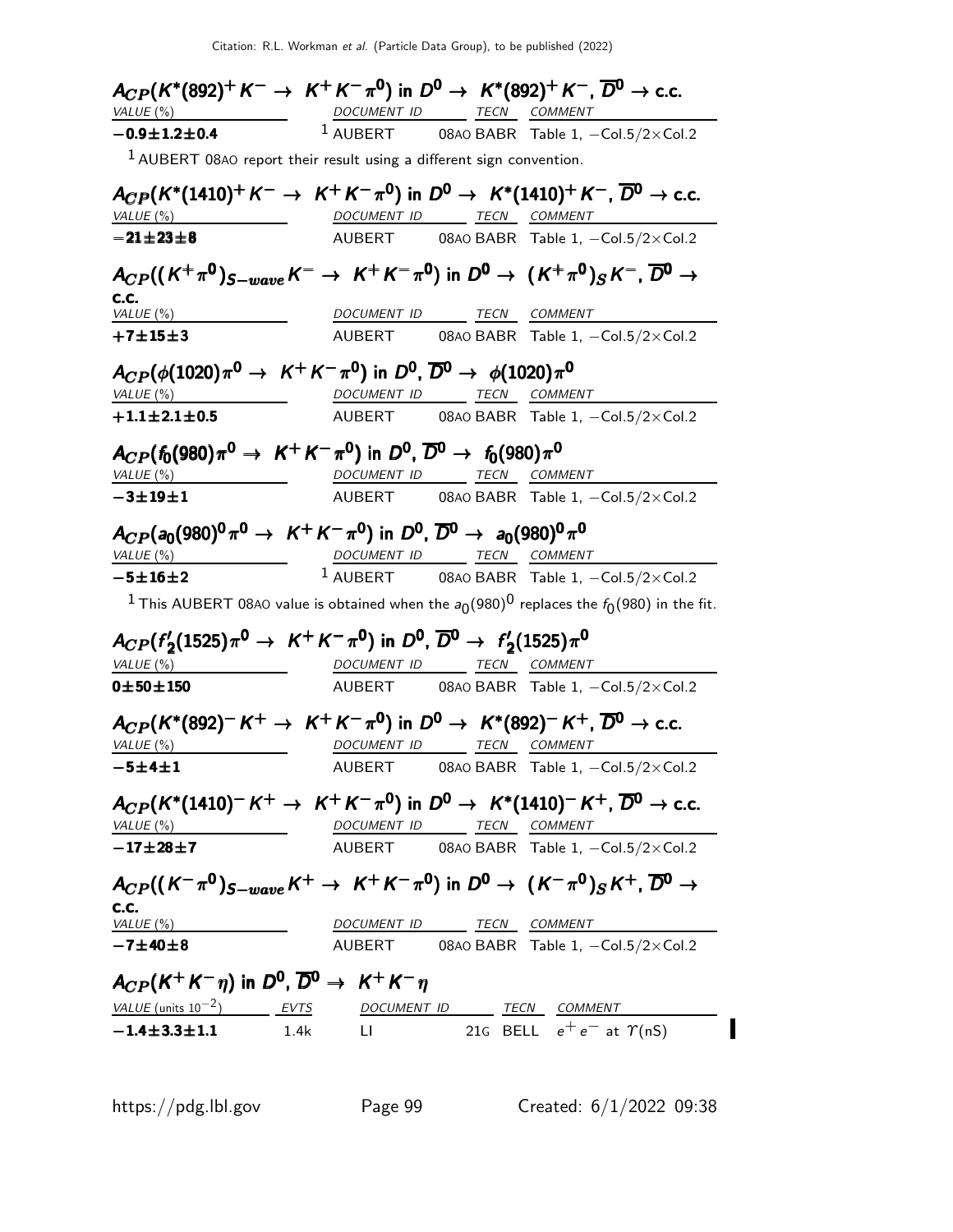| $A_{CP}(\phi(1020)\eta \rightarrow K^+K^-\eta)$ in $D^0$ , $\overline{D}^0 \rightarrow \phi(1020)\eta$     |      |                                      |                  |                                                                                                                         |
|------------------------------------------------------------------------------------------------------------|------|--------------------------------------|------------------|-------------------------------------------------------------------------------------------------------------------------|
| VALUE (units $10^{-2}$ ) EVTS                                                                              |      | DOCUMENT ID                          |                  | TECN COMMENT                                                                                                            |
| $-1.9 \pm 4.4 \pm 0.6$                                                                                     | 1.4k |                                      |                  | LI 21G BELL $e^+e^-$ at $\Upsilon(nS)$                                                                                  |
| $A_{\text{CP}}(K_S^0 \pi^0)$ in $D^0$ , $\overline{D}^0 \rightarrow K_S^0 \pi^0$                           |      |                                      |                  |                                                                                                                         |
| $VALUE(%)$ EVTS                                                                                            |      | DOCUMENT ID TECN COMMENT             |                  |                                                                                                                         |
| $-0.20 \pm 0.17$ OUR AVERAGE                                                                               |      |                                      |                  |                                                                                                                         |
| $-0.21 \pm 0.16 \pm 0.07$ 467k 1 NISAR 14 BELL $e^+e^-$ at/near $\gamma$ 's                                |      |                                      |                  |                                                                                                                         |
| $0.1 \pm 1.3$                                                                                              | 9099 |                                      |                  | BONVICINI 01 CLE2 $e^+e^- \approx 10.6$ GeV                                                                             |
| • • • We do not use the following data for averages, fits, limits, etc. • • •                              |      |                                      |                  |                                                                                                                         |
| $-0.28 \pm 0.19 \pm 0.10$                                                                                  | 326k | <b>KO</b>                            |                  | 11 BELL See NISAR 14                                                                                                    |
| $-1.8 \pm 3.0$                                                                                             |      | BARTELT                              |                  | 95 CLE2 See BONVICINI 01                                                                                                |
| $0.07$ %.                                                                                                  |      |                                      |                  | <sup>1</sup> After subtracting CPV in $K^0$ – $\overline{K}^0$ mixing, NISAR 14 gets $A_{CP}$ = (+0.12 $\pm$ 0.16 $\pm$ |
| $A_{CP}(K_S^0 \eta)$ in $D^0$ , $\overline{D}^0 \rightarrow K_S^0 \eta$                                    |      |                                      |                  |                                                                                                                         |
| VALUE (%) EVTS                                                                                             |      | DOCUMENT ID TECN COMMENT             |                  |                                                                                                                         |
| $+0.54 \pm 0.51 \pm 0.16$ 46k                                                                              |      | KO                                   |                  | 11 BELL $e^+e^- \approx \Upsilon(45)$                                                                                   |
| $A_{CP}(K_S^0 \eta')$ in $D^0$ , $\overline{D}{}^0 \rightarrow K_S^0 \eta'$                                |      |                                      |                  |                                                                                                                         |
| VALUE (%) EVTS                                                                                             |      | DOCUMENT ID TECN COMMENT             |                  |                                                                                                                         |
| $+0.98 \pm 0.67 \pm 0.14$ 27k                                                                              |      |                                      |                  | KO $11$ BELL $e^+e^- \approx \Upsilon(4S)$                                                                              |
| $A_{\text{CP}}(K_{\text{S}}^0\phi)$ in $D^0$ , $\overline{D}^0 \rightarrow K_{\text{S}}^0\phi$<br>VALUE(%) |      | DOCUMENT ID TECN COMMENT             |                  |                                                                                                                         |
| <b>-2.8±9.4</b> BARTELT 95 CLE2 $-18.2 < A_{CP} < +12.6\%$ (90%CL)                                         |      |                                      |                  |                                                                                                                         |
| $A_{CP}(K^{\pm}\pi^{\pm})$ in $D^0 \rightarrow K^-\pi^+$ , $\overline{D}{}^0 \rightarrow K^+\pi^-$         |      |                                      |                  |                                                                                                                         |
| $VALUE(%)$ EVTS                                                                                            |      | DOCUMENT ID _______ TECN ___ COMMENT |                  |                                                                                                                         |
| 0.2 $\pm$ 0.5 OUR AVERAGE                                                                                  |      |                                      |                  |                                                                                                                         |
| $-0.01 \pm 0.91$                                                                                           |      | AAIJ                                 |                  | 18K LHCB pp at 7, 8, 13 TeV                                                                                             |
| $0.3 \pm 0.3 \pm 0.6$                                                                                      |      | BONVICINI<br>BONVICINI               |                  | 14 CLEO All CLEO-c runs                                                                                                 |
| • • • We do not use the following data for averages, fits, limits, etc. • • •                              |      |                                      |                  |                                                                                                                         |
| $+0.5 \pm 0.4 \pm 0.9$ 150k MENDEZ 10 CLEO See BONVICINI 14                                                |      |                                      |                  |                                                                                                                         |
| $-0.4 \pm 0.5 \pm 0.9$                                                                                     |      |                                      |                  | DOBBS 07 CLEO See BONVICINI 14                                                                                          |
| $A_{CP}(K^{\pm}\pi^{\mp})$ in $D^0 \rightarrow K^+\pi^-$ , $\overline{D}{}^0 \rightarrow K^-\pi^+$         |      |                                      |                  |                                                                                                                         |
|                                                                                                            |      | DOCUMENT ID TECN COMMENT             |                  |                                                                                                                         |
| $\frac{VALUE (%)}{- 0.9 \pm 1.4 \text{ OUR AVERAGE}}$                                                      |      |                                      |                  |                                                                                                                         |
| $-1.7 \pm 1.6$                                                                                             |      | $1,2$ AAIJ                           |                  | 17AO LHCB pp at 7,8 TeV                                                                                                 |
| $-2.1\pm 5.2\pm 1.5$ 4.0k                                                                                  |      | AUBERT                               |                  | 07W BABR $e^+e^- \approx 10.6$ GeV                                                                                      |
| $+ 2.3 \pm 4.7$                                                                                            | 4.0k | $3$ ZHANG                            | 06 BELL $e^+e^-$ |                                                                                                                         |
| $+18$ $\pm 14$ $\pm 4$                                                                                     |      | $4$ LINK                             |                  | 05H FOCS $\gamma$ nucleus                                                                                               |
| $+ 9.5 \pm 6.1 \pm 8.3$                                                                                    |      | <sup>5</sup> AUBERT                  |                  | 03Z BABR $e^+e^-$ , 10.6 GeV                                                                                            |
| $+ 2 \begin{array}{c} +19 \\ -20 \end{array}$<br>$\pm 1$                                                   | 45   | <sup>6</sup> GODANG                  | 00 CLE2 $e^+e^-$ |                                                                                                                         |

 $\blacksquare$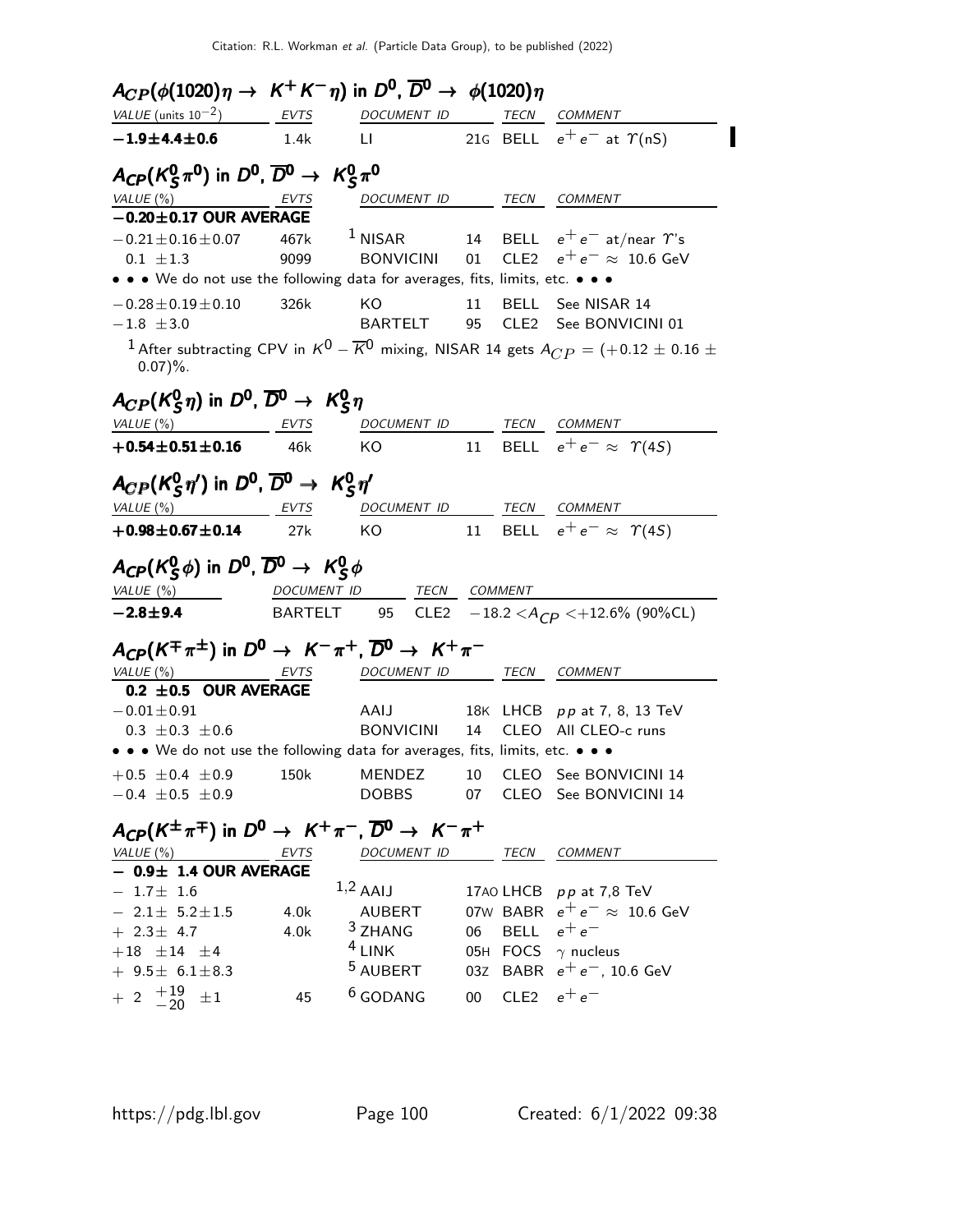• • • We do not use the following data for averages, fits, limits, etc. • • •

| $-0.7 + 1.9$ |      | $1$ AAIJ       | 13CE LHCB Repl. by AAIJ 17AO |
|--------------|------|----------------|------------------------------|
| $-8.0 + 7.7$ | 0.8k | $\frac{7}{11}$ | 05A BELL See ZHANG 06        |

 $^1$ Based on 3 fb $^{-1}$  of data collected at  $\sqrt{s} =$  7, 8 TeV. Allowing for  ${\it CP}$  violation, the direct CP-violation in mixing is reported for the  $D^0 \to K^+ \pi^-$  and  $\overline{D}^0 \to K^+ \pi^-$ .

<sup>2</sup> The CPV is derived from  $A_{CP} = (R_D^+ - R_D^-)/(R_D^+ + R_D^-)$ .

3 This ZHANG 06 result allows mixing.

<sup>4</sup> This LINK 05H result assumes no mixing. If mixing is allowed, it becomes  $0.13^{+0.33}_{-0.25}$   $\pm$  $\frac{0.101}{0.25}$  + 1 nis Linn ush result assumes no mixing. It mixing is allowed, it becomes 0.13  $\pm$  0.25  $\pm$ <br>0.10.<br>5 This AUBERT 03Z limit assumes no mixing. If mixing is allowed, the 95% confidence-

level interval is  $(-2.8 < A_D < 4.9) \times 10^{-3}$ .

 $^6$  This GODANG 00 result assumes no  $D^0$ - $\overline{D}^0$  mixing and becomes  $-0.43 < A_{CP} < +0.34$ at 95% CL. If mixing is allowd  $A_{\text{CP}} = -0.01^{+0.16}_{-0.17} \pm 0.01$ .

 $7$  This LI 05A result allows mixing.

# $A_{CP}$ (K<sup>-</sup> $\pi^+$ ) in  $D_{CP(\pm1)} \rightarrow K^{\mp} \pi^{\pm}$

 $A_{CP}(K^-\pi^+) = [B(D_{CP(-)} \rightarrow K^-\pi^+ + \text{c.c.}) - B(D_{CP(+)} \rightarrow K^-\pi^+ +$ c.c.)] / Sum VALUE (%) DOCUMENT ID TECN COMMENT 12.7±1.3±0.7 <sup>1</sup> ABLIKIM 14C BES3  $e^+e^-$  →  $D^0\overline{D}^0$ , 3.77 GeV <sup>1</sup> ABLIKIM 14C uses quantum correlations in  $e^+e^- \to D^0\overline{D}^0$  at the  $\psi(3770)$  to measure

the asymmetry of the branching fraction of  $D^0 \rightarrow K^-\pi^+$  in  $C P$ -odd and  $C P$ -even eigenstates. It then extracts the strong-phase difference  $\delta_{\pmb{K}\pi^+}$ 

| $A_{CP}(K^{\pm}\pi^{\pm}\pi^{0})$ in $D^{0} \rightarrow K^{-}\pi^{+}\pi^{0}$ , $\overline{D}^{0} \rightarrow K^{+}\pi^{-}\pi^{0}$                                                        |                    |             |                                   |
|------------------------------------------------------------------------------------------------------------------------------------------------------------------------------------------|--------------------|-------------|-----------------------------------|
| VALUE $(\% )$                                                                                                                                                                            | <b>DOCUMENT ID</b> | <b>TECN</b> | <b>COMMENT</b>                    |
| $0.1 \pm 0.5$ OUR AVERAGE                                                                                                                                                                |                    |             |                                   |
| $0.1 \pm 0.3 \pm 0.4$                                                                                                                                                                    |                    |             | BONVICINI 14 CLEO All CLEO-c runs |
| $-3.1 \pm 8.6$                                                                                                                                                                           | $1$ KOPP           |             | 01 CLE2 $e^+e^- \approx 10.6$ GeV |
| • • • We do not use the following data for averages, fits, limits, etc. • • •                                                                                                            |                    |             |                                   |
| $0.2 \pm 0.4 \pm 0.8$                                                                                                                                                                    | DOBBS              |             | 07 CLEO See BONVICINI 14          |
| <sup>1</sup> KOPP 01 fits separately the $D^0$ and $\overline{D}^0$ Dalitz plots and then calculates the integrated<br>difference of normalized densities divided by the integrated sum. |                    |             |                                   |

| $A_{CP}(K^{\pm}\pi^{\mp}\pi^{\prime})$ in $D^0 \rightarrow K^+\pi^-\pi^{\prime}$ , $\overline{D}^0 \rightarrow K^-\pi^+\pi^{\prime}$ |      |                       |          |                                                       |
|--------------------------------------------------------------------------------------------------------------------------------------|------|-----------------------|----------|-------------------------------------------------------|
| VALUE $(\% )$                                                                                                                        | EVTS | <b>DOCUMENT ID</b>    | TECN     | COMMENT                                               |
| $0 \pm 5$ OUR AVERAGE                                                                                                                |      |                       |          |                                                       |
| $-0.6 \pm 5.3$                                                                                                                       |      | $1978 \pm 104$ TIAN   |          | 05 BELL $e^+e^- \approx \Upsilon(4S)$                 |
| $+9$ $+25$<br>-25                                                                                                                    | 38   |                       |          | BRANDENB 01 CLE2 $e^+e^- \approx \Upsilon(4S)$        |
| $A_{CP}(K_S^0 \pi^+ \pi^-)$ in $D^0$ , $\overline{D}{}^0 \rightarrow K_S^0 \pi^+ \pi^-$<br>VALUE $(\%)$                              | EVTS | <b>DOCUMENT ID</b>    | TECN     | COMMENT                                               |
| $-0.1 \pm 0.8$ OUR AVERAGE                                                                                                           |      |                       |          |                                                       |
| $-0.05 + 0.57 + 0.54$                                                                                                                | 350k | <sup>1</sup> AALTONEN | 12AD CDF |                                                       |
| $-0.9 \pm 2.1 +^{1.6}_{-5.7}$                                                                                                        | 4854 | <sup>2</sup> ASNER    |          | 04A CLEO $e^+ \, e^- \approx \, 10 \,\, \mathrm{GeV}$ |

 $1$ This is the overall result of AALTONEN 12AD. Following are the 15  $CP$  fit-fraction asymmetries from the amplitude analysis of the  $D^0$  and  $\overline{D}{}^0\to~\mathcal{K}^0_S\pi^+\pi^-$  Dalitz plots.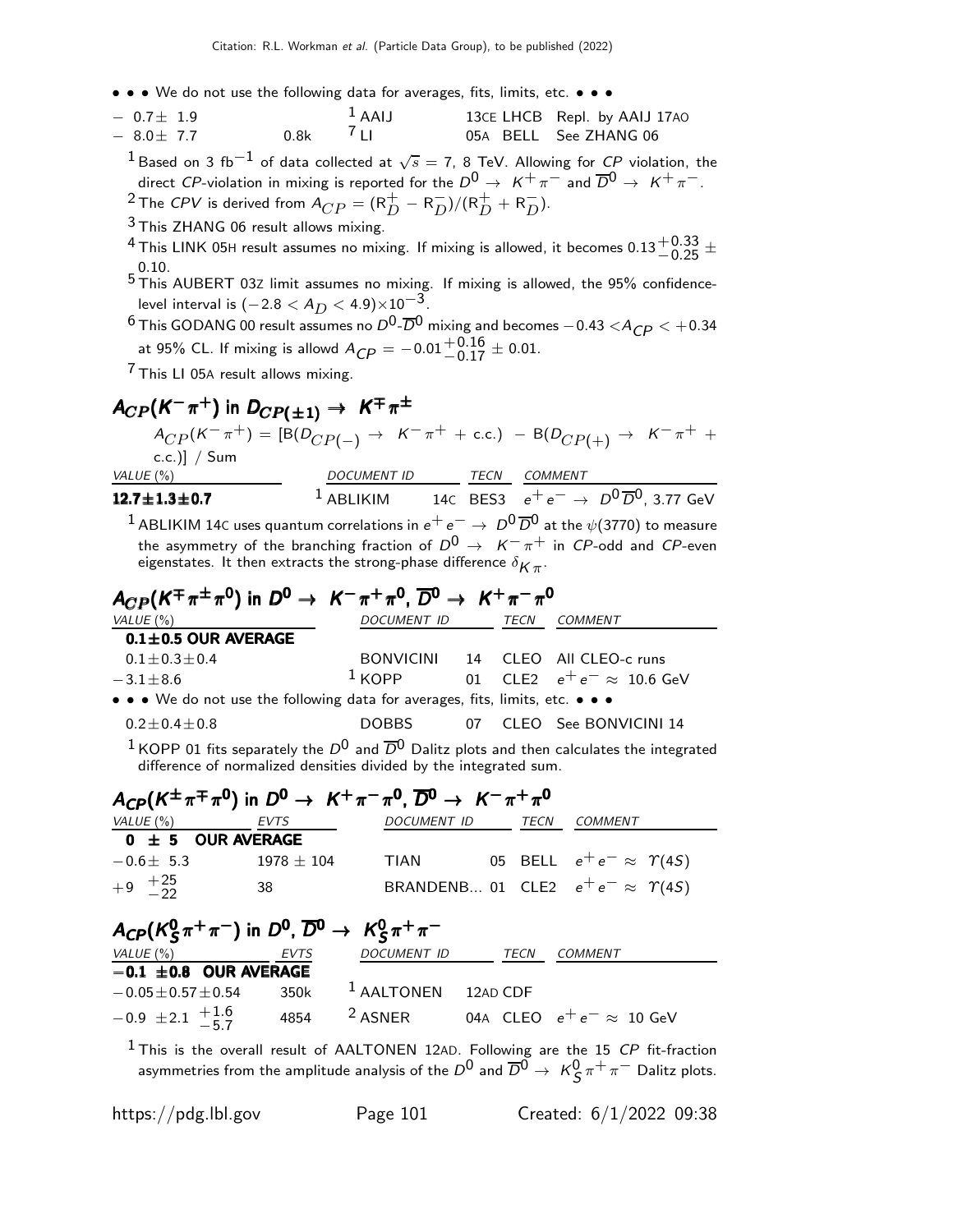$2$  This is the overall result of ASNER 04A;  $CP$ -violating limits are also given below for each of the 10 resonant submodes found in an amplitude analysis of the  $D^0$  and  $\overline{D}{}^0\to\overline{D}{}^0$  $\kappa_S^0 \pi^+ \pi^-$  Dalitz plots.

| $A_{CP}(K^{\pm}\pi^{\pm}\eta)$ in $D^0$ , $\overline{D}{}^0 \rightarrow K^{\mp}\pi^{\pm}\eta$                                                                                                                                                                                                                               |      |                          |  |                                                |
|-----------------------------------------------------------------------------------------------------------------------------------------------------------------------------------------------------------------------------------------------------------------------------------------------------------------------------|------|--------------------------|--|------------------------------------------------|
| $VALUE$ (units $10^{-2}$ ) EVTS                                                                                                                                                                                                                                                                                             |      |                          |  | DOCUMENT ID TECN COMMENT                       |
| $-1.9 \pm 1.3 \pm 1.0$ 6.1k                                                                                                                                                                                                                                                                                                 |      |                          |  |                                                |
| $A_{CP}(K_S^0 \pi^0 \eta)$ in $D^0$ , $\overline{D}{}^0 \rightarrow K_S^0 \pi^0 \eta$                                                                                                                                                                                                                                       |      |                          |  |                                                |
| VALUE (units $10^{-2}$ ) EVTS                                                                                                                                                                                                                                                                                               |      | DOCUMENT ID TECN COMMENT |  |                                                |
| $-3.9 \pm 3.2 \pm 0.8$                                                                                                                                                                                                                                                                                                      | 1.1k |                          |  |                                                |
| $A_{CP}(K^{\pm}\pi^{\pm}\pi^{0}\eta)$ in $D^{0}$ , $\overline{D}^{0} \rightarrow K^{\mp}\pi^{\pm}\pi^{0}\eta$                                                                                                                                                                                                               |      |                          |  |                                                |
| VALUE (units $10^{-2}$ ) EVTS                                                                                                                                                                                                                                                                                               |      | DOCUMENT ID TECN COMMENT |  |                                                |
| $-7.9 \pm 4.8 \pm 2.5$                                                                                                                                                                                                                                                                                                      | 580  |                          |  |                                                |
| $A_{CP}(K^*(892)^{\mp} \pi^{\pm} \to K_S^0 \pi^+ \pi^-)$ in $D^0 \to K^{*-} \pi^+$ , $\overline{D}^0 \to K^{*+} \pi^-$                                                                                                                                                                                                      |      |                          |  |                                                |
| VALUE (%)                                                                                                                                                                                                                                                                                                                   |      | DOCUMENT ID TECN COMMENT |  |                                                |
| $+0.36 \pm 0.33 \pm 0.40$                                                                                                                                                                                                                                                                                                   |      |                          |  | AALTONEN 12AD CDF Dalitz fit, $\sim$ 350k evts |
| • • • We do not use the following data for averages, fits, limits, etc. • • •                                                                                                                                                                                                                                               |      |                          |  |                                                |
| $+2.5 \pm 1.9 \pm 3.3$                                                                                                                                                                                                                                                                                                      |      |                          |  | ASNER 04A CLEO Dalitz fit, 4854 evts           |
| $A_{CP}(K^*(892)^{\pm} \pi^{\mp} \rightarrow K_S^0 \pi^+ \pi^-)$ in $D^0 \rightarrow K^{*+} \pi^-$ , $\overline{D}^0 \rightarrow K^{*-} \pi^+$<br>This is a doubly Cabibbo-suppressed mode.<br>VALUE $(\%)$<br>$+$ 1.0 $\pm$ 5.7 $\pm$ 2.1<br>• • • We do not use the following data for averages, fits, limits, etc. • • • |      | DOCUMENT ID TECN COMMENT |  | AALTONEN 12AD CDF Dalitz fit, $\sim$ 350k evts |
| $-21 \pm 42 \pm 28$                                                                                                                                                                                                                                                                                                         |      |                          |  | ASNER 04A CLEO Dalitz fit, 4854 evts           |
| $A_{CP}(K_S^0\rho^0 \to K_S^0\pi^+\pi^-)$ in $D^0 \to \overline{K}^0\rho^0$ , $\overline{D}^0 \to K^0\rho^0$                                                                                                                                                                                                                |      |                          |  |                                                |
| VALUE $(\%)$                                                                                                                                                                                                                                                                                                                |      | DOCUMENT ID TECN COMMENT |  |                                                |
| $-0.05 \pm 0.50 \pm 0.08$                                                                                                                                                                                                                                                                                                   |      |                          |  | AALTONEN 12AD CDF Dalitz fit, $\sim$ 350k evts |
| • • • We do not use the following data for averages, fits, limits, etc. • • •                                                                                                                                                                                                                                               |      |                          |  |                                                |
| $+3.1 \pm 3.8 \pm 2.7$                                                                                                                                                                                                                                                                                                      |      |                          |  |                                                |
| $A_{CP}(K_S^0 \omega \to K_S^0 \pi^+ \pi^-)$ in $D^0 \to \overline{K}{}^0 \omega$ , $\overline{D}{}^0 \to K^0 \omega$                                                                                                                                                                                                       |      |                          |  |                                                |
| VALUE (%)                                                                                                                                                                                                                                                                                                                   |      |                          |  | DOCUMENT ID TECN COMMENT                       |
| $-12.6\pm$ 6.0 $\pm$ 2.6                                                                                                                                                                                                                                                                                                    |      | AALTONEN                 |  | 12AD CDF Dalitz fit, $\sim$ 350k evts          |
| • • • We do not use the following data for averages, fits, limits, etc. • • •                                                                                                                                                                                                                                               |      |                          |  |                                                |
| $-26 \pm 24 + 22$                                                                                                                                                                                                                                                                                                           |      | ASNER                    |  | 04A CLEO Dalitz fit, 4854 evts                 |
| $A_{CP}(K_S^0 f_0(980) \to K_S^0 \pi^+ \pi^-)$ in $D^0 \to \overline{K}^0 f_0(980)$ , $\overline{D}^0 \to K^0 f_0(980)$                                                                                                                                                                                                     |      |                          |  |                                                |
| VALUE(%)                                                                                                                                                                                                                                                                                                                    |      | DOCUMENT ID TECN COMMENT |  |                                                |
| $-0.4\pm 2.2\pm 1.6$                                                                                                                                                                                                                                                                                                        |      |                          |  | AALTONEN 12AD CDF Dalitz fit, $\sim$ 350k evts |
| • • • We do not use the following data for averages, fits, limits, etc. • • •                                                                                                                                                                                                                                               |      |                          |  |                                                |
| $-4.7 \pm 11.0 \pm 24.9 \atop -8.8$                                                                                                                                                                                                                                                                                         |      | ASNER                    |  | 04A CLEO Dalitz fit, 4854 evts                 |
| https://pdg.lbl.gov                                                                                                                                                                                                                                                                                                         |      | Page 102                 |  | Created: $6/1/2022$ 09:38                      |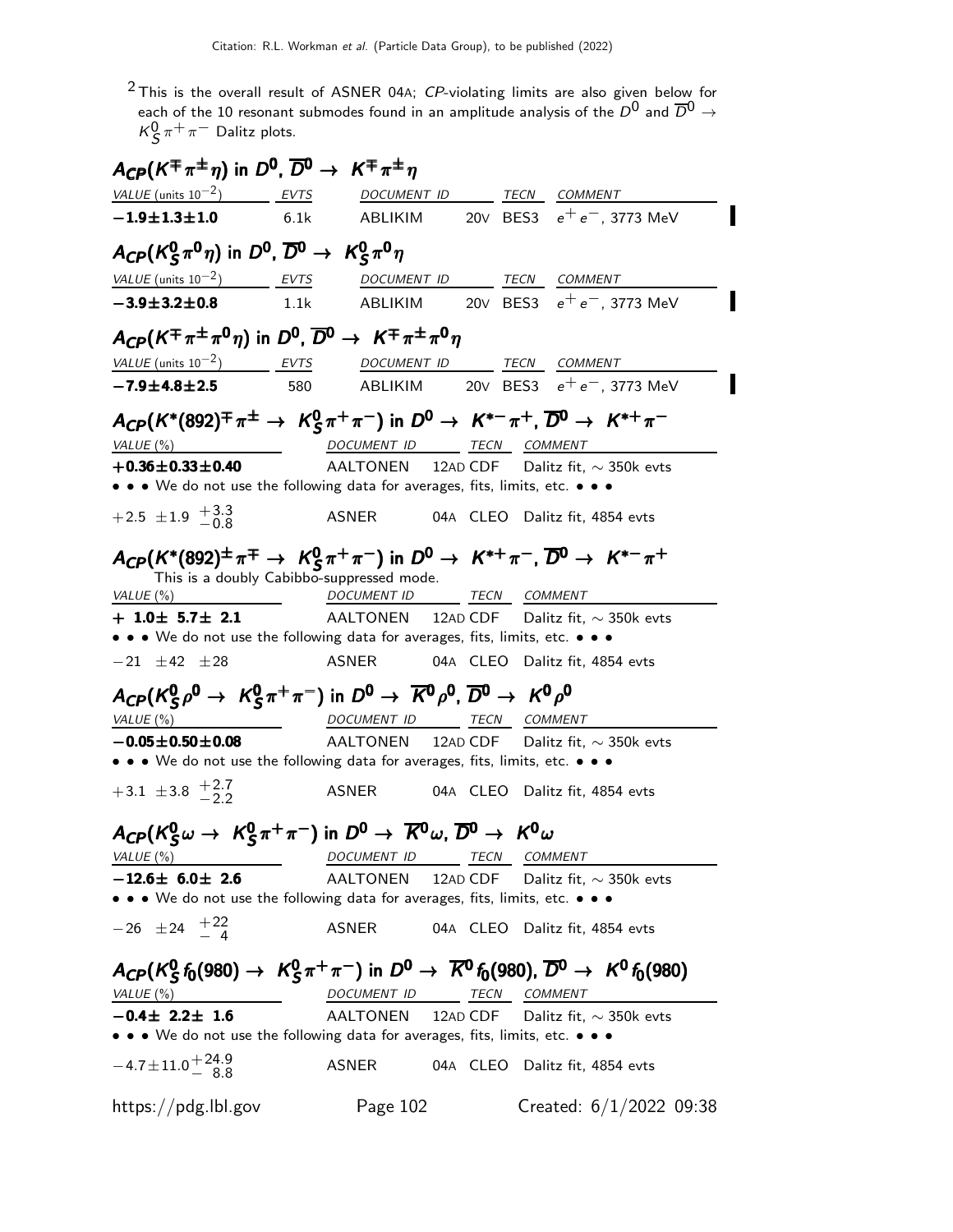|                                                        | $A_{CP}(K_S^0 f_2(1270) \to K_S^0 \pi^+ \pi^-)$ in $D^0 \to \overline{K}^0 f_2(1270)$ , $\overline{D}^0 \to K^0 f_2(1270)$                              |
|--------------------------------------------------------|---------------------------------------------------------------------------------------------------------------------------------------------------------|
| VALUE (%)                                              | DOCUMENT ID TECN COMMENT                                                                                                                                |
| $-$ 4.0 $\pm$ 3.4 $\pm$ 3.0                            | AALTONEN 12AD CDF Dalitz fit, $\sim$ 350k evts                                                                                                          |
|                                                        | • • • We do not use the following data for averages, fits, limits, etc. • • •                                                                           |
| $+34 \pm 51 + \frac{33}{79}$                           | ASNER<br>04A CLEO Dalitz fit, 4854 evts                                                                                                                 |
|                                                        | $A_{\text{CP}}(K_S^0 f_0(1370) \to K_S^0 \pi^+ \pi^-)$ in $D^0 \to \overline{K}^0 f_0(1370)$ , $\overline{D}^0 \to K^0 f_0(1370)$                       |
| VALUE $(\%)$<br>$-$ 0.5 $\pm$ 4.6 $\pm$ 7.7            | DOCUMENT ID TECN COMMENT<br>AALTONEN 12AD CDF Dalitz fit, $\sim$ 350k evts                                                                              |
|                                                        | • • • We do not use the following data for averages, fits, limits, etc. • • •                                                                           |
|                                                        |                                                                                                                                                         |
| $+18$ $\pm 10$ $+13$<br>-22                            | ASNER<br>04A CLEO Dalitz fit, 4854 evts                                                                                                                 |
|                                                        | $A_{CP}(K_S^0 \rho^0(1450))$ in $D^0 \to \overline{K}^0 \rho^0(1450)$ , $\overline{D}^0 \to K^0 \rho^0(1450)$                                           |
|                                                        |                                                                                                                                                         |
| VALUE(%)<br>$-4.1 \pm 5.2 \pm 8.1$                     | DOCUMENT ID TECN<br>COMMENT                                                                                                                             |
|                                                        | AALTONEN 12AD CDF Dalitz fit, $\sim$ 350k evts                                                                                                          |
|                                                        | $A_{CP}(K_S^0 f_0(600))$ in $D^0 \to \overline{K}^0 f_0(600)$ , $\overline{D}^0 \to K^0 f_0(600)$                                                       |
| VALUE (%)                                              | DOCUMENT ID TECN COMMENT                                                                                                                                |
| $-2.7 \pm 2.7 \pm 3.6$                                 | AALTONEN 12AD CDF Dalitz fit, $\sim$ 350k evts                                                                                                          |
|                                                        |                                                                                                                                                         |
| VALUE (%)                                              | $A_{CP}(K^*(1410)^{\pm} \pi^{\pm})$ in $D^0 \to K^*(1410)^{-} \pi^+$ , $\overline{D}^0 \to K^*(1410)^{+} \pi^-$<br>DOCUMENT ID TECN COMMENT             |
| $-2.3 \pm 5.7 \pm 6.4$                                 | AALTONEN 12AD CDF Dalitz fit, $\sim$ 350k evts                                                                                                          |
| VALUE(%)                                               | $A_{CP}(K_0^*(1430)^{\mp} \pi^{\pm} \to K_S^0 \pi^+ \pi^-)$ in $D^0 \to K_0^*(1430)^{-} \pi^+$ , $\overline{D}^0 \to$ c.c.<br>DOCUMENT ID TECN COMMENT  |
| 4.0 $\pm$ 2.4 $\pm$ 3.8                                | AALTONEN 12AD CDF Dalitz fit, $\sim$ 350k evts<br>• • • We do not use the following data for averages, fits, limits, etc. • • •                         |
|                                                        |                                                                                                                                                         |
| $-0.2 \pm 11.3 \pm 8.8$                                |                                                                                                                                                         |
| This is a doubly Cabibbo-suppressed mode.<br>VALUE (%) | $A_{CP}(K_0^*(1430)^{\pm} \pi^{\mp})$ in $D^0 \to K_0^*(1430)^+ \pi^-$ , $\overline{D}^0 \to K_0^*(1430)^- \pi^+$<br><i>DOCUMENT ID</i><br>TECN COMMENT |
| $+12 \pm 11 \pm 10$                                    | AALTONEN 12AD CDF Dalitz fit, $\sim$ 350k evts                                                                                                          |
|                                                        |                                                                                                                                                         |
|                                                        | $A_{\text{CP}}(K_2^*(1430)^{\text{+}}\pi^{\pm}\to K_S^0\pi^+\pi^-)$ in $D^0\to K_2^*(1430)^-\pi^+$ , $\overline{D}^0\to$ c.c.                           |
| VALUE(%)                                               | <b>TECN</b><br>DOCUMENT ID<br>COMMENT                                                                                                                   |
| $+2.9\pm 4.0\pm 4.1$                                   | AALTONEN<br>12AD CDF<br>Dalitz fit, $\sim$ 350k evts                                                                                                    |
|                                                        | • • • We do not use the following data for averages, fits, limits, etc. • • •                                                                           |
|                                                        |                                                                                                                                                         |
| $-7 \pm 25 + 13 \atop -26$                             | ASNER<br>04A CLEO Dalitz fit, 4854 evts                                                                                                                 |
| This is a doubly Cabibbo-suppressed mode.              | $A_{CP}(K_2^*(1430)^{\pm} \pi^{\mp})$ in $D^0 \to K_2^*(1430)^+ \pi^-$ , $\overline{D}^0 \to K_2^*(1430)^- \pi^+$                                       |
| VALUE (%)                                              | DOCUMENT ID<br>COMMENT<br>TECN                                                                                                                          |
| $-10\!\pm\!14\!\pm\!29$                                | AALTONEN 12AD CDF Dalitz fit, $\sim$ 350k evts                                                                                                          |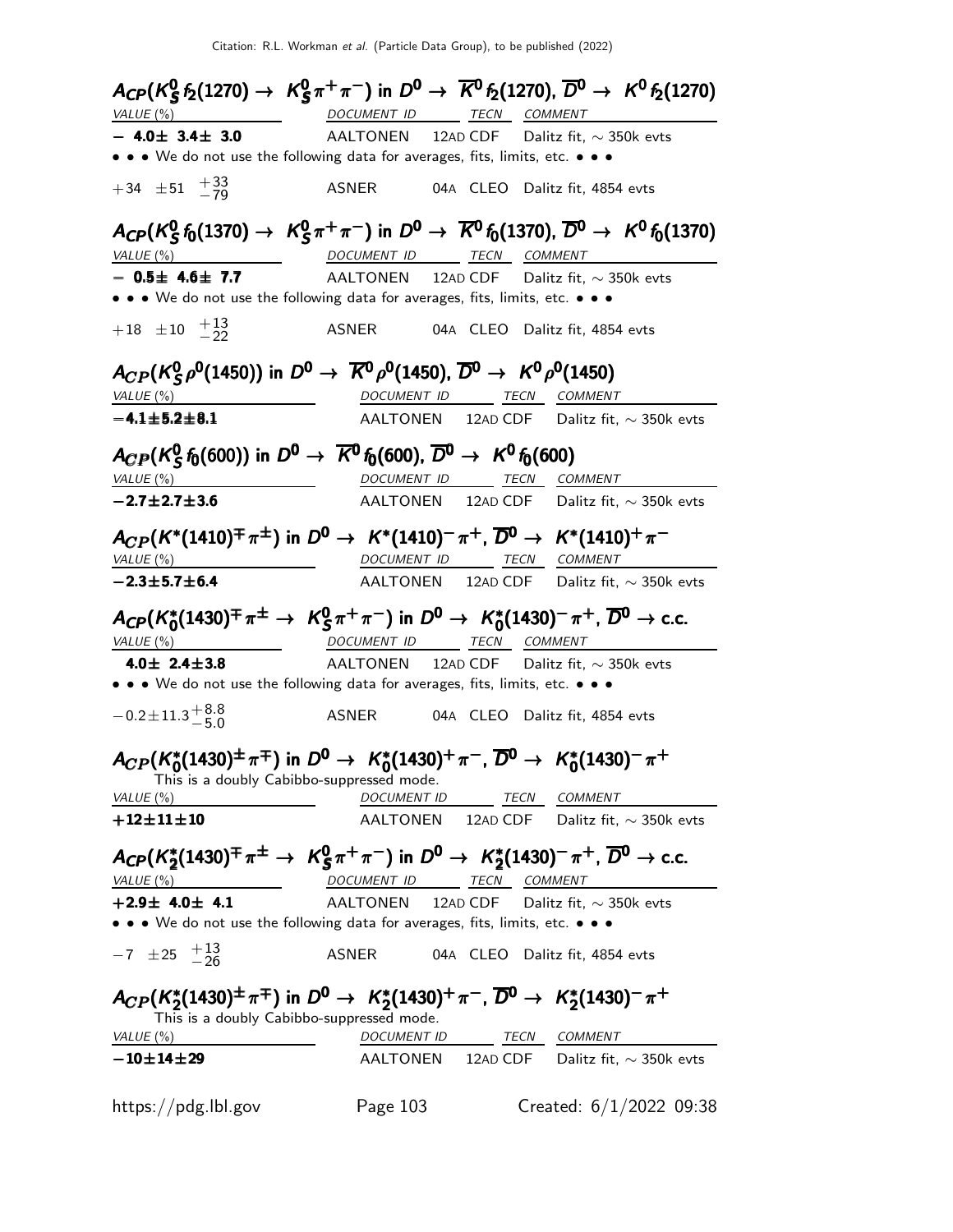|                                                                                                                                               |                   |                                                     |    |      | $A_{CP}(K^*(1680)^{\mp} \pi^{\pm} \rightarrow K_S^0 \pi^+ \pi^-)$ in $D^0 \rightarrow K^*(1680)^{-} \pi^+$ , $\overline{D}^0 \rightarrow$ c.c.                                                                                                 |
|-----------------------------------------------------------------------------------------------------------------------------------------------|-------------------|-----------------------------------------------------|----|------|------------------------------------------------------------------------------------------------------------------------------------------------------------------------------------------------------------------------------------------------|
| VALUE $($ %)                                                                                                                                  | DOCUMENT ID       | TECN COMMENT                                        |    |      |                                                                                                                                                                                                                                                |
| • • • We do not use the following data for averages, fits, limits, etc. • • •                                                                 |                   |                                                     |    |      |                                                                                                                                                                                                                                                |
| $-36\pm 19\frac{+10}{-35}$                                                                                                                    | <b>ASNER</b>      | 04A CLEO Dalitz fit, 4854 evts                      |    |      |                                                                                                                                                                                                                                                |
| $A_{CP}(K^-\pi^+\pi^+\pi^-)$ in $D^0 \to K^-\pi^+\pi^+\pi^-$ , $\overline{D}{}^0 \to K^+\pi^-\pi^-\pi^+$<br>VALUE (%)                         |                   | DOCUMENT ID                                         |    |      | TECN COMMENT                                                                                                                                                                                                                                   |
| $0.2 \pm 0.3 \pm 0.4$                                                                                                                         |                   | BONVICINI                                           | 14 |      | CLEO All CLEO-c runs                                                                                                                                                                                                                           |
| • • • We do not use the following data for averages, fits, limits, etc. • • •                                                                 |                   |                                                     |    |      |                                                                                                                                                                                                                                                |
| $+0.7 \pm 0.5 \pm 0.9$                                                                                                                        |                   | <b>DOBBS</b>                                        | 07 |      | CLEO See BONVICINI 14                                                                                                                                                                                                                          |
| $A_{\mathsf{CP}}(K^{\pm}\pi^{\mp}\pi^{+}\pi^{-})$ in $D^0 \rightarrow K^+\pi^-\pi^+\pi^-$ , $\overline{D}{}^0 \rightarrow K^-\pi^+\pi^+\pi^-$ |                   |                                                     |    |      |                                                                                                                                                                                                                                                |
| $VALUE(%)$ EVTS                                                                                                                               |                   | DOCUMENT ID TECN COMMENT                            |    |      |                                                                                                                                                                                                                                                |
| $-1.8 + 4.4$                                                                                                                                  |                   |                                                     |    |      | 1721 ± 75 TIAN 05 BELL $e^+e^- \approx \Upsilon(4S)$                                                                                                                                                                                           |
| $A_{CP}(K^+K^-\pi^+\pi^-)$ in $D^0$ , $\overline{D}{}^0 \rightarrow K^+K^-\pi^+\pi^-$<br>VALUE (%)<br>1.3 $\pm$ 1.7 OUR AVERAGE               | EVTS              | phase space. No evidence of CP violation was found. |    |      | See also AAIJ 13BR for a search for ${\it CP}$ violation in ${\it D}^0 \rightarrow \ {\it K}^+ {\it K}^- \pi^+ \pi^-$ in binned<br>DOCUMENT ID TECN COMMENT                                                                                    |
| $1.84 \pm 1.74 \pm 0.3$<br>$-8.2 \pm 5.6 \pm 4.7$                                                                                             | $828 \pm 46$ LINK | 2.9k <sup>1</sup> DARGENT                           |    |      | 17 $e^+e^-$<br>05E FOCS $\gamma$ A, $\overline{E}_{\gamma} \approx 180$ GeV                                                                                                                                                                    |
| <sup>1</sup> Obtained by analyzing CLEO data but not authored by the CLEO Collaboration.                                                      |                   |                                                     |    |      |                                                                                                                                                                                                                                                |
| C.C.<br>various resonance contributions.<br>VALUE $(\%)$<br>$-$ 2.3 $\pm$ 1.7 OUR AVERAGE<br>$-2.6 \pm 1.7 \pm 0.2$                           | 163k              | DOCUMENT ID TECN COMMENT<br>AAIJ                    |    |      | $A_{CP}(K_1^*(1270)^+ K^- \to K^+ K^- \pi^+ \pi^-)$ in $D^0 \to K_1^*(1270)^+ K^-$ , $\overline{D}{}^0 \to$<br>Including the full $K_1^*(1270)^+$ phase space accessible in this decay chain, with its<br>19C LHCB 4-body fit, $KK\pi\pi$ evts |
| $25.3 \pm 9.7 \pm 12.7$                                                                                                                       | 2.9k              | $^1$ DARGENT                                        | 17 |      | 4-body fit, $KK\pi\pi$ evts                                                                                                                                                                                                                    |
| $1$ Obtained by analyzing CLEO data but not authored by the CLEO Collaboration.                                                               |                   |                                                     |    |      |                                                                                                                                                                                                                                                |
|                                                                                                                                               |                   |                                                     |    |      | $A_{CP}(K_1^*(1270)^+ K^- \to K^{*0}\pi^+ K^-)$ in $D^0 \to K_1^*(1270)^+ K^-$ , $\overline{D}^0 \to$ c.c.                                                                                                                                     |
| VALUE (%)                                                                                                                                     |                   | DOCUMENT ID                                         |    | TECM | COMMENT                                                                                                                                                                                                                                        |
| $-0.7 \pm 10.4$                                                                                                                               |                   | <b>ARTUSO</b>                                       | 12 |      | CLEO Amplitude fit, 2959 evts.                                                                                                                                                                                                                 |
| VALUE $(%)$                                                                                                                                   |                   | DOCUMENT ID TECN COMMENT                            |    |      | $A_{CP}(K_1^*(1270)^- K^+ \to \overline{K}^{*0}\pi^- K^+)$ in $D^0 \to K_1^*(1270)^- K^+$ , $\overline{D}^0 \to$ c.c.                                                                                                                          |
| $-10.0 \pm 31.5$                                                                                                                              |                   | ARTUSO 12                                           |    |      | CLEO Amplitude fit, 2959 evts.                                                                                                                                                                                                                 |
| C.C.<br>various resonance contributions.<br>VALUE (%)<br>1.7± 3.5 OUR AVERAGE                                                                 | EVTS              | DOCUMENT ID TECN                                    |    |      | $A_{CP}(K_1^*(1270)^-K^+ \to K^+K^-\pi^+\pi^-)$ in $D^0 \to K_1^*(1270)^-K^+$ , $\overline{D}{}^0 \to$<br>Including the full $K_1^*(1270)^-$ phase space accessible in this decay chain, with its<br>COMMENT                                   |
| $3.3 \pm 3.5 \pm 0.5$<br>$-50.4 \pm 12.0 \pm 16.1$ 2.9k<br>$1$ Obtained by analyzing CLEO data but not authored by the CLEO Collaboration.    | 163k              | AAIJ<br>$^1$ DARGENT                                | 17 |      | 19C LHCB 4-body fit, $KK\pi\pi$ evts<br>4-body fit, $KK\pi\pi$ evts                                                                                                                                                                            |
|                                                                                                                                               |                   |                                                     |    |      |                                                                                                                                                                                                                                                |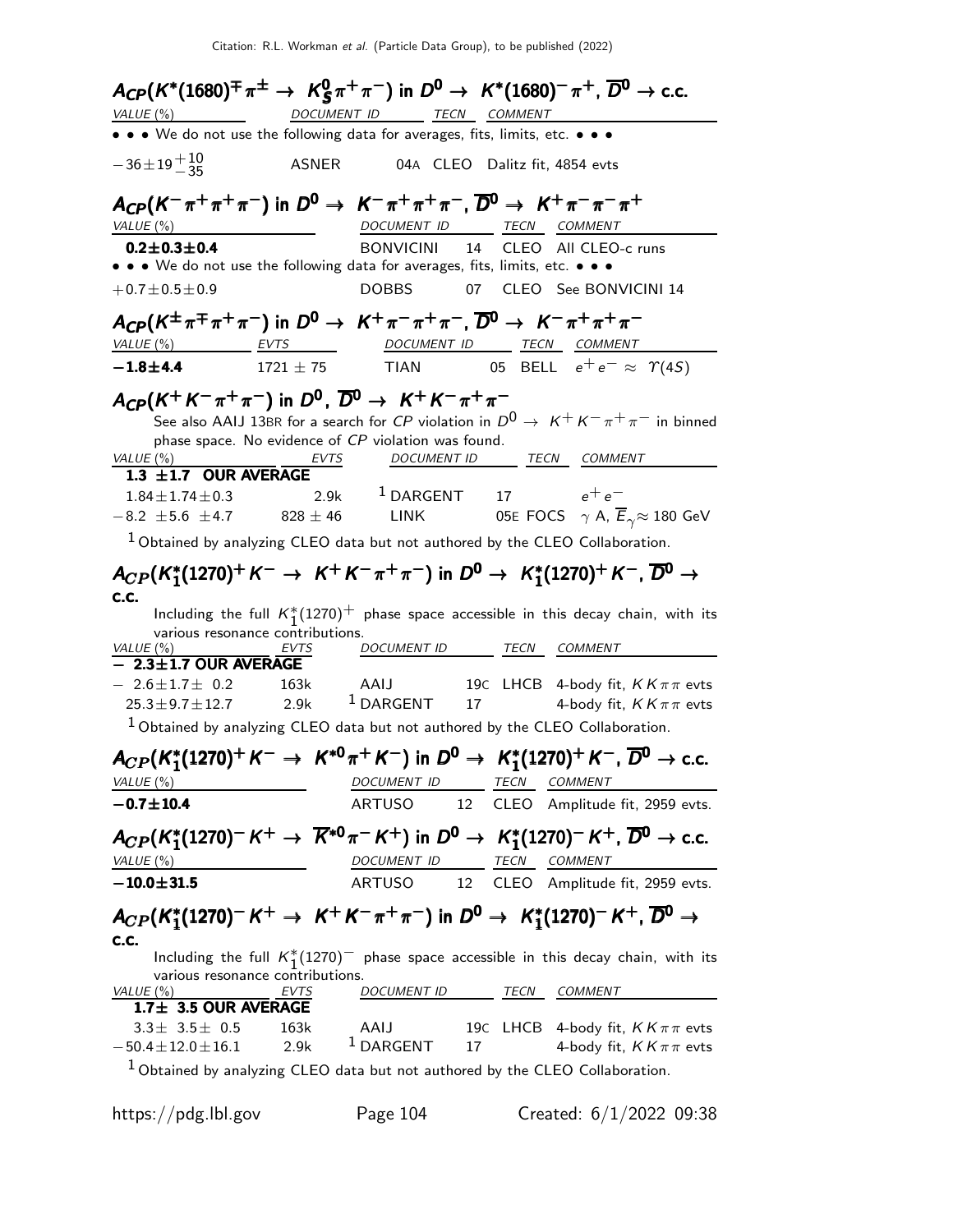| $A_{CP}(K_1^*(1270)^+ K^- \to \rho^0 K^+ K^-)$ in $D^0 \to K_1^*(1270)^+ K^-$ , $\overline{D}{}^0 \to$ c.c.                                                                                         |                                                                                                              |           |                |                                                                      |                             |
|-----------------------------------------------------------------------------------------------------------------------------------------------------------------------------------------------------|--------------------------------------------------------------------------------------------------------------|-----------|----------------|----------------------------------------------------------------------|-----------------------------|
| VALUE(%)                                                                                                                                                                                            | DOCUMENT ID TECN COMMENT                                                                                     |           |                |                                                                      |                             |
| $-6.5 \pm 16.9$                                                                                                                                                                                     | ARTUSO 12 CLEO Amplitude fit, 2959 evts.                                                                     |           |                |                                                                      |                             |
| $A_{CP}(K_1^*(1270)^- K^+ \to \rho^0 K^- K^+)$ in $D^0 \to K_1^*(1270)^- K^+$ , $\overline{D}^0 \to$ c.c.                                                                                           |                                                                                                              |           |                |                                                                      |                             |
| VALUE (%)                                                                                                                                                                                           | DOCUMENT ID TECN COMMENT                                                                                     |           |                |                                                                      |                             |
| $+9.6 \pm 12.9$                                                                                                                                                                                     | ARTUSO                                                                                                       |           |                | 12 CLEO Amplitude fit, 2959 evts.                                    |                             |
| $A_{CP}(K_1(1400)^+ K^- \to K^+ K^- \pi^+ \pi^-)$ in $D^0 \to K_1(1400)^+ K^-$ , $\overline{D}{}^0 \to$<br>c.c.<br>resonance contributions.                                                         | Including the full $K_1(1400)^+$ phase space accessible in this decay chain, with its various                |           |                |                                                                      |                             |
| VALUE (%)<br>EVTS<br>$-4.4 \pm 2.1$ OUR AVERAGE                                                                                                                                                     | DOCUMENT ID TECN COMMENT                                                                                     |           |                |                                                                      |                             |
| 163k<br>$-4.5\pm$ 2.1 $\pm$ 0.3<br>$9.2 \pm 15.2 \pm 20.3$ 2.9k                                                                                                                                     | AAIJ<br>$1$ DARGENT                                                                                          | 17        |                | 19C LHCB 4-body fit, $KK\pi\pi$ evts                                 | 4-body fit, $KK\pi\pi$ evts |
| <sup>1</sup> Obtained by analyzing CLEO data but not authored by the CLEO Collaboration.                                                                                                            |                                                                                                              |           |                |                                                                      |                             |
| $A_{CP}(K^*(1410)^+ K^- \to K^{*0}\pi^+ K^-)$ in $D^0 \to K^*(1410)^+ K^-$ , $\overline{D}{}^0 \to$ c.c.<br>VALUE $(\%)$                                                                            | DOCUMENT ID TECN COMMENT                                                                                     |           |                |                                                                      |                             |
| $-20.0 \pm 16.8$                                                                                                                                                                                    | ARTUSO 12 CLEO Amplitude fit, 2959 evts.                                                                     |           |                |                                                                      |                             |
| $A_{CP}(K^*(1410)^{-}K^{+} \to \overline{K}^{*0}\pi^{-}K^{+})$ in $D^{0} \to K^*(1410)^{-}K^{+}$ , $\overline{D}^{0} \to$ c.c.<br>VALUE (%)                                                         | DOCUMENT ID TECN COMMENT                                                                                     |           |                |                                                                      |                             |
| $-1.1 \pm 13.7$                                                                                                                                                                                     | ARTUSO 12 CLEO Amplitude fit, 2959 evts.                                                                     |           |                |                                                                      |                             |
| $A_{CP}(K^*(1680)^+ K^- \rightarrow K^+ K^- \pi^+ \pi^-)$ in $D^0 \rightarrow K^*(1680)^+ K^-$ , $\overline{D}{}^0 \rightarrow$<br>C.C.<br>various resonance contributions.<br>VALUE $(\%)$<br>EVTS | Including the full $K^*(1680)^+$ phase space accessible in this decay chain, with its<br>DOCUMENT ID COMMENT |           |                |                                                                      |                             |
| $-17.1 \pm 21.8 \pm 18.5$ 2.9k <sup>1</sup> DARGENT 17 4-body fit, $KK \pi \pi$ evts                                                                                                                |                                                                                                              |           |                |                                                                      |                             |
| $1$ Obtained by analyzing CLEO data but not authored by the CLEO Collaboration.                                                                                                                     |                                                                                                              |           |                |                                                                      |                             |
| $A_{CP}(K^{*0}\overline{K}^{*0})$ in $D^0$ , $\overline{D}^0 \rightarrow K^{*0}\overline{K}^{*0}$<br>Including S, P, D wave                                                                         |                                                                                                              |           |                |                                                                      |                             |
| VALUE (%)<br>EVTS                                                                                                                                                                                   | DOCUMENT ID                                                                                                  |           | <b>COMMENT</b> |                                                                      |                             |
| $-4.6 \pm 9.0 \pm 11.3$<br>2.9k                                                                                                                                                                     | $1$ DARGENT                                                                                                  |           |                | 17 4-body fit, $KK\pi\pi$ evts                                       |                             |
| $1$ Obtained by analyzing CLEO data but not authored by the CLEO Collaboration.                                                                                                                     |                                                                                                              |           |                |                                                                      |                             |
| $A_{CP}(K^{*0}\overline{K}^{*0}$ S-wave) in $D^0$ , $\overline{D}^0\rightarrow K^{*0}\overline{K}^{*0}$ S-wave<br>VALUE (%)<br>EVTS                                                                 | DOCUMENT ID                                                                                                  |           | TECN           | <b>COMMENT</b>                                                       |                             |
| $-3.9\pm 2.2$ OUR AVERAGE                                                                                                                                                                           |                                                                                                              |           |                |                                                                      |                             |
| $-4.3\pm 2.2\pm 0.5$<br>163k<br>$+9.5 \pm 13.5$                                                                                                                                                     | AAIJ<br>3k<br><b>ARTUSO</b>                                                                                  | 19c<br>12 |                | LHCB 4-body fit, $KK\pi\pi$ evts<br>CLEO 4-body fit, $KK\pi\pi$ evts |                             |
| $A_{CP}(\phi \rho^0)$ in $D^0$ , $\overline{D}{}^0 \rightarrow \phi \rho^0$<br>Including S, P, D wave                                                                                               |                                                                                                              |           |                |                                                                      |                             |
| VALUE (%)<br><b>EVTS</b>                                                                                                                                                                            | DOCUMENT ID COMMENT                                                                                          |           |                |                                                                      |                             |
| 2.9k<br>$1.5 \pm 4.6 \pm 8.0$                                                                                                                                                                       | $1$ DARGENT                                                                                                  |           |                | 17 4-body fit, $KK\pi\pi$ evts                                       |                             |
| $1$ Obtained by analyzing CLEO data but not authored by the CLEO Collaboration.                                                                                                                     |                                                                                                              |           |                |                                                                      |                             |

https://pdg.lbl.gov Page 105 Created: 6/1/2022 09:38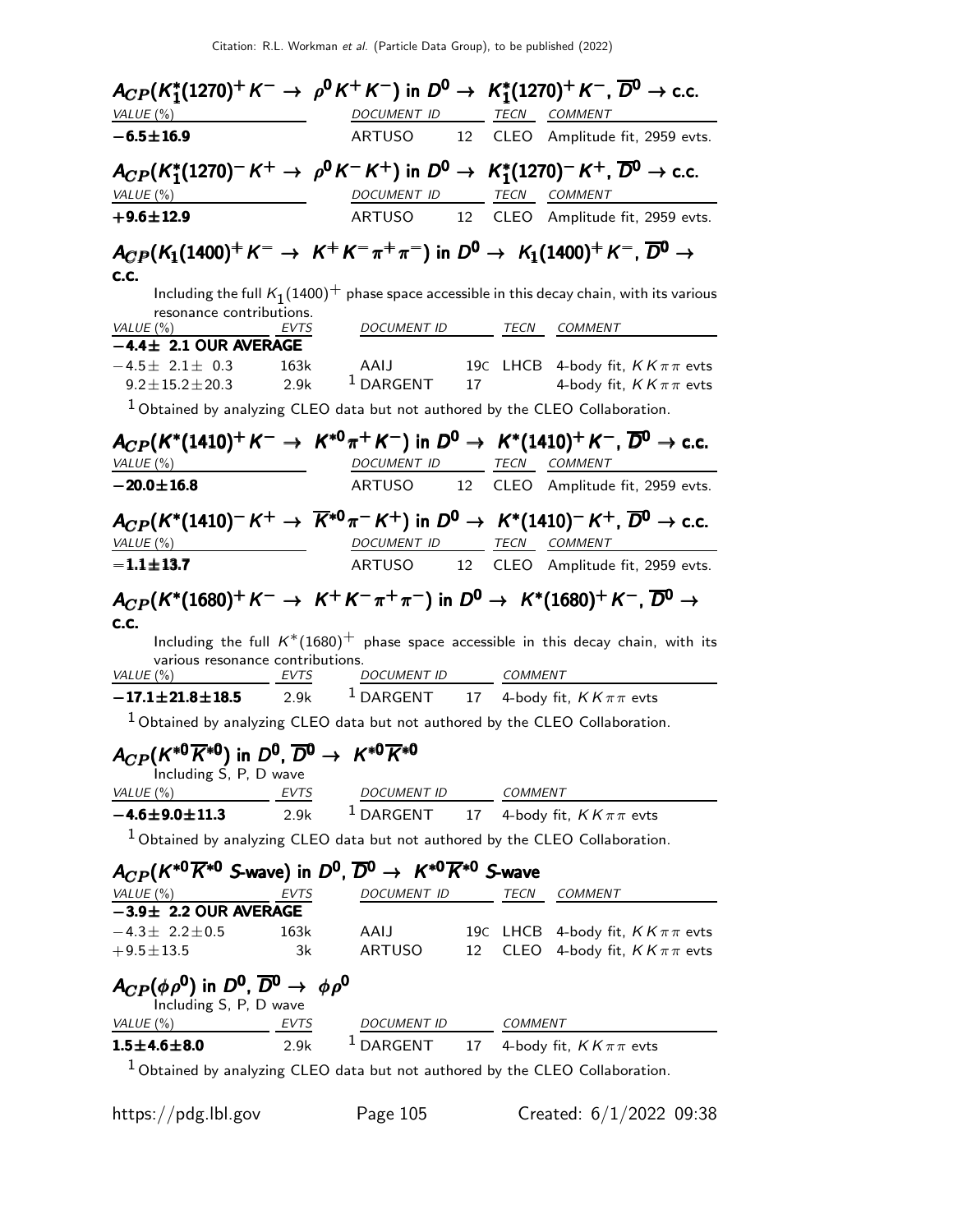| $A_{CP}(\phi \rho^0)$ S-wave) in $D^0$ , $\overline{D}^0 \rightarrow \phi \rho^0$ S-wave                  |      |                          |    |                                                                                                               |
|-----------------------------------------------------------------------------------------------------------|------|--------------------------|----|---------------------------------------------------------------------------------------------------------------|
| VALUE (%)                                                                                                 |      | DOCUMENT ID TECN COMMENT |    |                                                                                                               |
| $-2.7 + 5.3$                                                                                              |      | ARTUSO                   | 12 | CLEO Amplitude fit, 2959 evts.                                                                                |
| $A_{CP}(\phi \rho^0$ D-wave) in $D^0$ , $\overline{D}{}^0 \rightarrow \phi \rho^0$ D-wave                 |      |                          |    |                                                                                                               |
| VALUE (%)                                                                                                 |      | DOCUMENT ID TECN COMMENT |    |                                                                                                               |
| $-37.1 \pm 19.0$                                                                                          |      | ARTUSO 12                |    | CLEO Amplitude fit, 2959 evts.                                                                                |
| $A_{CP}(\phi(\pi^+\pi^-)_{S-wave})$ in $D^0$ , $\overline{D}^0 \rightarrow \phi(\pi^+\pi^-)_{S-wave}$     |      |                          |    |                                                                                                               |
| VALUE (%) EVTS                                                                                            |      | DOCUMENT ID TECN COMMENT |    |                                                                                                               |
| $6 \pm 6$ OUR AVERAGE                                                                                     |      |                          |    |                                                                                                               |
|                                                                                                           |      |                          |    | $5.8\pm$ 6.1 ± 0.8 163k AAIJ 19C LHCB 4-body fit, $KK\pi\pi$ evts<br>1 DARGENT 17 4-body fit, $KK\pi\pi$ evts |
| $-4.0 \pm 18.0 \pm 44.6$<br>• • • We do not use the following data for averages, fits, limits, etc. • • • | 3k   |                          |    |                                                                                                               |
| $-8.6 \pm 10.4$                                                                                           | 3k   | <sup>2</sup> ARTUSO      |    | 12 CLEO 4-body fit, $KK\pi\pi$ evts                                                                           |
| $1$ Obtained by analyzing CLEO data but not authored by the CLEO Collaboration.                           |      |                          |    |                                                                                                               |
| <sup>2</sup> see DARGENT 17                                                                               |      |                          |    |                                                                                                               |
|                                                                                                           |      |                          |    | $A_{CP}(K^*(892)^0(K^-\pi^+)_{S-wave})$ in $D^0$ , $\overline{D}^0 \to K^*(892)^0(K^-\pi^+)_{S-wave}$         |
| VALUE (%) EVTS DOCUMENT ID COMMENT                                                                        |      |                          |    |                                                                                                               |
| $-13.1 \pm 17.9 \pm 31.2$ 2.9k <sup>1</sup> DARGENT 17 4-body fit, $KK \pi \pi$ evts                      |      |                          |    |                                                                                                               |
| $1$ Obtained by analyzing CLEO data but not authored by the CLEO Collaboration.                           |      |                          |    |                                                                                                               |
|                                                                                                           |      |                          |    | $A_{CP}(K^+K^-\pi^+\pi^-$ non-resonant) in $D^0$ , $\overline{D}^0 \rightarrow K^+K^-\pi^+\pi^-$ non-resonant |
| VALUE (%)                                                                                                 |      |                          |    |                                                                                                               |
| $+8.2 \pm 10.9 \pm 17.1$                                                                                  |      |                          |    | $\frac{DOCUMENT ID}{1 \text{ DARGENT}} \frac{COMMENT}{17}$ 4-body fit, 2.9k $KK\pi\pi$ evts                   |
| $^1$ Obtained by analyzing CLEO data but not authored by the CLEO Collaboration.                          |      |                          |    |                                                                                                               |
| $A_{CP}((K^-\pi^+)_{P-wave}$ $(K^+\pi^-)_{S-wave})$ in $D^0 \to (K^-\pi^+)_{P-wave}$                      |      |                          |    |                                                                                                               |
| $(K^+\pi^-)_{S-wave}$ , $\overline{D}^0 \rightarrow$ c.c.                                                 |      |                          |    |                                                                                                               |
| VALUE(%)                                                                                                  |      | DOCUMENT ID TECN COMMENT |    |                                                                                                               |
| $+2.7 \pm 10.6$                                                                                           |      |                          |    | ARTUSO 12 CLEO Amplitude fit, 2959 evts.                                                                      |
| $A_{\mathsf{CP}}(K^+K^-\mu^+\mu^-)$ in $D^0$ , $\overline{D}{}^0 \rightarrow K^+K^-\mu^+\mu^-$            |      |                          |    |                                                                                                               |
| <u>VALUE (%)</u>                                                                                          | EVTS | DOCUMENT ID              |    | TECN COMMENT                                                                                                  |
| $0\pm11\pm2$                                                                                              | 110  | AAIJ                     |    | 181 LHCB pp at 7, 8, 13TeV                                                                                    |
| $A_{CP}(\pi^+\pi^-\mu^+\mu^-)$ in $D^0$ , $\overline{D}{}^0 \to \pi^+\pi^-\mu^+\mu^-$                     |      |                          |    |                                                                                                               |
| VALUE (%) EVTS                                                                                            |      | DOCUMENT ID TECN COMMENT |    |                                                                                                               |
| $4.9 \pm 3.8 \pm 0.7$                                                                                     | 1.1k | AAIJ                     |    | 181 LHCB pp at 7, 8, 13TeV                                                                                    |

### D<sup>0</sup> CP-EVEN FRACTIONS

The  ${\it CP}$ -even fraction  ${\sf F}_+,$  defined for self-conjugate final states, like the coherence factor is useful for measuring the unitary triangle angle  $\gamma$  in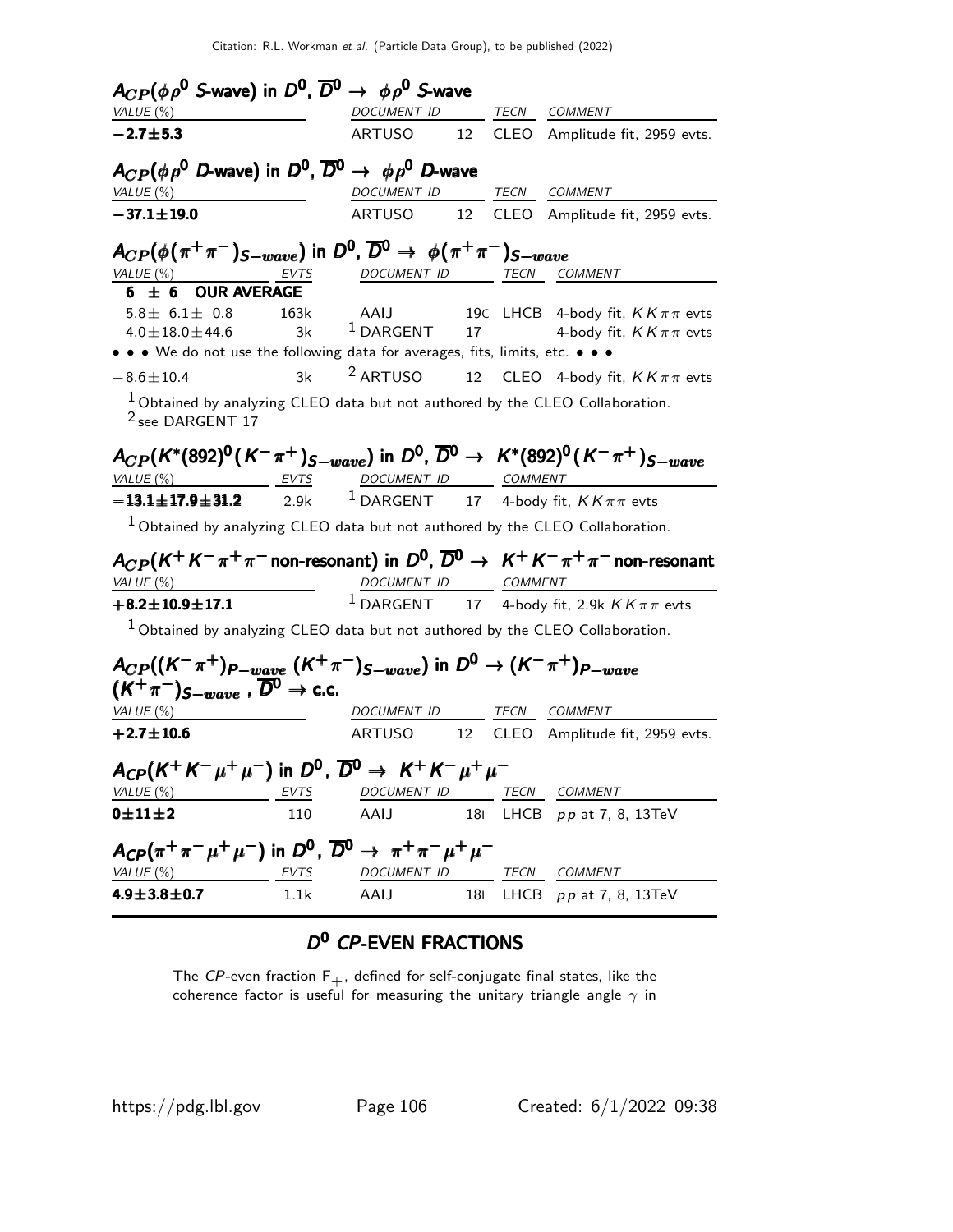$B \to D K$  decays. A purely CP-even state has  $F_+ = 1$ , a CP-odd one has  $F_+ = 0$ . For details, see NAYAK 15.

| <i>CP</i> -even fraction in $D^0 \rightarrow \pi^+\pi^-\pi^0$ decays                                                                                                                                                                                                                                                                                      |                                                                               |    |                                       |                                       |  |  |  |
|-----------------------------------------------------------------------------------------------------------------------------------------------------------------------------------------------------------------------------------------------------------------------------------------------------------------------------------------------------------|-------------------------------------------------------------------------------|----|---------------------------------------|---------------------------------------|--|--|--|
| VALUE (%)                                                                                                                                                                                                                                                                                                                                                 | DOCUMENT ID                                                                   |    | <b>COMMENT</b>                        |                                       |  |  |  |
| $97.3 \pm 1.7$                                                                                                                                                                                                                                                                                                                                            | MALDE                                                                         | 15 | Uses CLEO data                        |                                       |  |  |  |
|                                                                                                                                                                                                                                                                                                                                                           | • • • We do not use the following data for averages, fits, limits, etc. • • • |    |                                       |                                       |  |  |  |
| $96.8 \pm 1.7 \pm 0.6$                                                                                                                                                                                                                                                                                                                                    | <b>NAYAK</b><br>15                                                            |    | see MALDE 15                          |                                       |  |  |  |
| CP-even fraction in $D^0 \rightarrow K^+ K^- \pi^0$ decays                                                                                                                                                                                                                                                                                                |                                                                               |    |                                       |                                       |  |  |  |
| VALUE (%)                                                                                                                                                                                                                                                                                                                                                 | DOCUMENT ID                                                                   |    |                                       | <b>COMMENT</b>                        |  |  |  |
| $73.2 \pm 5.5$                                                                                                                                                                                                                                                                                                                                            | <b>MALDE</b>                                                                  | 15 |                                       | Uses CLEO data                        |  |  |  |
| • • • We do not use the following data for averages, fits, limits, etc. • • •                                                                                                                                                                                                                                                                             |                                                                               |    |                                       |                                       |  |  |  |
| $73.1 \pm 5.8 \pm 2.1$                                                                                                                                                                                                                                                                                                                                    | <b>NAYAK</b>                                                                  | 15 | see MALDE 15                          |                                       |  |  |  |
| <i>CP</i> -even fraction in $D^0 \rightarrow \pi^+ \pi^- \pi^+ \pi^-$ decays                                                                                                                                                                                                                                                                              |                                                                               |    |                                       |                                       |  |  |  |
| VALUE (%)                                                                                                                                                                                                                                                                                                                                                 | DOCUMENT ID                                                                   |    |                                       | TECN COMMENT                          |  |  |  |
| $76.9 \pm 2.1 \pm 1.0$                                                                                                                                                                                                                                                                                                                                    | $1$ HARNEW                                                                    | 18 |                                       | Uses CLEO-c data                      |  |  |  |
| • • • We do not use the following data for averages, fits, limits, etc. • • •                                                                                                                                                                                                                                                                             |                                                                               |    |                                       |                                       |  |  |  |
| $72.9 \pm 0.9 \pm 1.8$                                                                                                                                                                                                                                                                                                                                    | $1,2$ DARGENT                                                                 | 17 |                                       | from amplitude model                  |  |  |  |
| $73.7 \pm 2.8$                                                                                                                                                                                                                                                                                                                                            | <b>MALDE</b>                                                                  | 15 |                                       | CLEO amplitude model inde-<br>pendent |  |  |  |
| $1$ Obtained by analyzing CLEO-c data but not authored by the CLEO Collaboration.<br>$2$ MALDE 15 and DARGENT 17 use different CLEO data sets, so in principle their results<br>could be averaged. However, given the importance that model-independence has in the<br>use of this value, we exclude the amplitude model-derived result from the average. |                                                                               |    |                                       |                                       |  |  |  |
| <i>CP</i> -even fraction in $D^0 \rightarrow K_S^0 \pi^+ \pi^- \pi^0$ decays                                                                                                                                                                                                                                                                              |                                                                               |    |                                       |                                       |  |  |  |
| VALUE (%)                                                                                                                                                                                                                                                                                                                                                 | DOCUMENT ID COMMENT<br>1 RESMI 18 Uses CLEC                                   |    |                                       |                                       |  |  |  |
| $23.8 \pm 1.2 \pm 1.2$                                                                                                                                                                                                                                                                                                                                    |                                                                               |    |                                       | Uses CLEO-c data                      |  |  |  |
| $1$ Obtained by analyzing CLEO-c data but not authored by the CLEO Collaboration.                                                                                                                                                                                                                                                                         |                                                                               |    |                                       |                                       |  |  |  |
| <i>CP</i> -even fraction in $D^0 \rightarrow K^+ K^- \pi^+ \pi^-$ decays<br>VALUE (%)                                                                                                                                                                                                                                                                     | DOCUMENT ID COMMENT                                                           |    |                                       |                                       |  |  |  |
| $75.3 \pm 1.8 \pm 3.9$                                                                                                                                                                                                                                                                                                                                    |                                                                               |    | $1$ DARGENT $17$ from amplitude model |                                       |  |  |  |
|                                                                                                                                                                                                                                                                                                                                                           |                                                                               |    |                                       |                                       |  |  |  |
| $1$ Obtained by analyzing CLEO data but not authored by the CLEO Collaboration.                                                                                                                                                                                                                                                                           |                                                                               |    |                                       |                                       |  |  |  |
|                                                                                                                                                                                                                                                                                                                                                           |                                                                               |    |                                       |                                       |  |  |  |

#### D<sup>0</sup> CP-VIOLATING ASYMMETRY DIFFERENCES

# $\Delta A_{CP} = A_{CP} (K^+ K^-) - A_{CP} (\pi^+ \pi^-)$

 $\overline{CP}$  violation in these modes can come from the decay amplitudes (direct) and/or from mixing or interference of mixing and decay (indirect). The difference  $\Delta A_{CP}$  is primarily sensitive to the direct component, and only retains a second-order dependence on the indirect component for measurements where the mean decay time of the  $K^+ K^$ and  $\pi^+ \pi^-$  samples are not identical. The results below are averaged assuming the indirect component can be neglected.

| VALUE (%)          | <b>EVTS</b> | <i>DOCUMENT ID</i> | TECN | <i>COMMENT</i>           |
|--------------------|-------------|--------------------|------|--------------------------|
| $-0.154 \pm 0.029$ | 53M,17M     | AAIJ               |      | 19D LHCB Time-integrated |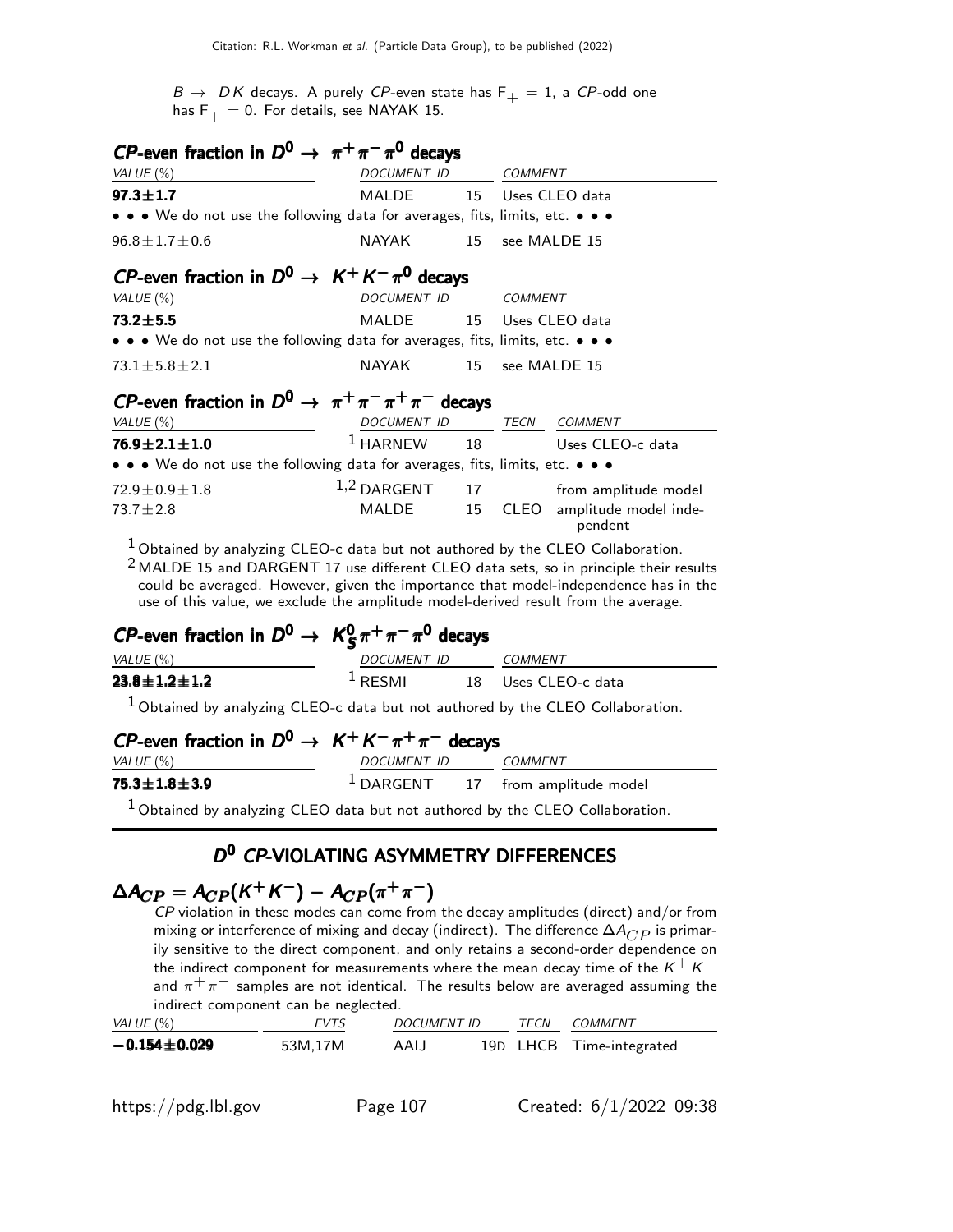• • • We do not use the following data for averages, fits, limits, etc. • • •

|                           | $-0.10 \pm 0.08 \pm 0.03$ 6.5M, 2.2M   | AAIJ |  | 16D LHCB See AAIJ 19D                        |
|---------------------------|----------------------------------------|------|--|----------------------------------------------|
|                           | $0.14 \pm 0.16 \pm 0.08$ 2.2M,0.8M     | AAIJ |  | 14AK LHCB See AAIJ 19D                       |
|                           | 0.49 $\pm$ 0.30 $\pm$ 0.14 0.56M,0.22M | AAIJ |  | 13AD LHCB See AAIJ 14AK                      |
|                           | $-0.82 \pm 0.21 \pm 0.11$ 1.4M,0.4M    |      |  | AAIJ 12G LHCB See AAIJ 16D                   |
| $-0.46 \pm 0.31 \pm 0.12$ |                                        |      |  | AALTONEN 12B CDF See AALTONEN 120            |
| $-0.62 \pm 0.21 \pm 0.10$ |                                        |      |  | AALTONEN 120 CDF Time-integrated             |
| $0.24 \pm 0.62 \pm 0.26$  |                                        |      |  | <sup>1</sup> AUBERT 08M BABR Time-integrated |
| $-0.86 \pm 0.60 \pm 0.07$ | 120k                                   |      |  | STARIC 08 BELL Time-integrated               |
|                           |                                        |      |  |                                              |

 $^1$  Calculated from the AUBERT 08M values of  $A_{CP}$ ( $K^+ K^-$ ) and  $A_{CP}$ ( $\pi^+ \pi^-$ ). The systematic error here combines the systematic errors in quadrature, and therefore somewhat over-estimates it.

### D<sup>0</sup> TESTS OF LOCAL CP-VIOLATION (CPV)

We list model-independent searches for local CP violation in phase-space distributions of multi-body decays.

Most of these searches divide phase space (Dalitz plot for 3-body decays, five-dimensional equivalent for 4-body decays) into bins, and perform a  $\chi^2$ test comparing normalised yields  $N_j$ ,  $\overline{N}_j$  in  ${\it CP}$ -conjugate bin pairs  $i\colon \chi^2=1$  $\Sigma_j(N_j - \alpha N_j)/\sigma(N_j - \alpha N_j)$ . The factor  $\alpha = (\Sigma_j N_j)/(\Sigma_j N_j)$  removes the dependence on phase-space-integrated rate asymmetries. The result is used to obtain the probability (p-value) to obtain the measured  $\chi^2$  or larger under the assumption of CP conservation [AUBERT 08AO, BEDIAGA 09]. Alternative methods obtain p-values from other test variables based on unbinned analyses [WILLIAMS 11, AAIJ 14C]. Results can be combined using Fisher's method [MOSTELLER 48].

| Local CPV in $D^0$ , $\overline{D}{}^0 \rightarrow \pi^+ \pi^- \pi^0$ |      |             |                    |                          |  |  |  |
|-----------------------------------------------------------------------|------|-------------|--------------------|--------------------------|--|--|--|
| p-value $(\%)$                                                        | EVTS | DOCUMENT ID | TECN               | COMMENT                  |  |  |  |
| <b>4.9 OUR EVALUATION</b>                                             |      |             |                    |                          |  |  |  |
| -2.6                                                                  | 566k | $1$ AAIJ    |                    | 15A LHCB unbinned method |  |  |  |
| 32.8                                                                  | 82k  | AUBERT      | 08AO BABR $\chi^2$ |                          |  |  |  |
|                                                                       |      |             |                    |                          |  |  |  |

<sup>1</sup> Unusually, AAIJ 15A assigns an uncertainty on the p value of  $\pm 0.5$ %. This results from limited test statistics.

| Local CPV in $D^0$ , $\overline{D}{}^0 \rightarrow \pi^+ \pi^- \pi^+ \pi^-$   |      |                                             |  |      |                                                                   |  |  |
|-------------------------------------------------------------------------------|------|---------------------------------------------|--|------|-------------------------------------------------------------------|--|--|
| $p$ -value $(\%)$                                                             | EVTS | DOCUMENT ID                                 |  | TECN | COMMENT                                                           |  |  |
| $0.6 \pm 0.2$                                                                 | 1.0M | <sup>1</sup> AAIJ 17AE LHCB unbinned, P-odd |  |      |                                                                   |  |  |
| • • • We do not use the following data for averages, fits, limits, etc. • • • |      |                                             |  |      |                                                                   |  |  |
| 4.6 $\pm$ 0.5<br>41                                                           |      | 1.0M $^{2,3}$ AAIJ<br>330k $^{2,4}$ AAIJ    |  |      | 17AE LHCB unbinned, P-even<br>13BR LHCB $\chi^2$ , <i>P</i> -even |  |  |

 $<sup>1</sup>$  This AAIJ 17AE value tests CP Violation in P-odd variables.</sup>

<sup>2</sup> This value tests *CP* Violation in *P*-even variables.

3 Not included in average as correlation to P-odd measurement using the same data is unclear. 4 See AAIJ 17AE.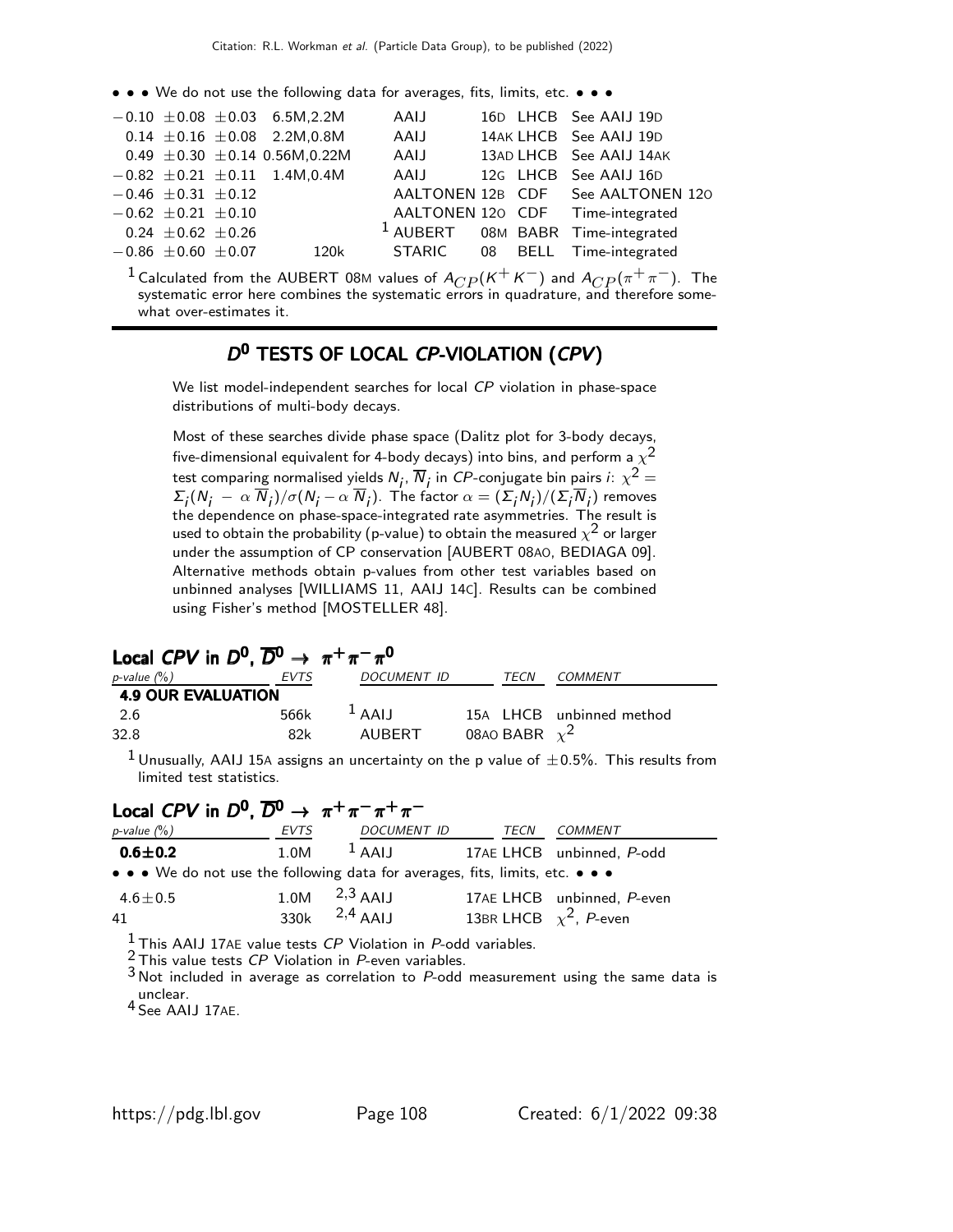| Local CPV in $D^0$ , $\overline{D}{}^0 \rightarrow K_S^0 \pi^+ \pi^-$   |             |                            |                    |         |  |  |
|-------------------------------------------------------------------------|-------------|----------------------------|--------------------|---------|--|--|
| $p$ -value $(\%)$                                                       | <b>EVTS</b> | <i>DOCUMENT ID</i>         | <b>TECN</b>        | COMMENT |  |  |
| 96                                                                      | 350k        | AALTONEN 12AD CDF $\chi^2$ |                    |         |  |  |
| Local CPV in $D^0$ , $\overline{D}^0 \rightarrow K^+ K^- \pi^0$         |             |                            |                    |         |  |  |
| $p$ -value $(\%)$                                                       | EVTS        | <i>DOCUMENT ID</i>         | TECN               | COMMENT |  |  |
| 16.6                                                                    | 11k         | AUBERT 08AO BABR $\chi^2$  |                    |         |  |  |
| Local CPV in $D^0$ , $\overline{D}{}^0 \rightarrow K^+ K^- \pi^+ \pi^-$ |             |                            |                    |         |  |  |
| $p$ -value $(\%)$                                                       | EVTS        | DOCUMENT ID                | <b>TECN</b>        | COMMENT |  |  |
| 9.1                                                                     | 57k         | AAIJ                       | 13BR LHCB $\chi^2$ |         |  |  |

#### CP VIOLATING ASYMMETRIES OF P-ODD (T-ODD) MOMENTS

The CP-sensitive P-odd (T-odd) correlation in  $D^0$ ,  $\overline{D}^0$  decays. The  $D^0$ and  $\overline{D}^0$  are distinguished by the charge of the parent  $D^*$ :  $D^{*+} \rightarrow D^0 \pi^+$ and  $D^{*-} \rightarrow \overline{D}^0 \pi^-$ .

# $A_{Tviol}(K^+K^-\pi^+\pi^-)$  in  $D^0$ ,  $\overline{D}{}^0\to~K^+K^-\pi^+\pi^-$

 $\mathsf{C}_T \;\; \equiv \;\; \vec{p}^{}_{K^+} \cdot \; (\vec{p}^{}_{\pi^+} \times \vec{p}^{}_{\pi^-})$  is a parity-odd correlation of the  $K^+$ ,  $\pi^+$ , and  $\pi^$ momenta (evaluated in the  $D^0$  rest frame) for the  $D^0.$   $\overline{C}_T~\equiv~\vec{\rho} _{\cal K^-}\cdot~(\vec{\rho} _{\pi^-}\times\vec{\rho} _{\pi^+})$ is the corresponding quantity for the  $\overline{D}^0$ . Then  ${\sf A}_T~\equiv~[{\sf \Gamma}({\sf C}_T>0)-{\sf \Gamma}({\sf C}_T\le 0)]~/~[{\sf \Gamma}({\sf C}_T>0)+{\sf \Gamma}({\sf C}_T< 0)]$  , and  $A_T~\equiv~[\Gamma(-\mathcal{C}_T>0)-\Gamma(-\mathcal{C}_T<0)]~/~[\Gamma(-\mathcal{C}_T>0)+\Gamma(-\mathcal{C}_T<0)]$ , and  $\mathsf{A}_{Tviol}$   $\equiv$   $\frac{1}{2}$  $\frac{1}{2}$ (A $_T$  – A $_T$ ). C $_T$  and C $_T$  are commonly referred to as T-odd moments, because they are odd under  $T$  reversal. However, the  $T$ -conjugate process  $K^+ K^- \pi^+ \pi^- \rightarrow D^0$  is not accessible, while the *P*-conjugate process is.<br>VALUE (units 10<sup>-3</sup>) EVTS DOCUMENT ID TECN COMMENT TECN COMMENT  $2.9\pm 2.2$  OUR AVERAGE  $5.2± 3.7± 0.7$  110k <sup>1</sup> KIM 19 BELL  $e^+e^-$  at  $\Upsilon(1S) - \Upsilon(6S)$ <br>  $1.8± 2.9± 0.4$  171k AAIJ 14BC LHCB  $B \to D^0\mu^- X$  $1.8\pm 2.9\pm 0.4$  171k AAIJ 14BC LHCB  $B \to D^{0} \mu^{-} X$ <br> $1.0\pm 5.1\pm 4.4$  47k DEL-AMO-SA..10 BABR  $e^{+}e^{-} \approx 10.6$ DEL-AMO-SA..10 BABR  $e^+e^- \approx 10.6$  GeV • • • We do not use the following data for averages, fits, limits, etc. • • • 10  $\pm$  57  $\pm$  37 0.8k LINK 05E FOCS  $\gamma$  A,  $\overline{E}_{\gamma}$   $\approx$  180 GeV  $1$  KIM 19 also study CP-violating asymmetries in several other kinematic variables. No evidence for CP violation is found in any of them.

#### $A_\mathsf{Tviol} (K_S \pi^+ \pi^- \pi^0)$  in  $D^0$ ,  $\overline{D}{}^0 \to~\overline{K_S} \pi^+ \pi^- \pi^0$ VALUE (units  $10^{-3}$ ) EVTS DOCUMENT ID TECN COMMENT −0.28±1.38+0.<sup>23</sup> <sup>−</sup>0.<sup>76</sup> <sup>−</sup>0.28±1.38+0.<sup>23</sup> 745k  $\frac{1}{2}$  PRASANTH 17 BELL  $e^+e^-$  at  $\gamma$ (nS)'s  $^1$  PRASANTH 17 also measures  $A_{\sf{Tviol}}$  in sub-regions of the  $D^0 \rightarrow K_S \pi^+ \pi^- \pi^0$  phasespace. No evidence of  $T$  violation is found.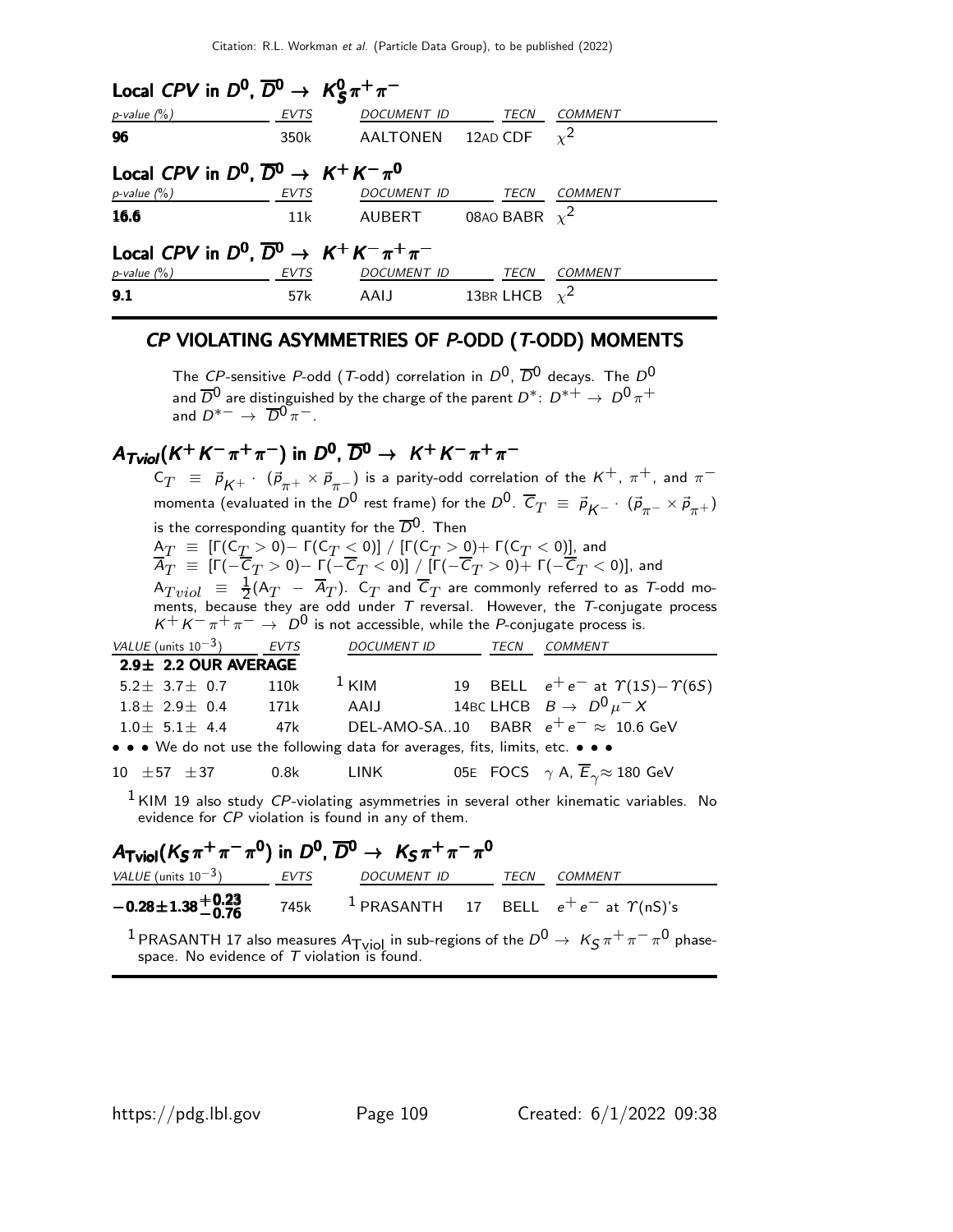### D<sup>0</sup> CPT-VIOLATING DECAY-RATE ASYMMETRIES

# $A_{CPT}(K^{\mp}\pi^{\pm})$  in  $D^{0} \rightarrow K^{-}\pi^{+}$ ,  $\overline{D}^{0} \rightarrow K^{+}\pi^{-}$

 $A_{CPT}(t)$  is defined in terms of the time-dependent decay probabilities  $P(D^0 \rightarrow$  $K^-\pi^+$ ) and  $\overline{P}(\overline{D}^0\to~K^+\pi^-)$  by  $A_{\it{CPT}}(\mathrm{t})=(\overline{P}-P)/(\overline{P}+P).$  For small mixing parameters  $\times\equiv\Delta m/\Gamma$  and  $\sqrt{2}=\Delta\Gamma/2\Gamma$  (as is the case), and times t,  $A_{\text{\textit{CPT}}}(\text{t})$  reduces to [ y Re  $\xi$  - x Im  $\xi$  ]  $\Gamma$ t, where  $\xi$  is the CPT-violating parameter.

The following is actually y  $Re \xi - x Im \xi$ .

| <i>VALUE</i>                   | <b>DOCUMENT ID</b> | TFCN | <i>COMMENT</i>                                          |
|--------------------------------|--------------------|------|---------------------------------------------------------|
| $0.0083 \pm 0.0065 \pm 0.0041$ | I INK              |      | 03B FOCS $\gamma$ nucleus, $E_{\gamma} \approx 180$ GeV |

# $D^0$  → K\*(892)<sup>-</sup>  $\ell^+ \nu_\ell$  FORM FACTORS

| $r_V \equiv V(0)/A_1(0)$ in $D^0 \rightarrow K^*(892)^{-} \ell^{+} \nu_{\ell}$          |             |                    |  |      |                                                                        |  |  |
|-----------------------------------------------------------------------------------------|-------------|--------------------|--|------|------------------------------------------------------------------------|--|--|
| VALUE                                                                                   | <b>EVTS</b> | <b>DOCUMENT ID</b> |  | TECN | <b>COMMENT</b>                                                         |  |  |
| $1.46 \pm 0.07$ OUR AVERAGE                                                             |             |                    |  |      |                                                                        |  |  |
| $1.46 + 0.07 + 0.02$                                                                    | 3k          | ABLIKIM            |  |      | 19G BES3 $K^*(892)^- e^+ \nu_e$                                        |  |  |
| $1.71 + 0.68 + 0.34$                                                                    |             | LINK               |  |      | 05B FOCS $K^*(892)^- \mu^+ \nu_{\mu}$                                  |  |  |
| $r_2$ = A <sub>2</sub> (0)/A <sub>1</sub> (0) in $D^0 \to K^*(892)^- \ell^+ \nu_{\ell}$ |             |                    |  |      |                                                                        |  |  |
|                                                                                         |             |                    |  |      |                                                                        |  |  |
| VALUE                                                                                   | <b>EVTS</b> | <b>DOCUMENT ID</b> |  | TECN | <b>COMMENT</b>                                                         |  |  |
| $0.68 \pm 0.06$ OUR AVERAGE                                                             |             |                    |  |      |                                                                        |  |  |
| $0.67 + 0.06 + 0.01$                                                                    | 3k          | ABLIKIM            |  |      | 19G BES3 $K^*(892)^- e^+ \nu_e$<br>05B FOCS $K^*(892)^- \mu^+ \nu_\mu$ |  |  |

# $D^0 \rightarrow K^-/\pi^- \ell^+ \nu_{\ell}$  form factors

| $f_+(0)$ in $D^0 \rightarrow K^- \ell^+ \nu_\ell$                         |      |                      |     |                  |                                        |
|---------------------------------------------------------------------------|------|----------------------|-----|------------------|----------------------------------------|
| VALUE                                                                     | EVTS | DOCUMENT ID          |     | TECN             | <b>COMMENT</b>                         |
| 0.736 $\pm$ 0.004 OUR AVERAGE                                             |      |                      |     |                  |                                        |
| $0.7368 \pm 0.0026 \pm 0.0036$                                            | 71k  | ABLIKIM              |     |                  | 15X BES3 $\ell = e$ , 2-parameter fit  |
| $0.727 \pm 0.007 \pm 0.009$                                               |      | AUBERT               |     |                  | 07BG BABR $\ell = e$ , 2-parameter fit |
| $f_+(0) V_{cs} $ in $D^0 \rightarrow K^- \ell^+ \nu_\ell$                 |      |                      |     |                  |                                        |
| <b>VALUE</b>                                                              | EVTS | DOCUMENT ID          |     | TECN             | <b>COMMENT</b>                         |
| $0.7166 \pm 0.0030$ OUR AVERAGE                                           |      |                      |     |                  |                                        |
| $0.7133 \pm 0.0038 \pm 0.0029$                                            | 47k  | ABLIKIM              | 19B | BES <sub>3</sub> | $\ell = \mu$ , 2-parameter fit         |
| $0.7172 + 0.0025 + 0.0035$                                                | 71k  | <sup>1</sup> ABLIKIM |     | 15X BES3         | $\ell = e$ , 2-parameter fit           |
| $0.726 + 0.008 + 0.004$                                                   |      | <b>BESSON</b>        | 09  | CLEO             | $\ell = e$ . 3-parameter fit           |
| <sup>1</sup> The 3-parameter fit yields 0.7195 $\pm$ 0.0035 $\pm$ 0.0041. |      |                      |     |                  |                                        |
| $r_1 \equiv a_1/a_0$ in $D^0 \rightarrow K^- \ell^+ \nu_\ell$             |      |                      |     |                  |                                        |
| <i>VALUE</i>                                                              | EVTS | <i>DOCUMENT ID</i>   |     | TECN             | <b>COMMENT</b>                         |

|                              |     | -----------                                                                                                     |  | -------------                              |
|------------------------------|-----|-----------------------------------------------------------------------------------------------------------------|--|--------------------------------------------|
| $-2.40 \pm 0.16$ OUR AVERAGE |     |                                                                                                                 |  |                                            |
| $-2.33 \pm 0.16 \pm 0.08$    | 71k | $\frac{1}{2}$ ABLIKIM                                                                                           |  | 15X BES3 $\ell = e$ , 3-parameter fit      |
| $-2.65 \pm 0.34 \pm 0.08$    |     | <b>BESSON</b>                                                                                                   |  | 09 $CLEO \quad \ell = e$ , 3-parameter fit |
| $1 - \cdot$                  |     | the contract of the contract of the contract of the contract of the contract of the contract of the contract of |  |                                            |

<sup>1</sup> The 2-parameter fit yields  $-2.23 \pm 0.09 \pm 0.06$ .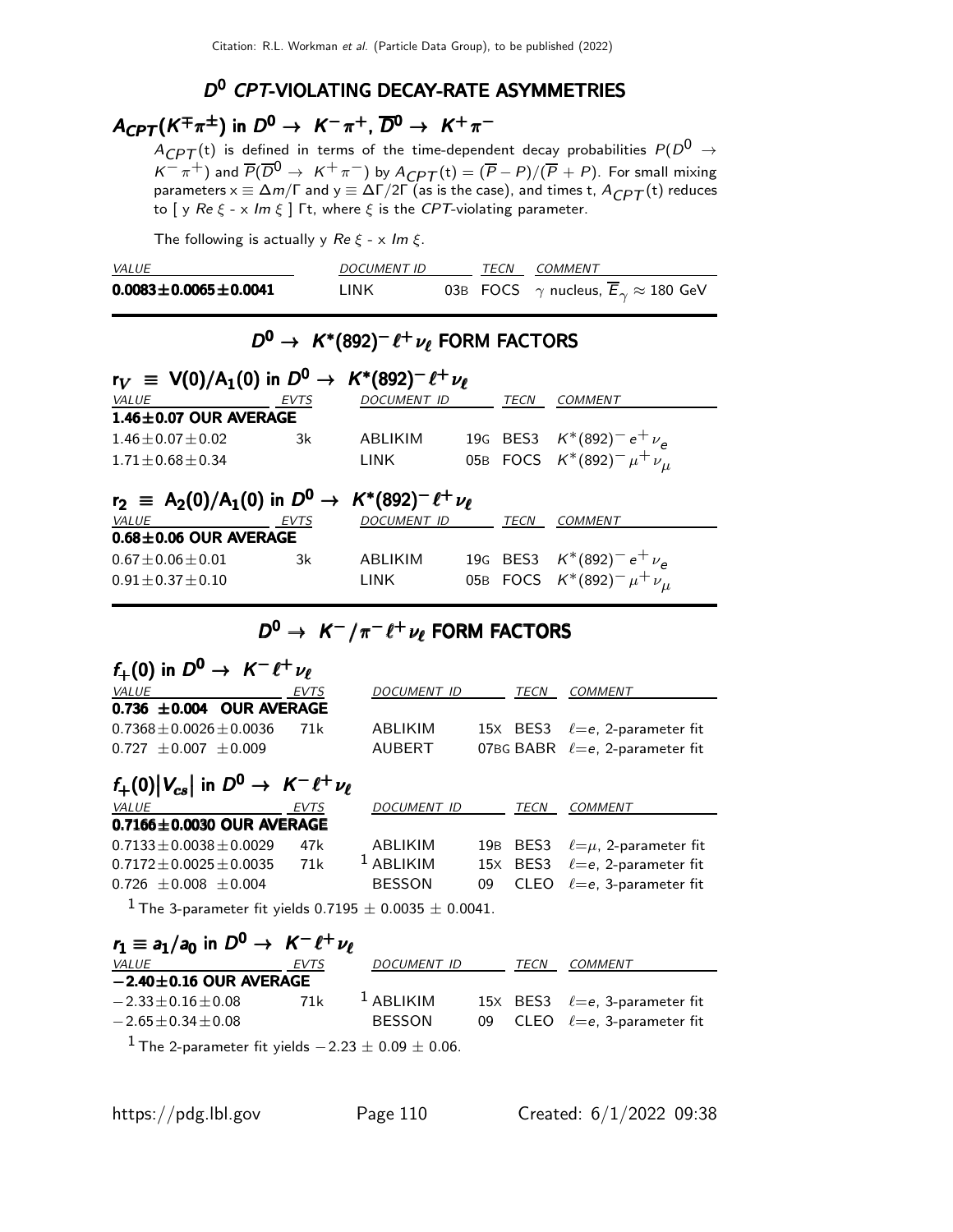

<sup>1</sup> The 3-parameter fit yields  $0.1420 \pm 0.0024 \pm 0.0010$ .

 $2$  LEES 15F reports a value 0.1374  $\pm$  0.0038  $\pm$  0.0022  $\pm$  0.0009, where the last uncertainty is due to the uncertainties of the  $D^0 \rightarrow K^-\pi^+$  branching fraction.  $f_+(0)|V_{cd}|$  in  $D^0 \to \pi^- \ell^+ \nu_\ell$ 

| $r_1 \equiv a_1/a_0$ in $D^0 \rightarrow \pi^- \ell^+ \nu_\ell$                        |      |             |      |                                                                 |
|----------------------------------------------------------------------------------------|------|-------------|------|-----------------------------------------------------------------|
| <i>VALUE</i>                                                                           | EVTS | DOCUMENT ID | TECN | <i>COMMENT</i>                                                  |
| $-1.97\pm0.28$ OUR AVERAGE Error includes scale factor of 1.4. See the ideogram below. |      |             |      |                                                                 |
| $-1.84\!\pm\!0.22\!\pm\!0.07$                                                          |      |             |      | 6.3k <sup>1</sup> ABLIKIM 15X BES3 $\ell = e$ , 3-parameter fit |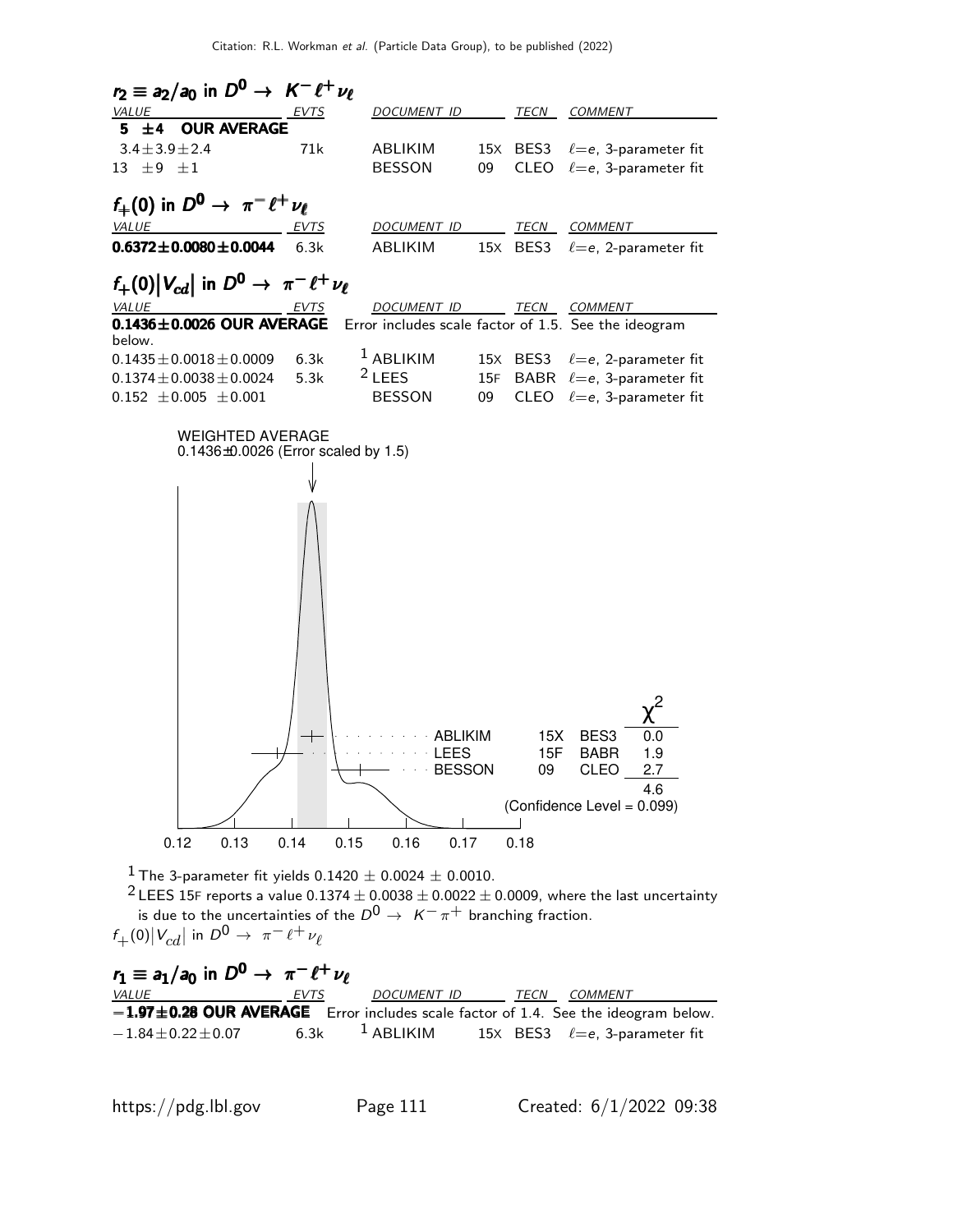

<sup>1</sup> The 2-parameter fit yields  $-2.04 \pm 0.08 \pm 0.03$ .  $r_1 \equiv a_1/a_0$  in  $D^0 \rightarrow \pi^- \ell^+ \nu_\ell$ 

| $r_2 \equiv a_1/a_0$ in $D^0 \rightarrow \pi^- \ell^+ \nu_\ell$                        |      |               |      |                                       |
|----------------------------------------------------------------------------------------|------|---------------|------|---------------------------------------|
| <b>VALUE</b>                                                                           | EVTS | DOCUMENT ID   | TECN | COMMENT                               |
| $-0.2 \pm 2.2$ OUR AVERAGE Error includes scale factor of 1.7. See the ideogram below. |      |               |      |                                       |
| $-1.4 \pm 1.5 \pm 0.5$                                                                 | 6.3k | ABLIKIM       |      | 15X BES3 $\ell = e$ , 3-parameter fit |
| $-4.2 \pm 4.0 \pm 1.9$                                                                 | 5.3k | <b>LEES</b>   |      | 15F BABR $\ell = e$ , 3-parameter fit |
| $6 + 3 + 0$                                                                            |      | <b>BESSON</b> |      | 09 CLEO $\ell = e$ , 3-parameter fit  |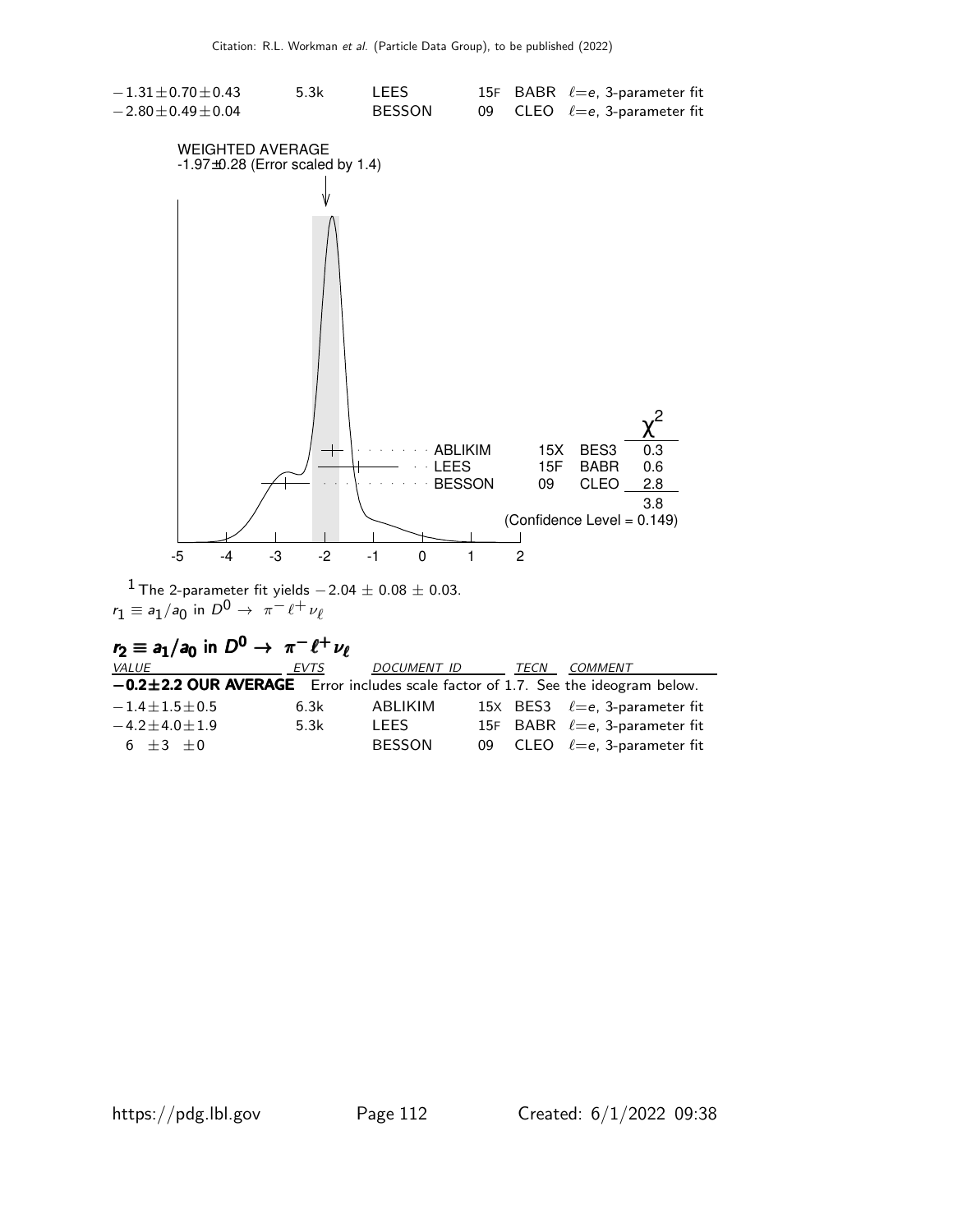

### Amplitude analyses

### $D \to K \pi \pi \pi$ ,  $D \to K K \pi \pi$  partial wave analyses

Amplitude analyses of  $D^0$  decays to a variety of 4-body kaon or pion final states, fitting simultaneously different partial wave components.

| <i>VALUE</i> | <b>DOCUMENT ID</b> | TECN | COMMENT                                        |
|--------------|--------------------|------|------------------------------------------------|
|              | $\frac{1}{2}$ AALL |      | 19C LHCB $D^0 \rightarrow K^+ K^- \pi^+ \pi^-$ |
|              | ARI IKIM           |      | 19AK BES3 $D^0 \to K^- \pi^+ \pi^0 \pi^0$      |
|              | AALI               |      | 18AI LHCB $D^0 \rightarrow K^-\pi^+\pi^+\pi^-$ |
|              | ARI IKIM           |      | 170 BES3 $D^0 \to K^-\pi^+\pi^+\pi^-$          |
|              |                    |      |                                                |

<sup>1</sup> AAIJ 19C also provides measurements of CP violation in  $D^0 \rightarrow K^+ K^- \pi^+ \pi^-$ , with results compatible with CP symmetry.

### D<sup>0</sup> REFERENCES

| ABLIKIM  |      | 22 PRL 128 011803    | M. Ablikim et al.     | (BESIII Collab.)   |
|----------|------|----------------------|-----------------------|--------------------|
| AAIJ     |      | 21AB PRL 127 111801  | R. Aaij <i>et al.</i> | (LHCb Collab.)     |
| AAIJ     |      | 21AI PR D104 072010  | R. Aaij et al.        | (LHCb Collab.)     |
| AAIJ     |      | 21X PR D104 L031102  | R. Aaij et al.        | (LHCb Collab.)     |
| ABLIKIM  |      | 21AA JHEP 2105 164   | M. Ablikim et al.     | (BESIII Collab.)   |
| ABLIKIM  |      | 21AY PRL 127 131801  | M. Ablikim et al.     | (BESIII Collab.)   |
| ABLIKIM  |      | 21BA PR D104 052008  | M. Ablikim et al.     | (BESIII Collab.)   |
| ABLIKIM  |      | 21BC PR D104 L091103 | M. Ablikim et al.     | (BESIII Collab.)   |
| ABUDINEN | 21 A | PRL 127 211801       | F. Abudinen et al.    | (BELLE II Collab.) |
| LL.      |      | 21G JHEP 2109 075    | L.K. Li et al.        | (BELLE Collab.)    |
| AAIJ     | 20   | PR D101 012005       | R. Aaij et al.        | (LHCb Collab.)     |
| ABLIKIM  |      | 20AA PR D102 052003  | M. Ablikim et al.     | (BESIII Collab.)   |
| ABLIKIM  |      | 20AC PR D102 052006  | M. Ablikim et al.     | (BESIII Collab.)   |
| ABLIKIM  |      | 20AF PR D102 112005  | M. Ablikim et al.     | (BESIII Collab.)   |
| ABLIKIM  |      | 20G PR D101 052009   | M. Ablikim et al.     | (BESIII Collab.)   |
|          |      |                      |                       |                    |

https://pdg.lbl.gov Page 113 Created: 6/1/2022 09:38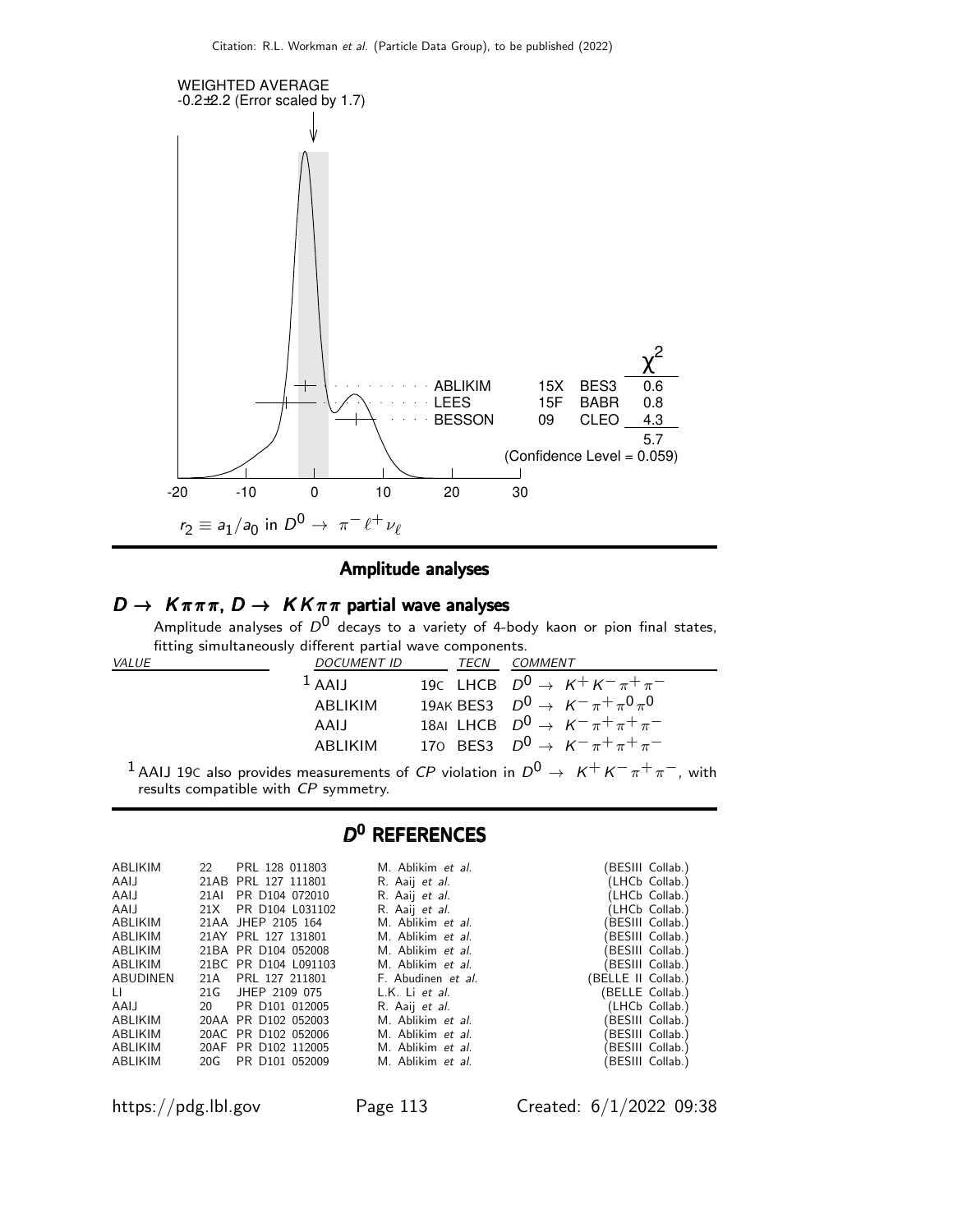| ABLIKIM         | 20 V                  | PRL 124 241803                              | M. Ablikim et al.                       | (BESIII Collab.)                   |
|-----------------|-----------------------|---------------------------------------------|-----------------------------------------|------------------------------------|
| <b>CHEN</b>     | 20A                   | PR D102 012002                              | Y.Q. Chen et al.                        | (BELLE Collab.)                    |
| LEES            | 20A                   | PR D101 112003                              | J.P. Lees et al.                        | (BABAR Collab.)                    |
| LEES<br>NAYAK   | 20 <sub>B</sub><br>20 | PRL 124 071802<br>PR D102 071102            | J.P. Lees et al.<br>M. Nayak et al.     | (BABAR Collab.)<br>(BELLE Collab.) |
| AAIJ            | 19                    | PRL 122 011802                              | R. Aaij et al.                          | (LHCb Collab.)                     |
| AAIJ            | 19C                   | JHEP 1902 126                               | R. Aaij et al.                          | (LHCb Collab.)                     |
| AAIJ            | 19D                   | PRL 122 211803                              | R. Aaij et al.                          | (LHCb Collab.)                     |
| AAIJ            | 19X                   | PRL 122 231802                              | R. Aaij et al.                          | (LHCb Collab.)                     |
| ABLIKIM         |                       | 19AK PR D99 092008                          | M. Ablikim et al.                       | (BESIII Collab.)                   |
| ABLIKIM         |                       | 19AL PR D99 112002                          | M. Ablikim et al.                       | (BESIII Collab.)                   |
| ABLIKIM         |                       | 19AY PR D100 072006                         | M. Ablikim et al.                       | (BESIII Collab.)                   |
| ABLIKIM         | 19B                   | PRL 122 011804                              | M. Ablikim et al.                       | (BESIII Collab.)                   |
| ABLIKIM         | 19BI                  | PL B798 135017                              | M. Ablikim et al.                       | (BESIII Collab.)                   |
| ABLIKIM         | 19C                   | PRL 122 062001                              | M. Ablikim et al.                       | (BESIII Collab.)                   |
| ABLIKIM         | 19G                   | PR D99 011103                               | M. Ablikim et al.                       | (BESIII Collab.)                   |
| <b>KIM</b>      | 19                    | PR D99 011104                               | J.B. Kim et al.                         | (BELLE Collab.)                    |
| LEES            | 19A                   | PRL 122 081802                              | J.P. Lees et al.                        | (BABAR Collab.)                    |
| <b>PDG</b>      | 19                    | RPP 2019 at pdg.lbl.gov M. Tanabashi et al. |                                         | (PDG Collab.)                      |
| AAIJ            | 18AI                  | EPJ C78 443                                 | R. Aaij et al.                          | (LHCb Collab.)                     |
| AAIJ            |                       | 18AV JHEP 1811 048                          | R. Aaij et al.                          | (LHCb Collab.)                     |
| AAIJ            | 18I                   | PRL 121 091801                              | R. Aaij et al.                          | (LHCb Collab.)                     |
| AAIJ            | 18K                   | PR D97 031101                               | R. Aaij et al.                          | (LHCb Collab.)                     |
| ABLIKIM         |                       | 18AC PR D98 092009                          | M. Ablikim et al.                       | (BESIII Collab.)                   |
| ABLIKIM         |                       | 18AE PRL 121 171803                         | M. Ablikim et al.                       | (BESIII Collab.)                   |
| ABLIKIM         | 18F                   | PRL 121 081802                              | M. Ablikim et al.                       | (BESIII Collab.)                   |
| ABLIKIM         | 18L                   | PR D97 052005                               | M. Ablikim et al.                       | (BESIII Collab.)                   |
| ABLIKIM         | 18P                   | PR D97 072015                               | M. Ablikim et al.                       | (BESIII Collab.)                   |
| ABLIKIM         | 18W                   | PR D97 072004                               | M. Ablikim et al.                       | (BESIII Collab.)                   |
| ABLIKIM         | 18X                   | PL B781 368                                 | M. Ablikim et al.                       | (BESIII Collab.)                   |
| HARNEW          | 18                    | JHEP 1801 144                               | S. Harnew et al.                        | (BRIS, PNNL)                       |
| RESMI           | 18                    | JHEP 1801 082                               | P.K. Resmi et al.                       |                                    |
| SMITH           | 18                    | PR D98 051101                               | M.J. Smith, D. Cinabro, P. Naik         | $(LTU, WAYN+)$                     |
| AAIJ            |                       | 17AE PL B769 345                            | R. Aaij et al.                          | (LHCb Collab.)                     |
| AAIJ            |                       | 17AK PRL 118 261803                         | R. Aaij et al.                          | (LHCb Collab.)                     |
| AAIJ            |                       | 17AO PR D95 052004                          | R. Aaij et al.                          | (LHCb Collab.)                     |
| Also            |                       | PR D96 099907 (errat.) R. Aaij et al.       |                                         | (LHCb Collab.)                     |
| AAIJ            | 17M                   | 17BG PRL 119 181805                         | R. Aaij et al.                          | (LHCb Collab.)                     |
| AAIJ<br>ABLIKIM | 17A                   | PL B767 177<br>PL B765 231                  | R. Aaij et al.<br>M. Ablikim et al.     | (LHCb Collab.)<br>(BESIII Collab.) |
| ABLIKIM         | 170                   | PR D95 072010                               | M. Ablikim et al.                       | (BESIII Collab.)                   |
| DARGENT         | 17                    | JHEP 1705 143                               | P. dArgent et al.                       | (HEID, BRIS)                       |
| DASH            | 17                    | PRL 119 171801                              | N. Dash et al.                          | (BELLE Collab.)                    |
| LAI             | 17                    | PR D95 011102                               | Y .- T. Lai et al.                      | (BELLE Collab.)                    |
| NANUT           | 17                    | PRL 118 051801                              | T. Nanut et al.                         | (BELLE Collab.)                    |
| PRASANTH        | 17                    | PR D95 091101                               | K. Prasanth et al.                      | (BELLE Collab.)                    |
| AAIJ            | 16D                   | PRL 116 191601                              | R. Aaij et al.                          | (LHCb Collab.)                     |
| AAIJ            | 16F                   | PRL 116 241801                              | R. Aaij <i>et al.</i>                   | (LHCb Collab.)                     |
| AAIJ            | 16H                   |                                             |                                         |                                    |
|                 |                       |                                             |                                         |                                    |
| AAIJ            | 16I                   | PL B754 167<br>PL B757 558                  | R. Aaij et al.                          | (LHCb Collab.)<br>(LHCb Collab.)   |
|                 |                       |                                             | R. Aaij et al.                          |                                    |
| AAIJ            | 16N<br>16V            | PR D93 052018<br>JHEP 1604 033              | R. Aaij et al.<br>R. Aaij <i>et al.</i> | (LHCb Collab.)<br>(LHCb Collab.)   |
| AAIJ<br>ABLIKIM | 16D                   | PRL 116 082001                              | M. Ablikim et al.                       | (BESIII Collab.)                   |
| EVANS           | 16                    | PL B757 520                                 | T. Evans et al.                         | (OXF, BRIS, MDRA)                  |
| Also            |                       | PL B765 402 (errat.)                        | T. Evans et al.                         | (OXF, BRIS, MDRA)                  |
| LEES            | 16D                   | PR D93 112014                               | J.P. Lees et al.                        | (BABAR Collab.)                    |
| <b>NISAR</b>    | 16                    | PR D93 051102                               | N.K. Nisar et al.                       | (BELLE Collab.)                    |
| <b>STARIC</b>   | 16                    | PL B753 412                                 | M. Staric et al.                        | (BELLE Collab.)                    |
| AAIJ            | 15A                   | PL B740 158                                 | R. Aaij <i>et al.</i>                   | (LHCb Collab.)                     |
| AAIJ            |                       | 15AA JHEP 1504 043                          | R. Aaij <i>et al.</i>                   | (LHCb Collab.)                     |
| AAIJ            | 15AT                  | JHEP 1510 055                               | R. Aaij <i>et al.</i>                   | (LHCb Collab.)                     |
| ABLIKIM         | 15D                   | PL B744 339                                 | M. Ablikim et al.                       | (BESIII Collab.)                   |
| ABLIKIM         | 15F                   | PR D91 112015                               | M. Ablikim et al.                       | (BESIII Collab.)                   |
| ABLIKIM         | 15X                   | PR D92 072012                               | M. Ablikiim et al.                      | (BESIII Collab.)                   |
| LEES            | 15F                   | PR D91 052022                               | J.P. Lees et al.                        | (BABAR Collab.)                    |
| MALDE           | 15                    | PL B747 9                                   | S. Malde <i>et al.</i>                  | (BRIS, CERN, MDRA, OXF+)           |
| NAYAK           | 15                    | PL B740 1                                   | M. Nayak et al.                         | (MDRA, OXF, CERN, $CMU+$ )         |
| AAIJ            |                       | 14AK JHEP 1407 041                          | R. Aaij <i>et al.</i>                   | (LHCb Collab.)                     |
| AAIJ            |                       | 14AL PRL 112 041801                         | R. Aaij et al.                          | (LHCb Collab.)                     |
| AAIJ<br>AAIJ    | 14B                   | PL B728 234<br>14BC JHEP 1410 005           | R. Aaij et al.<br>R. Aaij <i>et al.</i> | (LHCb Collab.)<br>(LHCb Collab.)   |

https://pdg.lbl.gov Page 114 Created: 6/1/2022 09:38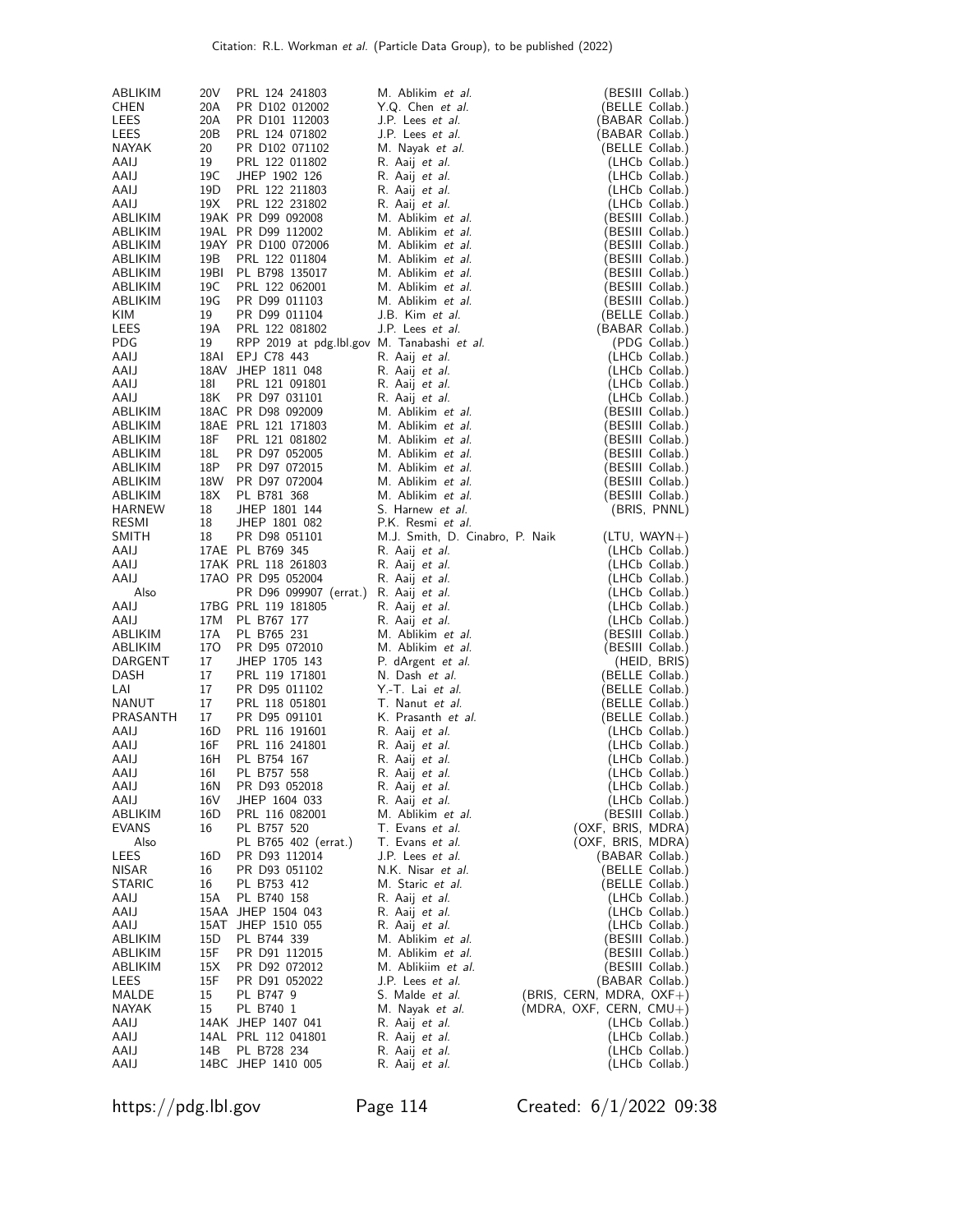| AAIJ                     | 14C             | PL B728 585                    | R. Aaij <i>et al.</i>                          | (LHCb Collab.)                     |
|--------------------------|-----------------|--------------------------------|------------------------------------------------|------------------------------------|
| AALTONEN                 | 14Q             | PR D90 111103                  | T. Aaltonen et al.                             | (CDF Collab.)                      |
| ABLIKIM                  | 14C             | PL B734 227                    | M. Ablikim et al.                              | (BESIII Collab.)                   |
| <b>BONVICINI</b>         | 14              | PR D89 072002                  | G. Bonvicini et al.                            | (CLEO Collab.)                     |
| KO.                      | 14              | PRL 112 111801                 | B.R. Ko et al.                                 | (BELLE Collab.)                    |
| LIBBY                    | 14              | PL B731 197                    | J. Libby et al.                                | $(MDRA, OXF, PNL, +)$              |
| <b>NISAR</b>             | 14              | PRL 112 211601                 | N.K. Nisar et al.                              | (BELLE Collab.)                    |
| PENG                     | 14              | PR D89 091103                  | T. Peng et al.                                 | (BELLE Collab.)                    |
| TOMARADZE 14             |                 | PR D89 031501                  | A. Tomaradze et al.                            | (NWES, WAYN)                       |
| AAIJ<br>AAIJ             | 13AI            | 13AD PL B723 33<br>PL B725 15  | R. Aaij <i>et al.</i><br>R. Aaij <i>et al.</i> | (LHCb Collab.)<br>(LHCb Collab.)   |
| AAIJ                     |                 | 13BR PL B726 623               | R. Aaij et al.                                 | (LHCb Collab.)                     |
| AAIJ                     |                 | 13CE PRL 111 251801            | R. Aaij et al.                                 | (LHCb Collab.)                     |
| AAIJ                     | 13 <sub>N</sub> | PRL 110 101802                 | R. Aaij et al.                                 | (LHCb Collab.)                     |
| AAIJ                     | 13V             | JHEP 1306 065                  | R. Aaij et al.                                 | (LHCb Collab.)                     |
| AALTONEN                 |                 | 13AE PRL 111 231802            | T. Aaltonen et al.                             | (CDF Collab.)                      |
| <b>DOBBS</b>             | 13              | PRL 110 131802                 | S. Dobbs et al.                                | (CLEO Collab.)                     |
| LEES                     | 13              | PR D87 012004                  | J.P. Lees et al.                               | (BABAR Collab.)                    |
| LEES                     | 13S             | PR D88 071104                  | J.P. Lees et al.                               | (BABAR Collab.)                    |
| WHITE                    | 13              | PR D88 051101                  | E. White et al.                                | (BELLE Collab.)                    |
| AAIJ                     | 12G             | PRL 108 111602                 | R. Aaij et al.                                 | (LHCb Collab.)                     |
| AAIJ                     | 12K             | JHEP 1204 129                  | R. Aaij <i>et al.</i>                          | (LHCb Collab.)                     |
| AALTONEN                 |                 | 12AD PR D86 032007             | T. Aaltonen et al.                             | (CDF Collab.)                      |
| AALTONEN                 | 12B             | PR D85 012009                  | T. Aaltonen et al.                             | (CDF Collab.)                      |
| AALTONEN<br>ARTUSO       | 120             | PRL 109 111801                 | T. Aaltonen et al.<br>M. Artuso et al.         | (CDF Collab.)<br>(CLEO Collab.)    |
| ASNER                    | 12<br>12        | PR D85 122002<br>PR D86 112001 | D.M. Asner                                     | (CLEO Collab.)                     |
| <b>INSLER</b>            | 12              | PR D85 092016                  | J. Insler et al.                               | (CLEO Collab.)                     |
| Also                     |                 | PR D94 099905 (errat.)         | J. Insler <i>et al.</i>                        | (CLEO Collab.)                     |
| LEES                     | 12L             | PR D85 091107                  | J.P. Lees et al.                               | (BABAR Collab.)                    |
| LEES                     | 12Q             | PR D86 032001                  | J.P. Lees et al.                               | (BABAR Collab.)                    |
| KO.                      | 11              | PRL 106 211801                 | B.R. Ko et al.                                 | (BELLE Collab.)                    |
| LOWREY                   | 11              | PR D84 092005                  | N. Lowrey et al.                               | (CLEO Collab.)                     |
| WILLIAMS                 | 11              | PR D84 054015                  | M. Williams                                    | (LOIC)                             |
| AALTONEN                 | 10 <sub>X</sub> | PR D82 091105                  | T. Aaltonen et al.                             | (CDF Collab.)                      |
| ANASHIN                  | 10A             | PL B686 84                     | V.V. Anashin et al.                            | (VEPP-4M KEDR Collab.)             |
| ASNER                    | 10              | PR D81 052007                  | D.M. Asner et al.                              | (CLEO Collab.)                     |
| BHATTACHAR10A            |                 | PR D81 096008                  | B. Bhattacharya, C.-W. Chiang, J.L. Rosner     | $(CHIC+)$                          |
|                          |                 |                                |                                                |                                    |
| DEL-AMO-SA 10            |                 | PR D81 111103                  | P. del Amo Sanchez et al.                      | (BABAR Collab.)                    |
| DEL-AMO-SA 10D           |                 | PRL 105 081803                 | P. del Amo Sanchez et al.                      | (BABAR Collab.)                    |
| MENDEZ                   | 10              | PR D81 052013                  | H. Mendez et al.                               | (CLEO Collab.)                     |
| <b>PETRIC</b>            | 10              | PR D81 091102                  | M. Petric <i>et al.</i>                        | (BELLE Collab.)                    |
| AUBERT                   | 09AI            | PR D80 071103                  | B. Aubert et al.                               | (BABAR Collab.)                    |
| AUBERT                   |                 | 09AN PRL 103 211801            | B. Aubert et al.                               | (BABAR Collab.)                    |
| BEDIAGA                  | 09              | PR D80 096006                  | I. Bediaga et al.                              | (CBPF, NDAM)                       |
| <b>BESSON</b>            | 09              | PR D80 032005                  | D. Besson et al.                               | (CLEO Collab.)                     |
| Also<br>LOWREY           | 09              | PR D79 052010<br>PR D80 031105 | J.Y. Ge <i>et al.</i><br>N. Lowrey et al.      | (CLEO Collab.)                     |
| <b>RUBIN</b>             | 09              | PR D79 097101                  | P. Rubin et al.                                | (CLEO Collab.)<br>(CLEO Collab.)   |
| <b>ZUPANC</b>            | 09              | PR D80 052006                  | A. Zupanc et al.                               | (BELLE Collab.)                    |
| AALTONEN                 | 08E             | PRL 100 121802                 | T. Aaltonen et al.                             | (CDF Collab.)                      |
| ABLIKIM                  | 08L             | PL B665 16                     | M. Ablikim et al.                              | (BES Collab.)                      |
| ARINSTEIN                | 08              | PL B662 102                    | K. Arinstein et al.                            | (BELLE Collab.)                    |
| <b>ARTUSO</b>            | 08              | PR D77 092003                  | M. Artuso et al.                               | (CLEO Collab.)                     |
| ASNER                    | 08              | PR D78 012001                  | D.M. Asner et al.                              | (CLEO Collab.)                     |
| AUBERT                   | 08AL            | PR D78 034023                  | B. Aubert et al.                               | (BABAR Collab.)                    |
| AUBERT                   |                 | 08AO PR D78 051102             | B. Aubert et al.                               | (BABAR Collab.)                    |
| AUBERT                   |                 | 08AZ PR D78 071101             | B. Aubert <i>et al.</i>                        | (BABAR Collab.)                    |
| AUBERT                   | 08L             | PRL 100 051802                 | B. Aubert <i>et al.</i>                        | (BABAR Collab.)                    |
| AUBERT                   | 08M             | PRL 100 061803                 | B. Aubert et al.                               | (BABAR Collab.)                    |
| AUBERT<br>BITENC         | 08U<br>08       | PR D78 011105<br>PR D77 112003 | B. Aubert et al.<br>U. Bitenc et al.           | (BABAR Collab.)<br>(BELLE Collab.) |
| <b>BONVICINI</b>         | 08              | PR D77 091106                  | G. Bonvicini et al.                            | (CLEO Collab.)                     |
| <b>DOBBS</b>             | 08              | PR D77 112005                  | S. Dobbs et al.                                | (CLEO Collab.)                     |
| Also                     |                 | PRL 100 251802                 | D. Cronin-Hennessy et al.                      | (CLEO Collab.)                     |
| GASPERO                  | 08              | PR D78 014015                  | M. Gaspero et al.                              | (ROMA, CINN, TELA)                 |
| HE                       | 08              | PRL 100 091801                 | Q. He et al.                                   | (CLEO Collab.)                     |
| PDG                      | 08              | PL B667 1                      | C. Amsler et al.                               | (PDG Collab.)                      |
| STARIC                   | 08              | PL B670 190                    | M. Staric et al.                               | (BELLE Collab.)                    |
| ABLIKIM<br><b>ARTUSO</b> | 07 G<br>07A     | PL B658 1<br>PRL 99 191801     | M. Ablikim et al.<br>M. Artuso et al.          | (BES Collab.)<br>(CLEO Collab.)    |

https://pdg.lbl.gov Page 115 Created: 6/1/2022 09:38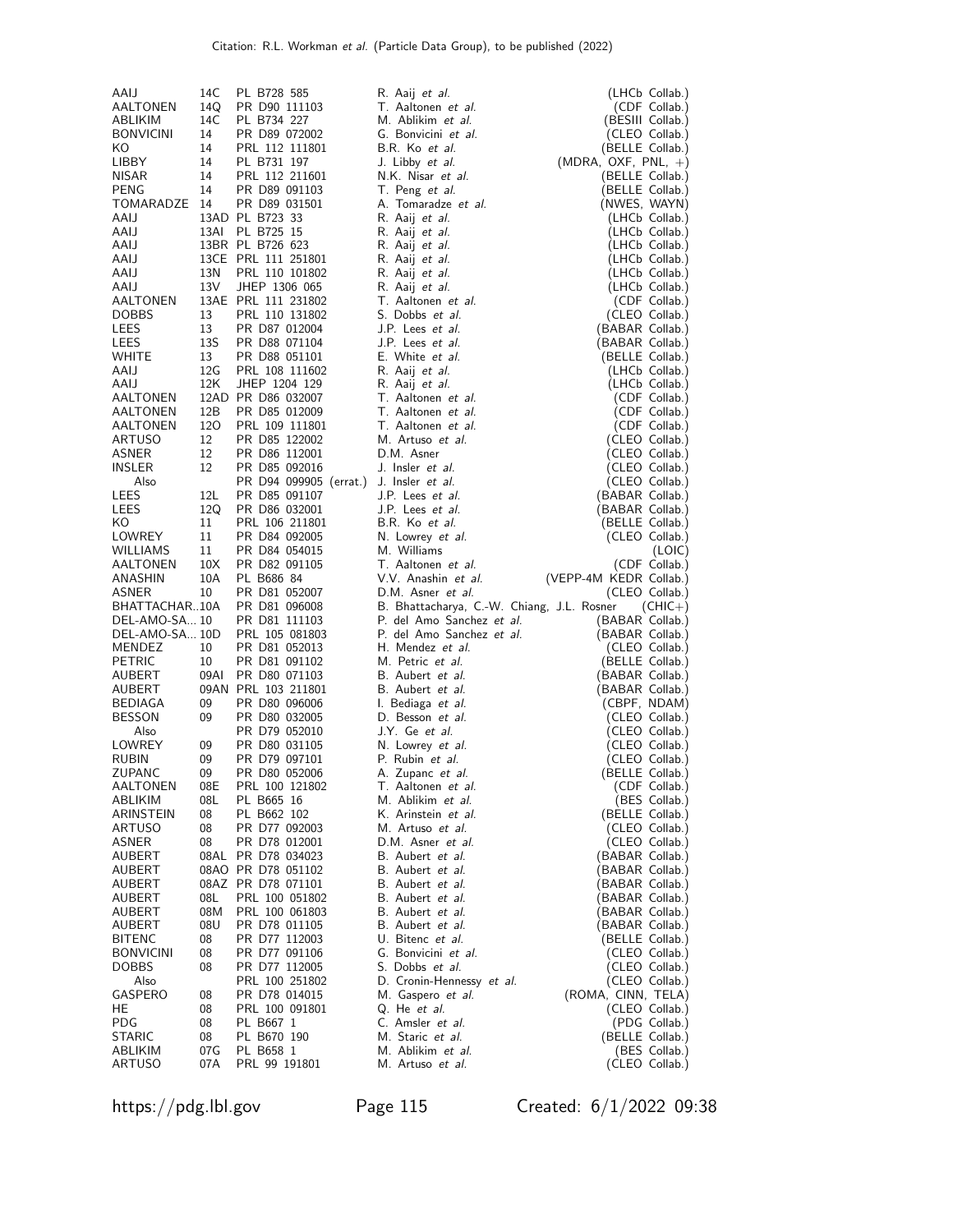| AUBERT                        |           | 07AB PR D76 014018             | B. Aubert et al.                            | (BABAR Collab.)                         |
|-------------------------------|-----------|--------------------------------|---------------------------------------------|-----------------------------------------|
| AUBERT                        |           | 07BG PR D76 052005             | B. Aubert et al.                            | (BABAR Collab.)                         |
| AUBERT                        |           | 07BJ PRL 99 251801             | B. Aubert et al.                            | BABAR Collab.)                          |
| AUBERT                        | 07T       | PR D76 011102                  | B. Aubert et al.                            | (BABAR Collab.)                         |
| AUBERT                        | 07W       | PRL 98 211802                  | B. Aubert et al.                            | (BABAR Collab.)                         |
| CAWLFIELD                     | 07        | PRL 98 092002                  | C. Cawlfield et al.                         | (CLEO Collab.)                          |
| <b>DOBBS</b><br>LINK          | 07<br>07A | PR D76 112001<br>PR D75 052003 | S. Dobbs et al.                             | (CLEO Collab.)                          |
| <b>STARIC</b>                 | 07        | PRL 98 211803                  | J.M. Link et al.<br>M. Staric et al.        | (FNAL FOCUS Collab.)<br>(BELLE Collab.) |
| ZHANG                         | 07B       | PRL 99 131803                  | L.M. Zhang et al.                           | (BELLE Collab.)                         |
| ABLIKIM                       | 06O       | EPJ C47 31                     | M. Ablikim et al.                           | (BES Collab.)                           |
| ABLIKIM                       | 06U       | PL B643 246                    | M. Ablikim et al.                           | (BES Collab.)                           |
| ABULENCIA                     | 06X       | PR D74 031109                  | A. Abulencia et al.                         | (CDF Collab.)                           |
| ADAM                          | 06A       | PRL 97 251801                  | N.E. Adam et al.                            | (CLEO Collab.)                          |
| AUBERT, B                     | 06N       | PRL 97 221803                  | B. Aubert et al.                            | (BABAR Collab.)                         |
| AUBERT,B                      | 06X       | PR D74 091102                  | B. Aubert et al.                            | (BABAR Collab.)                         |
| CAWLFIELD                     | 06A       | PR D74 031108                  | C. Cawlfield et al.                         | (CLEO Collab.)                          |
| HUANG                         | 06B       | PR D74 112005                  | G.S. Huang et al.                           | (CLEO Collab.)                          |
| <b>PDG</b>                    | 06        | JP G33 1                       | W.-M. Yao et al.                            | (PDG Collab.)                           |
| <b>RUBIN</b>                  | 06        | PRL 96 081802                  | P. Rubin et al.                             | (CLEO Collab.)                          |
| WIDHALM<br>ZHANG              | 06<br>06  | PRL 97 061804<br>PRL 96 151801 | L. Widhalm et al.<br>L.M. Zhang et al.      | (BELLE Collab.)<br>(BELLE Collab.)      |
| ABLIKIM                       | 05F       | PL B622 6                      | M. Ablikim et al.                           | (BES Collab.)                           |
| ABLIKIM                       | 05P       | PL B625 196                    | M. Ablikim et al.                           | (BES Collab.)                           |
| ACOSTA                        | 05C       | PRL 94 122001                  | D. Acosta et al.                            | (FNAL CDF Collab.)                      |
| ASNER                         | 05        | PR D72 012001                  | D.M. Asner et al.                           | (CLEO Collab.)                          |
| AUBERT, B                     | 05J       | PR D72 052008                  | B. Aubert et al.                            | (BABAR Collab.)                         |
| <b>BITENC</b>                 | 05        | PR D72 071101                  | U. Bitenc et al.                            | (BELLE Collab.)                         |
| CAWLFIELD                     | 05        | PR D71 077101                  | C. Cawlfield et al.                         | (CLEO Collab.)                          |
| COAN                          | 05        | PRL 95 181802                  | T.E. Coan et al.                            | (CLEO Collab.)                          |
| CRONIN-HEN 05                 |           | PR D72 031102                  | D. Cronin-Hennessy et al.                   | (CLEO Collab.)                          |
| HE                            | 05        | PRL 95 121801                  | Q. He et al.                                | (CLEO Collab.)                          |
| Also                          |           | PRL 96 199903 (errat.)         | Q. He et al.                                | (CLEO Collab.)                          |
| <b>HUANG</b><br>KAYIS-TOPAK05 | 05        | PRL 94 011802<br>PL B626 24    | G.S. Huang et al.                           | (CLEO Collab.)<br>(CERN CHORUS Collab.) |
| LI.                           | 05A       | PRL 94 071801                  | A. Kayis-Topaksu et al.<br>J. Li et al.     | (BELLE Collab.)                         |
| LINK                          | 05        | PL B607 51                     | J.M. Link et al.                            | (FNAL FOCUS Collab.)                    |
| <b>LINK</b>                   | 05A       | PL B607 59                     | J.M. Link et al.                            | (FNAL FOCUS Collab.)                    |
| LINK                          | 05B       | PL B607 67                     | J.M. Link et al.                            | (FNAL FOCUS Collab.)                    |
| LINK                          | 05E       | PL B622 239                    | J.M. Link et al.                            | (FNAL FOCUS Collab.)                    |
| LINK                          | 05G       | PL B610 225                    | J.M. Link et al.                            | (FNAL FOCUS Collab.)                    |
| <b>LINK</b>                   | 05H       | PL B618 23                     | J.M. Link et al.                            | (FNAL FOCUS Collab.)                    |
| ONENGUT                       | 05        | PL B613 105                    | G. Onengut et al.                           | (CERN CHORUS Collab.)                   |
| <b>TIAN</b>                   | 05        | PRL 95 231801                  | X.C. Tian et al.                            | (BELLE Collab.)                         |
| ABLIKIM<br><b>ABT</b>         | 04C       | PL B597 39                     | M. Ablikim et al.                           | (BEPC BES Collab.)                      |
| ASNER                         | 04<br>04A | PL B596 173                    | I. Abt et al.<br>D.M. Asner et al.          | (HERA B Collab.)                        |
| AUBERT                        | 04Q       | PR D70 091101<br>PR D69 051101 | B. Aubert et al.                            | (CLEO Collab.)<br>(BABAR Collab.)       |
| AUBERT, B                     | 04Q       | PR D70 091102                  | B. Aubert et al.                            | (BABAR Collab.)                         |
| AUBERT, B                     | 04Y       | PRL 93 191801                  | B. Aubert et al.                            | (BABAR Collab.)                         |
| <b>LINK</b>                   | 04B       | PL B586 21                     | J.M. Link et al.                            | (FNAL FOCUS Collab.)                    |
| LINK                          | 04D       | PL B586 191                    | J.M. Link et al.                            | (FNAL FOCUS Collab.)                    |
| RUBIN                         | 04        | PRL 93 111801                  | P. Rubin et al.                             | (CLEO Collab.)                          |
| TAJIMA                        | 04        | PRL 92 101803                  | 0. Tajima et al.                            | (BELLE Collab.)                         |
| ACOSTA                        | 03F       | PR D68 091101                  | D. Acosta et al.                            | (CDF Collab.)                           |
| AUBERT                        | 03P       | PRL 91 121801                  | B. Aubert et al.                            | (BABAR Collab.)                         |
| AUBERT                        | 03Z       | PRL 91 171801                  | B. Aubert et al.                            | (BABAR Collab.)                         |
| COAN<br>LINK                  | 03<br>03  | PRL 90 101801<br>PL B555 167   | T.E. Coan et al.<br>J.M. Link et al.        | (CLEO Collab.)<br>(FNAL FOCUS Collab.)  |
| LINK                          | 03B       | PL B556 7                      | J.M. Link et al.                            | (FNAL FOCUS Collab.)                    |
| LINK                          | 03G       | PL B575 190                    | J.M. Link et al.                            | (FNAL FOCUS Collab.)                    |
| ABE                           | 021       | PRL 88 162001                  | K. Abe et al.                               | (KEK BELLE Collab.)                     |
| CSORNA                        | 02        | PR D65 092001                  | S.E. Csorna et al.                          | (CLEO Collab.)                          |
| LINK                          | 02F       | PL B537 192                    | J.M. Link et al.                            | (FNAL FOCUS Collab.)                    |
| MURAMATSU                     |           |                                |                                             |                                         |
|                               | 02        | PRL 89 251802                  | H. Muramatsu et al.                         | (CLEO Collab.)                          |
| Also                          |           | PRL 90 059901 (errat.)         | H. Muramatsu et al.                         | (CLEO Collab.)                          |
| AITALA                        | 01C       | PRL 86 3969                    | E.M. Aitala et al.                          | (FNAL E791 Collab.)                     |
| AITALA                        | 01D       | PR D64 112003                  | E.M. Aitala et al.                          | (FNAL E791 Collab.)                     |
| <b>BONVICINI</b>              | 01        | PR D63 071101                  | G. Bonvicini et al.                         | (CLEO Collab.)                          |
| BRANDENB<br><b>DYTMAN</b>     | 01<br>01  | PRL 87 071802<br>PR D64 111101 | G. Brandenburg et al.<br>S.A. Dytman et al. | (CLEO Collab.)<br>(CLEO Collab.)        |

https://pdg.lbl.gov Page 116 Created: 6/1/2022 09:38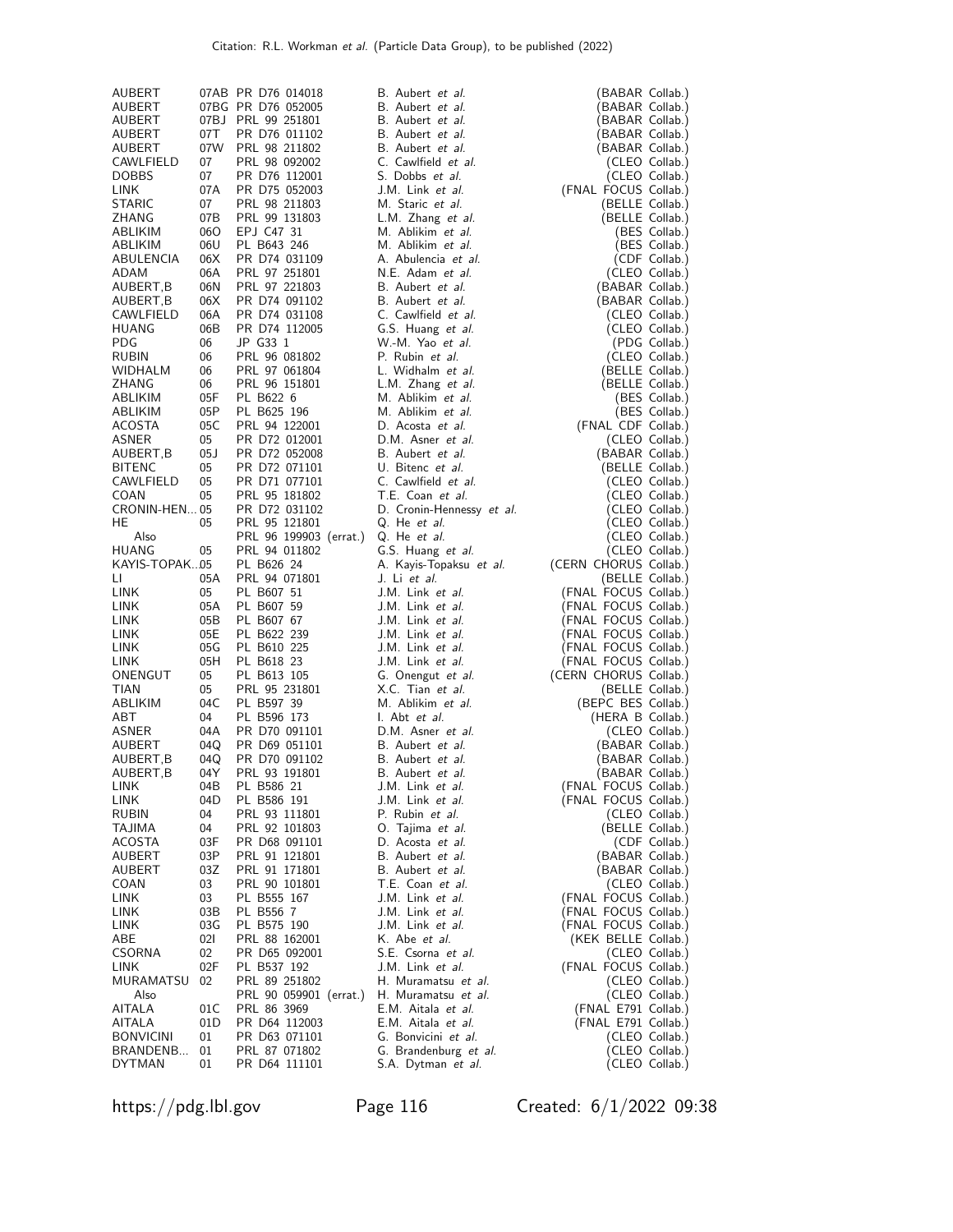| <b>KOPP</b>             | 01         | PR D63 092001              | S. Kopp et al.                               |                                            | (CLEO Collab.) |
|-------------------------|------------|----------------------------|----------------------------------------------|--------------------------------------------|----------------|
| KUSHNIR                 | 01         | PRL 86 5243                | A. Kushnirenko et al.                        | (FNAL SELEX Collab.)                       |                |
| <b>LINK</b>             | 01         | PRL 86 2955                | J.M. Link et al.                             | (FNAL FOCUS Collab.)                       |                |
| BAI                     | 00C        | PR D62 052001              | J.Z. Bai et al.                              | (BEPC BES Collab.)                         |                |
| GODANG                  | 00         | PRL 84 5038                | R. Godang et al.                             |                                            | (CLEO Collab.) |
| JUN                     | $00\,$     | PRL 84 1857                | S.Y. Jun et al.                              | (FNAL SELEX Collab.)                       |                |
| LINK                    | $00\,$     | PL B485 62                 | J.M. Link et al.                             | (FNAL FOCUS Collab.)                       |                |
| LINK                    | 00B        | PL B491 232                | J.M. Link et al.                             | (FNAL FOCUS Collab.)                       |                |
| Also                    |            | PL B495 443 (errat.)       | J.M. Link et al.                             | (FNAL FOCUS Collab.)                       |                |
| PRIPSTEIN               | 00         | PR D61 032005              | D. Pripstein et al.                          | (FNAL E789 Collab.)                        |                |
| AITALA                  | 99E        | PRL 83 32                  | E.M. Aitala et al.                           | (FNAL E791 Collab.)                        |                |
| <b>AITALA</b>           | 99G        | PL B462 401                | E.M. Aitala et al.                           | (FNAL E791 Collab.)                        |                |
| <b>BONVICINI</b>        | 99         | PRL 82 4586                | G. Bonvicini et al.                          | (FNAL E791 Collab.)                        | (CLEO Collab.) |
| AITALA<br>AITALA        | 98<br>98C  | PR D57 13<br>PL B421 405   | E.M. Aitala et al.<br>E.M. Aitala et al.     | (FNAL E791 Collab.)                        |                |
| AITALA                  | 98D        | PL B423 185                | E.M. Aitala et al.                           | (FNAL E791 Collab.)                        |                |
| ARTUSO                  | 98         | PRL 80 3193                | M. Artuso et al.                             |                                            | (CLEO Collab.) |
| ASNER                   | 98         | PR D58 092001              | D.M. Asner et al.                            |                                            | (CLEO Collab.) |
| BARATE                  | 98W        | PL B436 211                | R. Barate et al.                             | (ALEPH Collab.)                            |                |
| COAN                    | 98         | PRL 80 1150                | T.E. Coan et al.                             |                                            | (CLEO Collab.) |
| <b>PDG</b>              | 98         | EPJ C3 1                   | C. Caso et al.                               |                                            | (PDG Collab.)  |
| ADAMOVICH               | 97         | PL B408 469                | M.I. Adamovich et al.                        | (CERN BEATRICE Collab.)                    |                |
| <b>BARATE</b>           | 97C        | PL B403 367                | R. Barate et al.                             | (ALEPH Collab.)                            |                |
| AITALA                  | 96C        | PRL 77 2384                | E.M. Aitala et al.                           | (FNAL E791 Collab.)                        |                |
| ALBRECHT                | 96C        | PL B374 249                | H. Albrecht et al.                           | (ARGUS Collab.)                            |                |
| ALEXOPOU                | 96         | PRL 77 2380                | T. Alexopoulos et al.                        | (FNAL E771 Collab.)                        |                |
| ASNER                   | 96B        | PR D54 4211                | D.M. Asner et al.                            |                                            | (CLEO Collab.) |
| <b>BARISH</b>           | 96         | PL B373 334                | B.C. Barish et al.                           |                                            | (CLEO Collab.) |
| FRABETTI                | 96B        | PL B382 312                | P.L. Frabetti et al.                         | (FNAL E687 Collab.)                        |                |
| FREYBERGER 96           |            | PRL 76 3065                | A. Freyberger et al.                         |                                            | (CLEO Collab.) |
| Also                    |            | PRL 77 2147 (erratum)      | A. Freyberger et al.                         |                                            | (CLEO Collab.) |
| <b>KUBOTA</b>           | 96B        | PR D54 2994                | Y. Kubota et al.                             |                                            | (CLEO Collab.) |
| ADAMOVICH               | 95         | PL B353 563                | M.I. Adamovich et al.                        | (CERN BEATRICE Collab.)                    |                |
| BARTELT                 | 95         | PR D52 4860                | J.E. Bartelt et al.                          |                                            | (CLEO Collab.) |
| <b>BUTLER</b>           | 95         | PR D52 2656                | F. Butler <i>et al.</i>                      |                                            | (CLEO Collab.) |
| FRABETTI<br>FRABETTI    | 95C<br>95G | PL B354 486<br>PL B364 127 | P.L. Frabetti et al.<br>P.L. Frabetti et al. | (FNAL E687 Collab.)<br>(FNAL E687 Collab.) |                |
| KODAMA                  | 95         | PL B345 85                 | K. Kodama et al.                             | (FNAL E653 Collab.)                        |                |
| ALBRECHT                | 94         | PL B324 249                | H. Albrecht et al.                           | (ARGUS Collab.)                            |                |
| ALBRECHT                | 94F        | PL B340 125                | H. Albrecht et al.                           | (ARGUS Collab.)                            |                |
| ALBRECHT                | 94I        | ZPHY C64 375               | H. Albrecht et al.                           | (ARGUS Collab.)                            |                |
| FRABETTI                | 94C        | PL B321 295                | P.L. Frabetti et al.                         | (FNAL E687 Collab.)                        |                |
| FRABETTI                | 94D        | PL B323 459                | P.L. Frabetti et al.                         | (FNAL E687 Collab.)                        |                |
| FRABETTI                | 94G        | PL B331 217                | P.L. Frabetti et al.                         | (FNAL E687 Collab.)                        |                |
| <b>FRABETTI</b>         | 94 J       | PL B340 254                | P.L. Frabetti et al.                         | (FNAL E687 Collab.)                        |                |
| KODAMA                  | 94         | PL B336 605                | K. Kodama et al.                             | (FNAL E653 Collab.)                        |                |
| <b>MISHRA</b>           | 94         | PR D50 9                   | C.S. Mishra et al.                           | (FNAL E789 Collab.)                        |                |
| AKERIB                  | 93         | PRL 71 3070                | D.S. Akerib et al.                           |                                            | (CLEO Collab.) |
| ALBRECHT                | 93D        | PL B308 435                | H. Albrecht et al.                           | (ARGUS Collab.)                            |                |
| ANJOS                   | 93         | PR D48 56                  | J.C. Anjos et al.                            | (FNAL E691 Collab.)                        |                |
| BEAN<br><b>FRABETTI</b> | 93C<br>93I | PL B317 647                | A. Bean et al.<br>P.L. Frabetti et al.       | (CLEO Collab.)                             |                |
| KODAMA                  | 93B        | PL B315 203<br>PL B313 260 | K. Kodama et al.                             | (FNAL E687 Collab.)<br>(FNAL E653 Collab.) |                |
| PROCARIO                | 93B        | PR D48 4007                | M. Procario et al.                           |                                            | (CLEO Collab.) |
| SELEN                   | 93         | PRL 71 1973                | M.A. Selen et al.                            |                                            | (CLEO Collab.) |
| ADAMOVICH               | 92         | PL B280 163                | M.I. Adamovich et al.                        | (CERN WA82 Collab.)                        |                |
| ALBRECHT                | 92P        | ZPHY C56 7                 | H. Albrecht et al.                           | (ARGUS Collab.)                            |                |
| ANJOS                   | 92C        | PR D46 1941                | J.C. Anjos et al.                            | (FNAL E691 Collab.)                        |                |
| <b>BARLAG</b>           | 92C        | ZPHY C55 383               | S. Barlag et al.                             | (ACCMOR Collab.)                           |                |
| Also                    |            | ZPHY C48 29                | S. Barlag et al.                             | (ACCMOR Collab.)                           |                |
| COFFMAN                 | 92B        | PR D45 2196                | D.M. Coffman et al.                          | (Mark III Collab.)                         |                |
| Also                    |            | PRL 64 2615                | J. Adler <i>et al.</i>                       | (Mark III Collab.)                         |                |
| FRABETTI                | 92         | PL B281 167                | P.L. Frabetti et al.                         | (FNAL E687 Collab.)                        |                |
| FRABETTI                | 92B        | PL B286 195                | P.L. Frabetti et al.                         | (FNAL E687 Collab.)                        |                |
| ALVAREZ                 | 91 B       | ZPHY C50 11                | M.P. Alvarez et al.                          | (CERN NA14/2 Collab.)                      |                |
| AMMAR<br>ANJOS          | 91<br>91   | PR D44 3383<br>PR D43 635  | R. Ammar et al.<br>J.C. Anjos et al.         | (FNAL-TPS Collab.)                         | (CLEO Collab.) |
| ANJOS                   | 91 D       | PR D44 3371                | J.C. Anjos et al.                            | (FNAL-TPS Collab.)                         |                |
| BAI                     | 91         | PRL 66 1011                | Z. Bai et al.                                | (Mark III Collab.)                         |                |
| COFFMAN                 | 91         | PL B263 135                | D.M. Coffman et al.                          | (Mark III Collab.)                         |                |
| CRAWFORD                | 91 B       | PR D44 3394                | G. Crawford et al.                           |                                            | (CLEO Collab.) |

https://pdg.lbl.gov Page 117 Created: 6/1/2022 09:38